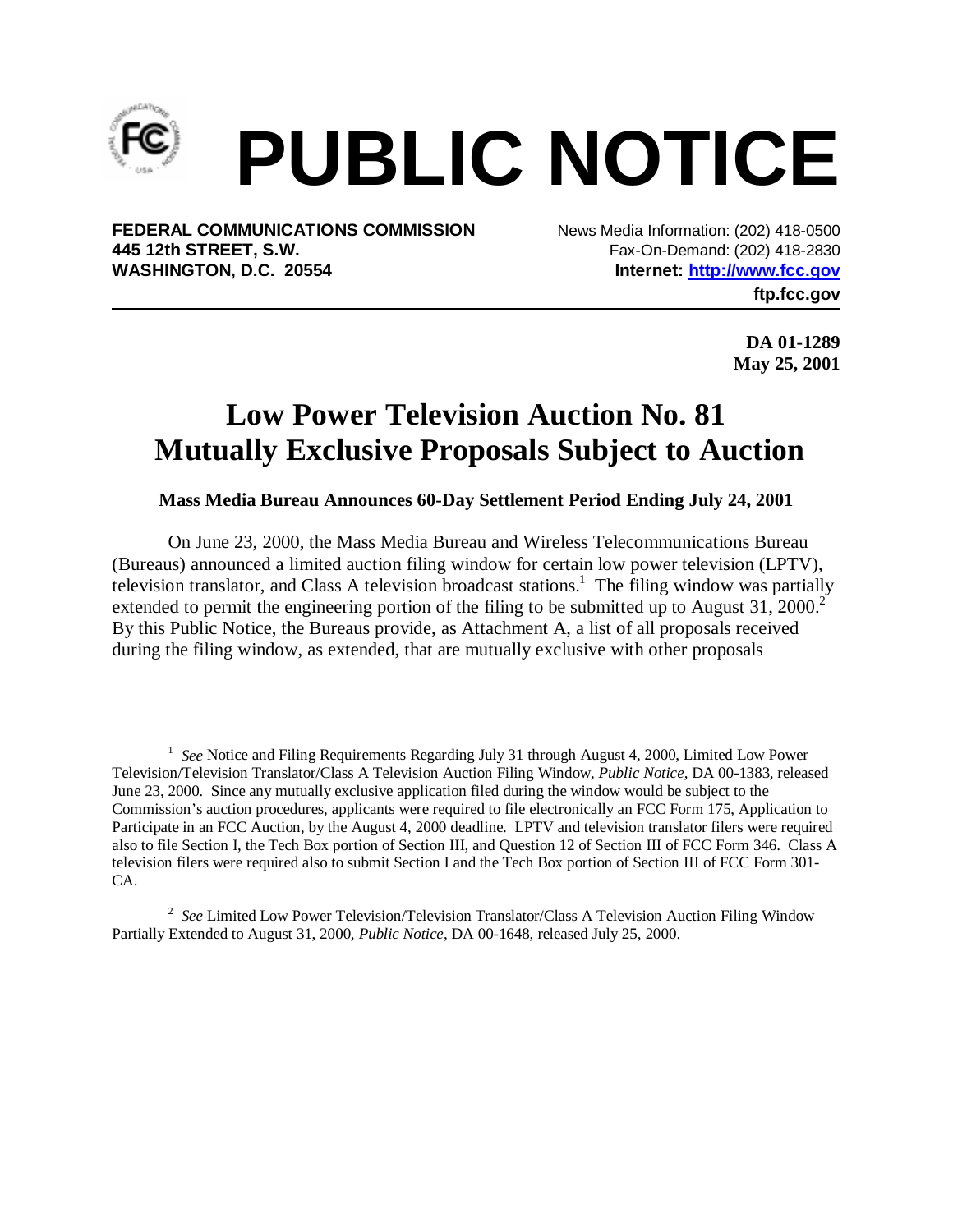submitted in the filing window.<sup>3</sup> Since the proposals listed in Attachment A are mutually exclusive, they are subject to the Commission's competitive bidding procedures.<sup>4</sup>

**60-Day Settlement Period Ending July 24, 2001.** By this Public Notice, the Bureaus also announce a 60-day period beginning with the release of this Public Notice and ending July 24, 2001, for parties with proposals in the mutually exclusive groups listed in Attachment A to enter into settlement agreements or otherwise resolve their mutual exclusivities by means of engineering solutions.<sup>5</sup> Parties must ensure that their settlement agreements comply with the provisions of Section 311(c) of the Communications Act of 1934, as amended, and the pertinent requirements of Section 73.3525 of the Commission's Rules, including, *inter alia,* the reimbursement restrictions. The parties must submit the agreements and affidavits required by Section 73.3525 and/or any engineering submission by the July 24, 2001, deadline. The staff will request complete FCC Form 346's from the proposed permittee(s) upon approval of the settlement submission.

Applicants resolving their mutual exclusivities by means of engineering solution may do so by submitting an amended Section I, the Tech Box of Section III and Question 12 of Section III of FCC Form 346 (June 2000 version). 6 The staff will request complete FCC Form 346's upon confirmation that the engineering submission does, in fact, resolve the specific mutual exclusivity. Technical amendments submitted by applicants to resolve their mutual exclusivities must be minor, as defined by the applicable rules, and must not create new mutual exclusivity or application conflict.<sup>7</sup>

Consistent with the *Broadcast First Report and Order* and Section 73.5002 of the Commission's Rules, such engineering submissions must resolve the mutual exclusivities for the entire mutually exclusive group. Therefore, except as provided below, no "partial settlements" (which reduce the number of proposals in a group, but which do not completely resolve the mutual exclusivity of that group) will be permitted. Certain groups in Attachment A contain "daisy chains" of mutual exclusivity whereby proposals are directly mutually exclusive with

 <sup>3</sup> <sup>3</sup> Parties should note that certain proposals filed in the LPTV window were previously identified as nonmutually exclusive on a Public Notice issued February 13, 2001. *See* Low Power Television Auction No. 81 Non-Mutually Exlcusive Proposals, *Public Notice*, DA 01-383, released February 13, 2001. However, upon further review, it was determined that certain of the proposals listed on that Public Notice were in fact mutually exclusive and they have been included in this Public Notice. The long form applications (Form 346) that were filed by these parties will remain pending until the outcome of this auction proceeding at which time they will either be returned or processed, if they were filed by a winning bidder. Parties whose applications are returned may request that their filing fee(s) be refunded. *See* 47 C.F.R. § 1.1113.

<sup>4</sup> *See* 47 U.S.C. § 309(j); 47 C.F.R. § 73.5000(a); *see generally, First Report and Order, Implementation of Section 309(j) of the Communications Act -- Competitive Bidding for Commercial Broadcast and Instructional Television Fixed Service Licenses*, 13 FCC Rcd 15920 (1998) ("*Broadcast First Report and Order*").

<sup>5</sup> *See Broadcast First Report and Order*, 13 FCC Rcd at 15927, 15980-81.

<sup>&</sup>lt;sup>6</sup> The mutually exclusive applicants' FCC Form 346 Section I and the Section III submissions filed during the filing window are available for review in the Commission's Reference Information Center.

<sup>7</sup> *See* 47 C.F.R. § 73.3572.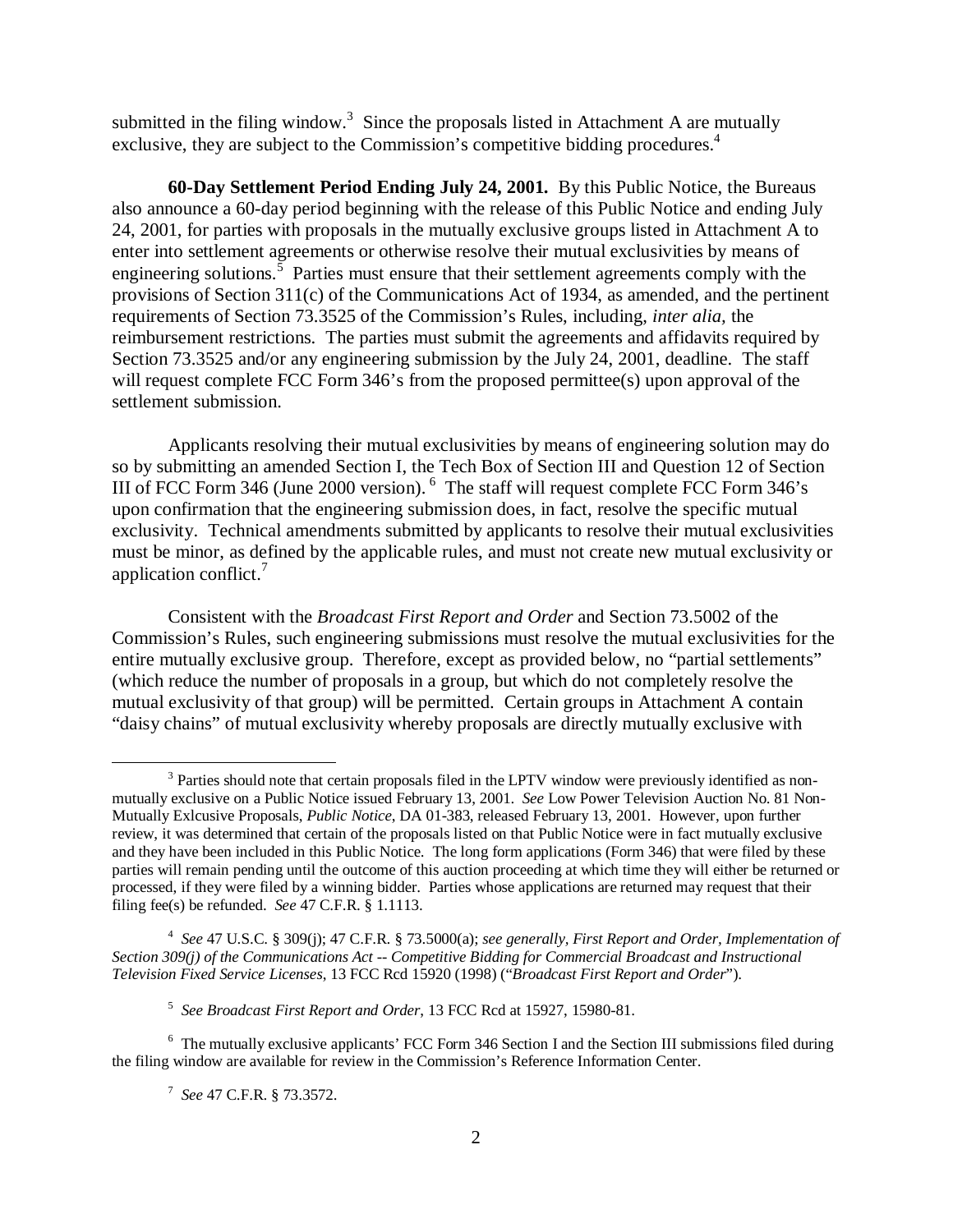certain proposals in the group but not others. A "daisy chain" occurs when two or more proposals contain service areas that do not directly overlap but are linked together into a chain by the overlapping proposal(s) of other(s). In such cases, the potential exists to grant more than one application and issue more than one construction permit for that mutually exclusive group. Therefore, in the daisy chain groups, we will permit "partial settlements" by which some of the daisy chain applicants can separate themselves from the daisy group to form a new, smaller mutually exclusive group. However, the mutual exclusivity in the new, smaller group must be completely resolved by either engineering amendment or settlement. We will not consider settlements that simply break apart a daisy chain group into smaller groups of applicants whose mutual exclusivities still must be resolved by auction.

**Anti-Collusion Rule**. The prohibition of collusion set forth in 47 C.F.R. § 1.2105(c) became effective upon the filing of the FCC Form 175, Application to Participate in an FCC Auction.<sup>8</sup> However, the Commission's Rules provide for a limited opportunity to settle, or otherwise resolve mutual exclusivities by means of engineering solutions, following the filing of the FCC Form 175 applications.<sup>9</sup> Specifically, parties in MX groups listed in Attachment A may discuss possible settlement agreements or technical solutions with other parties in their group during the limited period which commences with the release of this public notice and ends July 24, 2001. Once the settlement period is completed, the anti-collusion restrictions once again take effect. The Commission will proceed to auction with any competing mutually exclusive proposals that are not resolved by the parties.

**When and Where to File.**An original and four copies of all engineering proposals to resolve mutual exclusivity and/or settlement agreements must be filed **on or before July 24, 2001**, with the Commission's Secretary, Magalie Roman Salas, Office of the Secretary, Federal Communications Commission, 445 Twelfth Street, S.W. Room TW-A325, Washington, D.C. 20054. In addition, it is requested that a courtesy copy of all such filings be delivered to Shaun Maher, Video Services Division, Mass Media Bureau, Federal Communications Commission, 445 12th Street, S.W., Room 2-A820, Washington, D.C. 20554.

Applicants submitting engineering proposals, may do so electronically. Instructions for use of the electronic filing system are available in the CDBS User's Guide, which can be accessed from the electronic filing web site at:

http: //www.fcc.gov/mmb

For assistance with electronic filing, call the Mass Media Bureau Help Desk at (202) 418-2MMB.

The staff will withhold further action on the mutually exclusive proposals listed in Attachment A pending submission of settlement agreements or engineering proposals to resolve

 $\frac{1}{8}$ *See* 47 C.F.R. § 73.5002(d).

<sup>9</sup> *See Broadcast First Report and Order*, 13 FCC Rcd at 15927, 15980-81.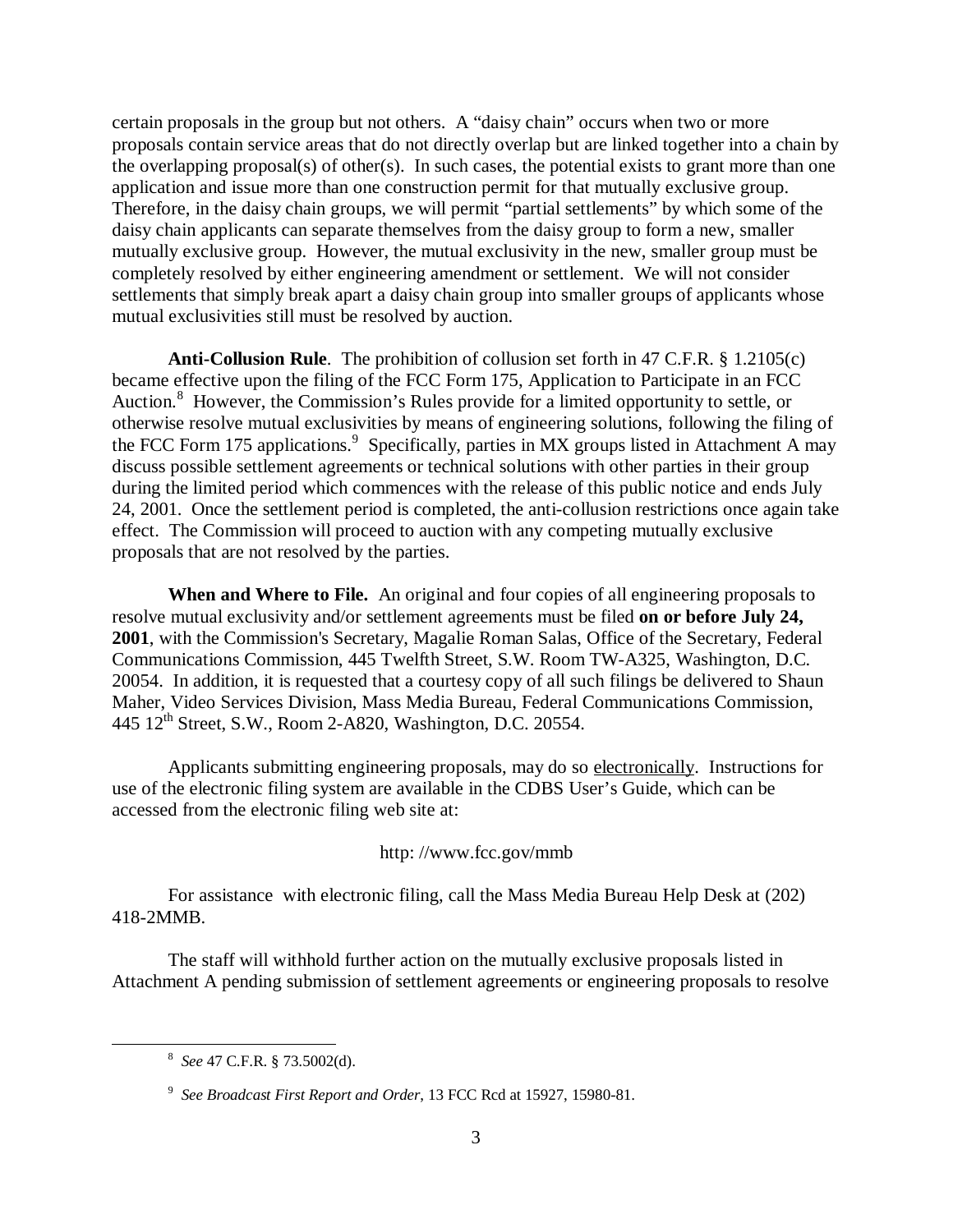mutual exclusivity. Following the close of the settlement period, the Bureaus will announce an auction date and propose auction procedures for selecting among the remaining MX proposals.

 For additional information, contact Shaun Maher (legal) or Hossein Hashemzadeh (technical) of the Video Services Division of the Mass Media Bureau at (202) 418-1600 .

## *This Public Notice contains the following Attachment:*

**Attachment A:** Low Power Mutually Exclusive Proposals Subject to Auction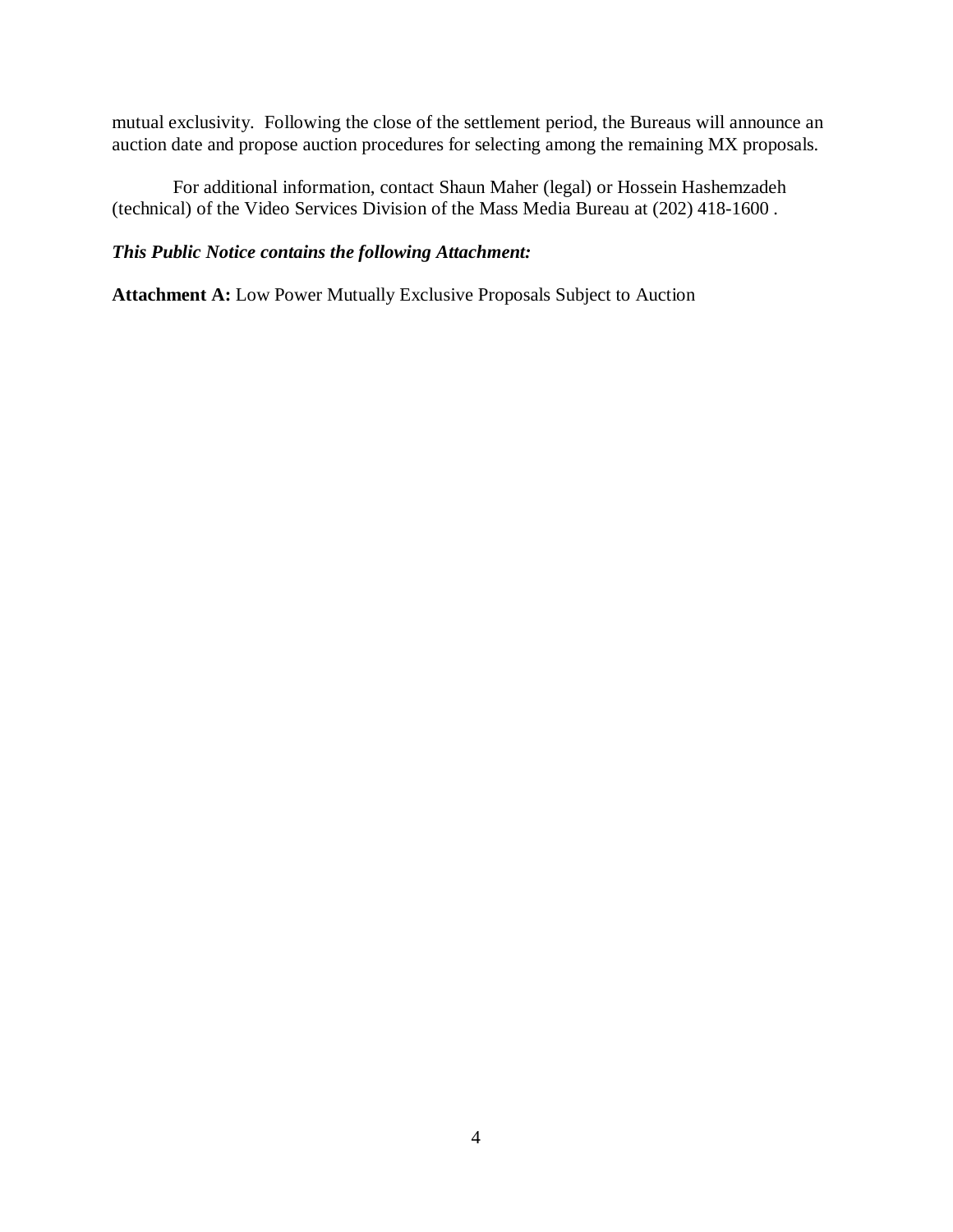|                |             |                | <b>ATTACHMENT A</b>                                         |           |                  |           |
|----------------|-------------|----------------|-------------------------------------------------------------|-----------|------------------|-----------|
| <b>PREFIX</b>  | <b>ARN</b>  | <b>GN</b>      | <b>FAC. ID APPLICANT</b>                                    | <b>CH</b> | <b>CITY</b>      | <b>ST</b> |
| <b>BMAPTTL</b> | 20000831CMX | M1             | 72586 ACS TELEVISION,<br>L.L.C.                             | 14        | <b>FAIRBANKS</b> | <b>AK</b> |
| <b>BNPTTL</b>  | 20000831AZG | M1             | 128445 ACS TELEVISION,<br>L.L.C.                            | 15        | <b>FAIRBANKS</b> | <b>AK</b> |
| <b>BMAPTTL</b> | 20000831CLY | M1             | 72582 ACS TELEVISION,<br>L.L.C.                             | 16        | <b>FAIRBANKS</b> | AK        |
| <b>BMAPTTL</b> | 20000831CMY | M1             | 72583 ACS TELEVISION,                                       | 20        | <b>FAIRBANKS</b> | AK        |
| <b>BNPTTL</b>  | 20000831CCU | M1             | L.L.C.<br>129981 FIREWEED<br><b>COMMUNICATIONS</b><br>CORP. | 29        | <b>FAIRBANKS</b> | AK        |
| <b>BMAPTTL</b> | 20000831CND | M1             | 9098 ACS TELEVISION,<br>L.L.C.                              | 30        | <b>FAIRBANKS</b> | AK        |
| <b>BMAPTTL</b> | 20000831CNA | M1             | 9100 ACS TELEVISION,<br>L.L.C.                              | 34        | <b>FAIRBANKS</b> | AK        |
| <b>BNPTTL</b>  | 20000831BUO | M1             | 129480 ACS TELEVISION,<br>L.L.C.                            | 35        | <b>FAIRBANKS</b> | <b>AK</b> |
| <b>BMAPTTL</b> | 20000831CHS | M1             | 9099 ACS TELEVISION,<br>L.L.C.                              | 36        | <b>FAIRBANKS</b> | AK        |
| <b>BMAPTTL</b> | 20000831CNI | M1             | 39281 ACS TELEVISION,<br>L.L.C.                             | 38        | <b>FAIRBANKS</b> | <b>AK</b> |
| <b>BNPTTL</b>  | 20000831BVG | M1             | 129630 ACS TELEVISION,<br>L.L.C.                            | 39        | <b>FAIRBANKS</b> | AK        |
| <b>BMAPTTL</b> | 20000831CKW | M1             | 39285 ACS TELEVISION,<br>L.L.C.                             | 40        | <b>FAIRBANKS</b> | AK        |
| <b>BNPTTL</b>  | 20000831AYV | M1             | 128432 ACS TELEVISION,<br>L.L.C.                            | 41        | <b>FAIRBANKS</b> | <b>AK</b> |
| <b>BMAPTTL</b> | 20000831CLV | M <sub>1</sub> | 39282 ACS TELEVISION,<br>L.L.C.                             | 42        | <b>FAIRBANKS</b> | AK        |
| <b>BNPTTL</b>  | 20000831APD | M1             | 127999 ACS TELEVISION, LLC                                  | 43        | <b>FAIRBANKS</b> | <b>AK</b> |
| <b>BMAPTTL</b> | 20000831CLW |                | M1 39283 ACS TELEVISION,<br>L.L.C.                          | 44        | <b>FAIRBANKS</b> | AK        |
| <b>BNPTTL</b>  | 20000831CAN |                | M1 129812 ACS TELEVISION,<br>L.L.C.                         | 45        | <b>FAIRBANKS</b> | <b>AK</b> |
| <b>BMAPTTL</b> | 20000831CMA | M1             | 39284 ACS TELEVISION,<br>L.L.C.                             | 46        | <b>FAIRBANKS</b> | <b>AK</b> |
| <b>BNPTTL</b>  | 20000831AYG |                | M1 128416 ACS TELEVISION,<br>L.L.C.                         | 47        | <b>FAIRBANKS</b> | <b>AK</b> |
| <b>BMAPTTL</b> | 20000831CKP | M1             | 30461 ACS TELEVISION,<br>L.L.C.                             | 48        | <b>FAIRBANKS</b> | <b>AK</b> |
| <b>BNPTTL</b>  | 20000831ATG | M1             | 128209 ACS TELEVISION,<br>L.L.C.                            | 49        | <b>FAIRBANKS</b> | <b>AK</b> |
| BMAPTTL        | 20000831CJL | M1             | 30462 ACS TELEVISION,                                       | 50        | <b>FAIRBANKS</b> | <b>AK</b> |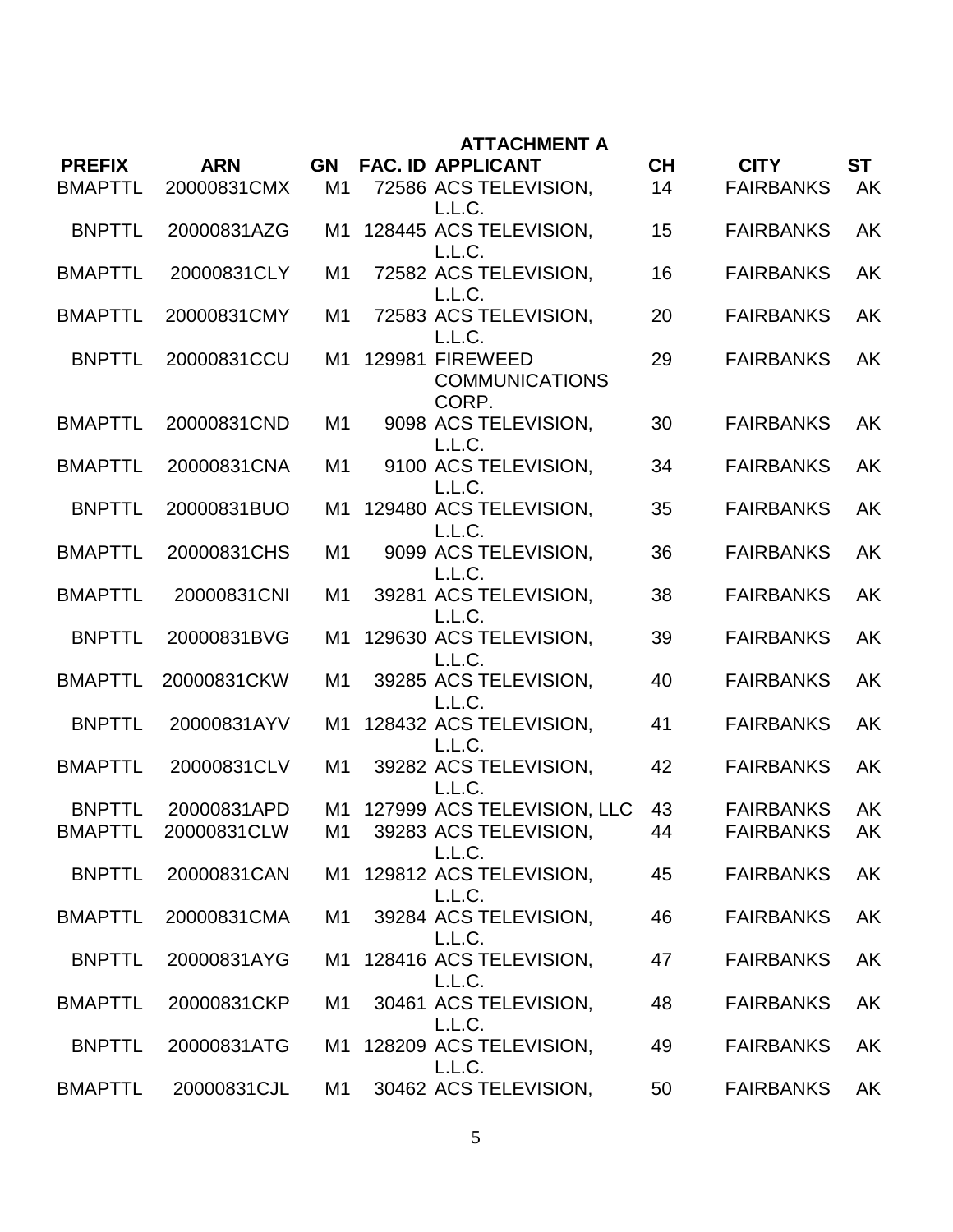|                |             |    | L.L.C.                                                     |    |                   |           |
|----------------|-------------|----|------------------------------------------------------------|----|-------------------|-----------|
| <b>BNPTTL</b>  | 20000831AXZ |    | M1 128411 ACS TELEVISION,<br>L.L.C.                        | 51 | <b>FAIRBANKS</b>  | AK        |
| <b>BMAPTTL</b> | 20000831CNH | M1 | 30460 ACS TELEVISION.<br>L.L.C.                            | 52 | <b>FAIRBANKS</b>  | <b>AK</b> |
| <b>BNPTTL</b>  | 20000831ALT | M1 | 127842 ACS TELEVISION,<br>L.L.C.                           | 53 | <b>FAIRBANKS</b>  | <b>AK</b> |
| <b>BMAPTTL</b> | 20000831CIJ | M1 | 30458 ACS TELEISION,<br>L.L.C.                             | 54 | <b>FAIRBANKS</b>  | AK        |
| <b>BNPTTL</b>  | 20000831ALP | M1 | 127836 ACS TELEVISION,<br>L.L.C.                           | 55 | <b>FAIRBANKS</b>  | <b>AK</b> |
| <b>BMAPTTL</b> | 20000831CNE | M1 | 30459 ACS TELEVISION,<br>L.L.C.                            | 56 | <b>FAIRBANKS</b>  | <b>AK</b> |
| <b>BNPTTL</b>  | 20000831AMB | M1 | 127861 ACS TELEVISION,<br>L.L.C.                           | 57 | <b>FAIRBANKS</b>  | AK        |
| <b>BNPTT</b>   | 20000830AXT |    | M1 129330 TRINITY<br><b>BROADCASTING</b><br><b>NETWORK</b> | 58 | <b>FAIRBANKS</b>  | AK        |
| <b>BNPTTL</b>  | 20000831CAO |    | M1 129810 ACS TELEVISION,<br>L.L.C.                        | 58 | <b>FAIRBANKS</b>  | <b>AK</b> |
| <b>BNPTTL</b>  | 20000831AMC | M1 | 127862 ACS TELEVISION,<br>L.L.C.                           | 59 | <b>FAIRBANKS</b>  | AK        |
| <b>BMAPTTL</b> | 20000831CNF | M1 | 24118 ACS TELEVISION,<br>L.L.C.                            | 60 | <b>FAIRBANKS</b>  | <b>AK</b> |
| <b>BNPTTL</b>  | 20000831AZA | M1 | 128439 ACS TELEVISION,<br>L.L.C.                           | 61 | <b>FAIRBANKS</b>  | <b>AK</b> |
| <b>BMAPTTL</b> | 20000831CLJ | M1 | 24115 ACS TELEVISION,<br>L.L.C.                            | 62 | <b>FAIRBANKS</b>  | <b>AK</b> |
| <b>BMAPTTL</b> | 20000831CMW | M1 | 41260 ACS TELEVISION,<br>L.L.C.                            | 64 | <b>FAIRBANKS</b>  | <b>AK</b> |
| <b>BNPTTL</b>  | 20000831AXW | M1 | 128408 ACS TELEVISION,<br>L.L.C.                           | 65 | <b>FAIRBANKS</b>  | AK        |
| <b>BMAPTTL</b> | 20000831CIA |    | M1 41261 ACS TELEVISION,<br>L.L.C.                         | 66 | <b>FAIRBANKS</b>  | AK        |
| <b>BNPTTL</b>  | 20000831CAQ |    | M1 129881 ACS TELEVISION,<br>L.L.C.                        | 67 | <b>FAIRBANKS</b>  | AK        |
| <b>BMAPTTL</b> | 20000831CNB | M1 | 41262 ACS TELEVISION,<br>L.L.C.                            | 68 | <b>FAIRBANKS</b>  | AK        |
| <b>BNPTTL</b>  | 20000831ATL |    | M1 128218 ACS TELEVISION<br>L.L.C.                         | 69 | <b>FAIRBANKS</b>  | AK        |
| <b>BNPTTL</b>  | 20000831BVD |    | M1 129607 ACS TELEVISION, L.<br>L. C.                      | 63 | <b>FAIRBANKS</b>  | AK        |
| <b>BNPTTL</b>  | 20000823AAH |    | M10 125858 RICHARD C & LISA A.<br><b>GOETZ</b>             | 25 | <b>CARTHAGE</b>   | <b>TN</b> |
| <b>BNPTTL</b>  | 20000831CMR |    | M10 131204 COMMSOUTH MEDIA,<br>INC.                        | 25 | <b>LIVINGSTON</b> | <b>TN</b> |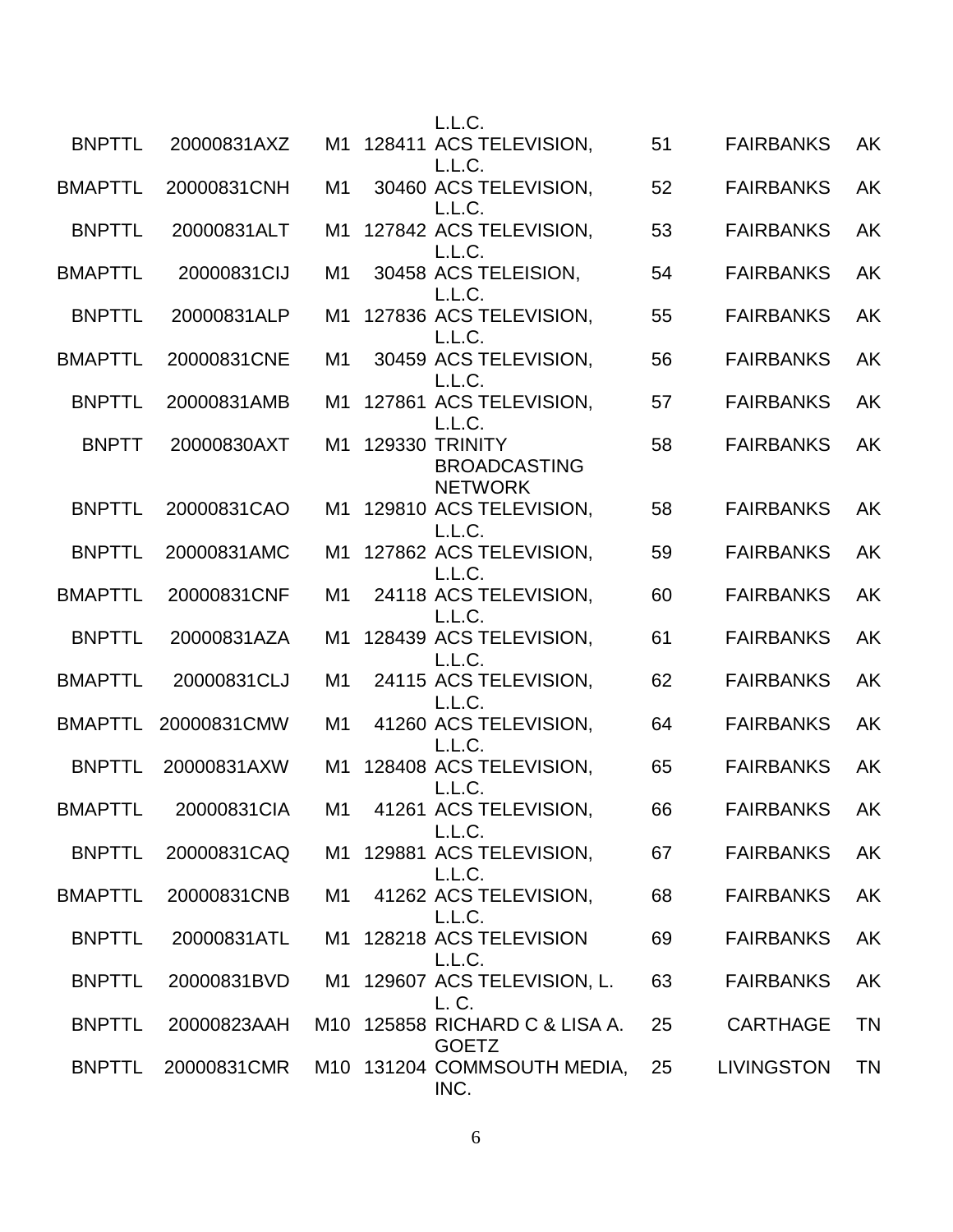| <b>BNPTTL</b> |                                    |      | 20000830BDI M100 129634 SOUTHWEST<br><b>COLORADO</b><br><b>TELEVISION</b><br><b>TRANSLATOR</b>                            | 19 | <b>DOVE CREEK</b>                  | CO        |
|---------------|------------------------------------|------|---------------------------------------------------------------------------------------------------------------------------|----|------------------------------------|-----------|
| <b>BNPTTL</b> | 20000831CGQ M100                   |      | <b>ASSOCIATION</b><br>130886 SOUTHWEST<br><b>COLORADO</b><br><b>TELEVISION</b><br><b>TRANSLATOR</b><br><b>ASSOCIATION</b> | 34 | <b>DOVE CREEK</b>                  | CO        |
| <b>BNPTT</b>  | 20000828AKV                        | M101 | 126826 PRIME CITIES<br><b>BROADCASTING, INC</b>                                                                           | 30 | <b>MINOT</b>                       | <b>ND</b> |
| <b>BNPTT</b>  | 20000830BOW                        | M101 | 130568 TRINITY CHRISTIAN<br><b>CENTER OF SANTA</b><br>ANA, INC., D/B/A<br><b>TRINITY</b>                                  | 30 | <b>MINOT</b>                       | <b>ND</b> |
| <b>BNPTTL</b> | 20000828ANE                        |      | M102 127089 DEAN M. MOSELY                                                                                                | 14 | <b>ASPEN</b>                       | CO        |
| <b>BNPTTL</b> | 20000828ARY                        | M102 | 127632 CHARLES C.<br>TOWNSEND, III                                                                                        | 14 | <b>ASPEN</b>                       | CO        |
| <b>BNPTT</b>  | 20000830BIU                        |      | M102 130147 TRINITY<br><b>BROADCASTING</b><br><b>NETWORK</b>                                                              | 14 | <b>CHEYENNE</b>                    | <b>WY</b> |
| <b>BNPTTL</b> | 20000828ANF                        |      | M102 127091 DEAN M. MOSELY                                                                                                | 14 | <b>CRESTED</b><br><b>BUTTE</b>     | CO        |
| <b>BNPTTL</b> | 20000828ASA M102 127640 CHARLES C. |      | <b>TOWNSEND, III</b>                                                                                                      | 14 | <b>CRESTED</b><br><b>BUTTE</b>     | CO        |
| <b>BNPTTL</b> | 20000828ALI                        |      | M102 126944 CHARLES C.<br><b>TOWNSEND, III</b>                                                                            | 14 | <b>GLENWOOD</b><br><b>SPRINGS</b>  | CO        |
| <b>BNPTTL</b> | 20000828BDP                        |      | M102 129610 DEAN M. MOSELY                                                                                                | 14 | <b>GLENWOOD</b><br><b>SPRINGS</b>  | CO        |
| <b>BNPTTL</b> |                                    |      | 20000830AXN M102 129303 MARCIA T. TURNER,<br><b>D/B/A TURNER</b><br><b>ENTERPRISES</b>                                    | 14 | <b>GRAND</b><br><b>JUNCTION</b>    | CO        |
| <b>BNPTT</b>  |                                    |      | 20000830BPP M102 129186 PITKIN COUNTY<br><b>TRANSLATOR</b><br><b>DEPARTMENT</b>                                           | 14 | <b>REDSTONE</b>                    | CO        |
| <b>BNPTTL</b> |                                    |      | 20000828ANP M102 127108 DEAN M. MOSELY                                                                                    | 14 | <b>STEAMBOAT</b><br><b>SPRINGS</b> | CO        |
| <b>BNPTTL</b> | 20000828ASO                        |      | M102 127688 CHARLES C.<br>TOWNSEND, III                                                                                   | 14 | <b>STEAMBOAT</b><br><b>SPRINGS</b> | CO        |
| <b>BNPTTL</b> | 20000830BKO                        |      | M102 130234 RESORT SPORTS<br>NETWORK, INC.                                                                                | 14 | <b>STEAMBOAT</b><br><b>SPRINGS</b> | CO        |
| <b>BNPTT</b>  |                                    |      | 20000829AUR M102 131021 PITKIN COUNTY<br><b>TRANSLATOR</b><br><b>DEPARTMENT</b>                                           | 14 | <b>THOMASVILLE</b>                 | CO        |
| <b>BNPTTL</b> | 20000818AAB M102 125599 TIGER EYE  |      |                                                                                                                           | 29 | <b>GRAND</b>                       | CO        |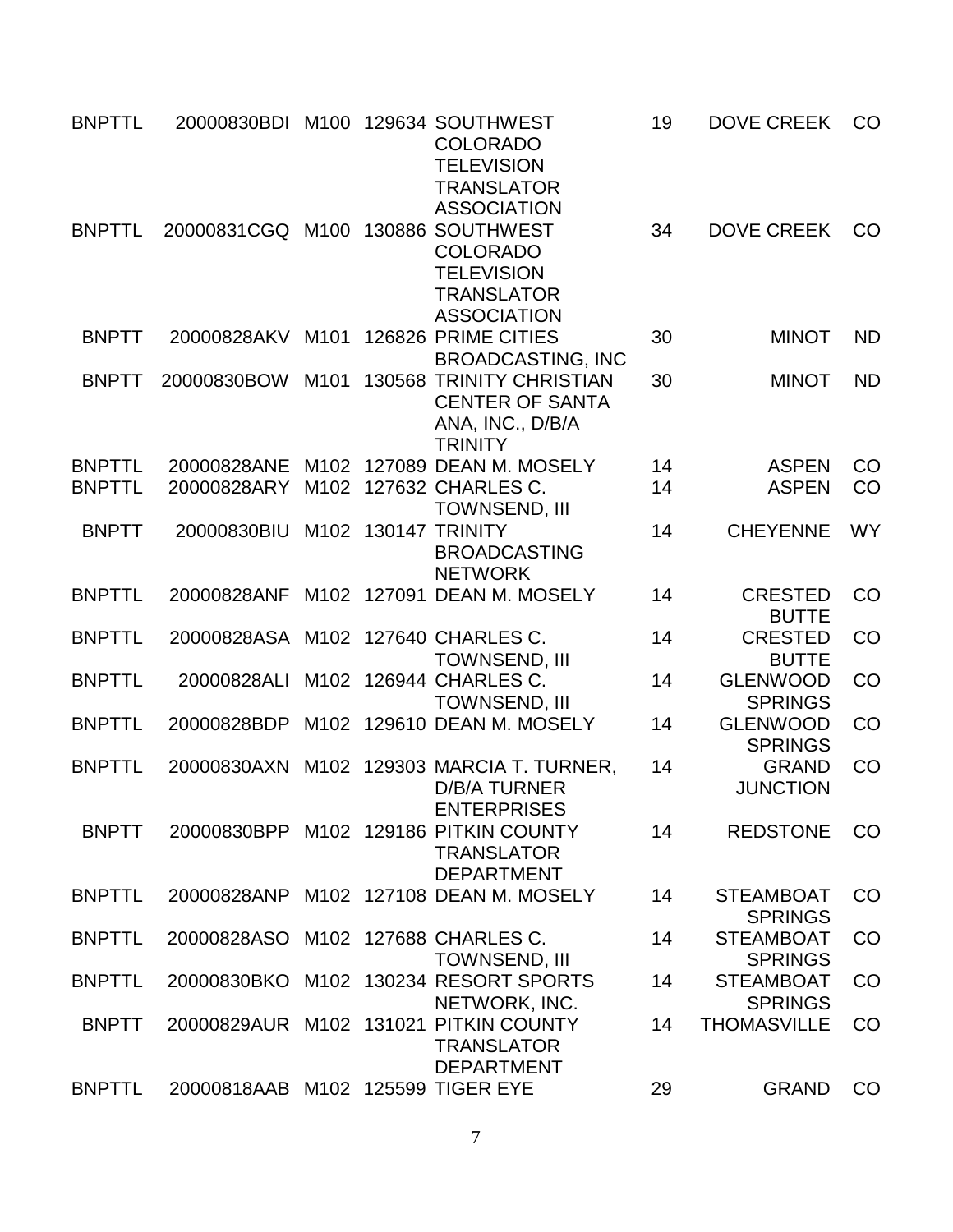|               |                            |                   |           | LICENSING, LLC.                          |    | <b>JUNCTION</b>   |           |
|---------------|----------------------------|-------------------|-----------|------------------------------------------|----|-------------------|-----------|
| <b>BNPTTL</b> | 20000828ANL                |                   |           | M102 127104 DEAN M. MOSELY               | 29 | <b>GRAND</b>      | CO        |
|               |                            |                   |           |                                          |    | <b>JUNCTION</b>   |           |
| <b>BNPTTL</b> | 20000828BDT                |                   |           | M102 129857 CHARLES C.                   | 29 | <b>GRAND</b>      | CO        |
|               |                            |                   |           | <b>TOWNSEND, III</b>                     |    | <b>JUNCTION</b>   |           |
| <b>BNPTTL</b> | 20000807AGG                |                   |           | M102 125431 LAURIE MINTZ                 | 30 | <b>GRAND</b>      | CO        |
|               |                            |                   |           |                                          |    | <b>JUNCTION</b>   |           |
| <b>BNPTTL</b> | 20000818AAH                | M <sub>1</sub> 02 |           | 125629 INTERNATIONAL                     | 30 | <b>GRAND</b>      | CO        |
|               |                            |                   |           | <b>EXECUTIVE</b>                         |    | <b>JUNCTION</b>   |           |
|               |                            |                   |           | CONSULTANTS, INC.                        |    |                   |           |
| <b>BNPTTL</b> | 20000807AAV                |                   |           | M104 125105 JULIE MINTZ                  | 39 | <b>BISMARK</b>    | <b>ND</b> |
| <b>BNPTTL</b> | 20000828APC                | M <sub>104</sub>  |           | 127270 DEAN M. MOSELY                    | 39 | <b>BISMARK</b>    | <b>ND</b> |
| <b>BNPTTL</b> | 20000828AXU                |                   |           | M104 128102 CHARLES C.                   | 39 | <b>BISMARK</b>    | <b>ND</b> |
|               |                            |                   |           | <b>TOWNSEND, III</b>                     |    |                   |           |
| <b>BNPTTL</b> | 20000828BFP                | M104              |           | 130264 INSPIRATION                       | 39 | <b>BISMARK</b>    | <b>ND</b> |
|               |                            |                   |           | TELEVISION, INC.                         |    |                   |           |
| <b>BNPTTL</b> | 20000828AIW                | M <sub>105</sub>  |           | 126586 DEAN M. MOSELY                    | 41 | <b>BISBEE</b>     | <b>AZ</b> |
| <b>BNPTTL</b> | 20000828AQK                | M <sub>105</sub>  |           | 127567 CHARLES C.                        | 41 | <b>BISBEE</b>     | <b>AZ</b> |
|               |                            |                   |           | <b>TOWNSEND, III</b>                     |    |                   |           |
| <b>BNPTTL</b> | 20000831CDE                | M106              |           | <b>129995 LYN GUIN</b>                   | 58 | <b>PINTA</b>      | <b>AZ</b> |
| <b>BNPTTL</b> | 20000831BBS                | M106              |           | 128532 DIANE M. COLLINS                  | 58 | <b>ST. JOHNS</b>  | <b>AZ</b> |
| <b>BNPTTL</b> | 20000828AJM                | M <sub>10</sub> 7 |           | 126618 DEAN M. MOSELY                    | 43 | <b>WINSLOW</b>    | <b>AZ</b> |
| <b>BNPTTL</b> | 20000828AQY                | M107              |           | 127581 CHARLES C.                        | 43 | <b>WINSLOW</b>    | <b>AZ</b> |
|               |                            |                   |           | <b>TOWNSEND, III</b>                     |    |                   |           |
| <b>BNPTTL</b> | 20000807AGT                | M108              |           | 125496 HOWARD MINTZ                      | 53 | <b>FLAGSTAFF</b>  | <b>AZ</b> |
| <b>BNPTTL</b> | 20000829ASS                | M108              |           | 130879 ESI BROADCASTING                  | 53 | <b>FLAGSTAFF</b>  | <b>AZ</b> |
|               |                            |                   |           | <b>CORPORATION</b>                       |    |                   |           |
| <b>BNPTTL</b> | 20000830BDF                | M108              | 129617 KM |                                          | 53 | <b>FLAGSTAFF</b>  | <b>AZ</b> |
|               |                            |                   |           | COMMUNICATIONS,                          |    |                   |           |
|               |                            |                   |           | INC.                                     |    |                   |           |
| <b>BNPTT</b>  | 20000830AYK M108           |                   |           | 129364 TRINITY                           | 53 | <b>PRESCOTT</b>   | <b>AZ</b> |
|               |                            |                   |           | <b>BROADCASTING</b>                      |    |                   |           |
|               |                            |                   |           | <b>NETWORK</b>                           |    |                   |           |
| <b>BNPTTL</b> |                            |                   |           | 20000829AST M109 130887 ESI BROADCASTING | 51 | <b>FLAGSTAFF</b>  | AZ        |
|               |                            |                   |           | <b>CORPORATION</b>                       |    |                   | <b>AZ</b> |
| <b>BNPTTL</b> | 20000830BDE M109 129608 KM |                   |           |                                          | 51 | <b>FLAGSTAFF</b>  |           |
|               |                            |                   |           | COMMUNICATIONS,<br><b>INC</b>            |    |                   |           |
| <b>BMJPTT</b> | 20000831CMQ                | M11               |           | 34999 KITTITAS COUNTY TV                 | 41 | <b>ELLENSBURG</b> | <b>WA</b> |
|               |                            |                   |           | <b>IMPROVEMENT</b>                       |    |                   |           |
|               |                            |                   |           | <b>DISTRICT NUMBER #1</b>                |    |                   |           |
| <b>BMJPTT</b> | 20000831CML                | M11               | 35001     | <b>KITTITAS COUNTY TV</b>                | 56 | ELLENSBURG,       | WA        |
|               |                            |                   |           | <b>IMPROVEMENT</b>                       |    | ETC.              |           |
|               |                            |                   |           | <b>DISTRICT NUMBER #1</b>                |    |                   |           |
| <b>BNPTTL</b> |                            |                   |           | 20000828AJC M110 126595 DEAN M. MOSELY   | 33 | <b>HOLBROOOK</b>  | <b>AZ</b> |
| <b>BNPTTL</b> | 20000828AQP                |                   |           | M110 127572 CHARLES C.                   | 48 | <b>HOLBROOK</b>   | <b>AZ</b> |
|               |                            |                   |           |                                          |    |                   |           |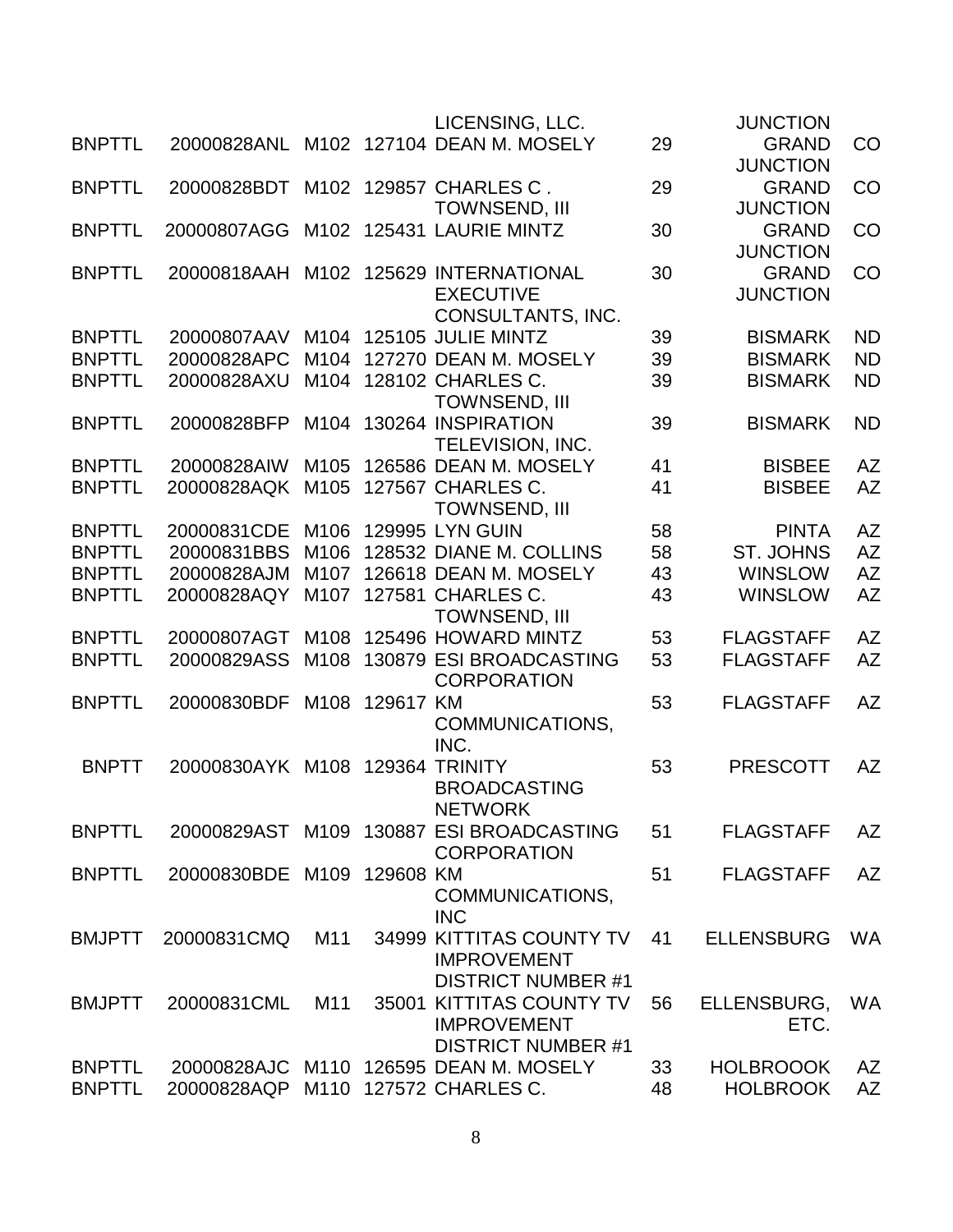|                                |                                    |      |                | <b>TOWNSEND, III</b>                                                                                      |                |                                                    |                 |
|--------------------------------|------------------------------------|------|----------------|-----------------------------------------------------------------------------------------------------------|----------------|----------------------------------------------------|-----------------|
| <b>BNPTTL</b>                  | 20000828ARA M110 127587 CHARLES C. |      |                | <b>TOWNSEND, III</b>                                                                                      | 48             | <b>WINSLOW</b>                                     | AZ              |
| <b>BNPTVL</b>                  | 20000831CCA M111                   |      |                | 129959 STEAD<br>COMMUNICATIONS,<br>INC.                                                                   | 8              | <b>CALIENTE</b>                                    | CA              |
| <b>BNPTVL</b>                  | 20000828BEM                        | M111 |                | 130060 JOHN R. POWLEY                                                                                     | 8              | <b>SAN</b><br><b>BERNARDINO</b>                    | CA              |
| <b>BNPTVL</b>                  | 20000830BLP                        |      |                | M112 130272 GARY M. COCOLA<br><b>FAMILY TRUST; GARY</b><br>M. COCOLA,<br><b>TRUSTEE</b>                   | 12             | <b>CALIENTE</b>                                    | CA              |
| <b>BNPTVL</b>                  | 20000830ADV                        |      | M112 126976 KM | COMMUNICATIONS,<br>INC.                                                                                   | 13             | <b>BAKERSFIELD</b>                                 | CA              |
| <b>BNPTVL</b>                  | 20000830AWQ M112 129148 PAPPAS     |      |                | <b>TELECASTING</b><br><b>INCORPORATION</b>                                                                | 13             | <b>BAKERSFIELD</b>                                 | <b>CA</b>       |
| <b>BNPTVL</b>                  | 20000831AWK M112 128344 VENTURE    |      |                | <b>TECHNOLOGIES</b><br><b>GROUP, LLC</b>                                                                  | 13             | <b>BAKERSFIELD</b>                                 | CA              |
| <b>BNPTTL</b>                  |                                    |      |                | 20000831 CEC M113 130125 PURI FAMILY LIMITED<br><b>PARTNERSHIP</b>                                        | 19             | <b>EUREKA</b>                                      | CA              |
| <b>BNPTTL</b>                  |                                    |      |                | 20000831 CEE M113 130134 PURI FAMILY LIMITED<br><b>PARTNERSHIP</b>                                        | 19             | <b>EUREKA</b>                                      | <b>CA</b>       |
| <b>BNPTTL</b><br><b>BNPTT</b>  | 20000828BHW<br>20000831BXY         |      |                | M113 130844 Sainte Broadcasting<br>M113 129763 REDWOOD EMPIRE<br>PUBLIC TELEVISION,<br>INC. D.B.A.KEET-TV | 19<br>19       | Fortuna<br><b>RIO DELL</b>                         | CA<br><b>CA</b> |
| <b>BNPTT</b><br><b>BNPTTL</b>  | 20000831AOO<br>20000831BHM         |      |                | M114 127981 KTVU PARTNERSHIP<br>M114 128743 DEAN M. MOSELY                                                | 22<br>22       | <b>HAWTHORNE</b><br><b>MAMMOTH</b><br><b>LAKES</b> | <b>NV</b><br>CA |
| <b>BNPTTI</b>                  | 20000831BKC M114 128860 CHARLES C. |      |                | <b>TOWNSEND, III</b>                                                                                      | 22             | <b>MAMMOTH</b><br><b>LAKES</b>                     | CA              |
| <b>BNPTVL</b>                  |                                    |      |                | 20000828BEJ M115 130053 JOHN R. POWLEY                                                                    | 5 <sub>o</sub> | <b>BAKERSFIELD</b>                                 | CA              |
| <b>BNPTVL</b>                  |                                    |      |                | 20000831BGT M115 128718 MARCIA T. TURNER<br>D.B.A. TURNER<br><b>ENTERPRISES</b>                           | 6              | <b>BAKERSFIELD</b>                                 | CA              |
| <b>BNPTVL</b><br><b>BNPTVL</b> | 20000829AXH                        |      |                | 20000831BZW M115 129850 FIBERLESSNET, INC.<br>M115 131184 JEFF CHANG                                      | 6<br>6         | <b>CALIENTE</b><br><b>JOHANNESBUR</b><br>G         | CA<br>CA        |
| <b>BNPTVL</b>                  | 20000831BOQ M115 129113 PAPPAS     |      |                | <b>TELECASTING</b><br><b>INCORPORATED</b>                                                                 | 6              | <b>TEHACHAPI</b>                                   | CA              |
| <b>BNPTTL</b><br><b>BNPTTL</b> | 20000830BGU                        |      |                | 20000807AEM M116 125285 LAURIE MINTZ<br>M116 130051 POWELL MEREDITH                                       | 14<br>14       | <b>BARSTOW</b><br><b>LAUGHLIN</b>                  | CA<br><b>NV</b> |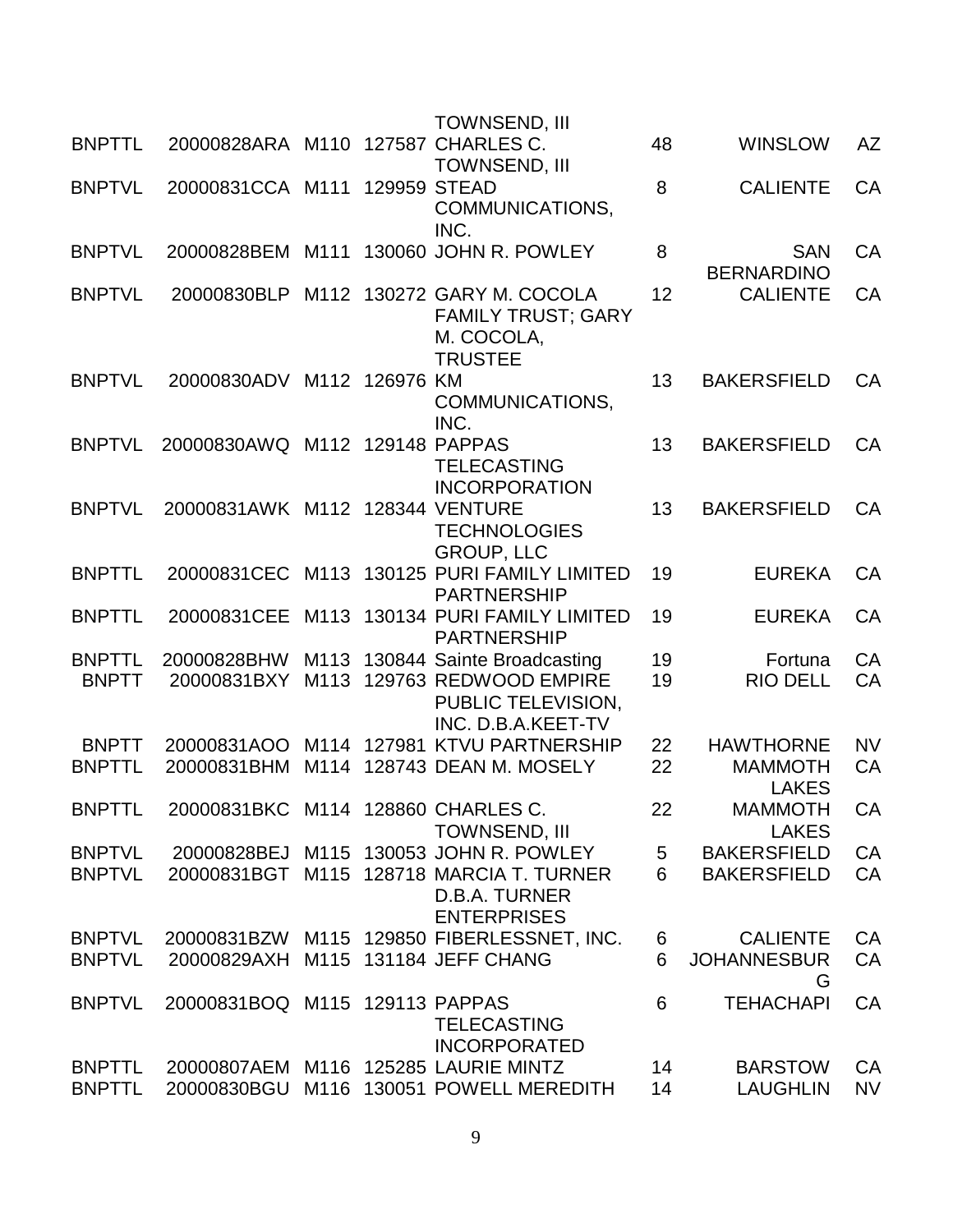|                |                                    |      | <b>COMMUNICATIONS</b><br><b>COMPANY</b>    |    |                     |           |
|----------------|------------------------------------|------|--------------------------------------------|----|---------------------|-----------|
| <b>BNPTTL</b>  |                                    |      | 20000831BRL M116 129274 SUMMIT MEDIA, INC. | 14 | <b>LAUGHLIN</b>     | <b>NV</b> |
| <b>BNPTTL</b>  | 20000831BRK M116                   |      | 129270 SUMMIT MEDIA                        | 14 | <b>PAHRUMP</b>      | <b>NV</b> |
|                |                                    |      | <b>LIMITED</b>                             |    |                     |           |
|                |                                    |      | <b>PARTNERSHIP</b>                         |    |                     |           |
| <b>BNPTTL</b>  | 20000831CDM                        | M116 | <b>130067 EQUITY</b>                       | 28 | <b>BARSTOW</b>      | CA        |
|                |                                    |      | <b>BROADCASTING</b>                        |    |                     |           |
|                |                                    |      | <b>CORPORATION</b>                         |    |                     |           |
| <b>BNPTTL</b>  |                                    |      | 20000802ACK M116 125315 CLARK ORTIZ        | 29 | <b>APPLE VALLEY</b> | CA        |
| <b>BNPTTL</b>  | 20000831AVW                        | M116 | <b>128324 VENTURE</b>                      | 29 | <b>BANNING</b>      | CA        |
|                |                                    |      | <b>TECHNOLOGIES</b>                        |    |                     |           |
|                |                                    |      | <b>GROUP, LLC</b>                          |    |                     |           |
| <b>BNPTTL</b>  | 20000831AZN M116 128454 LOMA LINDA |      |                                            | 29 | <b>BANNING</b>      | <b>CA</b> |
|                |                                    |      | <b>BROADCASTING</b>                        |    |                     |           |
|                |                                    |      | NETWORK, INC.                              |    |                     |           |
| <b>BNPTTL</b>  | 20000828AGQ                        | M116 | 126371 DEAN M. MOSELY                      | 29 | <b>BARSTOW</b>      | CA        |
| <b>BNPTTL</b>  | 20000828ARF                        | M116 | 127592 CHARLES C.                          | 29 | <b>BARSTOW</b>      | CA        |
|                |                                    |      | <b>TOWNSEND, III</b>                       |    |                     |           |
| <b>BNPTTL</b>  | 20000828BFE                        | M116 | 130176 MARK C. ALLEN                       | 29 | <b>PALM SPRINGS</b> | CA        |
| <b>BNPTTL</b>  | 20000831BKW                        | M116 | 128890 LOUIS MARTINEZ                      | 29 | <b>VICTORVILLE</b>  | CA        |
| <b>BNPTTL</b>  | 20000828AMZ                        | M117 | 127077 DEAN M. MOSELY                      | 22 | <b>JENA</b>         | LA        |
| <b>BNPTTL</b>  | 20000828AWB                        |      | M117 127944 CHARLES C.                     | 22 | <b>JENA</b>         | LA        |
|                |                                    |      | <b>TOWNSEND, III</b>                       |    |                     |           |
| <b>BMJPTTL</b> | 20000804ACY                        | M117 | 64924 GREAT OAKS                           | 22 | <b>MONROE</b>       | LA        |
|                |                                    |      | <b>BROADCASTING</b>                        |    |                     |           |
|                |                                    |      | CORP.                                      |    |                     |           |
| <b>BNPTTL</b>  | 20000828AND                        | M117 | 127087 DEAN M. MOSELY                      | 22 | <b>WINNFIELD</b>    | LA        |
| <b>BNPTTL</b>  | 20000828AWI                        | M117 | 127964 CHARLES C.                          | 22 | <b>WINNFIELD</b>    | LA        |
|                |                                    |      | <b>TOWNSEND, III</b>                       |    |                     |           |
| <b>BNPTTL</b>  | 20000831CFC                        | M117 | 130490 CRANFORD L.                         | 22 | <b>WINNFIELD</b>    | LA        |
|                |                                    |      | <b>JORDAN</b>                              |    |                     |           |
| <b>BNPTTL</b>  | 20000831CCO M118 129975 FIREWEED   |      |                                            | 29 | <b>JUNEAU</b>       | <b>AK</b> |
|                |                                    |      | <b>COMMUNICATIONS</b>                      |    |                     |           |
|                |                                    |      | CORP.                                      |    |                     |           |
| <b>BNPTTL</b>  | 20000831CCC M118 129961 FIREWEED   |      |                                            | 29 | <b>SITKA</b>        | AK        |
|                |                                    |      | <b>COMMUNICATIONS</b>                      |    |                     |           |
|                |                                    |      | CORP.<br>51659 ENTRAVISION                 |    |                     | <b>CA</b> |
| <b>BMJPTTL</b> | 20000821AHL M119                   |      | HOLDINGS, L.L. C.                          | 28 | <b>PALM SPRINGS</b> |           |
| <b>BNPTTL</b>  |                                    |      | 20000831BKM M119 128874 LOUIS MARTINEZ     | 43 | <b>PALM DESERT</b>  | CA        |
| <b>BNPTTL</b>  | 20000831BKF M119 128863 YUMA       |      |                                            | 43 | <b>YUMA</b>         | AZ        |
|                |                                    |      | <b>BROADCASTING</b>                        |    |                     |           |
|                |                                    |      | <b>COMPANY</b>                             |    |                     |           |
| <b>BNPTT</b>   | 20000830AYH M121 129349 TRINITY    |      |                                            | 41 | <b>PRESCOTT</b>     | <b>AZ</b> |
|                |                                    |      | <b>BROADCASTING</b>                        |    |                     |           |
|                |                                    |      |                                            |    |                     |           |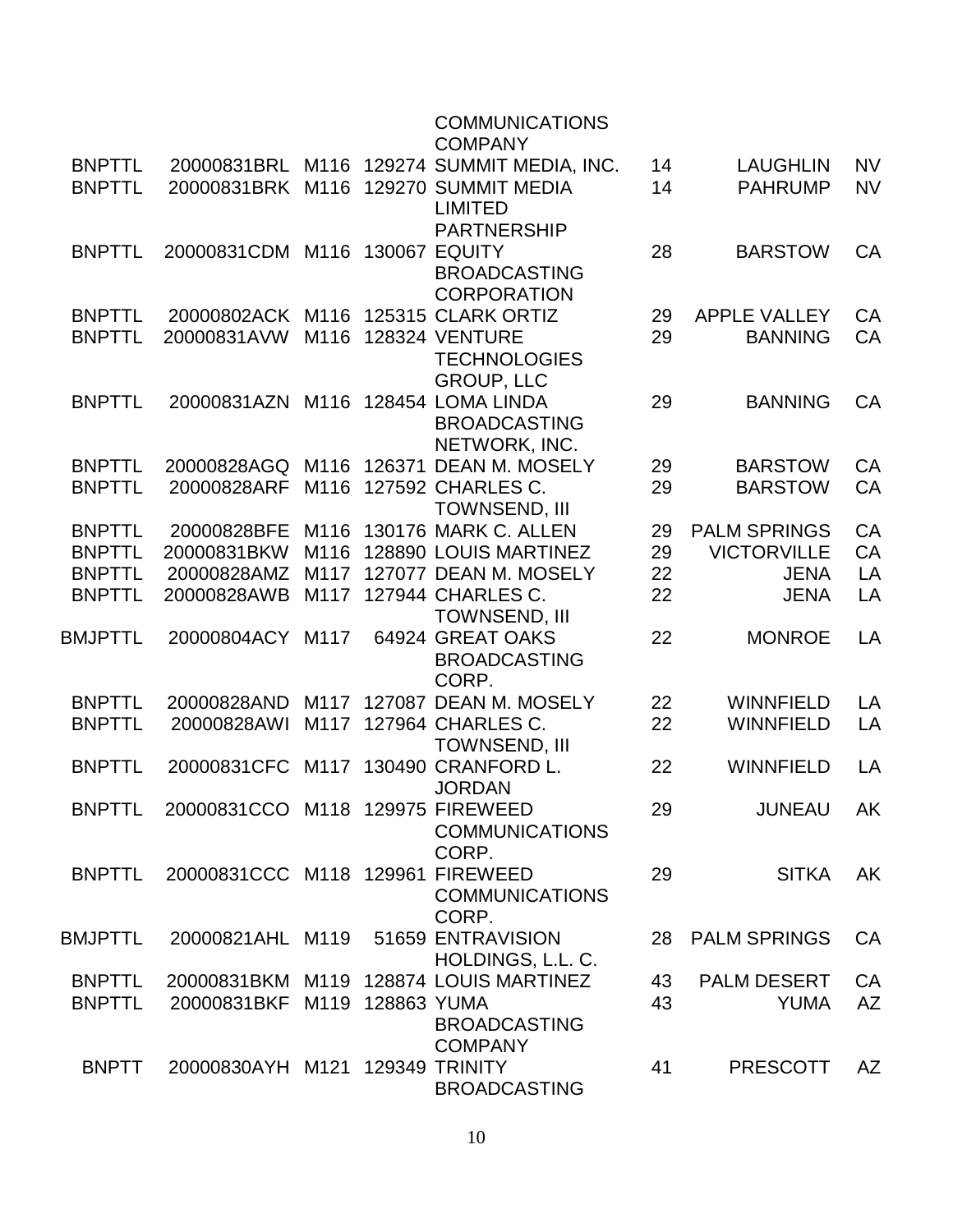|                                |                                    |      | <b>NETWORK</b>                                                                         |          |                                    |                 |
|--------------------------------|------------------------------------|------|----------------------------------------------------------------------------------------|----------|------------------------------------|-----------------|
| <b>BNPTTL</b><br><b>BNPTTL</b> | 20000831BRC M121<br>20000831CLN    | M121 | 129253 JOSEPH W. SHAFFER<br>131128 WORD OF GOD                                         | 41<br>41 | <b>PRESCOTT</b><br><b>PRESCOTT</b> | AZ<br><b>AZ</b> |
| <b>BNPTT</b>                   | 20000823ACD                        | M121 | FELLOWSHIP, INC.<br>126160 KTVK, INC.                                                  | 41       | <b>WILLIAMS-</b>                   | <b>AZ</b>       |
| <b>BNPTT</b>                   | 20000823ACC M122 126158 KTVK, INC. |      |                                                                                        | 56       | <b>ASHFORK</b><br><b>BULLHEAD</b>  | <b>AZ</b>       |
| <b>BNPTTL</b>                  | 20000828BDE M122                   |      | 129229 MOJAVE<br><b>BROADCASTING</b><br><b>COMPANY</b>                                 | 57       | <b>CITY</b><br><b>LAUGHLIN</b>     | <b>NV</b>       |
| <b>BMAPTTL</b>                 | 20000818AED M123                   |      | 19779 GULF-CALIFORNIA<br><b>BROADCAST</b><br><b>COMPANY</b>                            | 15       | <b>INDIO</b>                       | CA              |
| <b>BNPTTL</b>                  |                                    |      | 20000831CHL M123 130913 Victor Valley Public<br>Translator                             | 15       | Victorville                        | CA              |
| <b>BNPTVL</b>                  |                                    |      | 20000828BEK M124 130055 JOHN R. POWLEY                                                 | 9        | <b>PALM SPRINGS</b>                | CA              |
| <b>BNPTVL</b>                  |                                    |      | 20000818ACP M124 125846 GULF-CALIFORNIA<br><b>BROADCAST</b><br><b>COMPANY</b>          | 10       | <b>PALM SPRINGS</b>                | CA              |
| <b>BNPTVL</b>                  |                                    |      | 20000830AXA M124 129227 MARCIA T. TURNER,<br><b>D/B/A TURNER</b><br><b>ENTERPRISES</b> | 10       | <b>PAM SPRINGS</b>                 | CA              |
| <b>BNPTTL</b>                  | 20000803ABB                        |      | M125 125234 SAMUEL LUGO                                                                | 26       | <b>ARCATA</b>                      | CA              |
| <b>BNPTTL</b>                  | 20000830BQI                        | M125 | 130870 PAPPAS<br><b>TELECASTING</b><br><b>INCORPORATED</b>                             | 26       | <b>CHICO</b>                       | CA              |
| <b>BNPTTL</b>                  | 20000831AKI                        |      | M125 127738 MARCIA T. TURNER<br>D.B.A. TURNER<br><b>ENTERPRISES</b>                    | 26       | <b>CHICO</b>                       | CA              |
| <b>BNPTTL</b>                  | 20000830BLN                        |      | M125 129355 PAPPAS<br><b>TELECASTING</b><br><b>INCORPORATED</b>                        | 26       | <b>CHIO</b>                        | CA              |
| <b>BNPTTL</b>                  |                                    |      | 20000824ADV M125 130205 ESI BROADCASTING<br><b>CORPORATION</b>                         | 26       | <b>EUREKA</b>                      | CA              |
| <b>BNPTTL</b>                  |                                    |      | 20000830BSH M125 131195 TELECOM WIRELESS,<br>LLC.                                      | 26       | <b>EUREKA</b>                      | CA              |
| <b>BMJPTTL</b>                 |                                    |      | 20000831 CHI M125 34581 GEORGE E. COOPER                                               | 26       | <b>REDDING</b>                     | CA              |
| <b>BNPTTL</b>                  |                                    |      | 20000804ACW M125 125422 PAUL STRIEBY AND<br><b>MATT TUTER</b>                          | 27       | <b>CHICO</b>                       | CA              |
| <b>BNPTTL</b>                  |                                    |      | 20000829ASK M125 130853 ESI BROADCASTING<br><b>CORPORATION</b>                         | 41       | <b>CHICO</b>                       | CA              |
| <b>BNPTTL</b>                  |                                    |      | 20000831BMU M125 129027 MARCIA T. TURNER<br>D/B/A TURNER<br><b>ENTERPRISES</b>         | 41       | <b>KLAMATH</b><br><b>FALLS</b>     | <b>OR</b>       |
| <b>BNPTT</b>                   |                                    |      | 20000830BHS M125 130086 BROADCASTING                                                   | 41       | <b>YREKA</b>                       | CA              |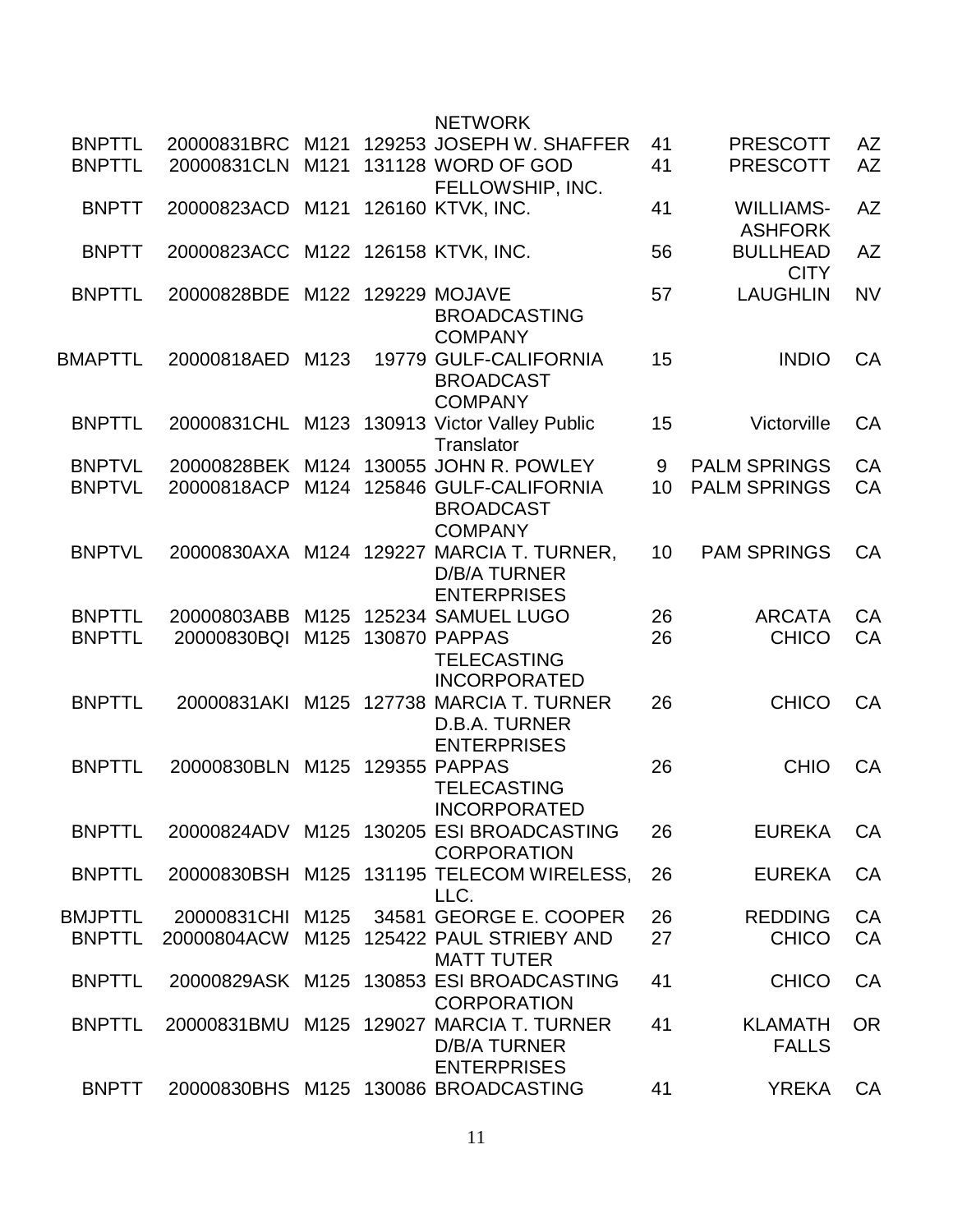| <b>BNPTTL</b>                  | 20000828BHP M125 130757 CATAMOUNT |              | LICENSES, LIMITED<br><b>PARTNERSHIP</b><br><b>BROADCASTING OF</b><br>CHICO-REDDING,<br>INC.         | 42       | <b>CHICO</b>                           | <b>CA</b> |
|--------------------------------|-----------------------------------|--------------|-----------------------------------------------------------------------------------------------------|----------|----------------------------------------|-----------|
| <b>BNPTTL</b><br><b>BNPTTL</b> | 20000828AIM<br>20000828ARM        | M125<br>M125 | 126508 DEAN M. MOSELY<br>127599 CHARLES C.<br><b>TOWNSEND, III</b>                                  | 42<br>42 | <b>FORT BRAGG</b><br><b>FORT BRAGG</b> | CA<br>CA  |
| <b>BNPTTL</b>                  | 20000815AAP                       | M125         | 125481 M. C. ALLEN<br>PRODUCTIONS, INC.                                                             | 42       | <b>REDDING</b>                         | CA        |
| <b>BNPTTL</b>                  | 20000830AEF                       | M125         | 127042 ESI BROADCASTING<br><b>CORPORATION</b>                                                       | 42       | <b>REDDING</b>                         | CA        |
| <b>BNPTTL</b>                  | 20000831BQZ M125                  |              | <b>129249 VENTURE</b><br><b>TECHNOLOGIES</b><br><b>GROUP, LLC</b>                                   | 42       | <b>REDDING</b>                         | CA        |
| <b>BNPTTL</b>                  |                                   |              | 20000830BNL M125 130441 GARY M. COCOLA<br><b>FAMILY TRUST: GARY</b><br>M. COCOLA,<br><b>TRUSTEE</b> | 42       | <b>REDDING</b>                         | CA        |
| <b>BNPTTL</b>                  | 20000828AMY                       | M126         | 127075 DEAN M. MOSELY                                                                               | 23       | <b>YREKA</b>                           | <b>CA</b> |
| <b>BNPTTL</b>                  | 20000828ARU                       | M126         | 127627 CHARLES C.<br><b>TOWNSEND, III</b>                                                           | 23       | <b>YREKA</b>                           | <b>CA</b> |
| <b>BNPTTL</b>                  | 20000818ACV                       | M127         | 125872 GULF-CALIFORNIA<br><b>BROADCAST</b><br><b>COMPANY</b>                                        | 38       | <b>PALM SPRINGS</b>                    | CA        |
| <b>BNPTTL</b>                  | 20000825AJW                       | M127         | <b>130828 TRISTAN</b><br><b>BROADCASTING, LLC</b>                                                   | 39       | <b>PALM SPRINGS</b>                    | CA        |
| <b>BNPTTL</b>                  | 20000831BLT                       |              | M127 128974 PURI FAMILY LIMITED<br><b>PARTNERSHIP</b>                                               | 39       | <b>PALM SPRINGS</b>                    | <b>CA</b> |
| <b>BNPTTL</b>                  | 20000818ACO                       | M128         | 125832 GULF-CALIFORNIA<br><b>BROADCAST</b><br><b>COMPANY</b>                                        | 31       | <b>PALM SPRINGS</b>                    | CA        |
| <b>BNPTTL</b>                  |                                   |              | 20000831BXP M128 129746 PURI FAMILY LIMITED<br><b>PARTNERSHIP</b>                                   | 46       | <b>INDIO</b>                           | <b>CA</b> |
| <b>BNPTTL</b>                  |                                   |              | 20000831CDQ M129 130096 LOUIS MARTINEZ                                                              | 25       | <b>RIVERSIDE</b><br><b>AND PERRIS</b>  | CA        |
| <b>BNPTTL</b>                  |                                   |              | 20000831BLX M129 128978 WORD OF GOD<br>FELLOWSHIP, INC.                                             | 40       | <b>BIG BEAR</b><br><b>LAKE</b>         | <b>CA</b> |
| <b>BNPTTL</b>                  |                                   |              | 20000831BQP M129 129226 WORD OF GOD<br>FELLOWSHIP, INC.                                             | 40       | <b>BIG BEAR</b><br><b>LAKE</b>         | CA        |
| <b>BNPTTL</b>                  | 20000831BVN M129 129651 VENTURE   |              | <b>TECHNOLOGIES</b><br>GOUP, LLC                                                                    | 55       | <b>BANNING</b>                         | <b>CA</b> |
| <b>BNPTTL</b>                  |                                   |              | 20000831CBL M129 129907 LINENOT.COM, INC.                                                           | 56       | <b>CANTIL</b>                          | CA        |
| <b>BNPTTL</b>                  |                                   |              | 20000810AAI M129 125258 INSPIRATION                                                                 | 56       | <b>EL CENTRO</b>                       | CA        |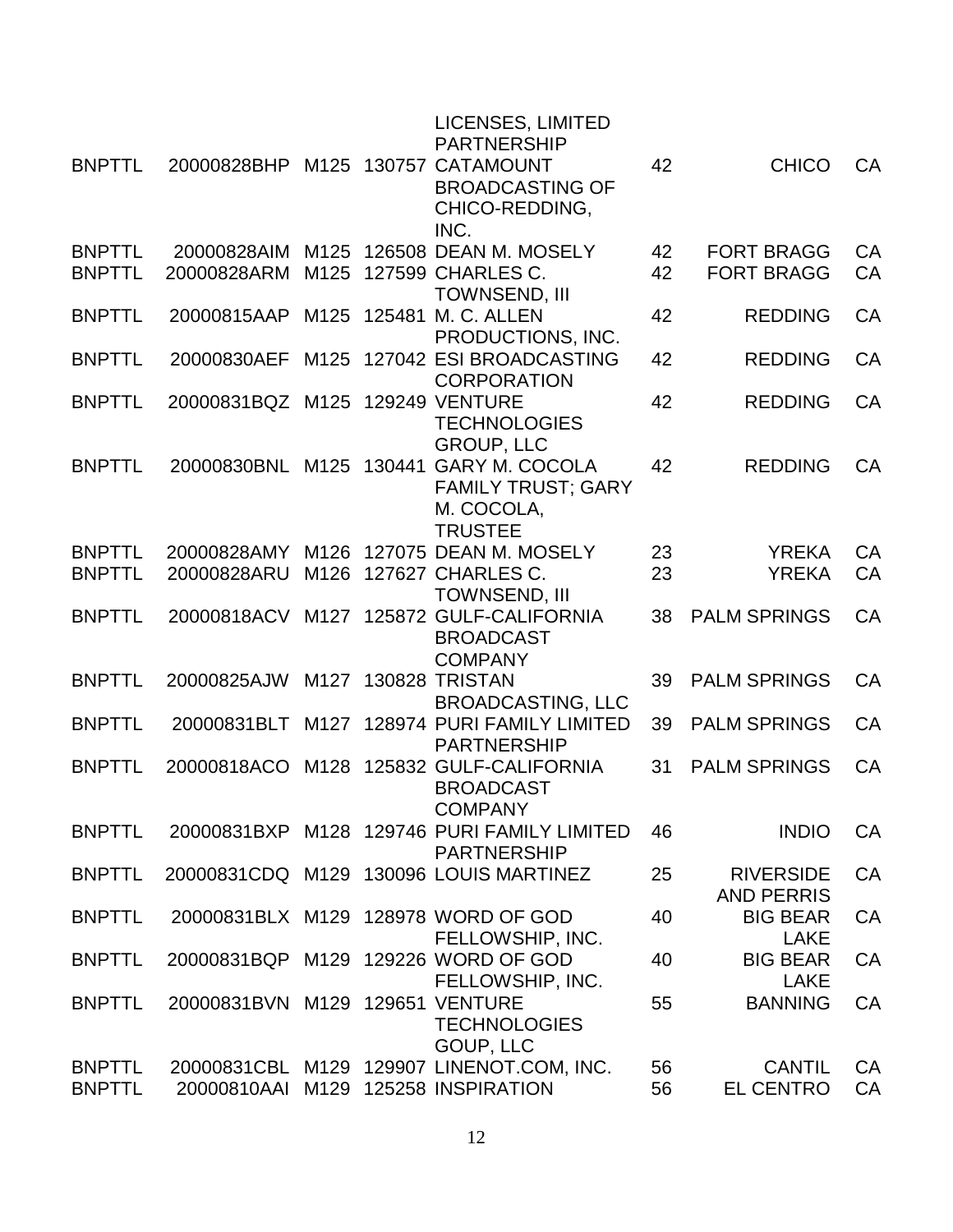|                               |                            |                 |                  | TELEVISION, INC.                                        |          |                               |                 |
|-------------------------------|----------------------------|-----------------|------------------|---------------------------------------------------------|----------|-------------------------------|-----------------|
| <b>BNPTTL</b>                 | 20000828BEL                |                 |                  | M129 130058 JOHN R. POWLEY                              | 56       | <b>PALM SPRINGS</b>           | CA              |
| <b>BNPTTL</b>                 | 20000831BZI                |                 |                  | M129 129831 JOHN R. POWLEY                              | 56       | <b>SAN</b>                    | <b>CA</b>       |
|                               |                            |                 |                  |                                                         |          | <b>BERNARDINO</b>             |                 |
| <b>BNPTTL</b>                 | 20000831CCE                | M129            |                  | 129960 STEAD                                            | 56       | <b>SNOW CREEK</b>             | CA              |
|                               |                            |                 |                  | COMMUNICATIONS,<br>INC.                                 |          |                               |                 |
| <b>BNPTTL</b>                 | 20000831BWW                | M129            |                  | 129698 MARK SILBERMAN                                   | 56       | <b>TECNA</b>                  | <b>AZ</b>       |
| <b>BNPTTL</b>                 | 20000831BVP                | M129            |                  | <b>129656 VENTURE</b>                                   | 57       | <b>BANNING</b>                | CA              |
|                               |                            |                 |                  | <b>TECHNOLOGIES</b>                                     |          |                               |                 |
|                               |                            |                 |                  | <b>GROUP, LLC</b>                                       |          |                               |                 |
| <b>BNPTTL</b>                 | 20000831AZE                | M129            |                  | 128444 PETRA RAMASASTRY                                 | 57       | <b>CALIENTE</b>               | CA              |
| <b>BNPTTL</b>                 | 20000831CLP                |                 |                  | M13 131130 WORD OF GOD                                  | 48       | <b>DANVILLE</b>               | <b>MO</b>       |
|                               |                            |                 |                  | FELLOWSHIP, INC.                                        |          |                               |                 |
| <b>BNPTTL</b>                 | 20000828ASY                | M13             |                  | 127711 CHARLES C.<br><b>TOWNSEND, III</b>               | 48       | <b>HANNIBAL</b>               | <b>MO</b>       |
| <b>BNPTTL</b>                 | 20000828BDM                |                 |                  | M13 129457 DEAN M. MOSELY                               | 48       | <b>HANNIBAL</b>               | <b>MO</b>       |
| <b>BNPTT</b>                  | 20000831BSI                | M13             |                  | <b>129327 TRINITY CHRISTIAN</b>                         | 48       | <b>HANNIBAL</b>               | <b>MO</b>       |
|                               |                            |                 |                  | <b>CENTER OF SANTA</b>                                  |          |                               |                 |
|                               |                            |                 |                  | ANA, D/B/A TRINTY                                       |          |                               |                 |
|                               |                            |                 |                  | <b>BOADCASTI</b>                                        |          |                               |                 |
| <b>BNPTTL</b>                 | 20000807ACK                |                 |                  | M13 125186 HOWARD MINTZ                                 | 48       | <b>JEFFERSON</b>              | <b>MO</b>       |
|                               |                            |                 |                  |                                                         |          | <b>CITY</b>                   |                 |
| <b>BNPTTL</b>                 | 20000831AWM                |                 |                  | M13 128347 VENTURE                                      | 48       | <b>JEFFERSON</b>              | <b>MO</b>       |
|                               |                            |                 |                  | <b>TECHNOLOGIES</b>                                     |          | <b>CITY</b>                   |                 |
| <b>BNPTTL</b>                 | 20000828BGN                |                 |                  | <b>GROUP, LLC</b><br>M13 130416 JOHN R. POWLEY          | 48       | <b>KEOKUK</b>                 | IA              |
| <b>BNPTTL</b>                 | 20000829ATV                | M <sub>13</sub> |                  | <b>130978 NEW LIFE</b>                                  | 48       | <b>KIRKSVILLE</b>             | <b>MO</b>       |
|                               |                            |                 |                  | <b>EVANGELISTIC</b>                                     |          |                               |                 |
|                               |                            |                 |                  | CENTER, INC.                                            |          |                               |                 |
| <b>BNPTT</b>                  | 20000830AUS                | M13             |                  | 128970 TRINITY                                          | 48       | <b>KIRKVILLE</b>              | <b>MO</b>       |
|                               |                            |                 |                  | <b>BROADCASTING</b>                                     |          |                               |                 |
|                               |                            |                 |                  | <b>NETWORK</b>                                          |          |                               |                 |
| <b>BNPTTL</b>                 | 20000802ACO                |                 | M13 125339 UNITY |                                                         | 48       | <b>MOBERLY</b>                | <b>MO</b>       |
|                               |                            |                 |                  | <b>BROADCASTING INC.</b>                                |          |                               |                 |
| <b>BNPTT</b>                  | 20000831BSR                |                 |                  | M13 129358 TRINITY CHRISTIAN<br><b>CENTER OF SANTA</b>  | 48       | <b>MOBERLY</b>                | <b>MO</b>       |
|                               |                            |                 |                  | ANA, D/B/A TRINTY                                       |          |                               |                 |
|                               |                            |                 |                  | <b>BOADCASTI</b>                                        |          |                               |                 |
| <b>BNPTTL</b>                 | 20000831ASU                |                 |                  | M13 128161 VENTURE                                      | 48       | <b>QUINCY</b>                 | IL              |
|                               |                            |                 |                  | <b>TECHNOLOGIES</b>                                     |          |                               |                 |
|                               |                            |                 |                  | <b>GROUP (OF</b>                                        |          |                               |                 |
|                               |                            |                 |                  | PENNSYLVANIA),                                          |          |                               |                 |
|                               |                            |                 |                  | L.L.C.                                                  |          |                               |                 |
| <b>BNPTTL</b><br><b>BNPTT</b> | 20000807AEV<br>20000831BVO |                 |                  | M13 125301 LAURIE MINTZ<br>M13 129653 TRINITY CHRISTIAN | 48<br>48 | <b>QUINCY</b><br><b>ROLLA</b> | IL<br><b>MO</b> |
|                               |                            |                 |                  |                                                         |          |                               |                 |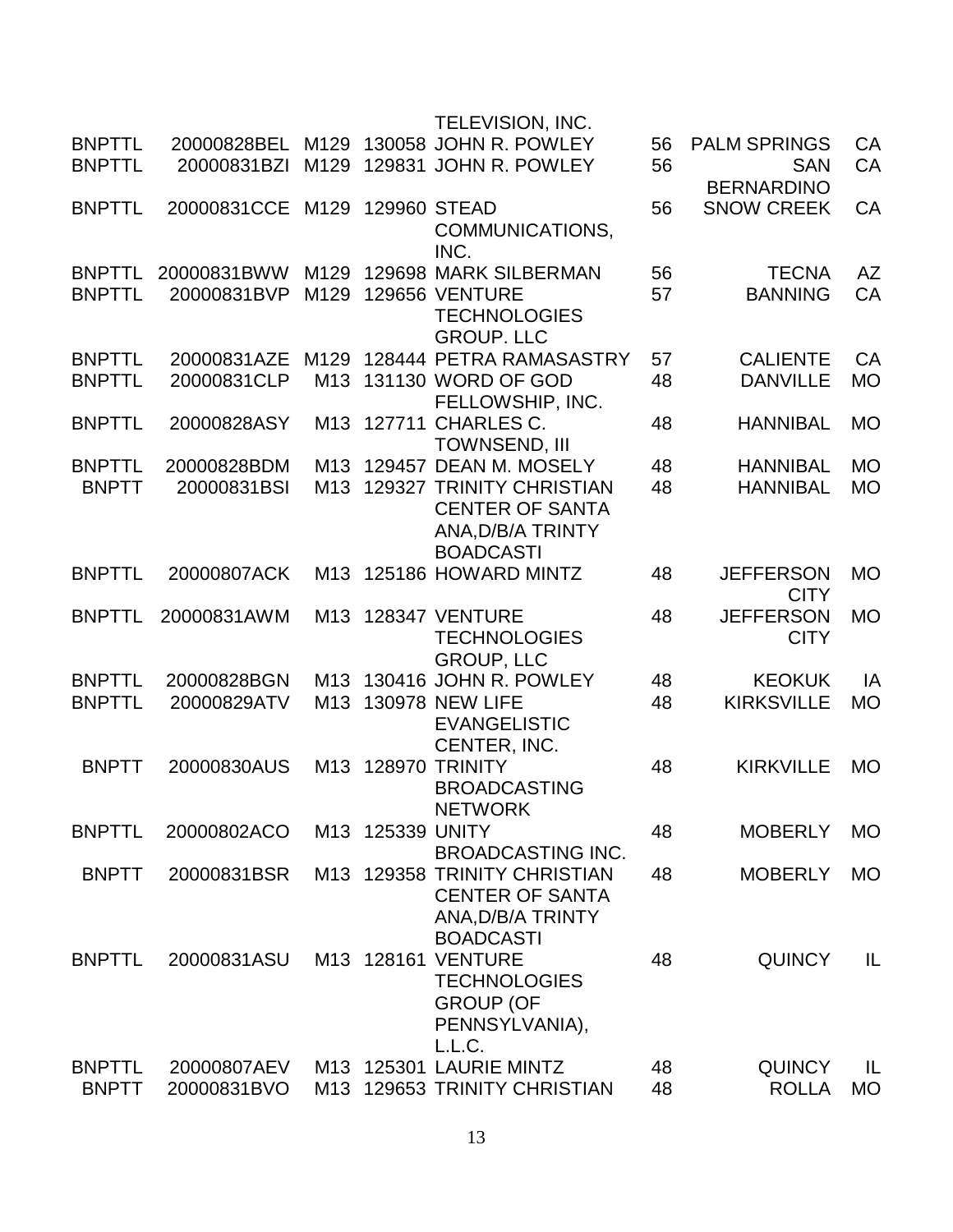|               |                  |                  |        | <b>CENTER OF SANTA</b><br>ANA, D/B/A TRINTY<br><b>BOADCASTI</b>        |    |                                 |           |
|---------------|------------------|------------------|--------|------------------------------------------------------------------------|----|---------------------------------|-----------|
| <b>BNPTTL</b> | 20000829APZ      | M13              |        | 130547 LAWRENCE HOWARD<br><b>MINTZ</b>                                 | 63 | <b>COLUMBIA</b>                 | <b>MO</b> |
| <b>BNPTTL</b> | 20000829AQJ      | M <sub>13</sub>  |        | 130586 LAWRENCE HOWARD<br><b>MINTZ</b>                                 | 63 | <b>JEFFERSON</b><br><b>CITY</b> | <b>MO</b> |
| <b>BNPTTL</b> | 20000831APB      | M130             |        | <b>127996 VENTURE</b><br><b>TECHNOLOGIES</b><br><b>GROUP, LLC</b>      | 32 | <b>CHICO</b>                    | <b>CA</b> |
| <b>BNPTTL</b> | 20000831BRW      | M130             | 129293 | <b>THREE ANGELS</b><br><b>BROADCASTING</b><br>NETWORK, INC.            | 32 | <b>CHICO</b>                    | CA        |
| <b>BNPTTL</b> | 20000731AFG      | M130             |        | 130268 PAUL STRIEBY AND<br><b>MATT TUTER -</b><br><b>PARTNERSHIP</b>   | 33 | <b>CHICO</b>                    | CA        |
| <b>BNPTTL</b> | 20000830BTC      |                  |        | M130 131286 TELECOM WIRELESS,<br>LLC.                                  | 33 | <b>CHICO</b>                    | CA        |
| <b>BNPTTL</b> | 20000831BFK M130 |                  |        | 128656 THREE ANGELS<br><b>BROADCASTING</b><br>NETWORK, INC.            | 34 | <b>CHICO</b>                    | <b>CA</b> |
| <b>BNPTTL</b> |                  |                  |        | 20000830BTR M130 131319 TELECOM WIRELESS,<br>LLC.                      | 47 | <b>CHICO</b>                    | <b>CA</b> |
| <b>BNPTTL</b> | 20000831AEH      | M <sub>130</sub> |        | 126977 ANDREW FARA                                                     | 48 | <b>CHICO</b>                    | CA        |
| <b>BNPTTL</b> | 20000831BTV      | M <sub>130</sub> |        | 129433 WORD OF GOD                                                     | 48 | <b>CLARKS</b>                   | CA        |
|               |                  |                  |        | FELLOWSHIP, INC.                                                       |    | <b>CROSSING</b>                 |           |
| <b>BNPTTL</b> | 20000831CFN      | M130             |        | 130562 SAINTE PARTNERS II,<br>L.P.                                     | 48 | <b>OROVILLE</b>                 | CA        |
| <b>BNPTTL</b> | 20000828BHU      | M130             |        | 130815 NATIONAL MINORITY<br>TV, INC.                                   | 48 | <b>RED BLUFF</b>                | CA        |
| <b>BNPTT</b>  | 20000831ASB      | M130             |        | <b>128135 TRINITY CHRISTIAN</b><br><b>CENTER OF SANTA</b><br>ANA, INC. | 48 | <b>RED BLUFF</b>                | CA        |
| <b>BNPTTL</b> | 20000828AHM      | M <sub>130</sub> |        | 126441 DEAN M. MOSELY                                                  | 48 | <b>REDDING</b>                  | CA        |
| <b>BNPTTL</b> | 20000828ART      | M <sub>130</sub> |        | 127626 CHARLES C.<br><b>TOWNSEND, III</b>                              | 48 | <b>REDDING</b>                  | CA        |
| <b>BNPTTL</b> | 20000828AMX      | M <sub>130</sub> |        | 127073 DEAN M. MOSELY                                                  | 48 | <b>YREKA</b>                    | CA        |
| <b>BNPTTL</b> | 20000828ARW      | M130             |        | 127630 CHARLES C.<br><b>TOWNSEND, III</b>                              | 48 | <b>YREKA</b>                    | CA        |
| <b>BNPTTL</b> | 20000830BJB      | M <sub>130</sub> |        | 130169 THREE ANGELS<br><b>BROADCASTING</b><br>NETWORK, INC.            | 49 | <b>YREKA</b>                    | <b>CA</b> |
| <b>BNPTTL</b> | 20000807ABU      | M131             |        | 125164 LAURIE MINTZ                                                    | 49 | <b>EUREKA</b>                   | CA        |
| <b>BNPTTL</b> | 20000824AEB      | M131             |        | 130267 ESI BROADCASTING<br><b>CORPORATION</b>                          | 49 | <b>EUREKA</b>                   | <b>CA</b> |
| <b>BNPTTL</b> | 20000828AMQ      | M131             |        | 127054 DEAN M. MOSELY                                                  | 49 | <b>EUREKA</b>                   | CA        |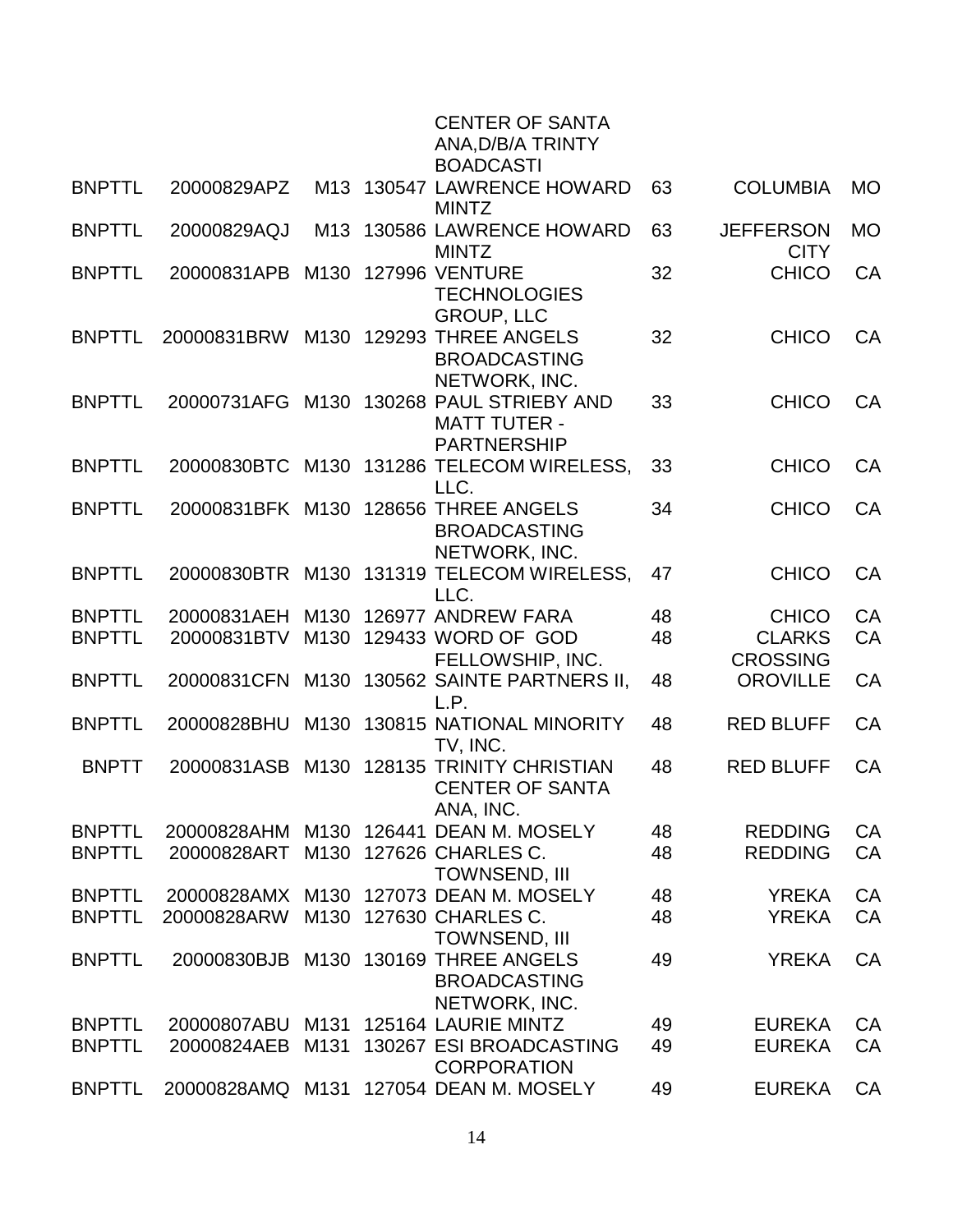| <b>BNPTTL</b>  | 20000828ARL M131                    |      | 127598 CHARLES C.<br><b>TOWNSEND, III</b>                             | 49 | <b>EUREKA</b>                  | CA        |
|----------------|-------------------------------------|------|-----------------------------------------------------------------------|----|--------------------------------|-----------|
| <b>BNPTTL</b>  | 20000830AXO                         | M131 | 129312 MARCIA T. TURNER,<br><b>D/B/A TURNER</b><br><b>ENTERPRISES</b> | 49 | <b>EUREKA</b>                  | CA        |
| <b>BNPTTL</b>  | 20000829ARI                         | M131 | 130800 MICHAEL MINTZ                                                  | 64 | <b>EUREKA</b>                  | CA        |
| <b>BNPTTL</b>  | 20000831AVX M132                    |      | 128327 VENTURE<br><b>TECHNOLOGIES</b><br><b>GROUP, LLC</b>            | 33 | <b>BANNING</b>                 | CA        |
| <b>BMAPTTL</b> | 20000809AAX M132                    |      | 51207 PACIFIC MEDIA<br><b>CORPORATION</b>                             | 33 | <b>INDIO</b>                   | CA        |
| <b>BNPTTL</b>  |                                     |      | 20000831CNK M132 131233 PURI FAMILY LIMITED<br><b>PARTNERSHIP</b>     | 34 | <b>BANNING</b>                 | CA        |
| <b>BNPTTL</b>  |                                     |      | 20000802ADR M132 125510 VERONICA O. FARIAS                            | 49 | <b>MARTINEZ</b>                | CA        |
| <b>BNPTTL</b>  | 20000828AFL M132                    |      | 126244 DEAN M. MOSELY                                                 | 49 | <b>PALM SPRINGS</b>            | CA        |
| <b>BNPTTL</b>  | 20000828ARR                         | M132 | 127605 CHARLES C.<br><b>TOWNSEND, III</b>                             | 49 | <b>PALM</b><br><b>SPRLNGS</b>  | CA        |
| <b>BNPTTL</b>  | 20000831BMY                         | M133 | 129030 MARCIA T. TURNER<br><b>D/B/A TURNER</b><br><b>ENTERPRISES</b>  | 28 | <b>REDDING</b>                 | CA        |
| <b>BNPTTL</b>  |                                     |      | 20000828BFH M133 130178 MARK C. ALLEN                                 | 29 | <b>REDDING</b>                 | CA        |
| <b>BNPTTL</b>  | 20000807ADV                         | M133 | 125241 MICHAEL MINTZ                                                  | 44 | <b>CRESCENT</b><br><b>CITY</b> | CA        |
| <b>BNPTT</b>   | 20000831CFK M133                    |      | 130556 REDWOOD EMPIRE<br>PUBLIC TELEVISION,<br>INC, D.B.A. KEET-TV    | 44 | <b>CRESCENT</b><br><b>CITY</b> | CA        |
| <b>BNPTTL</b>  | 20000810AAZ M133 125327 INSPIRATION |      | <b>TELEVISION, INC.</b>                                               | 44 | <b>MEDFORD</b>                 | <b>OR</b> |
| <b>BNPTTL</b>  | 20000831BQX M133 129247 VENTURE     |      | <b>TECHNOLOGIES</b><br><b>GROUP, LLC</b>                              | 44 | <b>REDDING</b>                 | CA        |
| <b>BNPTTL</b>  |                                     |      | 20000828AGL M133 126360 DEAN M. MOSELY                                | 44 | <b>YREKA</b>                   | CA        |
| <b>BNPTTL</b>  | 20000828ARV M133 127628 CHARLES C.  |      | <b>TOWNSEND, III</b>                                                  | 44 | <b>YREKA</b>                   | CA        |
| <b>BNPTTL</b>  |                                     |      | 20000829ARB M133 130793 NATIONAL MINORITY<br>TV, INC.                 | 44 | <b>YREKA</b>                   | CA        |
| <b>BNPTTL</b>  |                                     |      | 20000828BHH M133 130545 SAINTE PARTNERS II,<br>L.P.                   | 45 | <b>CHICO</b>                   | CA        |
| <b>BNPTTL</b>  |                                     |      | 20000831BNU M133 129069 PURI FAMILY LIMITED<br><b>PARTNERSHIP</b>     | 45 | <b>LUFKIN</b>                  | <b>TX</b> |
| <b>BNPTTL</b>  |                                     |      | 20000831BYI M133 129781 PURI FAMILY LIMITED<br><b>PARTNERSHIP</b>     | 45 | <b>REDDING</b>                 | CA        |
| <b>BNPTTL</b>  |                                     |      | 20000831 CFL M133 129800 SAINTE PARTNERS II,<br>L.P.                  | 46 | <b>REDDING</b>                 | CA        |
| <b>BNPTVL</b>  | 20000829AVM M134 131054 KM          |      | COMMUNICATIONS,                                                       | 2  | <b>INDIO</b>                   | CA        |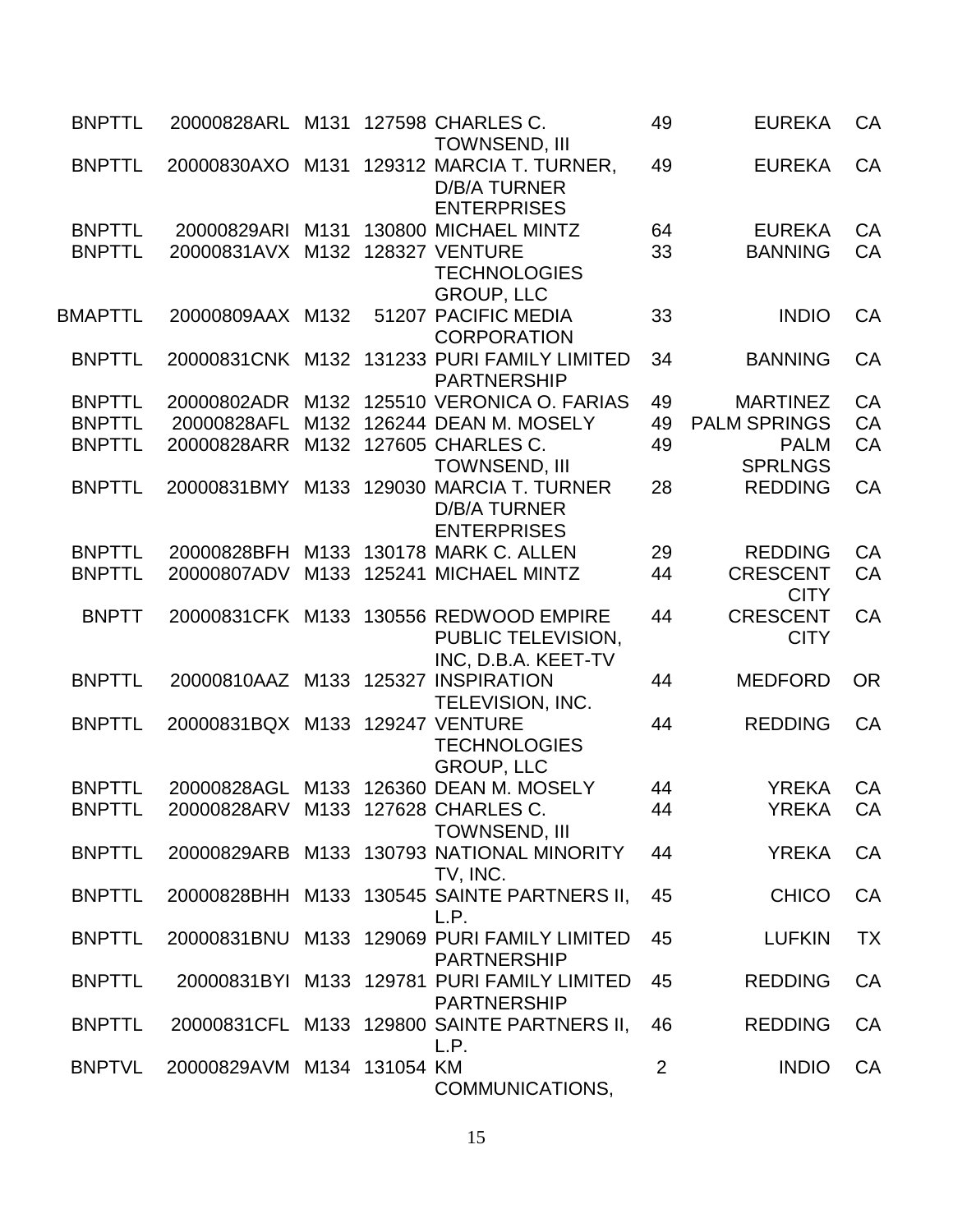|                |                  |      |           | INC.                                                                                                    |                |                                    |           |
|----------------|------------------|------|-----------|---------------------------------------------------------------------------------------------------------|----------------|------------------------------------|-----------|
| <b>BNPTVL</b>  | 20000804AEF      |      |           | M134 130100 GULF-CALIFORNIA<br><b>BROADCAST</b><br><b>COMPANY</b>                                       | 2              | <b>PALM SPRINGS</b>                | <b>CA</b> |
| <b>BNPTVL</b>  | 20000831CLD      |      |           | M134 131120 ANDREW FARA                                                                                 | $\overline{2}$ | <b>PALM SPRINGS</b>                | CA        |
| <b>BNPTVL</b>  | 20000828BIB      | M134 |           | 130855 SHAHRAM<br><b>HASHEMIZADEH</b>                                                                   | 3              | <b>MORONGO</b><br><b>VALLY</b>     | CA        |
| <b>BNPTVL</b>  | 20000830AKD      | M134 | 127623 KM | COMMUNICATIONS,<br>INC.                                                                                 | 3              | <b>PALMER</b><br><b>SPRINGS</b>    | CA        |
| <b>BNPTTL</b>  | 20000828AMF      |      |           | M135 127029 DEAN M. MOSELY                                                                              | 39             | <b>BISHOP</b>                      | CA        |
| <b>BNPTTL</b>  | 20000828ARH      | M135 |           | 127594 CHARLES C.<br><b>TOWNSEND, III</b>                                                               | 39             | <b>BISHOP</b>                      | CA        |
| <b>BNPTTL</b>  | 20000831BRO      | M135 |           | 129282 DEAN M. MOSELY                                                                                   | 39             | <b>MAMMOTH</b><br><b>LAKES</b>     | CA        |
| <b>BNPTTL</b>  | 20000831BRT      | M135 |           | 129284 CHARLES C.<br><b>TOWNSEND, III</b>                                                               | 39             | <b>MAMMOTH</b><br><b>LAKES</b>     | <b>CA</b> |
| <b>BNPTTV</b>  | 20000817AEW      | M136 |           | 130926 CATAMOUNT<br><b>BROADCASTING OF</b><br>CHICO-REDDING,<br>INC.                                    | $\overline{4}$ | <b>JONES VALLEY</b><br><b>PARK</b> | CA        |
| <b>BNPTVL</b>  | 20000804ACV      | M136 |           | 125411 PAUL STRIEBY AND<br><b>MATT TUTER</b>                                                            | 4              | <b>REDDING</b>                     | CA        |
| <b>BNPTVL</b>  | 20000830AXZ M138 |      |           | 129333 PAPPAS<br>TELECASTING OF NV,<br>A CALIF. LIMITED<br><b>PARTNERSHIP</b>                           | $\overline{2}$ | <b>WINNEMUCCA</b>                  | CA        |
| <b>BNPTVL</b>  | 20000829AHV      | M138 |           | 127624 SUNBELT<br><b>COMMUNICATIONS</b><br><b>COMPANY</b>                                               | $\overline{2}$ | <b>WINNEMUCCA</b>                  | <b>NV</b> |
| <b>BNPTTL</b>  | 20000828AME      | M139 |           | 127027 DEAN M. MOSELY                                                                                   | 30             | <b>BISHOP</b>                      | CA        |
| <b>BNPTTL</b>  | 20000828ARG      | M139 |           | 127593 CHARLES C.<br><b>TOWNSEND, III</b>                                                               | 30             | <b>BISHOP</b>                      | CA        |
| <b>BNPTTV</b>  | 20000828ASG      |      |           | M14 127655 SAN JUAN COUNTY                                                                              | $\overline{7}$ | <b>BLUFF &amp; AREA</b>            | UT        |
| <b>BMJPTVL</b> | 20000831COH      | M14  |           | 61485 SOUTHWEST<br><b>COLORADO</b><br><b>TELEVISION</b><br><b>TRANSLATOR</b><br><b>ASSOCIATION</b>      | $\overline{7}$ | <b>CORTEZ</b>                      | CO        |
| <b>BNPTTV</b>  | 20000828ATV      |      |           | M14 127766 SAN JUAN COUNTY                                                                              | $\overline{7}$ | <b>MEXICAN HAT</b>                 | UT        |
| <b>BNPTVL</b>  | 20000831CHB      |      |           | M14 130900 SOUTHWEST<br><b>COLORADO</b><br><b>TELEVISION</b><br><b>TRANSLATOR</b><br><b>ASSOCIATION</b> | 8              | <b>HESPERUS</b>                    | CO        |
| <b>BNPTVL</b>  | 20000831CGS      |      |           | M14 130890 SOUTHWEST                                                                                    | 8              | <b>ISMAY</b>                       | CO        |
|                |                  |      |           |                                                                                                         |                |                                    |           |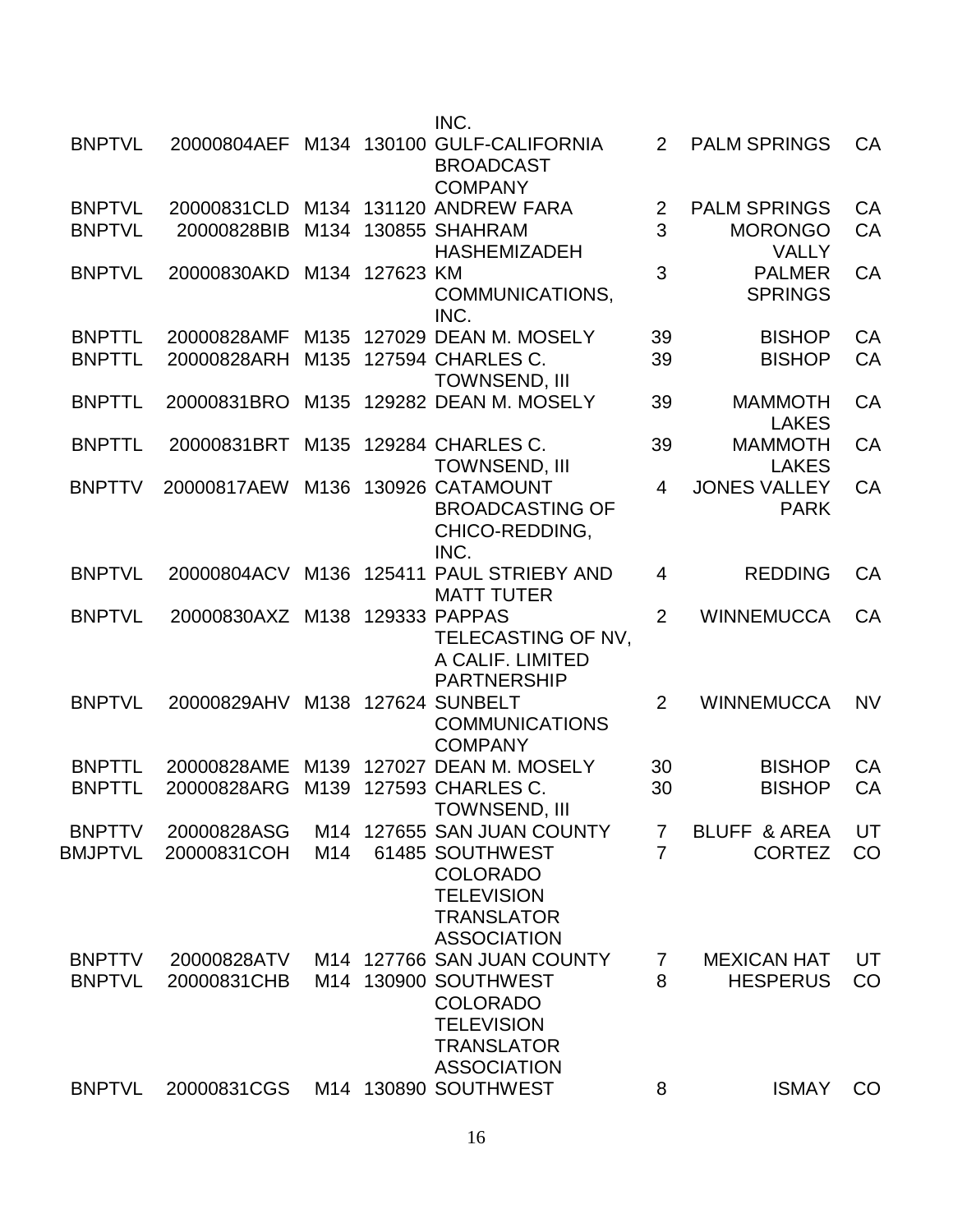|                                 |                            |     | <b>COLORADO</b><br><b>TELEVISION</b><br><b>TRANSLATOR</b><br><b>ASSOCIATION</b>                                                      |          |                                                                       |          |
|---------------------------------|----------------------------|-----|--------------------------------------------------------------------------------------------------------------------------------------|----------|-----------------------------------------------------------------------|----------|
| <b>BNPTTV</b>                   | 20000828BFA                |     | M14 130162 SAN JUAN COUNTY                                                                                                           | 8        | <b>MONTEZUMA</b><br><b>CK&amp;ANETH</b>                               | UT       |
| <b>BNPTTV</b><br><b>BMJPTVL</b> | 20000828AUX<br>20000831COG | M14 | M14 127811 SAN JUAN COUNTY<br>61443 SOUTHWEST<br><b>COLORADO</b><br><b>TELEVISION</b><br><b>TRANSLATOR</b><br><b>ASSOCIATION</b>     | 9<br>9   | <b>BLUFF &amp; AREA</b><br><b>CORTEZ</b>                              | UT<br>CO |
| <b>BNPTTV</b>                   | 20000830AFT                |     | M14 127303 SOOUTHWEST<br><b>COLORADO</b><br><b>TELEVISION</b><br><b>TRANSLATOR</b><br><b>ASSOCIATION</b>                             | 9        | <b>DURANGO</b>                                                        | CO       |
| <b>BNPTTV</b><br><b>BNPTTV</b>  | 20000828ATJ<br>20000825AJP |     | M14 127742 SAN JUAN COUNTY<br>M14 130189 SAN JUAN COUNTY                                                                             | 9<br>9   | <b>MEXICAN HAT</b><br><b>NAVAJO</b><br><b>MOUNTAIN</b><br><b>SCHO</b> | UT<br>UT |
| <b>BNPTTV</b>                   | 20000828BFJ                |     | M14 130194 SAN JUAN COUNTY                                                                                                           | 9        | <b>NAVAJO</b><br><b>MOUNTAIN</b><br><b>SCHO</b>                       | UT       |
| <b>BNPTTV</b><br><b>BNPTVL</b>  | 20000815AAE<br>20000831CGV | M14 | M14 125439 UNIVERSITY OF UTAH<br>130895 SOUTHWEST<br><b>COLORADO</b><br><b>TELEVISION</b><br><b>TRANSLATOR</b><br><b>ASSOCIATION</b> | 9<br>10  | <b>TICABOO</b><br><b>HESPERUS</b>                                     | UT<br>CO |
| <b>BNPTTV</b>                   | 20000828BES                |     | M14 130128 SAN JUAN COUNY                                                                                                            | 10       | <b>MONTEZUMA</b><br><b>CREEK/ANET</b>                                 | UT       |
| <b>BNPTTV</b><br><b>BMJPTVL</b> | 20000828AVC<br>20000831CNT | M14 | M14 127824 SAN JUAN COUNTY<br>61461 SOUTHWEST<br><b>COLORADO</b><br><b>TELEVISION</b><br><b>TRANSLATOR</b><br><b>ASSOCIATION</b>     | 11<br>11 | <b>BLUFF &amp; AREA</b><br>CORTEZ, ETC.                               | UT<br>CO |
| <b>BNPTTV</b><br><b>BNPTTV</b>  | 20000828ATH<br>20000828BFB |     | M14 127740 SAN JUAN COUNTY<br>M14 130167 SAN JUAN COUNTY                                                                             | 11<br>11 | <b>MEXICAN HAT</b><br><b>MONTEZMA CK</b><br>& ANETH                   | UT<br>UT |
| <b>BNPTVL</b>                   | 20000831CGO                |     | M14 130883 SOUTHWEST<br><b>COLORADO</b><br><b>TELEVISION</b><br><b>TRANSLATOR</b><br><b>ASSOCIATION</b>                              | 12       | <b>DOLORES</b>                                                        | CO       |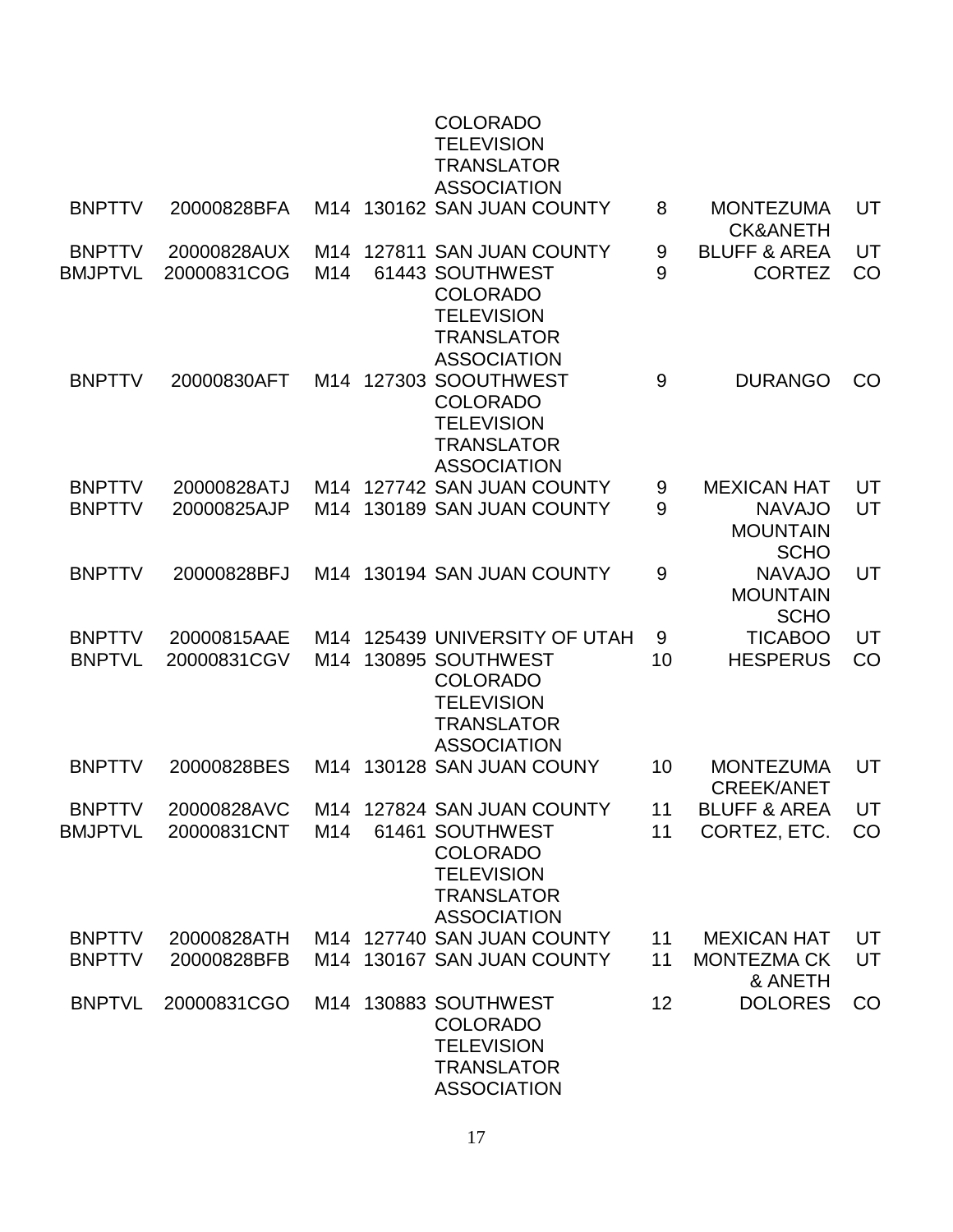| <b>BNPTTL</b>  |                                 |      |           | 20000818ACQ M140 125848 GULF-CALIFORNIA<br><b>BROADCAST</b><br><b>COMPANY</b>                         | 34 | <b>EL CENTRO</b>                  | CA |
|----------------|---------------------------------|------|-----------|-------------------------------------------------------------------------------------------------------|----|-----------------------------------|----|
| <b>BNPTTL</b>  | 20000830BTP                     |      |           | M140 131308 TELECOM WIRELESS,<br>LLC.                                                                 | 34 | <b>EL CENTRO</b>                  | CA |
| <b>BNPTTL</b>  | 20000831AKM                     | M140 | 127763 KM | COMMUNICATIONS,<br>INC.                                                                               | 34 | <b>EL CENTRO</b>                  | CA |
| <b>BNPTT</b>   |                                 |      |           | 20000831 CHK M140 130911 COUNTY OF SAN<br>BERNARDINO(CA),<br>CSA 70 TV 5 (CTY<br><b>SERVICE AREA)</b> | 34 | <b>TWENTYNINE</b><br><b>PALMS</b> | CA |
| <b>BNPTTL</b>  |                                 |      |           | 20000828AMR M141 127056 DEAN M. MOSELY                                                                | 39 | <b>EUREKA</b>                     | CA |
| <b>BNPTTL</b>  | 20000828ARK M141                |      |           | 127597 CHARLES C.<br><b>TOWNSEND, III</b>                                                             | 39 | <b>EUREKA</b>                     | CA |
| <b>BNPTTL</b>  | 20000830BDD                     |      |           | M141 129590 TELECOM WIRELESS,<br>LLC.                                                                 | 39 | <b>EUREKA</b>                     | CA |
| <b>BNPTTL</b>  |                                 |      |           | 20000829ASX M142 130908 ESI BROADCASTING<br><b>CORPORATION</b>                                        | 57 | <b>CHICO</b>                      | CA |
| <b>BNPTTL</b>  | 20000831CJI                     |      |           | M142 131020 DAVID PRIMM                                                                               | 57 | <b>CHICO</b>                      | CA |
| <b>BNPTTL</b>  | 20000831CGK M143 130878 VENTURE |      |           | <b>TECHNOLOGIES</b><br><b>GROUP, LLC</b>                                                              | 51 | <b>BANNING</b>                    | CA |
| <b>BNPTTL</b>  | 20000830BDL                     |      |           | M143 129642 VENTURE<br><b>TECHNOLOGIES</b><br><b>GROUP, LLC</b>                                       | 51 | <b>BANNNG</b>                     | CA |
| <b>BNPTTL</b>  | 20000831BJZ                     |      |           | M143 128855 LOUIS MARTINEZ                                                                            | 51 | <b>HEMET</b>                      | CA |
| <b>BNPTTL</b>  | 20000830BBL                     |      |           | M144 129514 TELECOM WIRELESS,<br><b>LLC</b>                                                           | 56 | <b>REDDIN</b>                     | CA |
| <b>BNPTTL</b>  | 20000815ABG                     |      |           | M144 125541 MARK C. ALLEN                                                                             | 56 | <b>REDDING</b>                    | CA |
| <b>BNPTTL</b>  | 20000829AYB                     |      |           | M144 131313 EQUITY<br><b>BROADCASTING</b><br><b>CORPORATION</b>                                       | 56 | <b>REDDING</b>                    | CA |
| <b>BNPTTL</b>  |                                 |      |           | 20000831 CLC M144 131119 MARTIN WEISS                                                                 | 56 | <b>REDDING</b>                    | CA |
| <b>BNPTTL</b>  | 20000831AWJ                     |      |           | M145 128343 VENTURE<br><b>TECHNOLOGIES</b><br><b>GROUP, LLC</b>                                       | 27 | <b>BAKERSFIELD</b>                | CA |
| <b>BNPTTL</b>  | 20000831AUF M145 128238 VENTURE |      |           | <b>TECHNOLOGIES</b><br><b>GROUP, LLC</b>                                                              | 41 | <b>BAKERSFIELD</b>                | CA |
| <b>BMJPTTL</b> | 20000831CNJ M145                |      |           | 65763 THE KRALOWEC<br><b>CHILDREN'S FAMILY</b><br><b>TRUST</b>                                        | 42 | <b>BAKERSFIELD</b>                | CA |
| <b>BNPTTL</b>  | 20000831ATZ M145 128232 VENTURE |      |           | <b>TECHNOLOGIES</b><br><b>GROUP, LLC</b>                                                              | 43 | <b>BAKERSFIELD</b>                | CA |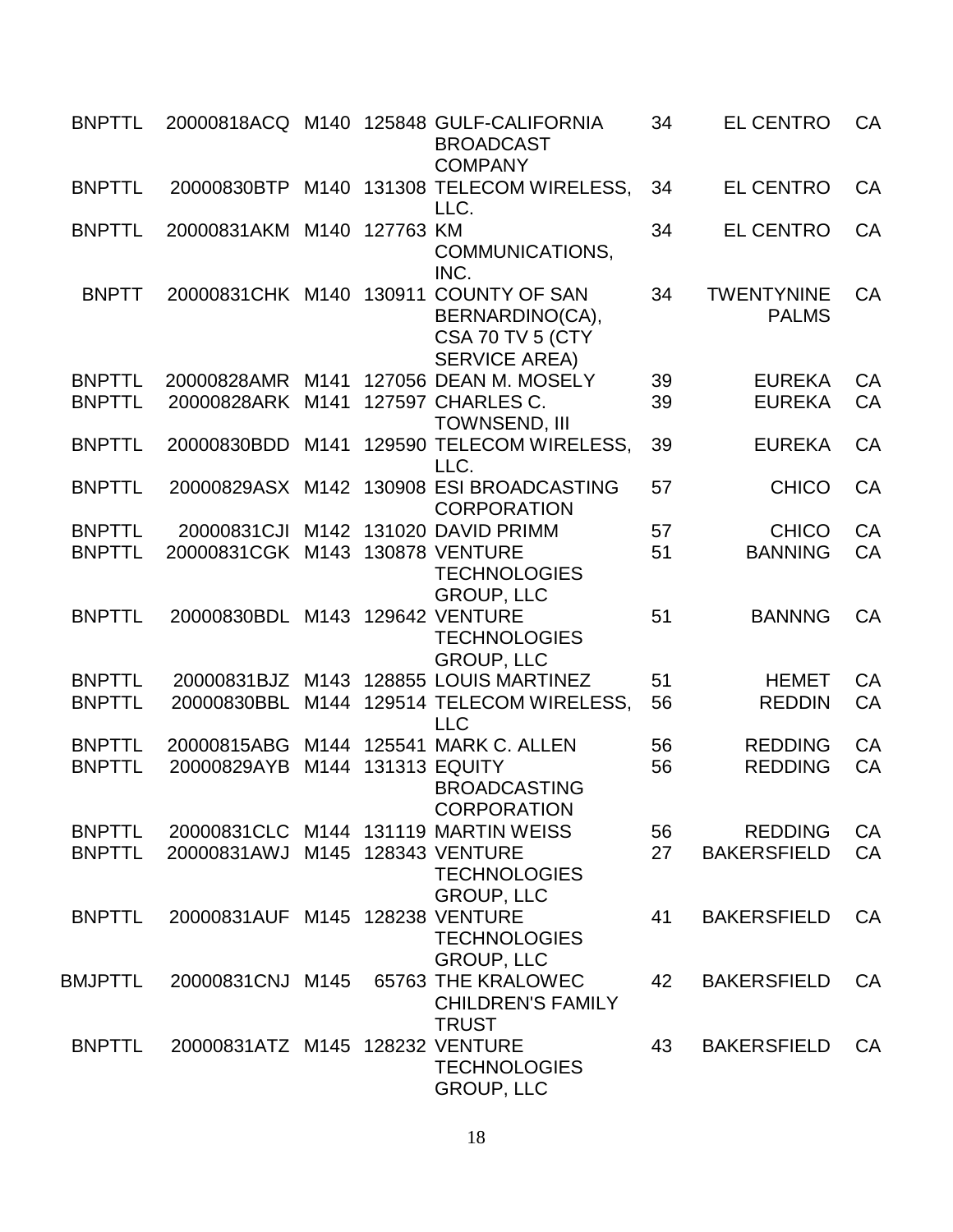| <b>BNPTTL</b> |                                     |      | 20000830BOG M145 130502 GARY M. COCOLA<br><b>FAMILY TRUST; GARY</b><br>M. COCOLA,<br><b>TRUSTEE</b> | 43 | <b>CALIENTE</b>                   | CA        |
|---------------|-------------------------------------|------|-----------------------------------------------------------------------------------------------------|----|-----------------------------------|-----------|
| <b>BNPTT</b>  |                                     |      | 20000831ARZ M146 128131 TRINITY CHRISTIAN<br><b>CENTER OF SANTA</b><br>ANA, INC.                    | 31 | <b>GALLUP</b>                     | <b>NM</b> |
| <b>BNPTT</b>  |                                     |      | 20000829AGM M146 127153 KOB-TV, L.L.C.                                                              | 31 | <b>GIBSON PEAK</b>                | CO        |
| <b>BNPTTL</b> | 20000831BPY M147                    |      | 129198 IBG, INC.                                                                                    | 67 | <b>BAKER</b>                      | CA        |
| <b>BNPTT</b>  | 20000830AEC M147                    |      | 127037 SUMMIT MEDIA<br><b>LIMITED</b><br><b>PARTNERSHIP</b>                                         | 67 | <b>LAUGHLIN</b>                   | <b>NV</b> |
| <b>BNPTT</b>  | 20000830AEE                         |      | M147 127039 SUMMIT MEDIA<br><b>LIMITED</b><br><b>PARTNERSHIP</b>                                    | 67 | <b>PAHRUMP</b>                    | <b>NV</b> |
| <b>BNPTTL</b> |                                     |      | 20000828AFX M148 126329 DEAN M. MOSELY                                                              | 34 | E. EAGLE                          | CO        |
| <b>BNPTTL</b> | 20000828ASK M148                    |      | 127681 CHARLES C.                                                                                   | 34 | E. EAGLE                          | CO        |
|               |                                     |      | <b>TOWNSEND, III</b>                                                                                |    |                                   |           |
| <b>BNPTT</b>  | 20000830APW                         |      | M148 128391 EAGLE III                                                                               | 34 | <b>PARACHUTE</b>                  | CO        |
|               |                                     |      | <b>BROADCASTING, LLC</b>                                                                            |    |                                   |           |
| <b>BNPTTL</b> | 20000829AGD                         |      | M148 127078 PITKIN COUNTY                                                                           | 34 | <b>SNOWMASS</b>                   | CO        |
|               |                                     |      | <b>TRANSLATOR</b><br><b>DEPARTMENT</b>                                                              |    | <b>VILLAGE</b>                    |           |
| <b>BNPTTL</b> | 20000829ARS                         | M149 | <b>130814 PAXSON</b><br><b>COMMUNICATIONS</b><br>LPTV, INC.                                         | 23 | <b>DURANGO</b>                    | CO        |
| <b>BNPTT</b>  | 20000830ASV M149                    |      | <b>128906 TRINITY</b><br><b>BROADCASTING</b><br><b>NETWORK</b>                                      | 23 | <b>DURANGO</b>                    | CO        |
| <b>BMJPTT</b> | 20000829AWU                         | M149 | 55541 REGENTS OF UNM<br>AND BOD OF ALB.NM<br>(KNME-TV)                                              | 38 | <b>AZTEC</b>                      | <b>NM</b> |
| <b>BMJPTT</b> | 20000828AGF M149                    |      | 58860 SAN JUAN COUNTY                                                                               | 38 | BLANDING,& UT<br><b>MONTICELL</b> |           |
| <b>BNPTTL</b> | 20000807AEI M149 125273 JULIE MINTZ |      |                                                                                                     | 38 | <b>DURANGO</b>                    | CO        |
| <b>BNPTTL</b> | 20000823ABP                         |      | M15 126053 PETER G. SIELER                                                                          | 30 | <b>BILLINGS</b>                   | MT        |
| <b>BNPTTL</b> | 20000831BNB                         |      | M15 129035 TURNER                                                                                   | 30 | <b>BILLINGS</b>                   | MT        |
|               |                                     |      | <b>ENTERPRISES</b>                                                                                  |    |                                   |           |
| <b>BNPTTL</b> | 20000831BQW                         |      | M15 129244 MARCIA T. TURNER<br><b>D/B/A TURNER</b><br><b>ENTERPRISES</b>                            | 30 | <b>BILLINGS</b>                   | MT        |
| <b>BNPTTL</b> | 20000828AFG                         |      | M15 126235 DEAN M. MOSELY                                                                           | 31 | <b>BILLINGS</b>                   | MT        |
| <b>BNPTTL</b> | 20000828AXA                         |      | M15 128023 CHARLES C.<br>TOWNSEND, III                                                              | 31 | <b>BILLINGS</b>                   | MT        |
| <b>BNPTTL</b> | 20000829AJW                         |      | M15 127852 BEARTOOTH<br><b>COMMUNICATIONS</b>                                                       | 31 | <b>BILLINGS</b>                   | MT        |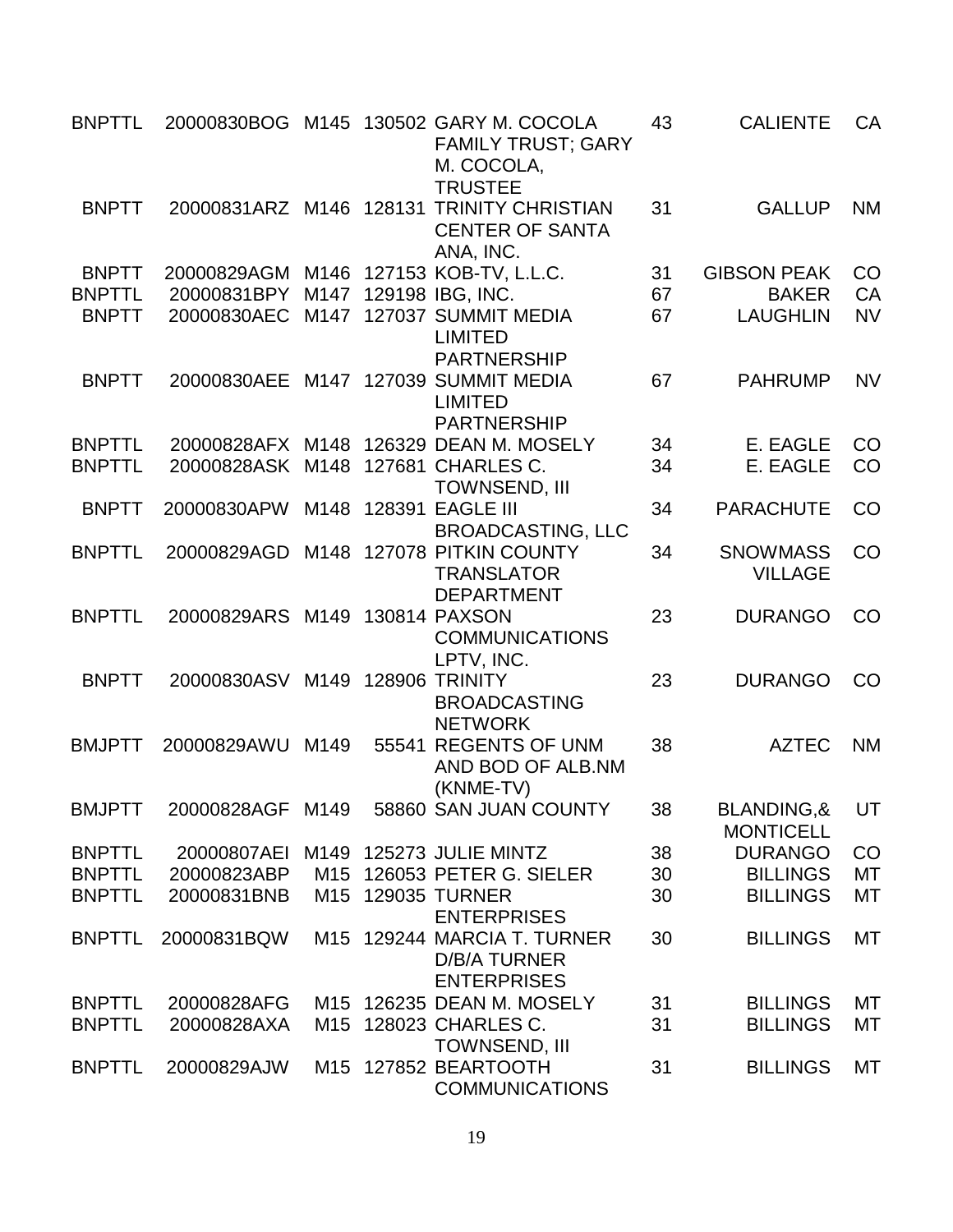|               |                                |                 |              | <b>COMPANY</b>                                                                  |    |                              |           |
|---------------|--------------------------------|-----------------|--------------|---------------------------------------------------------------------------------|----|------------------------------|-----------|
| <b>BNPTTL</b> | 20000829AED                    | M15             |              | 126402 SWEETWATER<br><b>BROADCASTING</b>                                        | 31 | <b>CASPER</b>                | <b>WY</b> |
| <b>BNPTTL</b> | 20000829AQU                    | M15             |              | <b>COMPANY</b><br>130785 INSPIRATION<br>TELEVISION, INC.                        | 31 | <b>CASPER</b>                | <b>WY</b> |
| <b>BNPTTL</b> | 20000831BKE                    | M15             |              | 128862 MCDONALD, JAMES<br>R., JR.                                               | 31 | <b>CASPER</b>                | <b>WY</b> |
| <b>BNPTTL</b> | 20000831COL                    | M15             |              | 131311 TELECOM WIRELESS,<br>LLC.                                                | 31 | <b>CASPER</b>                | <b>WY</b> |
| <b>BNPTTL</b> | 20000830AJV                    | M <sub>15</sub> |              | 127547 DEAN M. MOSELY                                                           | 31 | <b>GUERNSEY</b>              | <b>WY</b> |
| <b>BNPTTL</b> | 20000831BLG                    | M <sub>15</sub> |              | 128898 CHARLES C.<br><b>TOWNSEND, III</b>                                       | 31 | <b>GUERNSY</b>               | <b>WY</b> |
| <b>BNPTTL</b> | 20000802ADF                    | M15             |              | 125465 LOVCOM, INC.                                                             | 31 | <b>SHERIDAN</b>              | <b>WY</b> |
| <b>BNPTTL</b> | 20000828AEX                    | M <sub>15</sub> |              | 126223 DEAN M. MOSELY                                                           | 31 | <b>SHERIDAN</b>              | <b>WY</b> |
| <b>BNPTTL</b> | 20000828BAI                    | M <sub>15</sub> |              | 128271 CHARLES C.<br><b>TOWNSEND, III</b>                                       | 31 | <b>SHERIDAN</b>              | <b>WY</b> |
| <b>BNPTTL</b> | 20000830AKC                    | M15             | 127619 RAPID | <b>BROADCASTING</b><br><b>COMPANY</b>                                           | 31 | <b>SHERIDAN</b>              | <b>WY</b> |
| <b>BNPTTL</b> | 20000823ABU                    | M <sub>15</sub> |              | 126085 PETER G. SIELER                                                          | 32 | <b>BILLINGS</b>              | МT        |
| <b>BNPTTL</b> | 20000829ALN                    | M <sub>15</sub> |              | <b>128728 SUNBELT</b><br><b>COMMUNICATIONS</b><br>CO.                           | 32 | <b>GILLETTE</b>              | <b>WY</b> |
| <b>BNPTTL</b> | 20000831ARU                    | M15             |              | <b>128125 TRINITY CHRISTIAN</b><br><b>CENTER OF SANTA</b><br>ANA, INC.          | 32 | <b>GILLETTE</b>              | <b>WY</b> |
| <b>BNPTTL</b> | 20000829AIF                    | M15             | 127731       | <b>SUNBELT</b><br><b>COMMUNICATIONS</b><br><b>COMPANY</b>                       | 32 | <b>SHERIDAN</b>              | <b>WY</b> |
| <b>BNPTTL</b> | 20000829AJT                    | M15             | 127841       | <b>BEARTOOTH</b><br><b>COMMUNICATIONS</b><br><b>COMPANY</b>                     | 46 | <b>BILLINGS</b>              | MT        |
| <b>BNPTTL</b> | 20000829ALB                    |                 |              | M15 128691 SUNBELT<br><b>COMMUNICATIONS</b><br>CO.                              | 46 | <b>GILLETTE</b>              | <b>WY</b> |
| <b>BNPTTL</b> | 20000804ADL                    |                 |              | M15 125529 ENRIQUETA GARZA                                                      | 46 | <b>SHERIDAN</b>              | <b>WY</b> |
| <b>BNPTTL</b> | 20000831BHR M150 128748 EQUITY |                 |              | <b>BROADCASTING</b><br><b>CORPORATION</b>                                       | 58 | <b>BARSTOW</b>               | CA        |
| <b>BNPTTL</b> |                                |                 |              | 20000831CBQ M150 129925 LINENOT.COM, INC.                                       | 58 | <b>HODGE</b>                 | CA        |
| <b>BNPTTL</b> |                                |                 |              | 20000831APZ M150 128036 JOHN R. POWLEY                                          | 58 | <b>SAN</b>                   | <b>CA</b> |
|               |                                |                 |              |                                                                                 |    | <b>BERNARDINO</b>            |           |
| <b>BNPTT</b>  |                                |                 |              | 20000829AVZ M151 131072 PITKIN COUNTY<br><b>TRANSLATOR</b><br><b>DEPARTMENT</b> | 31 | <b>WOODY</b><br><b>CREEK</b> | CO        |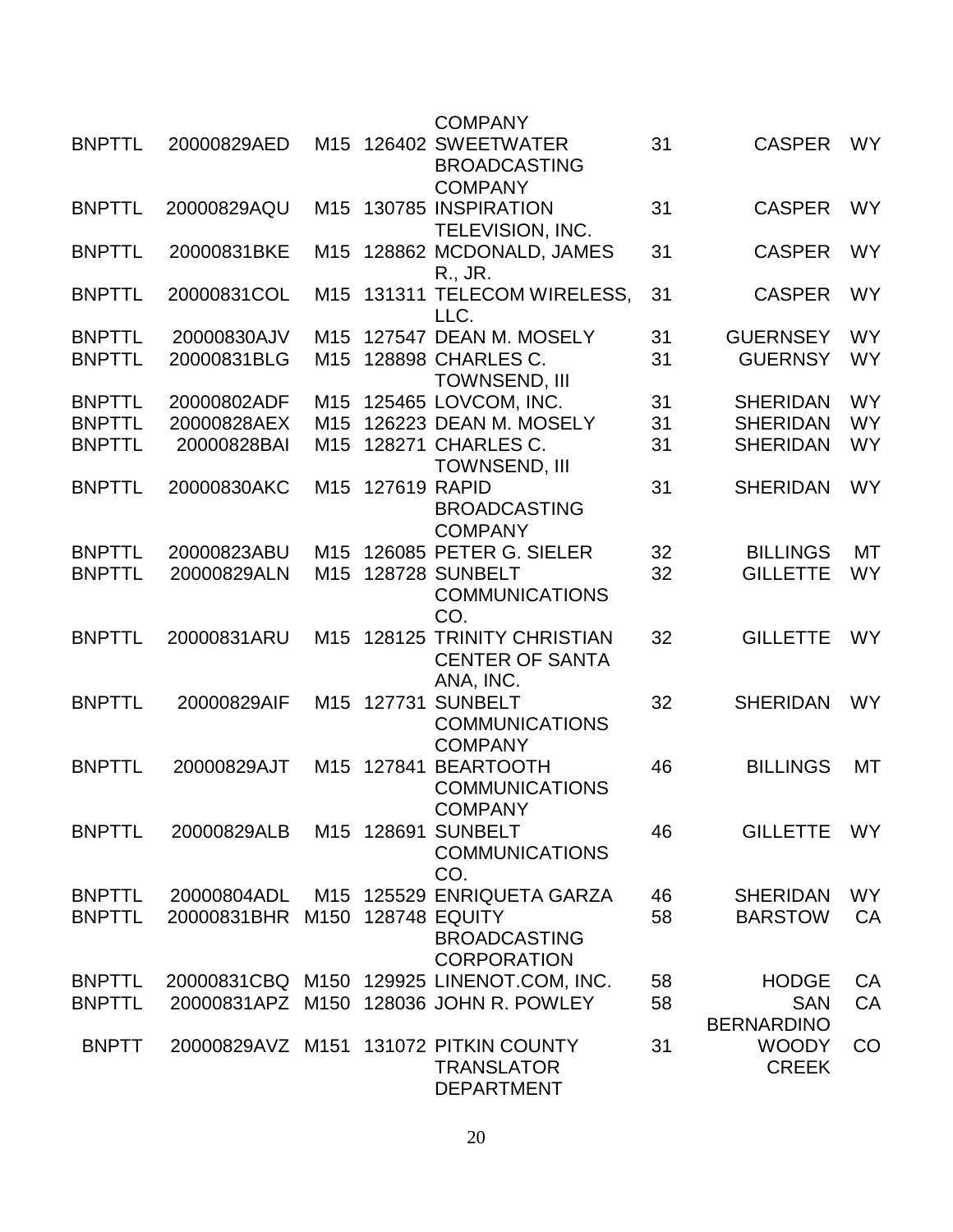| <b>BNPTTL</b> |                                 |                  |        | 20000829AFY M151 127049 PITKIN COUNTY<br><b>TRANSLATOR</b><br><b>DEPARTMENT</b>                                  | 32             | <b>ASHCROFT</b>                 | CO        |
|---------------|---------------------------------|------------------|--------|------------------------------------------------------------------------------------------------------------------|----------------|---------------------------------|-----------|
| <b>BNPTTL</b> | 20000828AGY                     | M <sub>151</sub> |        | 126382 DEAN M. MOSELY                                                                                            | 32             | E. EAGLE                        | CO        |
| <b>BNPTTL</b> | 20000828ASJ                     | M <sub>151</sub> |        | 127679 CHARLES C.<br><b>TOWNSEND, III</b>                                                                        | 32             | E. EAGLE                        | CO        |
| <b>BNPTT</b>  | 20000828BCJ                     |                  |        | M152 128830 FULL GOSPEL<br><b>REVIVAL CENTER</b><br><b>D/BA CHRISTIAN</b><br><b>BROADCASTING</b><br><b>COMMU</b> | 32             | <b>CORTEZ</b>                   | CO        |
| <b>BNPTT</b>  | 20000830BEK M152 129873 TRINITY |                  |        | <b>BROADCASTING</b><br><b>NETWORK</b>                                                                            | 32             | <b>FARMINGTON</b>               | <b>NM</b> |
| <b>BNPTTL</b> | 20000830AGT                     |                  |        | M153 127382 DEAN M. MOSELY                                                                                       | 33             | <b>ALAMOSA</b>                  | CO        |
| <b>BNPTTL</b> | 20000830APU                     | M153             |        | 128377 CHARLES C.<br><b>TOWNSEND, III</b>                                                                        | 33             | <b>ALAMOSA</b>                  | CO        |
| <b>BNPTVL</b> | 20000828BIE                     | M154             |        | 131077 EMMANUEL<br><b>FELLOWSHIP</b><br>MINISTRIES, INC.                                                         | $\overline{7}$ | <b>MILLSBORO</b>                | DE        |
| <b>BNPTVL</b> | 20000828BGU                     |                  |        | M154 130442 JOHN R. POWLEY                                                                                       | 7              | <b>SALISBURY</b>                | <b>MD</b> |
| <b>BNPTVL</b> | 20000828BIC                     | M155             |        | 131074 EMMANUEL<br><b>FELLOWSHIP</b><br>MINISTRIES, INC.                                                         | 11             | <b>GEORGETOWN</b>               | DE        |
| <b>BNPTVL</b> | 20000829APR M155                |                  | 130431 | <b>COMMONWEALTH</b><br><b>BROADCASTING</b><br>ASSN. INC.                                                         | 11             | <b>POCOMOKE</b><br><b>CITY</b>  | <b>MD</b> |
| <b>BNPTVL</b> | 20000828BGV                     |                  |        | M155 130443 JOHN R. POWLEY                                                                                       | 11             | <b>SALISBURY</b>                | <b>MD</b> |
| <b>BNPTTL</b> | 20000810AAM                     | M <sub>157</sub> |        | 125274 INSPIRATION                                                                                               | 20             | <b>GRAND</b>                    | CO        |
|               |                                 |                  |        | TELEVISION, INC.                                                                                                 |                | <b>JUNCTION</b>                 |           |
| <b>BNPTTL</b> | 20000818ABV                     |                  |        | M157 125721 TIGER EYE<br>LICENSING, LLC.                                                                         | 20             | <b>GRAND</b><br><b>JUNCTION</b> | CO        |
| <b>BNPTTL</b> |                                 |                  |        | 20000830AQD M157 128473 PAUL VARECHA                                                                             | 20             | <b>GRAND</b><br><b>JUNCTION</b> | CO        |
| <b>BNPTT</b>  |                                 |                  |        | 20000807AHK M157 128595 FOX TELEVISION<br>STATIONS, INC.                                                         | 20             | <b>MOAB</b>                     | UT        |
| <b>BNPTTL</b> | 20000828AFZ M157                |                  |        | 126332 CHARLES C.<br><b>TOWNSEND, III</b>                                                                        | 20             | <b>MOAB</b>                     | UT        |
| <b>BNPTTL</b> |                                 |                  |        | 20000828APW M157 127294 DEAN M. MOSELY                                                                           | 20             | <b>MOAB</b>                     | UT        |
| <b>BNPTTL</b> | 20000830BLX                     | M157             |        | 129178 PITKIN COUNTY<br><b>TRANSLATOR</b><br><b>DEPARTMENT</b>                                                   | 20             | <b>THOMASVILLE</b>              | CO        |
| <b>BNPTT</b>  |                                 |                  |        | 20000830BST M157 131214 ACME TELEVISION<br>LICENSES OF UTAH,<br><b>LLC</b>                                       | 35             | <b>DUTCH JOHN</b>               | UT        |
| <b>BNPTTL</b> |                                 |                  |        | 20000803ABS M157 125555 UTE INDIAN TRIBE                                                                         | 35             | <b>FORT</b>                     | UT        |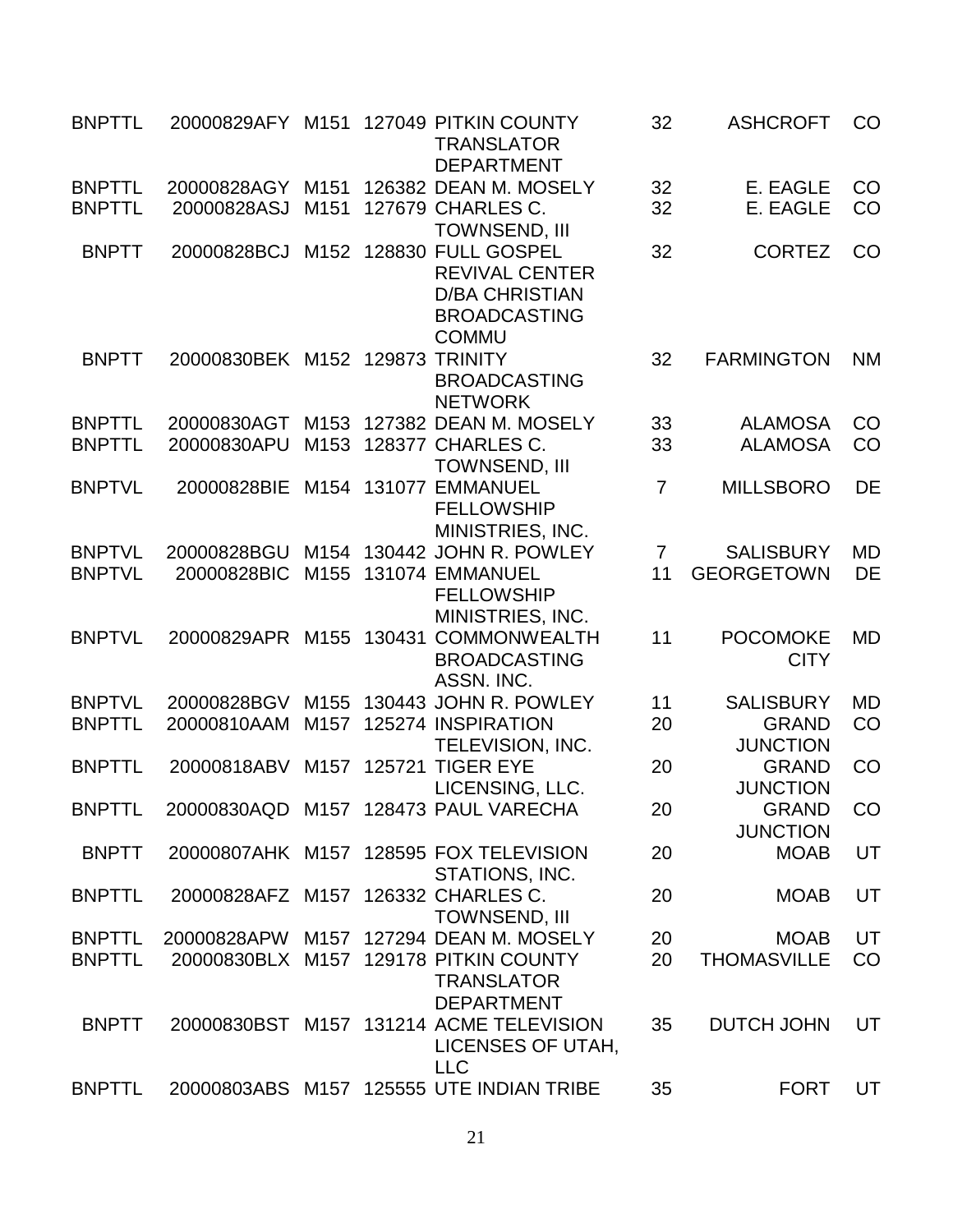|               |                                     |      |                   |                                            |    | DUCHESNE,         |           |
|---------------|-------------------------------------|------|-------------------|--------------------------------------------|----|-------------------|-----------|
|               |                                     |      |                   |                                            |    | ETC.              |           |
| <b>BNPTTL</b> |                                     |      |                   | 20000829AWX M157 131156 AIRWAVES, INC.     | 35 | <b>GRAND</b>      | CO        |
|               |                                     |      |                   |                                            |    | <b>JUNCTION</b>   |           |
| <b>BNPTTL</b> | 20000818ABX M157 125726 TIGER EYE   |      |                   |                                            | 36 | <b>GRAND</b>      | CO        |
|               |                                     |      |                   | LICENSING, LLC                             |    | <b>JUNCTION</b>   |           |
| <b>BNPTTL</b> | 20000828AKD                         |      |                   | M157 126694 CHARLES C.                     | 36 | <b>GRAND</b>      | CO        |
|               |                                     |      |                   | <b>TOWNSEND III</b>                        |    | <b>JUNCTION</b>   |           |
| <b>BNPTTL</b> |                                     |      |                   | 20000828ANK M157 127102 DEAN M. MOSELY     | 36 | <b>GRAND</b>      | CO        |
|               |                                     |      |                   |                                            |    | <b>JUNCTION</b>   |           |
| <b>BNPTTL</b> |                                     |      |                   | 20000807AES M157 125298 LAURIE MINTZ       | 51 | <b>GRAND</b>      | CO        |
|               |                                     |      |                   |                                            |    | <b>JUNCTION</b>   |           |
| <b>BNPTTL</b> | 20000810AAV                         |      |                   | M157 125316 INSPIRATION                    | 51 | <b>GRAND</b>      | CO        |
|               |                                     |      |                   | TELEVISION, INC.                           |    | <b>JUNCTION</b>   |           |
| <b>BNPTTL</b> |                                     |      |                   | 20000829AXY M157 131281 AIRWAVES, INC.     | 51 | <b>GRAND</b>      | CO        |
|               |                                     |      |                   |                                            |    | <b>JUNCTION</b>   |           |
| <b>BNPTTL</b> | 20000830AMU                         |      | M157 127752 PRISM |                                            | 51 | <b>GRAND</b>      | CO        |
|               |                                     |      |                   | <b>BROADCASTING</b>                        |    | <b>JUNCTION</b>   |           |
|               |                                     |      |                   | NETWORK, INC.                              |    |                   |           |
| <b>BNPTTL</b> | 20000828APV                         |      |                   | M157 127293 DEAN M. MOSELY                 | 51 | <b>MOAB</b>       | UT        |
| <b>BNPTTL</b> | 20000828AZV                         |      |                   | M157 128258 CHARLES C.                     | 51 | <b>MOAB</b>       | UT        |
|               |                                     |      |                   | TOWNSEND, III                              |    |                   |           |
| <b>BNPTTL</b> | 20000807ABV                         |      |                   | M158 125165 LAURIE MINTZ                   | 23 | <b>SALISBURY</b>  | <b>MD</b> |
| <b>BNPTTL</b> | 20000825AJS                         |      |                   | M158 130661 TRISTAN                        | 23 | <b>SALISBURY</b>  | <b>MD</b> |
|               |                                     |      |                   | <b>BROADCASTING, LLC</b>                   |    |                   |           |
| <b>BNPTTL</b> | 20000829AFJ                         | M158 | 126937 PRISM      |                                            | 23 | <b>SALISBURY</b>  | <b>MD</b> |
|               |                                     |      |                   | <b>BROADCASTING</b>                        |    |                   |           |
|               |                                     |      |                   | NETWORK, INC.                              |    |                   |           |
| <b>BNPTT</b>  | 20000830ATZ M158 128936 TRINITY     |      |                   |                                            | 23 | <b>SALISBURY</b>  | <b>MD</b> |
|               |                                     |      |                   | <b>BROADCASTING</b>                        |    |                   |           |
| <b>BNPTTL</b> |                                     |      |                   | <b>NETWORK</b><br>M158 129667 VENTURE      | 24 | <b>SALISBURY</b>  | <b>MD</b> |
|               | 20000831BVV                         |      |                   | <b>TECHNOLOGIES</b>                        |    |                   |           |
|               |                                     |      |                   | <b>GROUP, LLC</b>                          |    |                   |           |
| BMJPTTL       | 20000829AXM M158                    |      |                   | 49974 OCEAN 60                             | 24 | <b>SUSSEX</b>     | DE        |
|               |                                     |      |                   | <b>BROADCASTING</b>                        |    | <b>COUNTY</b>     |           |
|               |                                     |      |                   | ASSN.                                      |    |                   |           |
| <b>BNPTTL</b> |                                     |      |                   | 20000831BZP M159 129837 FIBERLESSNET, INC. | 17 | <b>POCOMOKE</b>   | <b>MD</b> |
|               |                                     |      |                   |                                            |    | <b>CITY</b>       |           |
| <b>BNPTT</b>  |                                     |      |                   | 20000831AQO M159 128054 TRINITY CHRISTIAN  | 18 | <b>OCEAN CITY</b> | MD        |
|               |                                     |      |                   | <b>CENTER OF SANTA</b>                     |    |                   |           |
|               |                                     |      |                   | ANA, INC.                                  |    |                   |           |
| <b>BNPTTL</b> | 20000807ABP M159 125159 JULIE MINTZ |      |                   |                                            | 19 | <b>BETHANY</b>    | DE        |
| <b>BNPTTL</b> | 20000807AGL                         |      |                   | M159 125445 MICHAEL S. CELENZA             | 19 | <b>MILTON</b>     | DE        |
| <b>BNPTTL</b> | 20000807AEJ M159 125271 JULIE MINTZ |      |                   |                                            | 19 | <b>OCEAN CITY</b> | MD        |
| <b>BNPTTL</b> |                                     |      |                   | 20000831BIQ M159 128792 CORE GROUP         | 19 | <b>OCEAN CITY</b> | <b>MD</b> |
|               |                                     |      |                   |                                            |    |                   |           |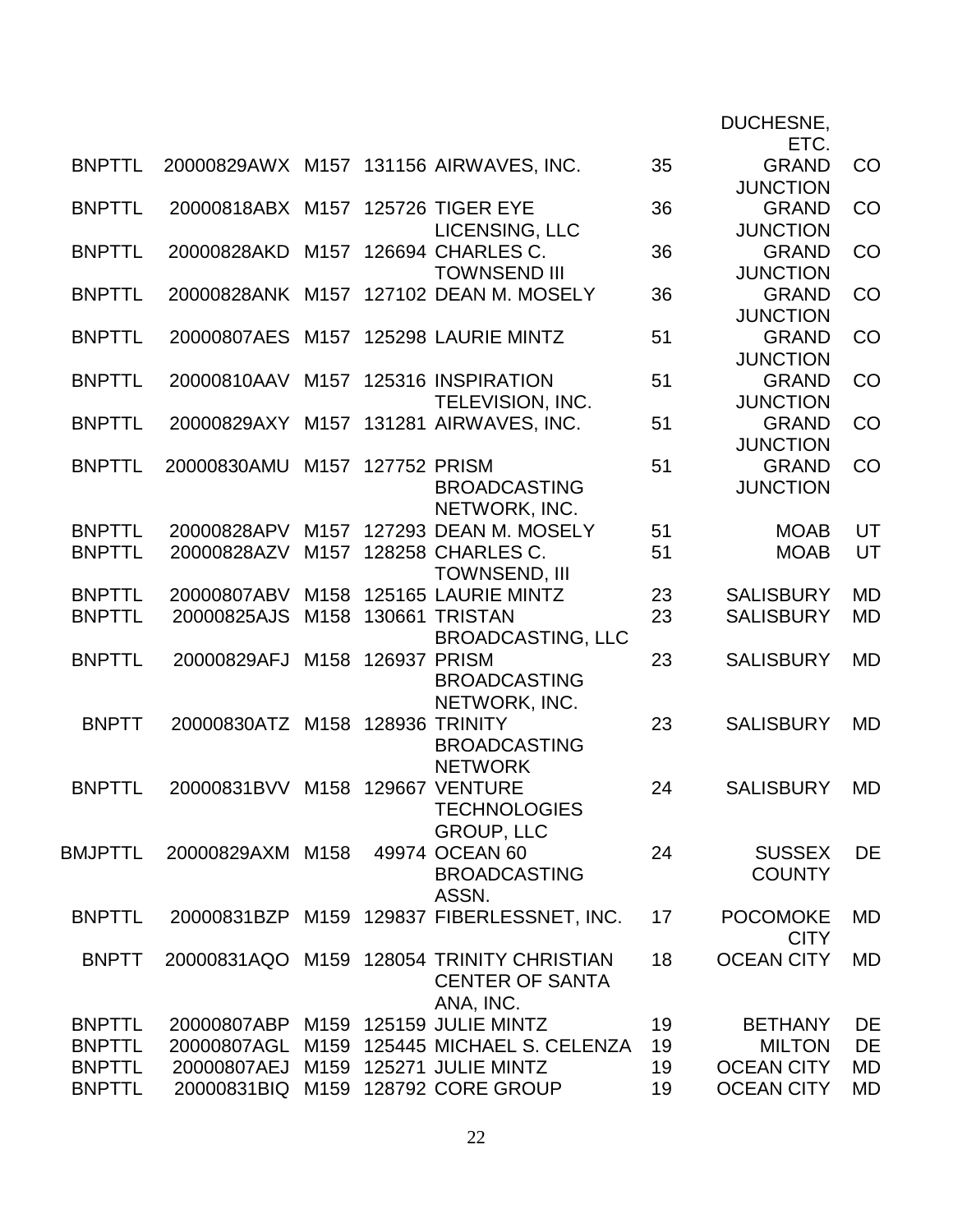|               |                                   |                  |        | <b>INTERNATIONAL, INC.</b>                |    |                   |           |
|---------------|-----------------------------------|------------------|--------|-------------------------------------------|----|-------------------|-----------|
| <b>BNPTTL</b> | 20000817ABC                       | M159             |        | 125829 MOUNT OCEAN<br>MEDIA, L.L.C.       | 19 | <b>SALISBURY</b>  | MD        |
| <b>BNPTTL</b> | 20000828BGW                       | M159             |        | 130450 JOHN R. POWLEY                     | 19 | <b>SALISBURY</b>  | MD        |
| <b>BNPTT</b>  | 20000830ATY                       | M159             |        | <b>128935 TRINITY</b>                     | 19 | <b>SALISBURY</b>  | <b>MD</b> |
|               |                                   |                  |        | <b>BROADCASTING</b><br><b>NETWORK</b>     |    |                   |           |
| <b>BNPTTL</b> | 20000828BIG                       | M159             | 131079 | <b>EMMANUEL</b>                           | 19 | <b>SUSSEX</b>     | <b>DE</b> |
|               |                                   |                  |        | <b>FELLOWSHIP</b>                         |    | <b>COUNTY</b>     |           |
|               |                                   |                  |        | MINISTRIES, INC.                          |    |                   |           |
| <b>BNPTT</b>  | 20000830AUA                       |                  |        | M159 128937 TRINITY                       | 32 | <b>SALISBURY</b>  | <b>MD</b> |
|               |                                   |                  |        | <b>BROADCASTING</b>                       |    |                   |           |
|               |                                   |                  |        | <b>NETWORK</b>                            |    |                   |           |
| <b>BNPTTL</b> | 20000831BCP                       | M159             |        | <b>128558 VENTURE</b>                     | 32 | <b>SALISBURY</b>  | MD        |
|               |                                   |                  |        | <b>TECHNOLOGIES</b><br><b>GROUP (OF</b>   |    |                   |           |
|               |                                   |                  |        | PENNSYLVANIA),                            |    |                   |           |
|               |                                   |                  |        | L.L.C.                                    |    |                   |           |
| <b>BNPTTL</b> | 20000807AGD                       | M159             |        | 125423 LAURIE MINTZ                       | 33 | <b>SALISBURY</b>  | <b>MD</b> |
| <b>BNPTTL</b> | 20000817ABB                       | M <sub>159</sub> |        | 125823 MOUNT OCEAN                        | 33 | <b>SALISURY</b>   | MD        |
|               |                                   |                  |        | MEDIA, L.L.C.                             |    |                   |           |
| <b>BNPTTL</b> | 20000828AMS                       | M <sub>160</sub> |        | 127059 DEAN M. MOSELY                     | 44 | <b>FORT BRAGG</b> | <b>CA</b> |
| <b>BNPTTL</b> | 20000828ARN                       | M160             |        | 127600 CHARLES C.                         | 44 | <b>FORT BRAGG</b> | CA        |
|               |                                   |                  |        | <b>TOWNSEND, III</b>                      |    |                   |           |
| <b>BNPTTL</b> | 20000830AXD                       | M160             |        | 129237 PAPPAS                             | 44 | FT. BRAGG         | CA        |
|               |                                   |                  |        | <b>TELECASTING</b>                        |    |                   |           |
|               |                                   |                  |        | <b>INCORPORATED</b>                       |    |                   |           |
| <b>BNPTTL</b> | 20000828AMT                       | M160             |        | 127063 DEAN M. MOSELY                     | 44 | <b>LAKEPORT</b>   | CA        |
| <b>BNPTTL</b> | 20000828ARO                       | M160             |        | 127602 CHARLES C.                         | 44 | <b>LAKEPORT</b>   | CA        |
|               |                                   |                  |        | <b>TOWNSEND, III</b>                      |    |                   |           |
| <b>BNPTTL</b> | 20000831AZQ                       |                  |        | M160 128458 WILLIAM B. HULL               | 44 | <b>UKIAH</b>      | <b>CA</b> |
| <b>BNPTT</b>  | 20000829ATB                       | M161             |        | 130917 PITKIN COUNTY<br><b>TRANSLATOR</b> | 21 | <b>ASHCROFT</b>   | CO        |
|               |                                   |                  |        | <b>DEPARMENT</b>                          |    |                   |           |
| <b>BNPTT</b>  | 20000830AQC M161 128407 EAGLE III |                  |        |                                           | 21 | <b>RIFLE</b>      | CO        |
|               |                                   |                  |        | <b>BROADCASTING, LLC</b>                  |    |                   |           |
| <b>BNPTTL</b> | 20000831APS M162 128022 VENTURE   |                  |        |                                           | 59 | <b>CHICO</b>      | CA        |
|               |                                   |                  |        | <b>TECHNOLOGIES</b>                       |    |                   |           |
|               |                                   |                  |        | <b>GROUP, LLC</b>                         |    |                   |           |
| <b>BNPTTL</b> |                                   |                  |        | 20000831CJH M162 131015 ANDREW FARA       | 59 | <b>CHICO</b>      | CA        |
| <b>BNPTT</b>  |                                   |                  |        | 20000831AQC M162 128040 TRINITY CHRISTIAN | 59 | <b>RED BLUFF</b>  | CA        |
|               |                                   |                  |        | <b>CENTER OF SANTA</b>                    |    |                   |           |
|               |                                   |                  |        | ANA, INC.                                 |    |                   |           |
| <b>BNPTTL</b> |                                   |                  |        | 20000831BSU M163 129362 THREE ANGELS      | 51 | <b>CHICO</b>      | CA        |
|               |                                   |                  |        | <b>BROADCASTING</b>                       |    |                   |           |
|               |                                   |                  |        | NETWORK, INC                              |    |                   |           |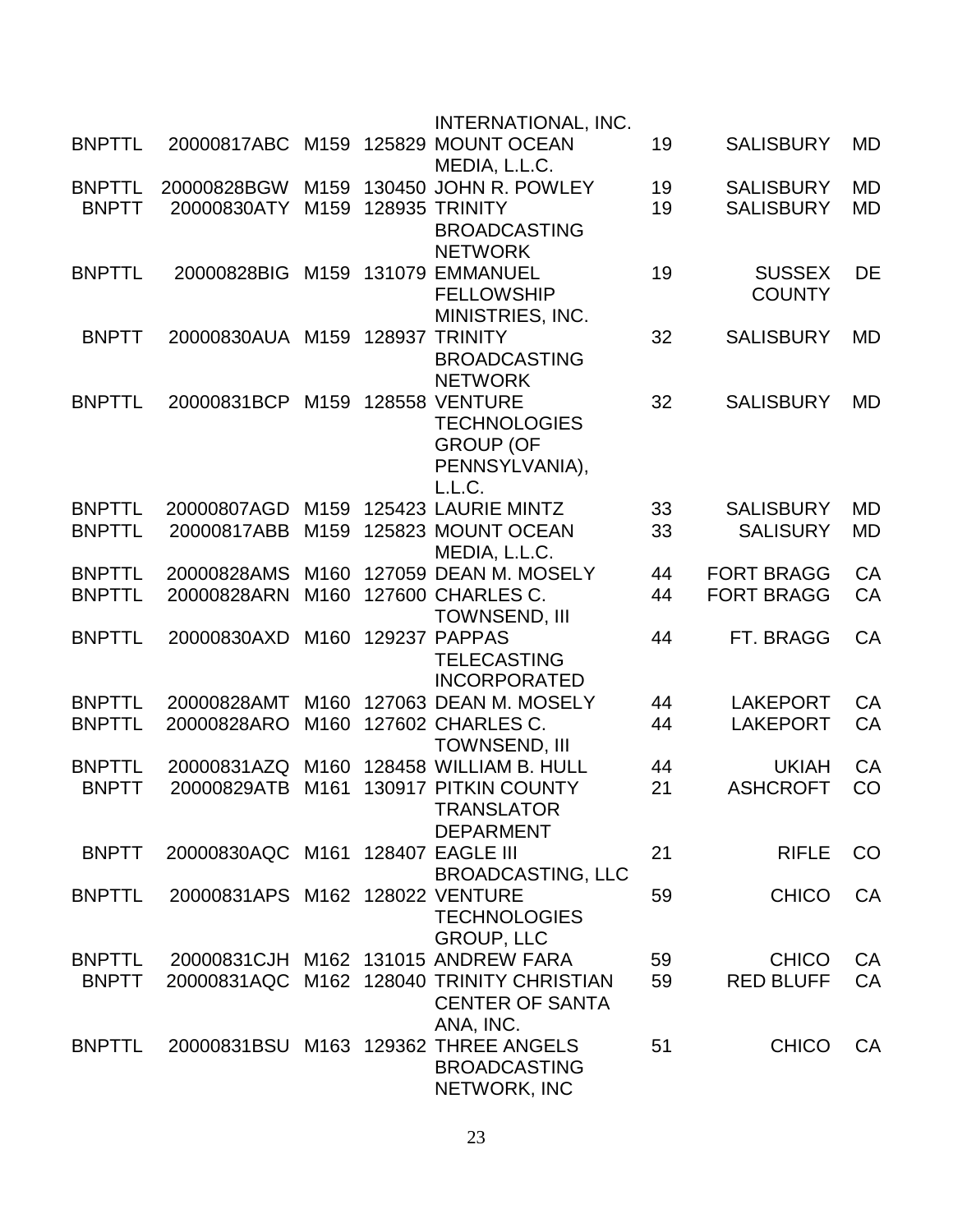| <b>BNPTTL</b><br><b>BNPTTL</b> | 20000828ARS                     |      |             | 20000828AHN M163 126444 DEAN M. MOSELY<br>M163 127606 CHARLES C.                                                        | 51<br>51 | <b>RED BLUFF</b><br><b>RED BLUFF</b> | CA<br>CA        |
|--------------------------------|---------------------------------|------|-------------|-------------------------------------------------------------------------------------------------------------------------|----------|--------------------------------------|-----------------|
| <b>BNPTTL</b><br><b>BNPTTL</b> | 20000828ANY<br>20000828ASW      |      |             | <b>TOWNSEND, III</b><br>M164 127185 DEAN M. MOSELY<br>M164 127704 CHARLES C.                                            | 45<br>45 | <b>TRENTON</b><br><b>TRENTON</b>     | FL<br><b>FL</b> |
| <b>BNPTT</b>                   | 20000829AVY                     |      |             | TOWNSEND, III<br>M165 131069 PITKIN COUNTY<br><b>TRANSLATOR</b>                                                         | 33       | <b>BASALT</b>                        | CO              |
| <b>BNPTT</b>                   | 20000829AUO                     |      |             | <b>DEPARTMENT</b><br>M165 131014 PITKIN COUNTY<br><b>TRANSLATOR</b>                                                     | 48       | <b>CARBONDALE</b>                    | <b>CO</b>       |
| <b>BNPTTL</b>                  | 20000817AAW                     | M166 | 125809 BUDD | <b>DEPARTMENT</b><br><b>BROADCASTING CO.,</b>                                                                           | 26       | LIVE OAK                             | <b>FL</b>       |
| <b>BNPTTL</b>                  | 20000829AUY M166 131032 KM      |      |             | INC.<br>COMMUNICATIONS,                                                                                                 | 26       | <b>PEARSON</b>                       | <b>GA</b>       |
| <b>BNPTTL</b>                  | 20000829AVC M166 131037 KM      |      |             | INC.<br>COMMUNICATIONS,                                                                                                 | 41       | <b>WILLACOOCHE</b><br>Е              | GA              |
| <b>BNPTVL</b>                  | 20000817AAU M167 125807 BUDD    |      |             | INC.<br><b>BROADCASTING CO.,</b>                                                                                        | 8        | <b>GAINESVILLE</b>                   | FL.             |
| <b>BNPTVL</b>                  | 20000831AXB M167 128367 PEGASUS |      |             | INC.<br><b>BROADCAST</b>                                                                                                | 8        | <b>REDDICK</b>                       | FL.             |
| <b>BNPTT</b>                   | 20000830ATG                     |      |             | TELEVISION, INC.<br>M168 128917 TRINITY<br><b>BROADCASTING</b>                                                          | 25       | <b>LIHUE</b>                         | HI              |
| <b>BNPTTL</b>                  |                                 |      |             | <b>NETWORK</b><br>20000831CDY M168 130119 PURI FAMILY LIMITED<br><b>PARTNERSHIP</b>                                     | 25       | <b>LIHUE</b>                         | HI              |
| <b>BNPTVL</b>                  |                                 |      |             | 20000828AFE M169 126233 DEAN M. MOSELY                                                                                  | 5        | <b>HILO</b>                          | H <sub>l</sub>  |
| <b>BNPTVL</b>                  | 20000828AVI                     |      |             | M169 127890 CHARLES C.<br><b>TOWNSEND, III</b>                                                                          | 5        | <b>HILO</b>                          | HI              |
| <b>BMJPTTL</b>                 | 20000831CNS                     | M17  |             | 61444 SOUTHWEST<br><b>COLORADO</b><br><b>TELEVISION</b>                                                                 | 24       | <b>CORTEZ</b>                        | CO              |
| <b>BMJPTTL</b>                 | 20000831CNQ                     | M17  |             | <b>TRANSLATOR</b><br><b>ASSOCIATION</b><br>61473 SOUTHWEST<br><b>COLORADO</b><br><b>TELEVISION</b><br><b>TRANSLATOR</b> | 24       | CORTEZ, ETC.                         | CO              |
| <b>BNPTT</b>                   | 20000823AAN                     |      |             | <b>ASSOCIATION</b><br>M17 125924 RAYCOM NATIONAL,                                                                       | 24       | <b>VALLECITO</b>                     | CO              |
|                                |                                 |      |             |                                                                                                                         |          |                                      |                 |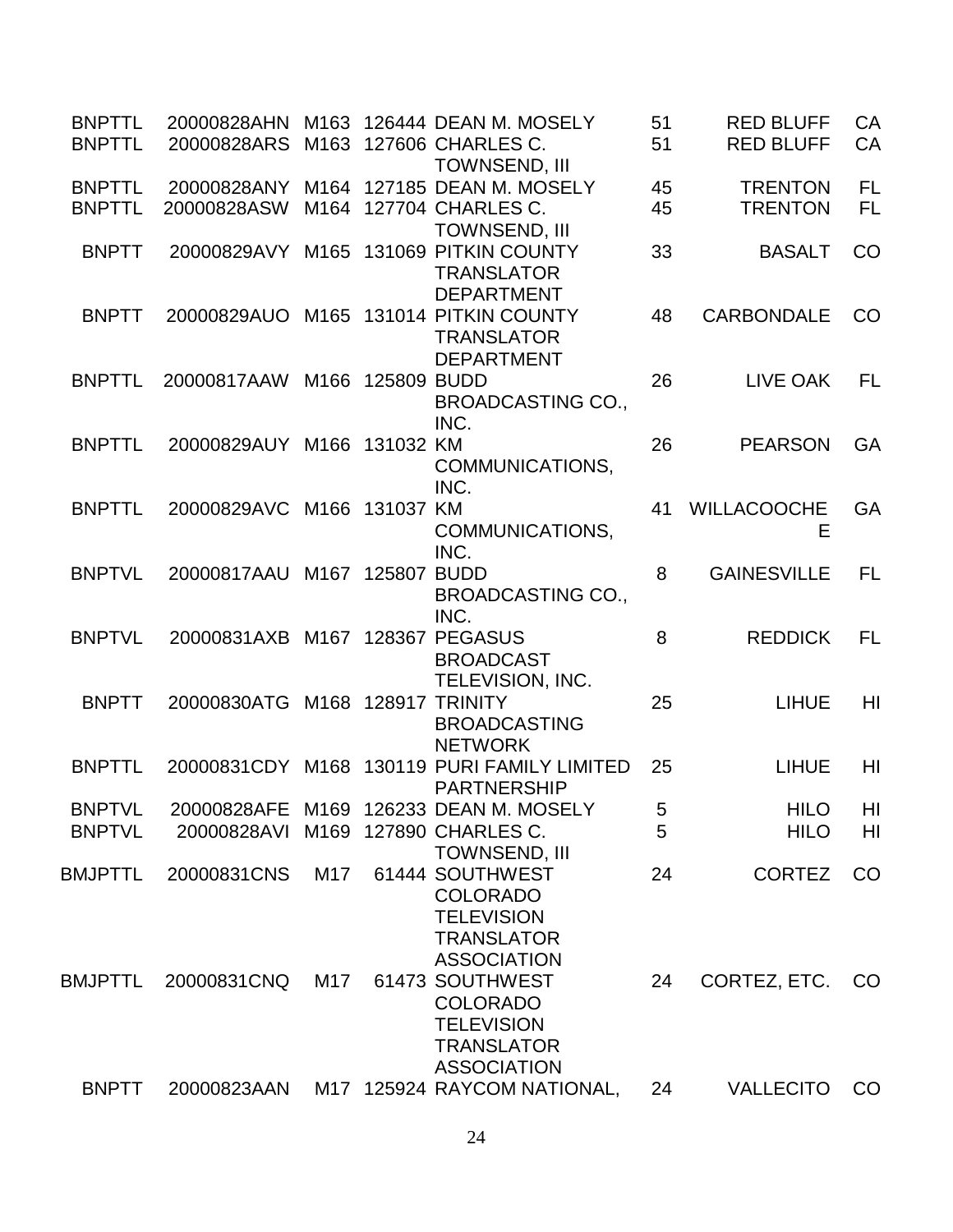|               |                                    |      | INC.                                                                                                      |    |                    |                |
|---------------|------------------------------------|------|-----------------------------------------------------------------------------------------------------------|----|--------------------|----------------|
| <b>BNPTTL</b> | 20000830BDJ M170 129635            |      | <b>KM</b><br>COMMUNICATIONS,<br>INC.                                                                      | 32 | <b>HILO</b>        | HI             |
| <b>BNPTT</b>  |                                    |      | 20000830BPA M170 130635 TRINITY CHRISTIAN<br><b>CENTER OF SANTA</b><br>ANA, INC., D/B/A<br><b>TRINITY</b> | 32 | <b>KAILUA-KONA</b> | HI             |
| <b>BNPTT</b>  | 20000830AYY M170                   |      | 129389 TRINITY<br><b>BROADCASTING</b><br><b>NETWORK</b>                                                   | 34 | <b>HILO</b>        | HI             |
| <b>BNPTTL</b> |                                    |      | 20000830AXQ M170 129326 MARCIA T. TURNER,<br><b>D/B/A TURNER</b><br><b>ENTERPRISES</b>                    | 47 | <b>HILO</b>        | HI             |
| <b>BNPTTL</b> | 20000829AXA M170 131160 KM         |      | COMMUNICATIONS,<br>INC.                                                                                   | 47 | <b>KAILUA-KONA</b> | HI             |
| <b>BNPTT</b>  |                                    |      | 20000830BOM M170 130510 TRINITY CHRISTIAN<br><b>CENTER OF SANTA</b><br>ANA, INC., D/B/A<br><b>TRINITY</b> | 47 | <b>KAILUA-KONA</b> | H <sub>l</sub> |
| <b>BNPTTL</b> | 20000828AFB                        | M170 | 126228 DEAN M. MOSELY                                                                                     | 48 | <b>HILO</b>        | HI             |
| <b>BNPTTL</b> | 20000828AVK                        | M170 | 127894 CHARLES C.<br><b>TOWNSEND, III</b>                                                                 | 48 | <b>HILO</b>        | HI             |
| <b>BNPTT</b>  | 20000830AYZ M170                   |      | <b>129390 TRINITY</b><br><b>BROADCASTING</b><br><b>NETWORK</b>                                            | 48 | <b>HILO</b>        | H <sub>l</sub> |
| <b>BNPTTL</b> | 20000831CKF                        |      | M170 131096 WORD OF GOD<br>FELLOWSHIP, INC.                                                               | 48 | <b>KULA</b>        | HI             |
| <b>BNPTTL</b> |                                    |      | 20000831CDZ M170 129637 WORD OF GOD<br>FELLOWSHIP, INC.                                                   | 48 | <b>WAILUKU</b>     | HI             |
| <b>BNPTTL</b> | 20000831CLA M170                   |      | 131117 WORD OF GOD<br><b>FELLOWSHIP, INC</b>                                                              | 49 | <b>HILO</b>        | HI             |
| <b>BNPTTL</b> | 20000828AGJ M170 126356 CHARLES C. |      | <b>TOWNSEND, III</b>                                                                                      | 49 | <b>KAHULUI</b>     | HI             |
| <b>BNPTTL</b> | 20000828AHJ                        |      | M170 126404 DEAN M. MOSELY                                                                                | 49 | <b>KAHULUI</b>     | HI             |
| <b>BNPTTL</b> | 20000831CEF                        |      | M170 130137 PURI FAMILY LIMITED<br><b>PARTNERSHIP</b>                                                     | 49 | <b>KAILUA-KONA</b> | HI             |
| <b>BNPTT</b>  | 20000830ATD M170 128914 TRINITY    |      | <b>BROADCASTING</b><br><b>NETWORK</b>                                                                     | 49 | <b>LAHAINA</b>     | HI             |
| <b>BNPTTL</b> | 20000829AWV M170 131150 KM         |      | COMMUNICATIONS,<br>INC.                                                                                   | 49 | <b>WAILUKU</b>     | H <sub>l</sub> |
| <b>BNPTTL</b> |                                    |      | 20000828AFC M170 126229 DEAN M. MOSELY                                                                    | 50 | <b>HILO</b>        | HI             |
| <b>BNPTTL</b> | 20000828AVL M170 127903 CHARLES C. |      |                                                                                                           | 50 | <b>HILO</b>        | HI             |
|               |                                    |      |                                                                                                           |    |                    |                |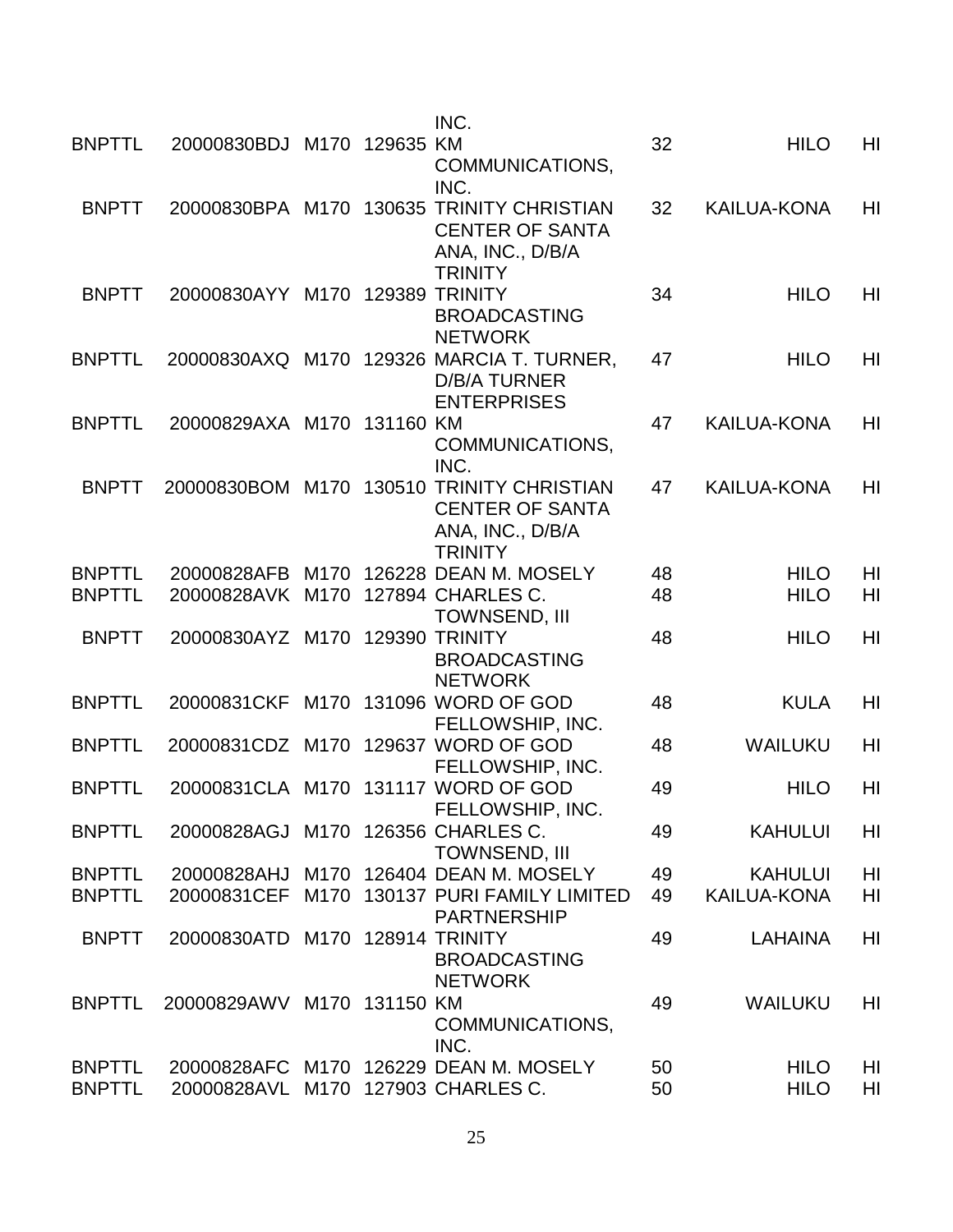| HI<br><b>BNPTT</b><br><b>129392 TRINITY</b><br>50<br><b>HILO</b><br>20000830AZA M170<br><b>BROADCASTING</b><br><b>NETWORK</b><br><b>FL</b><br>20000831CBM M171<br>129909 LINENOT.COM, INC.<br><b>BIG PINE KEY</b><br>14<br>126514 DEAN M. MOSELY<br><b>KEY WEST</b><br><b>FL</b><br>20000828AIQ<br>M171<br>14<br>20000828ASS<br>M171<br>127695 CHARLES C.<br>14<br><b>KEY WEST</b><br>FL<br><b>TOWNSEND, III</b><br><b>FL</b><br><b>BNPTT</b><br>129367 TRINITY<br>14<br><b>KEY WEST</b><br>20000830AYN<br>M171<br><b>BROADCASTING</b><br><b>NETWORK</b><br><b>FL</b><br><b>BNPTTL</b><br>20000830BSC<br>131176 TELECOM WIRELESS,<br><b>KEY WEST</b><br>M171<br>14<br>LLC.<br>130182 WEYS TELEVISION<br><b>BIG PINE</b><br><b>FL</b><br><b>BNPTTL</b><br>20000828BFG<br>29<br>M171<br>CORP.<br>129761<br><b>PRISM</b><br>29<br>FL<br><b>BNPTTL</b><br>20000831BXW<br>M171<br><b>MARATHON</b><br><b>BROADCASTING</b><br>NETWORK, INC.<br><b>FL</b><br><b>BNPTTL</b><br><b>SUMMERLAND</b><br>20000814ABL M171<br><b>125670 LANGER</b><br>29<br><b>BROADCASTING</b><br><b>KEY</b><br><b>GROUP, LLC</b><br>HI<br><b>BNPTTL</b><br>20000824AAS M172 126041<br><b>PRISM</b><br>26<br><b>HILO</b><br><b>BROADCASTING</b><br>NETWORK, INC.<br>HI<br><b>BNPTTL</b><br>20000828BHM M172 130752 ESI BROADCASTING<br>26<br><b>HILO</b><br><b>CORPORATION</b><br><b>BNPTTL</b><br>ID<br>127205 DEAN M. MOSELY<br>25<br><b>HAILEY</b><br>20000828AOG<br>M173<br>127904 CHARLES C.<br><b>BNPTTL</b><br>M173<br>25<br><b>HAILEY</b><br>ID<br>20000828AVM<br>TOWNSEND, III<br>ID<br><b>BNPTTL</b><br>20000828ALE<br>126895 DEAN M. MOSELY<br><b>SUN VALLEY</b><br>M173<br>25<br>127934 CHARLES C.<br>ID<br><b>BNPTTL</b><br>M173<br>25<br><b>SUN VALLEY</b><br>20000828AVW<br><b>TOWNSEND, III</b><br><b>BNPTTI</b><br>20000831CDO M174 130085 SOUTHERN TV<br><b>SAVANNAH</b><br>38<br>GA<br><b>CORPORATION</b><br>20000818ABR M174 125707 TIFT AREA TV, INC.<br>GA<br><b>BNPTTL</b><br>38<br><b>VIDALIA</b><br><b>BNPTT</b><br>20000830AYS M174 129374 TRINITY<br>53<br><b>VIDALIA</b><br>GA<br><b>BROADCASTING</b><br><b>NETWORK</b><br>20000801ABE M175 125017 SORENSEN PACIFIC<br>GU<br>26<br><b>AGANA</b><br>BROADCASTING, INC.<br>26<br>GU<br>20000829AWZ M175 131158 KM<br><b>TAMUNING</b><br>COMMUNICATIONS,<br>INC.<br>20000807ABT M176 125163 MICHAEL MINTZ<br><b>GEORGETOWN</b><br>DE<br>51<br>20000831BIM M176 128789 CORE GROUP<br>51<br><b>OCEAN CITY</b><br>MD |               |  | <b>TOWNSEND, III</b> |  |  |
|--------------------------------------------------------------------------------------------------------------------------------------------------------------------------------------------------------------------------------------------------------------------------------------------------------------------------------------------------------------------------------------------------------------------------------------------------------------------------------------------------------------------------------------------------------------------------------------------------------------------------------------------------------------------------------------------------------------------------------------------------------------------------------------------------------------------------------------------------------------------------------------------------------------------------------------------------------------------------------------------------------------------------------------------------------------------------------------------------------------------------------------------------------------------------------------------------------------------------------------------------------------------------------------------------------------------------------------------------------------------------------------------------------------------------------------------------------------------------------------------------------------------------------------------------------------------------------------------------------------------------------------------------------------------------------------------------------------------------------------------------------------------------------------------------------------------------------------------------------------------------------------------------------------------------------------------------------------------------------------------------------------------------------------------------------------------------------------------------------------------------------------------------------------------------------------------------------------------------------------------------------------------------------------------------------------------------------------------------------------------------------------------------------------------------------------------------------------|---------------|--|----------------------|--|--|
|                                                                                                                                                                                                                                                                                                                                                                                                                                                                                                                                                                                                                                                                                                                                                                                                                                                                                                                                                                                                                                                                                                                                                                                                                                                                                                                                                                                                                                                                                                                                                                                                                                                                                                                                                                                                                                                                                                                                                                                                                                                                                                                                                                                                                                                                                                                                                                                                                                                              |               |  |                      |  |  |
|                                                                                                                                                                                                                                                                                                                                                                                                                                                                                                                                                                                                                                                                                                                                                                                                                                                                                                                                                                                                                                                                                                                                                                                                                                                                                                                                                                                                                                                                                                                                                                                                                                                                                                                                                                                                                                                                                                                                                                                                                                                                                                                                                                                                                                                                                                                                                                                                                                                              |               |  |                      |  |  |
|                                                                                                                                                                                                                                                                                                                                                                                                                                                                                                                                                                                                                                                                                                                                                                                                                                                                                                                                                                                                                                                                                                                                                                                                                                                                                                                                                                                                                                                                                                                                                                                                                                                                                                                                                                                                                                                                                                                                                                                                                                                                                                                                                                                                                                                                                                                                                                                                                                                              |               |  |                      |  |  |
|                                                                                                                                                                                                                                                                                                                                                                                                                                                                                                                                                                                                                                                                                                                                                                                                                                                                                                                                                                                                                                                                                                                                                                                                                                                                                                                                                                                                                                                                                                                                                                                                                                                                                                                                                                                                                                                                                                                                                                                                                                                                                                                                                                                                                                                                                                                                                                                                                                                              | <b>BNPTTL</b> |  |                      |  |  |
|                                                                                                                                                                                                                                                                                                                                                                                                                                                                                                                                                                                                                                                                                                                                                                                                                                                                                                                                                                                                                                                                                                                                                                                                                                                                                                                                                                                                                                                                                                                                                                                                                                                                                                                                                                                                                                                                                                                                                                                                                                                                                                                                                                                                                                                                                                                                                                                                                                                              | <b>BNPTTL</b> |  |                      |  |  |
|                                                                                                                                                                                                                                                                                                                                                                                                                                                                                                                                                                                                                                                                                                                                                                                                                                                                                                                                                                                                                                                                                                                                                                                                                                                                                                                                                                                                                                                                                                                                                                                                                                                                                                                                                                                                                                                                                                                                                                                                                                                                                                                                                                                                                                                                                                                                                                                                                                                              | <b>BNPTTL</b> |  |                      |  |  |
|                                                                                                                                                                                                                                                                                                                                                                                                                                                                                                                                                                                                                                                                                                                                                                                                                                                                                                                                                                                                                                                                                                                                                                                                                                                                                                                                                                                                                                                                                                                                                                                                                                                                                                                                                                                                                                                                                                                                                                                                                                                                                                                                                                                                                                                                                                                                                                                                                                                              |               |  |                      |  |  |
|                                                                                                                                                                                                                                                                                                                                                                                                                                                                                                                                                                                                                                                                                                                                                                                                                                                                                                                                                                                                                                                                                                                                                                                                                                                                                                                                                                                                                                                                                                                                                                                                                                                                                                                                                                                                                                                                                                                                                                                                                                                                                                                                                                                                                                                                                                                                                                                                                                                              |               |  |                      |  |  |
|                                                                                                                                                                                                                                                                                                                                                                                                                                                                                                                                                                                                                                                                                                                                                                                                                                                                                                                                                                                                                                                                                                                                                                                                                                                                                                                                                                                                                                                                                                                                                                                                                                                                                                                                                                                                                                                                                                                                                                                                                                                                                                                                                                                                                                                                                                                                                                                                                                                              |               |  |                      |  |  |
|                                                                                                                                                                                                                                                                                                                                                                                                                                                                                                                                                                                                                                                                                                                                                                                                                                                                                                                                                                                                                                                                                                                                                                                                                                                                                                                                                                                                                                                                                                                                                                                                                                                                                                                                                                                                                                                                                                                                                                                                                                                                                                                                                                                                                                                                                                                                                                                                                                                              |               |  |                      |  |  |
|                                                                                                                                                                                                                                                                                                                                                                                                                                                                                                                                                                                                                                                                                                                                                                                                                                                                                                                                                                                                                                                                                                                                                                                                                                                                                                                                                                                                                                                                                                                                                                                                                                                                                                                                                                                                                                                                                                                                                                                                                                                                                                                                                                                                                                                                                                                                                                                                                                                              |               |  |                      |  |  |
|                                                                                                                                                                                                                                                                                                                                                                                                                                                                                                                                                                                                                                                                                                                                                                                                                                                                                                                                                                                                                                                                                                                                                                                                                                                                                                                                                                                                                                                                                                                                                                                                                                                                                                                                                                                                                                                                                                                                                                                                                                                                                                                                                                                                                                                                                                                                                                                                                                                              |               |  |                      |  |  |
|                                                                                                                                                                                                                                                                                                                                                                                                                                                                                                                                                                                                                                                                                                                                                                                                                                                                                                                                                                                                                                                                                                                                                                                                                                                                                                                                                                                                                                                                                                                                                                                                                                                                                                                                                                                                                                                                                                                                                                                                                                                                                                                                                                                                                                                                                                                                                                                                                                                              |               |  |                      |  |  |
|                                                                                                                                                                                                                                                                                                                                                                                                                                                                                                                                                                                                                                                                                                                                                                                                                                                                                                                                                                                                                                                                                                                                                                                                                                                                                                                                                                                                                                                                                                                                                                                                                                                                                                                                                                                                                                                                                                                                                                                                                                                                                                                                                                                                                                                                                                                                                                                                                                                              |               |  |                      |  |  |
|                                                                                                                                                                                                                                                                                                                                                                                                                                                                                                                                                                                                                                                                                                                                                                                                                                                                                                                                                                                                                                                                                                                                                                                                                                                                                                                                                                                                                                                                                                                                                                                                                                                                                                                                                                                                                                                                                                                                                                                                                                                                                                                                                                                                                                                                                                                                                                                                                                                              |               |  |                      |  |  |
|                                                                                                                                                                                                                                                                                                                                                                                                                                                                                                                                                                                                                                                                                                                                                                                                                                                                                                                                                                                                                                                                                                                                                                                                                                                                                                                                                                                                                                                                                                                                                                                                                                                                                                                                                                                                                                                                                                                                                                                                                                                                                                                                                                                                                                                                                                                                                                                                                                                              |               |  |                      |  |  |
|                                                                                                                                                                                                                                                                                                                                                                                                                                                                                                                                                                                                                                                                                                                                                                                                                                                                                                                                                                                                                                                                                                                                                                                                                                                                                                                                                                                                                                                                                                                                                                                                                                                                                                                                                                                                                                                                                                                                                                                                                                                                                                                                                                                                                                                                                                                                                                                                                                                              |               |  |                      |  |  |
|                                                                                                                                                                                                                                                                                                                                                                                                                                                                                                                                                                                                                                                                                                                                                                                                                                                                                                                                                                                                                                                                                                                                                                                                                                                                                                                                                                                                                                                                                                                                                                                                                                                                                                                                                                                                                                                                                                                                                                                                                                                                                                                                                                                                                                                                                                                                                                                                                                                              |               |  |                      |  |  |
|                                                                                                                                                                                                                                                                                                                                                                                                                                                                                                                                                                                                                                                                                                                                                                                                                                                                                                                                                                                                                                                                                                                                                                                                                                                                                                                                                                                                                                                                                                                                                                                                                                                                                                                                                                                                                                                                                                                                                                                                                                                                                                                                                                                                                                                                                                                                                                                                                                                              |               |  |                      |  |  |
|                                                                                                                                                                                                                                                                                                                                                                                                                                                                                                                                                                                                                                                                                                                                                                                                                                                                                                                                                                                                                                                                                                                                                                                                                                                                                                                                                                                                                                                                                                                                                                                                                                                                                                                                                                                                                                                                                                                                                                                                                                                                                                                                                                                                                                                                                                                                                                                                                                                              |               |  |                      |  |  |
|                                                                                                                                                                                                                                                                                                                                                                                                                                                                                                                                                                                                                                                                                                                                                                                                                                                                                                                                                                                                                                                                                                                                                                                                                                                                                                                                                                                                                                                                                                                                                                                                                                                                                                                                                                                                                                                                                                                                                                                                                                                                                                                                                                                                                                                                                                                                                                                                                                                              |               |  |                      |  |  |
|                                                                                                                                                                                                                                                                                                                                                                                                                                                                                                                                                                                                                                                                                                                                                                                                                                                                                                                                                                                                                                                                                                                                                                                                                                                                                                                                                                                                                                                                                                                                                                                                                                                                                                                                                                                                                                                                                                                                                                                                                                                                                                                                                                                                                                                                                                                                                                                                                                                              |               |  |                      |  |  |
|                                                                                                                                                                                                                                                                                                                                                                                                                                                                                                                                                                                                                                                                                                                                                                                                                                                                                                                                                                                                                                                                                                                                                                                                                                                                                                                                                                                                                                                                                                                                                                                                                                                                                                                                                                                                                                                                                                                                                                                                                                                                                                                                                                                                                                                                                                                                                                                                                                                              |               |  |                      |  |  |
|                                                                                                                                                                                                                                                                                                                                                                                                                                                                                                                                                                                                                                                                                                                                                                                                                                                                                                                                                                                                                                                                                                                                                                                                                                                                                                                                                                                                                                                                                                                                                                                                                                                                                                                                                                                                                                                                                                                                                                                                                                                                                                                                                                                                                                                                                                                                                                                                                                                              |               |  |                      |  |  |
|                                                                                                                                                                                                                                                                                                                                                                                                                                                                                                                                                                                                                                                                                                                                                                                                                                                                                                                                                                                                                                                                                                                                                                                                                                                                                                                                                                                                                                                                                                                                                                                                                                                                                                                                                                                                                                                                                                                                                                                                                                                                                                                                                                                                                                                                                                                                                                                                                                                              |               |  |                      |  |  |
|                                                                                                                                                                                                                                                                                                                                                                                                                                                                                                                                                                                                                                                                                                                                                                                                                                                                                                                                                                                                                                                                                                                                                                                                                                                                                                                                                                                                                                                                                                                                                                                                                                                                                                                                                                                                                                                                                                                                                                                                                                                                                                                                                                                                                                                                                                                                                                                                                                                              |               |  |                      |  |  |
|                                                                                                                                                                                                                                                                                                                                                                                                                                                                                                                                                                                                                                                                                                                                                                                                                                                                                                                                                                                                                                                                                                                                                                                                                                                                                                                                                                                                                                                                                                                                                                                                                                                                                                                                                                                                                                                                                                                                                                                                                                                                                                                                                                                                                                                                                                                                                                                                                                                              |               |  |                      |  |  |
|                                                                                                                                                                                                                                                                                                                                                                                                                                                                                                                                                                                                                                                                                                                                                                                                                                                                                                                                                                                                                                                                                                                                                                                                                                                                                                                                                                                                                                                                                                                                                                                                                                                                                                                                                                                                                                                                                                                                                                                                                                                                                                                                                                                                                                                                                                                                                                                                                                                              |               |  |                      |  |  |
|                                                                                                                                                                                                                                                                                                                                                                                                                                                                                                                                                                                                                                                                                                                                                                                                                                                                                                                                                                                                                                                                                                                                                                                                                                                                                                                                                                                                                                                                                                                                                                                                                                                                                                                                                                                                                                                                                                                                                                                                                                                                                                                                                                                                                                                                                                                                                                                                                                                              |               |  |                      |  |  |
|                                                                                                                                                                                                                                                                                                                                                                                                                                                                                                                                                                                                                                                                                                                                                                                                                                                                                                                                                                                                                                                                                                                                                                                                                                                                                                                                                                                                                                                                                                                                                                                                                                                                                                                                                                                                                                                                                                                                                                                                                                                                                                                                                                                                                                                                                                                                                                                                                                                              |               |  |                      |  |  |
|                                                                                                                                                                                                                                                                                                                                                                                                                                                                                                                                                                                                                                                                                                                                                                                                                                                                                                                                                                                                                                                                                                                                                                                                                                                                                                                                                                                                                                                                                                                                                                                                                                                                                                                                                                                                                                                                                                                                                                                                                                                                                                                                                                                                                                                                                                                                                                                                                                                              |               |  |                      |  |  |
|                                                                                                                                                                                                                                                                                                                                                                                                                                                                                                                                                                                                                                                                                                                                                                                                                                                                                                                                                                                                                                                                                                                                                                                                                                                                                                                                                                                                                                                                                                                                                                                                                                                                                                                                                                                                                                                                                                                                                                                                                                                                                                                                                                                                                                                                                                                                                                                                                                                              |               |  |                      |  |  |
|                                                                                                                                                                                                                                                                                                                                                                                                                                                                                                                                                                                                                                                                                                                                                                                                                                                                                                                                                                                                                                                                                                                                                                                                                                                                                                                                                                                                                                                                                                                                                                                                                                                                                                                                                                                                                                                                                                                                                                                                                                                                                                                                                                                                                                                                                                                                                                                                                                                              |               |  |                      |  |  |
|                                                                                                                                                                                                                                                                                                                                                                                                                                                                                                                                                                                                                                                                                                                                                                                                                                                                                                                                                                                                                                                                                                                                                                                                                                                                                                                                                                                                                                                                                                                                                                                                                                                                                                                                                                                                                                                                                                                                                                                                                                                                                                                                                                                                                                                                                                                                                                                                                                                              |               |  |                      |  |  |
|                                                                                                                                                                                                                                                                                                                                                                                                                                                                                                                                                                                                                                                                                                                                                                                                                                                                                                                                                                                                                                                                                                                                                                                                                                                                                                                                                                                                                                                                                                                                                                                                                                                                                                                                                                                                                                                                                                                                                                                                                                                                                                                                                                                                                                                                                                                                                                                                                                                              |               |  |                      |  |  |
|                                                                                                                                                                                                                                                                                                                                                                                                                                                                                                                                                                                                                                                                                                                                                                                                                                                                                                                                                                                                                                                                                                                                                                                                                                                                                                                                                                                                                                                                                                                                                                                                                                                                                                                                                                                                                                                                                                                                                                                                                                                                                                                                                                                                                                                                                                                                                                                                                                                              |               |  |                      |  |  |
|                                                                                                                                                                                                                                                                                                                                                                                                                                                                                                                                                                                                                                                                                                                                                                                                                                                                                                                                                                                                                                                                                                                                                                                                                                                                                                                                                                                                                                                                                                                                                                                                                                                                                                                                                                                                                                                                                                                                                                                                                                                                                                                                                                                                                                                                                                                                                                                                                                                              |               |  |                      |  |  |
|                                                                                                                                                                                                                                                                                                                                                                                                                                                                                                                                                                                                                                                                                                                                                                                                                                                                                                                                                                                                                                                                                                                                                                                                                                                                                                                                                                                                                                                                                                                                                                                                                                                                                                                                                                                                                                                                                                                                                                                                                                                                                                                                                                                                                                                                                                                                                                                                                                                              |               |  |                      |  |  |
|                                                                                                                                                                                                                                                                                                                                                                                                                                                                                                                                                                                                                                                                                                                                                                                                                                                                                                                                                                                                                                                                                                                                                                                                                                                                                                                                                                                                                                                                                                                                                                                                                                                                                                                                                                                                                                                                                                                                                                                                                                                                                                                                                                                                                                                                                                                                                                                                                                                              | <b>BNPTTL</b> |  |                      |  |  |
|                                                                                                                                                                                                                                                                                                                                                                                                                                                                                                                                                                                                                                                                                                                                                                                                                                                                                                                                                                                                                                                                                                                                                                                                                                                                                                                                                                                                                                                                                                                                                                                                                                                                                                                                                                                                                                                                                                                                                                                                                                                                                                                                                                                                                                                                                                                                                                                                                                                              |               |  |                      |  |  |
|                                                                                                                                                                                                                                                                                                                                                                                                                                                                                                                                                                                                                                                                                                                                                                                                                                                                                                                                                                                                                                                                                                                                                                                                                                                                                                                                                                                                                                                                                                                                                                                                                                                                                                                                                                                                                                                                                                                                                                                                                                                                                                                                                                                                                                                                                                                                                                                                                                                              | <b>BNPTTL</b> |  |                      |  |  |
|                                                                                                                                                                                                                                                                                                                                                                                                                                                                                                                                                                                                                                                                                                                                                                                                                                                                                                                                                                                                                                                                                                                                                                                                                                                                                                                                                                                                                                                                                                                                                                                                                                                                                                                                                                                                                                                                                                                                                                                                                                                                                                                                                                                                                                                                                                                                                                                                                                                              |               |  |                      |  |  |
|                                                                                                                                                                                                                                                                                                                                                                                                                                                                                                                                                                                                                                                                                                                                                                                                                                                                                                                                                                                                                                                                                                                                                                                                                                                                                                                                                                                                                                                                                                                                                                                                                                                                                                                                                                                                                                                                                                                                                                                                                                                                                                                                                                                                                                                                                                                                                                                                                                                              |               |  |                      |  |  |
|                                                                                                                                                                                                                                                                                                                                                                                                                                                                                                                                                                                                                                                                                                                                                                                                                                                                                                                                                                                                                                                                                                                                                                                                                                                                                                                                                                                                                                                                                                                                                                                                                                                                                                                                                                                                                                                                                                                                                                                                                                                                                                                                                                                                                                                                                                                                                                                                                                                              | <b>BNPTTL</b> |  |                      |  |  |
|                                                                                                                                                                                                                                                                                                                                                                                                                                                                                                                                                                                                                                                                                                                                                                                                                                                                                                                                                                                                                                                                                                                                                                                                                                                                                                                                                                                                                                                                                                                                                                                                                                                                                                                                                                                                                                                                                                                                                                                                                                                                                                                                                                                                                                                                                                                                                                                                                                                              | <b>BNPTTL</b> |  |                      |  |  |
|                                                                                                                                                                                                                                                                                                                                                                                                                                                                                                                                                                                                                                                                                                                                                                                                                                                                                                                                                                                                                                                                                                                                                                                                                                                                                                                                                                                                                                                                                                                                                                                                                                                                                                                                                                                                                                                                                                                                                                                                                                                                                                                                                                                                                                                                                                                                                                                                                                                              |               |  | INTERNATIONAL, INC.  |  |  |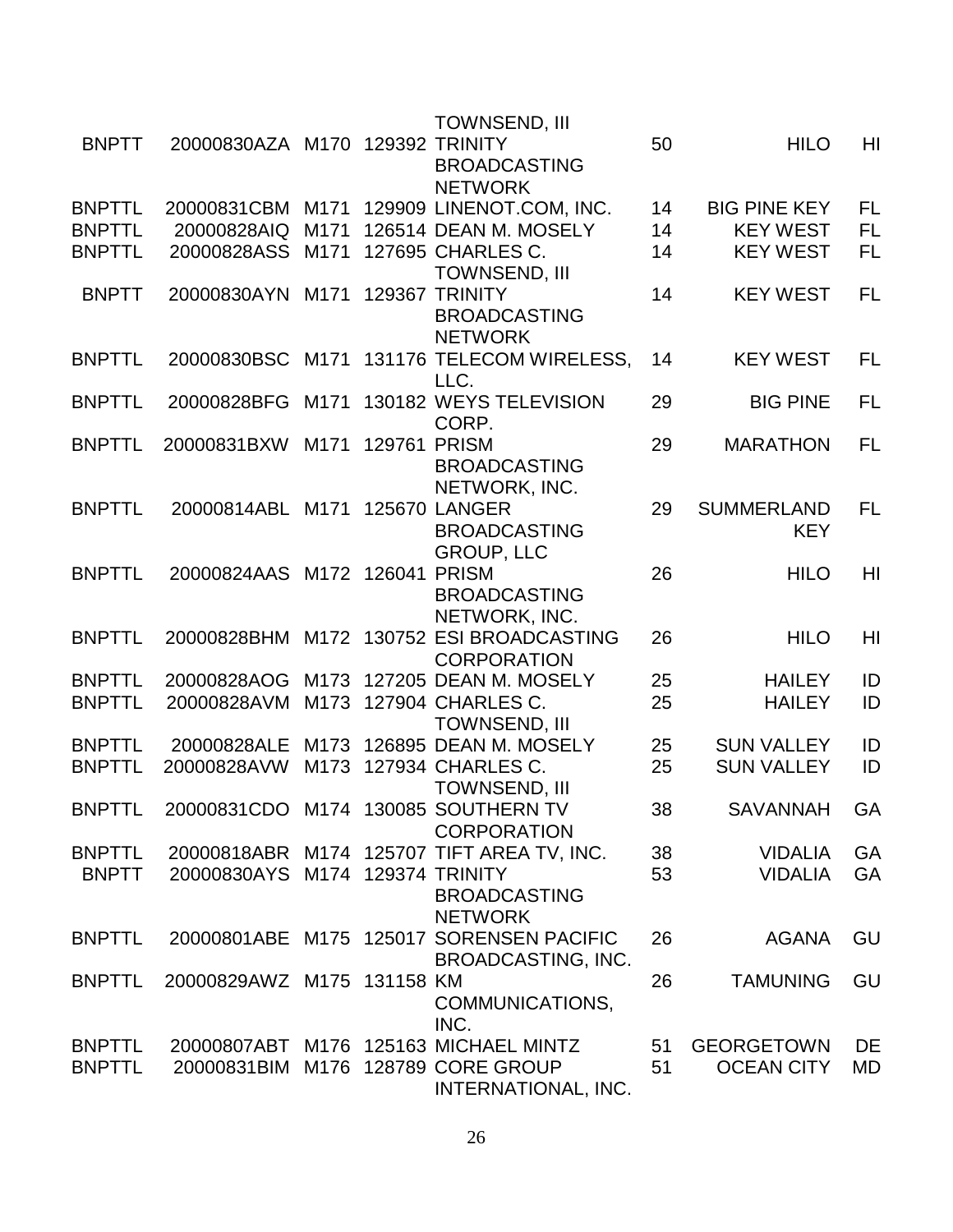| <b>BNPTTL</b>                 | 20000828ASR M176 127694 CHARLES C. |                  | <b>TOWNSEND, III</b>                                                                             | 51       | <b>REHOBETH</b>                                    | DE              |
|-------------------------------|------------------------------------|------------------|--------------------------------------------------------------------------------------------------|----------|----------------------------------------------------|-----------------|
| <b>BNPTTL</b><br><b>BNPTT</b> | 20000828ANX<br>20000831CAX         | M176<br>M176     | 127184 DEAN M. MOSELY<br>129722 TRINITY CHRISTIAN<br><b>CENTER OF SANTA</b><br>ANA, D/B/A TRINTY | 51<br>51 | <b>REHOBOTH</b><br><b>REHOBOTH</b><br><b>BEACH</b> | <b>DE</b><br>DE |
| <b>BNPTTL</b>                 |                                    |                  | <b>BOADCASTI</b><br>20000817ADA M176 126185 MOUNT OCEAN<br>MEDIA, L.L.C.                         | 51       | <b>SALISBURY</b>                                   | <b>MD</b>       |
| <b>BNPTTL</b>                 | 20000831APT                        | M176             | <b>128024 VENTURE</b><br><b>TECHNOLOGIES</b>                                                     | 51       | <b>SALISBURY</b>                                   | <b>MD</b>       |
| <b>BNPTTL</b>                 | 20000828ALP                        |                  | <b>GROUP, LLC</b><br>M177 126988 DEAN M. MOSELY                                                  | 35       | <b>FARMINGTON</b>                                  | <b>NM</b>       |
| <b>BNPTTL</b>                 | 20000828AYA                        | M177             | 128116 CHARLES C.                                                                                | 35       | <b>FARMINGTON</b>                                  | <b>NM</b>       |
|                               |                                    |                  | <b>TOWNSEND, III</b>                                                                             |          |                                                    |                 |
| <b>BNPTT</b>                  | 20000830BEL                        |                  | M177 129874 TRINITY<br><b>BROADCASTING</b><br><b>NETWORK</b>                                     | 35       | <b>FARMINGTON</b>                                  | <b>NM</b>       |
| <b>BNPTT</b>                  | 20000831AUN                        |                  | M177 128246 ACME TELEVISION<br><b>LICENSES OF NEW</b><br><b>MEXICO, LLC</b>                      | 35       | <b>FARMINGTON</b>                                  | <b>NM</b>       |
| <b>BNPTT</b>                  |                                    |                  | 20000823AAK M177 125919 RAYCOM NATIONAL,<br>INC.                                                 | 35       | <b>HERMOSA</b>                                     | CO              |
| <b>BNPTTL</b>                 | 20000828ASL                        | M177             | 127684 CHARLES C.<br><b>TOWNSEND, III</b>                                                        | 35       | <b>PAGOSA</b><br><b>SPRINGS</b>                    | CO              |
| <b>BNPTTL</b>                 | 20000828BDL                        |                  | M177 129445 DEAN M. MOSELY                                                                       | 35       | <b>PAGOSA</b><br><b>SPRINGS</b>                    | CO              |
| <b>BNPTTL</b>                 | 20000828ANI                        | M <sub>177</sub> | 127100 DEAN M. MOSELY                                                                            | 50       | <b>DURANGO</b>                                     | CO              |
| <b>BNPTTL</b>                 | 20000828ASD                        | M177             | 127644 CHARLES C.<br><b>TOWNSEND, III</b>                                                        | 50       | <b>DURANGO</b>                                     | CO              |
| <b>BNPTTL</b>                 | 20000828ALO                        | M177             | 126985 DEAN M. MOSELY                                                                            | 50       | <b>FARMINGTON</b>                                  | <b>NM</b>       |
| <b>BNPTTL</b>                 | 20000828AYB                        | M177             | 128117 CHARLES C.<br>TOWNSEND, III                                                               | 50       | <b>FARMINGTON</b>                                  | <b>NM</b>       |
| <b>BNPTTL</b>                 | 20000829AGY                        |                  | M178 127219 MICHAEL MINTZ                                                                        | 69       | <b>GEORGETOWN</b>                                  | DE              |
| <b>BNPTTL</b>                 | 20000829AWP                        | M178             | 131136 MICHAEL L. MINTZ                                                                          | 69       | <b>OCEAN CITY</b>                                  | <b>MD</b>       |
| <b>BNPTTL</b>                 | 20000829AWA                        |                  | M178 131071 MICHAEL MINTZ                                                                        | 69       | <b>SALISBURY</b>                                   | MD              |
| <b>BNPTTL</b>                 | 20000830AGY                        | M179             | 127393 DEAN M. MOSELY                                                                            | 48       | <b>EMMETTSBUR</b><br>G                             | IA              |
| <b>BNPTTL</b>                 | 20000830AQG M179 128499 CHARLES C. |                  | <b>TOWNSEND, III</b>                                                                             | 48       | <b>EMMETTSBUR</b><br>G                             | IA              |
| <b>BNPTTL</b>                 | 20000831ALJ                        |                  | M179 127830 PAPPAS<br><b>TELECASTING</b><br><b>COMPANIES</b>                                     | 48       | <b>ESTHERVILLE</b>                                 | IA              |
| <b>BNPTTL</b>                 | 20000831BYV                        |                  | M179 129808 DOUGLAS L.<br><b>SHELDAHL</b>                                                        | 48       | <b>ROCKWELL</b><br><b>CITY</b>                     | IA              |
| <b>BNPTTL</b>                 | 20000818AAW                        |                  | M180 125682 TIGER EYE                                                                            | 58       | <b>COLUMBUS</b>                                    | GA              |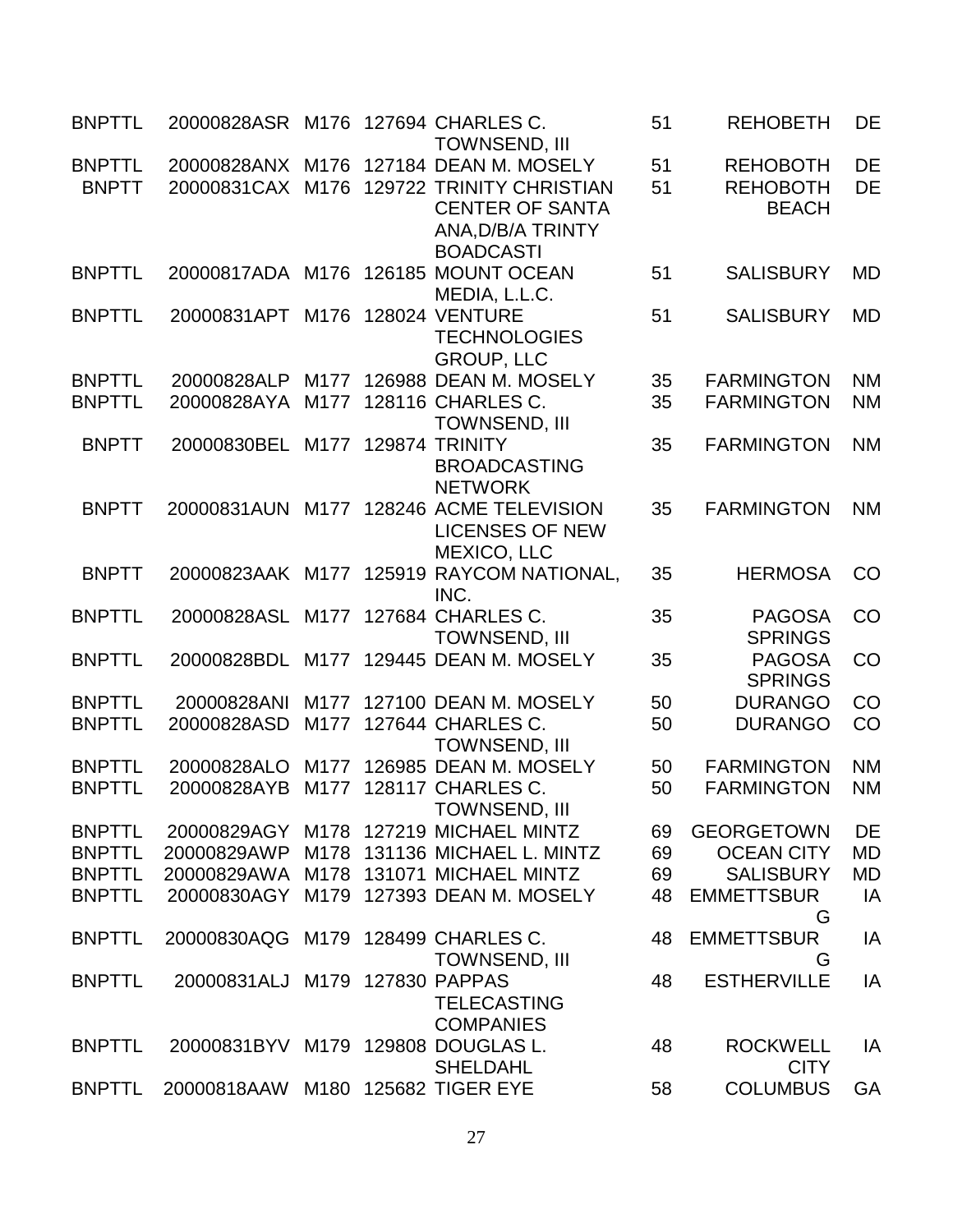|                |                                    |      |             | LICENSING, LLC.                                                   |    |                                   |           |
|----------------|------------------------------------|------|-------------|-------------------------------------------------------------------|----|-----------------------------------|-----------|
| <b>BNPTTL</b>  | 20000829AXO                        | M180 |             | <b>131224 EQUITY</b><br><b>BROADCASTING</b><br><b>CORPORATION</b> | 58 | <b>COLUMBUS</b>                   | GA        |
| <b>BNPTTL</b>  | 20000831CIB                        |      |             | M181 130955 DAVID PRIMM                                           | 58 | <b>LIHUE</b>                      | HI        |
| <b>BNPTTL</b>  | 20000831CIF                        | M181 |             | 130958 MARTIN WEISS                                               | 59 | <b>LIHUE</b>                      | HI        |
| <b>BNPTTL</b>  | 20000831APM                        | M182 |             | 128013 PAPPAS<br><b>TELECASTING</b>                               | 62 | <b>NORFOLK</b>                    | <b>NE</b> |
|                |                                    |      |             | <b>COMPANIES</b>                                                  |    |                                   |           |
| <b>BNPTTL</b>  | 20000831AQD                        |      |             | M182 128041 JOHN R. POWLEY                                        | 62 | <b>SIOUX CITY</b>                 | IA        |
| <b>BNPTTL</b>  | 20000831AQF                        | M182 |             | 128043 JOHN R. POWLEY                                             | 62 | <b>SIOUX CITY</b>                 | IA        |
| <b>BNPTTL</b>  | 20000831APO                        | M182 |             | 128015 PAPPAS<br><b>TELECASTING</b><br><b>COMPANIES</b>           | 63 | <b>SOUTH SIOUX</b><br><b>CITY</b> | <b>NE</b> |
| <b>BNPTTL</b>  | 20000831AQN                        |      |             | M182 128055 JOHN R. POWLEY                                        | 64 | <b>SIOUX CITY</b>                 | IA        |
| <b>BNPTTL</b>  | 20000831AZR                        | M183 |             | 128464 PAPPAS                                                     | 17 | <b>ESTHERVILLE</b>                | IA        |
|                |                                    |      |             | <b>TELECASTING</b>                                                |    |                                   |           |
|                |                                    |      |             | <b>COMPANIES</b>                                                  |    |                                   |           |
| <b>BNPTTL</b>  | 20000830BJO                        | M183 |             | 130195 THREE ANGELS                                               | 17 | <b>FAIRMONT</b>                   | <b>MN</b> |
|                |                                    |      |             | <b>BROADCASTING</b>                                               |    |                                   |           |
|                |                                    |      |             | NETWORK, INC.                                                     |    |                                   |           |
| <b>BMJPTTL</b> | 20000821AHH M183                   |      |             | 21283 FEDERATED RURAL<br><b>ELECTRIC</b>                          | 17 | <b>JACKSON</b>                    | <b>MN</b> |
|                |                                    |      |             | <b>ASSOCIATION</b>                                                |    |                                   |           |
| <b>BNPTTL</b>  |                                    |      |             | 20000821AAI M183 125741 COOPERATIVE                               | 18 | <b>JACKSON</b>                    | <b>MN</b> |
|                |                                    |      |             | <b>TELEVISION</b>                                                 |    |                                   |           |
|                |                                    |      |             | <b>ASSOCIATION OF</b>                                             |    |                                   |           |
|                |                                    |      |             | <b>SOUTHERN</b>                                                   |    |                                   |           |
|                |                                    |      |             | <b>MINNESOTA</b>                                                  |    |                                   |           |
| <b>BNPTTL</b>  | 20000830BKC                        |      | M183 130218 | <b>THREE ANGELS</b>                                               | 18 | <b>WINDOM</b>                     | <b>MN</b> |
|                |                                    |      |             | <b>BROADCASTING</b>                                               |    |                                   |           |
|                |                                    |      |             | NETWORK, INC.                                                     |    |                                   |           |
| <b>BNPTTI</b>  |                                    |      |             |                                                                   | 19 | <b>JACKSON</b>                    | MN        |
|                |                                    |      |             | <b>TELEVISION</b>                                                 |    |                                   |           |
|                |                                    |      |             | <b>ASSOCIATION OF</b>                                             |    |                                   |           |
|                |                                    |      |             | <b>SOUTHERN</b>                                                   |    |                                   |           |
|                |                                    |      |             | <b>MINNESOTA</b>                                                  |    |                                   |           |
| <b>BNPTTL</b>  |                                    |      |             | 20000830AHF M184 127405 DEAN M. MOSELY                            | 25 | <b>MCCALL</b>                     | ID        |
| <b>BNPTTL</b>  | 20000830AQK M184 128519 CHARLES C. |      |             |                                                                   | 25 | <b>MCCALL</b>                     | ID        |
|                |                                    |      |             | <b>TOWNSEND, III</b>                                              |    |                                   |           |
| <b>BNPTTL</b>  | 20000831EKV M185 130788 COMMUNITY  |      |             |                                                                   | 21 | <b>SIOUX CITY</b>                 | IA        |
|                |                                    |      |             | <b>TELEVISION</b>                                                 |    |                                   |           |
|                |                                    |      |             | <b>DEVELOPMENT</b>                                                |    |                                   |           |
|                |                                    |      |             | CORP.                                                             |    |                                   |           |
| <b>BNPTTL</b>  |                                    |      |             | 20000830AOE M185 127779 CORNERSTONE<br><b>FAITH CENTER</b>        | 21 | <b>SIOUX CITY</b>                 | IA        |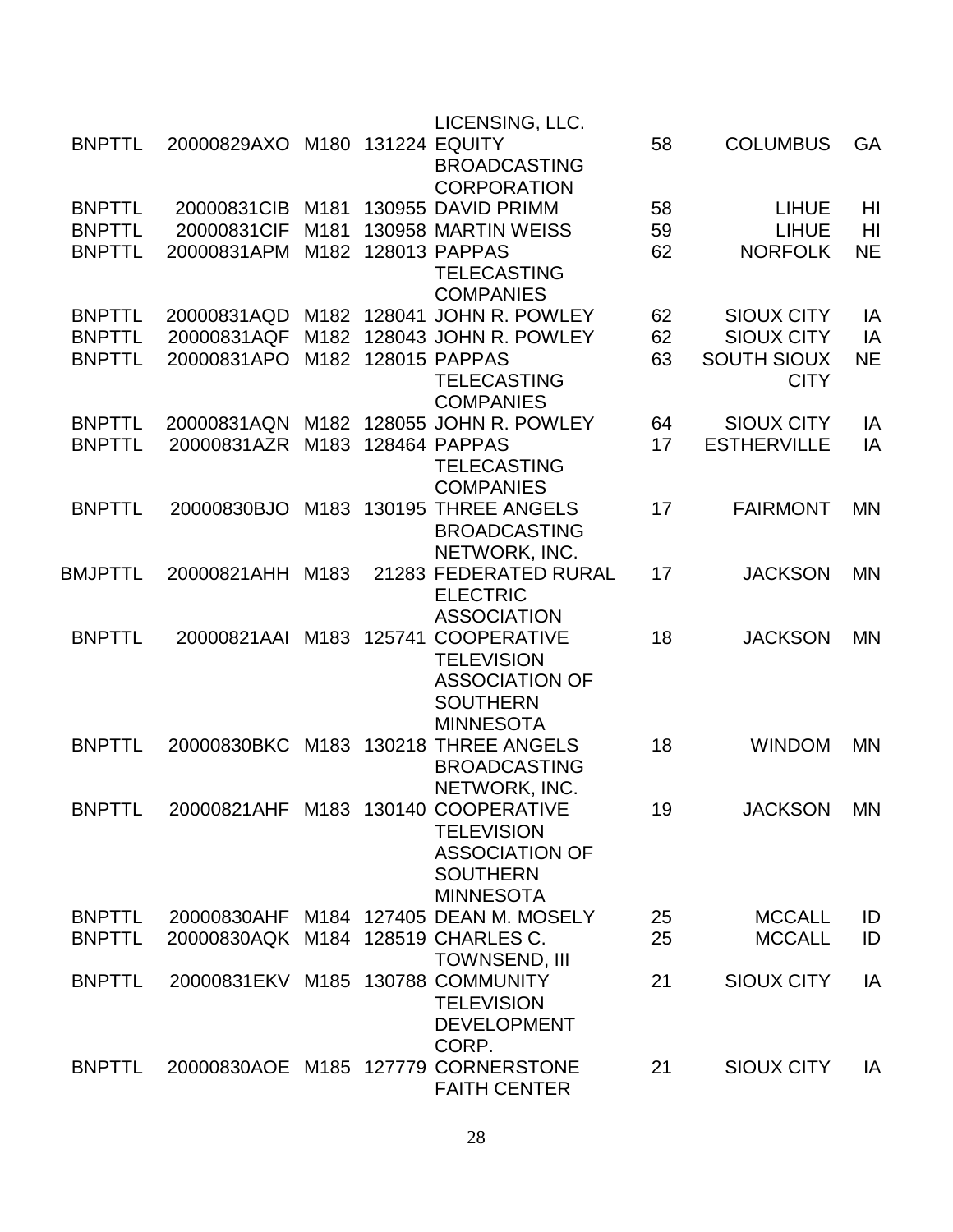| <b>BNPTTL</b>                  | 20000831ASH M185 128141 PAPPAS  |      | <b>TELECASTING</b><br><b>COMPANIES</b>                                                           | 36      | <b>SOUTH SIOUX</b><br><b>CITY</b>                         | <b>NE</b>      |
|--------------------------------|---------------------------------|------|--------------------------------------------------------------------------------------------------|---------|-----------------------------------------------------------|----------------|
| <b>BNPTTL</b>                  | 20000831AZK M186 128451         |      | <b>PAPPAS</b><br><b>TELECASTING</b><br><b>COMPANIES</b>                                          | 56      | <b>O NEILL</b>                                            | <b>NE</b>      |
| <b>BNPTTL</b><br><b>BNPTTV</b> | 20000831AMF<br>20000815ABT      |      | M186 127874 JOHN R. POWLEY<br>M187 125562 DUCHESNE COUNTY                                        | 56<br>3 | <b>SIOUX CITY</b><br><b>HANNA &amp;</b><br><b>TABIONA</b> | IA<br>UT       |
| <b>BNPTVL</b>                  | 20000829AMA                     | M187 | 129620 OREGON TRAIL<br><b>BROADCASTING</b><br><b>COMPANY</b>                                     | 3       | <b>PRESTON</b>                                            | ID             |
| <b>BNPTTV</b>                  | 20000828BHI                     |      | M187 130685 SUMMIT COUNTY                                                                        | 3       | <b>SAMAK</b>                                              | UT             |
| <b>BNPTTL</b>                  | 20000831EKT                     | M188 | 130786 COMMUNITY<br><b>TELEVISION</b><br><b>DEVELOPMENT</b><br>CORP.                             | 51      | <b>SIOUX CITY</b>                                         | IA             |
| <b>BNPTTL</b>                  | 20000831APK M188 128010 VENTURE |      | <b>TECHNOLOGIES</b><br><b>GROUP, LLC</b>                                                         | 52      | <b>SIOUX CITY</b>                                         | IA             |
| <b>BNPTTL</b>                  |                                 |      | 20000831BNK M188 129054 PURI FAMILY LIMITED<br><b>PARTNERSHIP</b>                                | 52      | <b>SIOUX CITY</b>                                         | IA             |
| <b>BNPTTL</b>                  | 20000831ALF                     |      | M188 127822 PAPPAS<br><b>TELECASTING</b><br><b>COMPANIES</b>                                     | 52      | <b>SPENCER</b>                                            | IA             |
| <b>BNPTT</b>                   | 20000831BWJ                     |      | M188 129705 TRINITY CHRISTIAN<br><b>CENTER OF SANTA</b><br>ANA, D/B/A TRINTY<br><b>BOADCASTI</b> | 67      | <b>SPENCER</b>                                            | IA             |
| <b>BNPTTL</b>                  | 20000831CJJ                     |      | M189 131022 PETE E M. WARREN<br>Ш                                                                | 52      | <b>LIHUE</b>                                              | H <sub>l</sub> |
| <b>BNPTTL</b>                  |                                 |      | 20000831CIO M189 130976 MARTIN WEISS                                                             | 53      | <b>LIHUE</b>                                              | HI             |
| <b>BNPTTL</b>                  | 20000831CJD                     |      | M189 131000 ANDREW FAFA                                                                          | 54      | <b>LIHUE</b>                                              | H <sub>l</sub> |
| <b>BNPTTL</b>                  | 20000803ABA                     |      | M19 125194 SAMUEL LUGO                                                                           | 40      | <b>CHICO</b>                                              | CA             |
| <b>BNPTTL</b>                  | 20000828AMP                     |      | M19 127051 DEAN M. MOSELY                                                                        | 40      | <b>CHICO</b>                                              | CA             |
| <b>BNPTTL</b>                  | 20000828ARJ                     |      | M19 127596 CHARLES C.<br>TOWNSEND, III                                                           | 40      | <b>CHICO</b>                                              | CA             |
| <b>BNPTTL</b>                  | 20000830AEH                     |      | M19 127048 GREGORY G.<br><b>HITCHCOCK</b>                                                        | 40      | <b>CHICO</b>                                              | CA             |
| <b>BNPTTL</b>                  | 20000830BSX                     |      | M19 131234 TELECOM WIRELESS,<br>LLC.                                                             | 40      | <b>CHICO</b>                                              | CA             |
| <b>BNPTTL</b>                  | 20000831BTM                     |      | M19 129420 THREE ANGELS<br><b>BROADCASTING</b><br>NETWORK, INC.                                  | 40      | <b>CHICO</b>                                              | CA             |
| <b>BNPTTL</b>                  | 20000831CFO                     |      | M19 130567 KEITH J. LEITCH                                                                       | 40      | <b>CLOVERDALE</b>                                         | CA             |
| <b>BNPTTL</b>                  | 20000831CEA                     | M19  | 130122 PURI FAMILY LIMITED                                                                       | 40      | FT. BRAGG                                                 | CA             |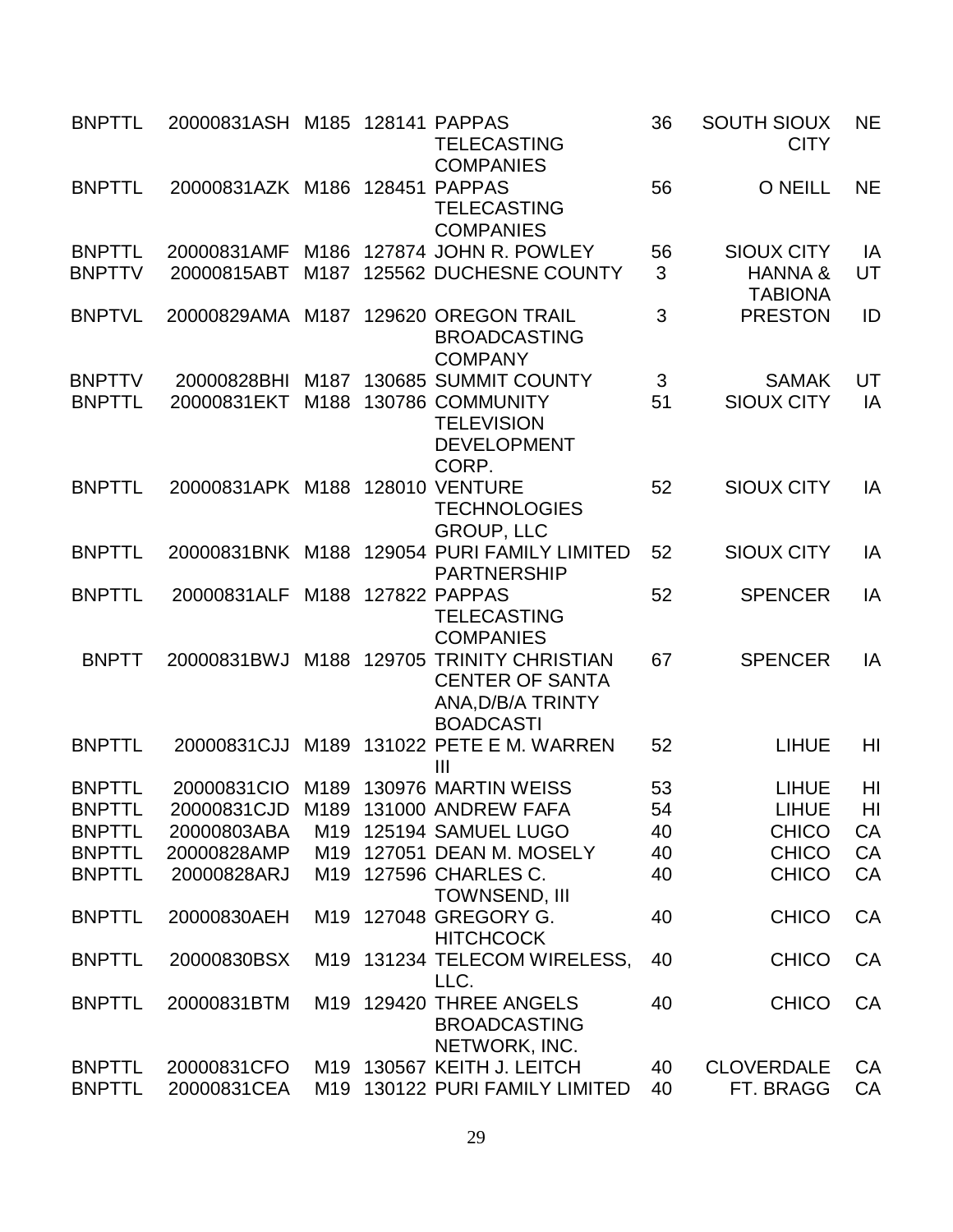|               |                                 |                  |        | <b>PARTNERSHIP</b>                                                                          |    |                                    |           |
|---------------|---------------------------------|------------------|--------|---------------------------------------------------------------------------------------------|----|------------------------------------|-----------|
| <b>BNPTT</b>  | 20000831CNP                     |                  |        | M19 131257 TRINITY CHRISTIAN<br><b>CENTER OF SANTA</b><br>ANA, INC., D/B/A<br><b>TRINTY</b> | 40 | <b>RED BLUFF</b>                   | <b>CA</b> |
| <b>BNPTTL</b> | 20000821ABT                     | M19              |        | 125920 SAINTE PARTNERS II,<br>L.P.                                                          | 40 | <b>REDDING</b>                     | CA        |
| <b>BNPTTL</b> | 20000830AXL                     | M <sub>19</sub>  |        | 129299 PAPPAS<br><b>TELECASTING</b><br><b>INCOPORATED</b>                                   | 40 | <b>REDDING</b>                     | CA        |
| <b>BNPTTL</b> | 20000830BBM                     |                  |        | M19 129518 TELECOM WIRELESS,<br>LLC.                                                        | 40 | <b>REDDING</b>                     | <b>CA</b> |
| <b>BMJPTT</b> | 20000831CMT                     | M <sub>19</sub>  |        | 20771 FAMILY STATIONS,<br>INC.                                                              | 40 | <b>REDDING</b>                     | CA        |
| <b>BNPTTL</b> | 20000803AAY                     | M <sub>19</sub>  |        | 125190 SAMUEL LUGO                                                                          | 40 | <b>SAN BUENA</b><br><b>VENTURA</b> | <b>CA</b> |
| <b>BNPTT</b>  | 20000830ATH                     | M190             |        | <b>128918 TRINITY</b><br><b>BROADCASTING</b><br><b>NETWORK</b>                              | 34 | <b>LIHUE</b>                       | HI        |
| <b>BNPTTL</b> | 20000830AGX M190                |                  |        | 127388 DEAN M. MOSELY                                                                       | 47 | <b>KAUAI</b>                       | HI        |
| <b>BNPTTL</b> | 20000830AQB                     | M190             |        | 128405 CHARLES C.<br><b>TOWNSEND, III</b>                                                   | 47 | <b>KAUAI</b>                       | HI        |
| <b>BNPTT</b>  | 20000830AZE                     | M190             | 129401 | <b>TRINITY</b><br><b>BROADCASTING</b><br><b>NETWORK</b>                                     | 47 | <b>LIHUE</b>                       | HI        |
| <b>BNPTTL</b> | 20000831CLE                     | M <sub>190</sub> | 131121 | <b>MARTIN WEISS</b>                                                                         | 47 | <b>LIHUE</b>                       | HI        |
| <b>BNPTTL</b> | 20000831CJC                     | M190             |        | 130998 MARTIN WEISS                                                                         | 48 | <b>LIHUE</b>                       | HI        |
| <b>BNPTTL</b> | 20000830AGW                     | M <sub>190</sub> |        | 127386 DEAN M. MOSELY                                                                       | 49 | <b>KAUAI</b>                       | HI        |
| <b>BNPTTL</b> | 20000830AQE                     | M190             |        | 128481 CHARLES C.<br><b>TOWNSEND, III</b>                                                   | 49 | <b>KAUAI</b>                       | HI        |
| <b>BNPTTL</b> | 20000831CJB                     | M190             |        | 130997 MARTIN WEISS                                                                         | 49 | <b>LIHUE</b>                       | HI        |
| <b>BNPTTL</b> | 20000829ALF                     | M <sub>191</sub> |        | <b>128706 SUNBELT</b><br><b>COMMUNICATIONS</b><br>CO.                                       | 41 | <b>AFTON</b>                       | <b>WY</b> |
| <b>BNPTT</b>  | 20000830ATJ M191 128920 TRINITY |                  |        | <b>BROADCASTING</b><br><b>NETWORK</b>                                                       | 41 | <b>BURLEY</b>                      | ID        |
| <b>BNPTT</b>  |                                 |                  |        | 20000808ABO M191 125497 STATE BOARD OF<br><b>EDUCATION, STATE</b><br><b>OF IDAHO</b>        | 41 | <b>POCATELLO</b>                   | ID        |
| <b>BNPTTL</b> |                                 |                  |        | 20000829ALX M191 129614 OREGON TRAIL<br><b>BROADCASTING</b><br><b>COMPANY</b>               | 41 | <b>POCATELLO</b>                   | ID        |
| <b>BNPTT</b>  | 20000830AZF M191 129402 TRINITY |                  |        | <b>BROADCASTING</b><br><b>NETWORK</b>                                                       | 41 | <b>POCATELLO</b>                   | ID        |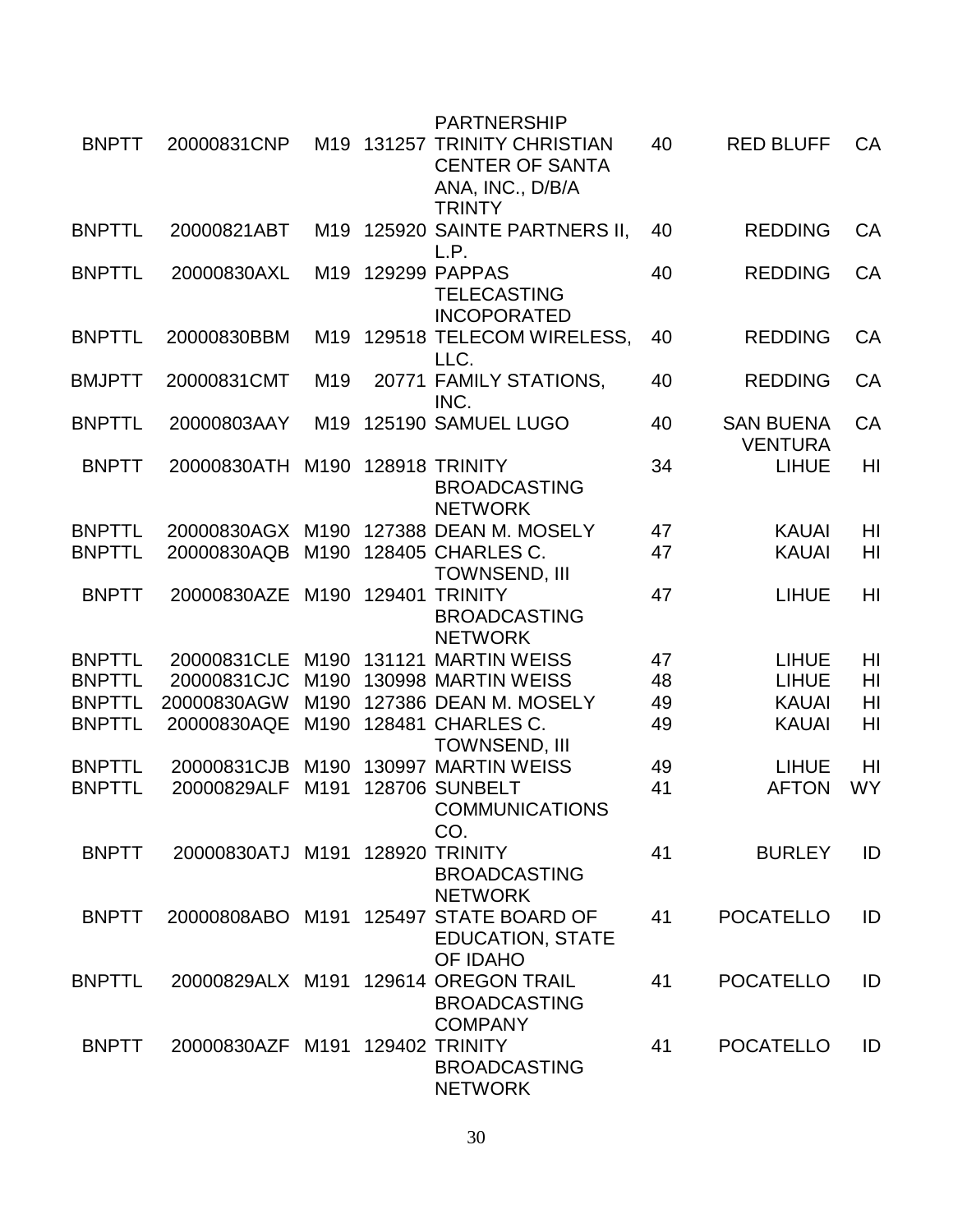| <b>BNPTTL</b>                  | 20000807AEK M191 125277 JULIE MINTZ |  |                                                                                                              | 41 | <b>ROCK</b><br><b>SPRINGS</b> | <b>WY</b>       |
|--------------------------------|-------------------------------------|--|--------------------------------------------------------------------------------------------------------------|----|-------------------------------|-----------------|
| <b>BNPTTL</b>                  | 20000829AYH M191 131325 EQUITY      |  | <b>BROADCASTING</b><br><b>COMPANY</b>                                                                        | 41 | <b>TWIN FALLS</b>             | ID              |
| <b>BNPTT</b>                   | 20000830AUI M192 128945 TRINITY     |  | <b>BROADCASTING</b><br><b>NETWORK</b>                                                                        | 28 | <b>ALBERT LEA</b>             | <b>MN</b>       |
| <b>BNPTTL</b>                  |                                     |  | 20000831BXG M192 129738 TELEVIEW SYSTEMS<br>OF MINNESOTA, INC.                                               | 28 | <b>AUSTIN</b>                 | <b>MN</b>       |
| <b>BNPTT</b>                   | 20000830BIC                         |  | M192 130099 TRINITY<br><b>BROADCASTING</b><br><b>NETWORK</b>                                                 | 28 | <b>LACROSSE</b>               | WI              |
| <b>BNPTTL</b>                  |                                     |  | 20000831CHQ M192 130940 MICHAEL JOHN<br><b>SULLIVAN</b>                                                      | 28 | <b>MANKATO</b>                | <b>MN</b>       |
| <b>BNPTTL</b>                  |                                     |  | 20000831BUI M192 129468 PURI FAMILY LIMITED<br><b>PARTNERSHIP</b>                                            | 28 | <b>TOMAH</b>                  | WI              |
| <b>BNPTTL</b>                  | 20000831BSD                         |  | M192 129307 WEST CENTRAL<br><b>MINNESOTA</b><br><b>EDUCATIONAL</b><br><b>TELEVISION</b><br>COMPANY, INC.     | 43 | <b>JACKSON</b>                | <b>MN</b>       |
| <b>BNPTTL</b>                  |                                     |  | 20000830BJV M192 130209 THREE ANGELS<br><b>BROADCASTING</b><br>NETWORK, INC.                                 | 43 | <b>LAKE CRYSTAL</b>           | <b>MN</b>       |
| <b>BNPTTL</b>                  | 20000831BKU                         |  | M192 128888 MARCIA T. TURNER<br><b>D/B/A TURNER</b><br><b>ENTERPRISES</b>                                    | 43 | <b>ROCHESTER</b>              | <b>MN</b>       |
| <b>BNPTT</b>                   |                                     |  | 20000831BRS M192 129288 TRINITY CHRISTIAN<br><b>CENTER OF SANTA</b><br>ANA, D/B/A TRINTY<br><b>BOADCASTI</b> | 43 | <b>SPENCER</b>                | IA              |
| <b>BNPTTL</b>                  |                                     |  | 20000831ECK M193 130599 R & D MEDIA GROUP,<br>INC.                                                           | 14 | LOGAN UT                      |                 |
| <b>BNPTTL</b>                  | 20000831AUH M193 128240 ACME TV     |  |                                                                                                              | 14 | <b>MYTON</b>                  | UT              |
| <b>BNPTTL</b>                  |                                     |  | 20000831EEQ M193 130694 R & D MEDIA GROUP,<br>INC.                                                           | 14 | <b>WENDOVER</b>               | UT              |
| <b>BNPTTL</b>                  |                                     |  | 20000831EBF M193 130523 R & D MEDIA GROUP,<br>INC.                                                           | 15 | <b>CEDAR CITY</b>             | <b>NV</b>       |
| <b>BNPTTL</b>                  |                                     |  | 20000831ECL M193 130601 R & D MEDIA GROUP,<br>INC.                                                           | 15 | <b>LOGAN</b>                  | UT              |
| <b>BNPTTL</b><br><b>BNPTTL</b> | 20000831CCH M193 129965 STEAD       |  | 20000831BZJ M193 129834 Fiber Lessnet, Inc.<br>COMMUNICATIONS,<br>INC.                                       | 15 | Pahrump<br>15 PEACH SPRING    | <b>NV</b><br>AZ |
| <b>BNPTTL</b>                  |                                     |  | 20000831EDS M193 130645 R & D MEDIA GROUP,                                                                   | 15 | ST. GEORGE                    | UT              |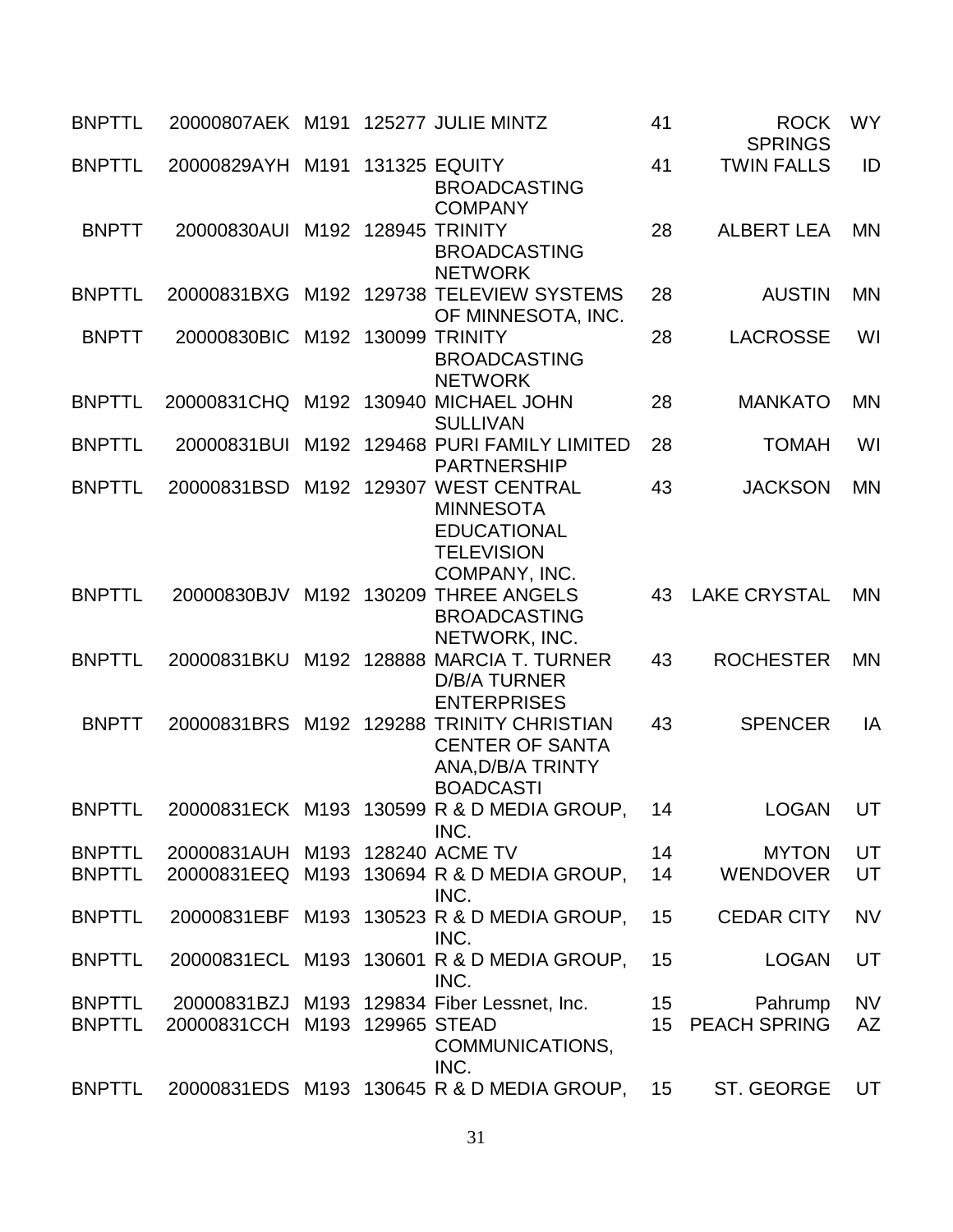|                                |                                |              |             | INC.                                                                                             |                 |                                      |                 |
|--------------------------------|--------------------------------|--------------|-------------|--------------------------------------------------------------------------------------------------|-----------------|--------------------------------------|-----------------|
| <b>BNPTTL</b>                  | 20000831EER M193               |              |             | 130695 R & D MEDIA GROUP,<br>INC.                                                                | 15              | <b>WENDOVER</b>                      | UT              |
| <b>BMJPTT</b>                  | 20000802AEN M193               |              |             | 51299 Pahranagat Valley TV<br>Dist.                                                              | 16              | Alamo                                | <b>NV</b>       |
| <b>BNPTTL</b>                  | 20000831EBG                    | M193         |             | 130524 R & D MEDIA GROUP,<br>INC.                                                                | 16              | <b>CEDAR CITY</b>                    | <b>NV</b>       |
| <b>BNPTTL</b><br><b>BNPTTL</b> | 20000807AHQ<br>20000829AOB     | M193<br>M193 |             | 131403 MICHAEL MINTZ<br><b>130311 SIERRA</b><br><b>BROADCASTING</b><br><b>COMPANY</b>            | 16<br>16        | <b>CEDAR CITY</b><br><b>ELY</b>      | UT<br><b>NV</b> |
| <b>BNPTTL</b><br><b>BNPTT</b>  | 20000831AWZ                    | M193         | 128363 UTAH | 20000815AAK M193 125463 HENRIVILLE TOWN<br>COMMUNICATIONS,<br><b>LLC</b>                         | 16<br>16        | <b>HENRIEVILLE</b><br><b>LOGAN</b>   | UT<br>UT        |
| <b>BNPTTL</b>                  | 20000831BNP                    |              |             | M193 129058 TRINITY CHRISTIAN<br><b>CENTER OF SANTA</b><br>ANA, INC., D/B/A/TRINT<br><b>YBRO</b> | 16              | <b>LOGAN</b>                         | UT              |
| <b>BNPTTL</b>                  | 20000831ECM                    |              |             | M193 130602 R & D MEDIA GROUP,<br>INC.                                                           | 16              | <b>LOGAN</b>                         | UT              |
| <b>BNPTTL</b>                  | 20000831EAB                    | M193         |             | 130297 R & D MEDIA GROUP,<br>INC.                                                                | 16              | <b>MESQUITE</b>                      | <b>NV</b>       |
| <b>BNPTT</b>                   | 20000828AMI                    |              |             | M193 127034 ELKO TELEVISISON<br><b>DISTRICT</b>                                                  | 16              | <b>RYNDON</b>                        | <b>NV</b>       |
| <b>BNPTTL</b>                  | 20000831EBH                    |              |             | M193 130525 R & D MEDIA GROUP,<br>INC.                                                           | 17              | <b>CEDAR CITY</b>                    | <b>NV</b>       |
| <b>BNPTTL</b><br><b>BNPTTL</b> | 20000831BOE<br>20000831EHA     | M193<br>M193 |             | 129089 IVAN C. NUCHMAN<br>130760 R & D MEDIA GROUP,<br>INC.                                      | 17<br>17        | <b>CEDAR CITY</b><br><b>EVANSTON</b> | UT<br><b>WY</b> |
| <b>BNPTTL</b>                  |                                |              |             | 20000830BKR M193 130237 RESORT SPORTS<br>NETWORK, INC.                                           | 17              | <b>JACKSON</b>                       | <b>WY</b>       |
| <b>BNPTTI</b>                  |                                |              |             | 20000831ECN M193 130604 R & D MEDIA GROUP<br>INC.                                                | 17              | <b>LOGAN</b>                         | UT              |
| <b>BNPTTL</b>                  |                                |              |             | 20000831EAC M193 130313 R & D MEDIA GROUP,<br>INC.                                               | 17              | <b>MESQUITE</b>                      | <b>NV</b>       |
| <b>BNPTTL</b>                  |                                |              |             | 20000831EDT M193 130648 R & D MEDIA GROUP,<br>INC.                                               | 17 <sup>2</sup> | ST. GEORGE                           | UT              |
| <b>BNPTTL</b>                  |                                |              |             | 20000831EES M193 130696 R & D MEDIA GROUP,<br>INC.                                               | 17              | <b>WENDOVER</b>                      | UT              |
| <b>BNPTTL</b>                  |                                |              |             | 20000828BCR M193 129032 EUREKA COUNTY TV<br><b>DISTRICT</b>                                      | 18              | <b>BEOWAWE</b>                       | <b>NV</b>       |
| <b>BNPTTL</b>                  |                                |              |             | 20000831EBI M193 130526 R & D MEDIA GROUP,<br>INC.                                               | 18              | <b>CEDAR CITY</b>                    | <b>NV</b>       |
| <b>BNPTTL</b>                  | 20000829ANC M193 130013 SIERRA |              |             | <b>BROADCASTING</b>                                                                              | 18              | <b>ELY</b>                           | <b>NV</b>       |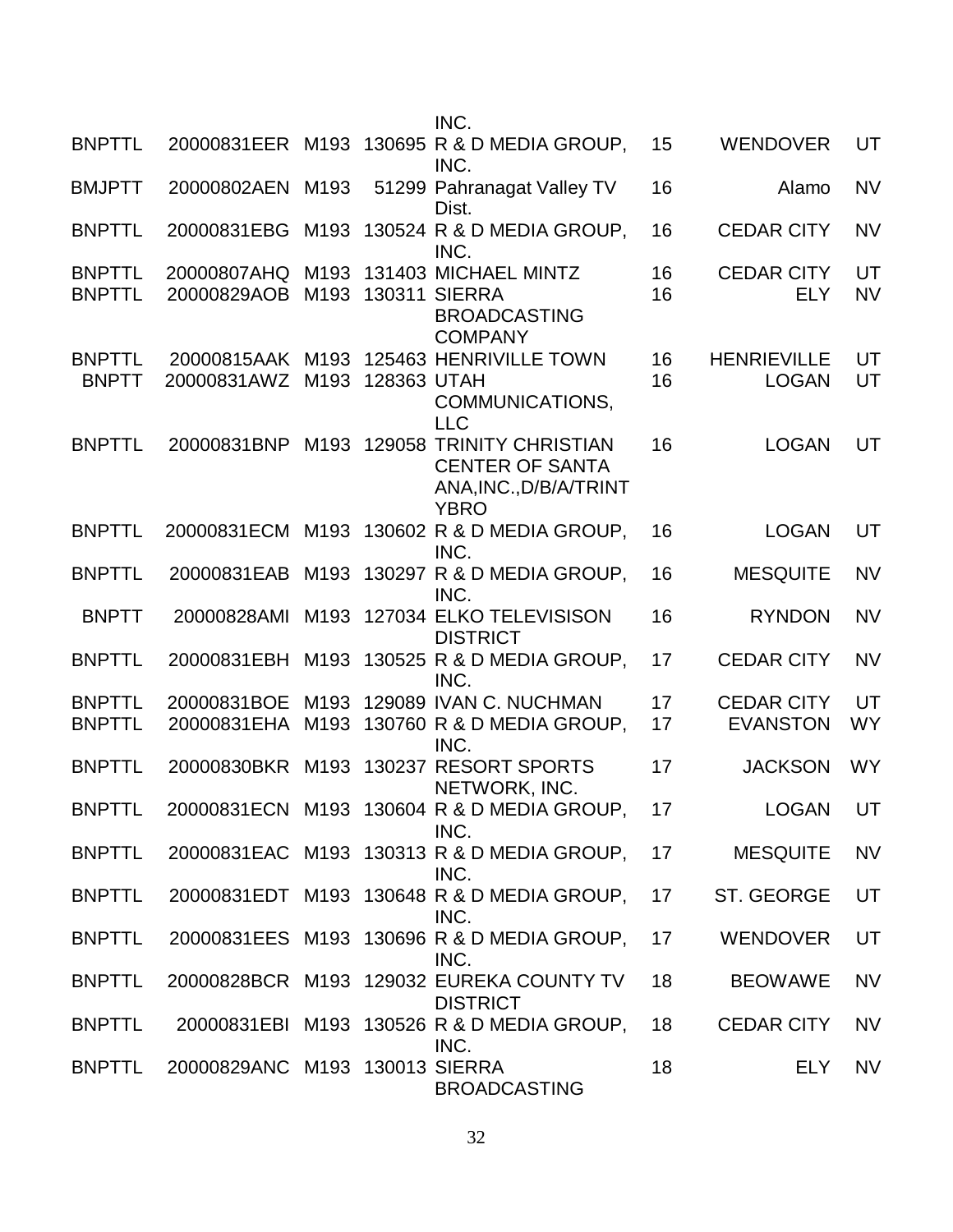|               |                                 |      | <b>COMPANY</b>                                                 |    |                                |           |
|---------------|---------------------------------|------|----------------------------------------------------------------|----|--------------------------------|-----------|
| <b>BNPTTL</b> |                                 |      | 20000824ADZ M193 130262 ESI BROADCASTING<br><b>CORPORATION</b> | 18 | <b>JACKSON</b>                 | <b>WY</b> |
| <b>BNPTTL</b> | 20000831BMP                     |      | M193 129020 ST. CLAIR, JULIE L.                                | 18 | <b>JACKSON</b>                 | <b>WY</b> |
| <b>BNPTTL</b> | 20000831EHI                     |      | M193 130314 R & D MEDIA GROUP,<br>INC.                         | 18 | <b>MESQUITE</b>                | <b>NV</b> |
| <b>BNPTT</b>  |                                 |      | 20000828BCA M193 128751 ELKO TELEVISION<br><b>DISTRICT</b>     | 18 | <b>RYNDON</b>                  | <b>NV</b> |
| <b>BNPTTL</b> | 20000831EET                     |      | M193 130700 R & D MEDIA GROUP,<br>INC.                         | 18 | <b>WENDOVER</b>                | UT        |
| <b>BNPTTL</b> | 20000831EBJ                     |      | M193 130527 R & D MEDIA GROUP,<br>INC.                         | 19 | <b>CEDAR CITY</b>              | <b>NV</b> |
| <b>BNPTTL</b> |                                 |      | 20000824ADX M193 130210 ESI BROADCASTING<br><b>CORPORATION</b> | 19 | <b>ELKO</b>                    | <b>NV</b> |
| <b>BMJPTT</b> | 20000828AJR M193                |      | 19401 ELKO TELEVISION<br><b>DISTRICT</b>                       | 19 | <b>ELKO</b>                    | <b>NV</b> |
| <b>BNPTTL</b> | 20000829ANH                     |      | M193 130020 SIERRA                                             | 19 | <b>ELKO</b>                    | <b>NV</b> |
|               |                                 |      | BROADCASTING,<br>CORP.                                         |    |                                |           |
| <b>BNPTTL</b> | 20000830AWR M193 129154 PAPPAS  |      | TELECASTING OF NV,                                             | 19 | <b>ELKO</b>                    | <b>NV</b> |
|               |                                 |      | A CA LIMITED<br><b>PARTNEHIP</b>                               |    |                                |           |
| <b>BNPTTL</b> |                                 |      | 20000830BKS M193 130238 RESORT SPORTS<br>NETWORK, INC.         | 19 | <b>JACKSON</b>                 | <b>WY</b> |
| <b>BNPTTL</b> | 20000831ECO                     |      | M193 130605 R & D MEDIA GROUP,<br>INC.                         | 19 | <b>LOGAN</b>                   | UT        |
| <b>BNPTTL</b> | 20000831EAE                     | M193 | 130315 R & D MEDIA GROUP,<br>INC.                              | 19 | <b>MESQUITE</b>                | <b>NV</b> |
| <b>BMJPTT</b> | 20000831CKC                     | M193 | 10033 CENTRAL WYOMING<br><b>COLLEGE</b>                        | 19 | <b>TETON</b><br><b>VILLAGE</b> | <b>WY</b> |
| <b>BNPTTL</b> | 20000831EEU                     |      | M193 130701 R & D MEDIA GROUP,<br>INC.                         | 19 | <b>WENDOVER</b>                | UT        |
| <b>BNPTTL</b> | 20000829ALD M193 128702 SUNBELT |      | <b>COMMUNICATIONS</b><br>CO.                                   | 19 | <b>WINNEMUCCA</b>              | <b>NV</b> |
| <b>BNPTTL</b> |                                 |      | 20000831EBK M193 130528 R & D MEDIA GROUP,<br>INC.             | 20 | <b>CEDAR CITY</b>              | <b>NV</b> |
| <b>BNPTTL</b> |                                 |      | 20000831ECP M193 130606 R & D MEDIA GROUP,<br>INC.             | 20 | <b>LOGAN</b>                   | UT        |
| <b>BNPTTL</b> |                                 |      | 20000831EAJ M193 130316 R & D MEDIA GROUP,<br>INC.             | 20 | <b>MESQUITE</b>                | <b>NV</b> |
| <b>BNPTTL</b> |                                 |      | 20000831EEV M193 130702 R & D MEDIA GROUP,<br>INC.             | 20 | <b>WENDOVER</b>                | UT        |
| <b>BNPTTL</b> |                                 |      | 20000831EBL M193 130530 R & D MEDIA GROUP,<br>INC.             | 21 | <b>CEDAR CITY</b>              | <b>NV</b> |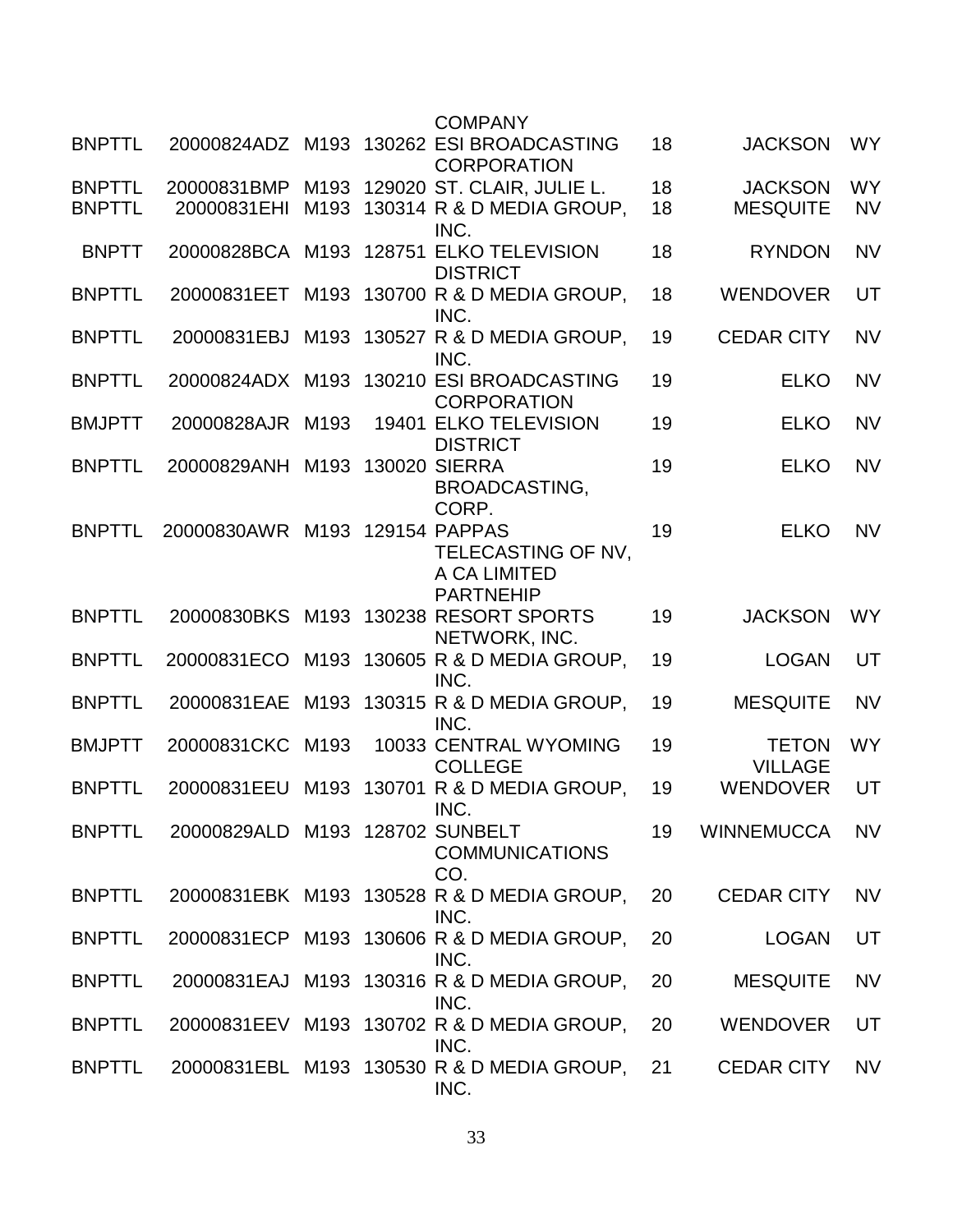| <b>BNPTTL</b> |                                 |                  | 20000824ADT M193 130200 ESI BROADCASTING<br><b>CORPORATION</b>                     | 21 | <b>ELKO</b>                        | <b>NV</b> |
|---------------|---------------------------------|------------------|------------------------------------------------------------------------------------|----|------------------------------------|-----------|
| <b>BMJPTT</b> | 20000828AJH                     | M <sub>193</sub> | 19380 ELKO TELEVISION<br><b>DISTRICT</b>                                           | 21 | <b>ELKO</b>                        | <b>NV</b> |
| <b>BNPTTL</b> | 20000831EHB                     | M193             | 130762 R & D MEDIA GROUP,<br>INC.                                                  | 21 | <b>EVANSTON</b>                    | <b>WY</b> |
| <b>BNPTT</b>  |                                 |                  | 20000828BEZ M193 130155 UNIVERSITY OF UTAH                                         | 21 | <b>HURRICANE,LE</b><br>EDS, TOQU   | UT        |
| <b>BNPTTL</b> |                                 |                  | 20000831ECQ M193 130607 R & D MEDIA GROUP,<br>INC.                                 | 21 | <b>LOGAN</b>                       | UT        |
| <b>BNPTTL</b> | 20000831EAG                     |                  | M193 130317 R & D MEDIA GROUP,<br>INC.                                             | 21 | <b>MESQUITE</b>                    | <b>NV</b> |
| <b>BNPTTL</b> | 20000829AYI                     |                  | M193 131300 AIRWAVES, INC.                                                         | 21 | <b>PARK CITY</b>                   | UT        |
| <b>BNPTTL</b> | 20000831AYR                     |                  | M193 128429 FIBERLESSNET, INC.                                                     | 21 | <b>PEACH SPRING</b>                | <b>AZ</b> |
| <b>BNPTTL</b> | 20000831EDU                     |                  | M193 130649 R & D MEDIA GROUP,                                                     | 21 | ST. GEORGE                         | UT        |
|               |                                 |                  | INC.                                                                               |    |                                    |           |
| <b>BNPTTL</b> | 20000830BKT                     |                  | M193 130239 RESORT SPORTS<br>NETWORK, INC.                                         | 21 | <b>STEAMBOAT</b><br><b>SPRINGS</b> | CO        |
| <b>BNPTTL</b> | 20000828AIA                     |                  | M193 126484 DEAN M. MOSELY                                                         | 21 | <b>TUSAYAN</b>                     | <b>AZ</b> |
| <b>BNPTTL</b> | 20000828AQS                     |                  | M193 127575 CHARLES C.<br>TOWNSEND, III                                            | 21 | <b>TUSAYAN</b>                     | <b>AZ</b> |
| <b>BNPTTL</b> | 20000831EEW                     |                  | M193 130703 R & D MEDIA GROUP,<br>INC.                                             | 21 | <b>WENDOVER</b>                    | UT        |
| <b>BNPTTL</b> | 20000815ABX                     | M193             | 125568 HENRIVILLE TOWN                                                             | 22 | <b>HENRIEVILLE</b>                 | UT        |
| <b>BNPTTL</b> | 20000824ADS                     |                  | M193 130196 ESI BROADCASTING<br><b>CORPORATION</b>                                 | 22 | <b>JACKSON</b>                     | <b>WY</b> |
| <b>BNPTTL</b> | 20000831BIL                     |                  | M193 128788 ST. CLAIR, JULIE L.                                                    | 22 | <b>JACKSON</b>                     | <b>WY</b> |
| <b>BNPTTL</b> | 20000831EAH                     | M193             | 130318 R & D MEDIA GROUP,<br>INC.                                                  | 22 | <b>MESQUITE</b>                    | <b>NV</b> |
| <b>BNPTTL</b> |                                 |                  | 20000831EEX M193 130704 R & D MEDIA GROUP,<br>INC.                                 | 22 | <b>WENDOVER</b>                    | UT        |
| <b>BNPTTL</b> |                                 |                  | 20000831EBM M193 130531 R & D MEDIA GROUP,<br>INC.                                 | 23 | <b>CEDAR CITY</b>                  | <b>NV</b> |
| <b>BNPTTL</b> | 20000830AXM M193 129301         |                  | <b>PAPPAS</b><br><b>TELECASTING OF</b><br>NEVADA, A CALIF.<br><b>LIMITED</b>       | 23 | <b>ELY</b>                         | <b>NV</b> |
| <b>BNPTT</b>  | 20000831AWS M193 128353 UTAH    |                  | <b>PARTNERSHIP</b><br>COMMUNICATIONS,<br><b>LLC</b>                                | 23 | <b>HEBER CITY</b>                  | UT        |
| <b>BNPTTL</b> | 20000822ABJ M193 125956 ADVANCE |                  | <b>MINISTRIES</b>                                                                  | 23 | <b>KINGMAN</b>                     | AZ        |
| <b>BNPTTL</b> |                                 |                  | 20000830ALA M193 127723 POWELL MEREDITH<br><b>COMMUNICATIONS</b><br><b>COMPANY</b> | 23 | <b>KINGMAN</b>                     | <b>AZ</b> |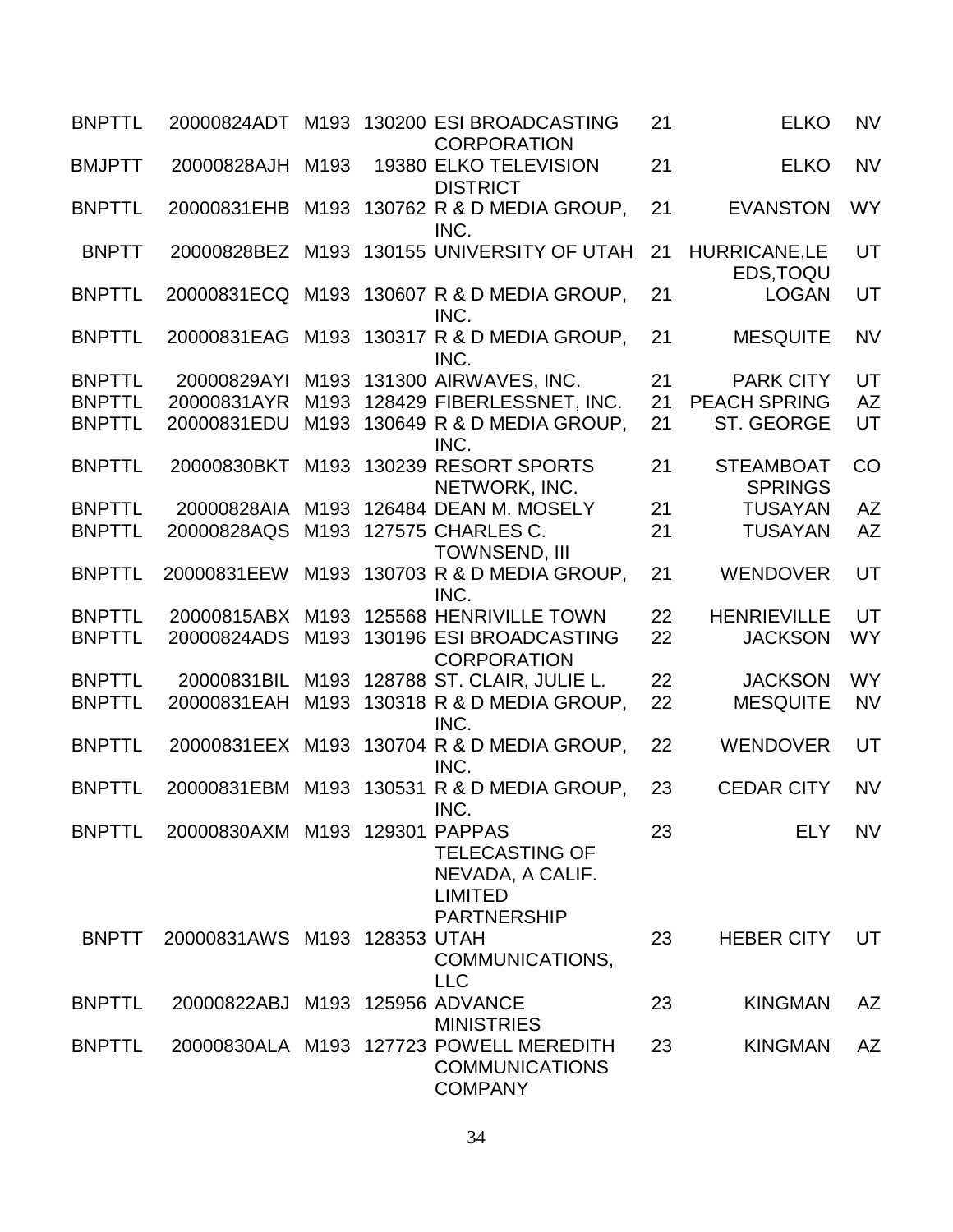| <b>BNPTTL</b>                                                 |                                                          |                  | 20000831ECR M193 130608 R & D MEDIA GROUP,<br>INC.                                                                            | 23                   | <b>LOGAN</b>                                                     | UT                   |
|---------------------------------------------------------------|----------------------------------------------------------|------------------|-------------------------------------------------------------------------------------------------------------------------------|----------------------|------------------------------------------------------------------|----------------------|
| <b>BNPTTL</b>                                                 | 20000831EAI                                              |                  | M193 130321 R & D MEDIA GROUP,<br>INC.                                                                                        | 23                   | <b>MESQUITE</b>                                                  | <b>NV</b>            |
| <b>BNPTTL</b>                                                 | 20000815ACB M193 125589 AIRWAVES                         |                  | <b>BROADCASTING,</b><br>L.L.C.                                                                                                | 23                   | <b>PARK CITY</b>                                                 | UT                   |
| <b>BNPTT</b><br><b>BNPTT</b><br><b>BNPTT</b><br><b>BNPTTL</b> | 20000830ACS<br>20000830ACV<br>20000830AIE<br>20000831EDV |                  | M193 126707 CARBON COUNTY<br>M193 126718 CARBON COUNTY<br>M193 127461 CARBON COUNTY<br>M193 130650 R & D MEDIA GROUP,<br>INC. | 23<br>23<br>23<br>23 | <b>PRICE</b><br><b>SCOFIELD</b><br><b>SCOFIELD</b><br>ST. GEORGE | UT<br>UT<br>UT<br>UT |
| <b>BNPTTL</b>                                                 | 20000831BLU                                              | M193 128969 YUMA | <b>BROADCASTING</b><br><b>COMPANY</b>                                                                                         | 23                   | <b>TACNA</b>                                                     | <b>AZ</b>            |
| <b>BNPTTL</b>                                                 |                                                          |                  | 20000831EEL M193 130680 R & D MEDIA GROUP,<br>INC.                                                                            | 23                   | <b>TOOLE</b>                                                     | UT                   |
| <b>BNPTTL</b>                                                 |                                                          |                  | 20000831EEY M193 130705 R & D MEDIA GROUP,<br>INC.                                                                            | 23                   | <b>WENDOVER</b>                                                  | UT                   |
| <b>BNPTT</b>                                                  | 20000831CMI                                              |                  | M193 131187 SUMMIT COUNTY                                                                                                     | 23                   | <b>WOODLAND &amp;</b><br><b>KAMAS</b>                            | UT                   |
| <b>BNPTT</b>                                                  |                                                          |                  | 20000828BDS M193 129794 SUMMIT COUNTY                                                                                         | 24                   | <b>COALVILLE</b><br>AND ADJ. A                                   | UT                   |
| <b>BNPTTL</b>                                                 | 20000829AND                                              |                  | M193 130014 SIERRA<br><b>BROADCASTING</b><br><b>COMPANY</b>                                                                   | 24                   | <b>ELY</b>                                                       | <b>NV</b>            |
| <b>BNPTTL</b>                                                 | 20000829ALH                                              |                  | M193 128712 SUNBELT<br><b>COMMUNICATIONS</b><br>CO.                                                                           | 24                   | <b>KEMMERER</b>                                                  | <b>WY</b>            |
| <b>BNPTTL</b>                                                 |                                                          |                  | 20000831ECS M193 130609 R & D MEDIA GROUP,<br>INC.                                                                            | 24                   | <b>LOGAN</b>                                                     | UT                   |
| <b>BNPTTL</b>                                                 |                                                          |                  | 20000831EAL M193 130323 R & D MEDIA GROUP,<br>INC.                                                                            | 24                   | <b>MESQUITE</b>                                                  | <b>NV</b>            |
| <b>BNPTTL</b>                                                 | 20000807AAL M193 125075 JULIE MINTZ                      |                  |                                                                                                                               | 24                   | <b>ROCK</b><br><b>SPRINGS</b>                                    | <b>WY</b>            |
| <b>BNPTTL</b>                                                 | 20000831BUE M193 129453 TURNER                           |                  | <b>ENTERPRISES</b>                                                                                                            | 24                   | <b>ROCK</b><br><b>SPRINGS</b>                                    | <b>WY</b>            |
| <b>BNPTTL</b>                                                 |                                                          |                  | 20000831EEM M193 130687 R & D MEDIA GROUP,<br>INC.                                                                            | 24                   | <b>TOOLE</b>                                                     | UT                   |
| <b>BNPTTL</b>                                                 |                                                          |                  | 20000831EFA M193 130706 R & D MEDIA GROUP,<br>INC.                                                                            | 24                   | <b>WENDOVER</b>                                                  | UT                   |
| <b>BNPTTL</b>                                                 |                                                          |                  | 20000821ABR M193 125870 RICHARD C & LISA<br><b>GOETZ</b>                                                                      | 25                   | <b>ASPEN</b>                                                     | CO                   |
| <b>BNPTTL</b><br><b>BNPTTL</b>                                | 20000828ARZ M193 127639 CHARLES C.                       |                  | 20000828AIR M193 126515 DEAN M. MOSELY<br><b>TOWNSEND, III</b>                                                                | 25<br>25             | <b>ASPEN</b><br><b>ASPEN</b>                                     | CO<br>CO             |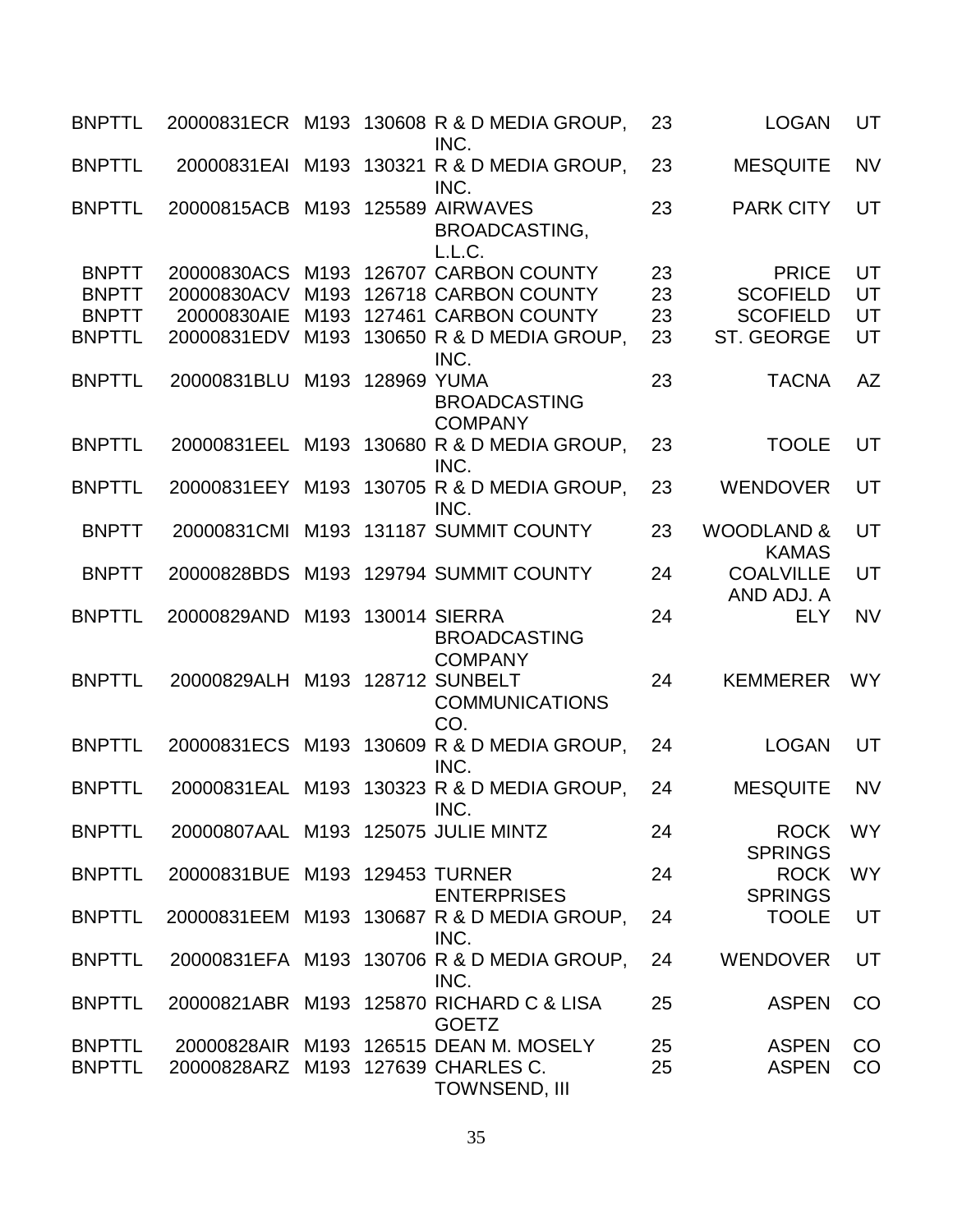| <b>BNPTTL</b> | 20000831EKS M193 130784 COMMUNITY   |      | <b>TELEVISION</b><br><b>DEVELOPMENT</b><br>CORP.                                                       | 25 | <b>ASPEN</b>                      | CO        |
|---------------|-------------------------------------|------|--------------------------------------------------------------------------------------------------------|----|-----------------------------------|-----------|
| <b>BNPTTL</b> |                                     |      | 20000831EBN M193 130532 R & D MEDIA GROUP,<br>INC.                                                     | 25 | <b>CEDAR CITY</b>                 | <b>NV</b> |
| <b>BNPTTL</b> | 20000828AIS M193                    |      | 126516 DEAN M. MOSELY                                                                                  | 25 | <b>E.EAGLE</b>                    | CO        |
| <b>BNPTTL</b> | 20000828ASE                         | M193 | 127645 CHARLES C.<br><b>TOWNSEND, III</b>                                                              | 25 | <b>E.EAGLE</b>                    | CO        |
| <b>BNPTTL</b> |                                     |      | 20000831EHX M193 130767 R & D MEDIA GROUP,<br>INC.                                                     | 25 | <b>EVANSTON</b>                   | <b>WY</b> |
| <b>BNPTTL</b> | 20000828ALH M193                    |      | 126933 CHARLES C.<br><b>TOWNSEND, III</b>                                                              | 25 | <b>GLENWOOD</b><br><b>SPRINGS</b> | CO        |
| <b>BNPTTL</b> | 20000828ANJ                         |      | M193 127101 DEAN M. MOSELY                                                                             | 25 | <b>GLENWOOD</b><br><b>SPRINGS</b> | CO        |
| <b>BNPTTL</b> |                                     |      | 20000831ECT M193 130610 R & D MEDIA GROUP,<br>INC.                                                     | 25 | <b>LOGAN</b>                      | UT        |
| <b>BNPTTL</b> |                                     |      | 20000831EAK M193 130324 R & D MEDIA GROUP,<br>INC.                                                     | 25 | <b>MESQUITE</b>                   | <b>NV</b> |
| <b>BNPTT</b>  |                                     |      | 20000830BTA M193 131278 GUNNISON COUNTY<br><b>METROPOLITAN</b><br><b>RECREATION</b><br><b>DISTRICT</b> | 25 | <b>PITKIN</b>                     | CO        |
| <b>BNPTT</b>  |                                     |      | 20000830ACR M193 126704 CARBON COUNTY                                                                  | 25 | <b>PRICE</b>                      | UT        |
| <b>BNPTTL</b> | 20000831AMY                         | M193 | 127900 JOHN R. POWLEY                                                                                  | 25 | <b>PRICE</b>                      | UT        |
| <b>BNPTT</b>  | 20000817ADI                         | M193 | 126206 KOB-TV, L.L.C.                                                                                  | 25 | <b>SOUTH FORK</b>                 | CO        |
| <b>BNPTTL</b> | 20000831EDW                         |      | M193 130652 R & D MEDIA GROUP,<br>INC.                                                                 | 25 | ST. GEORGE                        | UT        |
| <b>BMJPTT</b> | 20000831BBK M193                    |      | 10038 CENTRAL WYOMING<br><b>COLLEGE</b>                                                                | 25 | <b>TETON</b><br><b>VILLAGE</b>    | <b>WY</b> |
| <b>BNPTT</b>  | 20000829AUQ                         | M193 | 131019 PITKIN COUNTY<br><b>TRANSLATOR</b><br><b>DEPARTMENT</b>                                         | 25 | <b>THOMASVILLE</b>                | CO        |
| <b>BNPTTL</b> |                                     |      | 20000831EEN M193 130689 R & D MEDIA GROUP,<br>INC.                                                     | 25 | <b>TOOLE</b>                      | UT        |
| <b>BNPTTL</b> |                                     |      | 20000831EFB M193 130707 R & D MEDIA GROUP,<br>INC.                                                     | 25 | <b>WENDOVER</b>                   | UT        |
| <b>BNPTTL</b> |                                     |      | 20000828ALB M193 126853 DEAN M. MOSELY                                                                 | 25 | <b>WOLCOTT</b>                    | CO        |
| <b>BNPTTL</b> | 20000828ASQ M193 127691 CHARLES C.  |      | <b>TOWNSEND, III</b>                                                                                   | 25 | <b>WOLCOTT</b>                    | CO        |
| <b>BNPTTL</b> |                                     |      | 20000831EKR M193 131282 INTERNATIONAL<br><b>EXECUTIVE</b><br>CONSULTANTS, INC.                         | 26 | <b>ASPEN</b>                      | CO        |
| <b>BNPTTL</b> | 20000810AAP M193 125287 INSPIRATION |      | <b>TELEVISION, INC.</b>                                                                                | 26 | <b>BRAWLEY</b>                    | CA        |
| <b>BNPTTL</b> |                                     |      | 20000831EBO M193 130533 R & D MEDIA GROUP,                                                             | 26 | <b>CEDAR CITY</b>                 | <b>NV</b> |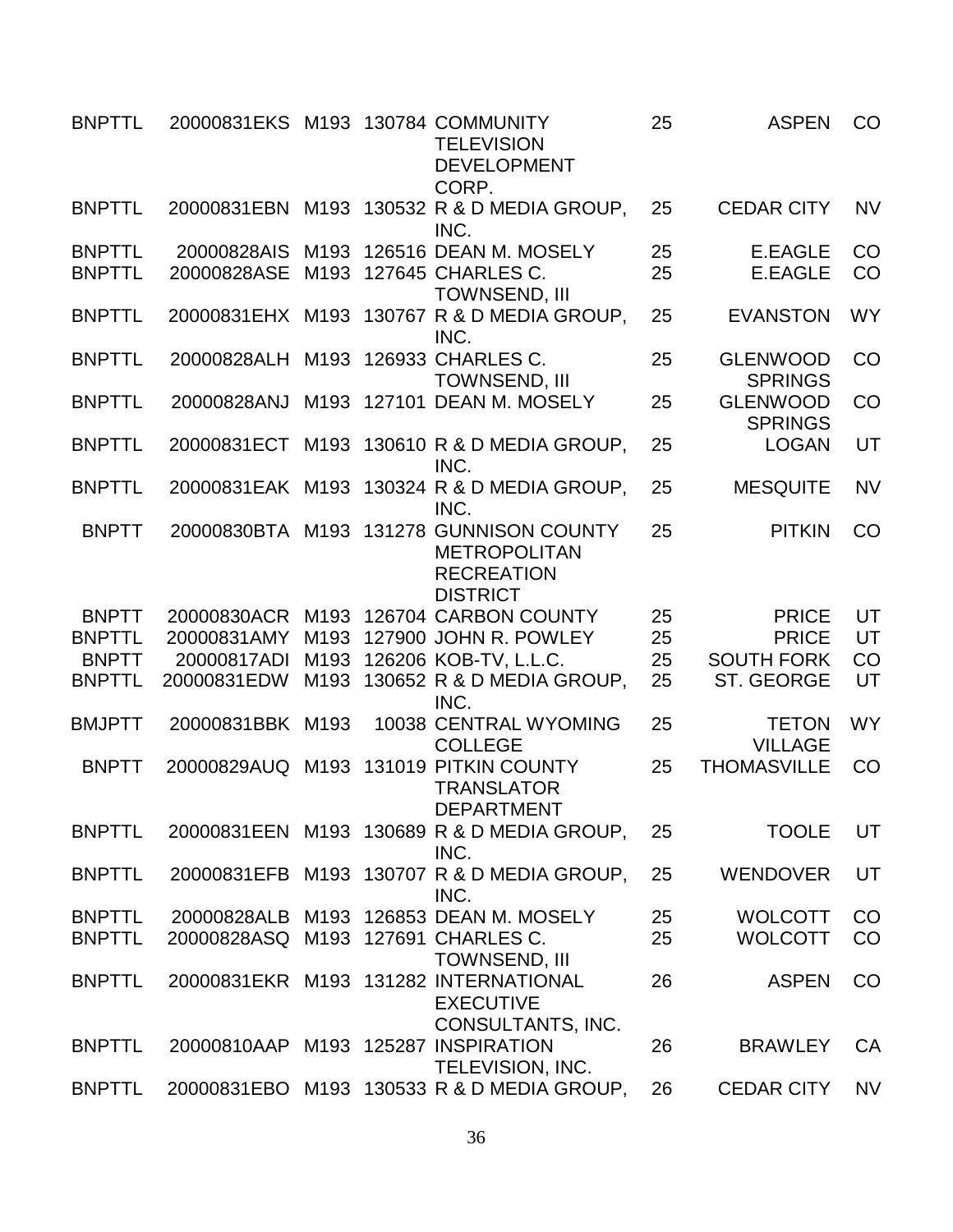|                |                         |      | INC.                                                                |    |                                      |           |
|----------------|-------------------------|------|---------------------------------------------------------------------|----|--------------------------------------|-----------|
| <b>BNPTTL</b>  | 20000829ANE             |      | M193 130015 SIERRA<br><b>BROADCASTING</b>                           | 26 | <b>ELY</b>                           | <b>NV</b> |
| <b>BNPTTL</b>  |                         |      | 20000831EHC M193 130768 R & D MEDIA GROUP,<br>INC.                  | 26 | <b>EVANSTON</b>                      | <b>WY</b> |
| <b>BNPTTL</b>  | 20000828AJT             | M193 | 126639 DEAN M. MOSELY                                               | 26 | <b>JACKSON</b>                       | <b>WY</b> |
| <b>BNPTTL</b>  | 20000828BAC             | M193 | 128265 CHARLES C.<br><b>TOWNSEND, III</b>                           | 26 | <b>JACKSON</b>                       | <b>WY</b> |
| <b>BNPTTL</b>  | 20000829AEL             | M193 | 126425 TWO OCEAN<br><b>BROADCASTING</b><br><b>COMPANY</b>           | 26 | <b>JACKSON</b>                       | <b>WY</b> |
| <b>BNPTTL</b>  | 20000831ECU             |      | M193 130611 R & D MEDIA GROUP,<br>INC.                              | 26 | <b>LOGAN</b>                         | UT        |
| <b>BNPTTL</b>  | 20000831EAM             | M193 | 130326 R & D MEDIA GROUP,<br>INC.                                   | 26 | <b>MESQUITE</b>                      | <b>NV</b> |
| <b>BNPTTL</b>  | 20000831EFC             |      | M193 130708 R & D MEDIA GROUP,<br>INC.                              | 26 | <b>WENDOVER</b>                      | UT        |
| <b>BNPTT</b>   | 20000831CNN             |      | M193 131246 PITKIN COUNTY<br><b>TRANSLATOR</b><br><b>DEPARTMENT</b> | 27 | <b>ASPEN</b>                         | CO        |
| <b>BNPTTL</b>  | 20000831EBP             |      | M193 130535 R & D MEDIA GROUP,<br>INC.                              | 27 | <b>CEDAR CITY</b>                    | <b>NV</b> |
| <b>BNPTTL</b>  | 20000818ACS M193 125851 |      | <b>GULF-CALIFORNIA</b><br><b>BROADCAST</b><br><b>COMPANY</b>        | 27 | <b>EL CENTRO</b>                     | CA        |
| <b>BNPTT</b>   | 20000830APV             | M193 | <b>128384 EAGLE III</b><br><b>BROADCASTING, LLC</b>                 | 27 | <b>GLENWOOD</b><br><b>SPRINGS</b>    | CO        |
| <b>BMJPTTL</b> | 20000804ACB             | M193 | 71948 W. RUSSELL<br>WITHERS, JR.                                    | 27 | <b>GRAND</b><br><b>JUNCTION</b>      | CO        |
| <b>BNPTTL</b>  | 20000831ECW             | M193 | 130612 R & D MEDIA GROUP,<br>INC.                                   | 27 | <b>LOGAN</b>                         | UT        |
| <b>BNPTT</b>   | 20000815ABV             | M193 | 125565 UNIVERSITY OF UTAH                                           | 27 | <b>MANTI &amp;</b><br><b>EPHRAIM</b> | UT        |
| <b>BNPTTL</b>  |                         |      | 20000831EAN M193 130328 R & D MEDIA GROUP,<br>INC.                  | 27 | <b>MESQUITE</b>                      | <b>NV</b> |
| <b>BNPTTL</b>  |                         |      | 20000831EIY M193 130732 TELECOM WIRELESS,<br>LLC.                   | 27 | <b>POCATELLO</b>                     | ID        |
| <b>BNPTT</b>   |                         |      | 20000830ACT M193 126712 CARBON COUNTY                               | 27 | <b>PRICE</b>                         | UT        |
| <b>BNPTT</b>   |                         |      | 20000830ACU M193 126714 CARBON COUNTY                               | 27 | <b>SCOFIELD</b>                      | UT        |
| <b>BNPTTL</b>  |                         |      | 20000831EDX M193 130654 R & D MEDIA GROUP,<br>INC.                  | 27 | ST. GEORGE                           | UT        |
| <b>BNPTTL</b>  |                         |      | 20000815AAU M193 125498 TROPIC TOWN                                 | 27 | <b>TROPIC</b>                        | UT        |
| <b>BNPTTL</b>  | 20000831EFD             |      | M193 130709 R & D MEDIA GROUP,<br>INC.                              | 27 | <b>WENDOVER</b>                      | UT        |
| BMJPTTL        | 20000818AEB M193        |      | 25576 GULF-CALIFORNIA<br><b>BROADCAST</b>                           | 27 | <b>YUCCA</b><br><b>VALLEY</b>        | CA        |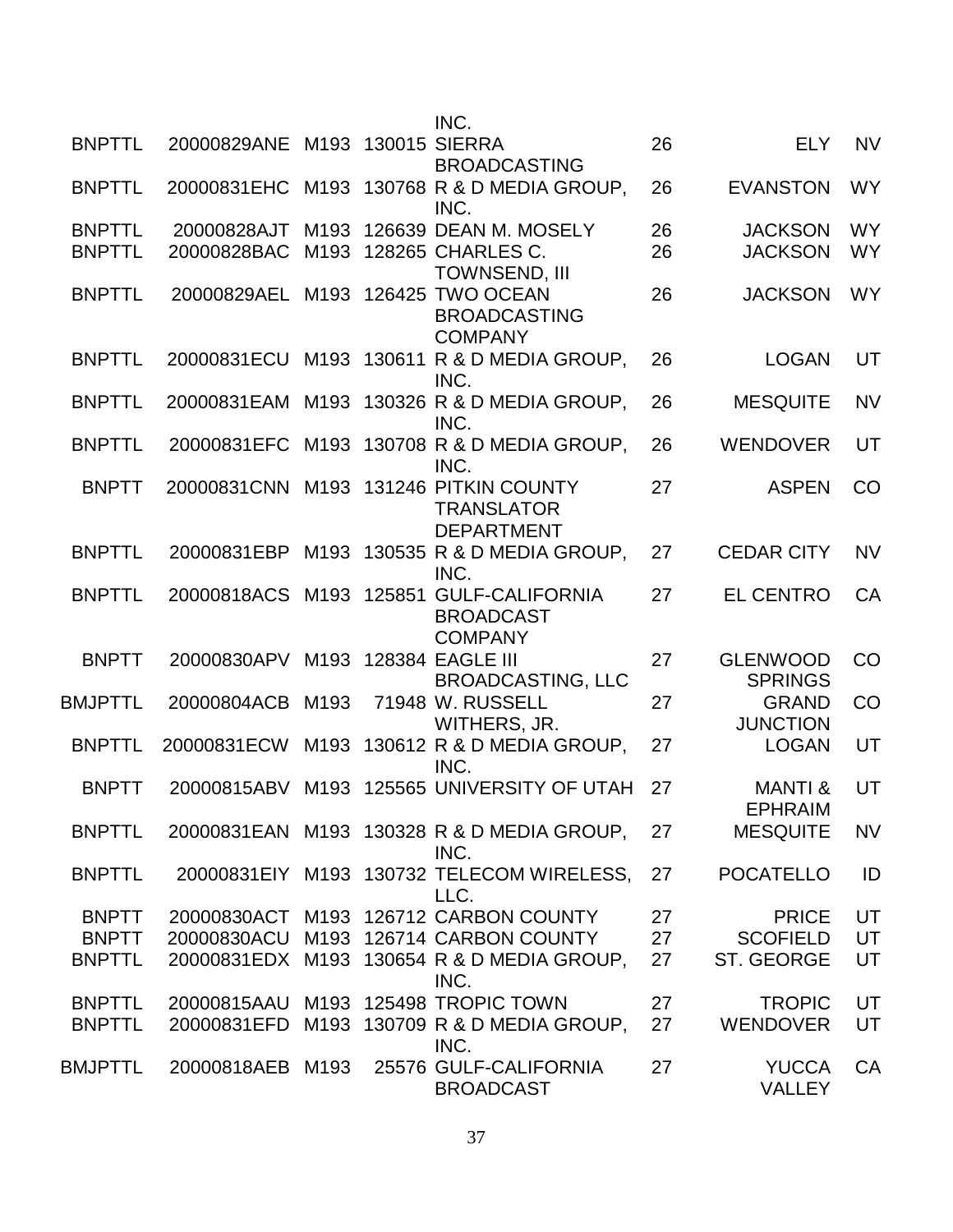|               |                                 |      |                  | <b>COMPANY</b>                                                                      |    |                            |           |
|---------------|---------------------------------|------|------------------|-------------------------------------------------------------------------------------|----|----------------------------|-----------|
| <b>BNPTTL</b> |                                 |      |                  | 20000831EBQ M193 130537 R & D MEDIA GROUP,<br>INC.                                  | 28 | <b>CEDAR CITY</b>          | <b>NV</b> |
| <b>BNPTTL</b> | 20000828BET                     |      |                  | M193 129807 SUMMIT COUNTY                                                           | 28 | <b>COALVILLE</b>           | UT        |
| <b>BNPTTL</b> | 20000830BEI                     |      |                  | M193 129823 TELECOM WIRELESS,<br>LLC.                                               | 28 | <b>IDAHO FALLS</b>         | ID        |
| <b>BNPTTL</b> | 20000831ANP                     | M193 |                  | <b>127927 EQUITY</b><br><b>BROADCASTING</b><br><b>CORPORATION</b>                   | 28 | <b>IDAHO FALLS</b>         | ID        |
| <b>BNPTT</b>  |                                 |      |                  | 20000807AGM M193 125444 WESTERN KANE<br><b>COUNTY SERVICE</b><br><b>DISTRICT #1</b> | 28 | <b>KANAB</b>               | UT        |
| <b>BNPTTL</b> | 20000828BIO                     |      | M193 131231      | <b>GAME OVER</b><br>PRODUCTION, INC.                                                | 28 | <b>KINGMAN</b>             | <b>AZ</b> |
| <b>BNPTTL</b> |                                 |      |                  | 20000831BZS M193 129819 FIBERLESSNET, INC.                                          | 28 | <b>KINGMAN</b>             | <b>AZ</b> |
| <b>BNPTTL</b> |                                 |      |                  | 20000831ECX M193 130613 R & D MEDIA GROUP,<br>INC.                                  | 28 | <b>LOGAN</b>               | UT        |
| <b>BNPTTL</b> | 20000831EAO                     |      |                  | M193 130330 R & D MEDIA GROUP,<br>INC.                                              | 28 | <b>MESQUITE</b>            | <b>NV</b> |
| <b>BNPTTL</b> | 20000828AMV                     |      |                  | M193 127067 DEAN M. MOSELY                                                          | 28 | <b>NEEDLES</b>             | CA        |
| <b>BNPTTL</b> | 20000828ARP                     |      |                  | M193 127603 CHARLES C.<br><b>TOWNSEND, III</b>                                      | 28 | <b>NEEDLES</b>             | CA        |
| <b>BNPTTL</b> | 20000822AAX M193 125923 ADVANCE |      |                  | MINISTRIES, INC.                                                                    | 28 | <b>PARKER</b>              | <b>AZ</b> |
| <b>BNPTTL</b> | 20000831AQW                     |      | M193 128078 YUMA | <b>BROADCASTING</b><br><b>COMPANY</b>                                               | 28 | <b>PARKER</b>              | <b>AZ</b> |
| <b>BNPTTL</b> | 20000831CBP                     |      |                  | M193 129922 LINENOT.COM, INC.                                                       | 28 | <b>PEACH SPRING</b>        | <b>AZ</b> |
| <b>BNPTTL</b> | 20000831EKM                     | M193 |                  | 130686 TELECOM WIRELESS,<br>LLC.                                                    | 28 | <b>POCATELLO</b>           | ID        |
| <b>BNPTTL</b> | 20000828AIB                     |      |                  | M193 126486 DEAN M. MOSELY                                                          | 28 | <b>TUSAYAN</b>             | <b>AZ</b> |
| <b>BNPTTL</b> | 20000831EFE                     | M193 |                  | 130710 R & D MEDIA GROUP,<br>INC.                                                   | 28 | <b>WENDOVER</b>            | UT        |
| <b>BNPTTL</b> |                                 |      |                  | 20000831EBR M193 130538 R & D MEDIA GROUP,<br>INC.                                  | 29 | <b>CEDAR CITY</b>          | <b>NV</b> |
| <b>BNPTTL</b> |                                 |      |                  | 20000828BIT M193 131316 SUMMIT COUNTY                                               | 29 | <b>HENEFER</b>             | UT        |
| <b>BNPTTL</b> | 20000829ALU                     |      |                  | M193 129600 OREGON TRAIL<br><b>BROADCASTING</b><br><b>COMPANY</b>                   | 29 | LAVA HOT<br><b>SPRINGS</b> | ID        |
| <b>BNPTTL</b> |                                 |      |                  | 20000831ECY M193 130614 R & D MEDIA GROUP,<br>INC.                                  | 29 | <b>LOGAN</b>               | UT        |
| <b>BNPTTL</b> |                                 |      |                  | 20000831EAP M193 130331 R & D MEDIA GROUP,<br>INC.                                  | 29 | <b>MESQUITE</b>            | <b>NV</b> |
| <b>BNPTTL</b> |                                 |      |                  | 20000828BDR M193 129789 SUMMIT COUNTY                                               | 29 | <b>PARK CITY</b>           | UT        |
| <b>BNPTTL</b> |                                 |      |                  | 20000815AAT M193 125494 TROPIC TOWN                                                 | 29 | <b>TROPIC</b>              | UT        |
| <b>BNPTTL</b> |                                 |      |                  | 20000831EFF M193 130711 R & D MEDIA GROUP,                                          | 29 | <b>WENDOVER</b>            | UT        |
|               |                                 |      |                  |                                                                                     |    |                            |           |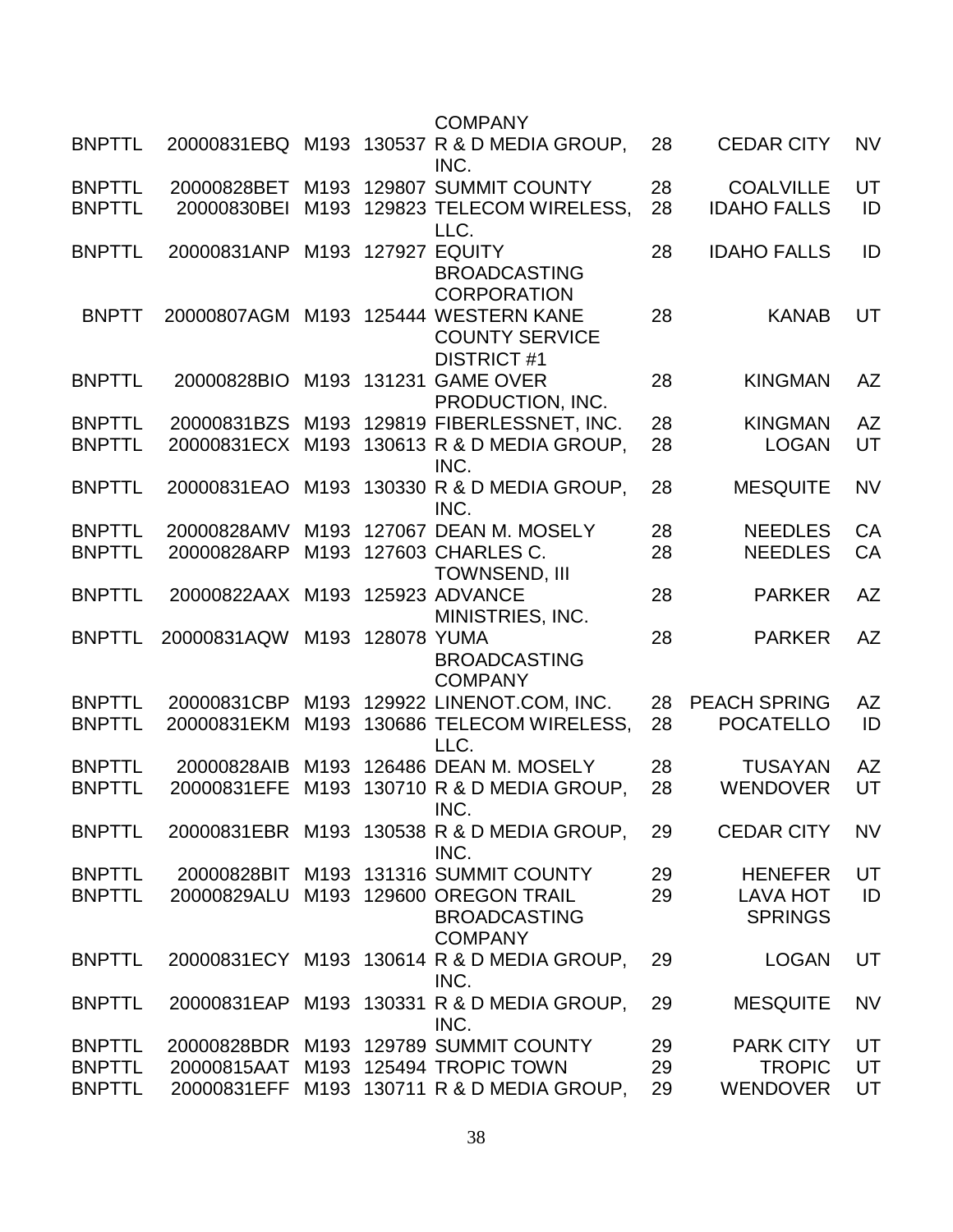|                                |                                    |                          | INC.                                                                                 |          |                                   |                        |
|--------------------------------|------------------------------------|--------------------------|--------------------------------------------------------------------------------------|----------|-----------------------------------|------------------------|
| <b>BNPTTL</b><br><b>BNPTTL</b> | 20000831AZV                        | M193                     | 20000828BIM M193 131228 SUMMIT COUNTY<br><b>128468 VALLEY</b><br><b>BROADCASTING</b> | 29<br>30 | <b>WOODLAND</b><br><b>CARRARA</b> | UT<br><b>NV</b>        |
| <b>BNPTTL</b>                  | 20000831EBS                        | M193                     | <b>COMPANY</b><br>130540 R & D MEDIA GROUP,<br>INC.                                  | 30       | <b>CEDAR CITY</b>                 | <b>NV</b>              |
| <b>BNPTTL</b>                  | 20000829AJI                        | M193                     | <b>127788 SUNBELT</b><br><b>COMMUNICATIONS</b><br><b>COMPANY</b>                     | 30       | <b>COKEVILLE</b>                  | <b>WY</b>              |
| <b>BNPTTL</b>                  | 20000831EHD                        |                          | M193 130770 R & D MEDIA GROUP.<br>INC.                                               | 30       | <b>EVANSTON</b>                   | <b>WY</b>              |
| <b>BNPTTL</b>                  | 20000824ADY                        | M193                     | 130212 ESI BROADCASTING<br><b>CORPORATION</b>                                        | 30       | <b>HAILEY</b>                     | ID                     |
| <b>BNPTTL</b><br><b>BNPTTL</b> | 20000828AOF<br>20000828AVN         | M193<br>M193             | 127202 DEAN M. MOSELY<br>127907 CHARLES C.<br><b>TOWNSEND, III</b>                   | 30<br>30 | <b>HAILEY</b><br><b>HAILEY</b>    | ID<br>ID               |
| <b>BNPTTL</b><br><b>BNPTTL</b> | 20000828AJS<br>20000828BAD         | M193<br>M <sub>193</sub> | 126637 DEAN M. MOSELY<br>128266 CHARLES C.<br><b>TOWNSEND, III</b>                   | 30<br>30 | <b>JACKSON</b><br><b>JACKSON</b>  | <b>WY</b><br><b>WY</b> |
| <b>BNPTTL</b>                  | 20000829ALM                        | M193                     | <b>128722 SUNBELT</b><br><b>COMMUNICATIONS</b><br>CO.                                | 30       | <b>KEMMERER</b>                   | <b>WY</b>              |
| <b>BNPTTL</b>                  | 20000831AZS M193                   |                          | <b>128465 VALLEY</b><br><b>BROADCASTING</b><br><b>COMPANY</b>                        | 30       | <b>LITTLEFIELD</b>                | <b>AZ</b>              |
| <b>BNPTTL</b>                  |                                    |                          | 20000831EDA M193 130615 R & D MEDIA GROUP,<br>INC.                                   | 30       | <b>LOGAN</b>                      | UT                     |
| <b>BNPTTL</b>                  | 20000831EAQ                        | M193                     | 130332 R & D MEDIA GROUP.<br>INC.                                                    | 30       | <b>MESQUITE</b>                   | <b>NV</b>              |
| <b>BNPTTL</b>                  | 20000830BGS                        | M193                     | 130046 POWELL MEREDITH<br><b>COMMUNICATIONS</b><br><b>COMPANY</b>                    | 30       | <b>PAHRUMP</b>                    | <b>NV</b>              |
| <b>BNPTTL</b>                  | 20000831BUT M193 129544 STEAD      |                          | COMMUNICATION,<br>INC.                                                               | 30       | <b>PAHRUMP</b>                    | <b>NV</b>              |
| <b>BNPTTL</b>                  | 20000831CCW M193 129983 IBG, INC.  |                          |                                                                                      | 30       | <b>PEACH SPRING</b>               | AZ                     |
| <b>BNPTTL</b>                  |                                    |                          | 20000828AOM M193 127252 DEAN M. MOSELY                                               | 30       | <b>SHOSHONE</b>                   | ID                     |
| <b>BNPTTL</b>                  | 20000828AVV M193 127929 CHARLES C. |                          | <b>TOWNSEND, III</b>                                                                 | 30       | <b>SHOSHONE</b>                   | ID                     |
| <b>BNPTTL</b>                  |                                    |                          | 20000829AMB M193 129621 OREGON TRAIL<br><b>BROADCASTING</b><br><b>COMPANY</b>        | 30       | <b>SODA</b><br><b>SPRINGS</b>     | ID                     |
| <b>BNPTTL</b>                  | 20000828AEH M193 126191 CHARLES C. |                          | <b>TOWNSEND, III</b>                                                                 | 30       | <b>SUN VALLEY</b>                 | ID                     |
| <b>BNPTTL</b>                  |                                    |                          | 20000807ABX M193 125168 AMANDA ORRICK                                                | 30       | <b>TWIN FALLS</b>                 | ID                     |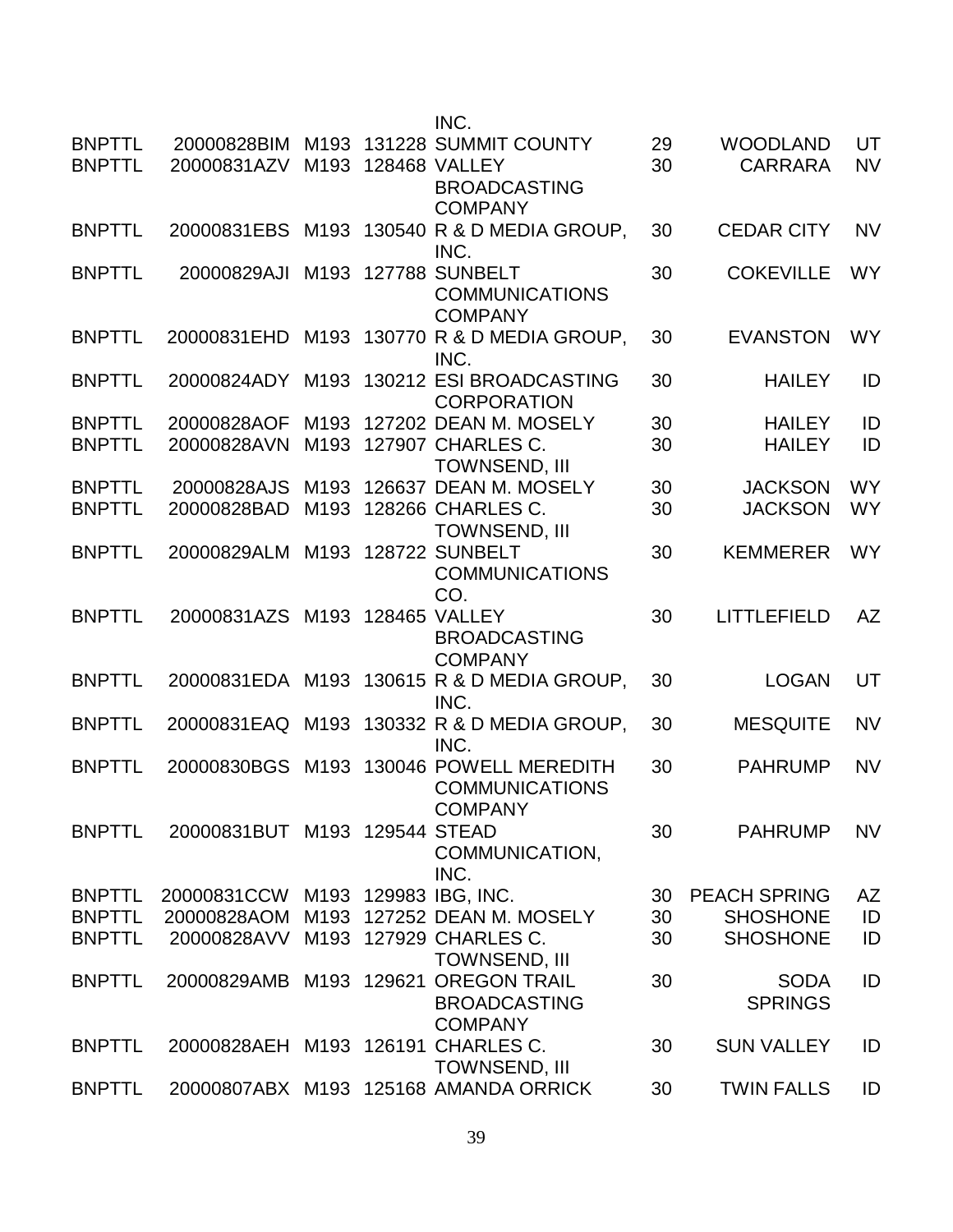| <b>BNPTTL</b> |                                    |      |             | 20000830AXB M193 129230 MARCIA T. TURNER,<br>D/B/A TURNER<br><b>ENTERPRISES</b> | 30 | <b>TWIN FALLS</b> | ID        |
|---------------|------------------------------------|------|-------------|---------------------------------------------------------------------------------|----|-------------------|-----------|
| <b>BNPTTL</b> | 20000831BYW                        |      | M193 129811 | KM<br>COMMUNICATIONS,<br><b>INC</b>                                             | 30 | <b>TWIN FALLS</b> | ID        |
| <b>BNPTTL</b> | 20000831EFG                        |      |             | M193 130712 R & D MEDIA GROUP,<br>INC.                                          | 30 | <b>WENDOVER</b>   | UT        |
| <b>BNPTT</b>  | 20000830ACY                        |      |             | M193 126730 CARBON COUNTY                                                       | 31 | <b>HELPER</b>     | UT        |
| <b>BNPTTL</b> | 20000828BDQ                        | M193 |             | 129786 SUMMIT COUNTY                                                            | 31 | <b>HENEFER</b>    | UT        |
| <b>BNPTTL</b> | 20000831EDB                        |      |             | M193 130616 R & D MEDIA GROUP,<br>INC.                                          | 31 | <b>LOGAN</b>      | UT        |
| <b>BNPTTL</b> | 20000801ABI                        | M193 |             | 125034 ONEIDA SCHL. DISTR.<br>#351                                              | 31 | <b>MALAD</b>      | ID        |
| <b>BNPTTL</b> |                                    |      |             | 20000831EAR M193 130333 R & D MEDIA GROUP,<br>INC.                              | 31 | <b>MESQUITE</b>   | <b>NV</b> |
| <b>BNPTTL</b> | 20000831BMJ                        | M193 |             | 129010 MARCIA T. TURNER<br><b>D/B/A TURNER</b><br><b>ENTERPRISES</b>            | 31 | <b>PAHRUMP</b>    | <b>NV</b> |
| <b>BNPTTL</b> | 20000828BHY                        |      |             | M193 130847 SUMMIT COUNTY                                                       | 31 | <b>SAMAK</b>      | UT        |
| <b>BNPTTL</b> | 20000831EDY                        |      |             | M193 130655 R & D MEDIA GROUP,<br>INC.                                          | 31 | ST. GEORGE        | UT        |
| <b>BNPTTL</b> | 20000831EEO                        |      |             | M193 130691 R & D MEDIA GROUP,<br>INC.                                          | 31 | <b>TOOLE</b>      | UT        |
| <b>BNPTTL</b> | 20000829AXN M193 131223 EQUITY     |      |             | <b>BROADCASTING</b><br><b>CORPORATION</b>                                       | 31 | <b>TWIN FALLS</b> | ID        |
| <b>BNPTTL</b> |                                    |      |             | 20000830BEJ M193 129826 TELECOM WIRELESS,<br>LLC.                               | 31 | <b>TWIN FALLS</b> | ID        |
| <b>BNPTTL</b> | 20000828BHV                        |      |             | M193 130841 SUMMIT COUNTY                                                       | 31 | <b>WANSHIP</b>    | UT        |
| <b>BNPTTL</b> | 20000831EFH                        |      |             | M193 130713 R & D MEDIA GROUP,<br>INC.                                          | 31 | <b>WENDOVER</b>   | UT        |
| <b>BNPTTL</b> | 20000829AJD M193 127776 SUNBELT    |      |             | <b>COMMUNICATIONS</b><br><b>COMPANY</b>                                         | 32 | AFTON WY          |           |
| <b>BNPTTL</b> |                                    |      |             | 20000831EBT M193 130548 R & D MEDIA GROUP,<br>INC.                              | 32 | <b>CEDAR CITY</b> | <b>NV</b> |
| <b>BNPTTL</b> |                                    |      |             | 20000828AJU M193 126641 DEAN M. MOSELY                                          | 32 | <b>JACKSON</b>    | <b>WY</b> |
| <b>BNPTTL</b> | 20000828BAE M193 128267 CHARLES C. |      |             | <b>TOWNSEND, III</b>                                                            | 32 | <b>JACKSON</b>    | <b>WY</b> |
| <b>BNPTT</b>  | 20000831ARO M193 128109 UTAH       |      |             | COMMUNICATIONS,<br><b>LLC</b>                                                   | 32 | <b>LOGAN</b>      | UT        |
| <b>BNPTTL</b> |                                    |      |             | 20000831EDC M193 130617 R & D MEDIA GROUP,<br>INC.                              | 32 | <b>LOGAN</b>      | UT        |
| <b>BNPTTL</b> |                                    |      |             | 20000831EAS M193 130334 R & D MEDIA GROUP,                                      | 32 | <b>MESQUITE</b>   | <b>NV</b> |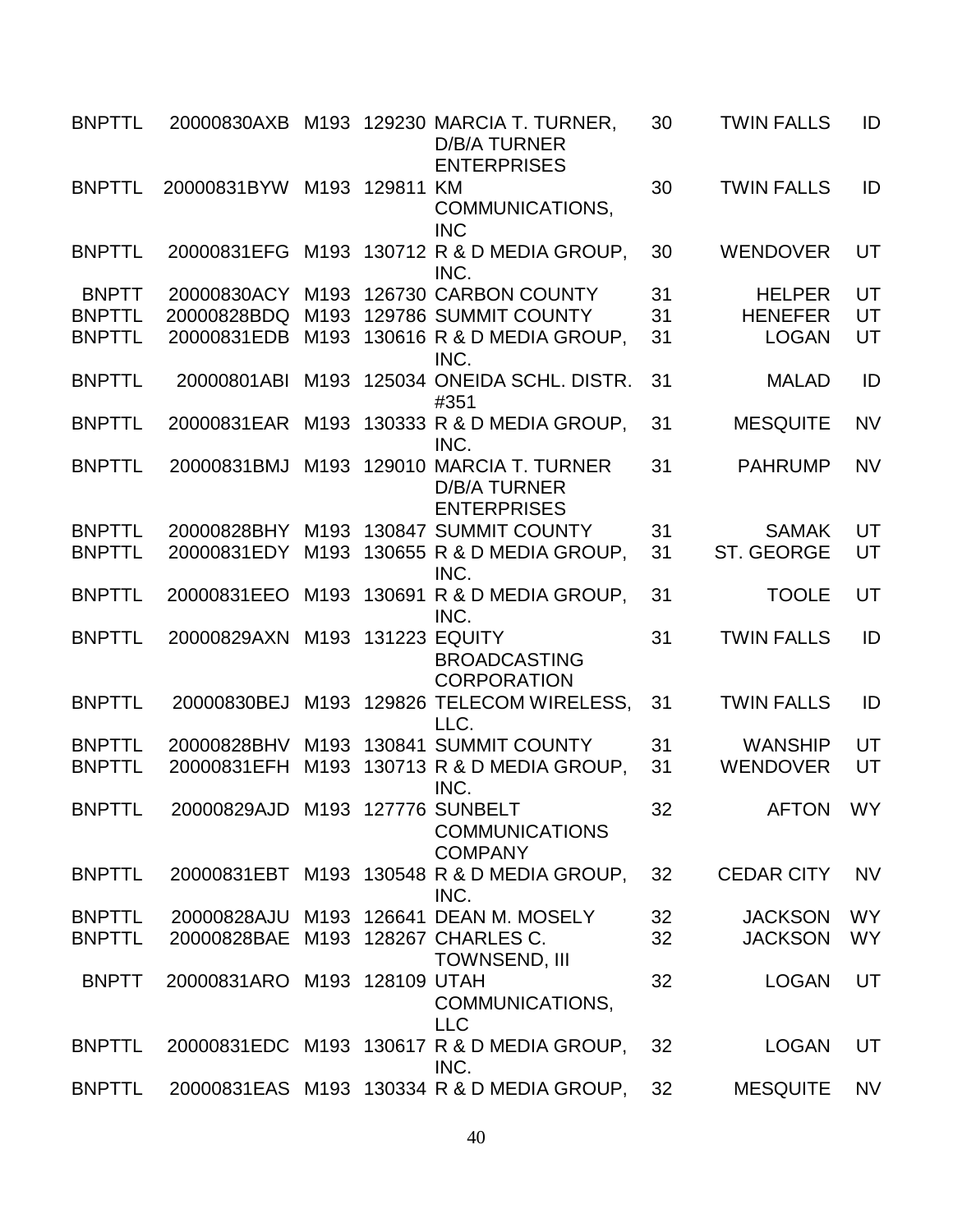|                                |                            |                  |              | INC.                                                                                    |          |                                           |           |
|--------------------------------|----------------------------|------------------|--------------|-----------------------------------------------------------------------------------------|----------|-------------------------------------------|-----------|
| <b>BNPTTL</b>                  | 20000829AMI                |                  |              | M193 129628 OREGON TRAIL<br><b>BROADCASTING</b><br><b>COMPANY</b>                       | 32       | <b>SODA</b><br><b>SPRINGS</b>             | ID        |
| <b>BNPTTL</b>                  | 20000831EFI                |                  |              | M193 130714 R & D MEDIA GROUP,<br>INC.                                                  | 32       | <b>WENDOVER</b>                           | UT        |
| <b>BNPTT</b>                   | 20000830ATI                |                  |              | M193 128919 TRINITY<br><b>BROADCASTING</b><br><b>NETWORK</b>                            | 33       | <b>BURLEY</b>                             | ID        |
| <b>BNPTTL</b>                  | 20000830BEG                |                  |              | M193 129821 TELECOM WIRELESS,<br>LLC.                                                   | 33       | <b>IDAHO FALLS</b>                        | ID        |
| <b>BNPTTL</b>                  | 20000831CEU                | M <sub>193</sub> | 129818 PRISM | <b>BROADCASTING</b><br>NETWORK, INC.                                                    | 33       | <b>IDAHO FALLS</b>                        | ID        |
| <b>BNPTTL</b>                  | 20000831EDD                |                  |              | M193 130618 R & D MEDIA GROUP,<br>INC.                                                  | 33       | <b>LOGAN</b>                              | UT        |
| <b>BNPTTL</b>                  | 20000831EAT                | M193             |              | 130336 R & D MEDIA GROUP.<br>INC.                                                       | 33       | <b>MESQUITE</b>                           | <b>NV</b> |
| <b>BNPTTL</b>                  | 20000828BCE                | M <sub>193</sub> |              | 128762 Elko TV District                                                                 | 33       | Pequop                                    | <b>NV</b> |
| <b>BNPTTL</b>                  | 20000829ALW                | M193             |              | 129613 OREGON TRAIL<br><b>BROADCASTING</b><br><b>COMPANY</b>                            | 33       | <b>POCATELLO</b>                          | ID        |
| <b>BNPTTL</b>                  | 20000831EIV                |                  |              | M193 130699 TELECOM WIRELESS,<br>LLC.                                                   | 33       | <b>POCATELLO</b>                          | ID        |
| <b>BNPTT</b>                   | 20000830AZG                | M193             |              | <b>129404 TRINITY</b><br><b>BROADCASTING</b><br><b>NETWORK</b>                          | 33       | <b>REXBURG</b>                            | ID        |
| <b>BNPTTL</b><br><b>BNPTTL</b> | 20000828AEV<br>20000828AVT | M193             |              | M193 126217 DEAN M. MOSELY<br>127921 CHARLES C.<br><b>TOWNSEND, III</b>                 | 33<br>33 | <b>RUPERT</b><br><b>RUPERT</b>            | ID<br>ID  |
| <b>BNPTT</b>                   | 20000801ABZ                |                  |              | M193 125085 DORIS HAYDEN<br>PRESIDENT CARIBOU<br><b>COUNTY TV</b><br><b>ASSOCIATION</b> | 33       | <b>SODA</b><br><b>SPRINGS ETC.</b>        | ID        |
| <b>BNPTT</b>                   |                            |                  |              | 20000815ABS M193 125563 TROPIC TOWN                                                     | 33       | <b>TROPIC &amp;</b><br><b>CANNONVILLE</b> | UT        |
| <b>BNPTTL</b>                  | 20000828AID                |                  |              | M193 126490 DEAN M. MOSELY                                                              | 33       | <b>TUSAYAN</b>                            | AZ        |
| <b>BNPTTL</b>                  | 20000828AQT                |                  |              | M193 127576 CHARLES C.<br><b>TOWNSEND, III</b>                                          | 33       | <b>TUSAYAN</b>                            | <b>AZ</b> |
| <b>BNPTTL</b>                  | 20000828BIJ                |                  |              | M193 131152 SUMMIT COUNTY                                                               | 33       | <b>WANSHIP</b>                            | UT        |
| <b>BNPTTL</b>                  | 20000831EFJ                |                  |              | M193 130715 R & D MEDIA GROUP,<br>INC.                                                  | 33       | <b>WENDOVER</b>                           | UT        |
| <b>BNPTTL</b>                  | 20000831EBV                |                  |              | M193 130550 R & D MEDIA GROUP,<br>INC.                                                  | 34       | <b>CEDAR CITY</b>                         | <b>NV</b> |
| <b>BNPTT</b>                   | 20000828BCW                |                  |              | M193 129071 ELKO TELEVISION<br><b>DISTRICT</b>                                          | 34       | <b>ELKO</b>                               | <b>NV</b> |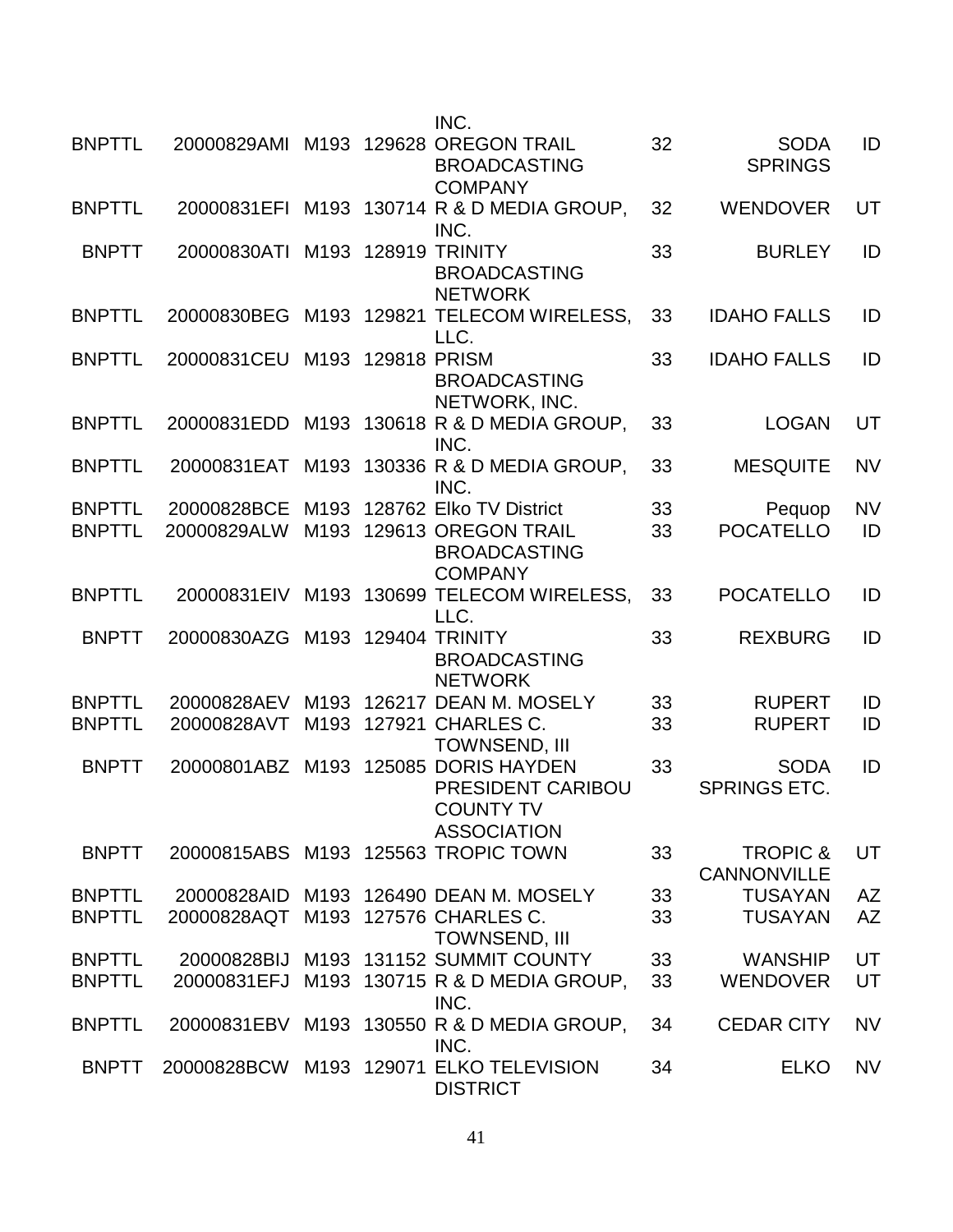| <b>BNPTTL</b>  |                                |  | 20000831EHE M193 130774 R & D MEDIA GROUP,<br>INC.                            | 34 | <b>EVANSTON</b>    | <b>WY</b> |
|----------------|--------------------------------|--|-------------------------------------------------------------------------------|----|--------------------|-----------|
| <b>BNPTTL</b>  |                                |  | 20000831EDE M193 130619 R & D MEDIA GROUP,<br>INC.                            | 34 | <b>LOGAN</b>       | UT        |
| <b>BNPTTL</b>  |                                |  | 20000831EAU M193 130337 R & D MEDIA GROUP,<br>INC.                            | 34 | <b>MESQUITE</b>    | <b>NV</b> |
| <b>BNPTTL</b>  |                                |  | 20000831EFK M193 130716 R & D MEDIA GROUP,<br>INC.                            | 34 | <b>WENDOVER</b>    | UT        |
| <b>BNPTT</b>   |                                |  | 20000831CLX M193 131155 IRON COUNTY                                           | 35 | <b>BRIAN HEAD</b>  | UT        |
| <b>BNPTTL</b>  | 20000831EBW                    |  | M193 130554 R & D MEDIA GROUP,<br>INC.                                        | 35 | <b>CEDAR CITY</b>  | <b>NV</b> |
| <b>BNPTTL</b>  | 20000828BHZ                    |  | M193 130849 SUMMIT COUNTY                                                     | 35 | <b>COALVILLE</b>   | UT        |
| <b>BNPTTL</b>  | 20000831CBR                    |  | M193 129926 LINENOT.COM, INC.                                                 | 35 | <b>LITTLEFIELD</b> | <b>AZ</b> |
| <b>BNPTTL</b>  | 20000831EDG                    |  | M193 130620 R & D MEDIA GROUP,<br>INC.                                        | 35 | <b>LOGAN</b>       | UT        |
| <b>BNPTTL</b>  |                                |  | 20000831EAV M193 130338 R & D MEDIA GROUP,<br>INC.                            | 35 | <b>MESQUITE</b>    | <b>NV</b> |
| <b>BNPTT</b>   | 20000804AEG                    |  | M193 130132 BEAR LAKE COUNTY<br><b>T.V. DISTRICT</b>                          | 35 | <b>MONTPELIER</b>  | ID        |
| <b>BNPTT</b>   | 20000801ACI M193 125121 DORIS  |  |                                                                               | 35 | <b>SODA</b>        | ID        |
|                |                                |  | <b>HAYDEN/PRESIDENT</b><br><b>CARIBOU COUNTY TV</b><br><b>ASSOCIATION</b>     |    | <b>SPRINGS ETC</b> |           |
| <b>BNPTTL</b>  |                                |  | 20000831EEA M193 130660 R & D MEDIA GROUP,<br>INC.                            | 35 | ST. GEORGE         | UT        |
| <b>BNPTTL</b>  |                                |  | 20000829ALR M193 129594 OREGON TRAIL<br><b>BROADCASTING</b><br><b>COMPANY</b> | 35 | <b>SWAN VALLEY</b> | ID        |
| <b>BNPTTL</b>  |                                |  | 20000831EFL M193 130717 R & D MEDIA GROUP,<br>INC.                            | 35 | <b>WENDOVER</b>    | UT        |
| <b>BNPTTL</b>  |                                |  | 20000831EBY M193 130555 R & D MEDIA GROUP,<br>INC.                            | 36 | <b>CEDAR CITY</b>  | <b>NV</b> |
| <b>BNPTT</b>   |                                |  | 20000828BCX M193 129073 ELKO TELEVISION<br><b>DISTRICT</b>                    | 36 | <b>ELKO</b>        | <b>NV</b> |
| <b>BNPTTL</b>  | 20000829ANF M193 130016 SIERRA |  | <b>BROADCASTING</b><br><b>COMPANY</b>                                         | 36 | <b>ELY</b>         | <b>NV</b> |
| <b>BMJPTTL</b> | 20000831CMP M193               |  | 25422 GROUP SEVEN<br>COMMUNICATIONS,<br>INC.                                  | 36 | <b>HILLTOP</b>     | AZ        |
| <b>BNPTTL</b>  |                                |  | 20000831EDF M193 130621 R & D MEDIA GROUP,<br>INC.                            | 36 | <b>LOGAN</b>       | UT        |
| <b>BNPTTL</b>  |                                |  | 20000831EAW M193 130339 R & D MEDIA GROUP,<br>INC.                            | 36 | <b>MESQUITE</b>    | <b>NV</b> |
| <b>BNPTTL</b>  |                                |  | 20000802AEL M193 130110 Summit County                                         | 36 | Peoa               | UT        |
| <b>BNPTT</b>   |                                |  | 20000828BEB M193 130021 SUMMIT COUNTY                                         | 36 | PEOA, ETC          | UT        |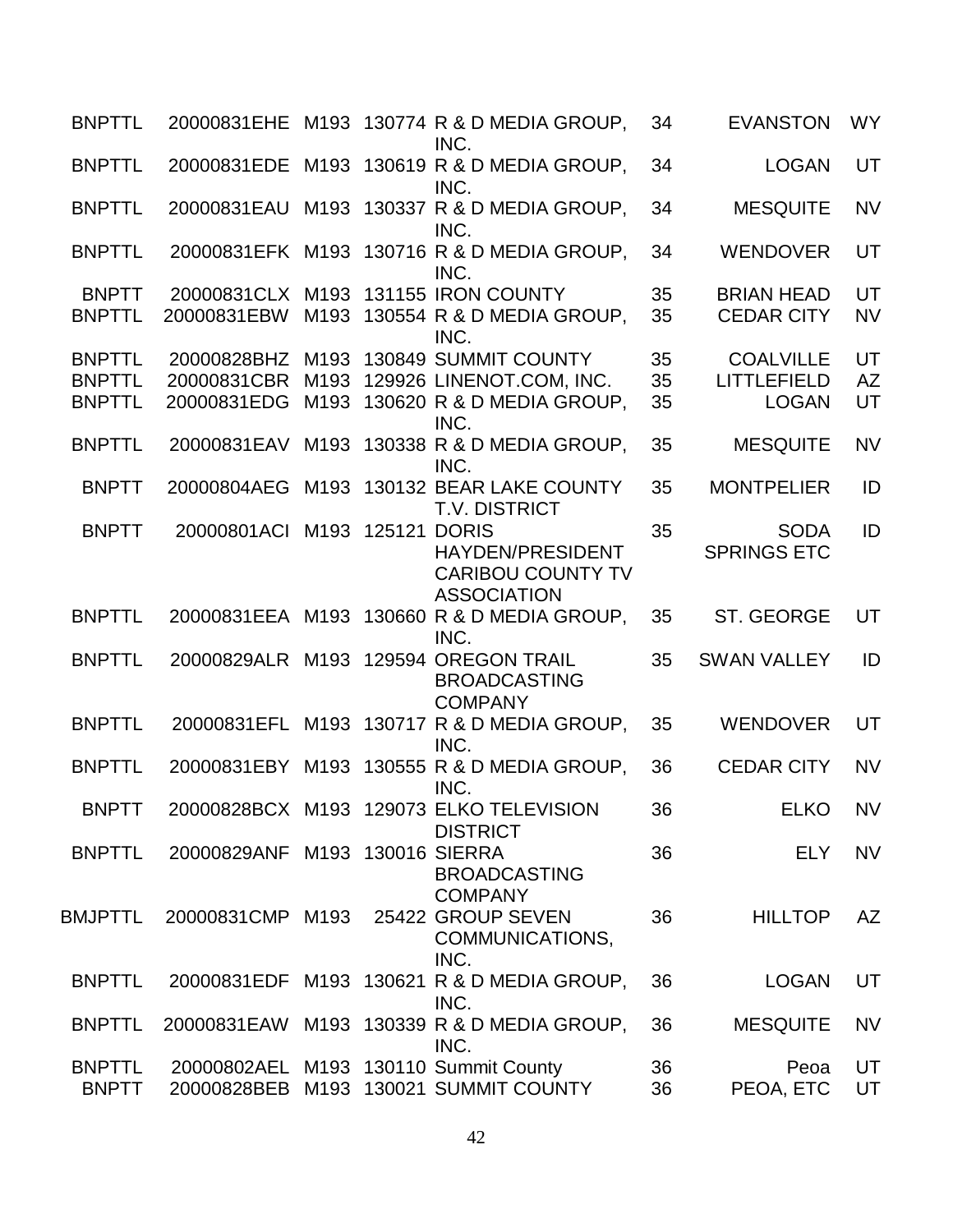| <b>BNPTTL</b> | 20000831EFM                       |                  |             | M193 130722 R & D MEDIA GROUP.<br>INC.                            | 36 | <b>WENDOVER</b>                   | UT        |
|---------------|-----------------------------------|------------------|-------------|-------------------------------------------------------------------|----|-----------------------------------|-----------|
| <b>BNPTTL</b> | 20000829ARF                       |                  |             | M193 130798 NATIONAL MINORITY<br>TV, INC.                         | 38 | <b>BLACKFOOT</b>                  | ID        |
| <b>BNPTTL</b> | 20000831AXO                       | M <sub>193</sub> |             | 128392 FIBERLESSNET, INC.                                         | 38 | <b>BUCKEYE</b>                    | <b>AZ</b> |
| <b>BNPTTL</b> | 20000831ECB                       | M193             |             | 130587 R & D MEDIA GROUP,<br>INC.                                 | 38 | <b>CEDAR CITY</b>                 | <b>NV</b> |
| <b>BNPTTL</b> | 20000828BIR                       | M193             |             | 131276 SUMMIT COUNTY                                              | 38 | <b>HENEFER</b>                    | UT        |
| <b>BNPTTL</b> | 20000830BEH                       |                  |             | M193 129822 TELECOM WIRELESS,<br>LLC.                             | 38 | <b>IDAHO FALLS</b>                | ID        |
| <b>BNPTTL</b> | 20000831BTZ                       | M193             |             | 129440 THREE ANGELS<br><b>BROADCASTING</b><br>NETWORK, INC.       | 38 | <b>IDAHO FALLS</b>                | ID        |
| <b>BNPTTL</b> | 20000831EDI                       |                  |             | M193 130623 R & D MEDIA GROUP,<br>INC.                            | 38 | <b>LOGAN</b>                      | UT        |
| <b>BNPTTL</b> | 20000831EHY                       |                  |             | M193 130341 R & D MEDIA GROUP,<br>INC.                            | 38 | <b>MESQUITE</b>                   | <b>NV</b> |
| <b>BNPTTL</b> | 20000831ARL                       | M193             | 128095 YUMA | <b>BROADCASTING</b><br><b>COMPANY</b>                             | 38 | <b>QUARTZSITE</b>                 | <b>AZ</b> |
| <b>BNPTT</b>  | 20000830AZH                       |                  |             | M193 129405 TRINITY<br><b>BROADCASTING</b><br><b>NETWORK</b>      | 38 | <b>REXBURG</b>                    | ID        |
| <b>BNPTTL</b> | 20000815AAF                       | M193             |             | 125440 UNIVERSITY OF UTAH                                         | 38 | <b>ROCKVILLE</b>                  | UT        |
| <b>BNPTTL</b> | 20000828AQU                       |                  |             | M193 127577 CHARLES C.<br><b>TOWNSEND, III</b>                    | 38 | Tusayan                           | <b>AZ</b> |
| <b>BNPTTL</b> | 20000831EFO                       |                  |             | M193 130725 R & D MEDIA GROUP,<br>INC.                            | 38 | <b>WENDOVER</b>                   | UT        |
| <b>BNPTTL</b> | 20000829AMC                       |                  |             | M193 129622 OREGON TRAIL<br><b>BROADCASTING</b><br><b>COMPANY</b> | 39 | <b>ARCO</b>                       | ID        |
| <b>BNPTTL</b> | 20000831BNM                       |                  |             | M193 129059 PURI FAMILY LIMITED<br><b>PARTNERSHIP</b>             | 39 | <b>BOISE</b>                      | ID        |
| <b>BNPTT</b>  | 20000831COF                       |                  |             | M193 131274 IRON COUNTY                                           | 39 | <b>BRIAN HEAD</b>                 | UT        |
| <b>BNPTTL</b> | 20000831BFM                       |                  |             | M193 128658 THREE ANGELS<br><b>BROADCASTING</b><br>NETWORK, INC   | 39 | <b>CROUCH</b>                     | ID        |
| <b>BNPTTL</b> | 20000824ADW                       |                  |             | M193 130208 ESI BROADCASTING<br><b>CORPORATION</b>                | 39 | <b>HAILEY</b>                     | ID        |
| <b>BNPTT</b>  | 20000828BIN                       |                  |             | M193 131229 WASATCH COUNTY<br><b>COMMISSIONERS</b>                | 39 | <b>HEBER AND</b><br><b>MIDWAY</b> | UT        |
| <b>BNPTTL</b> | 20000829AEQ M193 126439 TWO OCEAN |                  |             | <b>BROADCASTING</b><br><b>COMPANY</b>                             | 39 | <b>JACKSON</b>                    | <b>WY</b> |
| <b>BNPTTL</b> | 20000831BUW                       |                  |             | M193 129581 FIBERLESSNET, INC                                     | 39 | <b>LITTLEFIELD</b>                | AZ        |
| <b>BNPTTL</b> | 20000831EDJ                       | M <sub>193</sub> |             | 130624 R & D MEDIA GROUP,                                         | 39 | <b>LOGAN</b>                      | UT        |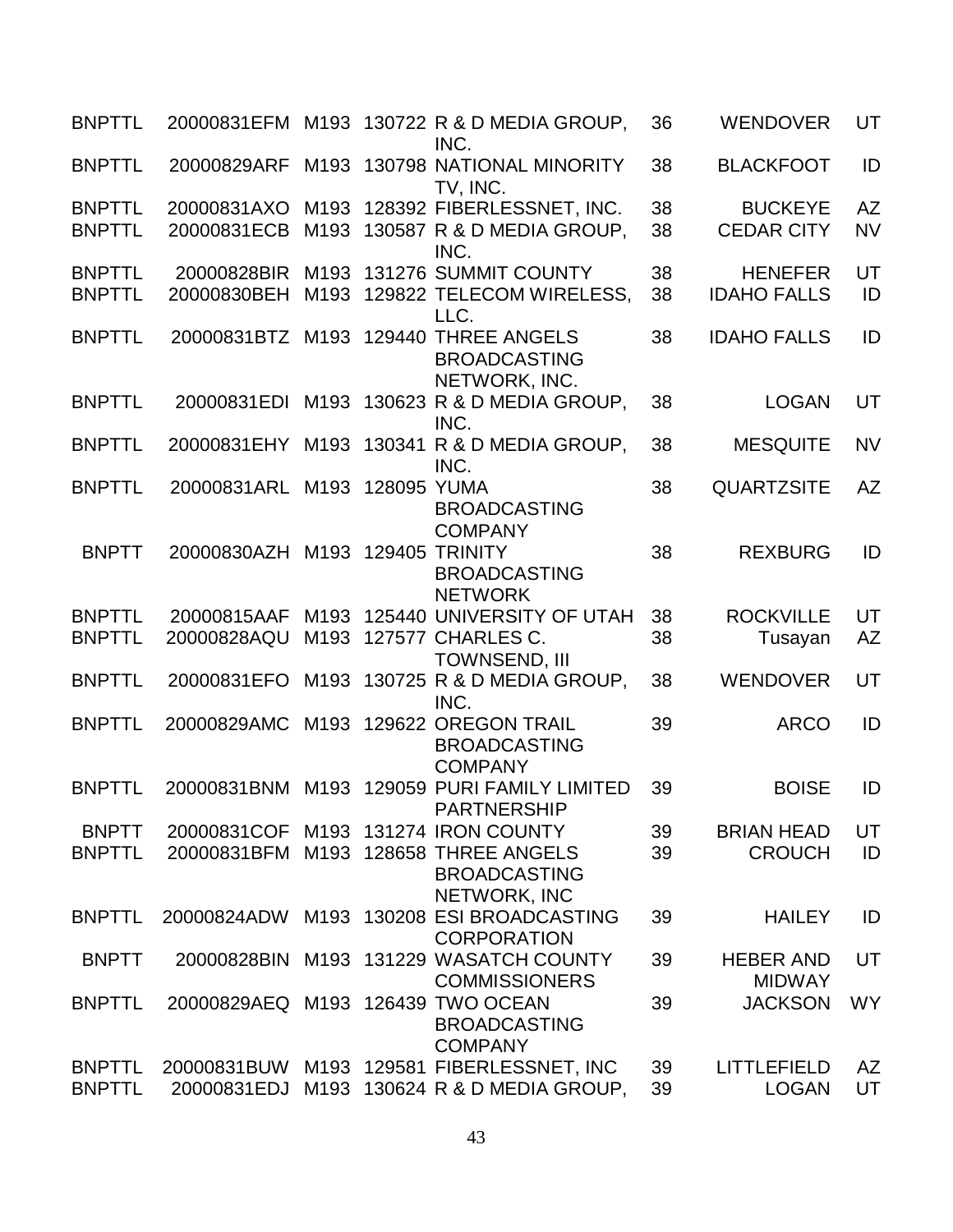|                               |                                |  | INC.                                                                                        |          |                               |           |
|-------------------------------|--------------------------------|--|---------------------------------------------------------------------------------------------|----------|-------------------------------|-----------|
| <b>BNPTTL</b>                 |                                |  | 20000831EAY M193 130478 R & D MEDIA GROUP,<br>INC.                                          | 39       | <b>MESQUITE</b>               | <b>NV</b> |
| <b>BNPTT</b>                  | 20000831BGU M193 128719 UTAH   |  | COMMUNICATIONS,<br><b>LLC</b>                                                               | 39       | <b>PARK CITY</b>              | UT        |
| <b>BNPTT</b>                  |                                |  | 20000828BDU M193 129879 SUMMIT COUNTY                                                       | 39       | <b>PARK CITY</b><br>ETC.      | UT        |
| <b>BNPTTL</b>                 | 20000831BUQ M193 129505 RULE   |  | <b>COMMUNICATIONS</b>                                                                       | 39       | <b>PINEDALE</b>               | <b>WY</b> |
| <b>BNPTTL</b>                 | 20000831BSH                    |  | M193 129318 TURNER<br><b>ENTERPRISES</b>                                                    | 39       | <b>REXBURG</b>                | ID        |
| <b>BNPTT</b>                  | 20000801ACE                    |  | M193 125097 DORIS HAYDEN<br>PRESIDENT CARIBOU<br><b>COUNTY TV</b><br><b>ASSOCIATION</b>     | 39       | <b>SODA</b><br><b>SPRINGS</b> | ID        |
| <b>BNPTTL</b>                 |                                |  | 20000831EFP M193 130726 R & D MEDIA GROUP,<br>INC.                                          | 39       | <b>WENDOVER</b>               | UT        |
| <b>BNPTTL</b>                 |                                |  | 20000831EDK M193 130625 R & D MEDIA GROUP,<br>INC.                                          | 40       | <b>LOGAN</b>                  | UT        |
| <b>BNPTTL</b>                 |                                |  | 20000831EBA M193 130481 R & D MEDIA GROUP,<br>INC.                                          | 40       | <b>MESQUITE</b>               | <b>NV</b> |
| <b>BNPTTL</b><br><b>BNPTT</b> | 20000801ACL<br>20000830AZI     |  | M193 125149 Franklin County<br>M193 129407 TRINITY<br><b>BROADCASTING</b><br><b>NETWORK</b> | 40<br>40 | Preston<br><b>REXBURG</b>     | ID<br>ID  |
| <b>BNPTTL</b>                 |                                |  | 20000831EEC M193 130667 R & D MEDIA GROUP,<br>INC.                                          | 40       | ST. GEORGE                    | UT        |
| <b>BNPTTL</b>                 |                                |  | 20000829ALS M193 129596 OREGON TRAIL<br><b>BROADCASTING</b><br><b>COMPANY</b>               | 40       | <b>SWAN VALLEY</b>            | ID        |
| <b>BNPTTL</b>                 |                                |  | 20000831EFQ M193 130730 R & D MEDIA GROUP,<br>INC.                                          | 40       | <b>WENDOVER</b>               | UT        |
| <b>BNPTT</b>                  |                                |  | 20000831CNO M193 131247 PITKIN COUNTY<br><b>TRANSLATOR</b><br><b>DEPARTMENT</b>             | 41       | <b>ASPEN</b>                  | CO        |
| <b>BNPTT</b>                  |                                |  | 20000831CNW M193 131266 IRON COUNTY                                                         | 41       | <b>BRIAN HEAD</b>             | UT        |
| <b>BNPTTL</b>                 | 20000829ANI M193 130024 SIERRA |  | <b>BROADCASTING</b><br><b>COMPANY</b>                                                       | 41       | <b>ELKO</b>                   | <b>NV</b> |
| <b>BNPTTL</b>                 |                                |  | 20000831EBB M193 130482 R & D MEDIA GROUP,<br>INC.                                          | 41       | <b>MESQUITE</b>               | <b>NV</b> |
| <b>BNPTTL</b>                 | 20000831EED                    |  | M193 130668 R & D MEDIA GROUP,<br>INC.                                                      | 41       | ST. GEORGE                    | UT        |
| <b>BMJPTT</b>                 | 20000828AJD M193               |  | 19399 ELKO TELEVISION<br><b>DISTRICT</b>                                                    | 41       | <b>WELLS</b>                  | <b>NV</b> |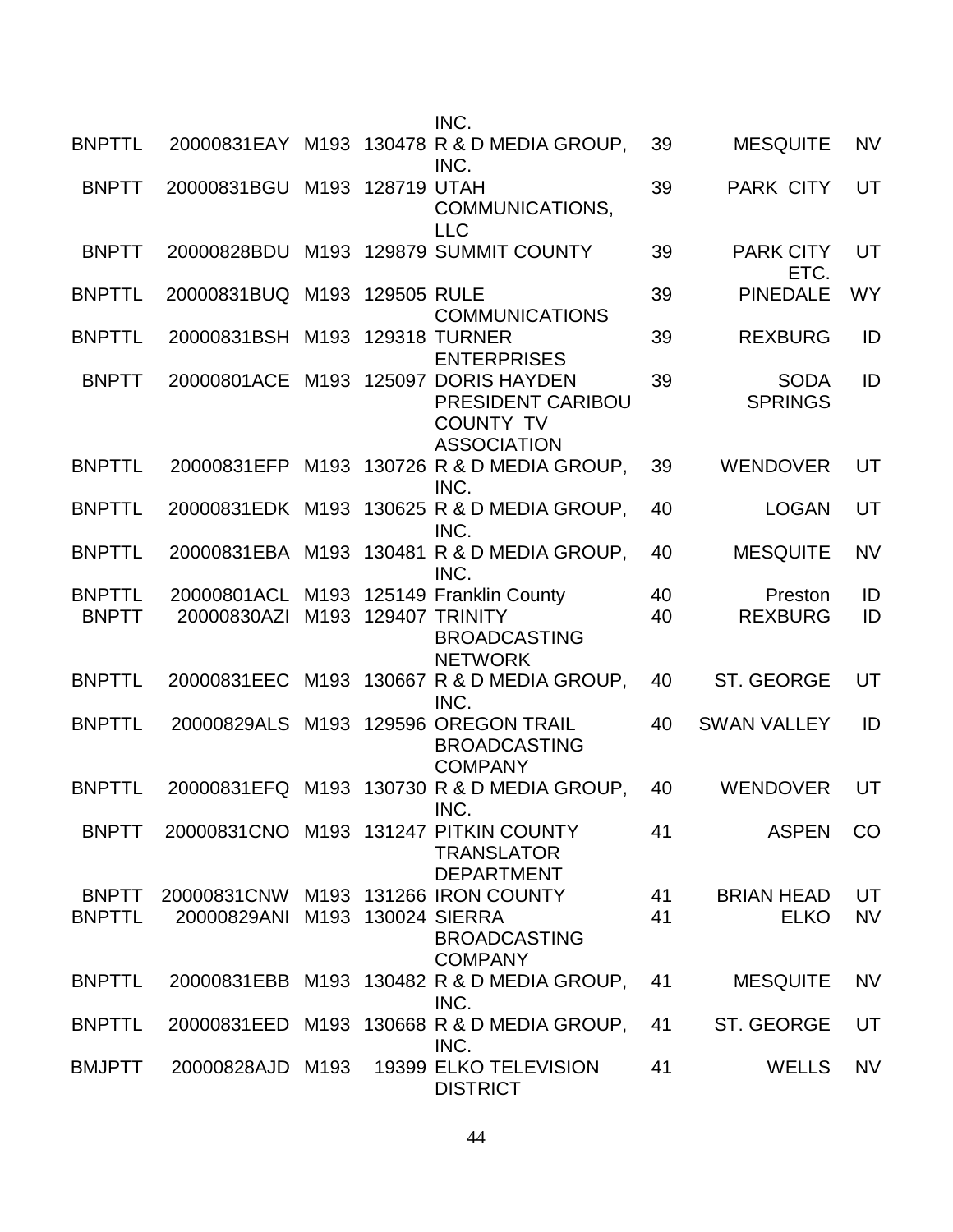| <b>BNPTTL</b> |                                 |      | 20000831EFR M193 130733 R & D MEDIA GROUP,<br>INC.                                 | 41 | <b>WENDOVER</b>               | UT        |
|---------------|---------------------------------|------|------------------------------------------------------------------------------------|----|-------------------------------|-----------|
| <b>BNPTTL</b> | 20000831ECC                     |      | M193 130588 R & D MEDIA GROUP,<br>INC.                                             | 42 | <b>CEDAR CITY</b>             | <b>NV</b> |
| <b>BNPTTL</b> | 20000829AMF                     | M193 | 129625 OREGON TRAIL<br><b>BROADCASTING</b><br><b>COMPANY</b>                       | 42 | <b>DRIGGS</b>                 | ID        |
| <b>BNPTTL</b> | 20000831EHF                     |      | M193 130775 R & D MEDIA GROUP,<br>INC.                                             | 42 | <b>EVANSTON</b>               | <b>WY</b> |
| <b>BNPTTL</b> | 20000831BSV                     |      | M193 129366 THREE ANGELS<br><b>BROADCASTING</b><br>NETWORK, INC.                   | 42 | <b>IDAHO FALLS</b>            | <b>SD</b> |
| <b>BNPTTL</b> | 20000831CBZ M193 129956 STEAD   |      | COMMUNICATIONS,<br>INC.                                                            | 42 | <b>LITTLEFIELD</b>            | AZ        |
| <b>BNPTTL</b> |                                 |      | 20000831EDL M193 130626 R & D MEDIA GROUP,<br>INC.                                 | 42 | <b>LOGAN</b>                  | UT        |
| <b>BNPTTL</b> |                                 |      | 20000830BGR M193 130040 POWELL MEREDITH<br><b>COMMUNICATIONS</b><br><b>COMPANY</b> | 42 | <b>MESQUITE</b>               | <b>NV</b> |
| <b>BNPTTL</b> |                                 |      | 20000831EBC M193 130483 R & D MEDIA GROUP,<br>INC.                                 | 42 | <b>MESQUITE</b>               | <b>NV</b> |
| <b>BNPTTL</b> | 20000828BGS                     |      | M193 130435 NATIVE COUNTY<br><b>BROADCASTING</b><br><b>CORPORATION</b>             | 42 | <b>OVERTON</b>                | <b>NV</b> |
| <b>BNPTT</b>  | 20000801AAY                     |      | M193 125004 FRANKLIN COUNTY<br><b>TV DISTRICT #1</b>                               | 42 | <b>PRESTON</b>                | ID        |
| <b>BNPTTL</b> |                                 |      | 20000830AEY M193 127154 ESI BROADCASTING<br><b>CORPORATION</b>                     | 42 | <b>SAINT</b><br><b>GEORGE</b> | UT        |
| <b>BNPTT</b>  | 20000809ABA                     |      | M193 125446 LARRY H. MILLER<br><b>COMUNICATIONS</b>                                | 42 | SANTA CLARA,<br><b>ETC</b>    | UT        |
| <b>BNPTT</b>  |                                 |      | 20000809ACA M193 131289 LARRY H. MILLER<br><b>COMMUNICATIONS</b>                   | 42 | <b>SANTA CLARA,</b><br>ETC.   | UT        |
| <b>BNPTTL</b> |                                 |      | 20000828AGE M193 126346 DEAN M. MOSELY                                             | 42 | ST. GEORGE                    | UT        |
| <b>BNPTTL</b> | 20000828AZW                     |      | M193 128259 CHARLES C.<br><b>TOWNSEND, III</b>                                     | 42 | ST. GEORGE                    | UT        |
| <b>BNPTTL</b> |                                 |      | 20000831EEE M193 130671 R & D MEDIA GROUP,<br>INC.                                 | 42 | ST. GEORGE                    | UT        |
| <b>BNPTTL</b> |                                 |      | 20000831EFS M193 130735 R & D MEDIA GROUP,<br>INC.                                 | 42 | <b>WENDOVER</b>               | UT        |
| <b>BNPTTL</b> | 20000829AJR M193 127809 SUNBELT |      | <b>COMMUNICATIONS</b><br><b>COMPANY</b>                                            | 43 | <b>AFTON</b>                  | <b>WY</b> |
| <b>BNPTT</b>  |                                 |      | 20000831CNM M193 131244 IRON COUNTY                                                | 43 | <b>BRIAN HEAD</b>             | UT        |
| <b>BNPTTL</b> |                                 |      | 20000831ECD M193 130590 R & D MEDIA GROUP,<br>INC.                                 | 43 | <b>CEDAR CITY</b>             | <b>NV</b> |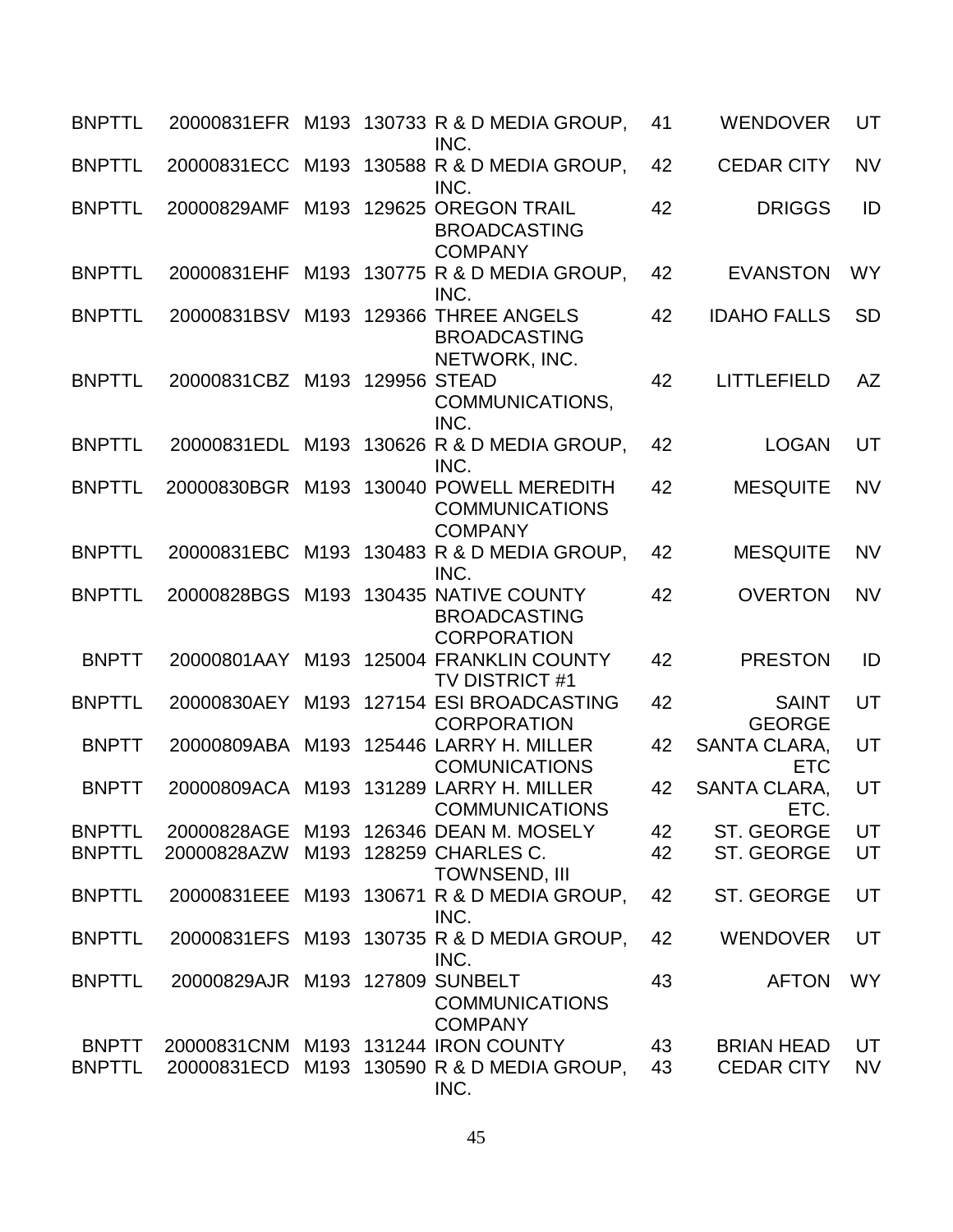| <b>BNPTTL</b> | 20000807AEF                        | M <sub>193</sub> |                | 125262 MICHAEL MINTZ                                                     | 43 | <b>CEDAR CITY</b>         | UT        |
|---------------|------------------------------------|------------------|----------------|--------------------------------------------------------------------------|----|---------------------------|-----------|
| <b>BNPTTL</b> | 20000809ABC                        |                  |                | M193 125451 Iron County                                                  | 43 | <b>Cedar County</b>       | UT        |
| <b>BNPTT</b>  | 20000831BTL                        |                  |                | M193 129413 KULR CORPORATION,<br>L.L.C.                                  | 43 | <b>CODY</b>               | <b>WY</b> |
| <b>BNPTTL</b> | 20000829ANJ                        | M193             |                | 130026 SIERRA<br><b>BROADCASTING</b><br><b>COMPANY</b>                   | 43 | <b>ELKO</b>               | <b>NV</b> |
| <b>BNPTTL</b> | 20000828AOI                        |                  |                | M193 127207 DEAN M. MOSELY                                               | 43 | <b>HAILEY</b>             | ID        |
| <b>BNPTTL</b> | 20000828AVO                        |                  |                | M193 127909 CHARLES C.<br><b>TOWNSEND, III</b>                           | 43 | <b>HAILEY</b>             | ID        |
| <b>BNPTT</b>  | 20000831ARM M193                   |                  | 128107 UTAH    | COMMUNICATIONS,<br><b>LLC</b>                                            | 43 | <b>HUNTSVILLE</b>         | UT        |
| <b>BNPTTL</b> | 20000807ABZ M193 125170 SEAN MINTZ |                  |                |                                                                          | 43 | <b>IDAHO FALLS</b>        | ID        |
| <b>BNPTTL</b> | 20000830APO                        |                  | M193 128365 KM | COMMUNICATIONS,<br>INC.                                                  | 43 | <b>IDAHO FALLS</b>        | ID        |
| <b>BNPTTL</b> | 20000829AMH                        | M193             | 129627         | <b>OREGON TRAIL</b><br><b>BROADCASTING</b><br><b>COMPANY</b>             | 43 | <b>IONA</b>               | ID        |
| <b>BNPTTL</b> | 20000831EDM                        |                  |                | M193 130627 R & D MEDIA GROUP,<br>INC.                                   | 43 | <b>LOGAN</b>              | UT        |
| <b>BNPTTL</b> | 20000831EBD                        |                  |                | M193 130521 R & D MEDIA GROUP,<br>INC.                                   | 43 | <b>MESQUITE</b>           | <b>NV</b> |
| <b>BNPTTL</b> | 20000828BHE                        |                  |                | M193 130514 M. KENT FRANDSEN                                             | 43 | <b>NEWTON</b>             | UT        |
| <b>BNPTTL</b> | 20000807AFK                        |                  |                | M193 125334 JULIE MINTZ                                                  | 43 | <b>POCATELLO</b>          | ID        |
| <b>BNPTT</b>  | 20000830ATM                        |                  |                | M193 128923 TRINITY<br><b>BROADCASTING</b><br><b>NETWORK</b>             | 43 | <b>POCATELLO</b>          | ID        |
| <b>BNPTT</b>  | 20000808ABP                        |                  |                | M193 125502 STATE BOARD OF<br><b>EDUCATION, STATE</b><br><b>OF IDAHO</b> | 43 | <b>REXBURG</b>            | ID        |
| <b>BNPTTL</b> |                                    |                  |                | 20000804ADM M193 125536 ENRIQUETA GARZA                                  | 43 | ROCK WY<br><b>SPRINGS</b> |           |
| <b>BNPTT</b>  | 20000802ABC M193 125051 WHITE PINE |                  |                | <b>TELEVISION DISTR.</b><br>#1                                           | 43 | <b>RUTH</b>               | <b>NV</b> |
| <b>BNPTTL</b> |                                    |                  |                | 20000831EEF M193 130673 R & D MEDIA GROUP,<br>INC.                       | 43 | ST. GEORGE                | UT        |
| <b>BNPTTL</b> |                                    |                  |                | 20000828AIO M193 126511 DEAN M. MOSELY                                   | 43 | <b>SUN VALLEY</b>         | ID        |
| <b>BNPTTL</b> | 20000828AVX M193 127935 CHARLES C. |                  |                | <b>TOWNSEND, III</b>                                                     | 43 | <b>SUN VALLEY</b>         | ID        |
| <b>BNPTTL</b> | 20000828AQV M193 127578 CHARLES C. |                  |                | <b>TOWNSEND, III</b>                                                     | 43 | <b>TUSAYAN</b>            | <b>AZ</b> |
| <b>BNPTT</b>  |                                    |                  |                | 20000828BCF M193 128763 ELKO TELEVISION<br><b>DISTRICT</b>               | 43 | <b>WELLS</b>              | <b>NV</b> |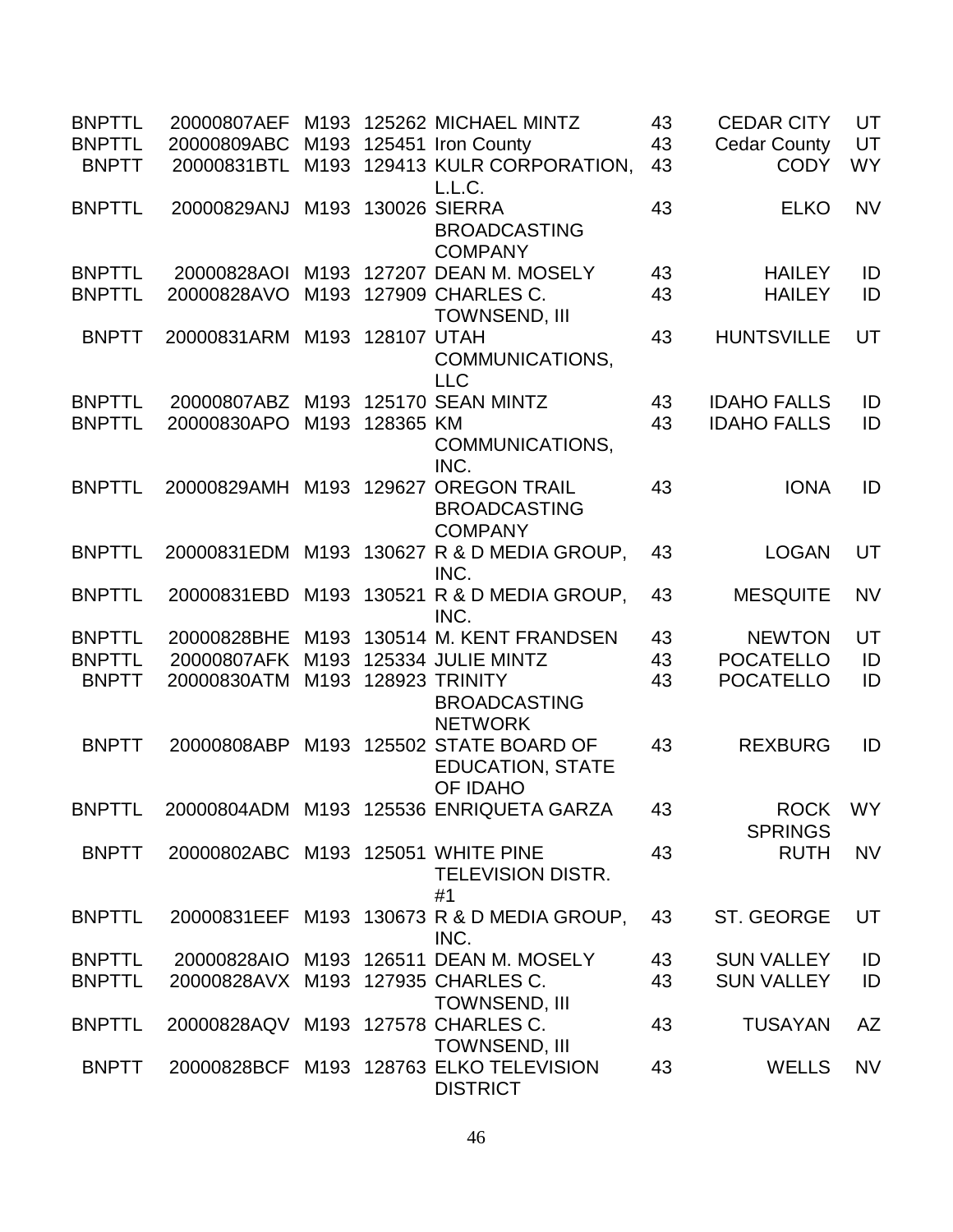| <b>BNPTTL</b> |                                     |      |                   | 20000831EFT M193 130737 R & D MEDIA GROUP,<br>INC.                | 43 | <b>WENDOVER</b>                           | UT        |
|---------------|-------------------------------------|------|-------------------|-------------------------------------------------------------------|----|-------------------------------------------|-----------|
| <b>BNPTT</b>  | 20000815ABQ M193 125559 BEAVER CITY |      |                   | <b>CORPORATION</b>                                                | 44 | <b>BEAVER</b>                             | UT        |
| <b>BMJPTT</b> | 20000828AGR                         | M193 |                   | 58877 SAN JUAN COUNTY                                             | 44 | <b>BLANDING &amp;</b><br><b>MONTECELL</b> | UT        |
| <b>BNPTTL</b> | 20000831ECE                         |      |                   | M193 130592 R & D MEDIA GROUP,<br>INC.                            | 44 | <b>CEDAR CITY</b>                         | <b>NV</b> |
| <b>BNPTTL</b> | 20000829AMG                         |      |                   | M193 129626 OREGON TRAIL<br><b>BROADCASTING</b><br><b>COMPANY</b> | 44 | <b>DRIGGS</b>                             | ID        |
| <b>BNPTTL</b> | 20000823ABV                         |      |                   | M193 126090 Millard County                                        | 44 | Garrison                                  | UT        |
| <b>BNPTTL</b> | 20000829AEM                         |      |                   | M193 126429 TWO OCEAN<br><b>BROADCASTING</b><br><b>COMPANY</b>    | 44 | <b>JACKSON</b>                            | <b>WY</b> |
| <b>BNPTTL</b> | 20000831EDN                         |      |                   | M193 130629 R & D MEDIA GROUP.<br>INC.                            | 44 | <b>LOGAN CITY</b>                         | UT        |
| <b>BNPTTL</b> | 20000831EBE                         |      |                   | M193 130522 R & D MEDIA GROUP,<br>INC.                            | 44 | <b>MESQUITE</b>                           | <b>NV</b> |
| <b>BNPTT</b>  |                                     |      |                   | 20000801AAZ M193 125008 FRANKLIN COUNTY<br>TV DISTRICT #1         | 44 | <b>PRESTON</b>                            | ID        |
| <b>BNPTTL</b> | 20000831AMT                         |      |                   | M193 127897 JOHN R. POWLEY                                        | 44 | <b>PRICE</b>                              | UT        |
| <b>BNPTTL</b> | 20000831EEG                         |      |                   | M193 130674 R & D MEDIA GROUP,<br>INC.                            | 44 | ST. GEORGE                                | UT        |
| <b>BNPTTL</b> | 20000831EFU                         |      |                   | M193 130738 R & D MEDIA GROUP,<br>INC.                            | 44 | <b>WENDOVER</b>                           | UT        |
| <b>BNPTTL</b> | 20000829AJQ                         |      |                   | M193 127808 SUNBELT<br><b>COMMUNICATIONS</b><br><b>COMPANY</b>    | 45 | <b>AFTON</b>                              | <b>WY</b> |
| <b>BNPTT</b>  |                                     |      |                   | 20000831COK M193 131295 IRON COUNTY                               | 45 | <b>BRIAN HEAD</b>                         | UT        |
| <b>BNPTT</b>  | 20000810ABF                         | M193 |                   | 125424 IRON COUNTY                                                | 45 | <b>CEDAR CITY</b>                         | UT        |
| <b>BNPTT</b>  | 20000808AAU                         |      |                   | M193 125384 IRON COUNTY                                           | 45 | <b>CEDAR</b><br>CITY&RURAL<br><b>ETC</b>  | UT        |
| <b>BNPTTL</b> | 20000829ANK M193 130031 SIERRA      |      |                   | <b>BROADCASTING</b><br><b>COMPANY</b>                             | 45 | <b>ELKO</b>                               | <b>NV</b> |
| <b>BNPTTL</b> | 20000828AVP                         |      |                   | M193 127910 CHARLES C.<br><b>TOWNSEND, III</b>                    | 45 | <b>HAILEY</b>                             | ID        |
| <b>BNPTTL</b> | 20000828BIL                         |      |                   | M193 131212 DEAN M. MOSELY                                        | 45 | <b>HAILEY</b>                             | ID        |
| <b>BNPTT</b>  | 20000802ABD                         |      |                   | M193 125057 WHITE PINE<br><b>TELEVISION DISTR.</b><br>#1          | 45 | LUND &<br><b>PRESTON</b>                  | <b>NV</b> |
| <b>BNPTTL</b> |                                     |      |                   | 20000828AKS M193 126821 M. KENT FRANDSEN                          | 45 | <b>NEWTON</b>                             | UT        |
| <b>BNPTTL</b> | 20000831BUV                         |      | M193 129577 STEAD | COMMUNICATIONS,                                                   | 45 | <b>PEACH SPRING</b>                       | <b>AZ</b> |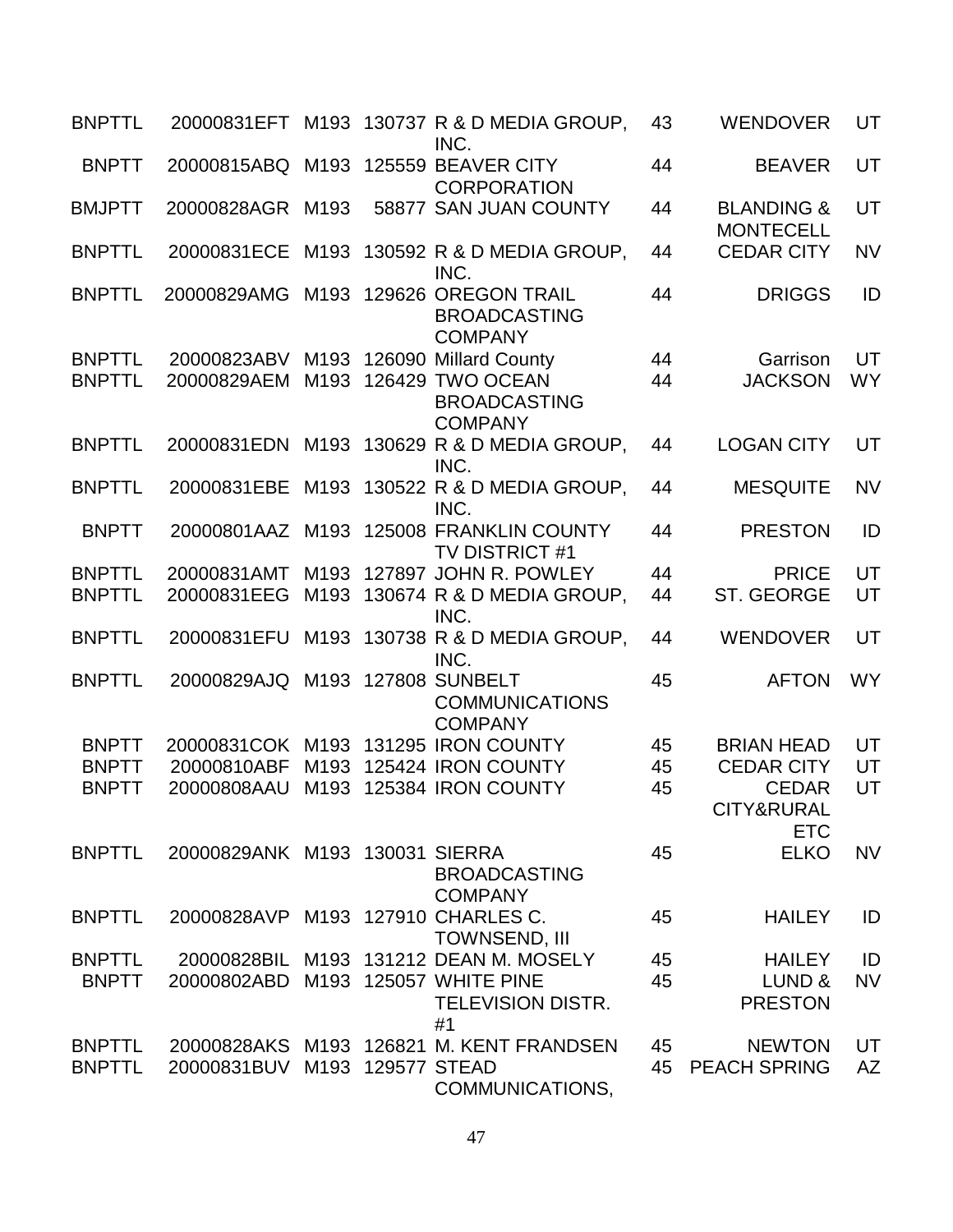|               |                                    |                  | <b>INC</b>                                                        |    |                                           |           |
|---------------|------------------------------------|------------------|-------------------------------------------------------------------|----|-------------------------------------------|-----------|
| <b>BNPTTL</b> | 20000831BUN M193 129481 RULE       |                  | <b>COMMUNICATIONS</b>                                             | 45 | <b>PINEDALE</b>                           | <b>WY</b> |
| <b>BNPTTL</b> | 20000829ALY M193                   |                  | 129616 OREGON TRAIL<br><b>BROADCASTING</b><br><b>COMPANY</b>      | 45 | <b>POCATELLO</b>                          | ID        |
| <b>BNPTTL</b> | 20000828AOO                        | M193             | 127254 DEAN M. MOSELY                                             | 45 | <b>SUN VALLEY</b>                         | ID        |
| <b>BNPTT</b>  | 20000828BCZ M193                   |                  | 129079 ELKO TELEVISION<br><b>DISTRICT</b>                         | 45 | <b>WELLS</b>                              | <b>NV</b> |
| <b>BNPTTL</b> |                                    |                  | 20000831EFV M193 130740 R & D MEDIA GROUP.<br>INC.                | 45 | <b>WENDOVER</b>                           | UT        |
| <b>BNPTTL</b> | 20000815ABP                        | M <sub>193</sub> | 125558 BEAVER CITY CORP.                                          | 46 | <b>BEAVER</b>                             | UT        |
| <b>BMJPTT</b> | 20000828AGZ                        | M <sub>193</sub> | 58861 SAN JUAN COUNTY                                             | 46 | <b>BLANDING &amp;</b><br><b>MONTICELL</b> | UT        |
| <b>BNPTTL</b> | 20000831ECF                        | M193             | 130594 R & D MEDIA GROUP.<br>INC.                                 | 46 | <b>CEDAR CITY</b>                         | <b>NV</b> |
| <b>BNPTTL</b> | 20000831EHJ                        |                  | M193 130776 R & D MEDIA GROUP,<br>INC.                            | 46 | <b>EVANSTON</b>                           | <b>WY</b> |
| <b>BNPTTL</b> | 20000828ALG                        | M193             | 126904 CHARLES C.<br><b>TOWNSEND, III</b>                         | 46 | <b>GRAND</b><br><b>JUNCTION</b>           | CO        |
| <b>BNPTTL</b> | 20000828ANM                        |                  | M193 127105 DEAN M. MOSELY                                        | 46 | <b>GRAND</b><br><b>JUNCTION</b>           | CO        |
| <b>BNPTTL</b> | 20000829ALJ                        |                  | M193 128715 SUNBELT<br><b>COMMUNICATIONS</b><br>CO.               | 46 | <b>KEMMERER</b>                           | <b>WY</b> |
| <b>BNPTTL</b> | 20000831FHA M193                   |                  | 130631 R & D MEDIA GROUP,<br>INC.                                 | 46 | <b>LOGAN</b>                              | UT        |
| <b>BNPTT</b>  | 20000801ABJ                        | M193             | 125037 ONEIDA COUNTY<br><b>TRANSLATOR</b><br><b>DISRICT</b>       | 46 | <b>MALAD CITY</b>                         | ID        |
| <b>BNPTTL</b> | 20000829ALV                        |                  | M193 129612 OREGON TRAIL<br><b>BROADCASTING</b><br><b>COMPANY</b> | 46 | <b>MALAD CITY</b>                         | ID        |
| <b>BNPTT</b>  |                                    |                  | 20000815ABM M193 125553 SANPETE COUNTY                            | 46 | <b>MOUNT</b><br><b>PLEASANT</b>           | UT        |
| <b>BNPTTL</b> |                                    |                  | 20000831BZR M193 129836 FIBERLESSNET, INC.                        | 46 | <b>PEACH SPRING</b>                       | <b>AZ</b> |
| <b>BNPTT</b>  |                                    |                  | 20000801ABB M193 125013 FRANKLIN COUNTY<br><b>TV DISTRICT #1</b>  | 46 | <b>PRESTON</b>                            | ID        |
| <b>BNPTTL</b> |                                    |                  | 20000831AMR M193 127896 JOHN R. POWLEY                            | 46 | <b>PRICE</b>                              | UT        |
| <b>BNPTTL</b> | 20000830BGL M193 130025 TRINITY    |                  | <b>BROADCASTING</b><br><b>NETWORK</b>                             | 46 | <b>SAINT</b><br><b>GEORGE</b>             | UT        |
| <b>BNPTTL</b> |                                    |                  | 20000831EFW M193 130741 R & D MEDIA GROUP,<br>INC.                | 46 | <b>WENDOVER</b>                           | UT        |
| <b>BNPTTL</b> |                                    |                  | 20000830AGU M193 127383 DEAN M. MOSELY                            | 47 | <b>ALAMOSA</b>                            | CO        |
| <b>BNPTTL</b> | 20000830APZ M193 128403 CHARLES C. |                  |                                                                   | 47 | <b>ALAMOSA</b>                            | CO        |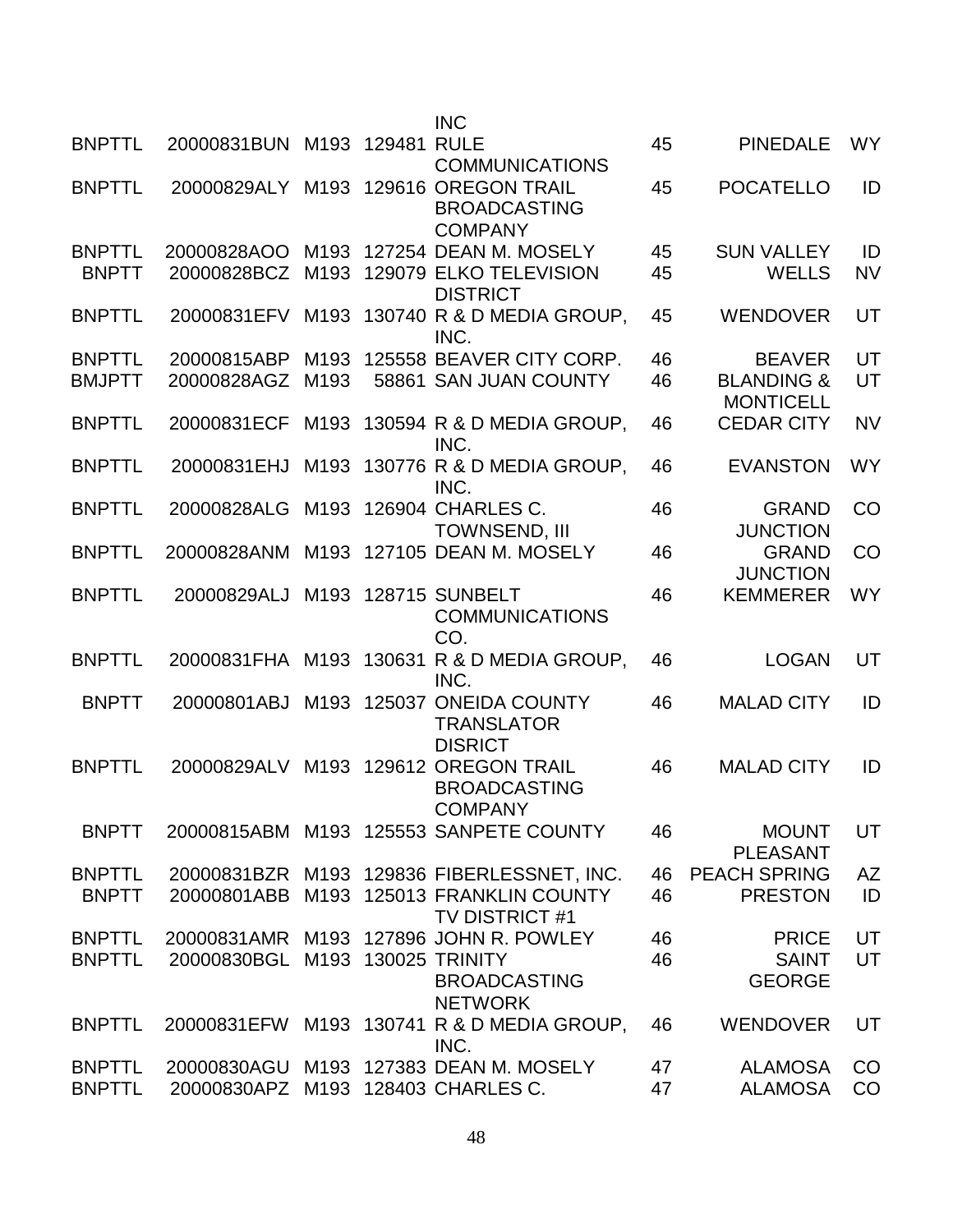|               |                                 |                  |              | <b>TOWNSEND, III</b>                                                          |    |                                           |           |
|---------------|---------------------------------|------------------|--------------|-------------------------------------------------------------------------------|----|-------------------------------------------|-----------|
| <b>BNPTTL</b> | 20000815AAH                     |                  |              | M193 125453 UNIVERSITY OF UTAH                                                | 47 | <b>BLANDIN</b>                            | UT        |
| <b>BNPTT</b>  | 20000815AAH                     |                  |              | M193 125453 UNIVERSITY OF UTAH                                                | 47 | <b>BLANDING &amp;</b><br><b>MONTICELL</b> | UT        |
| <b>BNPTT</b>  | 20000831COJ                     | M193             |              | 131280 IRON COUNTY                                                            | 47 | <b>BRIAN HEAD</b>                         | UT        |
| <b>BNPTTL</b> | 20000829ASL                     | M193             |              | 130856 ESI BROADCASTING<br><b>CORPORATION</b>                                 | 47 | <b>BURLEY</b>                             | ID        |
| <b>BNPTTL</b> | 20000831ECG                     | M193             |              | 130595 R & D MEDIA GROUP,<br>INC.                                             | 47 | <b>CEDAR CITY</b>                         | <b>NV</b> |
| <b>BNPTTL</b> |                                 |                  |              | 20000829AQX M193 130790 NATIONAL MINORITY<br>TV, INC.                         | 47 | <b>DURANGO</b>                            | CO        |
| <b>BNPTT</b>  | 20000810ABG                     | M193             |              | 125429 IRON COUNTY                                                            | 47 | <b>KANARRAVILL</b><br><b>E NEW HAR</b>    | UT        |
| <b>BNPTT</b>  | 20000808AAV                     |                  |              | M193 125389 IRON COUNTY                                                       | 47 | <b>KANARRAVILL</b><br>E, ETC              | UT        |
| <b>BNPTTL</b> | 20000828BGZ                     |                  |              | M193 130467 M. KENT FRANDSEN                                                  | 47 | <b>NEWTON</b>                             | UT        |
| <b>BNPTTL</b> | 20000828AFY                     | M193             |              | 126333 DEAN M. MOSELY                                                         | 47 | <b>PAGOSA</b><br><b>SPRINGS</b>           | CO        |
| <b>BNPTTL</b> | 20000828ASN                     | M193             |              | 127687 CHARLES C.                                                             | 47 | <b>PAGOSA</b>                             | CO        |
|               |                                 |                  |              | <b>TOWNSEND, III</b>                                                          |    | <b>SPRINGS</b>                            |           |
| <b>BNPTTL</b> | 20000830BJD                     | M193             |              | 130174 THREE ANGELS<br><b>BROADCASTING</b><br>NETWORK, INC.                   | 47 | <b>POCATELLO</b>                          | ID        |
| <b>BNPTTL</b> | 20000828AJY                     |                  |              | M193 126660 DEAN M. MOSELY                                                    | 47 | <b>PUPERT</b>                             | ID        |
| <b>BNPTTL</b> | 20000802ADC                     | M <sub>193</sub> |              | 125434 SHON HEERSINK                                                          | 47 | <b>ROMEO</b>                              | CO        |
| <b>BNPTTL</b> | 20000828AVU                     | M193             |              | 127926 CHARLES C.<br>TOWNSEND, III                                            | 47 | <b>RUPERT</b>                             | ID        |
| <b>BNPTTL</b> | 20000831EEH                     | M193             |              | 130675 R & D MEDIA GROUP,<br>INC.                                             | 47 | ST. GEORGE                                | UT        |
| <b>BMJPTT</b> | 20000816ACP                     | M193             |              | 35303 KOB-TV                                                                  | 47 | Taos                                      | <b>NM</b> |
| <b>BNPTTL</b> | 20000829ATA                     | M193             | 130921 FALLS | <b>BROADCASTING</b><br><b>COMPANY</b>                                         | 47 | <b>TWIN FALLS</b>                         | ID        |
| <b>BNPTTL</b> |                                 |                  |              | 20000830BJF M193 130183 THREE ANGELS<br><b>BROADCASTING</b><br>NETWORK, INC.  | 47 | <b>TWIN FALLS</b>                         | ID        |
| <b>BNPTTL</b> |                                 |                  |              | 20000831EFX M193 130742 R & D MEDIA GROUP,<br>INC.                            | 47 | <b>WENDOVER</b>                           | UT        |
| <b>BNPTTL</b> |                                 |                  |              | 20000829AMD M193 129623 OREGON TRAIL<br><b>BROADCASTING</b><br><b>COMPANY</b> | 48 | <b>ARCO</b>                               | ID        |
| <b>BNPTTL</b> |                                 |                  |              | 20000831ECH M193 130596 R & D MEDIA GROUP,<br>INC.                            | 48 | <b>CEDAR CITY</b>                         | <b>NV</b> |
| <b>BNPTTL</b> | 20000829AJH M193 127784 SUNBELT |                  |              | <b>COMMUNICATIONS</b><br><b>COMPANY</b>                                       | 48 | <b>COKEVILLE</b>                          | <b>WY</b> |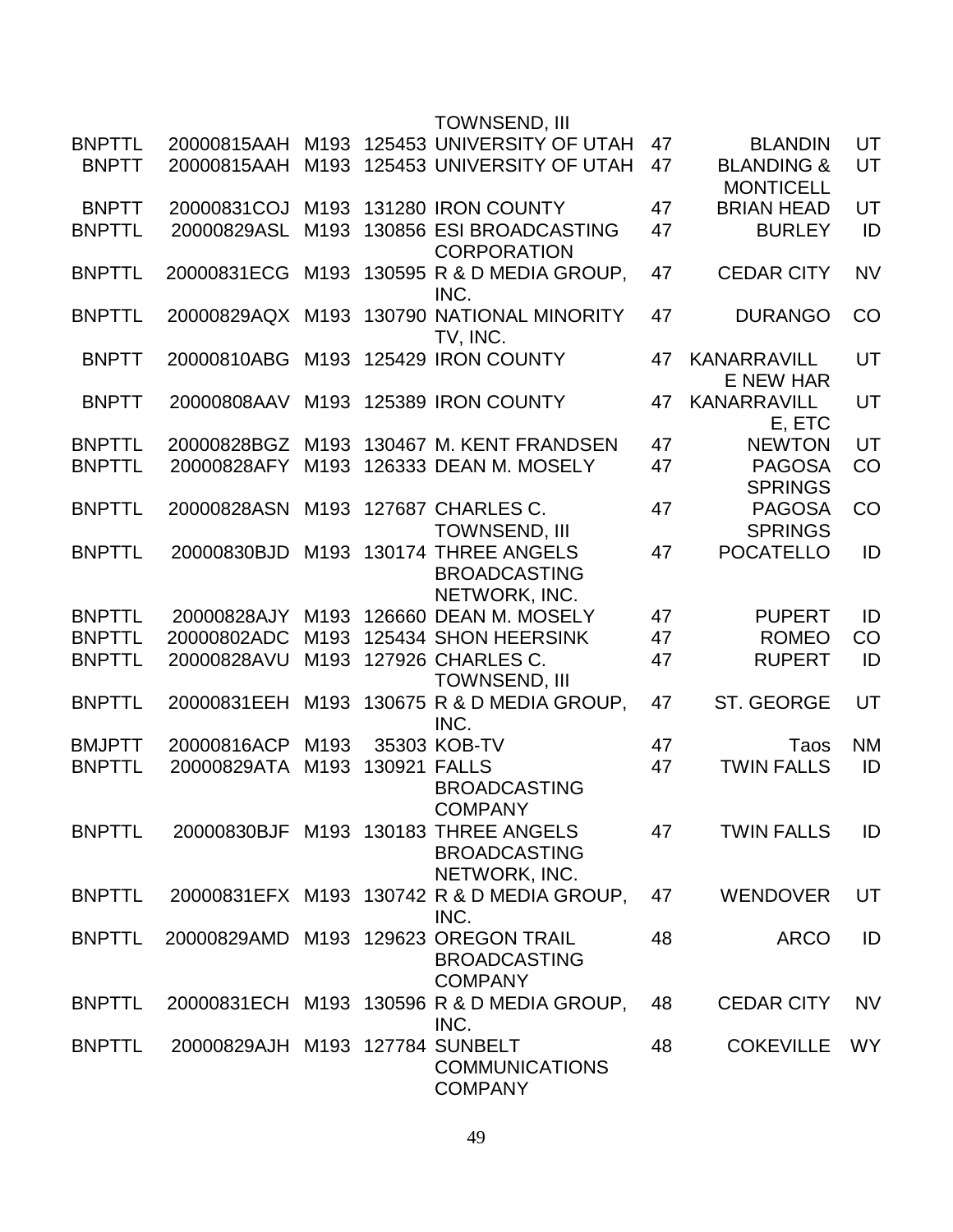| <b>BNPTTL</b>                  |                                 |                          | 20000831EHK M193 130777 R & D MEDIA GROUP,<br>INC.                                                                     | 48       | <b>EVANSTON</b>                           | <b>WY</b>              |
|--------------------------------|---------------------------------|--------------------------|------------------------------------------------------------------------------------------------------------------------|----------|-------------------------------------------|------------------------|
| <b>BNPTTL</b><br><b>BNPTTL</b> | 20000828AOK M193<br>20000828AVQ | M193                     | 127250 DEAN M. MOSELY<br>127915 CHARLES C.<br><b>TOWNSEND, III</b>                                                     | 48<br>48 | <b>HAILEY</b><br><b>HAILEY</b>            | ID<br>ID               |
| <b>BNPTTL</b><br><b>BNPTTL</b> | 20000828AJQ<br>20000828BAF      | M193<br>M193             | 126631 DEAN M. MOSELY<br>128268 CHARLES C.<br><b>TOWNSEND, III</b>                                                     | 48<br>48 | <b>JACKSON</b><br><b>JACKSON</b>          | <b>WY</b><br><b>WY</b> |
| <b>BNPTTL</b>                  | 20000829AEN                     |                          | M193 126433 TWO OCEAN<br><b>BROADCASTING</b><br><b>COMPANY</b>                                                         | 48       | <b>JACKSON</b>                            | <b>WY</b>              |
| <b>BNPTTL</b><br><b>BNPTTL</b> | 20000831AYZ<br>20000831EDO      | M193                     | M193 128438 PETRA RAMASASTRY<br>130632 R & D MEDIA GROUP,<br>INC.                                                      | 48<br>48 | LITTLEFIELD<br><b>LOGAN</b>               | <b>AZ</b><br>UT        |
| <b>BNPTT</b>                   | 20000801ABC                     |                          | M193 125012 FRANKLIN COUNTY<br><b>TV DISTRICT #1</b>                                                                   | 48       | <b>PRESTON</b>                            | ID                     |
| <b>BNPTT</b>                   | 20000830BEB                     | M193                     | 129687 ACME TELEVISION<br>LICENSES OF UTAH.<br><b>LLC</b>                                                              | 48       | <b>SANTA CLARA</b><br>& WASHIN            | UT                     |
| <b>BNPTT</b>                   | 20000830BSL                     |                          | M193 131200 ACME TELEVISION<br>LICENSES OF UTAH,<br><b>LLC</b>                                                         | 48       | <b>SANTA</b><br>CLARA&WASH.<br><b>CTY</b> | UT                     |
| <b>BNPTTL</b>                  | 20000828ATG                     |                          | M193 127739 CHARLES C.<br><b>TOWNSEND, III</b>                                                                         | 48       | <b>SHOSHONE</b>                           | ID                     |
| <b>BNPTTL</b>                  | 20000828AXK                     |                          | M193 128071 DEAN M. MOSELY                                                                                             | 48       | <b>SHOSHONE</b>                           | ID                     |
| <b>BNPTTL</b>                  | 20000831EEI                     | M193                     | 130677 R & D MEDIA GROUP,<br>INC.                                                                                      | 48       | ST. GEORGE                                | UT                     |
| <b>BNPTTL</b><br><b>BNPTTL</b> | 20000828AON<br>20000828AVY      | M <sub>193</sub><br>M193 | 127253 DEAN M. MOSELY<br>127937 CHARLES C.<br><b>TOWNSEND, III</b>                                                     | 48<br>48 | <b>SUN VALLEY</b><br><b>SUN VALLEY</b>    | ID<br>ID               |
| <b>BNPTTL</b><br><b>BNPTTL</b> | 20000807AGZ<br>20000829AVE      | M <sub>193</sub><br>M193 | 125564 AMANDA ORRICK<br><b>131040 EQUITY</b><br><b>BROADCASTING</b><br><b>CORPORATION</b>                              | 48<br>48 | <b>TWIN FALLS</b><br><b>TWIN FALLS</b>    | ID<br>ID               |
| <b>BNPTTL</b>                  |                                 |                          | 20000831EFY M193 130744 R & D MEDIA GROUP,<br>INC.                                                                     | 48       | <b>WENDOVER</b>                           | UT                     |
| <b>BNPTT</b>                   |                                 |                          | 20000831CLT M193 131146 IRON COUNTY                                                                                    | 49       | <b>BRIAN HEAD</b>                         | UT                     |
| <b>BNPTTL</b>                  | 20000829ASP                     |                          | M193 130862 ESI BROADCASTING<br><b>CORPORATION</b>                                                                     | 49       | <b>BURLEY</b>                             | ID                     |
| <b>BNPTTL</b>                  |                                 |                          | 20000830AXE M193 129240 MARCIA T. TURNER,<br><b>D/B/A TURNER</b><br><b>ENTERPRISES</b>                                 | 49       | <b>IDAHO FALLS</b>                        | ID                     |
| <b>BNPTTL</b><br><b>BNPTTL</b> |                                 |                          | 20000807AFX M193 125404 SEAN D. MINTZ<br>20000829ALT M193 129597 OREGON TRAIL<br><b>BROADCASTING</b><br><b>COMPANY</b> | 49<br>49 | <b>IDAHO FALS</b><br><b>IONA</b>          | ID<br>ID               |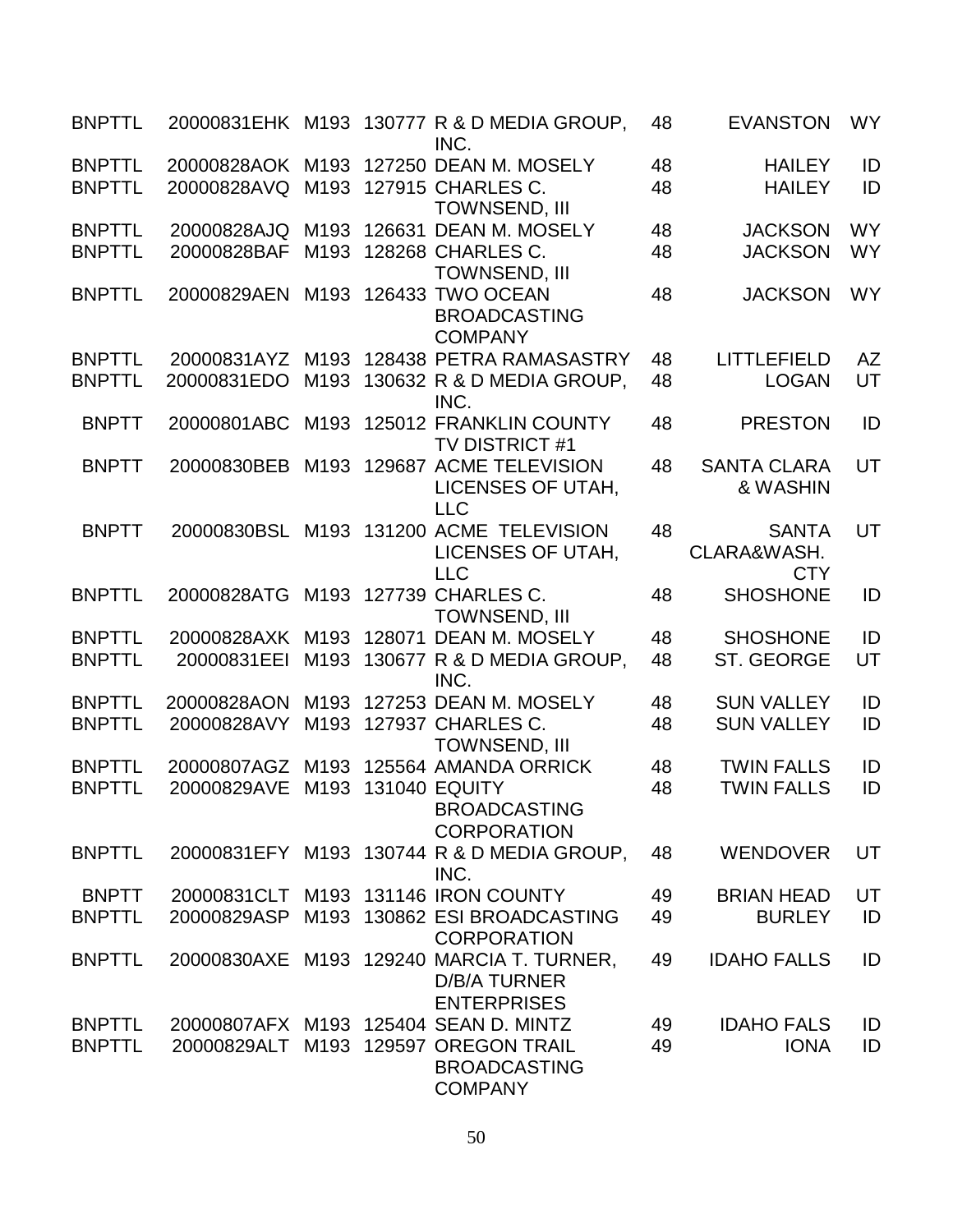| <b>BMAPTTL</b> | 20000831CJX M193                   |      |           | 57449 AZTECA<br><b>BROADCASTING</b><br><b>CORPORATION</b>                             | 49 | <b>OGDEN</b>                      | UT        |
|----------------|------------------------------------|------|-----------|---------------------------------------------------------------------------------------|----|-----------------------------------|-----------|
| <b>BMJPTT</b>  | 20000803ABQ M193                   |      |           | 48803 MOUNTAIN UNION<br>TELECOM, INC                                                  | 49 | <b>PAHRUMP</b>                    | <b>NV</b> |
| <b>BNPTTL</b>  | 20000807AFM M193                   |      |           | 125342 JULIE MINTZ                                                                    | 49 | <b>POCATELLO</b>                  | ID        |
| <b>BNPTTL</b>  | 20000828ALA M193                   |      |           | 126845 CHARLES C.<br><b>TOWNSEND, III</b>                                             | 49 | <b>POCATELLO</b>                  | ID        |
| <b>BNPTTL</b>  | 20000828AOL                        | M193 |           | 127251 DEAN M. MOSELY                                                                 | 49 | <b>POCATELLO</b>                  | ID        |
| <b>BNPTTL</b>  | 20000831CER                        | M193 | 130434 KM | COMMUNICATIONS,<br>INC.                                                               | 49 | <b>POCATELLO</b>                  | ID        |
| <b>BNPTT</b>   | 20000830AZJ                        |      |           | M193 129408 TRINITY<br><b>BROADCASTING</b><br><b>NETWORK</b>                          | 49 | <b>REXBURG</b>                    | ID        |
| <b>BNPTT</b>   | 20000801ACF M193 125109 DORIS      |      |           | <b>HAYDEN/PRESDENT</b><br><b>CARIBOU COUNTY TV</b><br><b>ASSOCIATION</b>              | 49 | <b>SODA</b><br><b>SPRINGS ETC</b> | ID        |
| <b>BNPTTL</b>  | 20000831EEJ                        |      |           | M193 130678 R & D MEDIA GROUP,<br>INC.                                                | 49 | ST. GEORGE                        | UT        |
| <b>BNPTTL</b>  |                                    |      |           | 20000831EGA M193 130747 R & D MEDIA GROUP,<br>INC.                                    | 49 | <b>WENDOVER</b>                   | UT        |
| <b>BNPTTL</b>  |                                    |      |           | 20000831BJQ M193 128840 MARCIA T. TURNER<br><b>D/B/A TURNER</b><br><b>ENTERPRISES</b> | 50 | <b>BLISS</b>                      | ID        |
| <b>BNPTTL</b>  | 20000831ECI                        |      |           | M193 130597 R & D MEDIA GROUP,<br>INC.                                                | 50 | <b>CEDAR CITY</b>                 | <b>NV</b> |
| <b>BNPTTL</b>  | 20000809ABY                        |      |           | M193 130930 Iron County                                                               | 50 | Enoch                             | UT        |
| <b>BMJPTTL</b> | 20000823AAX                        | M193 |           | 28213 E-DA-HOE, INC.                                                                  | 50 | <b>KETCHUM</b>                    | ID        |
| <b>BNPTTL</b>  | 20000831BNZ                        | M193 |           | 129077 MARCIA T. TURNER<br><b>D/B/A TURNER</b><br><b>ENTERPRISES</b>                  | 50 | <b>LOGAN</b>                      | UT        |
| <b>BNPTTL</b>  |                                    |      |           | 20000831EDQ M193 130636 R & D MEDIA GROUP,<br>INC.                                    | 50 | <b>LOGAN</b>                      | UT        |
| <b>BNPTT</b>   |                                    |      |           | 20000801ABA M193 125011 FRANKLIN COUNTY<br><b>DISTRICT 1</b>                          | 50 | <b>PRESTON</b>                    | ID        |
| <b>BNPTTL</b>  | 20000828AEM M193 126201 CHARLES C. |      |           | <b>TOWNSEND, III</b>                                                                  | 50 | <b>RUPERT</b>                     | ID        |
| <b>BNPTTL</b>  |                                    |      |           | 20000828AOB M193 127196 DEAN M. MOSELY                                                | 50 | <b>RUPERT</b>                     | ID        |
| <b>BNPTTL</b>  |                                    |      |           | 20000831EEK M193 130679 R & D MEDIA GROUP,<br>INC.                                    | 50 | <b>ST. GEORGE</b>                 | UT        |
| <b>BNPTTL</b>  | 20000829ASZ M193 130916 FALLS      |      |           | <b>BROADCASTING</b><br><b>COMPANY</b>                                                 | 50 | <b>TWIN FALLS</b>                 | ID        |
| <b>BNPTTL</b>  |                                    |      |           | 20000831EGB M193 130749 R & D MEDIA GROUP,                                            | 50 | <b>WENDOVER</b>                   | UT        |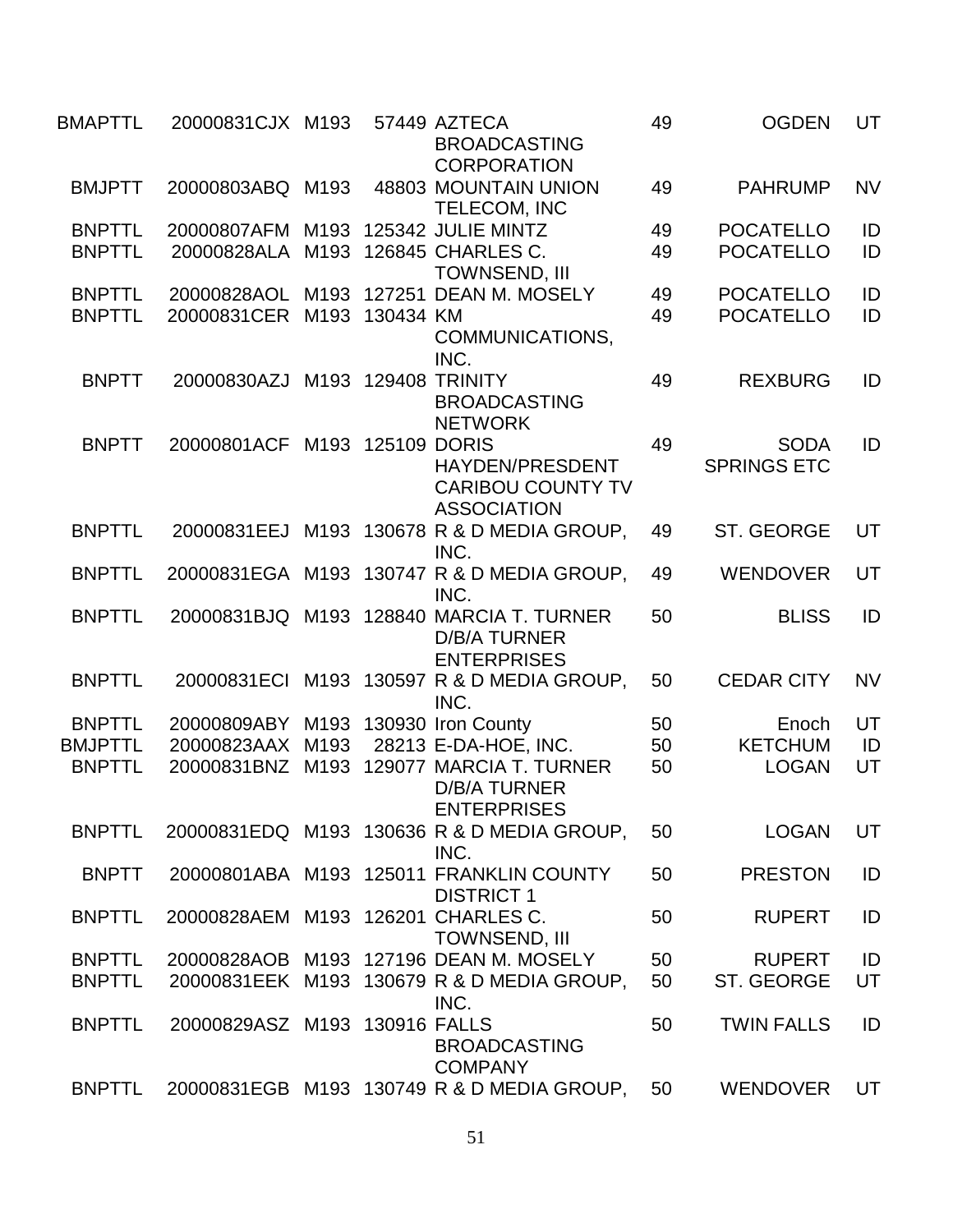|               |                                   |                  |                  | INC.                                          |    |                     |           |
|---------------|-----------------------------------|------------------|------------------|-----------------------------------------------|----|---------------------|-----------|
| <b>BNPTT</b>  |                                   |                  |                  | 20000831COI M193 131277 IRON COUNTY           | 51 | <b>BRIAN HEAD</b>   | UT        |
| <b>BNPTT</b>  | 20000823AAM                       |                  | M193 125922 KING |                                               | 51 | <b>BURLEY</b>       | ID        |
|               |                                   |                  |                  | <b>BROADCASTING</b>                           |    |                     |           |
|               |                                   |                  |                  | <b>COMPANY</b>                                |    |                     |           |
| <b>BNPTTL</b> | 20000829AME                       | M193             |                  | 129624 OREGON TRAIL                           | 51 | <b>BURLEY</b>       | ID        |
|               |                                   |                  |                  | <b>BROADCASTING</b>                           |    |                     |           |
|               |                                   |                  |                  | <b>COMPANY</b>                                |    |                     |           |
| <b>BNPTTL</b> | 20000829AJE                       | M193             | 127777           | <b>SUNBELT</b>                                | 51 | <b>COKEVILLE</b>    | <b>WY</b> |
|               |                                   |                  |                  | <b>COMMUNICATIONS</b>                         |    |                     |           |
|               |                                   |                  |                  |                                               |    |                     |           |
|               |                                   |                  |                  | <b>COMPANY</b>                                |    |                     |           |
| <b>BNPTTL</b> | 20000828AGI                       | M <sub>193</sub> |                  | 126354 DEAN M. MOSELY                         | 51 | <b>HAILEY</b>       | ID        |
| <b>BNPTTL</b> | 20000828AVR                       |                  |                  | M193 127917 CHARLES C.                        | 51 | <b>HAILEY</b>       | ID        |
|               |                                   |                  |                  | <b>TOWNSEND, III</b>                          |    |                     |           |
| <b>BNPTTL</b> | 20000807AET                       | M <sub>193</sub> |                  | 125299 SEAN MINTZ                             | 51 | <b>IDAHO FALLS</b>  | ID        |
| <b>BNPTT</b>  | 20000808AAW                       | M193             |                  | 125396 IRON COUNTY                            | 51 | NEW CASTLE,         | UT        |
|               |                                   |                  |                  |                                               |    | <b>ETC</b>          |           |
| <b>BNPTT</b>  | 20000809AAV                       |                  |                  | M193 125430 IRON COUNTY                       | 51 | NEW CASTLE,         | UT        |
|               |                                   |                  |                  |                                               |    | <b>ETC</b>          |           |
| <b>BNPTTL</b> | 20000807AFH                       | M193             |                  | 125330 JULIE MINTZ                            | 51 | <b>POCATELLO</b>    | ID        |
| <b>BNPTTL</b> | 20000828AIN                       |                  |                  | M193 126510 DEAN M. MOSELY                    | 51 | <b>POCATELLO</b>    | ID        |
| <b>BNPTTL</b> | 20000828AVS                       |                  |                  | M193 127920 CHARLES C.                        | 51 | <b>POCATELLO</b>    | ID        |
|               |                                   |                  |                  | <b>TOWNSEND, III</b>                          |    |                     |           |
| <b>BNPTTL</b> | 20000831BJS                       |                  |                  | M193 128842 MARCIA T. TURNER                  | 51 | <b>POCATELLO</b>    | ID        |
|               |                                   |                  |                  | <b>D/B/A TURNER</b>                           |    |                     |           |
|               |                                   |                  |                  | <b>ENTERPRISES</b>                            |    |                     |           |
| <b>BNPTT</b>  | 20000830AZK M193 129409 TRINITY   |                  |                  |                                               | 51 | <b>REXBURG</b>      | ID        |
|               |                                   |                  |                  | <b>BROADCASTING</b>                           |    |                     |           |
|               |                                   |                  |                  | <b>NETWORK</b>                                |    |                     |           |
|               |                                   |                  |                  |                                               |    |                     |           |
| <b>BNPTT</b>  | 20000801ACA M193 125090           |                  |                  | <b>DORIS HAYDEN/</b>                          | 51 | <b>SODA</b>         | ID        |
|               |                                   |                  |                  | PRESIDENT CARIBOU                             |    | <b>SPRINGS ETC</b>  |           |
|               |                                   |                  |                  | <b>COUNTY TV</b>                              |    |                     |           |
|               |                                   |                  |                  | <b>ASSOCIATION</b>                            |    |                     |           |
| <b>BNPTTL</b> |                                   |                  |                  | 20000831EGC M193 130750 R & D MEDIA GROUP, 51 |    | WENDOVER            | UT        |
|               |                                   |                  |                  | INC.                                          |    |                     |           |
| <b>BNPTTL</b> | 20000831BLL M193 128960 EQUITY    |                  |                  |                                               | 52 | <b>IDAHO FALLS</b>  | ID        |
|               |                                   |                  |                  | <b>BROADCASTING</b>                           |    |                     |           |
|               |                                   |                  |                  | <b>CORPORATION</b>                            |    |                     |           |
| <b>BNPTTL</b> | 20000831BQA M193 129199 IBG, INC. |                  |                  |                                               | 52 | <b>LITTLE FIELD</b> | AZ        |
| <b>BNPTTL</b> |                                   |                  |                  | 20000831EDR M193 130643 R & D MEDIA GROUP,    | 52 | <b>LOGAN</b>        | UT        |
|               |                                   |                  |                  | INC.                                          |    |                     |           |
| <b>BNPTTL</b> |                                   |                  |                  | 20000831EGD M193 130755 R & D MEDIA GROUP,    | 53 | <b>WENDOVER</b>     | UT        |
|               |                                   |                  |                  | INC.                                          |    |                     |           |
| <b>BNPTTL</b> |                                   |                  |                  | 20000831EGE M193 130758 R & D MEDIA GROUP,    | 54 | <b>WENDOVER</b>     | UT        |
|               |                                   |                  |                  | INC.                                          |    |                     |           |
| <b>BNPTTL</b> |                                   |                  |                  | 20000829AVN M193 131056 PURI FAMILY LIMITED   | 56 | ST.GEORGE           | UT        |
|               |                                   |                  |                  |                                               |    |                     |           |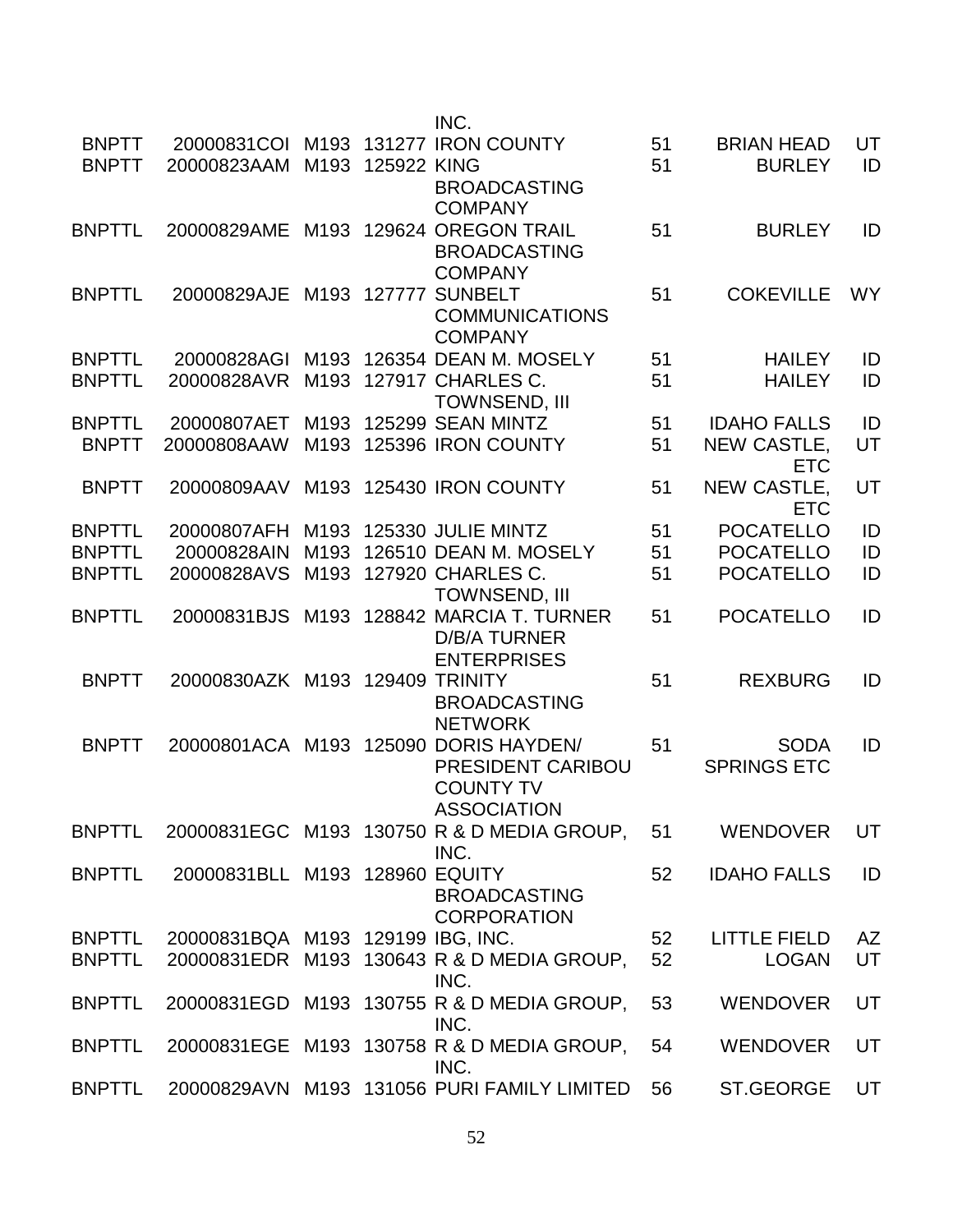|               |                  |                  | <b>PARTNERSHIP</b>                                             |    |                                    |           |
|---------------|------------------|------------------|----------------------------------------------------------------|----|------------------------------------|-----------|
| <b>BNPTTL</b> | 20000830BBX M193 |                  | 129533 ESI BROADCASTING<br><b>CORP</b>                         | 58 | <b>SAINT</b><br><b>GEORGE</b>      | UT        |
| <b>BNPTTL</b> | 20000831BAX M193 |                  | 128503 JOHN R. POWLEY                                          | 65 | <b>LOGAN</b>                       | UT        |
| <b>BNPTTL</b> | 20000831BCK      | M <sub>193</sub> | 128550 JOHN R. POWLEY                                          | 67 | <b>LOGAN</b>                       | UT        |
| <b>BNPTT</b>  | 20000830BQP      | M193             | 130912 AIRWAVES, INC.                                          | 68 | <b>LOGAN</b>                       | UT        |
| <b>BNPTTL</b> | 20000830AGV      | M194             | 127384 DEAN M. MOSELY                                          | 39 | <b>ALAMOSA</b>                     | CO        |
| <b>BNPTTL</b> | 20000830APX      | M194             | 128398 CHARLES C.<br><b>TOWNSEND, III</b>                      | 39 | <b>ALAMOSA</b>                     | CO        |
| <b>BNPTTL</b> | 20000828ANO      | M <sub>195</sub> | 127107 DEAN M. MOSELY                                          | 33 | <b>STEAMBOAT</b><br><b>SPRINGS</b> | CO        |
| <b>BNPTTL</b> | 20000828ASP      | M195             | 127690 CHARLES C.<br><b>TOWNSEND, III</b>                      | 33 | <b>STESMBOAT</b><br><b>SPRINGS</b> | CO        |
| <b>BNPTTL</b> | 20000830AJK      | M <sub>195</sub> | 127529 DEAN M. MOSELY                                          | 33 | <b>VERNAL</b>                      | UT        |
| <b>BNPTTL</b> | 20000830ASM      | M195             | 128869 CHARLES C.<br><b>TOWNSEND, III</b>                      | 33 | <b>VERNAL</b>                      | UT        |
| <b>BMJPTT</b> | 20000825AGW      | M196             | 55625 REGION 1<br><b>TRANSLATOR</b><br><b>ASSOCIATION</b>      | 49 | <b>JULESBURG</b>                   | CO        |
| <b>BNPTT</b>  | 20000821ACL      | M196             | 126074 REGION 1<br><b>TRANSLATOR</b>                           | 50 | <b>JULESBURG</b>                   | CO        |
| <b>BNPTTL</b> | 20000829AMO      | M196             | <b>ASSOCIATION</b><br>129866 HARDERS, ROGER E.                 | 50 | <b>SIDNEY</b>                      | <b>NE</b> |
| <b>BMJPTT</b> | 20000825AGU      | M196             | 55611 REGION 1<br><b>TRANSLATOR</b>                            | 51 | <b>JULESBURG</b>                   | CO        |
|               |                  |                  | <b>ASSOCIATION</b>                                             |    |                                    |           |
| <b>BNPTTL</b> | 20000831BOZ      | M196             | 129147 MARK SILBERMAN                                          | 52 | <b>BASSETT</b>                     | <b>NE</b> |
| <b>BNPTTL</b> | 20000830AEP      | M196             | 127081 ROGER E. HARDERS                                        | 52 | <b>BROKEN BOW</b>                  | <b>NE</b> |
| <b>BNPTT</b>  | 20000821ACM      | M196             | 126075 REGION 1<br><b>TRANSLATOR</b><br><b>ASSOCIATION</b>     | 52 | <b>JULESBURG</b>                   | CO        |
| <b>BNPTT</b>  | 20000830AVD      | M196             | <b>128990 TRINITY</b><br><b>BROADCASTING</b><br><b>NETWORK</b> | 52 | <b>NORTH</b><br><b>PLATTE</b>      | <b>NE</b> |
| <b>BNPTTL</b> | 20000829AMR      |                  | M196 129948 HARDERS, ROGER E.                                  | 52 | <b>SIDNEY</b>                      | <b>NE</b> |
| <b>BNPTTL</b> | 20000831CBJ      |                  | M196 129901 MARK A. GOFF                                       | 52 | <b>TORRINGTON</b>                  | <b>WY</b> |
| <b>BNPTTL</b> | 20000831CDC      |                  | M196 129993 LILLIAN E.<br><b>HALVORSON</b>                     | 52 | <b>WHITMAN</b>                     | <b>NE</b> |
| <b>BMJPTT</b> | 20000825AGT M196 |                  | 55612 REGION 1<br><b>TRANSLATOR</b><br><b>ASSOCIATION</b>      | 53 | <b>JULESBURG</b>                   | CO        |
| <b>BNPTT</b>  | 20000831BBN      |                  | M197 128524 CENTRAL WYOMING<br><b>COLLEGE</b>                  | 36 | <b>CHEYENNE</b>                    | <b>WY</b> |
| <b>BNPTT</b>  |                  |                  | 20000831BGM M197 128704 CENTRAL WYOMING<br><b>COLLEGE</b>      | 36 | <b>CHEYENNE</b>                    | <b>WY</b> |
| <b>BNPTTL</b> |                  |                  | 20000831AYU M197 128431 FIBERLESSNET, INC.                     | 36 | <b>GENOA</b>                       | CO        |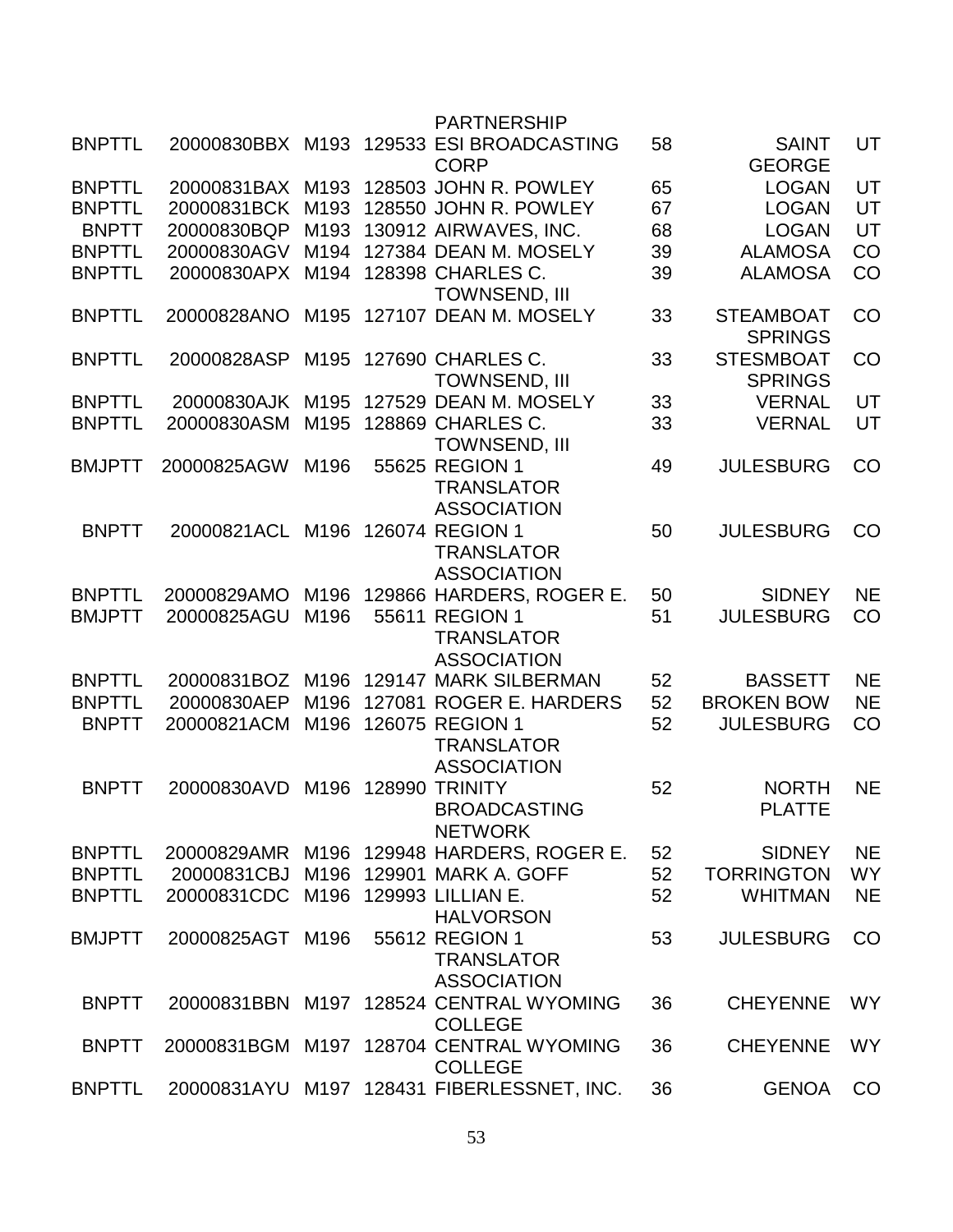| <b>BNPTT</b>  | 20000830AVE M197 128991 TRINITY |                  |             | <b>BROADCASTING</b><br><b>NETWORK</b>   | 36 | <b>SCOTTS BLUFF</b> | <b>NE</b> |
|---------------|---------------------------------|------------------|-------------|-----------------------------------------|----|---------------------|-----------|
| <b>BNPTTL</b> | 20000807ACA M197                |                  |             | 125169 AMANDA ORRICK                    | 50 | <b>CASPER</b>       | <b>WY</b> |
| <b>BNPTTL</b> | 20000807AFC                     | M197             |             | 125303 JULIE MINTZ                      | 50 | <b>CHEYENNE</b>     | <b>WY</b> |
| <b>BNPTTL</b> | 20000830AJW                     | M197             |             | 127548 DEAN M. MOSELY                   | 50 | <b>GUERNSY</b>      | <b>WY</b> |
| <b>BNPTTL</b> | 20000831BLH                     | M197             |             | 128901 CHARLES C.                       | 50 | <b>GUERNSY</b>      | <b>WY</b> |
|               |                                 |                  |             | <b>TOWNSEND, III</b>                    |    |                     |           |
| <b>BNPTTL</b> | 20000828ASX M197                |                  |             | 127706 CHARLES C.                       | 50 | LARAMIE             | <b>WY</b> |
|               |                                 |                  |             | <b>TOWNSEND, III</b>                    |    |                     |           |
| <b>BNPTTL</b> | 20000828BDK M197                |                  |             | 129425 DEAN M. MOSELY                   | 50 | LARAMIE             | <b>WY</b> |
| <b>BNPTTL</b> | 20000829ARE                     | M197             |             | 130796 INSPIRATION                      | 50 | <b>LARAMIE</b>      | <b>WY</b> |
|               |                                 |                  |             | <b>TELEVISION, INC.</b>                 |    |                     |           |
| <b>BNPTT</b>  | 20000830BIQ                     | M197             |             | <b>130139 TRINITY</b>                   | 50 | LARAMIE             | <b>WY</b> |
|               |                                 |                  |             | <b>BROADCASTING</b>                     |    |                     |           |
|               |                                 |                  |             | <b>NETWORK</b>                          |    |                     |           |
| <b>BNPTT</b>  | 20000821ACT                     | M197             |             | 126098 REGION 1                         | 51 | <b>ANTON</b>        | CO        |
|               |                                 |                  |             | <b>TRANSLATOR</b>                       |    |                     |           |
|               |                                 |                  |             | <b>ASSOCIATION</b>                      |    |                     |           |
| <b>BNPTTL</b> |                                 |                  |             | 20000818AAK M197 125645 INTERNATIONAL   | 51 | <b>CHEYENNE</b>     | <b>WY</b> |
|               |                                 |                  |             | <b>EXECUTIVE</b>                        |    |                     |           |
|               |                                 |                  |             | CONSULTANTS, INC.                       |    |                     |           |
| <b>BNPTTL</b> | 20000828AIL                     | M197             |             | 126506 DEAN M. MOSELY                   | 51 | <b>CHEYENNE</b>     | <b>WY</b> |
| <b>BNPTTL</b> | 20000828BAB                     | M <sub>197</sub> |             | 128264 CHARLES C.                       | 51 | <b>CHEYENNE</b>     | <b>WY</b> |
|               |                                 |                  |             | <b>TOWNSEND, III</b>                    |    |                     |           |
| <b>BNPTTL</b> | 20000831BKS                     | M197             | 128886 RULE |                                         | 51 | <b>WHEATLAND</b>    | <b>WY</b> |
|               |                                 |                  |             | <b>COMMUNICATIONS</b>                   |    |                     |           |
| <b>BNPTTL</b> |                                 |                  |             | 20000831BQM M197 129220 ROBERT R. RULE, | 51 | <b>WHEATLAND</b>    | <b>WY</b> |
|               |                                 |                  |             | D.B.A. RULE                             |    |                     |           |
|               |                                 |                  |             | <b>COMMUNICATIONS</b>                   |    |                     |           |
| <b>BNPTTL</b> | 20000831CAI M198 129869 VENTURE |                  |             |                                         | 21 | <b>ROCHELLE</b>     | IL        |
|               |                                 |                  |             | <b>TECHNOLOGIES</b>                     |    |                     |           |
|               |                                 |                  |             | <b>GROUP (OF</b>                        |    |                     |           |
|               |                                 |                  |             | PENNSYLVANIA),                          |    |                     |           |
|               |                                 |                  |             | L.L.C.                                  |    |                     |           |
| <b>BNPTTL</b> | 20000831AKY M198 127810 VENTURE |                  |             |                                         | 36 | <b>ROCHELLE</b>     | IL        |
|               |                                 |                  |             | <b>TECHNOLOGIES</b>                     |    |                     |           |
|               |                                 |                  |             | <b>GROUP, LLC</b>                       |    |                     |           |
| <b>BNPTT</b>  | 20000830ATK M199 128921         |                  |             | <b>TRINITY</b>                          | 53 | <b>BURLEY</b>       | ID        |
|               |                                 |                  |             | <b>BROADCASTING</b>                     |    |                     |           |
|               |                                 |                  |             | <b>NETWORK</b>                          |    |                     |           |
| <b>BNPTTL</b> |                                 |                  |             | 20000831AGS M199 127180 MARK SILBERMAN  | 53 | <b>TWIN FALLS</b>   | ID        |
| <b>BNPTTV</b> | 20000815ABR                     |                  |             | M2 125561 DUCHESNE COUNTY               | 6  | <b>HANNA &amp;</b>  | UT        |
|               |                                 |                  |             |                                         |    | <b>TABIONA</b>      |           |
| <b>BNPTTV</b> | 20000828BDZ                     |                  |             | M2 129950 SUMMIT COUNTY                 | 6  | PEOA AND            | UT        |
|               |                                 |                  |             |                                         |    | <b>OAKLEY</b>       |           |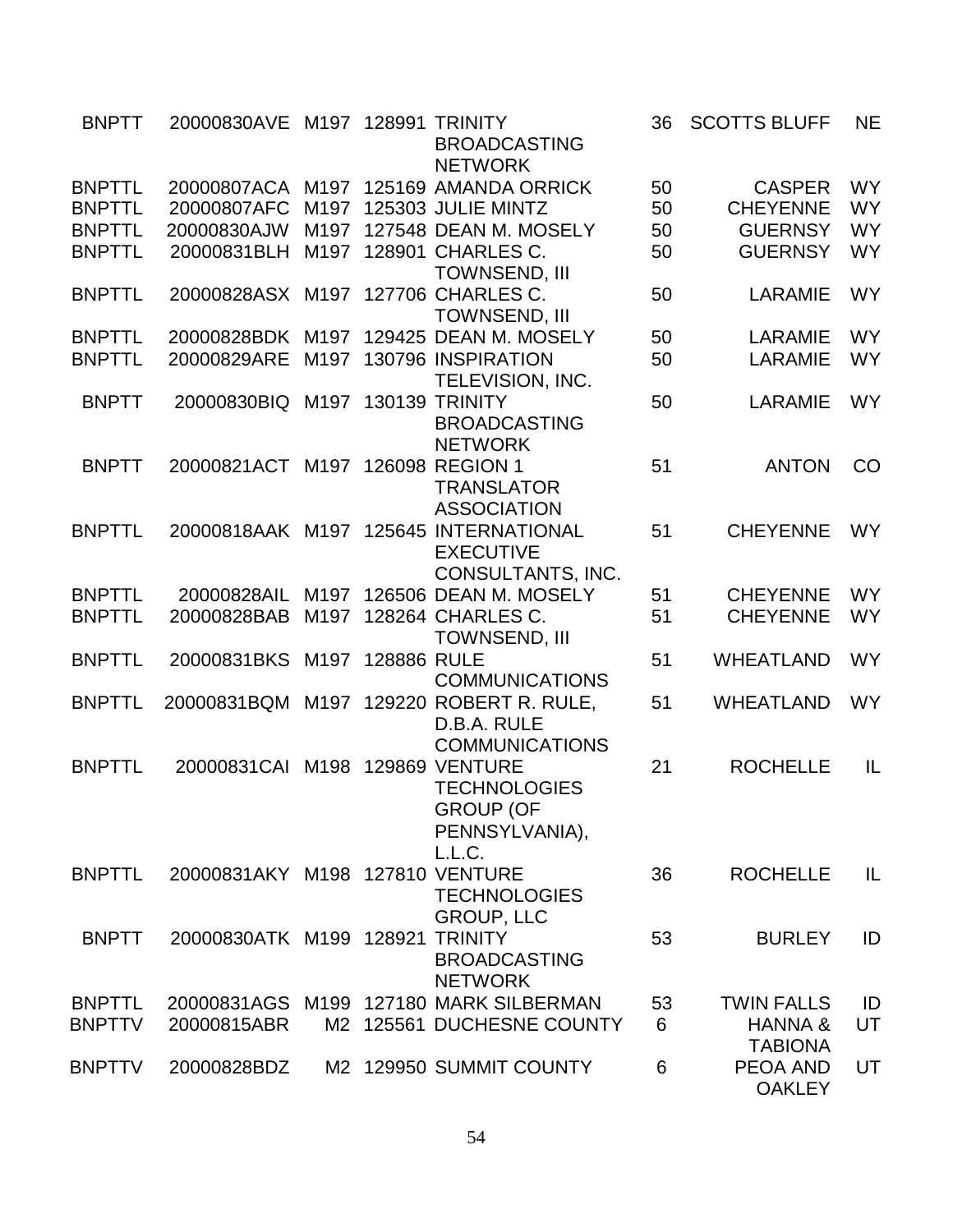| <b>BNPTVL</b>                  | 20000831AXH                    |            | M2 128382 EQUITY<br><b>BROADCASTING</b><br><b>CORPORATION</b>                                  | 6              | <b>VERNAL</b>                 | UT                   |
|--------------------------------|--------------------------------|------------|------------------------------------------------------------------------------------------------|----------------|-------------------------------|----------------------|
| <b>BNPTTL</b>                  | 20000828AGM                    |            | M20 126362 CHARLES C.<br><b>TOWNSEND, III</b>                                                  | 46             | <b>KAHULUI</b>                | HI                   |
| <b>BNPTTL</b><br><b>BNPTTL</b> | 20000828AOA<br>20000830AXS     | M20<br>M20 | 127187 DEAN M. MOSELY<br>129329 MARCIA T. TURNER,<br><b>D/B/A TURNER</b><br><b>ENTERPRISES</b> | 46<br>46       | <b>KAHULUI</b><br><b>KULA</b> | H <sub>l</sub><br>HI |
| <b>BNPTT</b>                   | 20000830ATC                    |            | M20 128913 TRINITY<br><b>BROADCASTING</b><br><b>NETWORK</b>                                    | 46             | <b>LAHAINA</b>                | HI                   |
| <b>BNPTTL</b>                  | 20000831COW                    |            | M20 131378 PURI FAMILY LIMITED<br><b>PARTNERSHIIP</b>                                          | 46             | WAILUKU                       | HI                   |
| <b>BNPTVL</b>                  | 20000828ASU                    | M200       | 127700 DEAN M. MOSELY                                                                          | 4              | <b>BASTROP</b>                | LA                   |
| <b>BNPTVL</b>                  | 20000828AXG                    | M200       | 128060 CHARLES C.<br><b>TOWNSEND, III</b>                                                      | $\overline{4}$ | <b>BASTROP</b>                | LA                   |
| <b>BNPTVL</b>                  | 20000831AKU                    | M200       | <b>127794 SONRISE</b><br>COMMUNICATIONS,<br>INC.                                               | $\overline{4}$ | <b>WEST</b><br><b>MONROE</b>  | LA                   |
| <b>BMJPTVL</b>                 | 20000830BQH M200               |            | 14351 CRANFORD L.<br><b>JORDAN</b>                                                             | $\overline{4}$ | <b>WINNFIELD</b>              | LA                   |
| <b>BNPTTL</b>                  | 20000807ABH                    | M201       | 125147 SEAN MINTZ                                                                              | 25             | <b>LAKE</b><br><b>CHARLES</b> | LA                   |
| <b>BNPTTL</b>                  | 20000818ABS                    | M201       | <b>125708 TIGER EYE</b><br>LICENSING, LLC                                                      | 25             | <b>LAKE</b><br><b>CHARLES</b> | LA                   |
| <b>BNPTTL</b>                  | 20000831AWE                    | M201       | 128338 RICE CAPITAL<br><b>BROADCASTING</b><br>COMPANY, INC.                                    | 25             | <b>SULPHUR</b>                | LA                   |
| <b>BNPTTL</b>                  | 20000818AAP                    | M201       | <b>125666 TIGER EYE</b><br>LICENSING, LLC                                                      | 26             | <b>LAKE</b><br><b>CHARLES</b> | LA                   |
| <b>BNPTTL</b>                  | 20000831BLM M201               |            | 128962 RICE CAPITAL<br><b>BROADCASTING</b><br><b>COMPANY, INC</b>                              | 26             | <b>PORT ARTHUR</b>            | <b>TX</b>            |
| <b>BNPTVL</b>                  | 20000828ANR M202 127155 SCOTTY |            | <b>BROADCASTING</b>                                                                            | 9              | <b>GLASGOW</b>                | KY                   |
| <b>BNPTVL</b>                  | 20000831API                    |            | M202 128008 JOHN R. POWLEY                                                                     | 9              | <b>JAMESTOWN</b>              | KY                   |
| <b>BNPTTL</b>                  | 20000831ELE                    |            | M203 130641 TIGER EYE<br>LICENSING, LLC                                                        | 17             | <b>TOPEKA</b>                 | KS                   |
| <b>BNPTTL</b>                  | 20000831APY                    | M203       | 128035 JOHN R. POWLEY                                                                          | 17             | <b>TOPEKA</b>                 | KS                   |
| <b>BNPTTL</b>                  | 20000807ABR                    | M203       | 125161 AMANDA ORRICK                                                                           | 32             | <b>MANHATTAN</b>              | KS                   |
| <b>BNPTTL</b>                  |                                |            | 20000831AQK M203 128050 JOHN R. POWLEY                                                         | 32             | <b>TOPEKA</b>                 | KS                   |
| <b>BNPTTL</b>                  | 20000831BOG                    | M203       | <b>129090 TURNER</b><br><b>ENTERPRISES</b>                                                     | 32             | <b>TOPEKA</b>                 | KS                   |
| <b>BNPTTL</b>                  |                                |            | 20000824ADU M204 130202 ESI BROADCASTING<br><b>CORPORATION</b>                                 | 33             | <b>HELENA</b>                 | MT                   |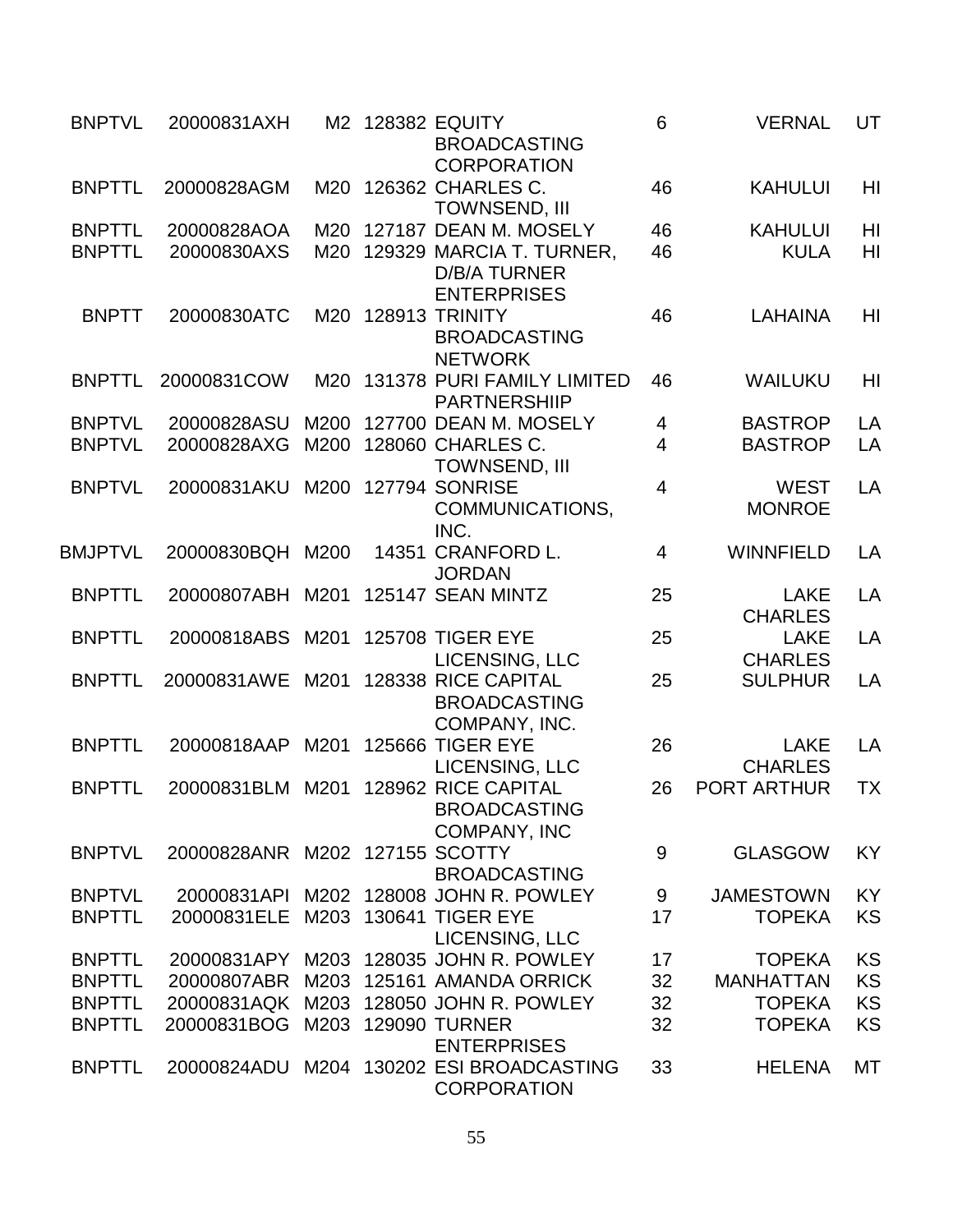| <b>BNPTTL</b> | 20000829AJX M204 127854 BEARTOOTH |      |              | <b>COMMUNICATIONS</b><br><b>COMPANY</b>                              | 33 | <b>HELENA</b>      | MT        |
|---------------|-----------------------------------|------|--------------|----------------------------------------------------------------------|----|--------------------|-----------|
| <b>BNPTT</b>  | 20000829ASV                       | M204 |              | 130906 BEARTOOTH<br><b>COMMUNICATIONS</b><br>CO.                     | 33 | <b>HELENA</b>      | <b>MT</b> |
| <b>BNPTTL</b> | 20000831BOA M204                  |      | 129080       | <b>MARCIA T. TURNER</b><br><b>D/B/A TURNER</b><br><b>ENTERPRISES</b> | 33 | <b>HELENA</b>      | MT        |
| <b>BNPTTL</b> | 20000828ALL                       | M204 |              | 126980 DEAN M. MOSELY                                                | 33 | <b>MISSOULA</b>    | <b>MT</b> |
| <b>BNPTTL</b> | 20000828AXQ                       | M204 |              | 128093 CHARLES C.<br><b>TOWNSEND, III</b>                            | 33 | <b>MISSOULA</b>    | MT        |
| <b>BNPTTL</b> | 20000807ADB                       | M204 |              | 125210 SEAN MINTZ                                                    | 34 | <b>BUTTE</b>       | MT        |
| <b>BNPTTL</b> | 20000830AMR                       | M204 | 127751 PRISM | <b>BROADCASTING</b><br>NETWORK, INC.                                 | 34 | <b>BUTTE</b>       | <b>MT</b> |
| <b>BNPTTL</b> | 20000830BMZ                       | M204 |              | 130420 ROBERT DALE CLARK                                             | 34 | <b>BUTTE</b>       | MT        |
| <b>BNPTTL</b> | 20000824ADO                       | M204 |              | 130180 ESI BROADCASTING<br><b>CORPORATION</b>                        | 34 | <b>GREAT FALLS</b> | <b>MT</b> |
| <b>BNPTTL</b> | 20000807AFF                       | M204 |              | 125320 AMANDA ORRICK                                                 | 34 | <b>HELENE</b>      | <b>MT</b> |
| <b>BNPTTL</b> | 20000829AHG                       | M204 |              | 127237 BEARTOOTH<br><b>COMMUNICATIONS</b><br><b>COMPANY</b>          | 49 | <b>GREAT FALLS</b> | MT        |
| <b>BNPTTL</b> | 20000828BCM                       | M204 |              | 128885 BROWNING PUBLIC<br><b>SCHOOL</b>                              | 49 | <b>HEART BUTTE</b> | <b>MT</b> |
| <b>BNPTTL</b> | 20000828AKM                       | M204 |              | 126805 DEAN M. MOSELY                                                | 49 | <b>KALISPELL</b>   | MT        |
| <b>BNPTTL</b> | 20000828AXJ                       | M204 |              | 128068 CHARLES C.<br><b>TOWNSEND, III</b>                            | 49 | <b>KALISPELL</b>   | MT        |
| <b>BNPTTL</b> | 20000807AAW                       |      |              | M204 125108 SEAN MINTZ                                               | 50 | <b>BUTTE</b>       | <b>MT</b> |
| <b>BNPTTL</b> | 20000828AKK                       | M204 |              | 126803 DEAN M. MOSELY                                                | 50 | <b>GREAT FALLS</b> | MT        |
| <b>BNPTTL</b> | 20000828AXF                       |      |              | M204 128063 CHARLES C.<br><b>TOWNSEND, III</b>                       | 50 | <b>GREAT FALLS</b> | MT        |
| <b>BNPTTL</b> | 20000829AHK M204 127242 BEARTOOTH |      |              | <b>COMMUNICATIONS</b><br><b>COMPANY</b>                              | 51 | <b>BUTTE</b>       | <b>MT</b> |
| <b>BNPTT</b>  | 20000803ABF                       |      |              | M204 125332 MONTANA STATE<br><b>UNIVERSITY</b>                       | 51 | <b>GREAT FALLS</b> | <b>MT</b> |
| <b>BNPTT</b>  | 20000803ABP                       |      |              | M204 125488 MONTANA STATE<br><b>UNIVERSITY</b>                       | 51 | <b>GREAT FALLS</b> | MT        |
| <b>BNPTTL</b> | 20000829AHF                       |      |              | M204 127236 BEARTOOTH<br><b>COMMUNICATIONS</b><br><b>COMPANY</b>     | 51 | <b>GREAT FALLS</b> | <b>MT</b> |
| <b>BNPTTL</b> |                                   |      |              | 20000824ADR M204 130191 ESI BROADCASTING<br><b>CORPORATION</b>       | 51 | <b>LEWISTON</b>    | ID        |
| <b>BNPTTL</b> | 20000830AHB                       |      |              | M204 127398 DEAN M. MOSELY                                           | 51 | <b>LEWISTON</b>    | ID        |
| <b>BNPTTL</b> | 20000830AQJ                       |      |              | M204 128516 CHARLES C.                                               | 51 | <b>LEWISTON</b>    | ID        |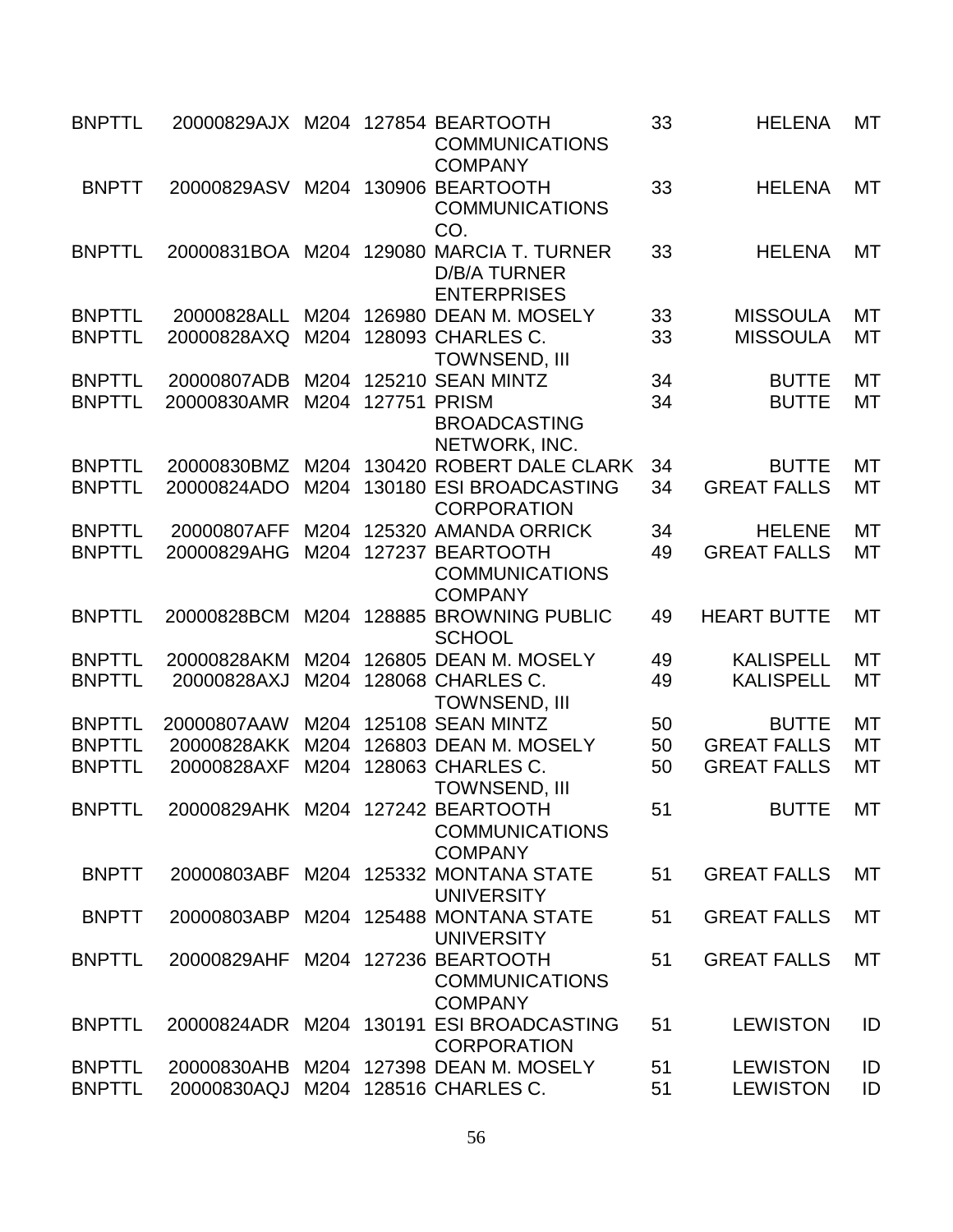|               |                                 |      | <b>TOWNSEND, III</b>                                            |    |                    |           |
|---------------|---------------------------------|------|-----------------------------------------------------------------|----|--------------------|-----------|
| <b>BNPTTL</b> | 20000829AJL                     |      | M204 127796 BEARTOOTH                                           | 51 | <b>MISSOULA</b>    | MT        |
|               |                                 |      | <b>COMMUNICATIONS</b><br><b>COMPANY</b>                         |    |                    |           |
| <b>BNPTTL</b> | 20000809ABL                     | M204 | 125803 CONTINENTAL TV                                           | 51 | <b>STAMFORD</b>    | MT        |
| <b>BNPTTL</b> | 20000828AFW                     | M205 | 126328 DEAN M. MOSELY                                           | 33 | <b>MONROE</b>      | LA        |
| <b>BNPTTL</b> | 20000828AWE                     | M205 | 127957 CHARLES C.                                               | 33 | <b>MONROE</b>      | LA        |
|               |                                 |      | <b>TOWNSEND, III</b>                                            |    |                    |           |
| <b>BNPTTL</b> | 20000828BGP                     | M205 | 130419 JOHN R. POWLEY                                           | 33 | <b>MONROE</b>      | LA        |
| <b>BNPTTL</b> | 20000831BNT                     | M205 | 129067 EQUITY                                                   | 33 | <b>MONROE</b>      | LA        |
|               |                                 |      | <b>BROADCASTING</b>                                             |    |                    |           |
|               |                                 |      | <b>CORPORATION</b>                                              |    |                    |           |
| <b>BNPTTL</b> | 20000831EKK M205                |      | 131305 TELECOM WIRELESS,                                        | 33 | <b>MONROE</b>      | LA        |
| <b>BNPTTL</b> | 20000831EKL                     | M205 | LLC.<br>131312 TELECOM WIRELESS,                                | 46 | <b>MONROE</b>      | LA        |
|               |                                 |      | <b>LLC</b>                                                      |    |                    |           |
| <b>BNPTTL</b> | 20000831BUY M205                |      | <b>129588 EQUITY</b>                                            | 47 | <b>FARMERVILLE</b> | LA        |
|               |                                 |      | <b>BROADCASTING</b>                                             |    |                    |           |
|               |                                 |      | <b>CORPORATION</b>                                              |    |                    |           |
| <b>BNPTTL</b> | 20000807AGI                     | M205 | 125442 HOWARD MINTZ                                             | 47 | <b>MONROE</b>      | LA        |
| <b>BNPTTL</b> | 20000828AGS                     | M205 | 126374 DEAN M. MOSELY                                           | 47 | <b>MONROE</b>      | LA        |
| <b>BNPTTL</b> | 20000828AWF                     | M205 | 127958 CHARLES C.                                               | 47 | <b>MONROE</b>      | LA        |
|               |                                 |      | <b>TOWNSEND, III</b>                                            |    |                    |           |
| <b>BNPTTL</b> | 20000830ADK                     | M205 | 126926 ROSELINA COELHO                                          | 48 | <b>MONROE</b>      | LA        |
| <b>BNPTTL</b> | 20000828AVE                     | M206 | 127834 CHARLES C.<br><b>TOWNSEND, III</b>                       | 22 | <b>HANNIBAL</b>    | <b>MO</b> |
| <b>BNPTTL</b> | 20000828BDN                     | M206 | 129462 DEAN M. MOSELY                                           | 22 | <b>HANNIBAL</b>    | <b>MO</b> |
| <b>BNPTTL</b> | 20000802ACD                     | M206 | 125304 LINDA O. MUNOZ                                           | 23 | <b>HANIBAL</b>     | <b>MO</b> |
| <b>BNPTTL</b> | 20000831BCN                     | M206 | <b>128556 VENTURE</b>                                           | 23 | <b>QUINCY</b>      | IL        |
|               |                                 |      | <b>TECHNOLOGIES</b>                                             |    |                    |           |
|               |                                 |      | <b>GROUP (OF</b>                                                |    |                    |           |
|               |                                 |      | PENNSYLVANIA),                                                  |    |                    |           |
|               |                                 |      | L.L.C.                                                          |    |                    |           |
| <b>BNPTTL</b> | 20000831BKG M206 128864 EQUITY  |      |                                                                 | 23 | <b>QUINCY</b>      | IL        |
|               |                                 |      | <b>BROADCASTING</b>                                             |    |                    |           |
| <b>BNPTT</b>  |                                 |      | <b>CORPORATION</b><br>20000831BRY M206 129298 TRINITY CHRISTIAN | 24 | <b>HANNIBAL</b>    | <b>MO</b> |
|               |                                 |      | <b>CENTER OF SANTA</b>                                          |    |                    |           |
|               |                                 |      | ANA, D/B/A TRINTY                                               |    |                    |           |
|               |                                 |      | <b>BOADCASTI</b>                                                |    |                    |           |
| <b>BNPTTL</b> |                                 |      | 20000802ADY M206 125520 JAQUELINE FAJARDO                       | 24 | <b>QUINCY</b>      | IL        |
| <b>BNPTTL</b> | 20000825AJV                     | M206 | 130681 TRISTAN                                                  | 24 | <b>QUINCY</b>      | IL        |
|               |                                 |      | <b>BROADCASTING, LLC</b>                                        |    |                    |           |
| <b>BNPTTL</b> |                                 |      | 20000831BNQ M206 129062 PURI FAMILY LIMITED                     | 24 | <b>QUINCY</b>      | IL        |
|               |                                 |      | <b>PARTNERSHIP</b>                                              |    |                    |           |
| <b>BNPTTL</b> | 20000831AVU M206 128322 VENTURE |      |                                                                 | 25 | <b>QUINCY</b>      | IL        |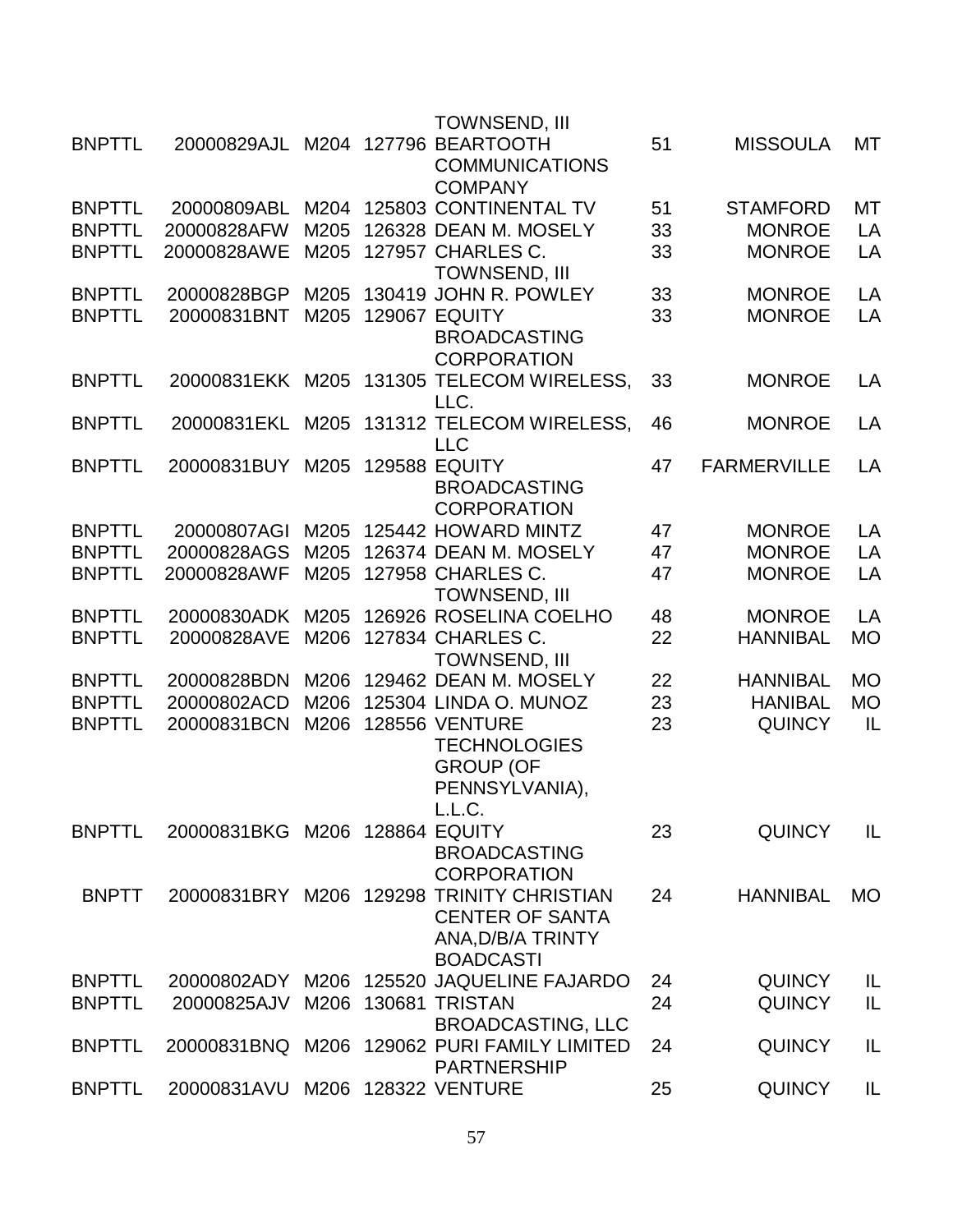|                                |                                     |              |              | <b>TECHNOLOGIES</b><br><b>GROUP, LLC</b>                                                                                   |          |                                    |                        |
|--------------------------------|-------------------------------------|--------------|--------------|----------------------------------------------------------------------------------------------------------------------------|----------|------------------------------------|------------------------|
| <b>BNPTTL</b><br><b>BNPTTL</b> | 20000831ATD                         | M206         |              | 20000807AER M206 125294 LAURIE MINTZ<br><b>128178 VENTURE</b><br><b>TECHNOLOGIES</b><br><b>GROUP (OF</b><br>PENNSYLVANIA), | 26<br>38 | <b>QUINCY</b><br><b>QUINCY</b>     | IL<br>IL               |
| <b>BNPTTL</b>                  | 20000810AAX M207 125321 INSPIRATION |              |              | L.L.C.<br>TELEVISION, INC.                                                                                                 | 30       | <b>COLUMBIA</b>                    | <b>MO</b>              |
| <b>BNPTTL</b><br><b>BNPTTL</b> | 20000828AOW<br>20000828AWT          | M207<br>M207 |              | 127262 DEAN M. MOSELY<br>128003 CHARLES C.<br><b>TOWNSEND, III</b>                                                         | 30<br>30 | <b>COLUMBIA</b><br><b>COLUMBIA</b> | <b>MO</b><br><b>MO</b> |
| <b>BNPTTL</b>                  | 20000829ALQ                         | M207         | 129538 PRISM | <b>BROADCASTING</b>                                                                                                        | 30       | <b>COLUMBIA</b>                    | <b>MO</b>              |
| <b>BNPTTL</b>                  | 20000831ASY M207 128166 VENTURE     |              |              | NETWORK, INC.<br><b>TECHNOLOGIES</b><br><b>GROUP (OF</b><br>PENNSYLVANIA),<br>L.L.C.                                       | 30       | <b>COLUMBIA</b>                    | <b>MO</b>              |
| <b>BNPTTL</b>                  | 20000831ELB                         |              |              | M207 130634 TIGER EYE<br>LICENSING, LLC                                                                                    | 30       | <b>COLUMBIA</b>                    | <b>MO</b>              |
| <b>BNPTTL</b>                  |                                     |              |              | 20000807AGS M207 125489 HOWAD MINTZ                                                                                        | 30       | <b>JEFFERSON</b><br><b>CITY</b>    | <b>MO</b>              |
| <b>BNPTTL</b>                  |                                     |              |              | 20000828AOZ M207 127267 DEAN M. MOSELY                                                                                     | 30       | <b>JEFFERSON</b><br><b>CITY</b>    | <b>MO</b>              |
| <b>BNPTTL</b>                  | 20000828AWV                         |              |              | M207 128009 CHARLES C.<br><b>TOWNSEND, III</b>                                                                             | 30       | <b>JEFFERSON</b><br><b>CITY</b>    | <b>MO</b>              |
| <b>BNPTTL</b>                  | 20000831AVK M207 128306 VENTURE     |              |              | <b>TECHNOLOGIES</b><br><b>GROUP LLC</b>                                                                                    | 30       | <b>QUINCY</b>                      | IL                     |
| <b>BNPTTL</b>                  | 20000829ARP M207 130809 DOUGLAS L.  |              |              | <b>SHELDAHL</b>                                                                                                            | 45       | <b>COLUMBIA</b>                    | <b>MO</b>              |
| <b>BNPTTL</b>                  |                                     |              |              | 20000830AHC M208 127399 DEAN M. MOSELY                                                                                     | 43       | <b>MCCALL</b>                      | ID                     |
| <b>BNPTTL</b>                  | 20000830AQL M208 128521 CHARLES C.  |              |              | <b>TOWNSEND, III</b>                                                                                                       | 43       | <b>MCCALL</b>                      | ID                     |
| <b>BNPTTL</b>                  | 20000830AHE                         |              |              | M209 127401 DEAN M. MOSELY                                                                                                 | 48       | <b>MCCALL</b>                      | ID                     |
| <b>BNPTTL</b>                  | 20000830AQI                         |              |              | M209 128512 CHARLES C.<br><b>TOWNSEND, III</b>                                                                             | 48       | <b>MCCALL</b>                      | ID                     |
| BMJPTTL                        | 20000831COB                         | M21          |              | 61448 SOUTHWEST<br><b>COLORADO</b><br><b>TELEVISION</b><br><b>TRANSLATOR</b><br><b>ASSOCIATION</b>                         | 26       | <b>CORTEZ</b>                      | CO                     |
| <b>BNPTTL</b>                  | 20000831CNY                         |              |              | M21 131268 SOUTHWEST                                                                                                       | 27       | <b>CORTEZ</b>                      | CO                     |
|                                |                                     |              |              |                                                                                                                            |          |                                    |                        |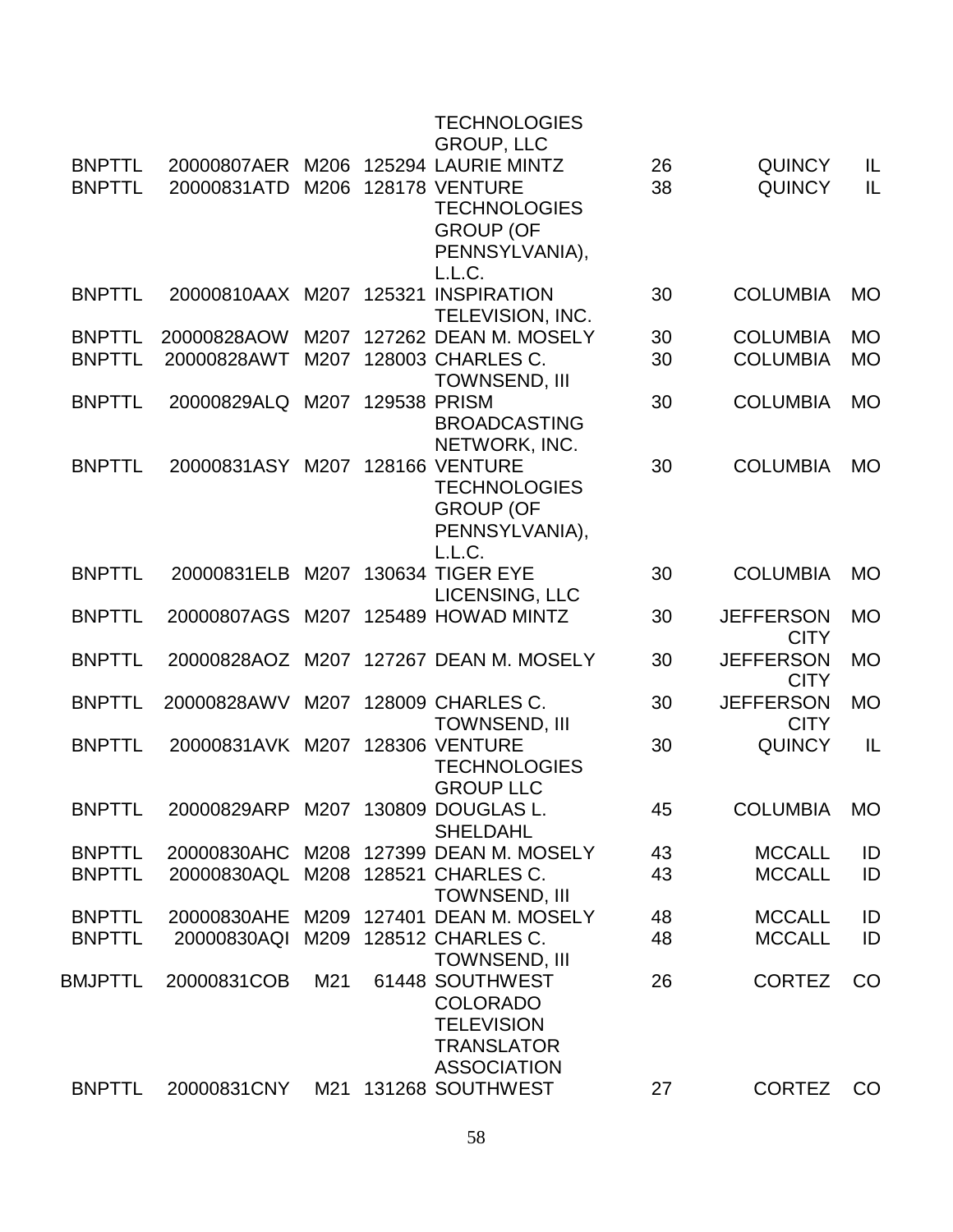|               |                                   |      |              | <b>COLORADO</b><br><b>TELEVISION</b><br><b>TRANSLATOR</b>                              |    |                    |           |
|---------------|-----------------------------------|------|--------------|----------------------------------------------------------------------------------------|----|--------------------|-----------|
| <b>BNPTTL</b> | 20000831BRI                       | M21  |              | <b>ASSOCIATION</b><br>129263 ALPHA OMEGA<br><b>BROADCASTING OF</b>                     | 27 | <b>FARMINGTON</b>  | <b>NM</b> |
| BMJPTTL       | 20000831CNU                       | M21  |              | ALBUQUERQUE, INC.<br>58850 SOUTHWEST<br><b>COLORADO</b><br><b>TELEVISION</b>           | 28 | CORTEZ, ETC.       | CO        |
| <b>BNPTTL</b> | 20000831AXD                       | M210 |              | <b>TRANSLATOR</b><br><b>ASSOCIATION</b><br><b>128368 EQUITY</b><br><b>BROADCASTING</b> | 54 | <b>IDAHO FALLS</b> | ID        |
| <b>BNPTTL</b> |                                   |      |              | <b>CORPORATION</b><br>20000829AVX M210 131070 MICHAEL MINTZ                            | 69 | <b>IDAHO FALLS</b> | ID        |
| <b>BNPTTL</b> | 20000831AYP                       | M211 |              | 128427 FIBERLESSNET, INC.                                                              | 29 | <b>BIG WELLS</b>   | <b>TX</b> |
| <b>BNPTTL</b> | 20000831AOP                       | M211 |              | 127982 JOHN R. POWLEY                                                                  | 29 | <b>GEORGE WEST</b> | <b>TX</b> |
| <b>BNPTTL</b> | 20000802ACP                       | M211 |              | 125346 MOSED LUNA                                                                      | 29 | <b>LAREDO</b>      | <b>TX</b> |
| <b>BNPTTL</b> | 20000830BHB                       | M211 |              | 130066 JOHN R. POWLEY                                                                  | 29 | LAREDO             | <b>TX</b> |
| <b>BNPTTL</b> | 20000831EIP                       | M211 |              | 130780 G&M MEDIA<br>PARTNERS, LLC                                                      | 30 | <b>LAREDO</b>      | <b>TX</b> |
| <b>BNPTTL</b> | 20000830ANF                       | M211 | 127753 PRISM | <b>BROADCASTING</b><br>NETWORK, INC.                                                   | 31 | <b>LAREDO</b>      | <b>TX</b> |
| <b>BNPTTL</b> | 20000831CCL M211                  |      | 129972 STEAD | COMMUNICATIONS,<br>INC.                                                                | 44 | <b>BIG WELLS</b>   | <b>TX</b> |
| <b>BNPTTL</b> | 20000831CCK M211                  |      |              | 129968 STEAD<br>COMMUNICATIONS,<br>INC.                                                | 44 | <b>INGRAM</b>      | <b>TX</b> |
| <b>BNPTTL</b> | 20000829AVR                       | M211 |              | 131063 MICHAEL MINTZ                                                                   | 44 | <b>LAREDO</b>      | <b>TX</b> |
| <b>BNPTTL</b> |                                   |      |              | 20000830BHE M211 130070 JOHN R. POWLEY                                                 | 44 | LAREDO             | <b>TX</b> |
| <b>BNPTTL</b> | 20000831EIQ M211 130782 G&M MEDIA |      |              | <b>PARTNERS, LLC</b>                                                                   | 44 | <b>LAREDO</b>      | <b>TX</b> |
| <b>BNPTTL</b> |                                   |      |              | 20000829AQL M211 130591 MICHAEL MINTZ                                                  | 46 | <b>LAREDO</b>      | <b>TX</b> |
| <b>BNPTTL</b> | 20000830BOE M211 130500 MARANATHA |      |              | <b>CHURCH OF LAREDO</b><br><b>INC/GOOD NEWS</b><br><b>BROADCASTING OF</b><br>ТX        | 59 | LAREDO             | <b>TX</b> |
| <b>BNPTTL</b> | 20000829AVF M212 131043 KM        |      |              | COMMUNICATIONS,<br>INC.                                                                | 25 | <b>ROCHELLE</b>    | IL        |
| <b>BNPTTL</b> | 20000831CAJ M212 129870 VENTURE   |      |              | <b>TECHNOLOGIES</b>                                                                    | 25 | <b>ROCHELLE</b>    | IL        |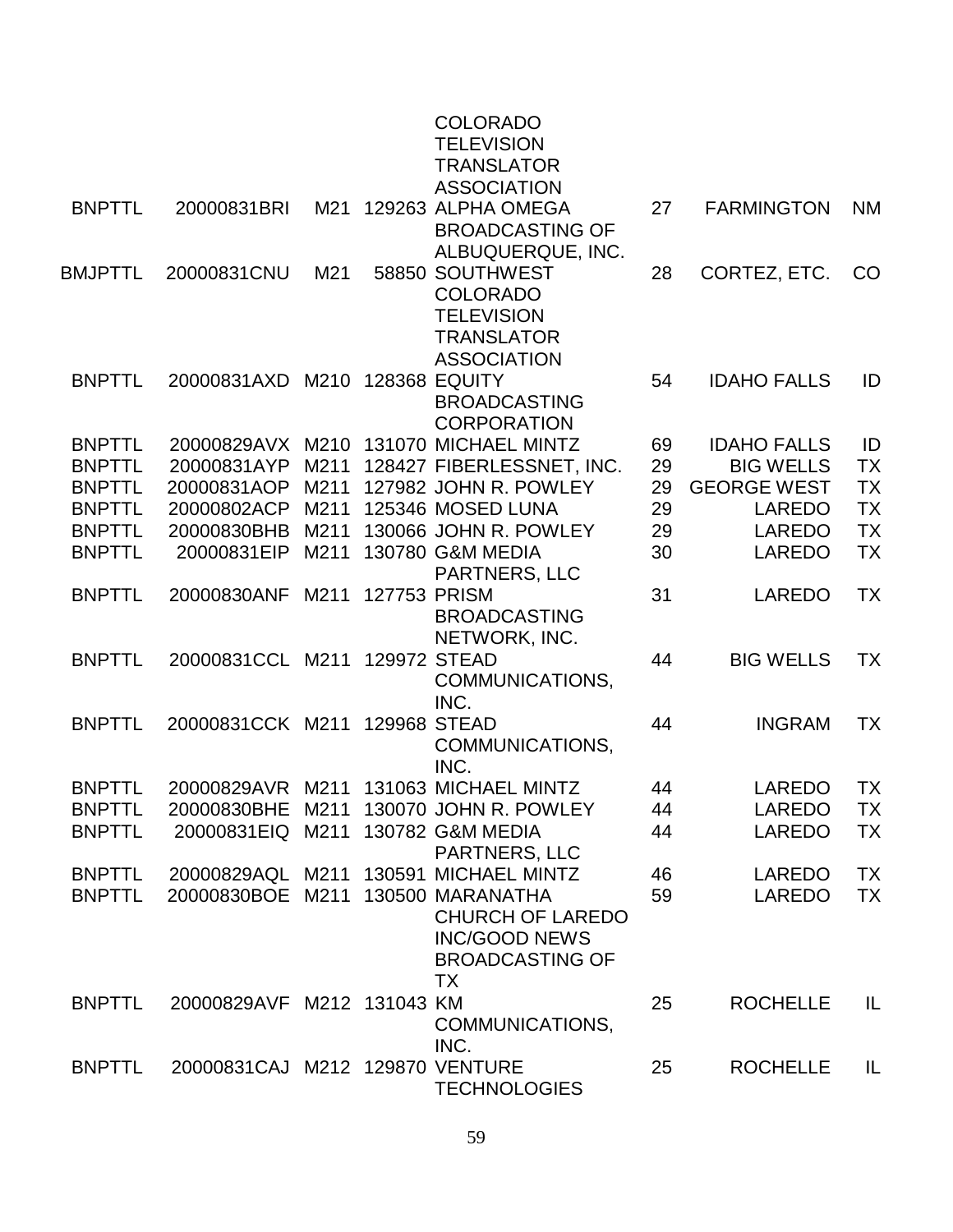|               |                                   |      |                   | <b>GROUP (OF</b><br>PENNSYLVANIA),<br>L.L.C.                                          |    |                                 |           |
|---------------|-----------------------------------|------|-------------------|---------------------------------------------------------------------------------------|----|---------------------------------|-----------|
| <b>BNPTTL</b> | 20000831AWL                       |      |                   | M212 128345 VENTURE<br><b>TECHNOLOGIES</b><br><b>GROUP, LLC</b>                       | 40 | <b>ROCHELLE</b>                 | IL        |
| <b>BNPTTL</b> | 20000831AUQ M212 128239 VENTURE   |      |                   | <b>TECHNOLOGIES</b><br><b>GROUP, LLC</b>                                              | 55 | <b>ROCHELLE</b>                 | IL        |
| <b>BNPTTL</b> | 20000831ATA M213 128171           |      |                   | <b>VENTURE</b><br><b>TECHNOLOGIES</b><br><b>GROUP (OF</b><br>PENNSYLVANIA),<br>L.L.C. | 27 | <b>COLUMBIA</b>                 | IL        |
| <b>BNPTTL</b> | 20000829AFF                       |      | M213 126914 PRISM | <b>BROADCASTING</b><br>NERTWORK, INC.                                                 | 27 | <b>COLUMBIA</b>                 | <b>MO</b> |
| <b>BNPTTL</b> | 20000830BTH M213 131293 TIGER EYE |      |                   | LICENSING, LLC.                                                                       | 27 | <b>COLUMBIA</b>                 | <b>MO</b> |
| <b>BNPTTL</b> | 20000831ASZ M213 128168 VENTURE   |      |                   | <b>TECHNOLOGIES</b><br><b>GROUP (OF</b><br>PENNSYLVANIA),<br>L.L.C.                   | 27 | <b>COLUMBIA</b>                 | <b>MO</b> |
| <b>BNPTTL</b> | 20000831ELN M213 131346 TIGER EYE |      |                   | LICENSING, LLC                                                                        | 28 | <b>COLUMBIA</b>                 | <b>MO</b> |
| <b>BNPTTL</b> | 20000830ALV                       |      | M213 127741       | <b>PRISM</b><br><b>BROADCASTING</b>                                                   | 28 | <b>JEFFERSON</b><br><b>CITY</b> | <b>MO</b> |
| <b>BNPTT</b>  | 20000830AZP                       |      |                   | M214 129417 TRINITY<br><b>BROADCASTING</b><br><b>NETWORK</b>                          | 59 | <b>CHANUTE</b>                  | <b>KS</b> |
| <b>BNPTTL</b> |                                   |      |                   | 20000831AWC M214 128335 TULSA CHANNEL 19,<br><b>LLC</b>                               | 59 | <b>INDEPENDENC</b><br>ᄇ         | <b>KS</b> |
| <b>BNPTT</b>  | 20000830AZX M214 129446 TRINITY   |      |                   | <b>BROADCASTING</b><br><b>NETWORK</b>                                                 | 59 | <b>PITTSBURG</b>                | <b>KS</b> |
| <b>BNPTTL</b> | 20000830AHZ                       |      |                   | M215 127449 DEAN M. MOSELY                                                            | 46 | <b>CHILLICOTHE</b>              | <b>MO</b> |
| <b>BNPTTL</b> | 20000830ARD                       |      |                   | M215 128667 CHARLES C.<br><b>TOWNSEND, III</b>                                        | 46 | <b>CHILLICOTHE</b>              | <b>MO</b> |
| <b>BNPTTL</b> | 20000828BGM                       | M215 |                   | 130414 JOHN R. POWLEY                                                                 | 46 | <b>KEOKUK</b>                   | IA        |
| <b>BNPTTL</b> | 20000828BCU                       |      | M215 129066 UNITY | <b>BROADCASTING, INC.</b>                                                             | 46 | <b>KIKSVILLE</b>                | <b>MO</b> |
| <b>BNPTT</b>  | 20000831ARI                       | M215 |                   | <b>128097 TRINITY CHRISTIAN</b><br><b>CENTER OF SANTA</b><br>ANA, INC.                | 46 | <b>KIRKSVILLE</b>               | <b>MO</b> |
| <b>BNPTT</b>  | 20000830AUT                       |      |                   | M215 128971 TRINITY                                                                   | 46 | <b>MOBERLY</b>                  | <b>MO</b> |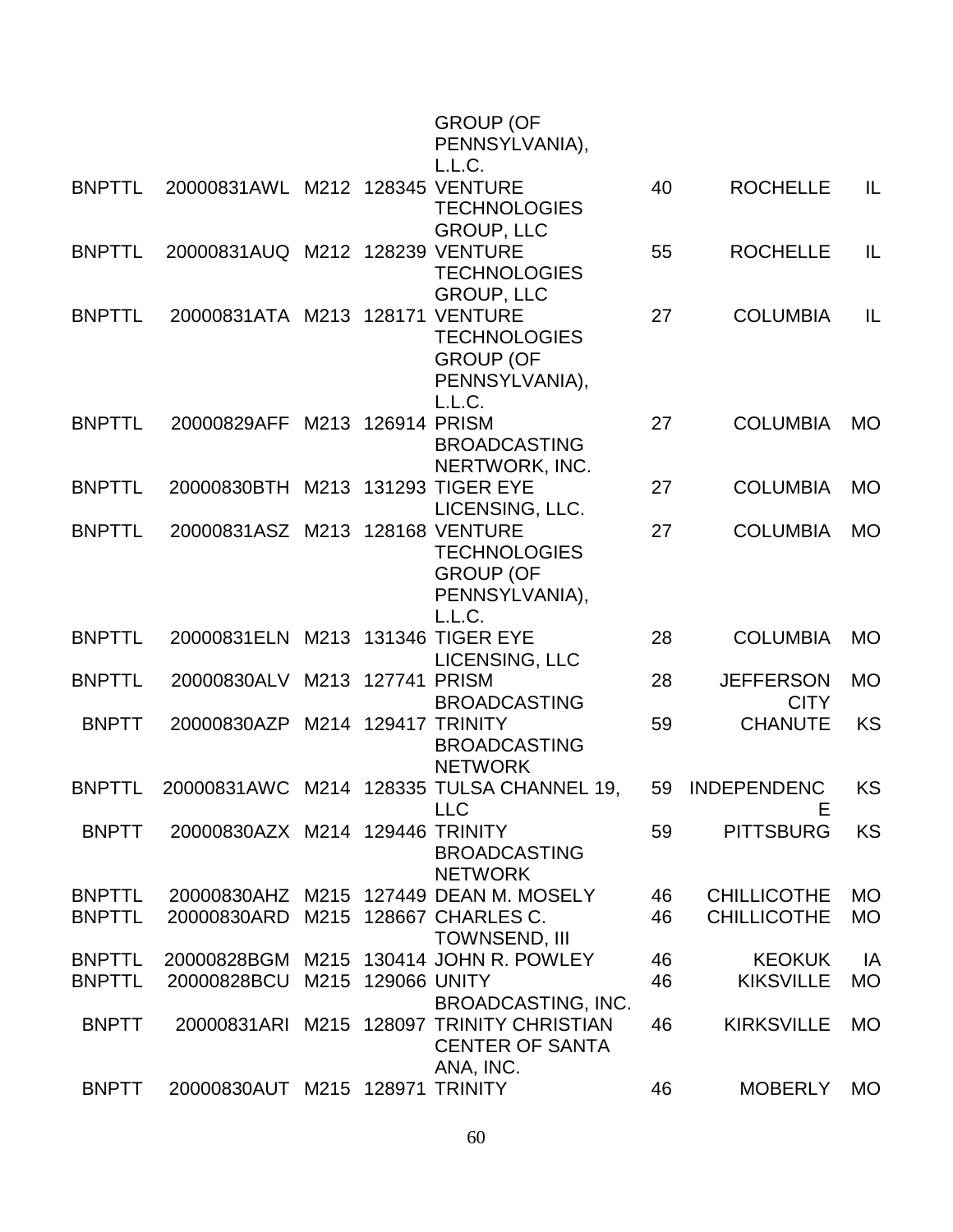|               |                                 |      | <b>BROADCASTING</b><br><b>NETWORK</b>                                                    |    |                          |           |
|---------------|---------------------------------|------|------------------------------------------------------------------------------------------|----|--------------------------|-----------|
| <b>BNPTTL</b> | 20000831AST M215 128160 VENTURE |      | <b>TECHNOLOGIES</b><br><b>GROUP (OF</b><br>PENNSYLVANIA),<br>L.L.C.                      | 46 | <b>QUINCY</b>            | IL        |
| <b>BNPTTL</b> | 20000830BJJ                     |      | M216 130187 THREE ANGELS<br><b>BROADCASTING</b><br>NETWORK, INC.                         | 27 | <b>BANGOR</b>            | ME        |
| <b>BNPTTL</b> | 20000830BMF                     | M216 | 130329 BANGOR MEDIA<br><b>GROUP, LLC</b>                                                 | 27 | <b>BANGOR</b>            | ME        |
| <b>BNPTTL</b> | 20000831BLV                     | M216 | 128977 ST. CLAIR, JULIE L.                                                               | 27 | <b>BLUE HILL</b>         | ME        |
| <b>BNPTTL</b> | 20000830BMI                     | M216 | 130340 BANGOR MEDIA<br><b>GROUP, LLC</b>                                                 | 28 | <b>BANGOR</b>            | ME        |
| <b>BNPTTL</b> | 20000803AAU                     |      | M216 125061 VIDEOMAINE.COM                                                               | 43 | <b>BANGOR/DEDH</b><br>AM | ME        |
| <b>BNPTTL</b> | 20000818AAR                     | M216 | 125673 TIGER EYE LICENSEE                                                                | 44 | <b>BANGOR</b>            | <b>ME</b> |
| <b>BNPTVL</b> | 20000828AWK                     | M217 | 127975 CHARLES C.<br><b>TOWNSEND, III</b>                                                | 12 | <b>SALISBURY</b>         | <b>MD</b> |
| <b>BNPTVL</b> | 20000828BDO                     |      | M217 129573 DEAN M. MOSELY                                                               | 12 | <b>SALISBURY</b>         | <b>MD</b> |
| <b>BNPTTL</b> | 20000828ANB                     | M218 | 127083 DEAN M. MOSELY                                                                    | 23 | <b>TULLOS</b>            | LA        |
| <b>BNPTTL</b> | 20000828AWG                     |      | M218 127959 CHARLES C.<br><b>TOWNSEND, III</b>                                           | 23 | <b>TULLOS</b>            | LA        |
| <b>BNPTTL</b> | 20000828ANC                     | M219 | 127085 DEAN M. MOSELY                                                                    | 44 | <b>TULLOS</b>            | LA        |
| <b>BNPTTL</b> | 20000828AWH                     | M219 | 127962 CHARLES C.<br><b>TOWNSEND, III</b>                                                | 44 | <b>TULLOS</b>            | LA        |
| <b>BNPTTL</b> | 20000830AFV                     | M22  | 127311 DEAN M. MOSELY                                                                    | 14 | <b>ANCHORAGE</b>         | AK        |
| <b>BNPTTL</b> | 20000830AOS                     | M22  | 128275 CHARLES C.<br><b>TOWNSEND, III</b>                                                | 14 | <b>ANCHORAGE</b>         | AK        |
| <b>BNPTT</b>  | 20000830AWS                     | M22  | 129157 TRINITY<br><b>BROADCASTING</b><br><b>NETWORK</b>                                  | 14 | <b>ANCHORAGE</b>         | AK        |
| <b>BNPTTL</b> |                                 |      | 20000830AXI  M22  129279  MARCIA T. TURNER,<br><b>D/B/A TURNER</b><br><b>ENTERPRISES</b> | 14 | ANCHORAGE                | AK        |
| <b>BNPTT</b>  | 20000830BRI                     |      | M22 131082 FIREWEED<br><b>COMMUNICATIONS</b><br>CORP.                                    | 14 | <b>ANCHORAGE</b>         | AK        |
| <b>BNPTTL</b> | 20000831CBE                     |      | M22 129891 ACS TELEVISION,<br>L.L.C.                                                     | 14 | <b>ANCHORAGE</b>         | AK        |
| <b>BNPTT</b>  | 20000830BRK                     |      | M22 131084 FIREWEED<br><b>COMMUNICATIONS</b><br>CORP.                                    | 14 | <b>EAGLE RIVER</b>       | AK        |
| <b>BNPTTL</b> | 20000830AGO                     |      | M22 127377 DEAN M. MOSELY                                                                | 14 | <b>SEWARD</b>            | AK        |
| <b>BNPTTL</b> | 20000830APM                     |      | M22 128358 CHARLES C.                                                                    | 14 | <b>SEWARD</b>            | AK        |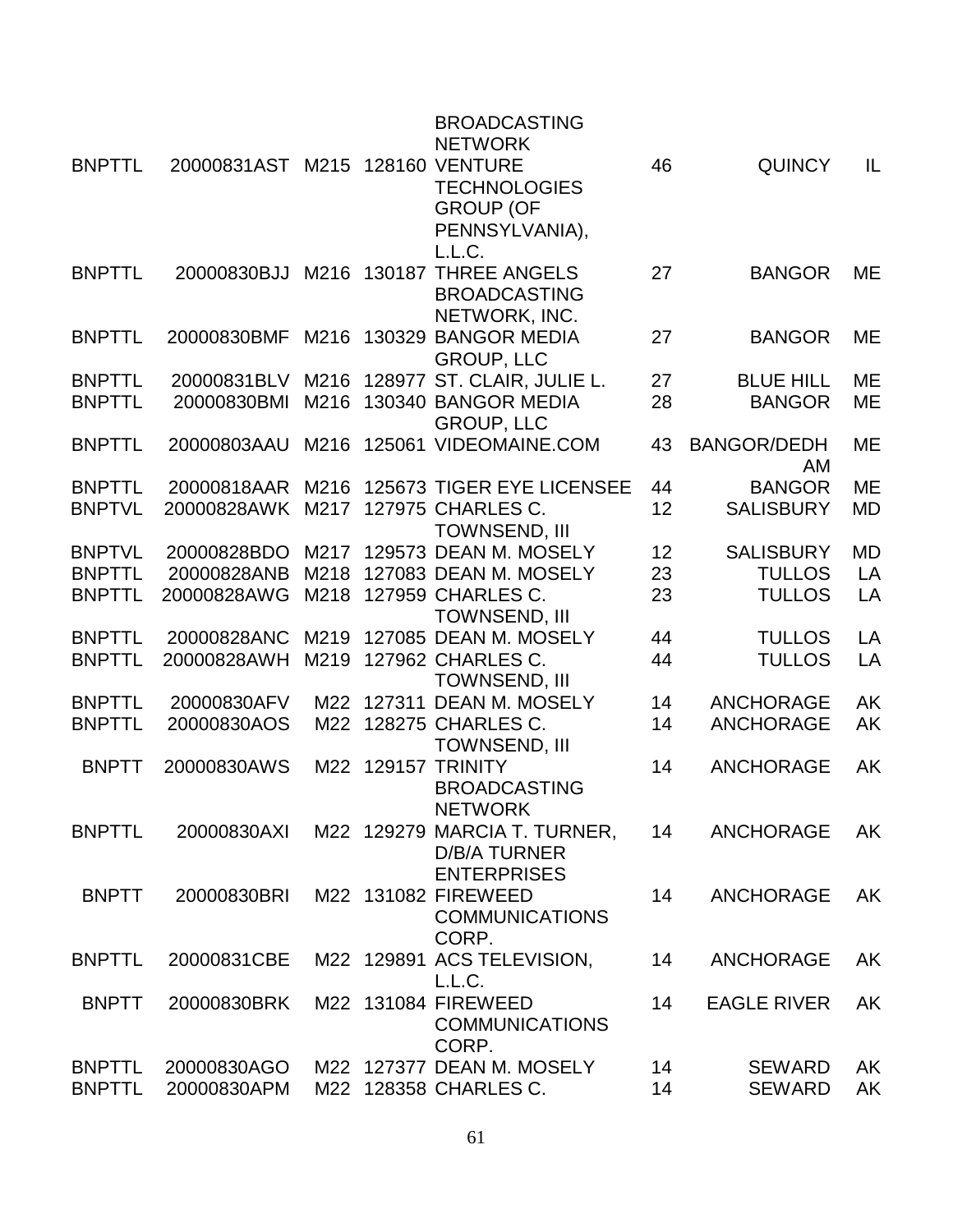|                |                                    |      | <b>TOWNSEND, III</b>                                                                       |          |                         |           |
|----------------|------------------------------------|------|--------------------------------------------------------------------------------------------|----------|-------------------------|-----------|
| <b>BNPTTL</b>  | 20000830BIY                        |      | M22 130157 THREE ANGELS<br><b>BROADCASTING</b>                                             | 14       | <b>WASILLA</b>          | AK        |
| <b>BNPTTL</b>  | 20000831AMJ                        |      | NETWORK, INC.<br>M22 127878 ACS TELEVISION, LLC                                            |          | <b>ANCHORAGE</b>        | <b>AK</b> |
| <b>BNPTTL</b>  | 20000831AVY                        |      | M22 128314 ACS TELEVISION,                                                                 | 15<br>15 | <b>ANCHORAGE</b>        | AK        |
|                |                                    |      | L.L.C.                                                                                     |          |                         |           |
| <b>BNPTTL</b>  | 20000830BRG                        |      | M22 131080 FIREWEED<br><b>COMMUNICATIONS</b><br>CORP.                                      | 29       | <b>ANCHORAGE</b>        | AK        |
| <b>BNPTTL</b>  | 20000831CAM                        |      | M22 129878 ACS TELEVISION,<br>L.L.C.                                                       | 29       | <b>ANCHORAGE</b>        | AK        |
| <b>BMAPTTL</b> | 20000831CJG                        | M22  | 52102 ACS TELEVISION,<br>L.L.C.                                                            | 43       | <b>ANCHORAGE</b>        | <b>AK</b> |
| <b>BMAPTTL</b> | 20000831CMB                        | M22  | 26498 ACS TELEVISION,<br>L.L.C.                                                            | 44       | <b>ANCHORAGE</b>        | AK        |
| <b>BNPTTL</b>  | 20000830AGQ                        | M22  | 127379 DEAN M. MOSELY                                                                      | 44       | <b>SEWARD</b>           | AK        |
| <b>BNPTTL</b>  | 20000830APT                        |      | M22 128375 CHARLES C.<br><b>TOWNSEND, III</b>                                              | 44       | <b>SEWARD</b>           | <b>AK</b> |
| <b>BNPTTL</b>  | 20000830AHH                        | M220 | 127412 DEAN M. MOSELY                                                                      | 38       | <b>DODGE CITY</b>       | <b>KS</b> |
| <b>BNPTTL</b>  | 20000830AQM                        | M220 | 128522 CHARLES C.<br><b>TOWNSEND, III</b>                                                  | 38       | <b>DODGE CITY</b>       | <b>KS</b> |
| <b>BNPTT</b>   | 20000830ATO                        |      | M220 128925 TRINITY<br><b>BROADCASTING</b><br><b>NETWORK</b>                               | 39       | <b>DODGE CITY</b>       | <b>KS</b> |
| <b>BNPTTL</b>  | 20000831AWB M221                   |      | 128332 TULSA CHANNEL 19,<br><b>LLC</b>                                                     | 20       | <b>INDEPENDENC</b><br>Е | <b>KS</b> |
| <b>BNPTTL</b>  | 20000830AXH M221                   |      | 129276 MARCIA T. TURNER,<br><b>D/B/A TURNER</b><br><b>ENTERPRISES</b>                      | 20       | <b>IOLA</b>             | <b>KS</b> |
| <b>BNPTTL</b>  | 20000829API                        |      | M222 130400 MICHAEL L. MINTZ                                                               | 50       | <b>DODGE CITY</b>       | <b>KS</b> |
| <b>BNPTTL</b>  | 20000831BOT                        | M222 | 129134 MARCIA T. TURNER<br>D/B/A TURNER<br><b>ENTERPRISES</b>                              | 50       | <b>DODGE CITY</b>       | <b>KS</b> |
| <b>BNPTTL</b>  | 20000807ACY M223 125207 SEAN MINTZ |      |                                                                                            | 50       | <b>GREENVILLE</b>       | <b>MS</b> |
| <b>BNPTTL</b>  | 20000829AQH M223                   |      | 130583 INSPIRATION<br>TELEVISION, INC.                                                     | 50       | <b>GREENVILLE</b>       | <b>MS</b> |
| <b>BNPTTL</b>  |                                    |      | 20000831BEI M223 128612 THE AWAKENING<br>POWER OF GOD'S<br><b>WORD MINISTRIES,</b><br>INC. | 50       | <b>GREENVILLE</b>       | <b>MS</b> |
| <b>BNPTTL</b>  |                                    |      | 20000807AGK M223 125443 HOWARD MINTZ                                                       | 50       | <b>MONROE</b>           | LA        |
| <b>BNPTTL</b>  | 20000831ANN                        |      | M223 127925 EQUITY<br><b>BROADCASTING</b><br><b>CORPORATION</b>                            | 50       | <b>MONROE</b>           | LA        |
| <b>BNPTTL</b>  | 20000830BMH M224 130305 TURNER     |      |                                                                                            | 43       | <b>COLBY</b>            | <b>KS</b> |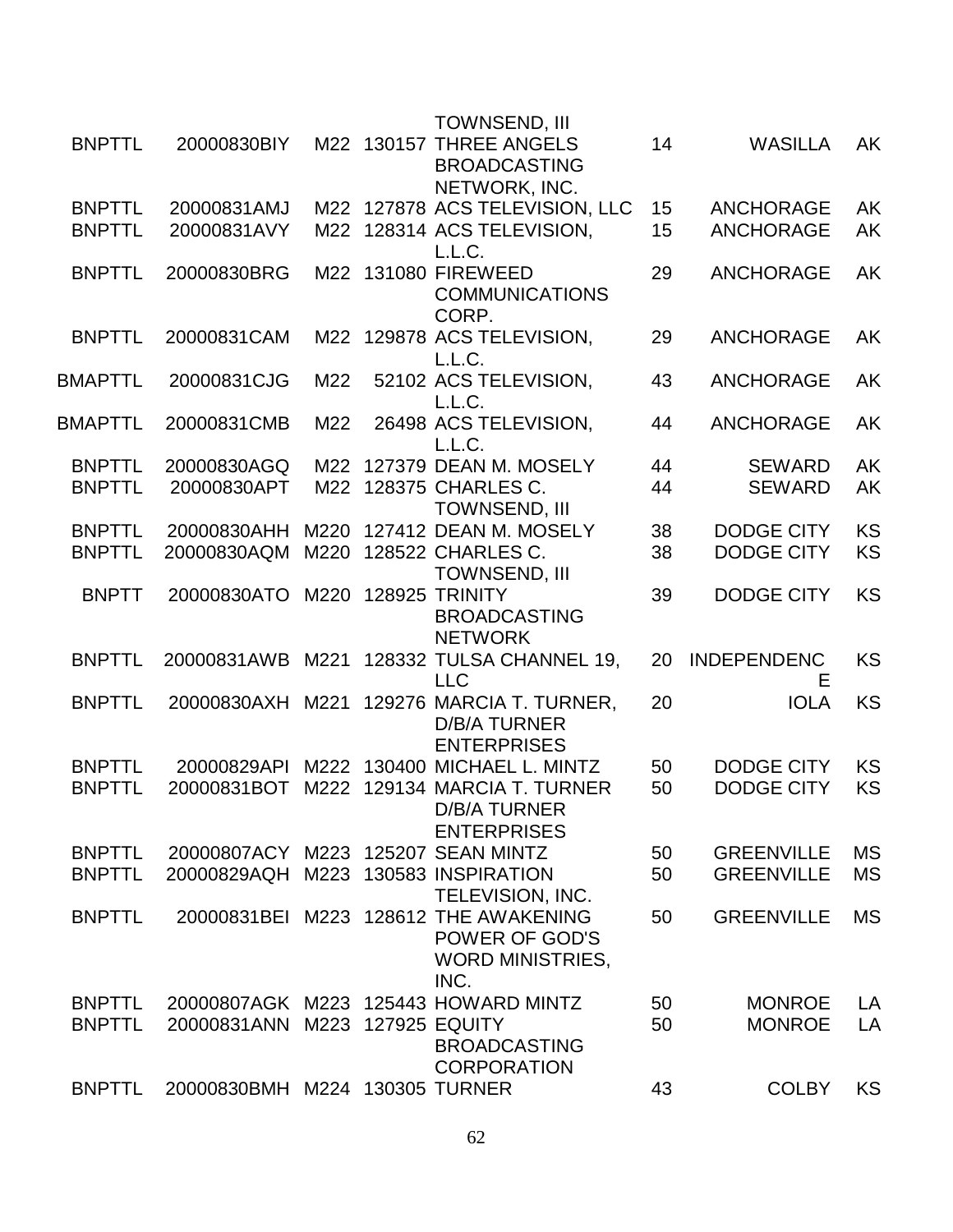|               |                                   |      |                   | <b>ENTERPRISES</b>                    |          |                                |           |
|---------------|-----------------------------------|------|-------------------|---------------------------------------|----------|--------------------------------|-----------|
| <b>BNPTTL</b> | 20000830AHG                       | M224 |                   | 127410 DEAN M. MOSELY                 | 43       | <b>DODGE CITY</b>              | <b>KS</b> |
| <b>BNPTTL</b> | 20000830AQO                       |      |                   | M224 128606 CHARLES C.                | 43       | <b>DODGE CITY</b>              | KS        |
|               |                                   |      |                   | <b>TOWNSEND, III</b>                  |          |                                |           |
| <b>BNPTT</b>  | 20000830ATQ                       |      |                   | M224 128927 TRINITY                   | 43       | <b>DODGE CITY</b>              | <b>KS</b> |
|               |                                   |      |                   | <b>BROADCASTING</b>                   |          |                                |           |
|               |                                   |      |                   | <b>NETWORK</b>                        |          |                                |           |
| <b>BNPTT</b>  | 20000830AZT                       | M224 |                   | <b>129434 TRINITY</b>                 | 43       | <b>GARDEN CITY</b>             | <b>KS</b> |
|               |                                   |      |                   | <b>BROADCASTING</b>                   |          |                                |           |
|               |                                   |      |                   | <b>NETWORK</b>                        |          |                                |           |
| <b>BNPTT</b>  | 20000831AGI                       |      | M224 127161       | <b>TRINITY</b>                        | 43       | <b>HAYS</b>                    | <b>KS</b> |
|               |                                   |      |                   | <b>BROADCASTING</b>                   |          |                                |           |
|               |                                   |      |                   | <b>NETWORK</b>                        |          |                                |           |
| <b>BNPTTL</b> | 20000830BMJ                       | M225 |                   | 130354 JOHN R. POWLEY                 | 48       | <b>BEAUMONT</b>                | <b>TX</b> |
| <b>BNPTTL</b> | 20000828AGX                       | M225 |                   | 126381 DEAN M. MOSELY                 | 48       | <b>DERIDDER</b>                | LA        |
| <b>BNPTTL</b> | 20000828AWA                       | M225 |                   | 127942 CHARLES C.                     | 48       | <b>DERIDDER</b>                | LA        |
|               |                                   |      |                   | <b>TOWNSEND, III</b>                  |          |                                |           |
| <b>BNPTTL</b> | 20000828AGU                       | M225 |                   | 126379 DEAN M. MOSELY                 |          |                                | <b>TX</b> |
| <b>BNPTTL</b> | 20000828AZL                       | M225 |                   | 128247 CHARLES C.                     | 48<br>48 | <b>JASPER</b><br><b>JASPER</b> | <b>TX</b> |
|               |                                   |      |                   | <b>TOWNSEND, III</b>                  |          |                                |           |
|               |                                   | M225 |                   | <b>129285 TRINITY CHRISTIAN</b>       |          |                                | <b>TX</b> |
| <b>BNPTT</b>  | 20000831BRQ                       |      |                   |                                       | 48       | <b>JASPER</b>                  |           |
|               |                                   |      |                   | <b>CENTER OF SANTA</b>                |          |                                |           |
|               |                                   |      |                   | ANA, D/B/A TRINTY                     |          |                                |           |
|               |                                   |      |                   | <b>BOADCASTI</b>                      |          |                                |           |
| <b>BNPTTL</b> |                                   |      |                   | 20000804ACX M225 125428 DORIS ROWLETT | 48       | <b>LEESVILLE</b>               | LA        |
| <b>BNPTTL</b> | 20000807ABC                       | M225 |                   | <b>JENKINS</b><br>125128 HOWARD MINTZ | 48       | <b>LUFKIN</b>                  | <b>TX</b> |
| <b>BNPTTL</b> | 20000831AWN                       | M225 |                   | 128346 ROGER MILLS                    | 63       | <b>DERIDDER</b>                | LA        |
| <b>BNPTTL</b> | 20000829APM                       | M225 |                   | 130408 MICHAEL L. MINTZ               | 63       | <b>LAKE</b>                    | LA        |
|               |                                   |      |                   |                                       |          | <b>CHARLES</b>                 |           |
|               | 20000807ABL                       |      |                   |                                       | 38       |                                | LA        |
| <b>BNPTTL</b> |                                   |      |                   | M226 125153 SEAN MINTZ                |          | <b>LAKE</b>                    |           |
|               |                                   |      |                   |                                       |          | <b>CHARLES</b>                 |           |
| <b>BNPTTI</b> |                                   |      |                   | 20000807AHN M226 131024 DORIS ROWLETT | 38       | <b>LAKE</b>                    | LA        |
|               |                                   |      |                   | <b>JENKINS</b>                        |          | <b>CHARLES</b>                 |           |
| <b>BNPTTL</b> | 20000818ABQ M226 125706 TIGER EYE |      |                   |                                       | 38       | <b>LAKE</b>                    | LA        |
|               |                                   |      |                   | LICENSING, LLC                        |          | <b>CHARLES</b>                 |           |
| <b>BNPTTL</b> | 20000803ABM                       |      |                   | M226 125476 PAIGE CHRISTIAN           | 38       | <b>SULPHUR</b>                 | LA        |
| <b>BNPTTL</b> | 20000828BGR                       |      |                   | M226 130424 JOHN R. POWLEY            | 38       | <b>SULPHUR</b>                 | LA        |
| <b>BNPTTL</b> | 20000830AHM                       |      |                   | M226 127421 DEAN M. MOSELY            | 38       | <b>SULPHUR</b>                 | LA        |
| <b>BNPTTL</b> | 20000830AQR                       |      |                   | M226 128613 CHARLES C.                | 38       | <b>SULPHUR</b>                 | LA        |
|               |                                   |      |                   | <b>TOWNSEND, III</b>                  |          |                                |           |
| <b>BNPTTL</b> | 20000830AMO                       |      | M226 127749 PRISM |                                       | 51       | <b>PORT ARTHUR</b>             | <b>TX</b> |
|               |                                   |      |                   | <b>BROADCASTING</b>                   |          |                                |           |
|               |                                   |      |                   | NETWORK, INC.                         |          |                                |           |
| <b>BNPTTL</b> |                                   |      |                   | 20000807AGV M226 125518 HOWARD MINTZ  | 52       | <b>BEAUMONT</b>                | <b>TX</b> |
| <b>BNPTTL</b> | 20000830BBR                       |      | M226 129528 KM    |                                       | 53       | <b>BEAUMONT</b>                | TX        |
|               |                                   |      |                   |                                       |          |                                |           |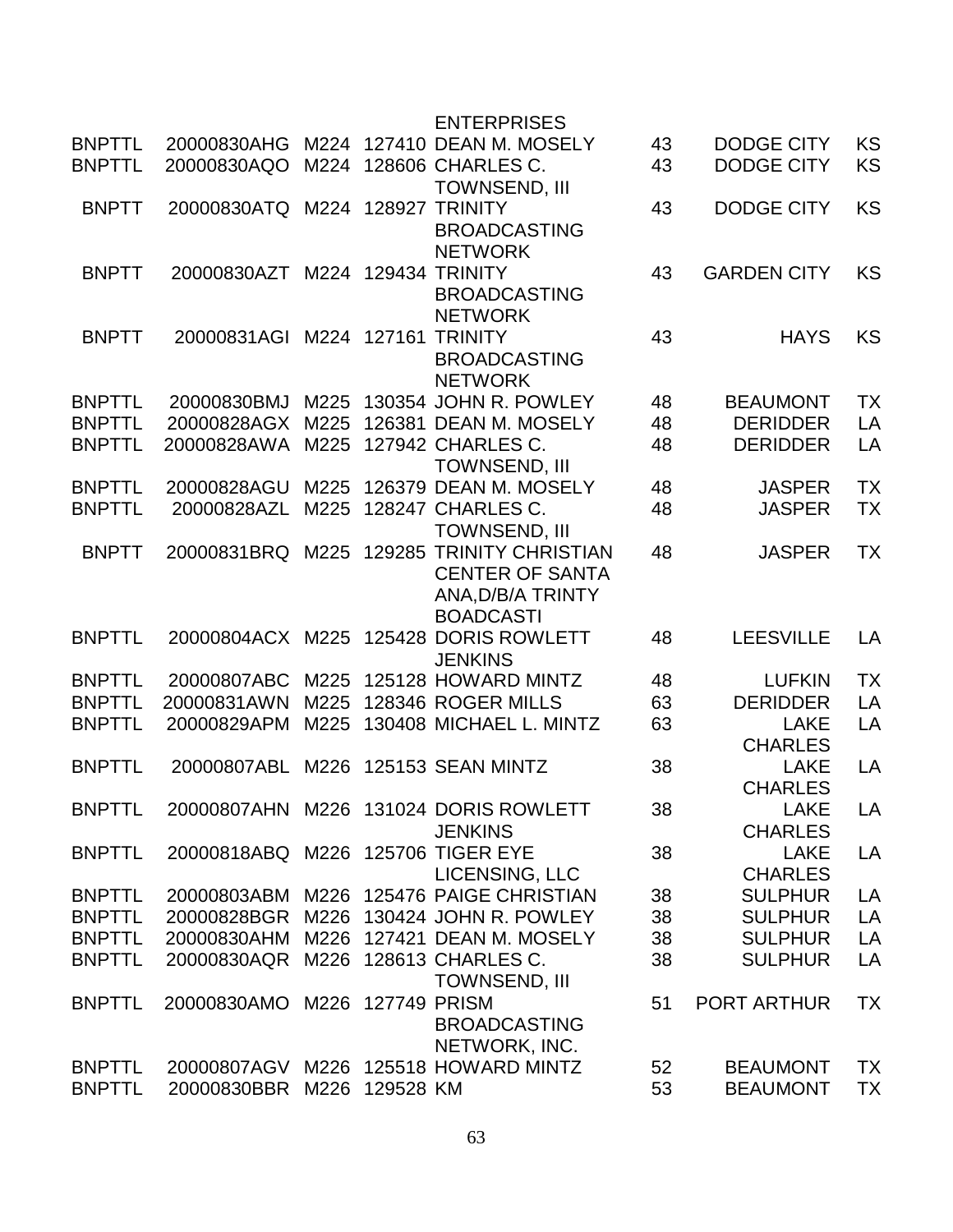## COMMUNICATIONS,

|               |                                    |      |             | INC.                                                                                                         |    |                               |           |
|---------------|------------------------------------|------|-------------|--------------------------------------------------------------------------------------------------------------|----|-------------------------------|-----------|
| <b>BNPTTL</b> | 20000831CIN                        | M226 |             | 130981 CYRIL H. MILLER                                                                                       | 53 | <b>BEAUMONT</b>               | <b>TX</b> |
| <b>BNPTTL</b> | 20000831BNI                        |      |             | M226 129051 ROGER MILLS                                                                                      | 53 | <b>LAKE</b><br><b>CHARLES</b> | LA        |
| <b>BNPTTL</b> | 20000829AUZ M226 131033 KM         |      |             |                                                                                                              | 53 | <b>LUFKIN</b>                 | <b>TX</b> |
|               |                                    |      |             | COMMUNICATIONS,<br>INC.                                                                                      |    |                               |           |
| <b>BNPTTL</b> | 20000810AAJ                        |      |             | M226 125263 INSPIRATION<br>TELEVISION, INC.                                                                  | 53 | PORT NECHES                   | <b>TX</b> |
| <b>BNPTTL</b> | 20000828AIV                        |      |             | M226 126584 SYDCOM, INC.                                                                                     | 53 | <b>WOODVILLE</b>              | <b>TX</b> |
| <b>BNPTTL</b> | 20000831ANH                        |      |             | M226 127914 JOHN R. POWLEY                                                                                   | 68 | <b>BEAUMONT</b>               | <b>TX</b> |
| <b>BNPTTL</b> | 20000831AOE                        | M226 |             | 127960 JOHN R. POWLEY                                                                                        | 68 | <b>BEAUMONT</b>               | <b>TX</b> |
| <b>BNPTTL</b> | 20000829AQI                        | M226 |             | 130579 LAWRENCE HOWARD<br><b>MINTZ</b>                                                                       | 69 | <b>BEAUMONT</b>               | <b>TX</b> |
| <b>BNPTTL</b> | 20000831ASR M227 128159 VENTURE    |      |             | <b>TECHNOLOGIES</b><br><b>GROUP (OF</b><br>PENNSYLVANIA),<br>L.L.C.                                          | 43 | <b>QUINCY</b>                 | IL        |
| <b>BNPTT</b>  | 20000830AUU                        |      | M227 128973 | <b>TRINITY</b><br><b>BROADCASTING</b><br><b>NETWORK</b>                                                      | 57 | <b>MOBERLY</b>                | <b>MO</b> |
| <b>BNPTTL</b> | 20000831AQI                        |      |             | M227 128045 JOHN R. POWLEY                                                                                   | 57 | <b>QUINCY</b>                 | IL        |
| <b>BNPTTL</b> | 20000831AVQ                        | M227 |             | <b>128312 VENTURE</b><br><b>TECHNOLOGIES</b><br><b>GROUP, LLC</b>                                            | 57 | <b>QUINCY</b>                 | L         |
| <b>BNPTT</b>  | 20000830AUP                        |      |             | M227 128952 TRINITY<br><b>BROADCASTING</b><br><b>NETWORK</b>                                                 | 58 | <b>COLUMBIA</b>               | <b>MO</b> |
| <b>BNPTTL</b> | 20000831BHP                        |      |             | M227 128746 EQUITY<br><b>BROADCASTING</b><br><b>CORPORATION</b>                                              | 58 | <b>QUINCY</b>                 | IL        |
| <b>BNPTT</b>  |                                    |      |             | 20000831BRV M227 129291 TRINITY CHRISTIAN<br><b>CENTER OF SANTA</b><br>ANA, D/B/A TRINTY<br><b>BOADCASTI</b> | 59 | <b>HANNIBAL</b>               | <b>MO</b> |
| <b>BNPTTL</b> |                                    |      |             | 20000831AMH M227 127876 JOHN R. POWLEY                                                                       | 59 | <b>QUINCY</b>                 | IL        |
| <b>BNPTTL</b> | 20000831ATT                        |      |             | M227 128229 VENTURE<br><b>TECHNOLOGIES</b><br><b>GROUP, LLC</b>                                              | 59 | <b>QUINCY</b>                 | L         |
| <b>BNPTTL</b> | 20000831 CMF M228 131179 EQUITY    |      |             | <b>BROADCASTING</b><br><b>CORPORATION</b>                                                                    | 51 | <b>FARMERVILLE</b>            | LA        |
| <b>BNPTTL</b> | 20000821ADL M228 126300 CHARLES C. |      |             | <b>TOWNSEND, III</b>                                                                                         | 51 | <b>MONTGOMERY</b>             | LA        |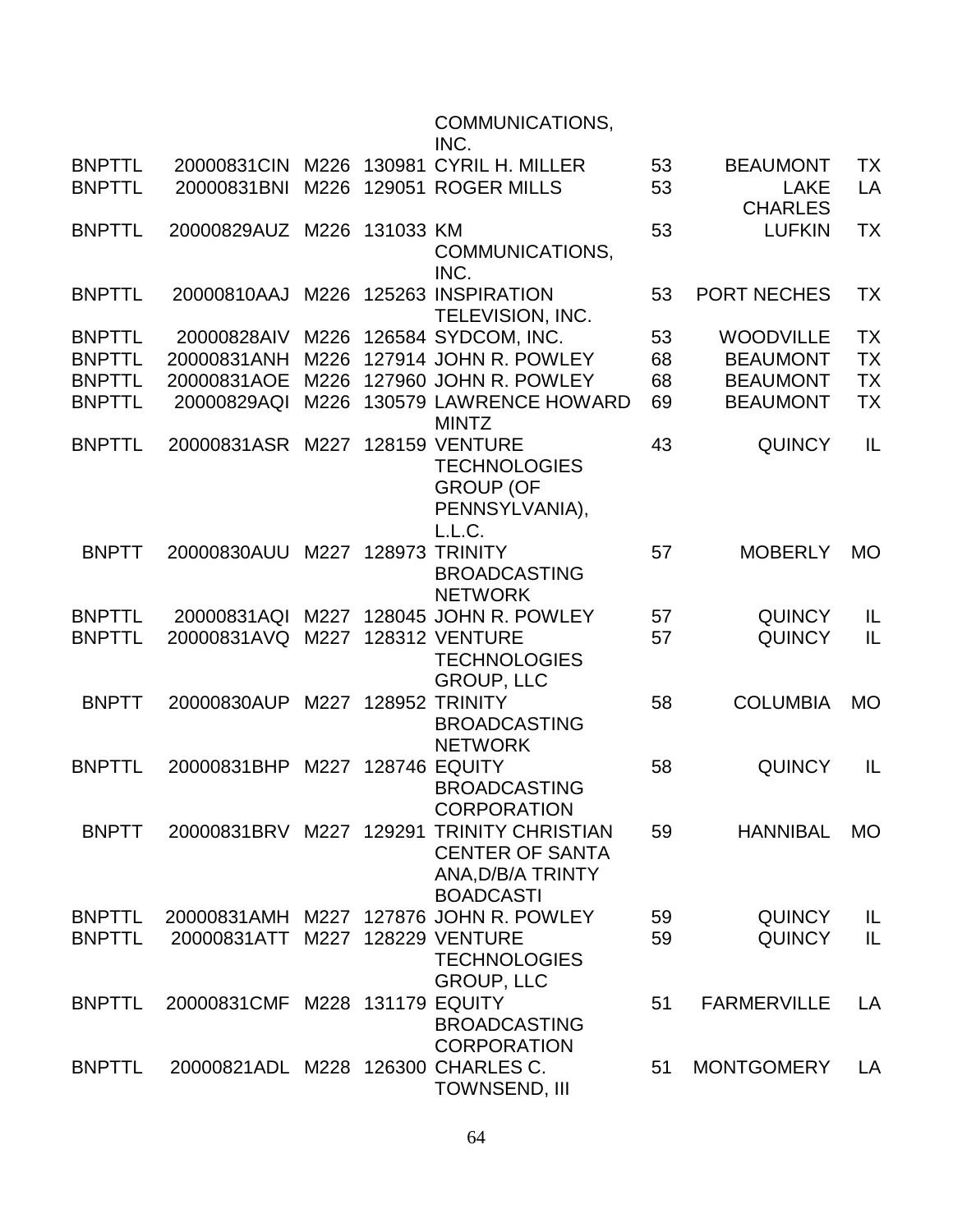| <b>BNPTTL</b><br><b>BNPTTL</b> | 20000828AER<br>20000828AFN         | M228         |              | 126209 DEAN M. MOSELY<br>M228 126301 CHARLES C.                                                    | 51<br>51 | <b>MONTGOMERY</b><br><b>MONTGOMERY</b> | LA<br>LA  |
|--------------------------------|------------------------------------|--------------|--------------|----------------------------------------------------------------------------------------------------|----------|----------------------------------------|-----------|
|                                |                                    |              |              | <b>TOWNSEND, III</b>                                                                               |          |                                        |           |
| <b>BNPTTL</b><br><b>BNPTTL</b> | 20000828ANA<br>20000831CFI         | M228<br>M228 |              | 127080 DEAN M. MOSELY<br>130529 CRANFORD L.<br><b>JORDAN</b>                                       | 51<br>51 | <b>POLLOCK</b><br><b>WINNFIELD</b>     | LA<br>LA  |
| <b>BNPTTL</b>                  | 20000830BMO                        | M229         |              | 130363 JOHN R. POWLEY                                                                              | 45       | <b>CROCKETT</b>                        | <b>TX</b> |
| <b>BNPTT</b>                   | 20000831BXZ                        | M229         |              | <b>129765 TRINITY CHRISTIAN</b><br><b>CENTER OF SANTA</b><br>ANA, D/B/A TRINTY<br><b>BOADCASTI</b> | 45       | <b>JASPER</b>                          | <b>TX</b> |
| <b>BNPTTL</b>                  | 20000807ACC                        |              |              | M229 125172 SEAN MINTZ                                                                             | 45       | <b>LAKE</b><br><b>CHARLES</b>          | LA        |
| <b>BNPTTL</b>                  | 20000831BTT                        | M229         |              | 129429 RICE CAPITAL<br><b>BROADCASTING</b><br>COMPANY, INC.                                        | 45       | <b>ORANGE</b>                          | TX        |
| <b>BNPTTL</b>                  | 20000830BOC                        | M229         |              | 130494 JOHN R. POWLEY                                                                              | 45       | <b>PORT ARTHUR</b>                     | <b>TX</b> |
| <b>BNPTTL</b>                  | 20000830BTL                        | M229         |              | 131299 TELECOM WIRELESS,<br><b>LLC</b>                                                             | 45       | <b>PORT ARTHUR</b>                     | <b>TX</b> |
| <b>BNPTTL</b>                  | 20000830AJJ                        | M229         |              | 127527 DEAN M. MOSELY                                                                              | 45       | <b>WOODVILLE</b>                       | <b>TX</b> |
| <b>BNPTTL</b>                  | 20000830ASJ                        | M229         |              | 128856 CHARLES C.<br>TOWNSEND, III                                                                 | 45       | <b>WOODVILLE</b>                       | <b>TX</b> |
| <b>BNPTTL</b>                  | 20000828BGQ                        | M229         |              | 130422 JOHN R. POWLEY                                                                              | 46       | <b>SULPHUR</b>                         | LA        |
| <b>BNPTTL</b>                  | 20000818ADO                        | M229         |              | <b>126076 TIGER EYE</b><br>LICENSING, LLC                                                          | 47       | <b>LAKE</b><br><b>CHARLES</b>          | LA        |
| <b>BNPTTL</b>                  | 20000829AFG                        | M229         | 126915 PRISM | <b>BROADCASTING</b><br>NETWORK, INC.                                                               | 47       | <b>LAKE</b><br><b>CHARLES</b>          | LA        |
| <b>BNPTTL</b>                  | 20000828BHB                        |              |              | M229 130497 JOHN R. POWLEY                                                                         | 47       | <b>PORT ARTHUR</b>                     | <b>TX</b> |
| <b>BNPTTL</b>                  | 20000831EIT                        | M229         |              | 130698 TELECOM WIRELESS,<br>LLC.                                                                   | 47       | <b>PORT ARTHUR</b>                     | <b>TX</b> |
| <b>BNPTTL</b>                  | 20000830AHL                        |              |              | M229 127419 DEAN M. MOSELY                                                                         | 47       | <b>SULPHUR</b>                         | LA        |
| <b>BNPTTL</b>                  | 20000830AQS M229 128617 CHARLES C. |              |              | <b>TOWNSEND, III</b>                                                                               | 47       | <b>SULPHUR</b>                         | LA        |
| <b>BNPTTL</b>                  | 20000830AJI                        |              |              | M229 127526 DEAN M. MOSELY                                                                         | 47       | <b>WOODVILLE</b>                       | <b>TX</b> |
| <b>BNPTTL</b>                  | 20000830ASK M229 128857 CHARLES C. |              |              | <b>TOWNSEND, III</b>                                                                               | 47       | <b>WOODVILLE</b>                       | <b>TX</b> |
| <b>BNPTTL</b>                  |                                    |              |              | 20000807AGE M229 125425 HOWARD MINTZ                                                               | 58       | <b>BEAUMONT</b>                        | <b>TX</b> |
| <b>BNPTTL</b>                  | 20000829AUX M229 131030 KM         |              |              | COMMUNICATIONS,<br>INC.                                                                            | 58       | <b>BEAUMONT</b>                        | <b>TX</b> |
| <b>BNPTTL</b>                  | 20000830BTU                        |              |              | M229 131329 TELECOM WIRELESS,<br>LLC.                                                              | 58       | <b>BEAUMONT</b>                        | <b>TX</b> |
| <b>BNPTTL</b>                  | 20000831BDU                        |              |              | M229 128593 JOHN R. POWLEY                                                                         | 58       | <b>BEAUMONT</b>                        | <b>TX</b> |
| <b>BNPTTL</b>                  | 20000831EKD                        |              |              | M229 130759 TELECOM WIRELESS,<br>LLC.                                                              | 58       | <b>PORT ARTHUR</b>                     | <b>TX</b> |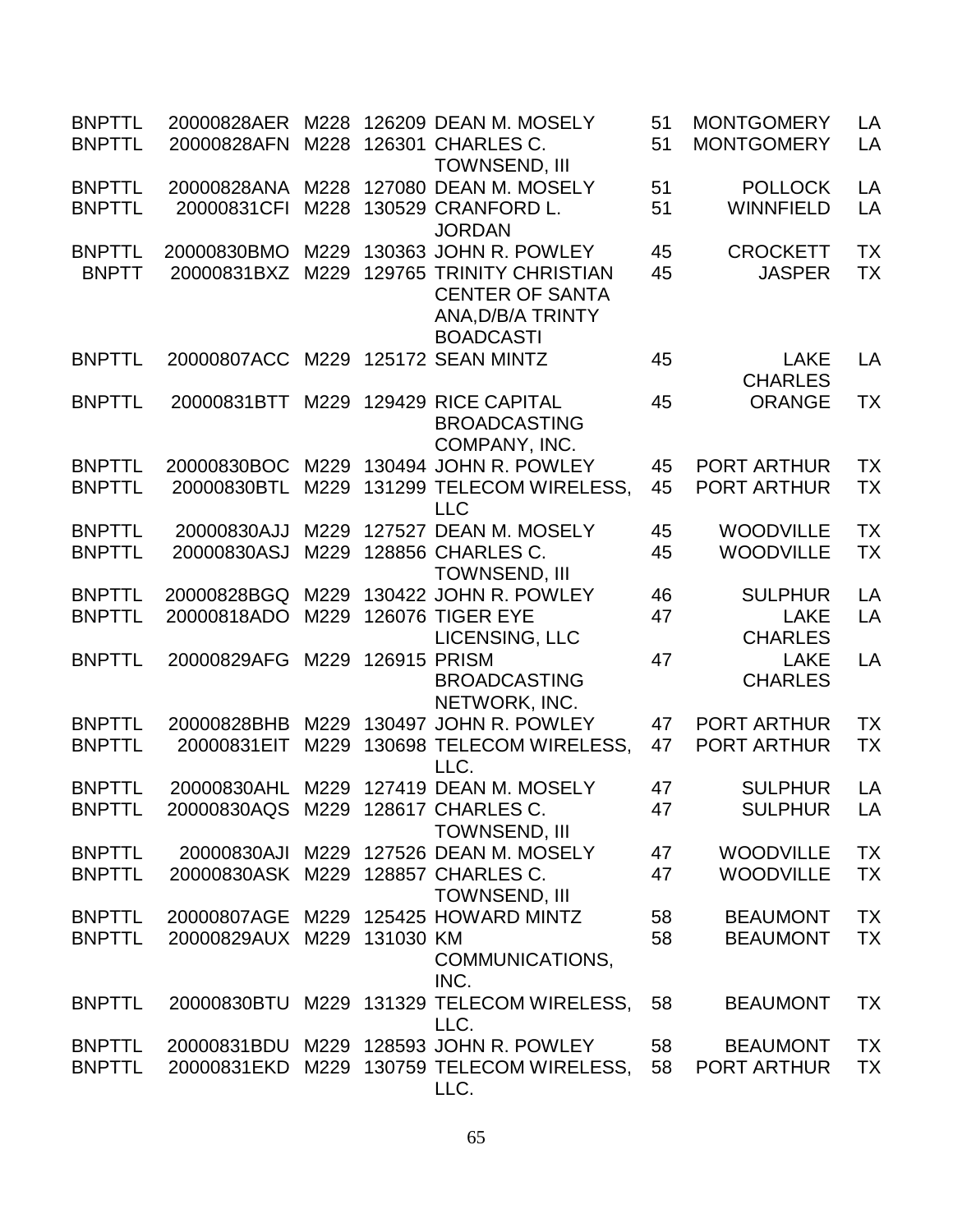| <b>BNPTTL</b> | 20000810AAF M229 125244 INSPIRATION |      | TELEVISION, INC.                                                                 | 58             | <b>PORT NECHES</b>            | <b>TX</b> |
|---------------|-------------------------------------|------|----------------------------------------------------------------------------------|----------------|-------------------------------|-----------|
| <b>BNPTTL</b> |                                     |      | 20000830BSK M229 131199 TELECOM WIRELESS,<br><b>LLC</b>                          | 59             | <b>BEAUMONT</b>               | <b>TX</b> |
| <b>BNPTTL</b> | 20000828AIU                         | M229 | 126580 SYDCOM, INC.                                                              | 59             | <b>FORBES/JASPE</b><br>R CITY | <b>TX</b> |
| <b>BNPTTL</b> | 20000831ANI                         |      | M229 127916 JOHN R. POWLEY                                                       | 60             | <b>BEAUMONT</b>               | <b>TX</b> |
| <b>BNPTTL</b> | 20000828AJI                         |      | M229 126601 SYDCOM, INC.                                                         | 62             | <b>HEMPHILL</b>               | <b>TX</b> |
| <b>BNPTT</b>  | 20000831AQE                         |      | M229 128042 TRINITY CHRISTIAN<br><b>CENTER OF SANTA</b><br>ANA, INC.             | 62             | <b>JASPER</b>                 | <b>TX</b> |
| <b>BNPTTL</b> | 20000828AJJ                         |      | M229 126611 SYDCOM, INC.                                                         | 62             | <b>VIDOR</b>                  | <b>TX</b> |
| <b>BNPTVL</b> | 20000830AGI                         | M23  | 127371 DEAN M. MOSELY                                                            | $\overline{2}$ | <b>NOME</b>                   | <b>AK</b> |
| <b>BNPTVL</b> | 20000830AOX                         |      | M23 128292 CHARLES C.<br><b>TOWNSEND, III</b>                                    | $\overline{2}$ | <b>NOME</b>                   | <b>AK</b> |
| <b>BNPTTL</b> | 20000830BMU                         |      | M230 130399 JOHN R. POWLEY                                                       | 46             | <b>LUFKIN</b>                 | <b>TX</b> |
| <b>BNPTTL</b> | 20000831BYH                         | M230 | 129778 PURI FAMILY LIMITED<br><b>PARTNERSHIP</b>                                 | 46             | <b>LUFKIN</b>                 | <b>TX</b> |
| <b>BNPTTL</b> | 20000831ANV                         | M231 | <b>127945 EQUITY</b><br><b>BROADCASTING</b><br><b>CORPORATION</b>                | 53             | <b>MONROE</b>                 | LA        |
| <b>BNPTTL</b> | 20000829AMW                         | M231 | 130002 INSPIRATION<br>TELEVISION, INC.                                           | 53             | <b>NATACHEZ</b>               | <b>MS</b> |
| <b>BNPTTL</b> | 20000824AEF                         | M232 | 130291 LANGER<br><b>BROADCASTING</b><br><b>GROUP, LLC</b>                        | 49             | <b>BANGOR</b>                 | <b>ME</b> |
| <b>BNPTTL</b> | 20000828AOQ                         |      | M232 127256 DEAN M. MOSELY                                                       | 49             | <b>BANGOR</b>                 | ME        |
| <b>BNPTTL</b> | 20000828AWN                         |      | M232 127984 CHARLES C.<br><b>TOWNSEND, III</b>                                   | 49             | <b>BANGOR</b>                 | <b>ME</b> |
| <b>BNPTTL</b> | 20000831BIJ                         |      | M232 128785 ST. CLAIR, JULIE L.                                                  | 49             | <b>BLUE HILL</b>              | <b>ME</b> |
| <b>BNPTTL</b> | 20000818ACF                         |      | M233 125802 TIGER EYE<br>LICENSING, LLC                                          | 52             | <b>BANGOR</b>                 | ME        |
| <b>BNPTTL</b> |                                     |      | 20000831BHB M233 128730 ROBERT RAYNOLDS                                          | 52             | <b>DEXTER</b>                 | <b>ME</b> |
| <b>BNPTTL</b> | 20000828AHQ                         | M234 | 126452 DEAN M. MOSELY                                                            | 28             | <b>CHEBOYGAN</b>              | MI        |
| <b>BNPTTL</b> | 20000828AWO                         |      | M234 127985 CHARLES C.<br><b>TOWNSEND, III</b>                                   | 28             | <b>CHEBOYGAN</b>              | MI        |
| <b>BNPTT</b>  |                                     |      | 20000831ASA M235 128134 TRINITY CHRISTIAN<br><b>CENTER OF SANTA</b><br>ANA, INC. | 25             | <b>ESCANABA</b>               | MI        |
| <b>BNPTTL</b> | 20000831BBW                         |      | M235 128538 JOHN R. POWLEY                                                       | 25             | <b>ESCANABA</b>               | MI        |
| <b>BNPTTL</b> | 20000829AVK                         |      | M235 131051 PURI FAMILY LIMITED<br><b>PARTNERSHIP</b>                            | 25             | <b>MARQUETTE</b>              | MI        |
| <b>BNPTT</b>  | 20000830AUH M235                    |      | 128944 TRINITY<br><b>BROADCASTING</b><br><b>NETWORK</b>                          | 26             | <b>MARQUETTE</b>              | MI        |
| <b>BNPTTL</b> |                                     |      | 20000802ACT M236 125296 JULIE BRIDGE                                             | 46             | <b>DULUTH</b>                 | <b>MN</b> |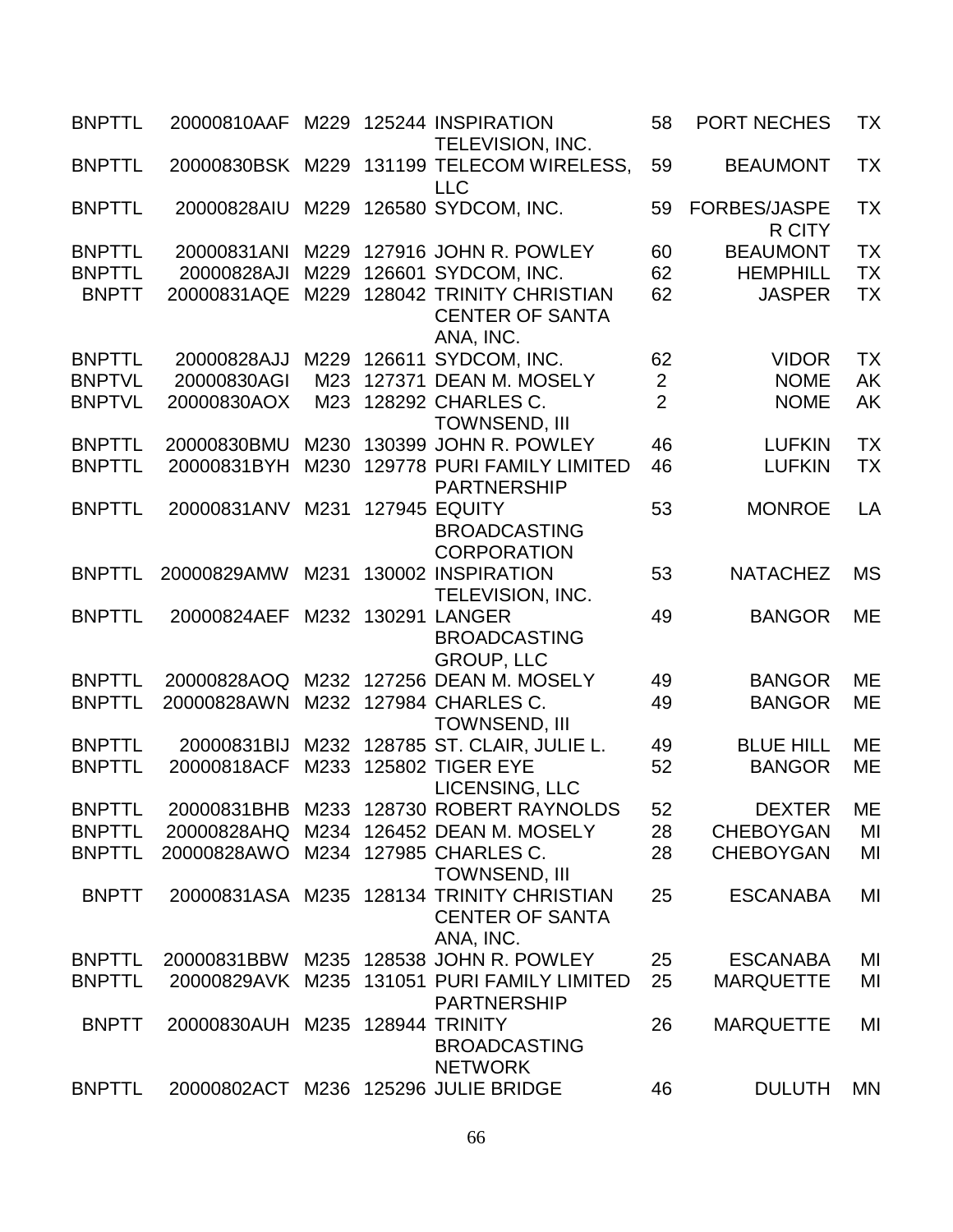| <b>BNPTTL</b> | 20000807ACB                     |      |        | M236 125171 AMANDA ORRICK                                                               | 46 | <b>DULUTH</b>                   | <b>MN</b> |
|---------------|---------------------------------|------|--------|-----------------------------------------------------------------------------------------|----|---------------------------------|-----------|
| <b>BNPTTL</b> | 20000828AOV                     | M236 |        | 127261 DEAN M. MOSELY                                                                   | 46 | <b>DULUTH</b>                   | <b>MN</b> |
| <b>BNPTTL</b> | 20000828AWR                     | M236 |        | 128001 CHARLES C.<br><b>TOWNSEND, III</b>                                               | 46 | <b>DULUTH</b>                   | <b>MN</b> |
| <b>BNPTTL</b> | 20000830BSZ                     |      |        | M236 131258 TELECOM WIRELESS,<br>LLC.                                                   | 46 | <b>DULUTH</b>                   | <b>MN</b> |
| <b>BNPTTL</b> | 20000831BQU                     | M236 | 129241 | <b>VENTURE</b><br><b>TECHNOLOGIES</b><br><b>GROUP, LLC</b>                              | 46 | <b>DULUTH</b>                   | <b>MN</b> |
| <b>BNPTTL</b> | 20000831BUH M236                |      |        | 129466 PURI FAMILY LIMITED<br><b>PARTNERSHIP</b>                                        | 46 | <b>DULUTH</b>                   | <b>MN</b> |
| <b>BNPTTL</b> | 20000807AFT                     | M237 |        | 125394 MICHAEL MINTZ                                                                    | 40 | <b>BANGOR</b>                   | <b>ME</b> |
| <b>BNPTTL</b> | 20000831ANE                     | M237 |        | <b>127913 BANGOR</b><br>COMMUNICATIONS,<br>INC.                                         | 40 | <b>BANGOR</b>                   | <b>ME</b> |
| <b>BNPTTL</b> | 20000831BLP                     |      |        | M237 128966 ST. CLAIR, JULIE L.                                                         | 40 | <b>BLUE HILL</b>                | <b>ME</b> |
| <b>BNPTTL</b> | 20000828AEW                     | M237 |        | 126221 DEAN M. MOSELY                                                                   | 41 | <b>BANGOR</b>                   | <b>ME</b> |
| <b>BNPTTL</b> | 20000828AWL                     | M237 |        | 127977 CHARLES C.<br><b>TOWNSEND, III</b>                                               | 41 | <b>BANGOR</b>                   | ME        |
| <b>BNPTTL</b> | 20000804ABY                     | M237 |        | 125352 VIDEOMAINE.COM                                                                   | 56 | <b>BANGOR/DEDH</b><br>AM        | ME        |
| <b>BNPTTL</b> | 20000831CCP                     | M237 |        | 129976 H. JAY HILL                                                                      | 56 | <b>DEXTER</b>                   | <b>ME</b> |
| <b>BNPTTL</b> | 20000831CAA                     | M237 |        | 129855 MARK SILBERMAN                                                                   | 56 | <b>GREENVILLE</b>               | ME        |
| <b>BNPTTL</b> | 20000831BGI                     | M237 |        | 128697 MALCOLM CADE<br>COOK, SR.                                                        | 56 | <b>TOPSFIELD</b>                | <b>ME</b> |
| <b>BNPTTL</b> | 20000829AQY                     | M238 |        | 130791 NATIONAL MINORITY<br>TV, INC.                                                    | 41 | <b>EAU CLAIRE</b>               | WI        |
| <b>BNPTTL</b> | 20000830BJT                     |      |        | M238 130206 THREE ANGELS<br><b>BROADCASTING</b><br>NETWORK, INC.                        | 41 | <b>HOKAH</b>                    | <b>MN</b> |
| <b>BNPTTL</b> | 20000825AJX M238 130829 TRISTAN |      |        | <b>BROADCASTING, LLC</b>                                                                | 41 | <b>LACROSSE</b>                 | WI        |
| <b>BNPTTL</b> |                                 |      |        | 20000831CEB M238 129464 PURI FAMILY LIMITED<br><b>PARTNERSHIP</b>                       | 41 | LACROSSE                        | WI        |
| <b>BNPTTL</b> |                                 |      |        | 20000831BNS M238 129065 PURI FAMILY LIMITED<br><b>PARTNERSHIP</b>                       | 41 | <b>ROCHESTER</b>                | <b>MN</b> |
| <b>BNPTT</b>  |                                 |      |        | 20000830BIJ M238 129601 TRINITY CHRISTIAN<br><b>CENTER OF SANTA</b><br>ANA, INC., D/B/A | 41 | <b>WINONA</b>                   | <b>MN</b> |
| <b>BNPTT</b>  | 20000830BAD M238 129456 TRINITY |      |        | <b>TRINITY</b><br><b>BROADCASTING</b><br><b>NETWORK</b>                                 | 56 | <b>ALBERT LEA</b>               | <b>MN</b> |
| <b>BNPTT</b>  | 20000830BHR M238 130084 TRINITY |      |        | <b>BROADCASTING</b><br><b>NETWORK</b>                                                   | 56 | <b>CHIPPEWA</b><br><b>FALLS</b> | WI        |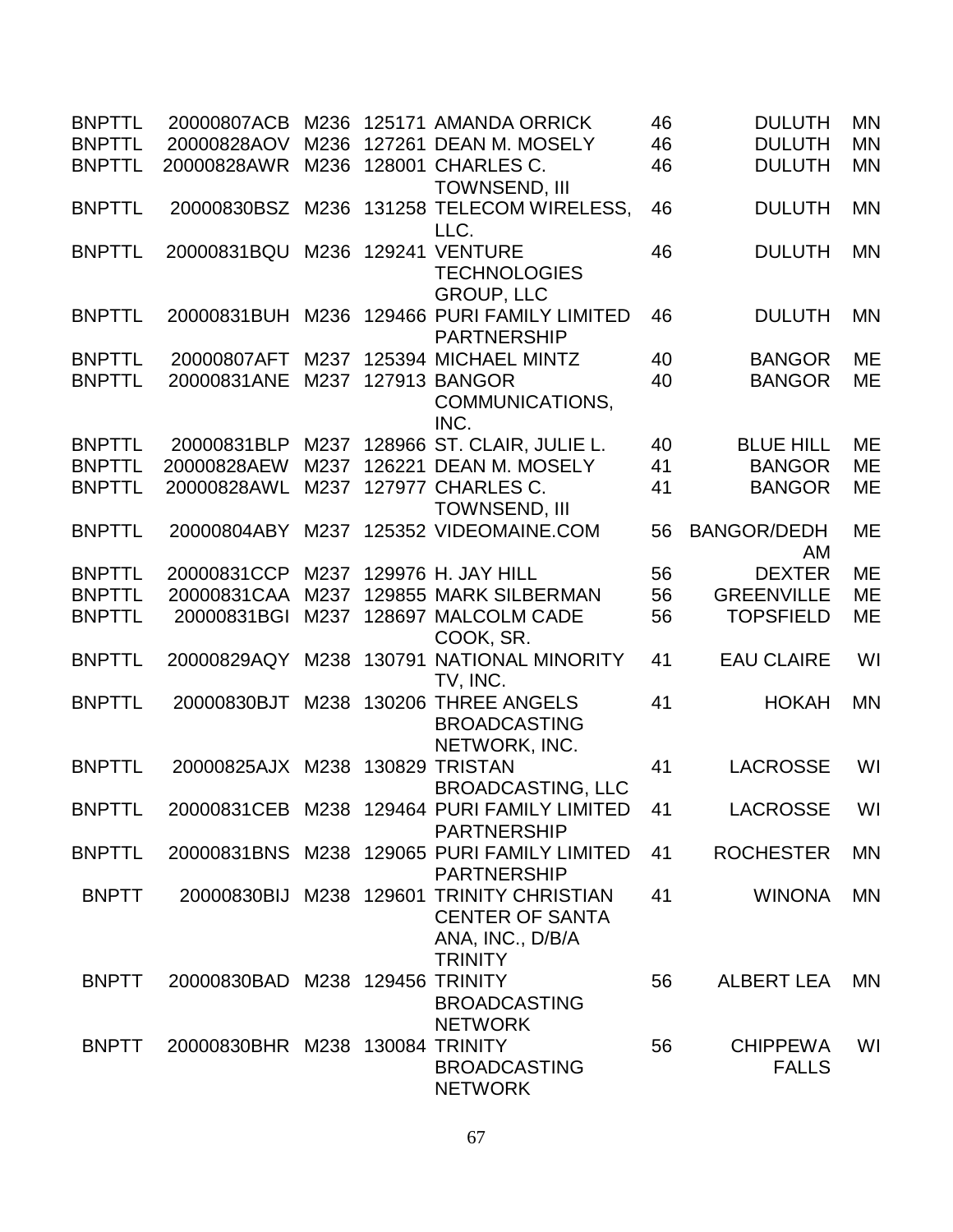| <b>BNPTT</b>                   | 20000830BIF                     |              | M238 130123 TRINITY<br><b>BROADCASTING</b><br><b>NETWORK</b>                                        | 56              | <b>LACROSSE</b>                          | WI                     |
|--------------------------------|---------------------------------|--------------|-----------------------------------------------------------------------------------------------------|-----------------|------------------------------------------|------------------------|
| <b>BNPTTL</b>                  | 20000831BSF                     | M238         | 129308 WEST CENTRAL<br><b>MINNESOTA</b><br><b>EDUCATIONAL</b><br><b>TELEVISION</b><br>COMPANY, INC. | 56              | <b>ST. JAMES</b>                         | <b>MN</b>              |
| <b>BNPTTL</b>                  |                                 |              | 20000831BAZ M238 128506 STEVEN E. BUTNER                                                            | 56              | <b>STEWARTVILL</b><br>Е                  | MN                     |
| <b>BNPTVL</b><br><b>BNPTVL</b> | 20000831BCO<br>20000831BNG      | M239<br>M239 | 128557 JOHN R. POWLEY<br>129049 MARCIA T. TURNER<br><b>D/B/A TURNER</b><br><b>ENTERPRISES</b>       | 5<br>5          | <b>MERIDIAN</b><br><b>MERIDIAN</b>       | MI<br><b>MS</b>        |
| <b>BNPTVL</b>                  | 20000831ELF                     |              | M239 130642 TIGER EYE<br>LICENSING, LLC                                                             | 6               | <b>MERIDIAN</b>                          | <b>MS</b>              |
| <b>BNPTVL</b>                  | 20000831BTU                     |              | M24 129431 TANANA VALLEY<br><b>TELEVISION</b><br><b>COMPANY</b>                                     | 5               | <b>FAIRBANKS</b>                         | <b>AK</b>              |
| <b>BNPTVL</b>                  | 20000831CCX                     | M24          | 129985 FIREWEED<br><b>COMMUNICATIONS</b><br>CORP.                                                   | 5               | <b>FAIRBANKS</b>                         | AK                     |
| <b>BNPTVL</b>                  | 20000831BTS                     | M24          | 129430 TANANA VALLEY<br><b>TELEVISION</b><br><b>COMPANY</b>                                         | $6\phantom{1}6$ | <b>FAIRBANKS</b>                         | AK                     |
| <b>BNPTTL</b><br><b>BNPTTL</b> | 20000830AHY<br>20000830ARE      | M240<br>M240 | 127448 DEAN M. MOSELY<br>128669 CHARLES C.<br><b>TOWNSEND, III</b>                                  | 49<br>49        | <b>CHILLICOTHE</b><br><b>CHILLICOTHE</b> | <b>MO</b><br><b>MO</b> |
| <b>BNPTTL</b><br><b>BNPTTL</b> | 20000828AOR M241<br>20000828AWJ | M241         | 127257 DEAN M. MOSELY<br>127972 CHARLES C.<br><b>TOWNSEND, III</b>                                  | 32<br>32        | <b>CHEBOYGAN</b><br><b>CHEBOYGAN</b>     | MI<br>MI               |
| <b>BNPTT</b>                   | 20000830BAG                     |              | M242 129463 TRINITY<br><b>BROADCASTING</b><br><b>NETWORK</b>                                        | 16              | <b>BEMIDJI</b>                           | <b>MN</b>              |
| <b>BNPTTL</b>                  |                                 |              | 20000830BJY M242 130214 THREE ANGELS<br><b>BROADCASTING</b><br>NETWORK, INC.                        | 16              | <b>PARK RAPIDS</b>                       | <b>MN</b>              |
| <b>BNPTTL</b>                  |                                 |              | 20000830BKD M243 130219 THREE ANGELS<br><b>BROADCASTING</b><br>NETWORK, INC.                        | 34              | <b>COLUMBIA</b>                          | <b>MO</b>              |
| <b>BNPTTL</b>                  | 20000831AWP M243 128350 VENTURE |              | <b>TECHNOLOGIES</b><br><b>GROUP, LLC</b>                                                            | 34              | <b>JEFFERSON</b>                         | <b>MO</b>              |
| <b>BNPTTL</b><br><b>BNPTTL</b> | 20000830AQT                     |              | 20000830AHN M244 127423 DEAN M. MOSELY<br>M244 128620 CHARLES C.<br>TOWNSEND, III                   | 26<br>26        | <b>ALPENA</b><br><b>ALPENA</b>           | MI<br>MI               |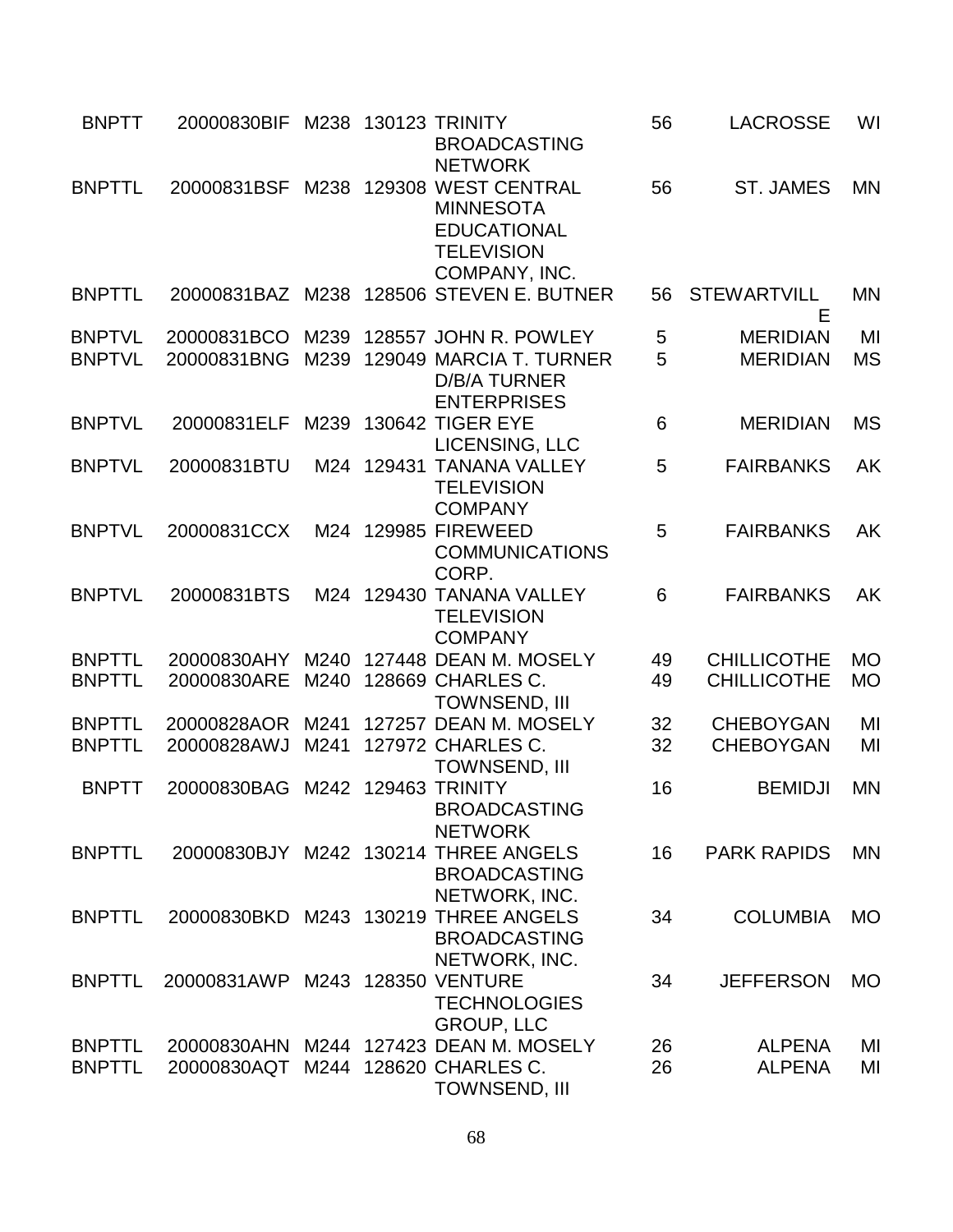| <b>BNPTTL</b><br><b>BNPTTL</b> | 20000828AOS<br>20000831BAP      | M245 | 127258 DEAN M. MOSELY<br>M245 128492 JOHN R. POWLEY                                    | 26<br>26 | <b>CHEBOYGAN</b><br><b>ST. IGNACE</b> | MI<br>MI  |
|--------------------------------|---------------------------------|------|----------------------------------------------------------------------------------------|----------|---------------------------------------|-----------|
| <b>BNPTTL</b>                  | 20000828AWP                     |      | M245 127987 CHARLES C.<br><b>TOWNSEND, III</b>                                         | 41       | <b>CHEBOYGAN</b>                      | MI        |
| <b>BNPTTL</b>                  | 20000831ALX                     |      | M246 127851 KQDS ACQUISITION<br>CORP.                                                  | 47       | <b>AITKIN</b>                         | <b>MN</b> |
| <b>BNPTT</b>                   | 20000830BAT                     | M246 | 129494 TRINITY<br><b>BROADCASTING</b><br><b>NETWORK</b>                                | 47       | <b>VIRGINIA</b>                       | <b>MN</b> |
| <b>BNPTTL</b>                  | 20000831BJU                     |      | M246 128844 KQDS ACQUISITION<br>CORP.                                                  | 47       | <b>VIRGINIA</b>                       | <b>MN</b> |
| <b>BNPTTL</b>                  | 20000830BBT                     |      | M247 129525 TELECOM WIRELESS,<br>LLC.                                                  | 23       | <b>DULUTH</b>                         | <b>MN</b> |
| <b>BNPTTL</b>                  | 20000831AMX M247                |      | <b>127899 VENTURE</b><br><b>TECHNOLOGIES</b><br><b>GROUP, LLC</b>                      | 23       | <b>DULUTH</b>                         | <b>MN</b> |
| <b>BNPTT</b>                   | 20000830AUM M247 128949 TRINITY |      | <b>BROADCASTING</b><br><b>NETWORK</b>                                                  | 23       | <b>GRAND</b><br><b>RAPIDS</b>         | <b>MN</b> |
| <b>BNPTTL</b>                  | 20000830BTS M247 131322 TELECOM |      | <b>WIRELESS, LLC</b>                                                                   | 24       | <b>DULUTH</b>                         | <b>MN</b> |
| <b>BNPTTL</b>                  | 20000830BBV                     |      | M247 129531 TELECOM WIRELESS,<br>LLC.                                                  | 25       | <b>DULUTH</b>                         | <b>MN</b> |
| <b>BNPTTL</b>                  | 20000831APR                     | M247 | <b>128018 VENTURE</b><br><b>TECHNOLOGIES</b><br><b>GROUP, LLC</b>                      | 25       | <b>DULUTH</b>                         | <b>MN</b> |
| <b>BNPTTL</b>                  | 20000828AOT                     |      | M247 127259 DEAN M. MOSELY                                                             | 40       | <b>DULUTH</b>                         | <b>MN</b> |
| <b>BNPTTL</b>                  | 20000828AWQ                     | M247 | 128000 CHARLES C.<br><b>TOWNSEND, III</b>                                              | 40       | <b>DULUTH</b>                         | <b>MN</b> |
| <b>BNPTTL</b>                  | 20000830BCW                     |      | M247 129578 TELECOM WIRELESS.<br>LLC.                                                  | 40       | <b>DULUTH</b>                         | <b>MN</b> |
| <b>BNPTTL</b><br><b>BNPTTL</b> | 20000807AEW                     |      | M248 125302 MICHAEL MINTZ<br>20000830BMG M248 130335 BANGOR MEDIA<br><b>GROUP, LLC</b> | 31<br>46 | <b>BANGOR</b><br><b>BANGOR</b>        | ME<br>ME  |
| <b>BNPTTL</b>                  | 20000807ACO                     |      | M248 125195 MICHAEL MINTZ                                                              | 47       | <b>BANGOR</b>                         | ME        |
| <b>BNPTTL</b>                  | 20000825AJZ                     |      | M248 130831 TRISTAN<br><b>BROADCASTING, LLC</b>                                        | 47       | <b>BANGOR</b>                         | ME        |
| <b>BNPTTL</b>                  | 20000828AOP                     |      | M248 127255 DEAN M. MOSELY                                                             | 47       | <b>BANGOR</b>                         | ME        |
| <b>BNPTTL</b>                  | 20000828AWM                     |      | M248 127980 CHARLES C.<br><b>TOWNSEND, III</b>                                         | 47       | <b>BANGOR</b>                         | <b>ME</b> |
| <b>BNPTTL</b>                  |                                 |      | 20000831BRZ M248 129297 THREE ANGELS<br><b>BROADCASTING</b><br>NETWORK, INC.           | 47       | <b>BANGOR</b>                         | <b>ME</b> |
| <b>BNPTT</b>                   |                                 |      | 20000830AOC M248 127775 WMTW BROADCAST<br><b>GROUP, LLC</b>                            | 47       | <b>CARABASSET</b>                     | ME        |
| <b>BNPTTL</b>                  |                                 |      | 20000817AAY M249 125816 MOUNT OCEAN                                                    | 49       | <b>SALISBURY</b>                      | <b>MD</b> |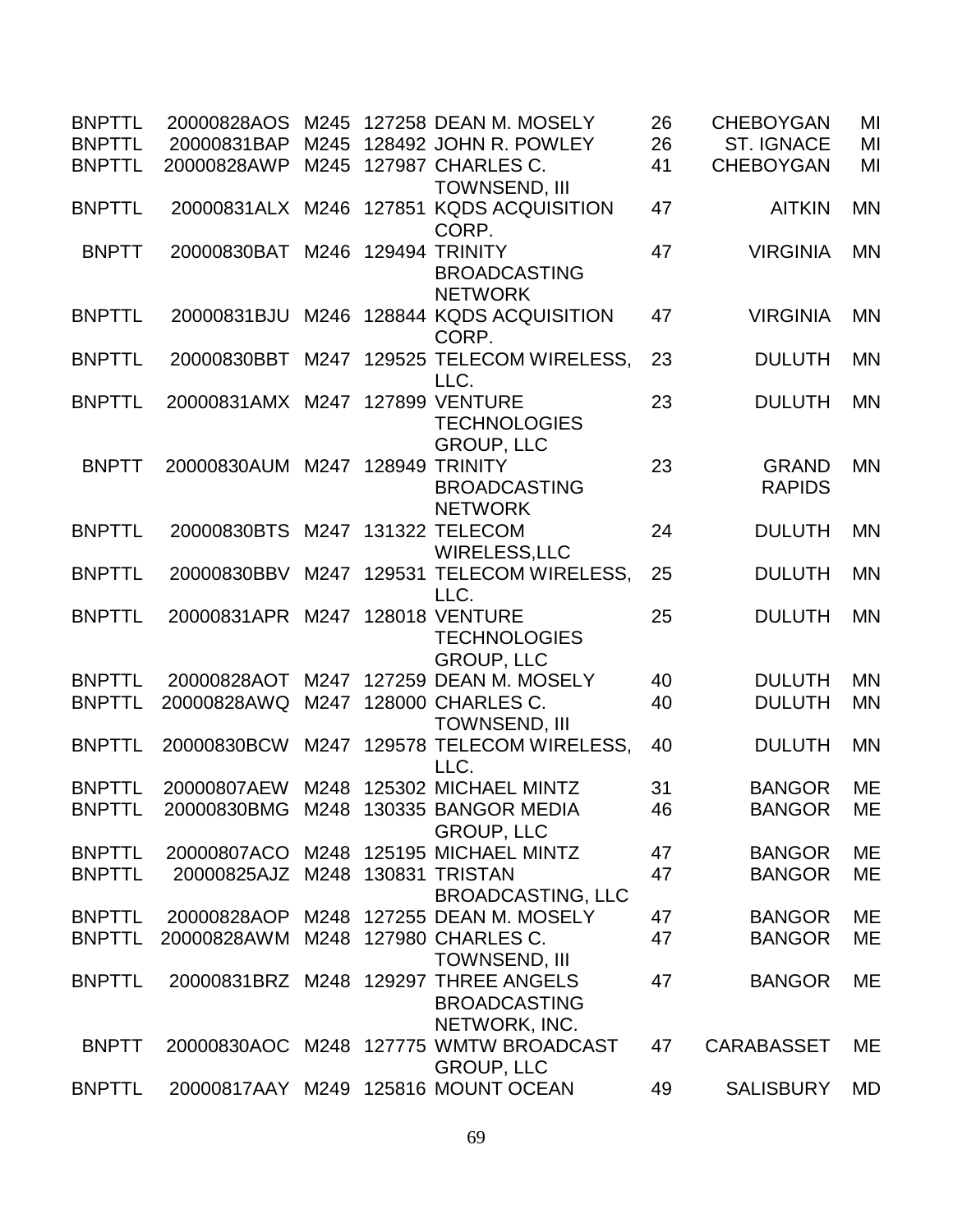|               |             |      |                 | MEDIA, L.L.C.                                      |    |                   |           |
|---------------|-------------|------|-----------------|----------------------------------------------------|----|-------------------|-----------|
| <b>BNPTTL</b> | 20000831APU | M249 |                 | <b>128029 VENTURE</b><br><b>TECHNOLOGIES</b>       | 49 | <b>SALISBURY</b>  | MD        |
|               |             |      |                 | <b>GROUP, LLC</b>                                  |    |                   |           |
| <b>BNPTTL</b> | 20000831BBE |      |                 | M25 128513 GEORGE YOUNG DBA                        | 19 | <b>CAMP VERDE</b> | <b>AZ</b> |
|               |             |      |                 | <b>CENTRAL STATES</b>                              |    |                   |           |
|               |             |      |                 | <b>COMMUNICATIONS</b>                              |    |                   |           |
| <b>BNPTTL</b> | 20000831BBC |      |                 | M25 128510 GEORGE YOUNG DBA                        | 20 | <b>CAMP VERDE</b> | <b>AZ</b> |
|               |             |      |                 | <b>CENTRAL STATES</b>                              |    |                   |           |
| <b>BNPTTL</b> | 20000828AQM |      |                 | <b>COMMUNICATIONS</b><br>M25 127569 CHARLES C.     | 20 | <b>FLAGSTAFF</b>  | <b>AZ</b> |
|               |             |      |                 | <b>TOWNSEND, III</b>                               |    |                   |           |
| <b>BNPTTL</b> | 20000828BDY | M25  |                 | 129946 DEAN M. MOSELY                              | 20 | <b>FLAGSTAFF</b>  | <b>AZ</b> |
| <b>BNPTTL</b> | 20000829AVA |      |                 | M25 131031 EQUITY                                  | 20 | <b>FLAGSTAFF</b>  | <b>AZ</b> |
|               |             |      |                 | <b>BROADCASTING</b>                                |    |                   |           |
|               |             |      |                 | <b>CORPORATION</b>                                 |    |                   |           |
| <b>BNPTTL</b> | 20000830BBG |      |                 | M25 129509 TELECOM WIRELESS,                       | 20 | <b>FLAGSTAFF</b>  | AZ        |
|               |             |      |                 | LLC.                                               |    |                   |           |
| <b>BNPTTL</b> | 20000831BNF | M25  |                 | 129046 MARCIA T. TURNER                            | 20 | <b>FLAGSTAFF</b>  | <b>AZ</b> |
|               |             |      |                 | <b>D/B/A TURNER</b>                                |    |                   |           |
|               |             |      |                 | <b>ENTERPRISES</b>                                 |    |                   |           |
| <b>BNPTTL</b> | 20000831AEJ | M25  |                 | 126990 MARTIN WEISS                                | 20 | <b>PRESCOTT</b>   | AZ        |
| <b>BNPTT</b>  | 20000831AXM | M25  |                 | 128386 KUSK, INC.                                  | 20 | <b>WINSLOW</b>    | <b>AZ</b> |
| <b>BNPTT</b>  | 20000830AYG | M25  |                 | <b>129348 TRINITY</b>                              | 35 | <b>PRESCOTT</b>   | <b>AZ</b> |
|               |             |      |                 | <b>BROADCASTING</b>                                |    |                   |           |
| <b>BNPTTL</b> | 20000831AWF | M25  |                 | <b>NETWORK</b><br>128339 RICE CAPITAL              | 48 | <b>LEESVILLE</b>  | LA        |
|               |             |      |                 | <b>BROADCASTING</b>                                |    |                   |           |
|               |             |      |                 | COMPANY, INC.                                      |    |                   |           |
| <b>BNPTTL</b> | 20000831CKT | M25  |                 | 131109 WORD OF GOD                                 | 49 | <b>BULLHEAD</b>   | <b>AZ</b> |
|               |             |      |                 | FELLOWSHIP, INC.                                   |    |                   |           |
| <b>BNPTTL</b> | 20000807AAI | M25  |                 | 125068 HOWARD MINTZ                                | 49 | <b>FLAGGSTAFF</b> | <b>AZ</b> |
| <b>BMJPTT</b> | 20000803AAL | M25  |                 | 48806 MOUNTAIN UNION                               | 49 | <b>PAHRAMP</b>    | <b>NV</b> |
|               |             |      |                 | <b>TELECOM</b>                                     |    |                   |           |
| <b>BNPTTL</b> | 20000831ARB |      | M25 128085 YUMA |                                                    | 49 | <b>PARKER</b>     | AZ        |
|               |             |      |                 | <b>BROADCASTING</b>                                |    |                   |           |
|               |             |      |                 | <b>COMPANY</b>                                     |    |                   |           |
| <b>BNPTTL</b> | 20000831EIK |      |                 | M25 131270 PETE E.M. WARREN                        | 49 | <b>PRESCOTT</b>   | AZ        |
|               |             |      |                 | Ш                                                  |    |                   |           |
| <b>BNPTTL</b> | 20000828AHZ |      |                 | M25 126483 DEAN M. MOSELY<br>M25 127574 CHARLES C. | 50 | <b>PRESCOTT</b>   | AZ        |
| <b>BNPTTL</b> | 20000828AQR |      |                 | <b>TOWNSEND, III</b>                               | 50 | <b>PRESCOTT</b>   | <b>AZ</b> |
| <b>BNPTTL</b> | 20000829AXJ |      |                 | M25 131188 EQUITY                                  | 50 | <b>PRESCOTT</b>   | <b>AZ</b> |
|               |             |      |                 | <b>BROADCASTING</b>                                |    |                   |           |
|               |             |      |                 | <b>CORPORATION</b>                                 |    |                   |           |
| <b>BNPTTL</b> | 20000831CFD |      | M25 130491 KM   |                                                    | 50 | <b>PRESCOTT</b>   | AZ        |
|               |             |      |                 |                                                    |    |                   |           |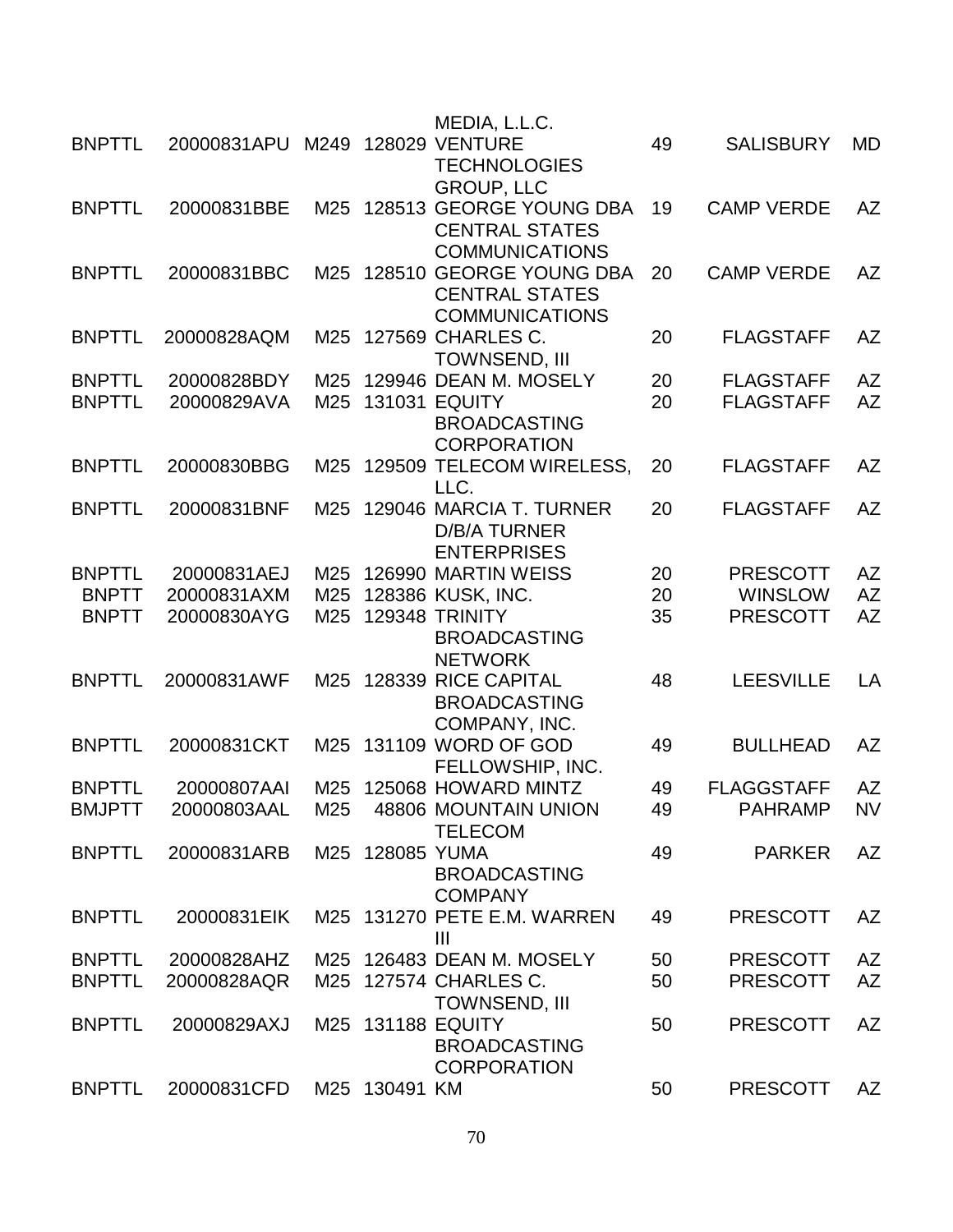## COMMUNICATIONS,

|               |                                 |      |              | INC.                                                    |    |                               |           |
|---------------|---------------------------------|------|--------------|---------------------------------------------------------|----|-------------------------------|-----------|
| <b>BNPTTL</b> | 20000831CNL                     | M25  |              | <b>131242 TOM L. DENNIS</b>                             | 50 | <b>PRESCOTT</b>               | <b>AZ</b> |
| <b>BNPTTL</b> | 20000830AQW                     | M250 |              | 128629 CHARLES C.                                       | 51 | <b>GLADSTONE</b>              | <b>KS</b> |
|               |                                 |      |              | <b>TOWNSEND, III</b>                                    |    |                               |           |
| <b>BNPTTL</b> | 20000830AHQ                     | M250 |              | 127428 DEAN M. MOSELY                                   | 51 | <b>GLADSTONE</b>              | MI        |
| <b>BNPTTL</b> | 20000830AHV                     | M251 |              | 127438 DEAN M. MOSELY                                   | 43 | <b>MUNISING</b>               | MI        |
| <b>BNPTTL</b> | 20000830ARA                     | M251 |              | 128640 CHARLES C.<br><b>TOWNSEND, III</b>               | 43 | <b>MUNISING</b>               | MI        |
| <b>BNPTTL</b> | 20000830BGK M251                |      |              | 130022 ROCKFLEET                                        | 43 | <b>PICKFORD</b>               | MI        |
|               |                                 |      |              | <b>BROADCASTING</b>                                     |    |                               |           |
| <b>BNPTT</b>  | 20000830BAA M252 129450 TRINITY |      |              |                                                         | 32 | <b>HOUGHTON</b>               | MI        |
|               |                                 |      |              | <b>BROADCASTING</b>                                     |    |                               |           |
|               |                                 |      |              | <b>NETWORK</b>                                          |    |                               |           |
| <b>BNPTTL</b> | 20000831BJT                     | M252 |              | 128843 KQDS ACQUISITION<br>CORP.                        | 32 | <b>IRONWOOD</b>               | MI        |
| <b>BNPTT</b>  | 20000831BWH                     | M252 |              | 129701 TRINITY CHRISTIAN                                | 32 | <b>RHINELANDER</b>            | WI        |
|               |                                 |      |              | <b>CENTER OF SANTA</b>                                  |    |                               |           |
|               |                                 |      |              | ANA, D/B/A TRINTY                                       |    |                               |           |
| <b>BNPTVL</b> | 20000829AEA                     |      |              | <b>BOADCASTI</b><br>M253 126377 WTWB OF THE TRIAD,      | 12 | <b>ROCHESTER</b>              | <b>MN</b> |
|               |                                 |      |              | <b>LLC</b>                                              |    |                               |           |
| <b>BNPTVL</b> |                                 |      |              | 20000831CKA M253 131062 WORD OF GOD                     | 12 | <b>ROCHESTER</b>              | <b>MN</b> |
|               |                                 |      |              | FELLOWSHIP, INC.                                        |    |                               |           |
| <b>BNPTTL</b> | 20000830BJQ M254 130201         |      |              | <b>TRINITY</b>                                          | 41 | <b>GRAND</b>                  | <b>MN</b> |
|               |                                 |      |              | <b>BROADCASTING</b>                                     |    | <b>RAPIDS</b>                 |           |
|               |                                 |      |              | <b>NETWORK</b>                                          |    |                               |           |
| <b>BNPTT</b>  | 20000831ARP                     |      |              | M254 128110 TRINITY CHRISTIAN<br><b>CENTER OF SANTA</b> | 41 | <b>GRAND</b><br><b>RAPIDS</b> | <b>MN</b> |
|               |                                 |      |              | ANA, INC.                                               |    |                               |           |
| <b>BNPTVL</b> | 20000818ADN                     |      |              | M255 126069 TIGER EYE                                   | 13 | <b>MERIDIAN</b>               | <b>MS</b> |
|               |                                 |      |              | <b>LICENSING LLC.</b>                                   |    |                               |           |
| <b>BNPTVL</b> | 20000829AOD                     | M255 | 130325 PRISM |                                                         | 13 | <b>MERIDIAN</b>               | <b>MS</b> |
|               |                                 |      |              | <b>BROADCASTING</b>                                     |    |                               |           |
|               |                                 |      |              | NETWORK, INC.                                           |    |                               |           |
| <b>BNPTVL</b> |                                 |      |              | 20000831BBR M255 128530 JOHN R. POWLEY                  | 13 | <b>MERIDIAN</b>               | <b>MS</b> |
| <b>BNPTTL</b> |                                 |      |              | 20000830BCZ M256 129586 TELECOM WIRELESS,               | 50 | <b>DULUTH</b>                 | <b>MN</b> |
| <b>BNPTT</b>  | 20000830BAW                     |      |              | LLC.<br>M256 129497 TRINITY                             | 51 | <b>BRAINERD</b>               | <b>MN</b> |
|               |                                 |      |              | <b>BROADCASTING</b>                                     |    |                               |           |
|               |                                 |      |              | <b>NETWORK</b>                                          |    |                               |           |
| <b>BNPTTL</b> |                                 |      |              | 20000807ADR M256 125230 AMANDA ORRICK                   | 51 | <b>DULUTH</b>                 | <b>MN</b> |
| <b>BNPTTL</b> | 20000830BAH                     |      |              | M256 129467 TELECOM WIRELESS,                           | 51 | <b>DULUTH</b>                 | <b>MN</b> |
|               |                                 |      |              | LLC.                                                    |    |                               |           |
| <b>BNPTTL</b> | 20000831ASX M257 128165 VENTURE |      |              |                                                         | 35 | <b>QUINCY</b>                 | IL        |
|               |                                 |      |              | <b>TECHNOLOGIES</b>                                     |    |                               |           |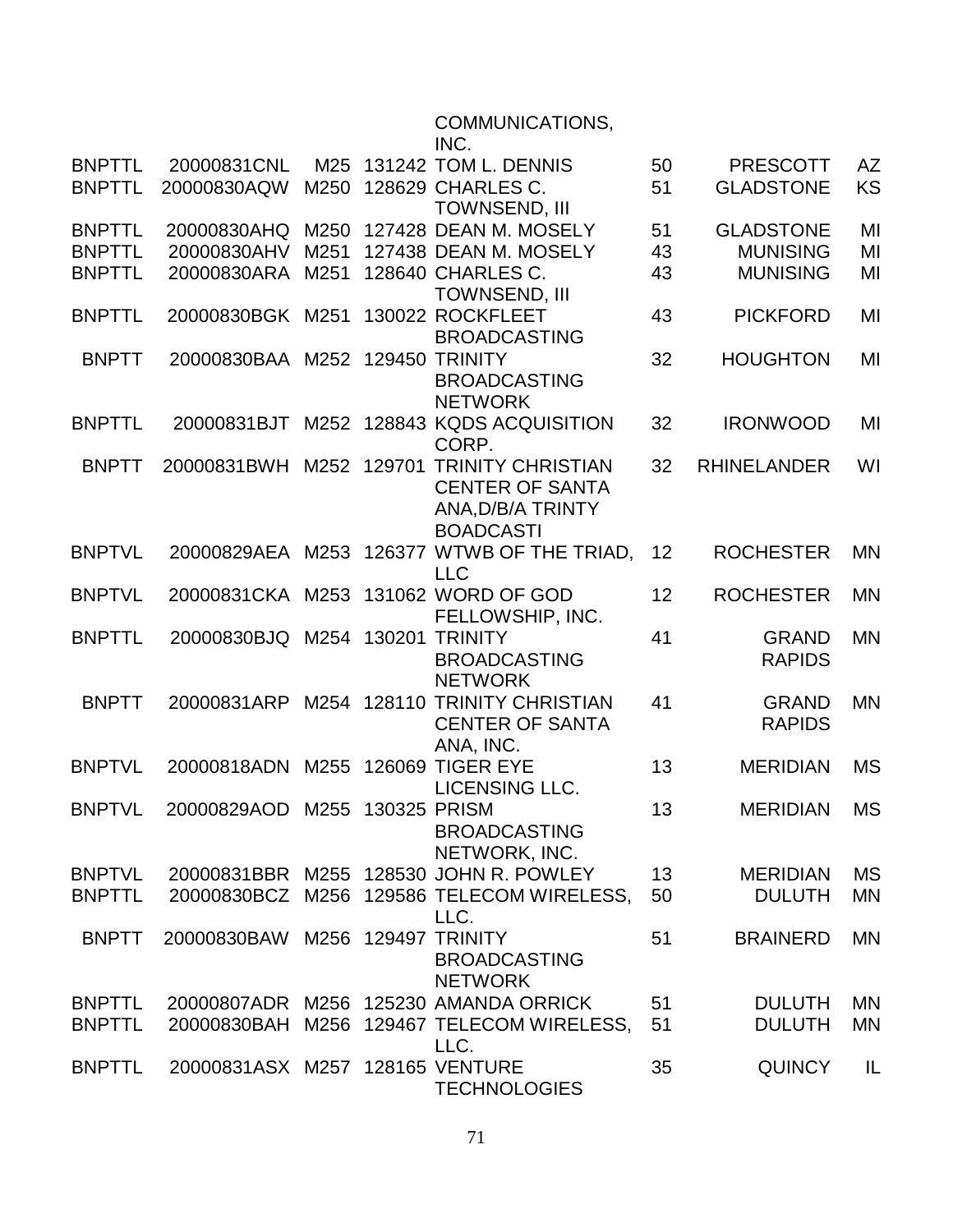|                                |                                  |      |        | <b>GROUP (OF</b><br>PENNSYLVANIA),<br>L.L.C.                                                       |          |                                       |                        |
|--------------------------------|----------------------------------|------|--------|----------------------------------------------------------------------------------------------------|----------|---------------------------------------|------------------------|
| <b>BNPTT</b>                   | 20000831BSJ                      | M257 | 129331 | <b>TRINITY CHRISTIAN</b><br><b>CENTER OF SANTA</b><br>ANA, D/B/A TRINTY<br><b>BOADCASTI</b>        | 50       | <b>HANNIBAL</b>                       | <b>MO</b>              |
| <b>BNPTTL</b>                  | 20000831ASV                      |      |        | M257 128162 VENTURE<br><b>TECHNOLOGIES</b><br><b>GROUP (OF</b><br>PENNSYLVANIA),<br>L.L.C.         | 50       | <b>QUINCY</b>                         | IL                     |
| <b>BNPTTL</b>                  |                                  |      |        | 20000829AEK M258 126423 WTWB OF THE TRIAD,<br><b>LLC</b>                                           | 44       | <b>AUSTIN</b>                         | <b>MN</b>              |
| <b>BNPTTL</b>                  | 20000830BJP                      |      |        | M258 130199 THREE ANGELS<br><b>BROADCASTING</b><br>NETWORK, INC.                                   | 44       | <b>GENEVA</b>                         | <b>MN</b>              |
| <b>BNPTT</b>                   | 20000830AUK M259 128947 TRINITY  |      |        | <b>BROADCASTING</b><br><b>NETWORK</b>                                                              | 30       | <b>BRAINERD</b>                       | <b>MN</b>              |
| <b>BNPTTL</b>                  | 20000831CHR                      |      |        | M259 130941 MICHAEL JOHN<br><b>SULLIVAN</b>                                                        | 30       | <b>ROYALTON</b>                       | <b>MN</b>              |
| <b>BNPTT</b>                   | 20000830AUR                      | M260 |        | 128968 TRINITY<br><b>BROADCASTING</b><br><b>NETWORK</b>                                            | 40       | <b>KIRKVILLE</b>                      | <b>MO</b>              |
| <b>BNPTTL</b>                  | 20000829ASF                      | M260 |        | <b>130836 NEW LIFE</b><br><b>EVANGELISTIC</b><br>CENTER, INC.                                      | 40       | <b>MACON</b>                          | <b>MO</b>              |
| <b>BNPTT</b>                   | 20000831BYB                      | M261 |        | <b>129767 TRINITY CHRISTIAN</b><br><b>CENTER OF SANTA</b><br>ANA, D/B/A TRINTY<br><b>BOADCASTI</b> | 39       | <b>GRAND</b><br><b>RAPIDS</b>         | <b>MN</b>              |
| <b>BNPTTL</b>                  |                                  |      |        | 20000830BJU M261 130207 THREE ANGELS<br><b>BROADCASTING</b><br>NETWORK, INC.                       | 39       | <b>INTERNATIONA</b><br><b>L FALLS</b> | <b>MN</b>              |
| <b>BNPTTL</b>                  | 20000830BQJ M262 130872 GLORIOUS |      |        | <b>COMMUNICATIONS</b><br><b>CHANNEL</b><br><b>BROADCASTING,</b><br>L.L.C.                          | 17       | <b>CORINTH</b>                        | <b>MS</b>              |
| <b>BNPTT</b>                   | 20000831BRU                      |      |        | M262 129290 TRINITY CHRISTIAN<br><b>CENTER OF SANTA</b><br>ANA, D/B/A TRINTY<br><b>BOADCASTI</b>   | 17       | <b>CORINTH</b>                        | <b>MS</b>              |
| <b>BNPTTL</b><br><b>BNPTTL</b> | 20000830ARF                      |      |        | 20000830AIB M263 127451 DEAN M. MOSELY<br>M263 128670 CHARLES C.                                   | 35<br>35 | <b>MACON</b><br><b>MACON</b>          | <b>MO</b><br><b>MO</b> |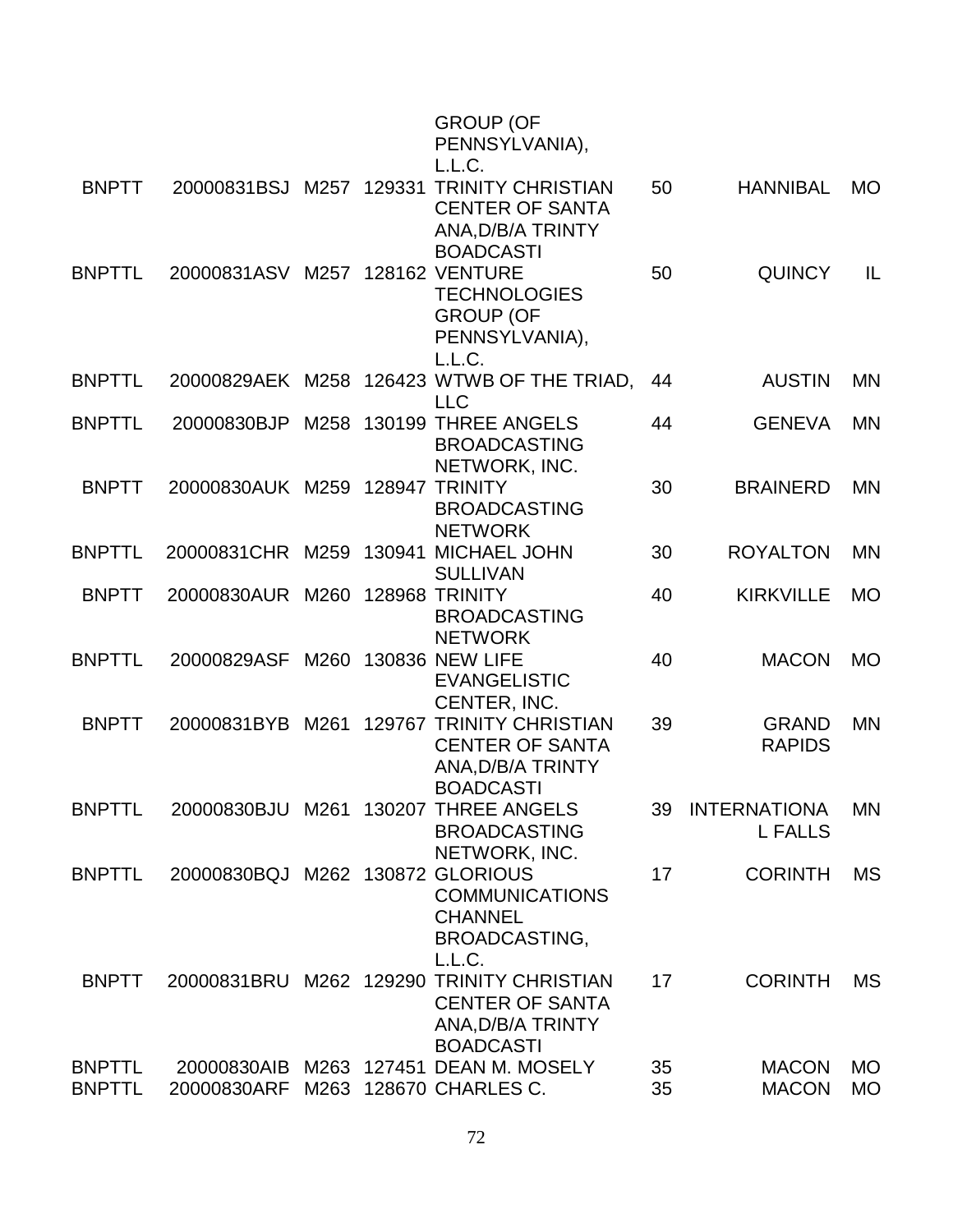|               |                                    |      |                     | <b>TOWNSEND, III</b>                                                                  |    |                    |           |
|---------------|------------------------------------|------|---------------------|---------------------------------------------------------------------------------------|----|--------------------|-----------|
| <b>BNPTTL</b> |                                    |      |                     | 20000830ADB M264 126850 MICHAEL JOHN<br><b>SULLIVAN</b>                               | 47 | <b>MANKATO</b>     | <b>MN</b> |
| <b>BNPTTL</b> | 20000830BJX M264                   |      |                     | 130213 THREE ANGELS<br><b>BROADCASTING</b><br>NETWORK, INC.                           | 47 | <b>OLIVIA</b>      | <b>MN</b> |
| <b>BNPTTL</b> |                                    |      |                     | 20000830ADA M264 126844 MICHAEL JOHN<br><b>SULLIVAN</b>                               | 47 | <b>ROYALTON</b>    | <b>MN</b> |
| <b>BNPTTL</b> | 20000830BKA M264                   |      |                     | 130216 THREE ANGELS<br><b>BROADCASTING</b><br>NETWORK, INC.                           | 47 | <b>WADENA</b>      | <b>MN</b> |
| <b>BNPTT</b>  | 20000830BAP                        | M265 |                     | <b>129489 TRINITY</b><br><b>BROADCASTING</b><br><b>NETWORK</b>                        | 51 | <b>BRAINERD</b>    | MN        |
| <b>BNPTTL</b> | 20000830BJL                        |      |                     | M265 130190 THREE ANGELS<br><b>BROADCASTING</b><br>NETWORK, INC.                      | 51 | <b>BRAINERD</b>    | <b>MN</b> |
| <b>BNPTTL</b> | 20000830AIC                        | M266 |                     | 127453 DEAN M. MOSELY                                                                 | 32 | <b>STARKVILLE</b>  | <b>MS</b> |
| <b>BNPTTL</b> | 20000830ARH                        | M266 |                     | 128681 CHARLES C.<br><b>TOWNSEND, III</b>                                             | 32 | <b>STARKVILLE</b>  | <b>MS</b> |
| <b>BNPTT</b>  | 20000830BCN                        |      |                     | M266 129565 TRINITY<br><b>BROADCASTING</b><br><b>NETWORK</b>                          | 32 | <b>STARKVILLE</b>  | <b>MS</b> |
| <b>BNPTTL</b> | 20000828BCC                        | M266 | <b>128754 UNITY</b> | <b>BROADCASTING INC.</b>                                                              | 47 | <b>LOUISVILLE</b>  | <b>MS</b> |
| <b>BNPTTL</b> | 20000830AID                        | M266 |                     | 127454 DEAN M. MOSELY                                                                 | 47 | <b>STARKVILLE</b>  | <b>MS</b> |
| <b>BNPTTL</b> | 20000830ARI                        | M266 |                     | 128683 CHARLES C.<br><b>TOWNSEND, III</b>                                             | 47 | <b>STARKVILLE</b>  | MS        |
| <b>BNPTT</b>  | 20000830BCP                        | M266 |                     | 129567 TRINITY<br><b>BROADCASTING</b><br><b>NETWORK</b>                               | 47 | <b>STARKVILLE</b>  | <b>MS</b> |
| <b>BNPTTL</b> | 20000807AAT                        |      |                     | M267 125095 MICHAEL MINTZ                                                             | 35 | <b>HATTIESBURG</b> | MS        |
| <b>BNPTTL</b> |                                    |      |                     | 20000828AOY M267 127265 DEAN M. MOSELY                                                | 35 | <b>HATTIESBURG</b> | <b>MS</b> |
| <b>BNPTTL</b> | 20000828AWX M267 128019 CHARLES C. |      |                     | <b>TOWNSEND, III</b>                                                                  | 35 | <b>HATTIESBURG</b> | MS        |
| <b>BNPTTL</b> |                                    |      |                     | 20000830ADJ M267 126919 BREAD OF LIFE<br><b>MINISTRIES OF</b><br>AMERICA INC.         | 35 | <b>HATTIESBURG</b> | <b>MS</b> |
| <b>BNPTT</b>  | 20000830BCI M267 129561            |      |                     | <b>TRINITY</b><br><b>BROADCASTING</b><br><b>NETWORK</b>                               | 35 | <b>HATTIESBURG</b> | <b>MS</b> |
| <b>BNPTTL</b> | 20000828BDC M267 129160 UNITY      |      |                     | <b>BROADCASTING, INC.</b>                                                             | 50 | <b>HATTIESBURG</b> | MS        |
| <b>BNPTTL</b> |                                    |      |                     | 20000831BOY M267 129146 MARCIA T. TURNER<br><b>D/B/A TURNER</b><br><b>ENTERPRISES</b> | 50 | <b>HATTIESBURG</b> | <b>MS</b> |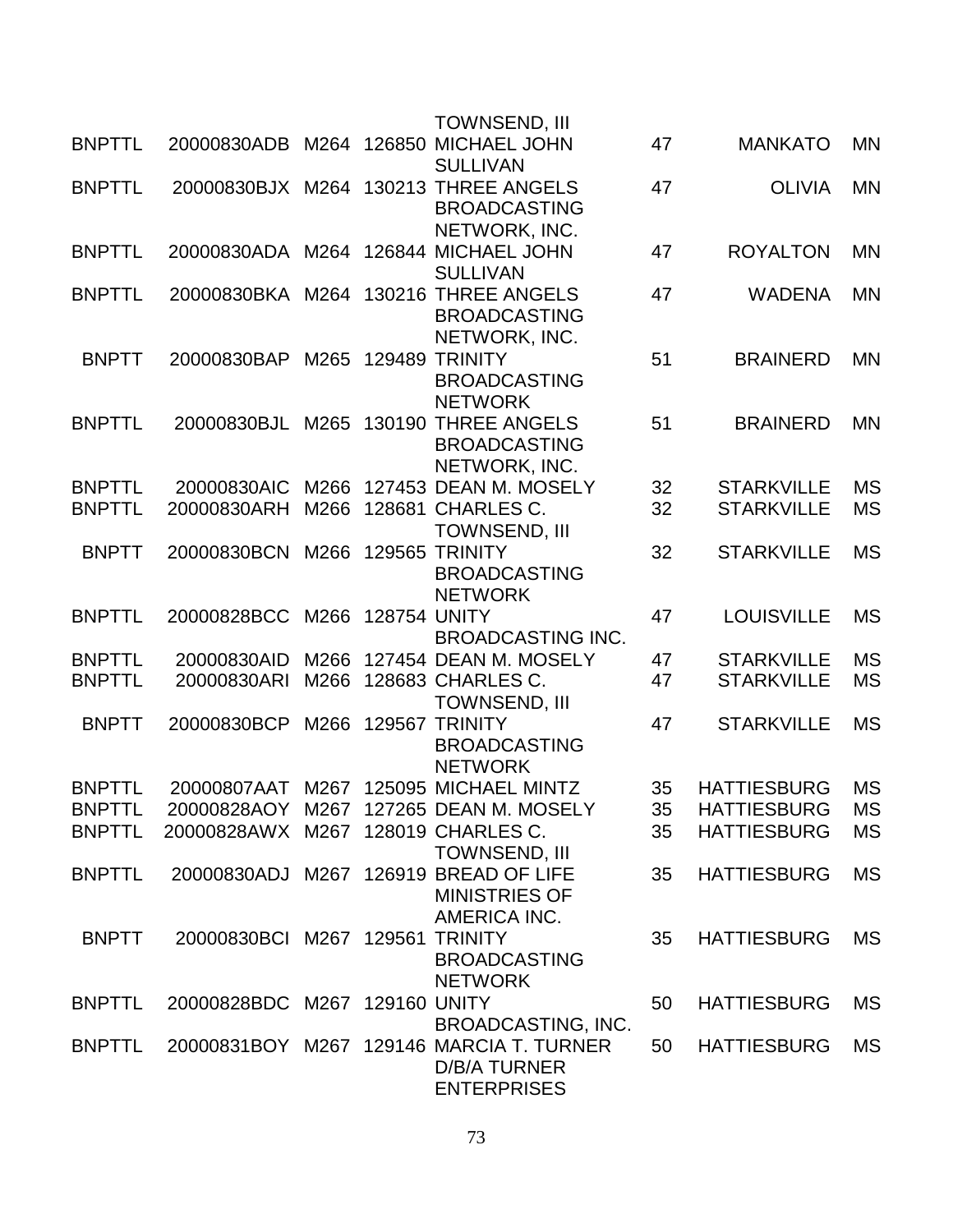| <b>BNPTTL</b><br><b>BNPTTL</b> | 20000830AHT<br>20000830AQZ      | M268<br>M268 | 127433 DEAN M. MOSELY<br>128635 CHARLES C.                                                         | 33<br>33 | <b>MUNISING</b><br><b>MUNISING</b> | MI<br>MI  |
|--------------------------------|---------------------------------|--------------|----------------------------------------------------------------------------------------------------|----------|------------------------------------|-----------|
|                                |                                 |              | <b>TOWNSEND, III</b>                                                                               |          |                                    |           |
| <b>BNPTT</b>                   | 20000830AUG                     | M269         | 128943 TRINITY<br><b>BROADCASTING</b><br><b>NETWORK</b>                                            | 51       | <b>HOUGHTON</b>                    | MI        |
| <b>BNPTTL</b>                  | 20000830AHS                     | M269         | 127430 DEAN M. MOSELY                                                                              | 51       | <b>MARQUETTE</b>                   | MI        |
| <b>BNPTTL</b>                  | 20000830AQY                     | M269         | 128631 CHARLES C.<br><b>TOWNSEND, III</b>                                                          | 51       | <b>MARQUETTE</b>                   | MI        |
| <b>BMJPTTL</b>                 | 20000831COE                     | M27          | 61469 SOUTHWEST<br><b>COLORADO</b><br><b>TELEVISION</b><br><b>TRANSLATOR</b><br><b>ASSOCIATION</b> | 16       | <b>CORTEZ</b>                      | CO        |
| BMJPTTL                        | 20000831COA                     | M27          | 61482 SOUTHWEST<br><b>COLORADO</b><br><b>TELEVISION</b><br><b>TRANSLATOR</b><br><b>ASSOCIATION</b> | 31       | <b>CORTEZ</b>                      | CO        |
| <b>BNPTTL</b>                  | 20000831BAV                     | M270         | 128501 JOHN R. POWLEY                                                                              | 45       | <b>ESCANABA</b>                    | MI        |
| <b>BNPTTL</b>                  | 20000830AHP                     | M270         | 127426 DEAN M. MOSELY                                                                              | 45       | <b>GLADSTONE</b>                   | MI        |
| <b>BNPTTL</b>                  | 20000830AQV                     | M270         | 128625 CHARLES C.<br><b>TOWNSEND, III</b>                                                          | 45       | <b>GLADSTONE</b>                   | MI        |
| <b>BNPTT</b>                   | 20000830BAJ                     | M271         | <b>129476 TRINITY</b><br><b>BROADCASTING</b><br><b>NETWORK</b>                                     | 44       | <b>BEMIDJI</b>                     | <b>MN</b> |
| <b>BNPTTL</b>                  | 20000830BJR M271                |              | 130203 THREE ANGELS<br><b>BROADCASTING</b><br>NETWORK, INC.                                        | 44       | <b>HACKENSACK</b>                  | <b>MN</b> |
| <b>BNPTTL</b>                  |                                 |              | 20000831BUC M272 129452 THREE ANGELS<br><b>BROADCASTING</b><br>NETWORK, INC.                       | 17       | <b>GRAND FORKS</b>                 | <b>ND</b> |
| <b>BNPTTL</b>                  |                                 |              | 20000831BIK M272 128787 THREE ANGELS<br><b>BROADCASTNG</b><br>NETWORK, INC.                        | 17       | KARLSTADA                          | <b>MN</b> |
| <b>BNPTTL</b>                  |                                 |              | 20000828AHP M273 126447 DEAN M. MOSELY                                                             | 42       | <b>COLUMBIA</b>                    | <b>MO</b> |
| <b>BNPTTL</b>                  | 20000828AWU                     |              | M273 128004 CHARLES C.<br><b>TOWNSEND, III</b>                                                     | 42       | <b>COLUMBIA</b>                    | <b>MO</b> |
| <b>BNPTT</b>                   | 20000830BCB M274 129539 TRINITY |              | <b>BROADCASTING</b><br><b>NETWORK</b>                                                              | 42       | <b>GREENWOOD</b>                   | <b>MS</b> |
| <b>BNPTTL</b>                  |                                 |              | 20000829AQC M274 130558 LAWRENCE HOWARD<br><b>MINTZ</b>                                            | 43       | <b>GREENWOOD</b>                   | <b>MS</b> |
| <b>BNPTTL</b>                  |                                 |              | 20000828AOX M275 127263 DEAN M. MOSELY                                                             | 30       | <b>HATTIESBURG</b>                 | <b>MS</b> |
| <b>BNPTTL</b>                  | 20000828AWW                     |              | M275 128011 CHARLES C.<br><b>TOWNSEND, III</b>                                                     | 30       | <b>HATTIESBURG</b>                 | <b>MS</b> |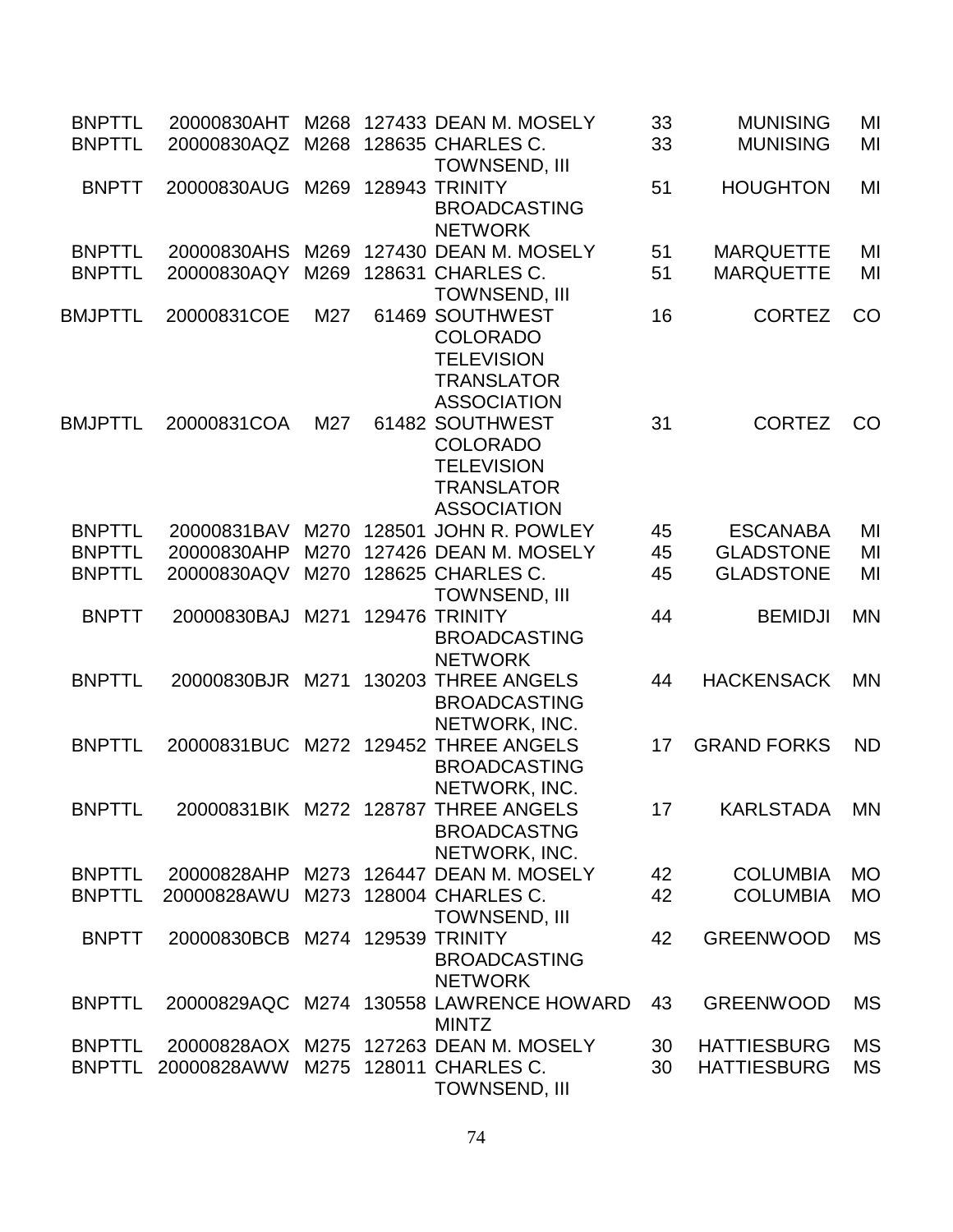| <b>BNPTTL</b> |                                 |      |        | 20000830ANY M276 127768 COWSERT FAMILY,<br><b>LLC</b>                            | 53 | <b>HATTIESBURG</b>                    | <b>MS</b> |
|---------------|---------------------------------|------|--------|----------------------------------------------------------------------------------|----|---------------------------------------|-----------|
| <b>BNPTT</b>  | 20000830BCK M276 129562 TRINITY |      |        | <b>BROADCASTING</b><br><b>NETWORK</b>                                            | 53 | <b>HATTIESBURG</b>                    | <b>MS</b> |
| <b>BNPTTL</b> | 20000831ARQ                     |      |        | M276 128111 PEGASUS<br><b>BROADCAST</b><br>TELEVISION, INC.                      | 53 | <b>TYLERTOWN</b>                      | <b>MS</b> |
| <b>BNPTTL</b> | 20000829ARH                     |      |        | M276 130799 MICHAEL MINTZ                                                        | 68 | <b>HATTIESBURG</b>                    | <b>MS</b> |
| <b>BNPTTL</b> | 20000831BBU                     | M276 |        | 128536 JOHN R. POWLEY                                                            | 68 | <b>LAUREL</b>                         | <b>MS</b> |
| <b>BNPTTL</b> | 20000829AYL                     | M277 |        | 131334 LAWRENCE HOWARD<br><b>MINTZ</b>                                           | 33 | <b>GREENWOOD</b>                      | <b>MS</b> |
| <b>BNPTT</b>  | 20000830BCC                     | M277 | 129541 | <b>TRINITY</b><br><b>BROADCASTING</b><br><b>NETWORK</b>                          | 48 | <b>GREENWOOD</b>                      | <b>MS</b> |
| <b>BNPTTL</b> |                                 |      |        | 20000830AHX M278 127447 DEAN M. MOSELY                                           | 42 | <b>INTERNATIONA</b><br><b>L FALLS</b> | <b>MN</b> |
| <b>BNPTTL</b> | 20000830ARB                     |      |        | M278 128664 CHARLES C.<br><b>TOWNSEND, III</b>                                   | 42 | <b>INTERNATIONA</b><br><b>L FALLS</b> | <b>MN</b> |
| <b>BNPTTL</b> | 20000831BQF                     |      |        | M279 129205 KQDS ACQUISITION<br>CORP.                                            | 31 | <b>HIBBING</b>                        | <b>MN</b> |
| <b>BNPTT</b>  | 20000830BAS                     |      |        | M279 129492 TRINITY<br><b>BROADCASTING</b><br><b>NETWORK</b>                     | 31 | <b>VIRGINIA</b>                       | <b>MN</b> |
| <b>BNPTTL</b> | 20000828AOU                     | M280 |        | 127260 DEAN M. MOSELY                                                            | 48 | <b>DULUTH</b>                         | <b>MN</b> |
| <b>BNPTTL</b> | 20000828AWS                     |      |        | M280 128002 CHARLES C.<br><b>TOWNSEND, III</b>                                   | 48 | <b>DULUTH</b>                         | <b>MN</b> |
| <b>BNPTTL</b> | 20000830BCY                     |      |        | M280 129583 TELECOM WIRELESS,<br>LLC.                                            | 48 | <b>DULUTH</b>                         | <b>MN</b> |
| <b>BNPTTL</b> | 20000830BJN                     | M280 |        | 130193 THREE ANGELS<br><b>BROADCASTING</b><br>NETWORK, INC.                      | 48 | <b>DULUTH</b>                         | <b>MN</b> |
| <b>BNPTTL</b> | 20000831BQV M280 129242 VENTURE |      |        | <b>TECHNOLOGIES</b><br><b>GROUP, LLC</b>                                         | 48 | DULUTH MN                             |           |
| <b>BNPTTL</b> |                                 |      |        | 20000831CKR M280 131106 WORD OF GOD<br>FELLOWSHIP, INC.                          | 48 | <b>DULUTH</b>                         | <b>MN</b> |
| <b>BNPTT</b>  |                                 |      |        | 20000831ARR M280 128115 TRINITY CHRISTIAN<br><b>CENTER OF SANTA</b><br>ANA, INC. | 48 | <b>GRAND</b><br><b>RAPIDS</b>         | <b>MN</b> |
| <b>BNPTTL</b> | 20000829AYM                     |      |        | M280 131335 LAWRENCE HOWARD<br><b>MINTZ</b>                                      | 63 | <b>DULUTH</b>                         | <b>MN</b> |
| <b>BNPTTL</b> | 20000829ARL                     | M281 |        | 130805 NATIONAL MINORITY<br>TV, INC                                              | 50 | <b>WAUSAU</b>                         | WI        |
| <b>BNPTT</b>  | 20000830BHO                     | M281 |        | 130082 TRINITY<br><b>BROADCASTING</b>                                            | 51 | <b>CHIPPEWA</b><br><b>FALLS</b>       | WI        |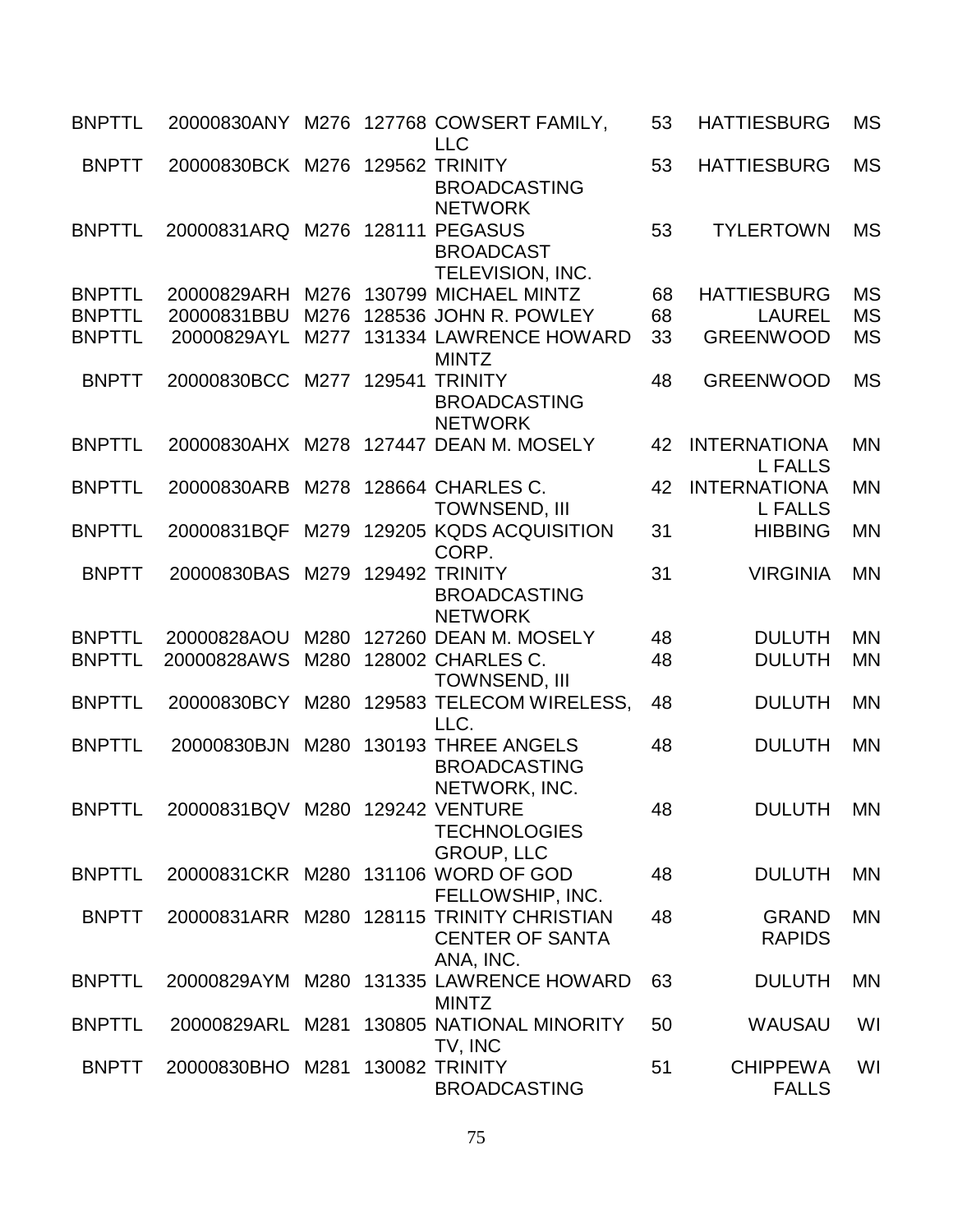|               |                                 |      |              | <b>NETWORK</b>                                                                           |    |                    |           |
|---------------|---------------------------------|------|--------------|------------------------------------------------------------------------------------------|----|--------------------|-----------|
| <b>BNPTTL</b> | 20000825AJY                     | M281 |              | <b>130830 TRISTAN</b><br><b>BROADCASTING, LLC</b>                                        | 51 | <b>EAU CLAIRE</b>  | WI        |
| <b>BNPTTL</b> | 20000829AFP                     | M281 |              | 126969 WTWB OF THE TRIAD,<br><b>LLC</b>                                                  | 51 | <b>EAU CLAIRE</b>  | WI        |
| <b>BNPTTL</b> | 20000829AVJ                     | M281 |              | 131049 PURI FAMILY LIMITED<br><b>PARTNERSHIP</b>                                         | 51 | <b>EAU CLAIRE</b>  | WI        |
| <b>BNPTT</b>  | 20000830BGN                     | M281 |              | 130028 NORTHLAND<br><b>TELEVISION, INC</b>                                               | 51 | <b>MILLADORE</b>   | WI        |
| <b>BNPTTL</b> | 20000802ABS                     | M281 |              | 125146 ALMA R. GARZA                                                                     | 51 | <b>WINONA</b>      | <b>MN</b> |
| <b>BNPTT</b>  | 20000830BII                     | M281 |              | 130127 TRINITY<br><b>BROADCASTING</b><br><b>NETWORK</b>                                  | 52 | <b>RHINELANDER</b> | WI        |
| <b>BNPTT</b>  | 20000830BON                     | M281 |              | 130520 DAVIS TELEVISION<br><b>WAUSAU, LLC</b>                                            | 52 | <b>RHINELANDER</b> | WI        |
| <b>BNPTTL</b> | 20000831AVC                     | M281 |              | <b>128293 VENTURE</b><br><b>TECHNOLOGIES</b><br><b>GROUP LLC</b>                         | 52 | <b>WAUSAU</b>      | WI        |
| <b>BNPTT</b>  | 20000830BPJ                     | M281 | 130721       | <b>TRINITY CHRISTIAN</b><br><b>CENTER OF SANTA</b><br>ANA, INC., D/B/A<br><b>TRINITY</b> | 66 | <b>WINONA</b>      | <b>MN</b> |
| <b>BNPTTL</b> | 20000830AJE                     | M282 |              | 127518 DEAN M. MOSELY                                                                    | 40 | <b>SAVANNAH</b>    | <b>TN</b> |
| <b>BNPTTL</b> | 20000830ASI                     |      |              | M282 128854 CHARLES C.<br><b>TOWNSEND, III</b>                                           | 40 | <b>SAVANNAH</b>    | <b>TN</b> |
| <b>BNPTTL</b> | 20000828APA                     | M282 |              | 127268 DEAN M. MOSELY                                                                    | 40 | <b>TUPELO</b>      | <b>MS</b> |
| <b>BNPTTL</b> | 20000828AWY                     |      |              | M282 128020 CHARLES C.<br><b>TOWNSEND, III</b>                                           | 40 | <b>TUPELO</b>      | <b>MS</b> |
| <b>BNPTTL</b> | 20000829AFE                     | M282 | 126888 PRISM | <b>BROADCASTING</b><br>NETWORK, INC.                                                     | 40 | <b>TUPELO</b>      | <b>MS</b> |
| <b>BNPTTL</b> | 20000830BBO                     |      |              | M282 129521 TELECOM WIRELESS,<br>LLC.                                                    | 40 | <b>TUPELO</b>      | <b>MS</b> |
| <b>BNPTT</b>  | 20000830BCT M282 129571 TRINITY |      |              | <b>BROADCASTING</b><br><b>NETWORK</b>                                                    | 40 | <b>TUPELO</b>      | <b>MS</b> |
| <b>BNPTT</b>  | 20000830BAO M283 129488 TRINITY |      |              | <b>BROADCASTING</b><br><b>NETWORK</b>                                                    | 48 | <b>BEMIDJI</b>     | <b>MN</b> |
| <b>BNPTTL</b> |                                 |      |              | 20000830BJK M283 130188 THREE ANGELS<br><b>BROADCASTING</b><br>NETWORK, INC.             | 48 | <b>BEMIDJI</b>     | <b>MN</b> |
| <b>BNPTT</b>  | 20000830AUL M283 128948 TRINITY |      |              | <b>BROADCASTING</b><br><b>NETWORK</b>                                                    | 48 | <b>BRAINERD</b>    | <b>MN</b> |
| <b>BNPTTL</b> |                                 |      |              | 20000831BCR M284 128559 MARK SILBERMAN                                                   | 54 | <b>KENNA</b>       | <b>MN</b> |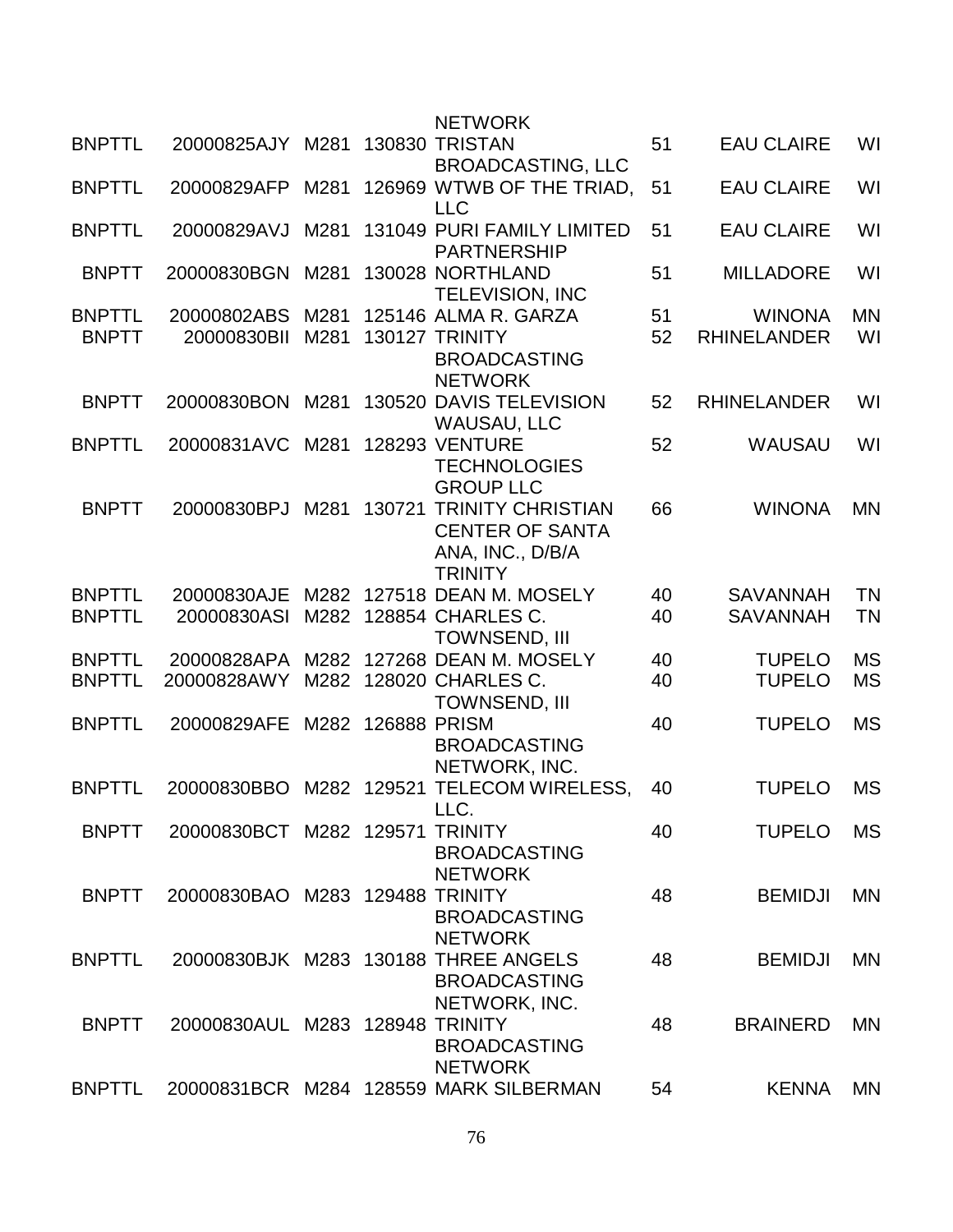| <b>BNPTT</b>   |                                 |      |                     | 20000831BVY M284 129674 TRINITY CHRISTIAN<br><b>CENTER OF SANTA</b><br>ANA, D/B/A TRINTY<br><b>BOADCASTI</b> | 54 | <b>PORTALES</b>   | <b>NM</b>     |
|----------------|---------------------------------|------|---------------------|--------------------------------------------------------------------------------------------------------------|----|-------------------|---------------|
| <b>BNPTT</b>   | 20000830BEN                     |      |                     | M284 129884 TRINITY<br><b>BROADCASTING</b><br><b>NETWORK</b>                                                 | 54 | <b>ROSWELL</b>    | <b>NM</b>     |
| <b>BNPTTL</b>  |                                 |      |                     | 20000830AIA M285 127450 DEAN M. MOSELY                                                                       | 44 | <b>MACON</b>      | <b>MO</b>     |
| <b>BNPTTL</b>  | 20000830ARG                     | M285 |                     | 128680 CHARLES C.<br><b>TOWNSEND, III</b>                                                                    | 44 | <b>MACON</b>      | <b>MO</b>     |
| <b>BNPTTL</b>  | 20000831BSC                     | M286 |                     | 129304 WEST CENTRAL<br><b>MINNESOTA</b><br><b>EDUCATIONAL</b><br><b>TELEVISION</b><br>COMPANY, INC.          | 45 | <b>FROST</b>      | <b>MN</b>     |
| <b>BMJPTTL</b> | 20000821AHA M286                |      |                     | 21282 FEDERATED RURAL<br><b>ELECTRIC</b><br><b>ASSOCIATION</b>                                               | 45 | <b>JACKSON</b>    | <b>MN</b>     |
| <b>BMJPTTL</b> | 20000821AHC                     | M286 |                     | 5897 BLUE EARTH-<br>NICOLLET-<br><b>FARIBAULT</b><br><b>COOPERATIVE</b><br><b>ELECTRIC ASSN.</b>             | 60 | <b>FROST</b>      | <b>MN</b>     |
| <b>BNPTT</b>   | 20000830BBZ M287                |      |                     | 129535 TRINITY<br><b>BROADCASTING</b><br><b>NETWORK</b>                                                      | 63 | <b>CLEVELAND</b>  | <b>MS</b>     |
| <b>BNPTTL</b>  | 20000829AGV                     | M287 |                     | 127215 MICHAEL MINTZ                                                                                         | 63 | <b>GREENVILLE</b> | <b>MS</b>     |
| <b>BNPTTL</b>  | 20000802AAK                     | M288 | <b>125022 UNITY</b> | <b>BROADCASTING INC.</b>                                                                                     | 42 | <b>ROLLA</b>      | <b>MO</b>     |
| <b>BNPTT</b>   | 20000831BVQ                     | M288 |                     | 129657 TRINITY CHRISTIAN<br><b>CENTER OF SANTA</b><br>ANA, D/B/A TRINTY<br><b>BOADCASTI</b>                  | 42 | <b>ROLLA</b>      | <b>MO</b>     |
| <b>BNPTTL</b>  | 20000815ACA M289 125580 BRUCE   |      |                     | <b>INDEPENDENT TV</b>                                                                                        | 65 | <b>BRUCE</b>      | <b>MS</b>     |
| <b>BNPTT</b>   | 20000830AUZ M289 128986 TRINITY |      |                     | <b>BROADCASTING</b><br><b>NETWORK</b>                                                                        | 65 | <b>TUPELO</b>     | <b>MS</b>     |
| <b>BNPTTL</b>  | 20000831CGT                     |      |                     | M29 130892 SOUTHWEST<br><b>COLORADO</b><br><b>TELEVISION</b><br><b>TRANSLATOR</b><br><b>ASSOCIATION</b>      | 15 | <b>DOVE CREEK</b> | CO            |
| BMJPTTL        | 20000831CNV                     | M29  |                     | 73091 SOUTHWEST<br><b>COLORADO</b><br><b>TELEVISION</b>                                                      | 30 | <b>DOVE CREEK</b> | <sub>CO</sub> |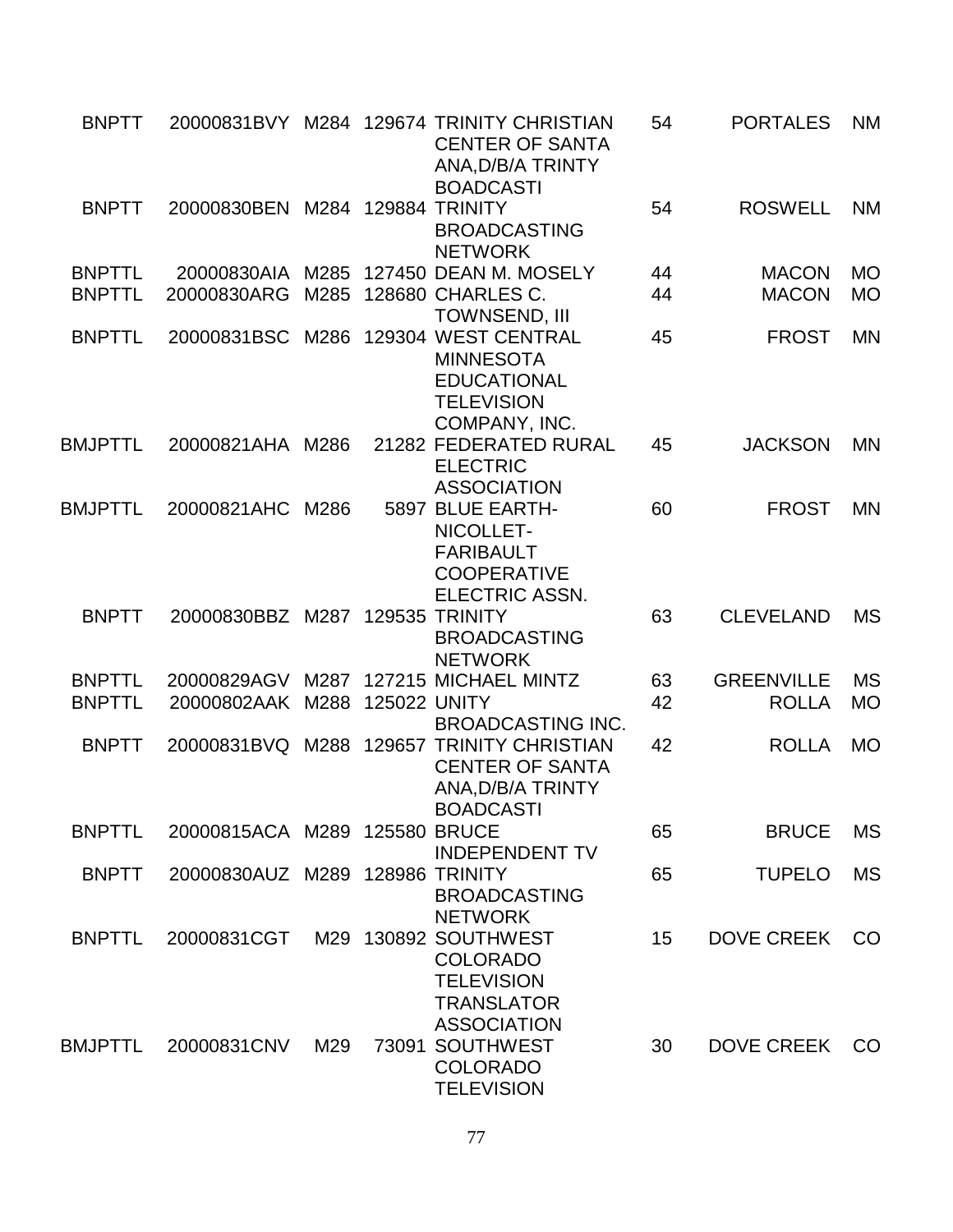|               |                                |      |             | <b>TRANSLATOR</b><br><b>ASSOCIATION</b>    |    |                   |           |
|---------------|--------------------------------|------|-------------|--------------------------------------------|----|-------------------|-----------|
| <b>BNPTTL</b> | 20000830AXK                    | M29  |             | 129292 STEWART L. KRUG                     | 30 | <b>FARMINGTON</b> | <b>NM</b> |
| <b>BNPTT</b>  | 20000830BEF                    | M29  |             | 129739 TRINITY                             | 30 | <b>FARMINGTON</b> | <b>NM</b> |
|               |                                |      |             | <b>BROADCASTING</b>                        |    |                   |           |
|               |                                |      |             | <b>NETWORK</b>                             |    |                   |           |
| <b>BNPTT</b>  | 20000830BPF                    | M29  |             | 130644 RAMAR                               | 30 | <b>FARMINGTON</b> | <b>NM</b> |
|               |                                |      |             | <b>COMMUNICATIONS II,</b><br><b>LTD</b>    |    |                   |           |
| <b>BNPTTL</b> | 20000831BGO                    |      |             | M290 128709 MALCOLM CADE<br>COOK, SR.      | 55 | <b>BRADLEY</b>    | <b>MS</b> |
| <b>BNPTTL</b> | 20000831BIA                    | M290 |             | 128770 LARRY N. SAVAGE                     | 55 | <b>MARTEN</b>     | <b>MS</b> |
| <b>BNPTTL</b> | 20000831BDS                    | M290 |             | 128591 JERRY W. MATEER                     | 55 | <b>PRAIRIE</b>    | <b>MS</b> |
| <b>BNPTTL</b> | 20000831AFY                    | M290 |             | 127146 FRED A. TADLOCK                     | 56 | <b>PRAIRIE</b>    | <b>MS</b> |
| <b>BNPTT</b>  | 20000831BRX                    | M291 |             | 129294 TRINITY CHRISTIAN                   | 52 | <b>HANNIBAL</b>   | <b>MO</b> |
|               |                                |      |             | <b>CENTER OF SANTA</b>                     |    |                   |           |
|               |                                |      |             | ANA, D/B/A TRINTY                          |    |                   |           |
|               |                                |      |             | <b>BOADCASTI</b>                           |    |                   |           |
| <b>BNPTTL</b> | 20000831AVA M291               |      |             | <b>128290 VENTURE</b>                      | 52 | <b>QUINCY</b>     | IL        |
|               |                                |      |             | <b>TECHNOLOGIES</b>                        |    |                   |           |
|               |                                |      |             | <b>GROUP LLC</b>                           |    |                   |           |
| <b>BNPTTL</b> | 20000831BIO                    |      |             | M292 128790 THREE ANGELS                   | 16 | <b>KAILISPELL</b> | MT        |
|               |                                |      |             | <b>BRODCASTING</b>                         |    |                   |           |
|               |                                |      |             | NETWORK, INC.                              |    |                   |           |
| <b>BNPTT</b>  | 20000803ABH                    |      |             | M292 125343 MONTANA STATE                  | 16 | <b>KALISPELL</b>  | <b>MT</b> |
|               |                                |      |             | <b>UNIVERSITY</b>                          |    |                   |           |
| <b>BNPTT</b>  | 20000803ABL                    | M292 |             | 125472 MONTANA STATE<br><b>UNIVERSITY</b>  | 16 | <b>KALISPELL</b>  | МT        |
| <b>BNPTTL</b> | 20000831BLD                    |      |             | M292 128897 EQUITY                         | 16 | <b>KALISPELL</b>  | MT        |
|               |                                |      |             | <b>BROADCASTING</b>                        |    |                   |           |
|               |                                |      |             | <b>CORPORATION</b>                         |    |                   |           |
| <b>BNPTTL</b> | 20000829AJP                    |      | M292 127801 | <b>BEARTOOTH</b>                           | 31 | <b>KALISPELL</b>  | MT        |
|               |                                |      |             | <b>COMMUNICATIONS</b>                      |    |                   |           |
|               |                                |      |             | <b>COMPANY</b>                             |    |                   |           |
| <b>BNPTTL</b> | 20000831BKB M292 128859 EQUITY |      |             |                                            | 31 | <b>KALISPELL</b>  | <b>MT</b> |
|               |                                |      |             | <b>BROADCASTING</b>                        |    |                   |           |
|               |                                |      |             | <b>CORPORATION</b>                         |    |                   |           |
| <b>BNPTTL</b> |                                |      |             | 20000831BJX M292 128852 THREE ANGELES      | 31 | <b>KALLISPELL</b> | МT        |
|               |                                |      |             | <b>BROADCASTING</b>                        |    |                   |           |
|               |                                |      |             | NETWORK, INC.                              |    |                   |           |
| <b>BNPTT</b>  |                                |      |             | 20000808ADA M292 125788 CTN MISSOULA, INC. | 31 | <b>WHITEFISH</b>  | MT        |
| <b>BNPTTL</b> | 20000807AEO                    |      |             | M293 125291 LAURIE MINTZ                   | 34 | <b>BILLINGS</b>   | МT        |
| <b>BNPTTL</b> | 20000823ABT                    |      |             | M293 126084 PETER G. SIELER                | 34 | <b>BILLINGS</b>   | МT        |
| <b>BNPTTL</b> | 20000831BOD                    |      |             | M293 129088 MCDONALD, JAMES                | 34 | <b>CODY</b>       | <b>WY</b> |
|               |                                |      |             | R., JR.                                    |    |                   |           |
| <b>BNPTTL</b> | 20000828AJW                    |      |             | M293 126650 DEAN M. MOSELY                 | 34 | <b>SHERIDAN</b>   | <b>WY</b> |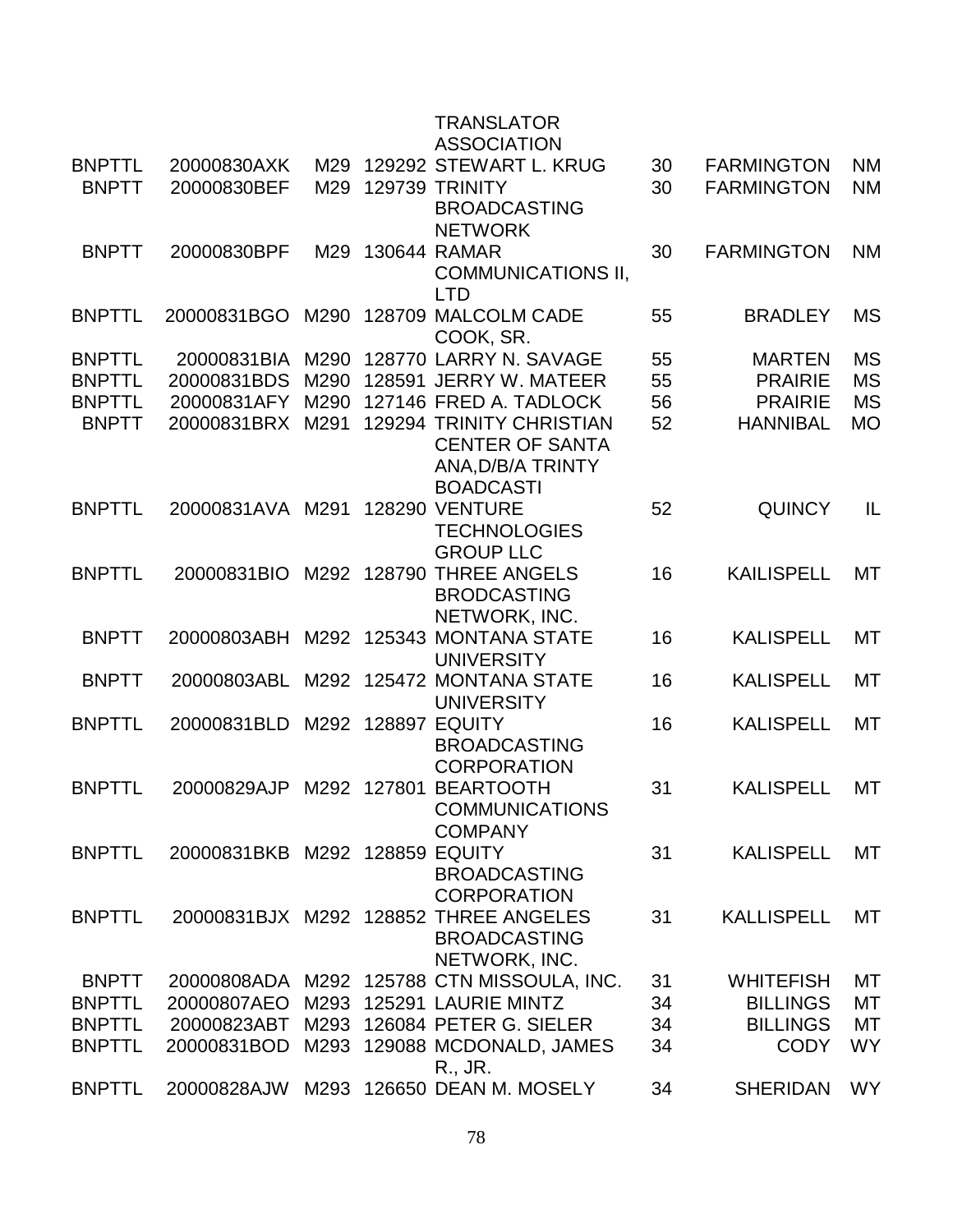| <b>BNPTTL</b>  | 20000828BAJ                        |      |                   | M293 128272 CHARLES C.<br><b>TOWNSEND, III</b>                         | 34 | <b>SHERIDAN</b>    | <b>WY</b> |
|----------------|------------------------------------|------|-------------------|------------------------------------------------------------------------|----|--------------------|-----------|
| <b>BNPTTL</b>  | 20000829AIC                        |      |                   | M293 127722 SUNBELT<br><b>COMMUNICATIONS</b><br><b>COMPANY</b>         | 35 | <b>SHERIDAN</b>    | <b>WY</b> |
| <b>BMAPTTL</b> | 20000831CHP                        | M293 |                   | 12488 RICHARD J. FOX DBA<br><b>COMANCHE</b><br><b>ENTERPRISES</b>      | 36 | <b>BILLINGS</b>    | <b>MT</b> |
| <b>BNPTT</b>   | 20000831AQV                        |      |                   | M293 128079 TRINITY CHRISTIAN<br><b>CENTER OF SANTA</b><br>ANA, INC.   | 36 | <b>BOZEMAN</b>     | MT        |
| <b>BNPTTL</b>  | 20000807AAN                        | M293 |                   | 125081 AMANDA ORRICK                                                   | 36 | <b>BOZEMAN</b>     | MT        |
| <b>BNPTTL</b>  | 20000830BNB                        | M293 |                   | 130423 ROBERT DALE CLARK                                               | 36 | <b>BOZEMAN</b>     | MT        |
| <b>BNPTTL</b>  | 20000831AGP                        | M293 |                   | 127173 MCDONALD JAMES<br>R., JR.                                       | 36 | <b>CASPER</b>      | <b>WY</b> |
| <b>BNPTTL</b>  | 20000831BTG                        |      |                   | M293 129398 TURNER<br><b>ENTERPRISES</b>                               | 36 | <b>CASPER</b>      | <b>WY</b> |
| <b>BNPTT</b>   | 20000818AAU                        | M293 |                   | 125680 TOWN OF<br><b>CULBERTSON</b>                                    | 36 | <b>CULBERTSON</b>  | <b>MT</b> |
| <b>BNPTT</b>   | 20000831ARX                        | M293 |                   | <b>128128 TRINITY CHRISTIAN</b><br><b>CENTER OF SANTA</b><br>ANA, INC. | 36 | <b>GILLETTE</b>    | <b>WY</b> |
| <b>BNPTTL</b>  | 20000828AKP                        | M293 |                   | 126810 DEAN M. MOSELY                                                  | 36 | <b>MILES CITY</b>  | <b>MT</b> |
| <b>BNPTTL</b>  | 20000828AXO                        | M293 |                   | 128088 CHARLES C.<br><b>TOWNSEND, III</b>                              | 36 | <b>MILES CITY</b>  | MT        |
| <b>BNPTTL</b>  | 20000802ADJ                        | M293 |                   | 125485 LOVCOM, INC.                                                    | 36 | <b>SHERIDAN</b>    | <b>WY</b> |
| <b>BNPTTL</b>  | 20000807AFA                        | M293 |                   | 125314 LAURIE MINTZ                                                    | 48 | <b>BILLLINGS</b>   | МT        |
| <b>BNPTTL</b>  | 20000828AKI                        | M293 |                   | 126801 DEAN M. MOSELY                                                  | 49 | <b>BILLING</b>     | MT        |
| <b>BNPTTL</b>  | 20000828AXD                        | M293 |                   | 128058 CHARLES C.<br><b>TOWNSEND, III</b>                              | 49 | <b>BILLINGS</b>    | MT        |
| <b>BNPTTL</b>  | 20000829AHO                        | M293 |                   | 127246 BEARTOOTH<br><b>COMMUNICATIONS</b><br><b>COMPANY</b>            | 49 | <b>BILLINGS</b>    | <b>MT</b> |
| <b>BNPTTL</b>  |                                    |      |                   | 20000830BNP M293 130447 ROBERT DALE CLARK                              | 50 | <b>BILLINGS</b>    | МT        |
| <b>BNPTTL</b>  | 20000802ADG                        |      |                   | M293 125479 LOVCOM, INC.                                               | 50 | <b>SHERIDAN</b>    | <b>WY</b> |
| <b>BNPTTL</b>  |                                    |      |                   | 20000828AKJ M294 126802 DEAN M. MOSELY                                 | 21 | <b>GREAT FALLS</b> | MT        |
| <b>BNPTTL</b>  | 20000828AXE M294 128059 CHARLES C. |      |                   | <b>TOWNSEND, III</b>                                                   | 21 | <b>GREAT FALLS</b> | MT        |
| <b>BNPTTL</b>  | 20000829AHI M294 127239 BEARTOOTH  |      |                   | <b>COMMUNICATIONS</b><br><b>COMPANY</b>                                | 21 | <b>GREAT FALLS</b> | MT        |
| <b>BNPTTL</b>  | 20000830AMN                        |      | M294 127747 PRISM | <b>BROADCASTING</b><br>NETWORK, INC.                                   | 21 | <b>GREAT FALLS</b> | MT        |
| <b>BNPTTL</b>  |                                    |      |                   | 20000830BDC M294 129592 TELECOM WIRELESS, 22<br>LLC.                   |    | <b>GREAT FALLS</b> | МT        |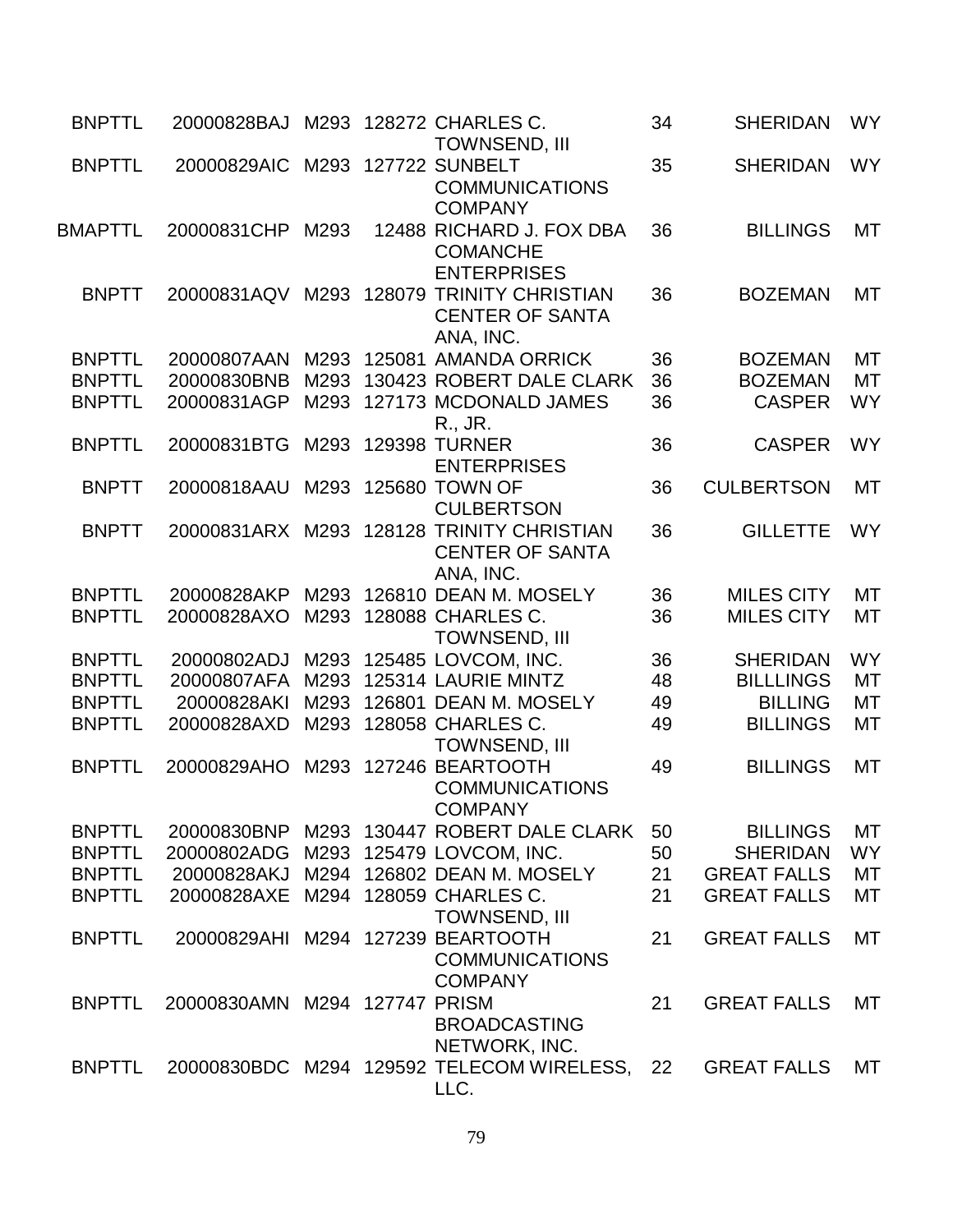| <b>BNPTTL</b>                  |                                      |  | 20000831CDV M294 130105 PURI FAMILY LIMITED<br><b>PARTNERSHIP</b>                                                              | 22       | <b>GREAT FALLS</b>                 | MT        |
|--------------------------------|--------------------------------------|--|--------------------------------------------------------------------------------------------------------------------------------|----------|------------------------------------|-----------|
| <b>BNPTTL</b>                  | 20000829AFB M294 126881 PRISM        |  | <b>BROADCASTING</b><br>NEWWORK, INC.                                                                                           | 23       | <b>BILLINGS</b>                    | <b>MT</b> |
| <b>BNPTTL</b><br><b>BNPTTL</b> |                                      |  | 20000807AAO M294 125087 AMANDA ORRICK<br>20000831BOK M294 129103 MARCIA T. TURNER<br><b>D/B/A TURNER</b><br><b>ENTERPRISES</b> | 23<br>23 | <b>BOZEMAN</b><br><b>BOZEMAN</b>   | MT<br>MT  |
| <b>BNPTTL</b>                  | 20000831CJY M294 131059 EQUITY       |  | <b>BROADCASTING</b><br><b>CORPORATION</b>                                                                                      | 23       | <b>BOZEMAN</b>                     | MT        |
| <b>BNPTTL</b>                  |                                      |  | 20000830BCL M294 129563 TELECOM WIRELESS,<br>LLC.                                                                              | 23       | <b>CASPER</b>                      | <b>WY</b> |
| <b>BNPTTL</b>                  |                                      |  | 20000824ADN M294 130179 ESI BROADCASTING<br><b>CORPORATION</b>                                                                 | 23       | <b>GREAT FALLS</b>                 | <b>MT</b> |
| <b>BNPTTL</b>                  | 20000829AJY M294 127855 BEARTOOTH    |  | <b>COMMUNICATIONS</b><br><b>COMPANY</b>                                                                                        | 23       | <b>HELENA</b>                      | <b>MT</b> |
| <b>BNPTTL</b>                  | 20000829AKD                          |  | M294 128074 SUNBELT<br><b>COMMUNICATIONS</b><br><b>COMPANY</b>                                                                 | 23       | <b>SHERIDAN</b>                    | <b>WY</b> |
| <b>BNPTTL</b>                  | 20000830BBP                          |  | M294 129520 TELECOM WIRELES,<br><b>LLC</b>                                                                                     | 24       | <b>CASPER</b>                      | <b>WY</b> |
| <b>BNPTTL</b>                  |                                      |  | 20000831AQY M294 128081 TRINITY CHRISTIAN<br><b>CENTER OF SANTA</b><br>ANA, INC.                                               | 24       | <b>GILLETTE</b>                    | <b>WY</b> |
| <b>BMJPTTL</b>                 | 20000830BSA M294                     |  | 63720 RAPID<br><b>BROADCASTING</b><br><b>COMPANY</b>                                                                           | 24       | <b>GILLETTE</b>                    | <b>WY</b> |
| <b>BNPTT</b>                   |                                      |  | 20000831BTK M294 129410 KULR CORPORATION,<br>L.L.C.                                                                            | -24      | <b>HARDIN</b>                      | <b>MT</b> |
| <b>BNPTTL</b>                  |                                      |  | 20000828AGW M294 126380 DEAN M. MOSELY                                                                                         | 24       | SHERIDAN WY                        |           |
| <b>BNPTTL</b>                  | 20000828BAH M294 128270 CHARLES C.   |  | <b>TOWNSEND, III</b>                                                                                                           | 24       | <b>SHERIDAN</b>                    | <b>WY</b> |
| <b>BNPTTL</b><br><b>BNPTTL</b> | 20000828AXB                          |  | 20000828AFV M294 126325 DEAN M. MOSELY<br>M294 128047 CHARLES C.<br><b>TOWNSEND, III</b>                                       | 38<br>38 | <b>BILLINGS</b><br><b>BILLINGS</b> | МT<br>MT  |
| <b>BNPTTL</b>                  | 20000829AJV M294 127850 BEARTOTH     |  | <b>COMMUNICATIONS</b><br><b>COMPANY</b>                                                                                        | 38       | <b>BILLINGS</b>                    | MT        |
| <b>BNPTTL</b>                  |                                      |  | 20000807ACQ M294 125200 LAURIE MINTZ                                                                                           | 38       | <b>RAPID CITY</b>                  | <b>SD</b> |
| <b>BNPTTL</b>                  | 20000816ACJ M294 125717 G.I.G., INC. |  |                                                                                                                                | 38       | <b>RAPID CITY</b>                  | <b>SD</b> |
| <b>BNPTTL</b>                  | 20000828APM                          |  | M294 127281 DEAN M. MOSELY                                                                                                     | 38       | <b>RAPID CITY</b>                  | <b>SD</b> |
| <b>BNPTTL</b>                  | 20000828AYX M294 128181 CHARLES C.   |  | <b>TOWNSEND, III</b>                                                                                                           | 38       | <b>RAPID CITY</b>                  | <b>SD</b> |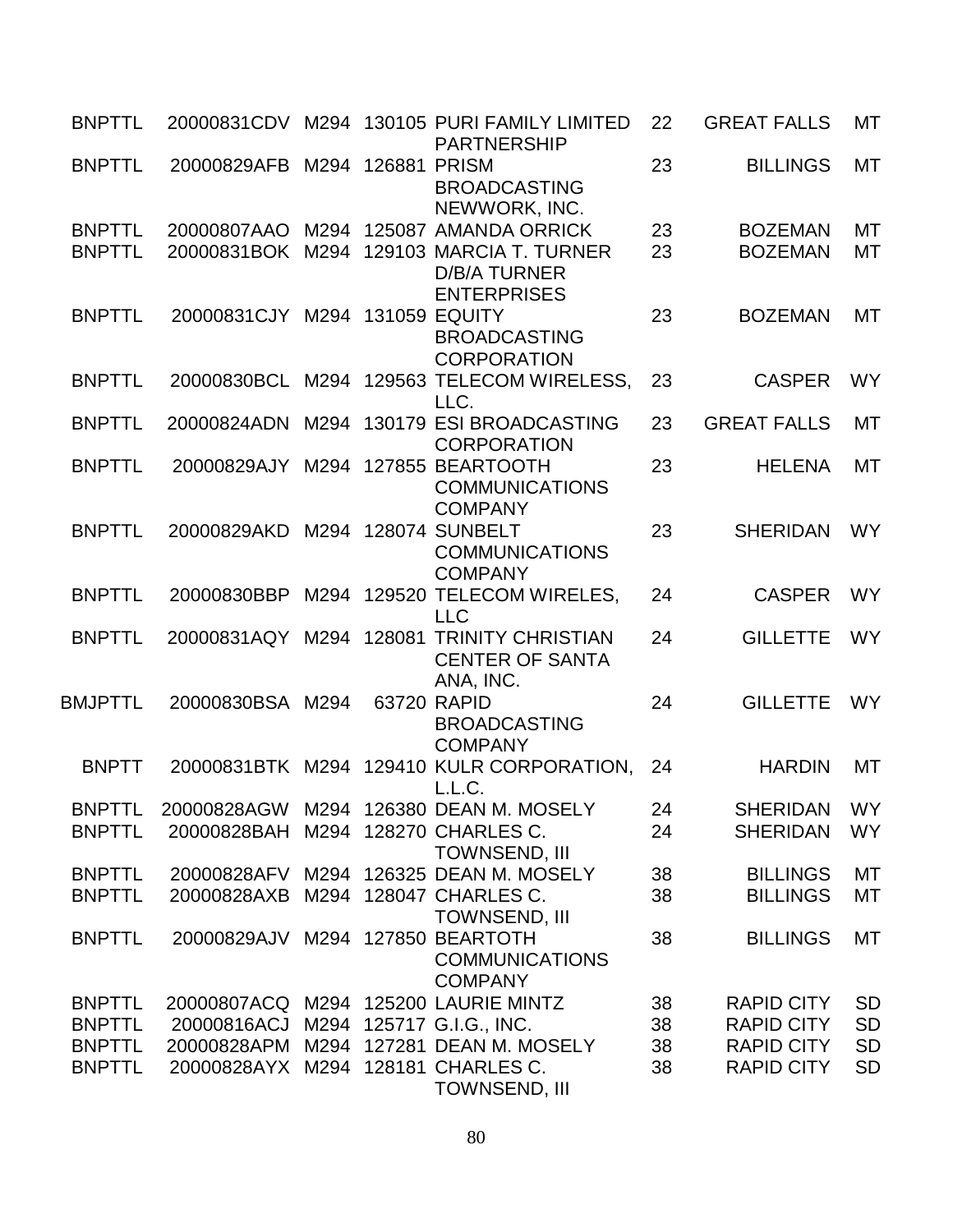| <b>BNPTTL</b>  | 20000830BLD                      |      |                  | M294 130251 PURI FAMILY LIMITED<br><b>PARTNERSHIP</b>                           | 38 | <b>RAPID CITY</b>   | <b>SD</b> |
|----------------|----------------------------------|------|------------------|---------------------------------------------------------------------------------|----|---------------------|-----------|
| <b>BMJPTTL</b> | 20000830BRZ M294                 |      |                  | 23491 RAPID<br><b>BROADCASTING</b><br><b>COMPANY</b>                            | 38 | <b>RAPID CITY</b>   | <b>SD</b> |
| <b>BNPTTL</b>  | 20000831BFE                      | M294 |                  | 128648 THREE ANGELS<br><b>BROADCASTING</b><br>NETWORK, INC                      | 38 | <b>RAPID CITY</b>   | <b>SD</b> |
| <b>BNPTTL</b>  | 20000828AJV                      |      |                  | M294 126645 DEAN M. MOSELY                                                      | 38 | <b>SHERIDAN</b>     | <b>WY</b> |
| <b>BNPTTL</b>  | 20000828BAK                      |      |                  | M294 128273 CHARLES C.                                                          | 38 | <b>SHERIDAN</b>     | <b>WY</b> |
|                |                                  |      |                  | <b>TOWNSEND, III</b>                                                            |    |                     |           |
| <b>BNPTTL</b>  | 20000829AIB                      |      |                  | M294 127720 SUNBELT<br><b>COMMUNICATIONS</b><br><b>COMPANY</b>                  | 38 | <b>SHERIDAN</b>     | <b>WY</b> |
| <b>BNPTT</b>   | 20000821ACS M294 126093 REGION 1 |      |                  | <b>TRANSLATOR</b><br><b>ASSOCIATION</b>                                         | 39 | <b>ANTON</b>        | CO        |
| <b>BNPTTL</b>  | 20000824AEC                      |      |                  | M294 130269 ESI BROADCASTING<br><b>CORPORATION</b>                              | 39 | <b>BILLINGS</b>     | МT        |
| <b>BNPTTL</b>  | 20000828BDI                      |      |                  | M294 129280 JOHN D TOMS                                                         | 39 | <b>BILLINGS</b>     | <b>MT</b> |
| <b>BNPTTL</b>  | 20000830BAR                      |      |                  | M294 129490 TELECOM WIRELESS.<br>LLC.                                           | 39 | <b>BILLINGS</b>     | MT        |
| <b>BNPTTL</b>  | 20000807ACF                      |      |                  | M294 125181 AMANDA ORRICK                                                       | 39 | <b>CASPER</b>       | <b>WY</b> |
| <b>BNPTTL</b>  | 20000829APC                      | M294 |                  | 130390 INSPIRATION<br>TELEVISION, INC.                                          | 39 | <b>CASPER</b>       | <b>WY</b> |
| <b>BNPTTL</b>  | 20000831BVI                      |      | M294 129639 RULE | <b>COMMUNICATIONS</b>                                                           | 39 | <b>CASPER</b>       | <b>WY</b> |
| <b>BNPTTL</b>  | 20000831BTC                      | M294 |                  | <b>129393 VENTURE</b><br><b>TECHNOLOGIES</b><br><b>GROUP, LLC</b>               | 39 | <b>ESTES PARK</b>   | CO        |
| <b>BNPTT</b>   | 20000822AAS                      |      |                  | M294 125874 ENTRAVISION<br><b>HOLDINGS, LLC</b>                                 | 39 | <b>FORT COLLINS</b> | CO        |
| <b>BNPTTL</b>  |                                  |      |                  | 20000831CBO M294 129917 LINENOT.COM, INC.                                       | 39 | <b>GENOA</b>        | CO        |
| <b>BMJPTT</b>  | 20000825AHE M294                 |      |                  | 55606 REGION 1<br><b>TRANSLATOR</b><br><b>ASSOCIATION</b>                       | 39 | <b>HAXTUN</b>       | CO        |
| <b>BNPTTL</b>  | 20000829AKX M294 128686 SUNBELT  |      |                  | <b>COMMUNICATIONS</b><br>CO.                                                    | 39 | <b>LARAMIE</b>      | <b>WY</b> |
| <b>BNPTTL</b>  | 20000831BLR M294 128972 RULE     |      |                  | <b>COMMUNICATIONS</b>                                                           | 39 | <b>RAWLINS</b>      | <b>WY</b> |
| <b>BNPTTL</b>  |                                  |      |                  | 20000831BQN M294 129221 ROBERT R. RULE,<br>D.B.A. RULE<br><b>COMMUNICATIONS</b> | 39 | <b>RAWLINS</b>      | <b>WY</b> |
| <b>BNPTT</b>   | 20000829ARU M294 130816 KTVQ     |      |                  | COMMUNICATIONS,                                                                 | 39 | <b>RED LODGE</b>    | MT        |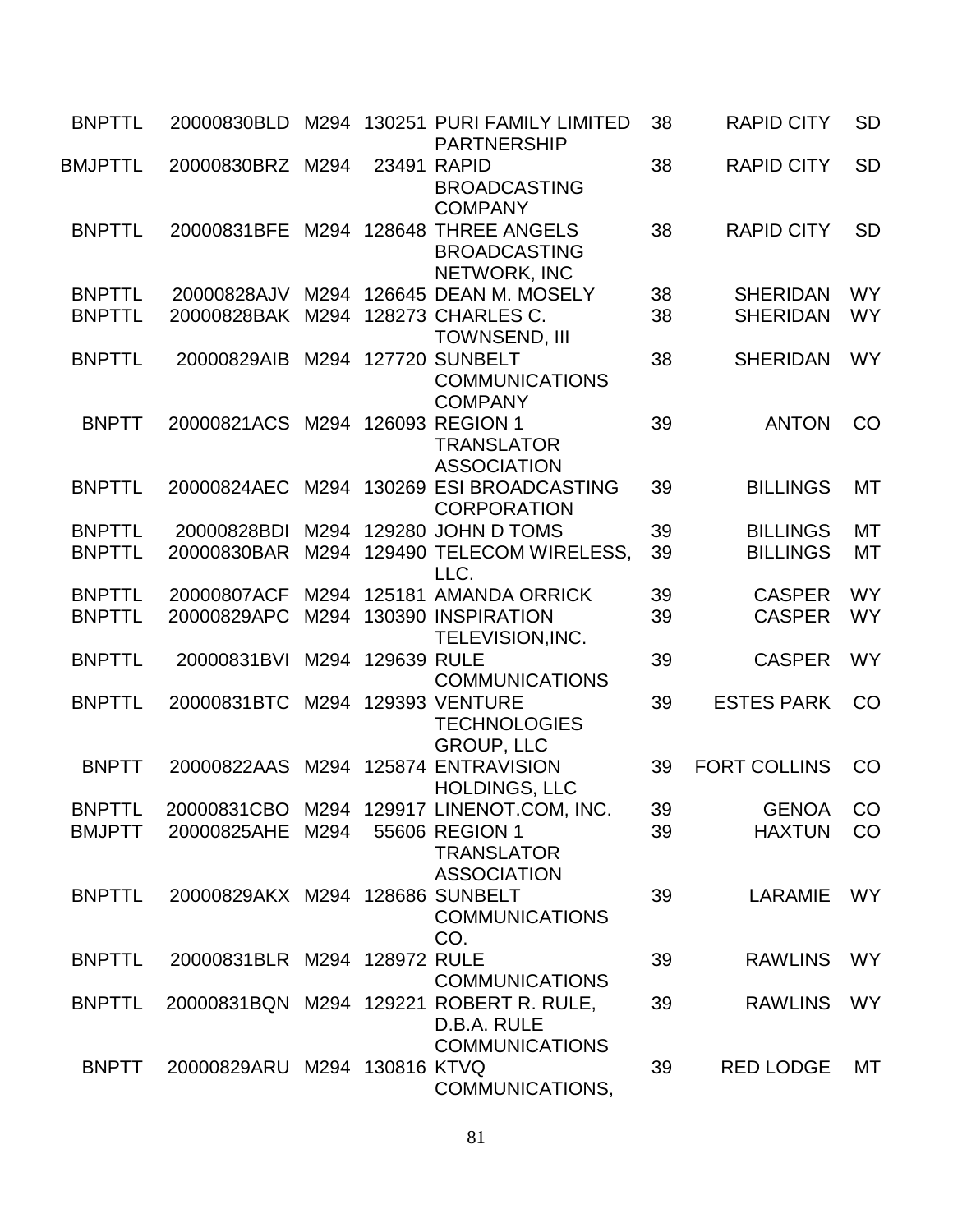|                |                                     |      |        | INC.                                   |                |                     |           |
|----------------|-------------------------------------|------|--------|----------------------------------------|----------------|---------------------|-----------|
| <b>BNPTTL</b>  | 20000802ADM M294 125495 LOVCOM, INC |      |        |                                        | 39             | <b>SHERIDAN</b>     | <b>WY</b> |
| <b>BNPTTL</b>  | 20000821ADG                         | M294 |        | 126176 ENTRAVISION                     | 54             | <b>FORT COLLINS</b> | CO        |
|                |                                     |      |        | <b>HOLDINGS, LLC</b>                   |                |                     |           |
| <b>BNPTT</b>   | 20000830BIR M294                    |      | 130141 | <b>TRINITY</b>                         | 54             | <b>LARAMIE</b>      | <b>WY</b> |
|                |                                     |      |        | <b>BROADCASTING</b>                    |                |                     |           |
|                |                                     |      |        | <b>NETWORK</b>                         |                |                     |           |
| <b>BNPTT</b>   | 20000818ABH M295                    |      |        | 125695 CIRCLE TV BOOSTER               | 16             | <b>CIRCLE</b>       | MT        |
|                |                                     |      |        | CLUB, INC.                             |                |                     |           |
| <b>BMJPTT</b>  | 20000804ACS                         | M295 |        | 5250 QUORUM OF                         | 16             | <b>MILES CITY</b>   | <b>MT</b> |
|                |                                     |      |        | <b>MONTANA LICENSE,</b>                |                |                     |           |
|                |                                     |      |        | <b>LLC</b>                             |                |                     |           |
| <b>BNPTTL</b>  | 20000830AIM                         | M296 |        | 127488 DEAN M. MOSELY                  | 17             | <b>BUXTON</b>       | <b>NC</b> |
| <b>BNPTTL</b>  | 20000830ARQ                         | M296 |        | 128804 CHARLES C.                      | 17             | <b>BUXTON</b>       | <b>NC</b> |
|                |                                     |      |        | <b>TOWNSEND, III</b>                   |                |                     |           |
| <b>BNPTTL</b>  | 20000830BCV M297                    |      |        | 129574 TELECOM WIRELESS,               | 21             | <b>BUTTE</b>        | MT        |
|                |                                     |      |        | LLC.                                   |                |                     |           |
| <b>BNPTTL</b>  |                                     | M297 |        | 129566 TELECOM WIRELESS,               | 22             | <b>BUTTE</b>        | МT        |
|                | 20000830BCO                         |      |        | LLC.                                   |                |                     |           |
| <b>BNPTT</b>   | 20000830BDP                         |      |        | 129647 TRINITY                         | 22             |                     | MT        |
|                |                                     | M297 |        |                                        |                | <b>BUTTE</b>        |           |
|                |                                     |      |        | <b>BROADCASTING</b>                    |                |                     |           |
| <b>BNPTTL</b>  |                                     |      |        | <b>NETWORK</b>                         |                | <b>BUTTE</b>        | <b>MT</b> |
|                | 20000831BOI M297                    |      |        | 129097 MARCIA T. TURNER                | 22             |                     |           |
|                |                                     |      |        | <b>D/B/A TURNER</b>                    |                |                     |           |
|                |                                     |      |        | <b>ENTERPRISES</b>                     |                |                     |           |
| <b>BNPTTL</b>  | 20000830AIH                         | M297 |        | 127478 DEAN M. MOSELY                  | 22             | <b>DEER LODGE</b>   | MT        |
| <b>BNPTTL</b>  | 20000830ARL                         | M297 |        | 128768 CHARLES C.                      | 22             | <b>DEER LODGE</b>   | <b>MT</b> |
|                |                                     |      |        | <b>TOWNSEND, III</b>                   |                |                     |           |
| <b>BNPTVL</b>  | 20000829ALP                         | M298 |        | 129207 BEARTOOTH                       | $\overline{7}$ | <b>BILLINGS</b>     | <b>MT</b> |
|                |                                     |      |        | <b>COMMUNICATIONS</b>                  |                |                     |           |
|                |                                     |      |        | <b>COMPANY</b>                         |                |                     |           |
| BMJPTTV        | 20000828AJA M298                    |      |        | 21711 FLATIRON CORP.                   | $\overline{7}$ | <b>WHITE</b>        | MT        |
|                |                                     |      |        |                                        |                | <b>SULPHUR</b>      |           |
|                |                                     |      |        |                                        |                | <b>SPRING</b>       |           |
| <b>BNPTVL</b>  |                                     |      |        | 20000802AAZ M298 125047 MARCOS A ORTIZ | 8              | <b>BILLINGS</b>     | МT        |
| <b>BNPTVL</b>  | 20000828AFT M298                    |      |        | 126324 DEAN M. MOSELY                  | 8              | <b>BILLINGS</b>     | MT        |
| <b>BNPTVL</b>  | 20000828AJZ M298                    |      |        | 126665 CHARLES C.                      | 8              | <b>BILLINGS</b>     | MT        |
|                |                                     |      |        | <b>TOWNSEND, III</b>                   |                |                     |           |
| <b>BNPTVL</b>  |                                     |      |        | 20000829AJZ M298 127857 BEARTOOTH      | 8              | <b>HELENA</b>       | МT        |
|                |                                     |      |        | <b>COMMUNICATIONS</b>                  |                |                     |           |
|                |                                     |      |        | <b>COMPANY</b>                         |                |                     |           |
| <b>BNPTVL</b>  |                                     |      |        | 20000829AIZ M298 127767 BEARTOOTH      | 8              | <b>LEWISTOWN</b>    | MT        |
|                |                                     |      |        | <b>COMMUNICATIONS</b>                  |                |                     |           |
|                |                                     |      |        | <b>COMPANY</b>                         |                |                     |           |
| <b>BMJPTTV</b> | 20000828AFM M298                    |      |        | 40935 MEAGHER COUNTY                   | 8              | <b>WHITE</b>        | MT        |
|                |                                     |      |        | PUBLIC TV, INC                         |                | <b>SULPHUR</b>      |           |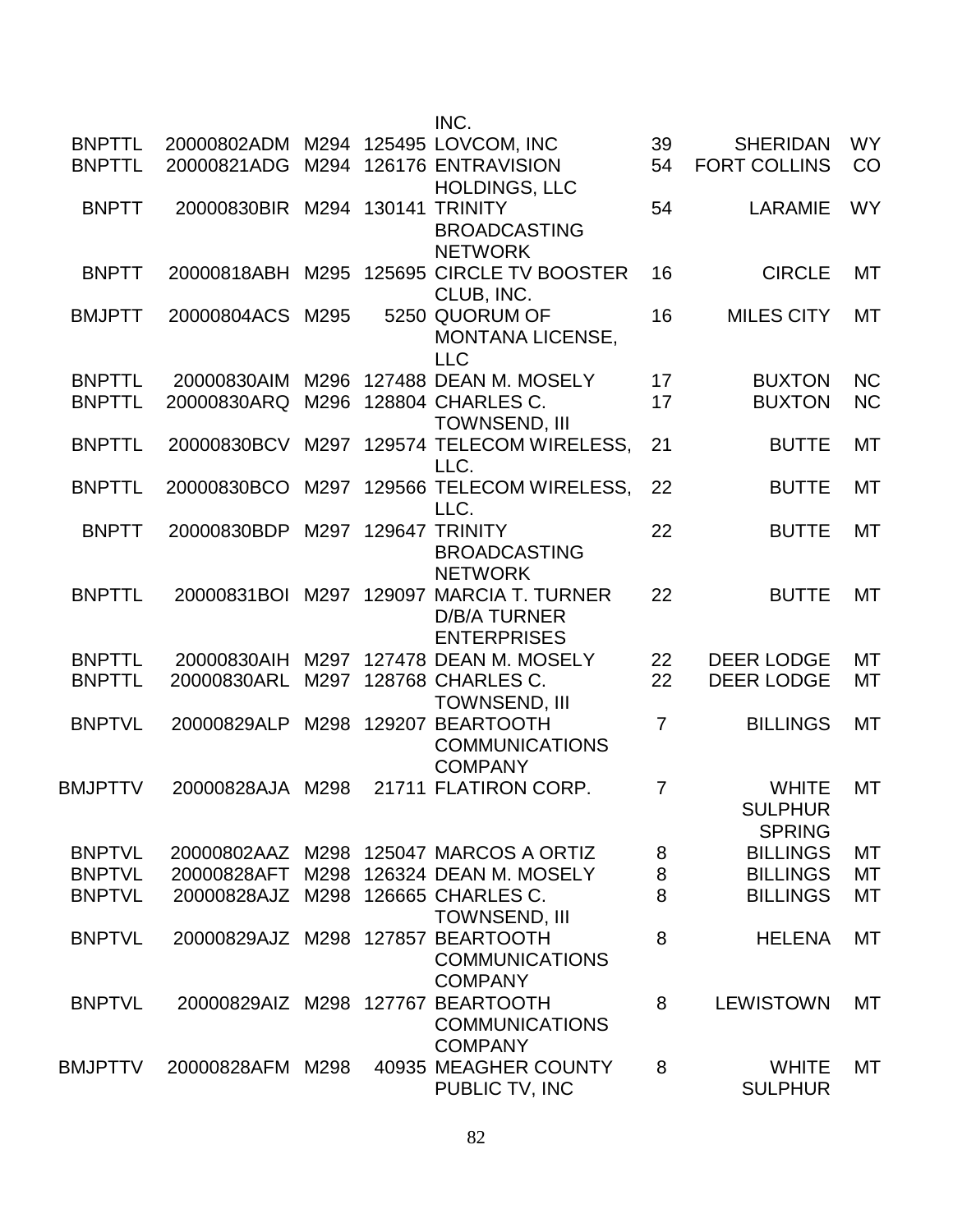|               |                  |      |           |                                                                                |    | <b>SPRING</b>      |           |
|---------------|------------------|------|-----------|--------------------------------------------------------------------------------|----|--------------------|-----------|
| <b>BNPTT</b>  | 20000804ADE      |      |           | M299 125462 QUORUM OF<br><b>MONTANA LICENSE,</b>                               | 27 | <b>BILLINGS</b>    | MT        |
|               |                  |      |           | <b>LLC</b>                                                                     |    |                    |           |
| <b>BNPTTL</b> | 20000807ABK M299 |      |           | 125152 LAURIE MINTZ                                                            | 27 | <b>BILLINGS</b>    | <b>MT</b> |
| <b>BNPTTL</b> | 20000828AFO      | M299 |           | 126306 DEAN M. MOSELY                                                          | 27 | <b>BILLINGS</b>    | MT        |
| <b>BNPTTL</b> | 20000828AWZ      | M299 |           | 128021 CHARLES C.                                                              | 27 | <b>BILLINGS</b>    | MT        |
| <b>BNPTTL</b> | 20000831BKA      |      |           | <b>TOWNSEND, III</b><br>M299 128858 MCDONALD, JAMES<br>R., JR.                 | 27 | <b>CODY</b>        | <b>WY</b> |
| <b>BNPTTL</b> | 20000824AED      | M299 |           | 130270 ESI BROADCASTING<br><b>CORPORATION</b>                                  | 41 | <b>BILLINGS</b>    | MT        |
| <b>BNPTTL</b> | 20000828AFH      | M299 |           | 126236 DEAN M. MOSELY                                                          | 41 | <b>BILLINGS</b>    | <b>MT</b> |
| <b>BNPTTL</b> | 20000828AXC      | M299 |           | 128048 CHARLES C.                                                              | 41 | <b>BILLINGS</b>    | <b>MT</b> |
|               |                  |      |           | <b>TOWNSEND, III</b>                                                           |    |                    |           |
| <b>BNPTTL</b> | 20000829AJU      | M299 |           | 127846 BEARTOOTH<br><b>COMMUNICATIONS</b>                                      | 41 | <b>BILLINGS</b>    | <b>MT</b> |
|               |                  |      |           | <b>COMPANY</b>                                                                 |    |                    |           |
| <b>BNPTTL</b> | 20000830BBW      | M299 |           | 129532 TELECOM WIRELESS,<br><b>LLC</b>                                         | 41 | <b>BILLINGS</b>    | MT        |
| <b>BNPTTL</b> |                  |      |           | 20000831BUK M299 129472 PURI FAMILY LIMITED                                    | 41 | <b>BILLINGS</b>    | MT        |
|               |                  |      |           | <b>PARTNERSHIP</b>                                                             |    |                    |           |
| <b>BNPTTL</b> | 20000831EIX      | M299 |           | 130729 TELECOM WIRELESS,<br>LLC.                                               | 41 | <b>BILLINGS</b>    | <b>MT</b> |
| <b>BNPTT</b>  | 20000831BTI      | M299 |           | 129403 KULR CORPORATION,<br>L.L.C.                                             | 41 | <b>RED LODGE</b>   | MT        |
| <b>BNPTTL</b> | 20000807ACW      | M299 |           | 125205 LAURIE MINTZ                                                            | 42 | <b>BILLINGS</b>    | <b>MT</b> |
| <b>BNPTTL</b> | 20000831EIS      | M299 |           | 130692 TELECOM WIRELESS,<br>LLC.                                               | 43 | <b>BILLINGS</b>    | <b>MT</b> |
| <b>BNPTTL</b> | 20000831EKF      | M299 |           | 131298 TELECOM WIRELESS,<br>LLC.                                               | 44 | <b>BILLINGS</b>    | <b>MT</b> |
| <b>BNPTT</b>  | 20000830ATN      | M3   |           | <b>128924 TRINITY</b><br><b>BROADCASTING</b><br><b>NETWORK</b>                 | 27 | <b>DODGE CITY</b>  | <b>KS</b> |
| <b>BNPTT</b>  | 20000830ATU      |      | M3 128931 | <b>TRINITY</b><br><b>BROADCASTING</b><br><b>NETWORK</b>                        | 27 | <b>GARDEN CITY</b> | <b>KS</b> |
| <b>BNPTTL</b> | 20000802ABE      |      |           | M3 125059 MARCOS A. ORTIZ                                                      | 27 | <b>GREAT BEND</b>  | KS        |
| <b>BNPTTL</b> | 20000830AJX      | M3   |           | 127549 DEAN M. MOSELY                                                          | 27 | <b>GUERNSY</b>     | <b>WY</b> |
| <b>BNPTTL</b> | 20000831BKZ      | M3   |           | 128892 CHARLES C.                                                              | 27 | <b>GUERNSY</b>     | <b>WY</b> |
|               |                  |      |           | <b>TOWNSEND, III</b>                                                           |    |                    |           |
| <b>BNPTT</b>  | 20000831BSK      | M3 I |           | <b>129336 TRINITY CHRISTIAN</b><br><b>CENTER OF SANTA</b><br>ANA, D/B/A TRINTY | 27 | <b>HAYS</b>        | <b>KS</b> |
|               |                  |      |           | <b>BOADCASTI</b>                                                               |    |                    |           |
| <b>BNPTT</b>  | 20000821ACF      | МЗ   |           | 126056 REGION 1                                                                | 27 | <b>HOLYOKE</b>     | <b>CO</b> |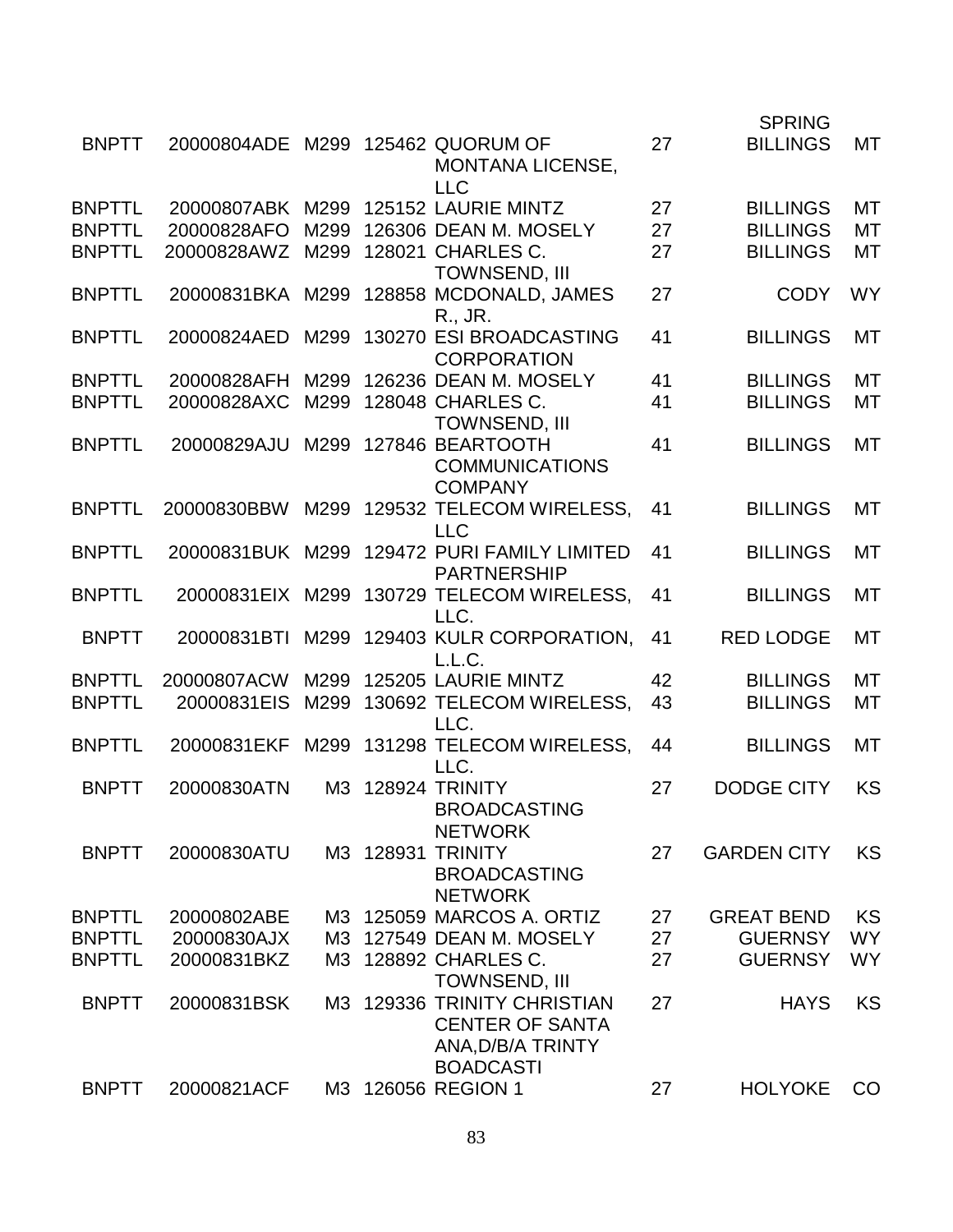|               |             |     |                 | <b>TRANSLATOR</b>                     |    |                  |           |
|---------------|-------------|-----|-----------------|---------------------------------------|----|------------------|-----------|
|               |             |     |                 | <b>ASSOCIATION</b>                    |    |                  |           |
| <b>BNPTTL</b> | 20000831ALI |     |                 | M3 127829 PAPPAS                      | 27 | <b>VALENTINE</b> | <b>NE</b> |
|               |             |     |                 | <b>TELECASTING</b>                    |    |                  |           |
|               |             |     |                 | <b>COMPANIES</b>                      |    |                  |           |
| <b>BNPTT</b>  | 20000821AHP | МЗ  |                 | 130745 REGION 1                       | 28 | <b>PLEASENT</b>  | CO        |
|               |             |     |                 | <b>TRANSLATOR</b>                     |    | <b>VALLEY</b>    |           |
|               |             |     |                 | <b>ASSOCIATION</b>                    |    |                  |           |
| <b>BNPTTL</b> | 20000831APP | M30 |                 | 128016 PAPPAS                         | 15 | <b>YUMA</b>      | <b>AZ</b> |
|               |             |     |                 | <b>TELECASTING</b>                    |    |                  |           |
|               |             |     |                 | <b>COMPANIES</b>                      |    |                  |           |
| <b>BNPTTL</b> | 20000818ACR | M30 |                 | 125849 GULF-CALIFORNIA                | 30 | <b>EL CENTRO</b> | CA        |
|               |             |     |                 | <b>BROADCAST</b>                      |    |                  |           |
|               |             |     |                 | <b>COMPANY</b>                        |    |                  |           |
| <b>BNPTTL</b> | 20000828ARD | M30 |                 | 127590 CHARLES C.                     | 30 | <b>YUMA</b>      | AZ        |
|               |             |     |                 | <b>TOWNSEND, III</b>                  |    |                  |           |
| <b>BNPTTL</b> | 20000831BMS | M30 | 129024 YUMA     |                                       | 30 | <b>YUMA</b>      | AZ        |
|               |             |     |                 | <b>BROADCASTING</b>                   |    |                  |           |
|               |             |     |                 | <b>COMPANY</b>                        |    |                  |           |
| <b>BNPTTL</b> | 20000831BNH | M30 |                 | 129050 MARCIA T. TURNER               | 30 | <b>YUMA</b>      | <b>AZ</b> |
|               |             |     |                 | <b>D/B/A TURNER</b>                   |    |                  |           |
|               |             |     |                 | <b>ENTERPRISES</b>                    |    |                  |           |
| <b>BNPTTL</b> | 20000831BNR | M30 |                 | <b>129063 EQUITY</b>                  | 30 | <b>YUMA</b>      | <b>AZ</b> |
|               |             |     |                 | <b>BROADCASTNG</b>                    |    |                  |           |
|               |             |     |                 | <b>CORPORATION</b>                    |    |                  |           |
| <b>BNPTTL</b> | 20000831CLB | M30 |                 | 131118 MARTIN WEISS                   | 30 | <b>YUMA</b>      | CA        |
| <b>BNPTTL</b> | 20000831BMM | M30 | 129012 YUMA     |                                       | 44 | <b>WELTON</b>    | AZ        |
|               |             |     |                 | <b>BROADCASTING</b>                   |    |                  |           |
|               |             |     |                 | <b>COMPANY</b>                        |    |                  |           |
| <b>BNPTTL</b> | 20000830AKH | M30 |                 | 127648 POWELL MEREDITH                | 45 | <b>EL CENTRO</b> | CA        |
|               |             |     |                 | <b>COMMUNICATIONS</b>                 |    |                  |           |
|               |             |     |                 | <b>COMPANY</b>                        |    |                  |           |
| <b>BNPTTI</b> | 20000822ABC |     |                 | M30 125938 ADVANCE                    | 45 | <b>YUMA</b>      | AZ        |
|               |             |     |                 | MINISTRIES, INC.                      |    |                  |           |
| <b>BNPTTL</b> | 20000828AIC |     |                 | M30 126488 DEAN M. MOSELY             | 45 | <b>YUMA</b>      | <b>AZ</b> |
| <b>BNPTTL</b> | 20000831CJK | M30 |                 | 131028 MARTIN WEISS                   | 46 | <b>EL CENTRO</b> | CA        |
| <b>BNPTTL</b> | 20000831BMO | M30 | 129017 YUMA     |                                       | 46 | <b>WELTON</b>    | <b>AZ</b> |
|               |             |     |                 | <b>BROADCASTING</b><br><b>COMPANY</b> |    |                  |           |
| <b>BNPTTL</b> | 20000831AOW |     |                 | M30 127992 EQUITY                     | 46 | <b>YUMA</b>      | AZ        |
|               |             |     |                 | <b>BROADCASTING</b>                   |    |                  |           |
|               |             |     |                 | <b>CORPORATION</b>                    |    |                  |           |
| <b>BNPTTL</b> | 20000831BYX |     | M30 129814 KM   |                                       | 46 | <b>YUMA</b>      | <b>AZ</b> |
|               |             |     |                 | COMMUNICATION,                        |    |                  |           |
|               |             |     |                 | INC.                                  |    |                  |           |
| <b>BNPTTL</b> | 20000831BKJ |     | M30 128865 YUMA |                                       | 59 | <b>WELLTON</b>   | AZ        |
|               |             |     |                 |                                       |    |                  |           |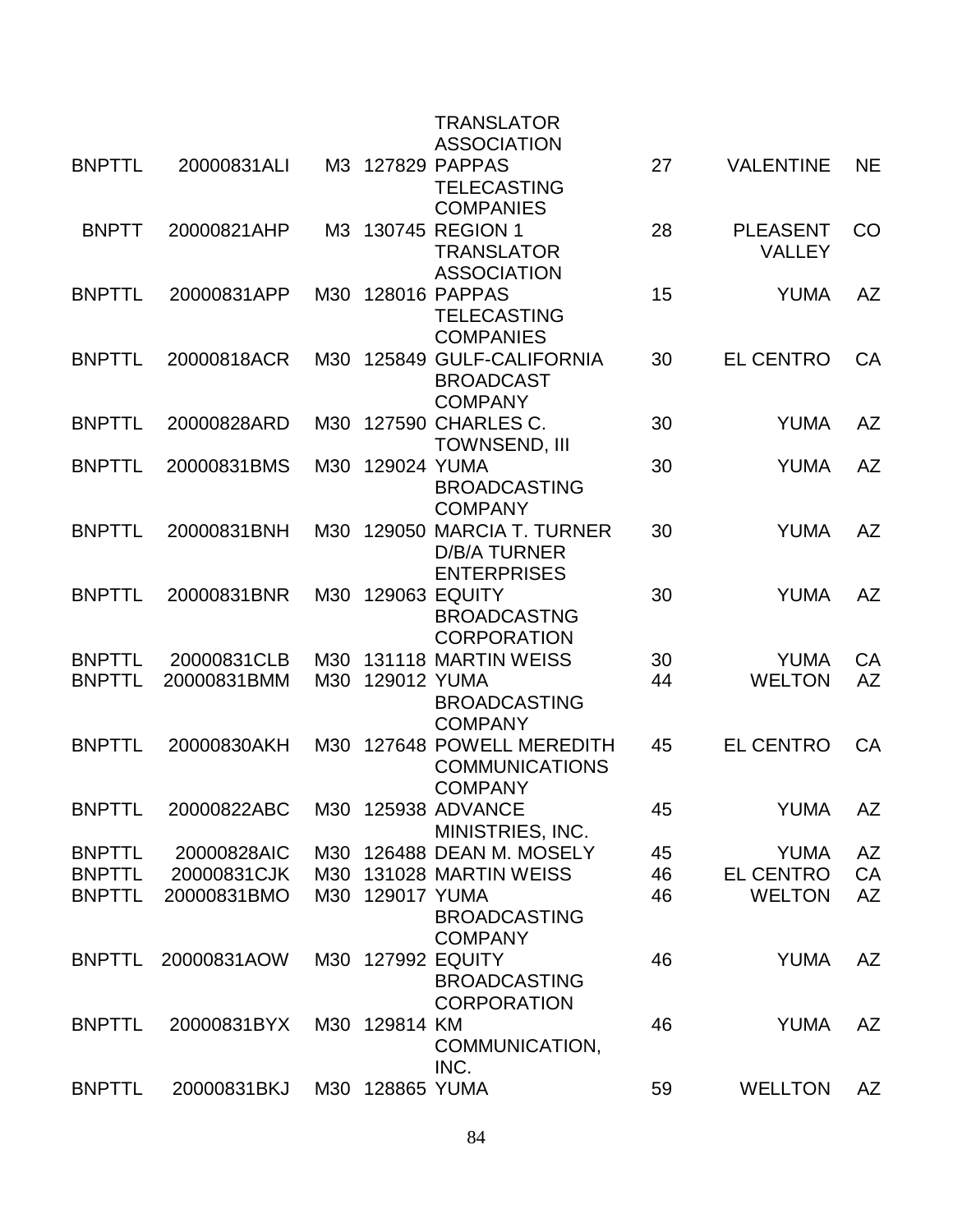|               |                                 |      | <b>BROADCASTING</b><br><b>COMPANY</b>                                |    |                    |           |
|---------------|---------------------------------|------|----------------------------------------------------------------------|----|--------------------|-----------|
| <b>BNPTTL</b> | 20000830AIJ                     | M300 | 127482 DEAN M. MOSELY                                                | 23 | <b>GLASGOW</b>     | MT        |
| <b>BNPTTL</b> | 20000830ARN                     | M300 | 128782 CHARLES C.<br>TOWNSEND, III                                   | 23 | <b>GLASGOW</b>     | <b>MT</b> |
| <b>BNPTTL</b> | 20000828AGN                     | M301 | 126363 DEAN M. MOSELY                                                | 24 | <b>MILES CITY</b>  | <b>MT</b> |
| <b>BNPTTL</b> | 20000828AXL                     | M301 | 128084 CHARLES C.<br><b>TOWNSEND, III</b>                            | 24 | <b>MILES CITY</b>  | МT        |
| <b>BNPTTL</b> | 20000828BDH                     | M302 | 129277 JOHN D TOMS                                                   | 39 | <b>GREAT FALLS</b> | MT        |
| <b>BNPTTL</b> | 20000831BGX                     | M302 | 128724 MARCIA T. TURNER<br><b>D/B/A TURNER</b><br><b>ENTERPRISES</b> | 39 | <b>GREAT FALLS</b> | <b>MT</b> |
| <b>BNPTTL</b> | 20000830AIK                     | M303 | 127483 DEAN M. MOSELY                                                | 27 | <b>GLASGOW</b>     | МT        |
| <b>BNPTTL</b> | 20000830ARO                     | M303 | 128786 CHARLES C.<br><b>TOWNSEND, III</b>                            | 27 | <b>GLASGOW</b>     | МT        |
| <b>BNPTTL</b> | 20000828AKR                     | M303 | 126812 DEAN M. MOSELY                                                | 27 | <b>MILES CITY</b>  | <b>MT</b> |
| <b>BNPTTL</b> | 20000828AXN                     | M303 | 128086 CHARLES C.<br><b>TOWNSEND, III</b>                            | 27 | <b>MILES CITY</b>  | <b>MT</b> |
| <b>BNPTT</b>  | 20000818AET                     | M303 | 127552 WOLD POINT TV<br><b>DISTRICT</b>                              | 27 | <b>WOLF POINT</b>  | МT        |
| <b>BNPTTL</b> | 20000828AKO                     | M304 | 126808 DEAN M. MOSELY                                                | 41 | <b>MILES CITY</b>  | <b>MT</b> |
| <b>BNPTTL</b> | 20000828AXP                     | M304 | 128090 CHARLES C.<br><b>TOWNSEND, III</b>                            | 41 | <b>MILES CITY</b>  | <b>MT</b> |
| <b>BNPTTL</b> | 20000830AIG                     | M305 | 127477 DEAN M. MOSELY                                                | 46 | <b>BIG SKY</b>     | MT        |
| <b>BNPTTL</b> | 20000830ARJ                     | M305 | 128685 CHARLES C.<br><b>TOWNSEND, III</b>                            | 46 | <b>BIG SKY</b>     | <b>MT</b> |
| <b>BNPTTL</b> | 20000804ADK                     | M305 | 125528 ENRIQUETA GARZA                                               | 46 | <b>HELENA</b>      | МT        |
| <b>BNPTTL</b> | 20000807ADP                     | M305 | 125219 AMANDA ORRICK                                                 | 47 | <b>BOZEMAN</b>     | <b>MT</b> |
| <b>BNPTTL</b> | 20000807ADC                     | M305 | 125211 SEAN MINTZ                                                    | 47 | <b>BUTTE</b>       | МT        |
| <b>BNPTTL</b> | 20000829AHL                     | M305 | 127243 BEARTOOTH<br><b>COMMUNICATIONS</b><br><b>COMPANY</b>          | 47 | <b>BUTTE</b>       | <b>MT</b> |
| <b>BNPTT</b>  | 20000830BDR M305 129663 TRINITY |      | <b>BROADCASTING</b><br><b>NETWORK</b>                                | 47 | <b>BUTTE</b>       | <b>MT</b> |
| <b>BNPTTL</b> |                                 |      | 20000830BTO M305 131307 TELECOM WIRELESS,<br><b>LLC</b>              | 47 | <b>BUTTE</b>       | МT        |
| <b>BNPTTL</b> |                                 |      | 20000831EKI M305 131309 TELECOM WIRELESS,<br><b>LLC</b>              | 47 | <b>BUTTE</b>       | MT        |
| <b>BNPTTL</b> | 20000830AII                     |      | M305 127481 DEAN M. MOSELY                                           | 47 | <b>DEER LODGE</b>  | MT        |
| <b>BNPTTL</b> | 20000830ARM                     |      | M305 128781 CHARLES C.<br><b>TOWNSEND, III</b>                       | 47 | <b>DEER LODGE</b>  | МT        |
| <b>BNPTTL</b> |                                 |      | 20000831EKH M305 131303 TELECOM WIRELESS,<br>LLC.                    | 47 | <b>GREAT FALLS</b> | <b>MT</b> |
| <b>BNPTTL</b> |                                 |      | 20000807AEU M305 125295 AMANDA ORRICK                                | 47 | <b>HELENA</b>      | MT        |
| <b>BNPTTL</b> | 20000828AKL                     |      | M305 126804 DEAN M. MOSELY                                           | 47 | <b>HELENA</b>      | МT        |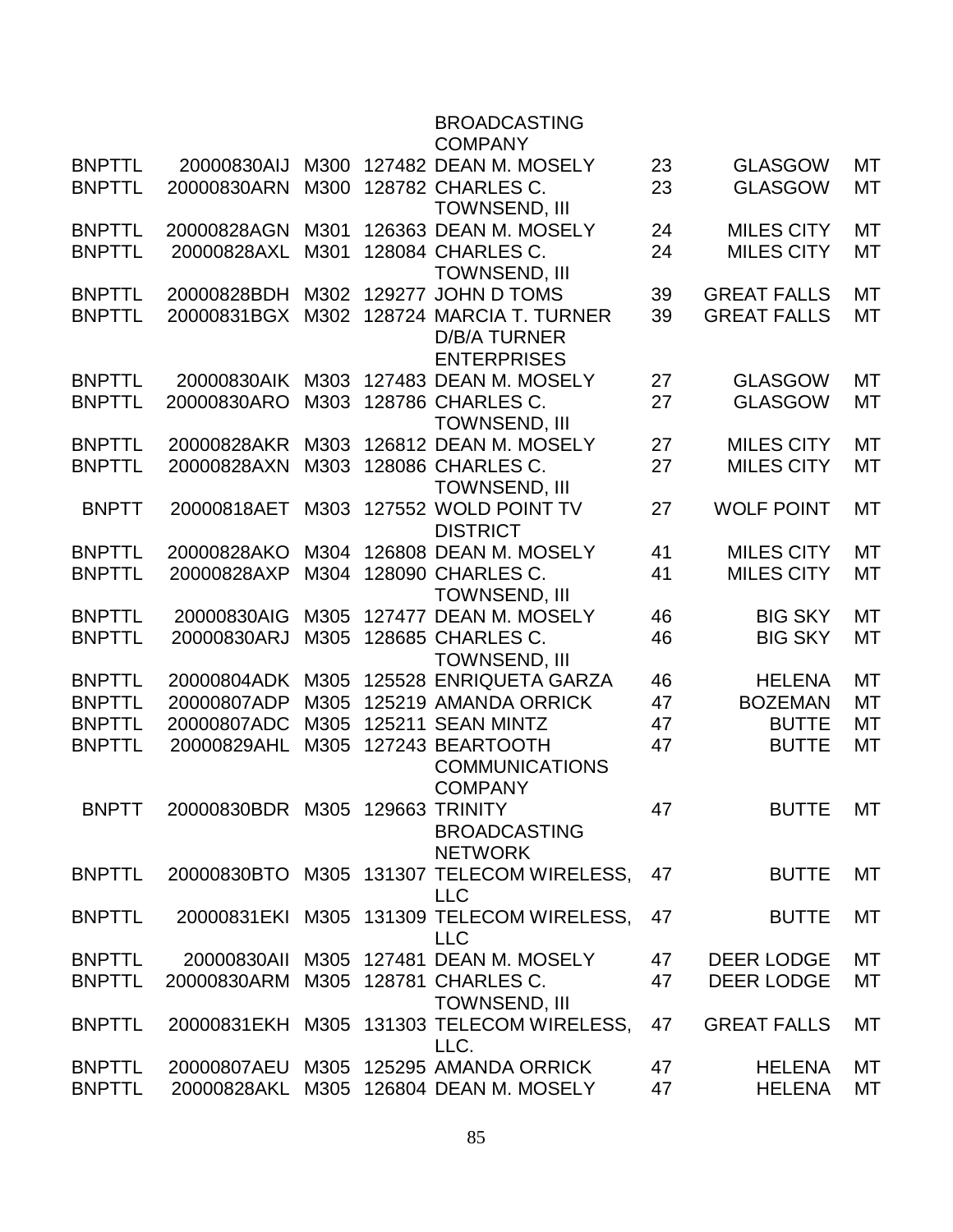| <b>BNPTTL</b> | 20000828AXH M305 128064 CHARLES C. |      |        | <b>TOWNSEND, III</b>                                                                               | 47 | <b>HELENA</b>    | МT        |
|---------------|------------------------------------|------|--------|----------------------------------------------------------------------------------------------------|----|------------------|-----------|
| <b>BNPTTL</b> | 20000830BKZ                        |      |        | M305 130246 PURI FAMILY LIMITED<br><b>PARTNERSHIP</b>                                              | 47 | <b>HELENA</b>    | <b>MT</b> |
| <b>BNPTTL</b> | 20000828AKN                        | M305 |        | 126807 DEAN M. MOSELY                                                                              | 47 | <b>KALISPELL</b> | <b>MT</b> |
| <b>BNPTTL</b> | 20000828AXI                        | M305 |        | 128067 CHARLES C.<br><b>TOWNSEND, III</b>                                                          | 47 | <b>KALISPELL</b> | MT        |
| <b>BNPTTL</b> | 20000829AIX                        | M305 |        | 127761 BEARTOOTH<br><b>COMMUNICATIONS</b><br><b>COMPANY</b>                                        | 47 | <b>KALISPELL</b> | MT        |
| <b>BNPTTL</b> | 20000828ALM                        | M305 | 126981 | <b>DEAN M. MOSELY</b>                                                                              | 47 | <b>MISSOULA</b>  | <b>MT</b> |
| <b>BNPTTL</b> | 20000828AXR                        | M305 |        | 128096 CHARLES C.<br><b>TOWNSEND, III</b>                                                          | 47 | <b>MISSOULA</b>  | MT        |
| <b>BNPTTL</b> | 20000831EKG                        |      |        | M305 131301 TELECOM WIRELESS,<br>LLC.                                                              | 48 | <b>BUTTE</b>     | MT        |
| <b>BNPTT</b>  | 20000830AVA                        | M305 |        | 128987 TRINITY<br><b>BROADCASTING</b><br><b>NETWORK</b>                                            | 62 | <b>BOZEMAN</b>   | <b>MT</b> |
| <b>BNPTTL</b> | 20000815ACF                        |      |        | M306 125622 VALLEY PUBLIC<br><b>TELEVISION</b>                                                     | 30 | <b>GLASGOW</b>   | MT        |
| <b>BNPTTL</b> | 20000830AIL                        | M306 |        | 127486 DEAN M. MOSELY                                                                              | 30 | <b>GLASGOW</b>   | <b>MT</b> |
| <b>BNPTTL</b> | 20000830ARP                        | M306 |        | 128794 CHARLES C.<br><b>TOWNSEND, III</b>                                                          | 30 | <b>GLASGOW</b>   | <b>MT</b> |
| <b>BNPTT</b>  | 20000818AAV                        | M307 |        | 125681 BAKER TV TAX<br><b>DISTRICT</b>                                                             | 42 | <b>BAKER</b>     | <b>MT</b> |
| <b>BNPTT</b>  | 20000828BHK                        | M307 |        | 130748 PRIME CITIES<br><b>BROADCASTING, INC.</b>                                                   | 42 | <b>DICKINSON</b> | <b>ND</b> |
| <b>BNPTTL</b> | 20000831BGF                        | M308 |        | 128694 MALCOLM CADE<br>COOK, SR.                                                                   | 52 | <b>CODY</b>      | <b>WY</b> |
| <b>BNPTTL</b> | 20000831BID                        | M308 |        | 128775 JOHN J. RUSSIN                                                                              | 52 | <b>COLUMBUS</b>  | <b>MT</b> |
| <b>BNPTTL</b> | 20000807AEA                        | M309 |        | 125235 AMANDA ORRICK                                                                               | 40 | <b>BOZEMAN</b>   | МT        |
| <b>BNPTT</b>  | 20000831BSM                        | M309 |        | <b>129343 TRINITY CHRISTIAN</b><br><b>CENTER OF SANTA</b><br>ANA, D/B/A TRINTY<br><b>BOADCASTI</b> | 40 | <b>BOZEMAN</b>   | MT        |
| <b>BNPTTL</b> |                                    |      |        | 20000828BCI M309 128779 WHITEHALL LOW-<br>POWER TELEVISION,<br>INC.                                | 40 | <b>WHITEHALL</b> | MT        |
| <b>BNPTVL</b> | 20000830AGH                        | M31  |        | 127370 DEAN M. MOSELY                                                                              | 6  | <b>NOME</b>      | <b>AK</b> |
| <b>BNPTVL</b> | 20000830AOZ                        | M31  |        | 128300 CHARLES C.<br><b>TOWNSEND, III</b>                                                          | 6  | <b>NOME</b>      | <b>AK</b> |
| <b>BNPTTL</b> | 20000831BRJ M310 129264 COASTAL    |      |        | <b>BROADCASTING CO.,</b><br>INC.                                                                   | 44 | <b>NAGS HEAD</b> | <b>NC</b> |
| <b>BNPTTL</b> |                                    |      |        | 20000811AAG M310 125417 LAWRENCE F.<br><b>LOESCH</b>                                               | 45 | <b>MANTEO</b>    | <b>NC</b> |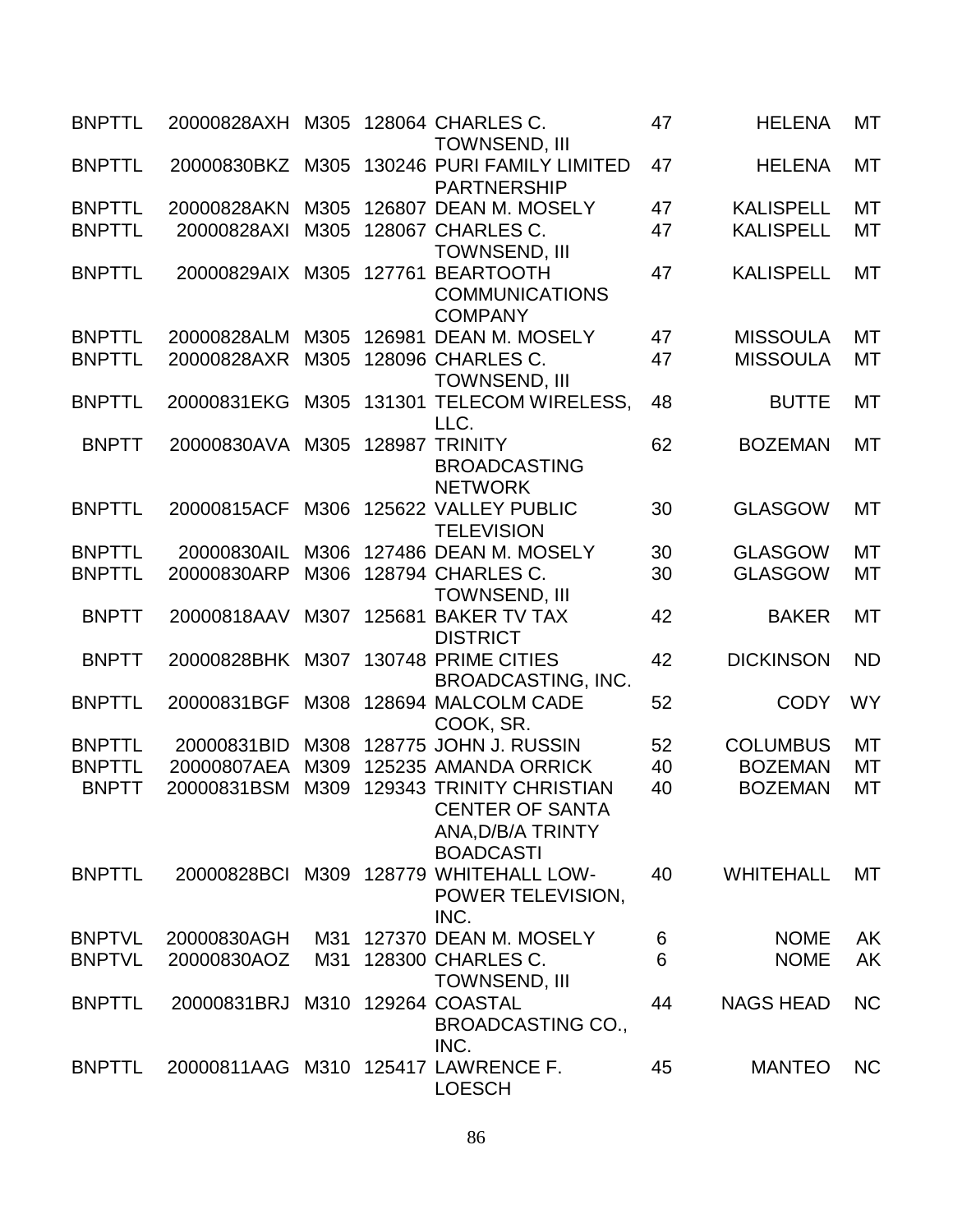| <b>BNPTTL</b>                  | 20000828BGF                        |              |                   | M310 130375 LAWRENCE F.<br><b>LOESCH</b>                          | 59       | <b>MANTEO</b>                       | <b>NC</b>              |
|--------------------------------|------------------------------------|--------------|-------------------|-------------------------------------------------------------------|----------|-------------------------------------|------------------------|
| <b>BNPTTL</b><br><b>BNPTTL</b> | 20000830AIQ<br>20000830ARU         | M311<br>M311 |                   | 127497 DEAN M. MOSELY<br>128811 CHARLES C.                        | 23<br>23 | <b>WANCHESE</b><br><b>WENATCHEE</b> | <b>NC</b><br><b>NC</b> |
|                                |                                    |              |                   | <b>TOWNSEND, III</b>                                              |          |                                     |                        |
| <b>BNPTT</b>                   | 20000830BDW                        | M312         |                   | 129676 TRINITY<br><b>BROADCASTING</b><br><b>NETWORK</b>           | 26       | <b>MINOT</b>                        | <b>ND</b>              |
| <b>BNPTTL</b>                  | 20000802ACW                        |              |                   | M312 125373 JULIE BRIDGE                                          | 27       | <b>MINOT</b>                        | <b>ND</b>              |
| <b>BNPTT</b>                   | 20000828ALD                        | M312         |                   | 126865 PRIME CITIES<br><b>BROADCASTING, INC.</b>                  | 27       | <b>MINOT</b>                        | <b>ND</b>              |
| <b>BNPTTL</b>                  | 20000828BHF                        |              |                   | M312 130517 PRIME CITIES<br><b>BROADCASTING, INC.</b>             | 40       | <b>MINOT</b>                        | <b>ND</b>              |
| <b>BNPTT</b>                   | 20000830BDY                        |              |                   | M312 129678 TRINITY<br><b>BROADCASTING</b><br><b>NETWORK</b>      | 40       | <b>MINOT</b>                        | <b>ND</b>              |
| <b>BNPTTL</b>                  | 20000807ABJ                        |              |                   | M312 125148 AMANDA ORRICK                                         | 41       | <b>MINOT</b>                        | <b>ND</b>              |
| <b>BNPTTL</b>                  | 20000830AIN                        | M313         |                   | 127489 DEAN M. MOSELY                                             | 28       | <b>BUXTON</b>                       | <b>NC</b>              |
| <b>BNPTTL</b>                  | 20000830ARR                        |              |                   | M313 128807 CHARLES C.<br><b>TOWNSEND, III</b>                    | 28       | <b>BUXTON</b>                       | <b>NC</b>              |
| <b>BNPTTL</b>                  | 20000830AIP                        | M314         |                   | 127496 DEAN M. MOSELY                                             | 50       | <b>BUXTON</b>                       | <b>NC</b>              |
| <b>BNPTTL</b>                  | 20000830ART                        |              |                   | M314 128810 CHARLES C.<br>TOWNSEND, III                           | 50       | <b>BUXTON</b>                       | <b>NC</b>              |
| <b>BNPTTL</b>                  | 20000830AIF                        | M315         |                   | 127475 DEAN M. MOSELY                                             | 48       | <b>BIG SKY</b>                      | <b>MT</b>              |
| <b>BNPTTL</b>                  | 20000830ARK                        |              |                   | M315 128767 CHARLES C.<br>TOWNSEND, III                           | 48       | <b>BIG SKY</b>                      | <b>MT</b>              |
| <b>BNPTTL</b>                  | 20000831BLE                        | M316         |                   | <b>128899 EQUITY</b><br><b>BROADCASTING</b><br><b>CORPORATION</b> | 56       | <b>BOZEMAN</b>                      | MT                     |
| <b>BNPTT</b>                   | 20000830BDT                        | M316         |                   | 129665 TRINITY<br><b>BROADCASTING</b><br><b>NETWORK</b>           | 56       | <b>BUTTE</b>                        | <b>MT</b>              |
| <b>BNPTTL</b>                  |                                    |              |                   | 20000828BGI M317 130383 PRIME CITIES<br><b>BROADCASTING, INC</b>  | 32       | MINOT ND                            |                        |
| <b>BNPTT</b>                   | 20000830BDX M317 129677 TRINITY    |              |                   | <b>BROADCASTING</b><br><b>NETWORK</b>                             | 32       | <b>MINOT</b>                        | <b>ND</b>              |
| <b>BNPTTL</b>                  |                                    |              |                   | 20000807ACD M317 125178 AMANDA ORRICK                             | 47       | <b>MINOT</b>                        | <b>ND</b>              |
| <b>BNPTT</b>                   | 20000804ABZ M318 125350 QUORUM OF  |              |                   | <b>MONTANA LICENSE,</b><br><b>LLC</b>                             | 58       | <b>COLSTRIP,</b><br>ETC.            | MT                     |
| <b>BNPTTL</b>                  | 20000831BJH                        |              |                   | M318 128831 MARK SILBERMAN                                        | 58       | <b>HARDIN</b>                       | MT                     |
| <b>BNPTTL</b>                  | 20000831BFT                        |              | M318 128673 HEINZ | <b>FREDERSDORFF</b>                                               | 58       | <b>SAND SPRINGS</b>                 | МT                     |
| <b>BNPTTL</b>                  | 20000830ARS M319 128809 CHARLES C. |              |                   | TOWNSEND, III                                                     | 48       | <b>BUXTON</b>                       | <b>NC</b>              |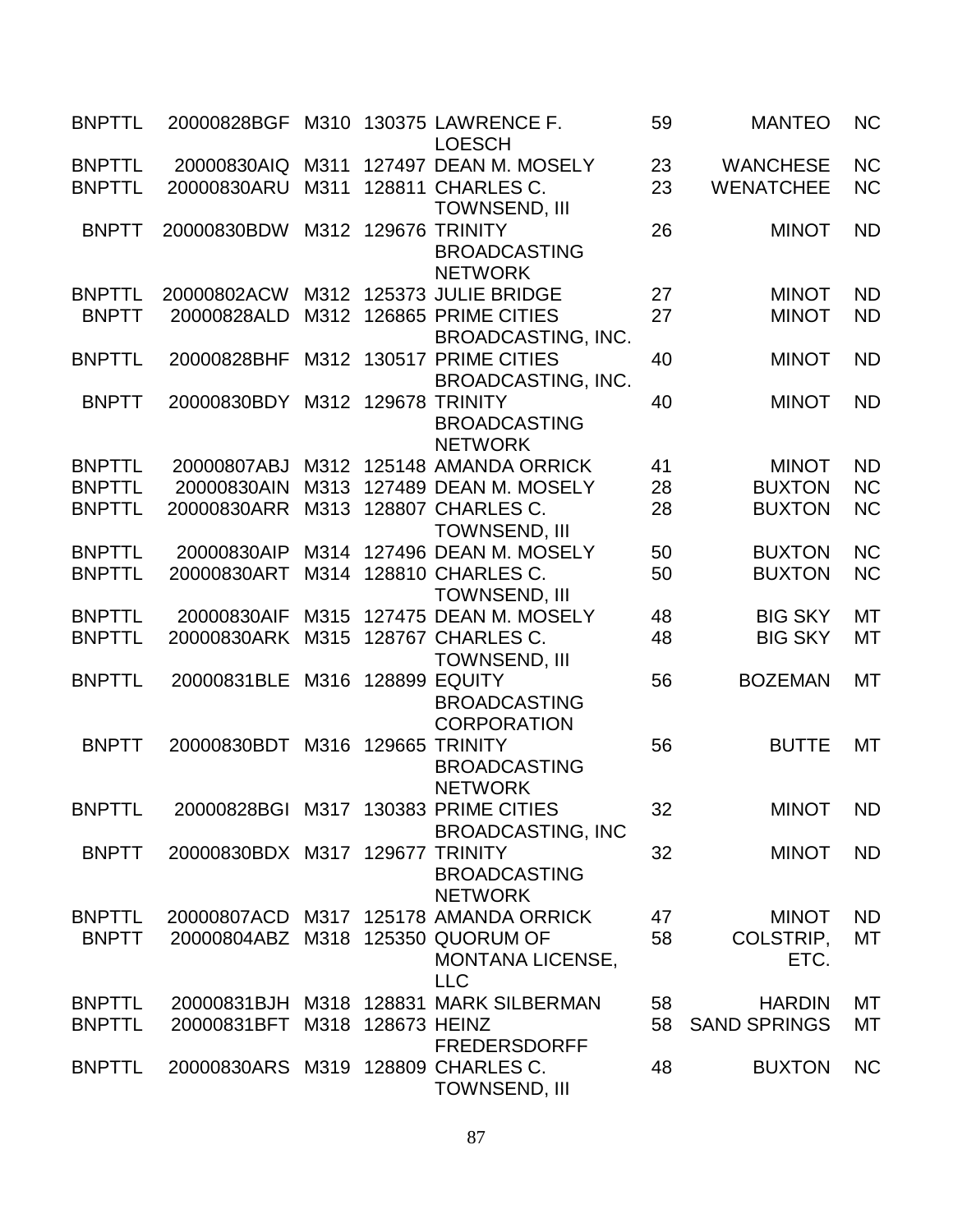| <b>BNPTTL</b><br><b>BMJPTTV</b> | 20000830AIO<br>20000831CMD          | M319<br>M32 | 127494 DEAN M. MOSELY<br>49641 ALASKA                                                       | 48<br>8 | <b>BUXTON</b><br><b>KENAI-</b> | <b>NC</b><br><b>AK</b> |
|---------------------------------|-------------------------------------|-------------|---------------------------------------------------------------------------------------------|---------|--------------------------------|------------------------|
|                                 |                                     |             | <b>BROADCASTING</b><br>COMPANY, INC.                                                        |         | <b>SOLDOTNA</b>                |                        |
| <b>BNPTTV</b>                   | 20000830BRL                         |             | M32 131085 FIREWEED<br><b>COMMUNICATIONS</b><br>CORP.                                       | 9       | <b>HOMER</b>                   | <b>AK</b>              |
| <b>BMJPTTV</b>                  | 20000830BPT                         | M32         | 35654 GOCOM OF<br><b>ANCHORAGE</b><br>LICENSE SUB, LLC                                      | 9       | <b>KENAI</b>                   | <b>AK</b>              |
| <b>BMJPTTV</b>                  | 20000825AKD                         | M32         | <b>10176 CHANNEL 2</b><br><b>BROADCASTING</b><br><b>COMPANY</b>                             | 10      | KENAI, ETC.                    | <b>AK</b>              |
| <b>BNPTTL</b>                   | 20000830AIR                         | M320        | 127498 DEAN M. MOSELY                                                                       | 35      | <b>WANCHESE</b>                | <b>NC</b>              |
| <b>BNPTTL</b>                   | 20000830ARV                         | M320        | 128813 CHARLES C.<br><b>TOWNSEND, III</b>                                                   | 35      | <b>WENATCHEE</b>               | <b>NC</b>              |
| <b>BNPTT</b>                    | 20000831BSN                         | M321        | 129346 TRINITY CHRISTIAN<br><b>CENTER OF SANTA</b><br>ANA, D/B/A TRINTY<br><b>BOADCASTI</b> | 54      | <b>BOZEMAN</b>                 | МT                     |
| <b>BNPTT</b>                    | 20000830BDS M321                    |             | 129664 TRINITY<br><b>BROADCASTING</b><br><b>NETWORK</b>                                     | 54      | <b>BUTTE</b>                   | МT                     |
| <b>BNPTTL</b>                   | 20000831BDQ M321                    |             | 128587 VERNE B. MAKI                                                                        | 54      | <b>DARBY</b>                   | <b>MT</b>              |
| <b>BNPTTL</b>                   | 20000824AEA                         | M321        | 130265 ESI BROADCASTING<br><b>CORPORATION</b>                                               | 54      | <b>HELENA</b>                  | MT                     |
| <b>BNPTTL</b>                   | 20000829AXX M322                    |             | 131264 MICHAEL MINTZ                                                                        | 69      | <b>BISMARCK</b>                | <b>ND</b>              |
| <b>BNPTTL</b>                   | 20000829AQD                         | M322        | 130560 LAWRENCE HOWARD<br><b>MINTZ</b>                                                      | 69      | <b>MINOT</b>                   | <b>ND</b>              |
| <b>BNPTTL</b>                   | 20000830BTE                         |             | M323 131288 TELECOM WIRELESS,<br>LLC.                                                       | 28      | <b>BISMARCK</b>                | <b>ND</b>              |
| <b>BNPTTL</b>                   | 20000828APB                         |             | M323 127269 DEAN M. MOSELY                                                                  | 42      | <b>BISMARK</b>                 | <b>ND</b>              |
| <b>BNPTTL</b>                   | 20000828AXV M323 128103 CHARLES C.  |             | <b>TOWNSEND, III</b>                                                                        | 42      | <b>BISMARK</b>                 | <b>ND</b>              |
| <b>BNPTTL</b>                   | 20000828BGH M323 130380 INSPIRATION |             | TELEVISION, INC.                                                                            | 42      | <b>BISMARK</b>                 | <b>ND</b>              |
| <b>BNPTTL</b>                   | 20000807AHO M323 131348 JULIE MINTZ |             |                                                                                             | 43      | <b>BISMARK</b>                 | <b>ND</b>              |
| <b>BNPTTL</b>                   | 20000828BEY                         |             | M323 130153 PRIME CITIES<br><b>BROADCASTING, INC.</b>                                       | 44      | <b>BISMARCK</b>                | <b>ND</b>              |
| <b>BNPTTL</b>                   | 20000828BGG M323 130379 INSPIRATION |             | TELEVISION, INC.                                                                            | 44      | <b>BISMARK</b>                 | <b>ND</b>              |
| <b>BNPTTL</b>                   | 20000828APG                         |             | M324 127275 DEAN M. MOSELY                                                                  | 26      | <b>NORFOLK</b>                 | <b>NE</b>              |
| <b>BNPTTL</b>                   | 20000828AXY M324 128113 CHARLES C.  |             | <b>TOWNSEND, III</b>                                                                        | 26      | <b>NORFOLK</b>                 | <b>NE</b>              |
| <b>BNPTTL</b>                   |                                     |             | 20000829AWR M325 131138 MICHAEL MINTZ                                                       | 68      | <b>BILLINGS</b>                | МT                     |
| <b>BNPTTL</b>                   | 20000829AWQ                         |             | M325 131137 MICHAEL MINTZ                                                                   | 69      | <b>BILLINGS</b>                | MT                     |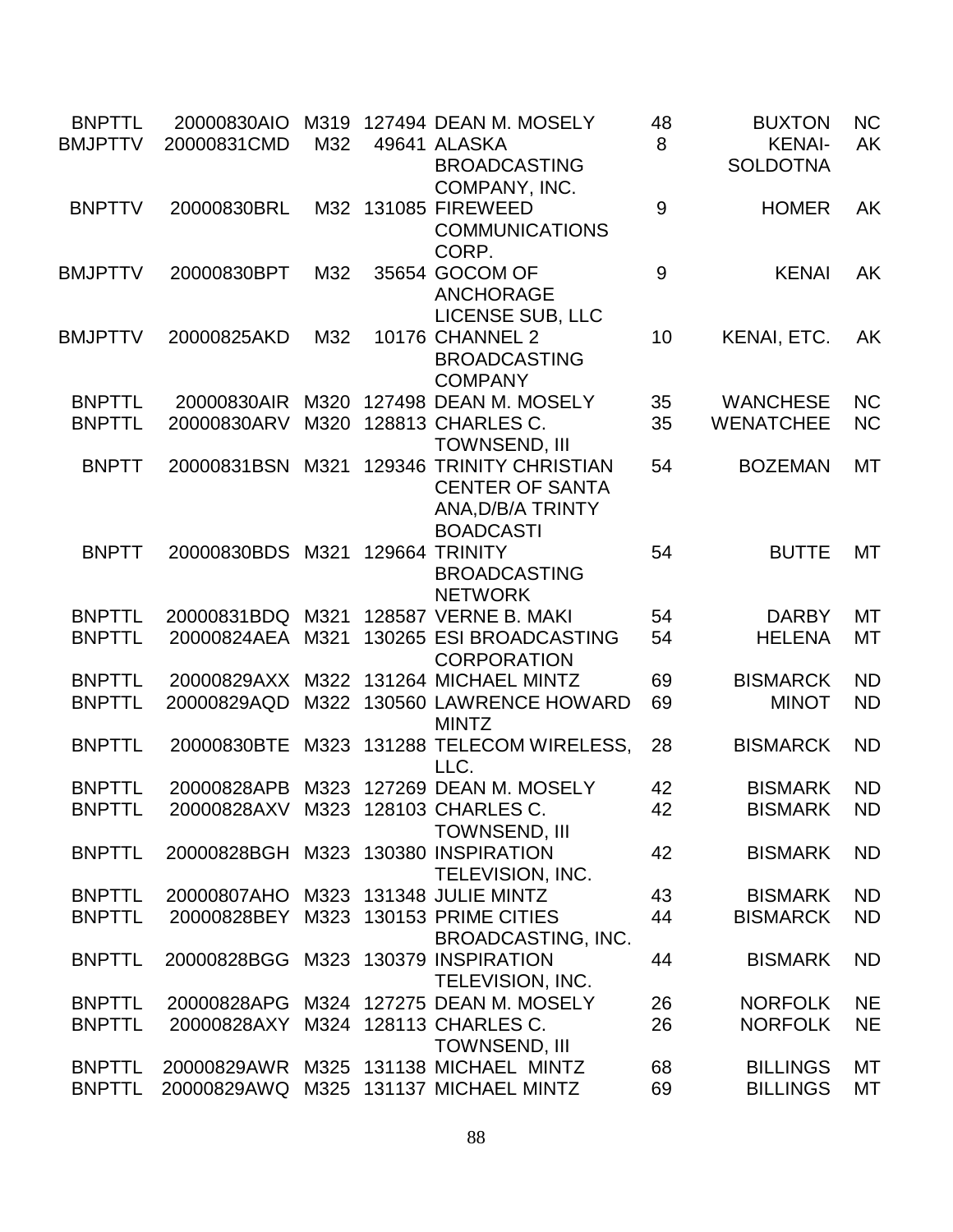| <b>BNPTTL</b> | 20000829APF                     |      |             | M326 130394 INSPIRATION<br>TELEVISION, INC.                                     | 43 | <b>CASPER</b>                   | <b>WY</b> |
|---------------|---------------------------------|------|-------------|---------------------------------------------------------------------------------|----|---------------------------------|-----------|
| <b>BMJPTT</b> | 20000822AAN                     | M326 |             | 67529 ENTRAVISION<br><b>HOLDINGS, LLC</b>                                       | 43 | <b>FORT COLLINS</b>             | CO        |
| <b>BNPTT</b>  | 20000825AHH                     | M326 |             | 126647 REGION 1<br><b>TRANSLATOR</b><br><b>ASSOCIATION</b>                      | 43 | <b>HAXTUN</b>                   | CO        |
| <b>BNPTTL</b> | 20000802ADK                     |      |             | M326 125490 LOVCOM, INC.                                                        | 43 | <b>SHERIDAN</b>                 | <b>WY</b> |
| <b>BNPTTL</b> | 20000804ADJ                     | M326 |             | 125526 ENRIQUETA GARZA                                                          | 44 | <b>CASPER</b>                   | <b>WY</b> |
| <b>BNPTTL</b> | 20000829AEG                     | M326 |             | 126415 SWEETWATER<br><b>BROADCASTING</b><br><b>COMPANY</b>                      | 44 | <b>CASPER</b>                   | <b>WY</b> |
| <b>BNPTTL</b> | 20000807AEQ                     | M326 |             | 125272 JULIE MINTZ                                                              | 44 | <b>CHEYENNE</b>                 | <b>WY</b> |
| <b>BNPTTL</b> | 20000831CLH                     | M326 |             | 131123 WORD OF GOD<br>FELLOWSHIP, INC.                                          | 44 | <b>CHEYENNE</b>                 | <b>WY</b> |
| <b>BNPTTL</b> | 20000830AJU                     |      |             | M326 127546 DEAN M. MOSELY                                                      | 44 | <b>GUERNSY</b>                  | <b>WY</b> |
| <b>BNPTTL</b> | 20000830AJY                     | M326 |             | 127550 DEAN M. MOSELY                                                           | 44 | <b>GUERNSY</b>                  | <b>WY</b> |
| <b>BNPTTL</b> | 20000831BLI                     | M326 |             | 128902 CHARLES C.<br><b>TOWNSEND, III</b>                                       | 44 | <b>GUERNSY</b>                  | <b>WY</b> |
| <b>BNPTTL</b> | 20000828ATE                     | M326 |             | 127728 CHARLES C.<br><b>TOWNSEND, III</b>                                       | 44 | <b>LARAMIE</b>                  | <b>WY</b> |
| <b>BNPTTL</b> | 20000829ARC                     |      |             | M326 130794 INSPIRATION<br>TELEVISION, INC.                                     | 44 | <b>LARAMIE</b>                  | <b>WY</b> |
| <b>BNPTT</b>  | 20000830BIP                     | M326 |             | <b>130136 TRINITY</b><br><b>BROADCASTING</b><br><b>NETWORK</b>                  | 44 | <b>LARAMIE</b>                  | <b>WY</b> |
| <b>BNPTTL</b> | 20000831BLJ                     | M326 |             | 128903 CHARLES C.<br><b>TOWNSEND, III</b>                                       | 44 | <b>LARAMIE</b>                  | <b>WY</b> |
| <b>BNPTTL</b> | 20000831BVK M326                |      | 129645 RULE | <b>COMMUNICATIONS</b>                                                           | 44 | <b>LARAMIE</b>                  | <b>WY</b> |
| <b>BMJPTT</b> | 20000830BQD                     | M326 |             | 67548 CHANNEL 20 TV<br><b>COMPANY</b>                                           | 44 | <b>PINEWOOD</b><br>SPRINGS, ETC | CO        |
| <b>BNPTT</b>  | 20000830AVG M326 128994 TRINITY |      |             | <b>BROADCASTING</b><br><b>NETWORK</b>                                           |    | 44 SCOTTS BLUFF                 | <b>NE</b> |
| <b>BNPTT</b>  |                                 |      |             | 20000830AWT M326 129172 PITKIN COUNTY<br><b>TRANSLATOR</b><br><b>DEPARTMENT</b> | 45 | <b>CARBONDALE</b>               | CO        |
| <b>BNPTTL</b> | 20000807ACV                     |      |             | M326 125204 AMANDA ORRICK                                                       | 45 | <b>CASPER</b>                   | <b>WY</b> |
| <b>BNPTTL</b> | 20000829APE                     |      |             | M326 130393 INSPIRATION<br><b>TELEVISION, INC</b>                               | 45 | <b>CASPER</b>                   | <b>WY</b> |
| <b>BNPTTL</b> | 20000831BKN M326 128847 RULE    |      |             | <b>COMMUNICATIONS</b>                                                           | 45 | <b>CASPER</b>                   | <b>WY</b> |
| <b>BNPTTL</b> |                                 |      |             | 20000831BQJ M326 129212 ROBERT R. RULE,<br>D.B.A. RULE<br><b>COMMUNICATIONS</b> | 45 | <b>CASPER</b>                   | <b>WY</b> |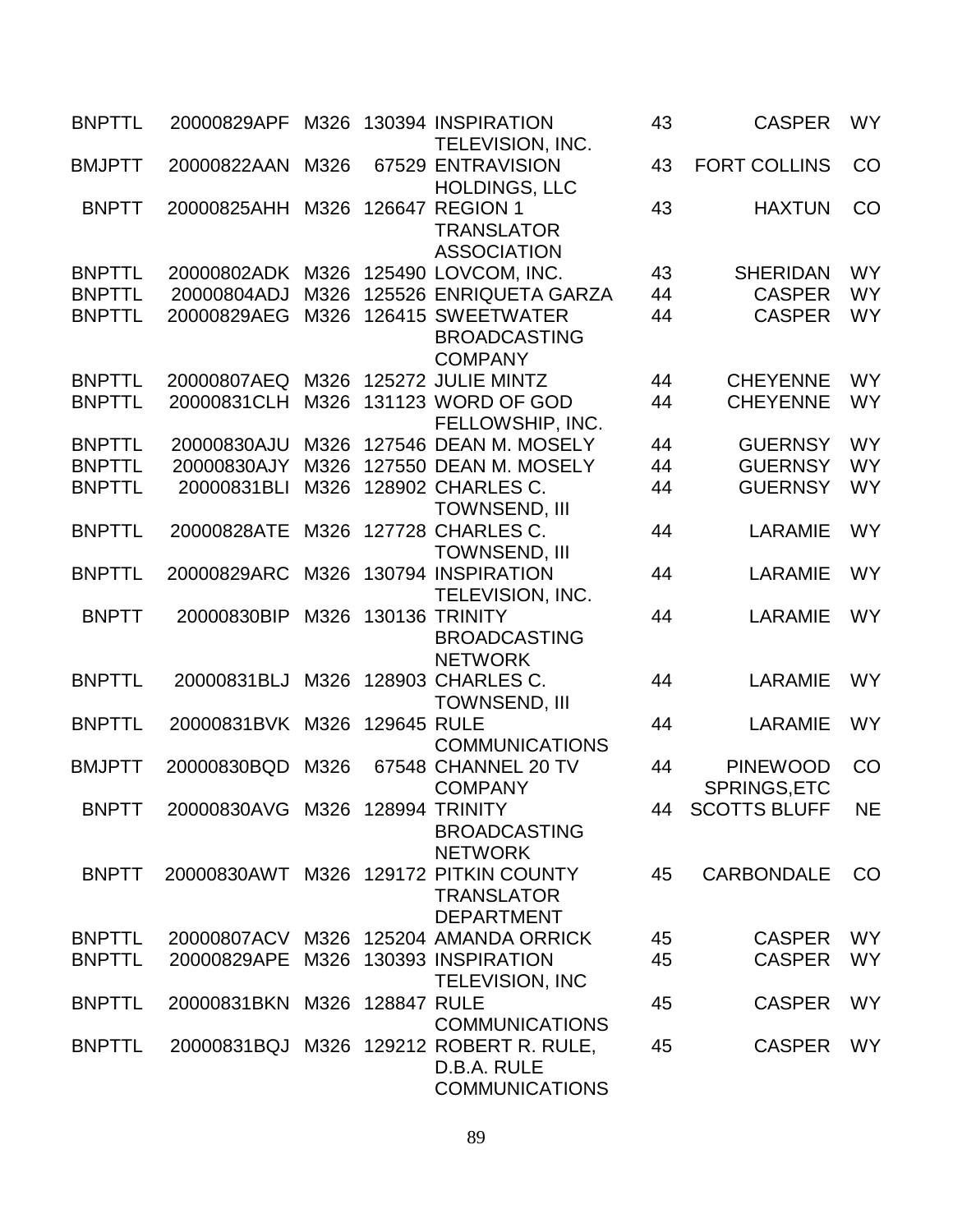| <b>BMJPTT</b> | 20000830BQF                        | M326 |                  | 67554 CHANNEL 20 TV<br><b>COMPANY</b>                                                 | 45 | <b>FALL RIVER</b>   | CO        |
|---------------|------------------------------------|------|------------------|---------------------------------------------------------------------------------------|----|---------------------|-----------|
| <b>BNPTTL</b> | 20000829AKY                        |      |                  | M326 128687 SUNBELT<br><b>COMMUNICATIONS</b><br>CO.                                   | 45 | <b>LARAMIE</b>      | <b>WY</b> |
| <b>BNPTTL</b> |                                    |      |                  | 20000831BQK M326 129218 ROBERT R. RULE,<br>D.B.A. RULE<br><b>COMMUNICATIONS</b>       | 45 | <b>RAWLINS</b>      | <b>WY</b> |
| <b>BNPTTL</b> | 20000831AWT                        |      |                  | M326 128356 ROGER MILLS                                                               | 45 | <b>VAIL</b>         | CO        |
| <b>BNPTTL</b> | 20000830AJN                        | M326 |                  | 127534 DEAN M. MOSELY                                                                 | 45 | <b>VERNAL</b>       | UT        |
| <b>BNPTTL</b> | 20000830ASO                        |      |                  | M326 128873 CHARLES C.<br><b>TOWNSEND, III</b>                                        | 45 | <b>VERNAL</b>       | UT        |
| <b>BNPTTL</b> | 20000831BUU                        | M326 | 129560 RULE      | <b>COMMUNICATIONS</b>                                                                 | 46 | <b>CHEYENNE</b>     | <b>WY</b> |
| <b>BNPTTL</b> | 20000831BUP                        |      | M326 129482 RULE | <b>COMMUNICATION</b>                                                                  | 46 | LARAMIE             | <b>WY</b> |
| <b>BNPTT</b>  | 20000831ARF                        | M326 |                  | 128091 TRINITY CHRISTIAN<br><b>CENTER OF SANTA</b><br>ANA, INC.                       | 46 | <b>SCOTTSBLUFF</b>  | <b>NE</b> |
| <b>BNPTTL</b> | 20000829AMQ                        |      |                  | M326 129882 HARDERS, ROGER E.                                                         | 46 | <b>SIDNEY</b>       | <b>NE</b> |
| <b>BNPTTL</b> | 20000831BKP                        |      | M326 128882 RULE | <b>COMMUNICATIONS</b>                                                                 | 46 | <b>WHEATLAND</b>    | <b>WY</b> |
| <b>BNPTTL</b> |                                    |      |                  | 20000831BQL M326 129219 ROBERT R. RULE,<br>D.B.A. RULE<br><b>COMMUNICATIONS</b>       | 46 | <b>WHEATLAND</b>    | <b>WY</b> |
| <b>BNPTTL</b> | 20000829AJO                        |      |                  | M326 127800 SUNBELT<br><b>COMMUNICATIONS</b><br><b>COMPANY</b>                        | 47 | <b>CHEYENNE</b>     | <b>WY</b> |
| <b>BMJPTT</b> | 20000825AGS                        | M326 |                  | 55616 REGION 1<br><b>TRANSLATOR</b><br><b>ASSOCIATION</b>                             | 47 | <b>JULESBURG</b>    | CO        |
| <b>BNPTTL</b> | 20000828AGP                        |      |                  | M326 126370 DEAN M. MOSELY                                                            | 47 | LARAMIE             | <b>WY</b> |
| <b>BNPTTL</b> | 20000828ATC M326 127727 CHARLES C. |      |                  | <b>TOWNSEND, III</b>                                                                  | 47 | LARAMIE             | <b>WY</b> |
| <b>BNPTTL</b> |                                    |      |                  | 20000831BOU M326 129136 MARCIA T. TURNER<br><b>D/B/A TURNER</b><br><b>ENTERPRISES</b> | 47 | <b>SCOTTS BLUFF</b> | <b>NE</b> |
| <b>BNPTTL</b> | 20000831BLB M326 128895 CHARLES C. |      |                  | <b>TOWNSEND, III</b>                                                                  | 48 | <b>GUERNSY</b>      | <b>WY</b> |
| <b>BNPTTL</b> | 20000829AIG M326 127735 SUNBELT    |      |                  | <b>COMMUNICATIONS</b><br><b>CONPANY</b>                                               | 48 | <b>LARAMIE</b>      | <b>WY</b> |
| <b>BNPTT</b>  | 20000830AVI M326 129001 TRINITY    |      |                  | <b>BROADCASTING</b><br><b>NETWORK</b>                                                 | 48 | <b>SCOTTS BLUFF</b> | <b>NE</b> |
| <b>BNPTTL</b> | 20000829AMP                        |      |                  | M326 129877 HARDERS, ROGER E.                                                         | 48 | <b>SIDNEY</b>       | <b>NE</b> |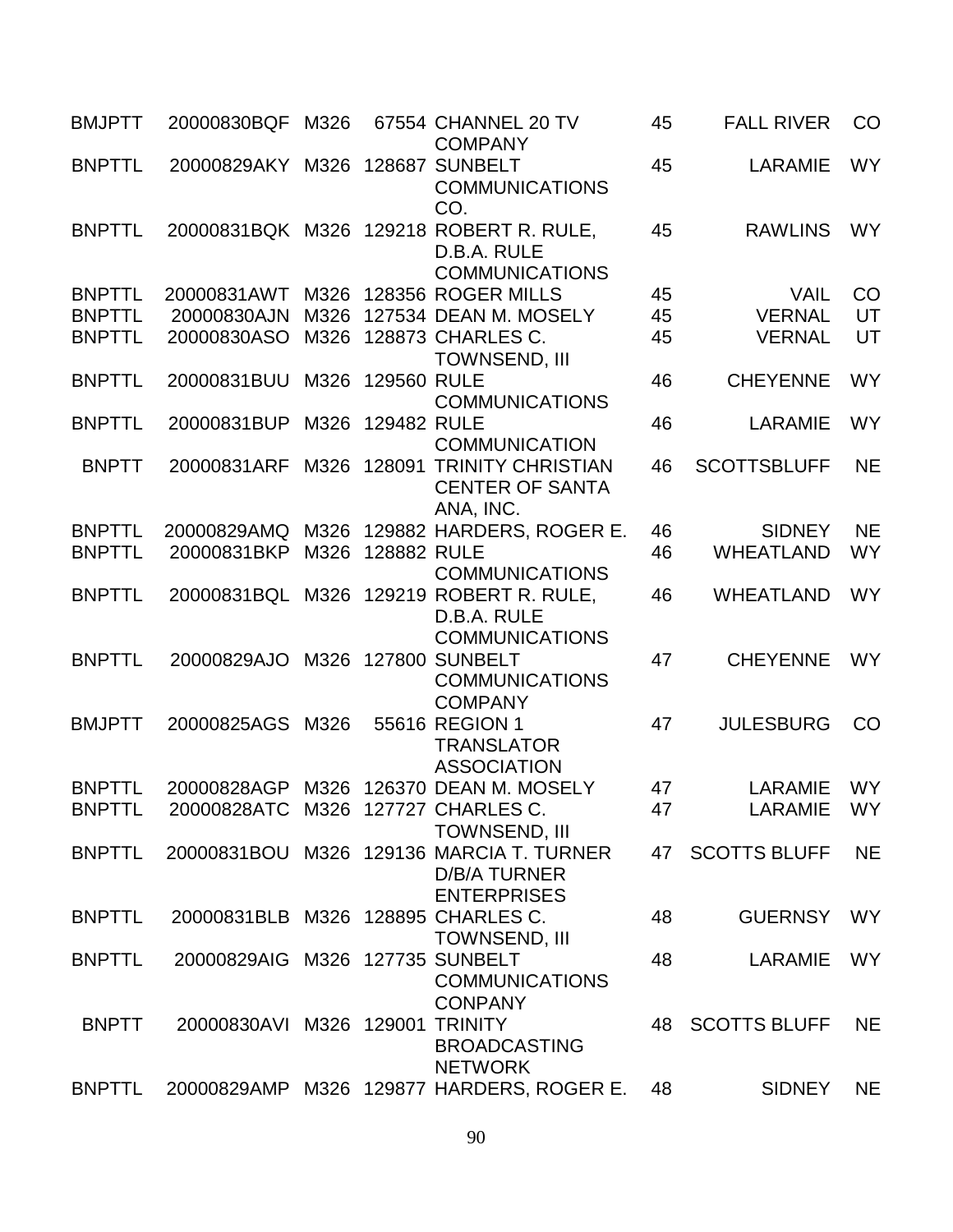| <b>BNPTTL</b><br><b>BNPTT</b>  | 20000831BDL<br>20000830BIW          |      | M326 128581 ALEX MEJORADA<br>M326 130149 TRINITY<br><b>BROADCASTING</b><br><b>NETWORK</b>                                                                | 58<br>62 | <b>SHERIDAN</b><br><b>CHEYENNE</b>              | <b>WY</b><br><b>WY</b> |
|--------------------------------|-------------------------------------|------|----------------------------------------------------------------------------------------------------------------------------------------------------------|----------|-------------------------------------------------|------------------------|
| <b>BNPTTL</b><br><b>BNPTT</b>  |                                     |      | 20000830AER M327 127086 ROGER E. HARDERS<br>20000831BVX M327 129673 TRINITY CHRISTIAN<br><b>CENTER OF SANTA</b><br>ANA, D/B/A TRINTY<br><b>BOADCASTI</b> | 30<br>30 | <b>BASSETT</b><br><b>NORTH</b><br><b>PLATTE</b> | <b>NE</b><br><b>NE</b> |
| <b>BNPTTL</b><br><b>BNPTTL</b> | 20000829AXQ                         | M327 | 20000831BHZ M327 128771 HARDERS, ROGER E.<br>131235 PAPPAS<br><b>TELECASTING</b><br><b>COMPANIES</b>                                                     | 44<br>44 | <b>MULLEN</b><br><b>NORTH</b><br><b>PLATTE</b>  | <b>NE</b><br><b>NE</b> |
| <b>BNPTT</b>                   | 20000821ACK M327 126073 REGION 1    |      | <b>TRANSLATOR</b><br><b>ASSOCIATION</b>                                                                                                                  | 45       | <b>JULESBURG</b>                                | CO                     |
| <b>BNPTTL</b>                  | 20000831BMK M327 129011             |      | <b>MARCIA T. TURNER</b><br><b>D/B/A TURNER</b><br><b>ENTERPRISES</b>                                                                                     | 45       | <b>NORTH</b><br><b>PLATTE</b>                   | <b>NE</b>              |
| <b>BNPTTL</b>                  | 20000829AEB                         |      | M327 126391 WTWB OF THE TRIAD,<br><b>LLC</b>                                                                                                             | 45       | <b>OGALLALA</b>                                 | <b>NE</b>              |
| <b>BNPTTL</b>                  | 20000829ATH M327 130948 PAPPAS      |      | <b>TELECASTING</b><br><b>COMPANIES</b>                                                                                                                   | 46       | <b>NORTH</b><br><b>PLATTE</b>                   | <b>NE</b>              |
| <b>BNPTTL</b>                  | 20000807AEB                         |      | M327 125236 AMANDA ORRICK                                                                                                                                | 47       | <b>NORTH</b><br><b>PLATTE</b>                   | <b>NE</b>              |
| <b>BNPTTL</b>                  | 20000829ATJ                         |      | M327 130954 PAPPAS<br><b>TELECASTING</b><br><b>COMPANIES</b>                                                                                             | 48       | <b>NORTH</b><br><b>PLATTE</b>                   | <b>NE</b>              |
| <b>BNPTTL</b><br><b>BNPTTL</b> | 20000831BAU<br>20000831BGG          |      | M327 128500 GERALD W. BOND<br>M327 128695 BETTY KIBBEY<br><b>JONES</b>                                                                                   | 56<br>56 | <b>FALLON</b><br><b>VAN MORMAN</b>              | <b>MT</b><br>МT        |
| <b>BNPTTL</b>                  |                                     |      | 20000829AML M327 129780 HARDERS, ROGER E.                                                                                                                | 59       | <b>NORTH</b><br><b>PLATTE</b>                   | <b>NE</b>              |
| <b>BNPTTL</b><br><b>BNPTT</b>  | 20000825AJF M327 129423 REGION 1    |      | 20000831AGX M327 127198 MARK SILBERMAN<br><b>TRANSLATOR</b><br><b>ASSOCIATION</b>                                                                        | 59<br>59 | <b>THEDFORD</b><br><b>YUMA</b>                  | <b>NE</b><br>CO        |
| <b>BNPTTL</b><br><b>BNPTT</b>  | 20000829AUI                         |      | 20000829AXE M328 131165 LAUGHLIN GORDON<br>M328 131007 EASTERN NEW<br><b>MEXICO</b>                                                                      | 16<br>16 | <b>AMARILLO</b><br><b>TUCUMCARI</b>             | <b>TX</b><br><b>NM</b> |
| <b>BNPTTL</b>                  |                                     |      | 20000830BKF M328 130221 THREE ANGELS<br><b>BROADCASTING</b><br>NETWORK, INC.                                                                             | 17       | <b>AMARILLO</b>                                 | <b>TX</b>              |
| <b>BNPTTL</b>                  | 20000830BRP M328 131090 INSPIRATION |      | TELEVISION, INC.                                                                                                                                         | 17       | <b>AMARILLO</b>                                 | ТX                     |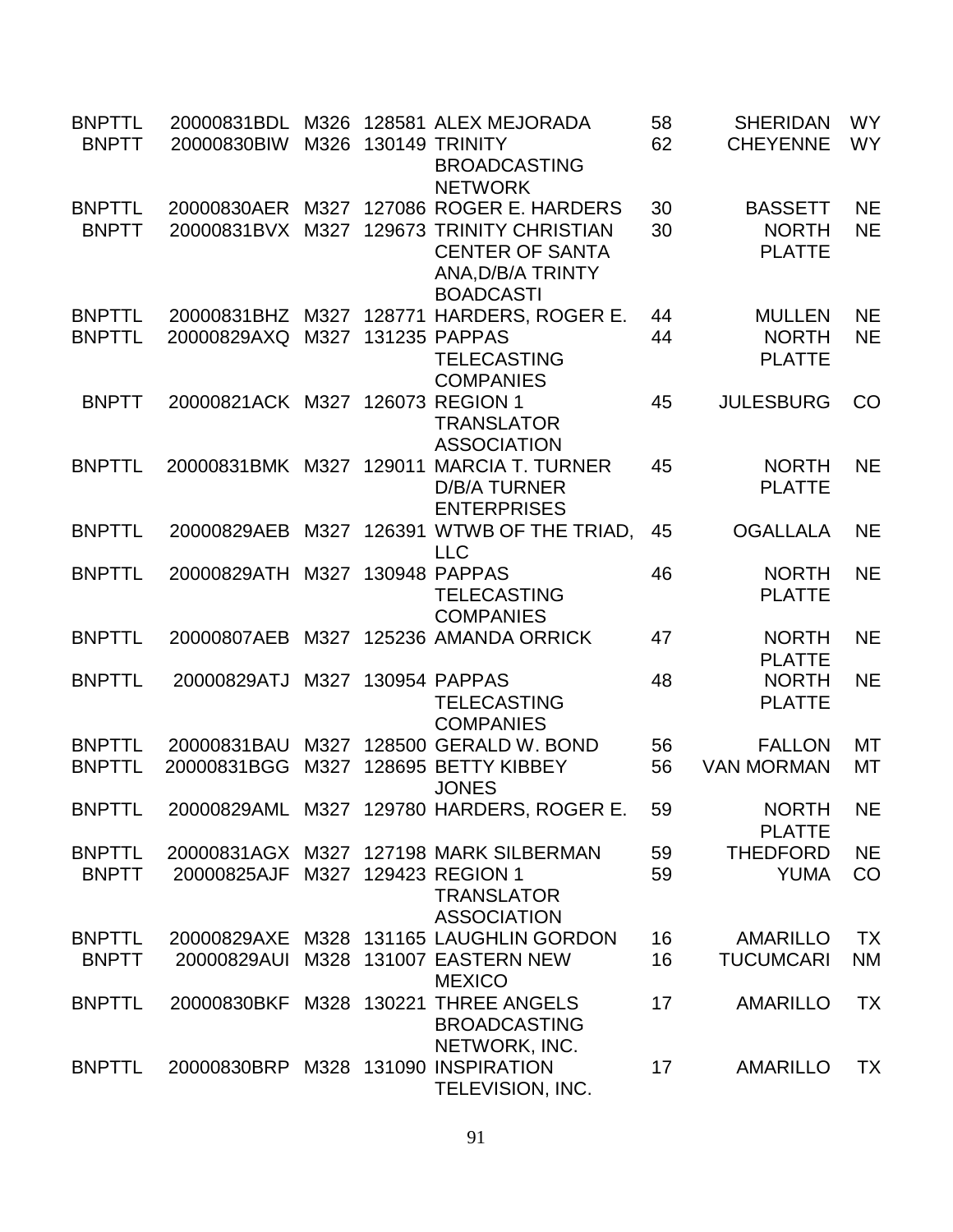| <b>BNPTTL</b>                  | 20000818ADG M328 125998 TIGER EYE |     |                   |                                                                                                      | 17       | <b>PLAINVIEW</b>              | ТX        |
|--------------------------------|-----------------------------------|-----|-------------------|------------------------------------------------------------------------------------------------------|----------|-------------------------------|-----------|
| <b>BNPTTL</b>                  | 20000829AGP                       |     | M328 127189 PRISM | LICENSING, LLC.<br><b>BROADCASTING</b>                                                               | 18       | <b>AMARILLO</b>               | <b>TX</b> |
| <b>BNPTTL</b>                  |                                   |     |                   | NETWORK, INC.<br>20000831EIM M328 131275 PETE E.M. WARREN<br>$\mathbf{III}$                          | 19       | <b>AMARILLO</b>               | TX        |
| <b>BNPTTL</b>                  | 20000829AVH M329 131046 FORUM     |     |                   | <b>COMMUNICATIONS</b><br><b>COMPANY</b>                                                              | 43       | <b>GRAND FORKS</b>            | <b>ND</b> |
| <b>BNPTTL</b>                  | 20000831CDS                       |     |                   | M329 130102 PURI FAMILY LIMITED<br><b>PARTNERSHIP</b>                                                | 43       | <b>GRAND FORKS</b>            | <b>ND</b> |
| <b>BNPTTL</b>                  | 20000830AJS                       | M33 |                   | 127544 DEAN M. MOSELY                                                                                | 15       | <b>CLARKSBURG</b>             | <b>WV</b> |
| <b>BNPTTL</b>                  | 20000831BKX                       | M33 |                   | 128891 CHARLES C.<br><b>TOWNSEND, III</b>                                                            | 15       | <b>CLARKSBURG</b>             | WV        |
| <b>BNPTT</b>                   | 20000831COO                       | M33 |                   | 131327 TRINITY CHRISTIAN<br><b>CENTER OF SANTA</b><br>ANA, INC., D/B/A<br><b>TRINITY</b>             | 15       | <b>ELKINS</b>                 | <b>WV</b> |
| <b>BNPTTL</b>                  | 20000818ABN                       | M33 |                   | 125700 TIFT AREA TV, INC.                                                                            | 16       | <b>CLARKSBURG</b>             | <b>WV</b> |
| <b>BNPTT</b>                   | 20000830BIL                       | M33 |                   | <b>130131 TRINITY</b><br><b>BROADCASTING</b><br><b>NETWORK</b>                                       | 30       | <b>CLARKSBURG</b>             | <b>WV</b> |
| <b>BNPTTL</b>                  | 20000831BAN                       | M33 |                   | 128491 CORNERSTONE<br><b>TELEVISION, INC.</b>                                                        | 31       | <b>CLARKSBURG</b>             | <b>WV</b> |
| <b>BNPTTL</b>                  | 20000804ACJ                       | M33 |                   | 125365 WITHERS B/CASTING<br><b>COMPANY OF WEST</b><br><b>VIRGINIA</b>                                | 31       | <b>ELKINS</b>                 | <b>WV</b> |
| <b>BNPTT</b>                   | 20000831CMO                       |     |                   | M33 131197 TRINITY CHRISTIAN<br><b>CENTER OF SANTA</b><br>ANA, INC., D/B/A/<br><b>TRINITY</b>        | 31       | <b>ELKINS</b>                 | <b>WV</b> |
| <b>BNPTTL</b><br><b>BNPTTL</b> | 20000831APN M330                  |     |                   | 20000831BPB M330 129151 HARDERS, ROGER E.<br>128014 PAPPAS<br><b>TELECASTING</b><br><b>COMPANIES</b> | 31<br>31 | MULLEN NE<br><b>VALENTINE</b> | <b>NE</b> |
| <b>BNPTTL</b>                  |                                   |     |                   | 20000830AEN M331 127074 ROGER E. HARDERS                                                             | 54       | <b>BASSETT</b>                | <b>NE</b> |
| <b>BNPTTL</b>                  | 20000831BPR M331                  |     |                   | 129181 MARK SILBERMAN                                                                                | 54       | <b>GREGORY</b>                | <b>SD</b> |
| <b>BNPTTL</b>                  | 20000831ASO M331                  |     |                   | 128151 PAPPAS<br><b>TELECASTING</b><br><b>COMPANIES</b>                                              | 54       | <b>O'NEILL</b>                | <b>NE</b> |
| <b>BNPTT</b>                   |                                   |     |                   | 20000829ATR M332 130971 EASTERN NEW<br><b>MEXICO</b>                                                 | 23       | <b>ROSWELL</b>                | <b>NM</b> |
| <b>BNPTTL</b>                  | 20000829AVG M332 131045 PAXSON    |     |                   | <b>COMMUNICATIONS</b><br>LPTV, INC.                                                                  | 23       | <b>ROSWELL</b>                | <b>NM</b> |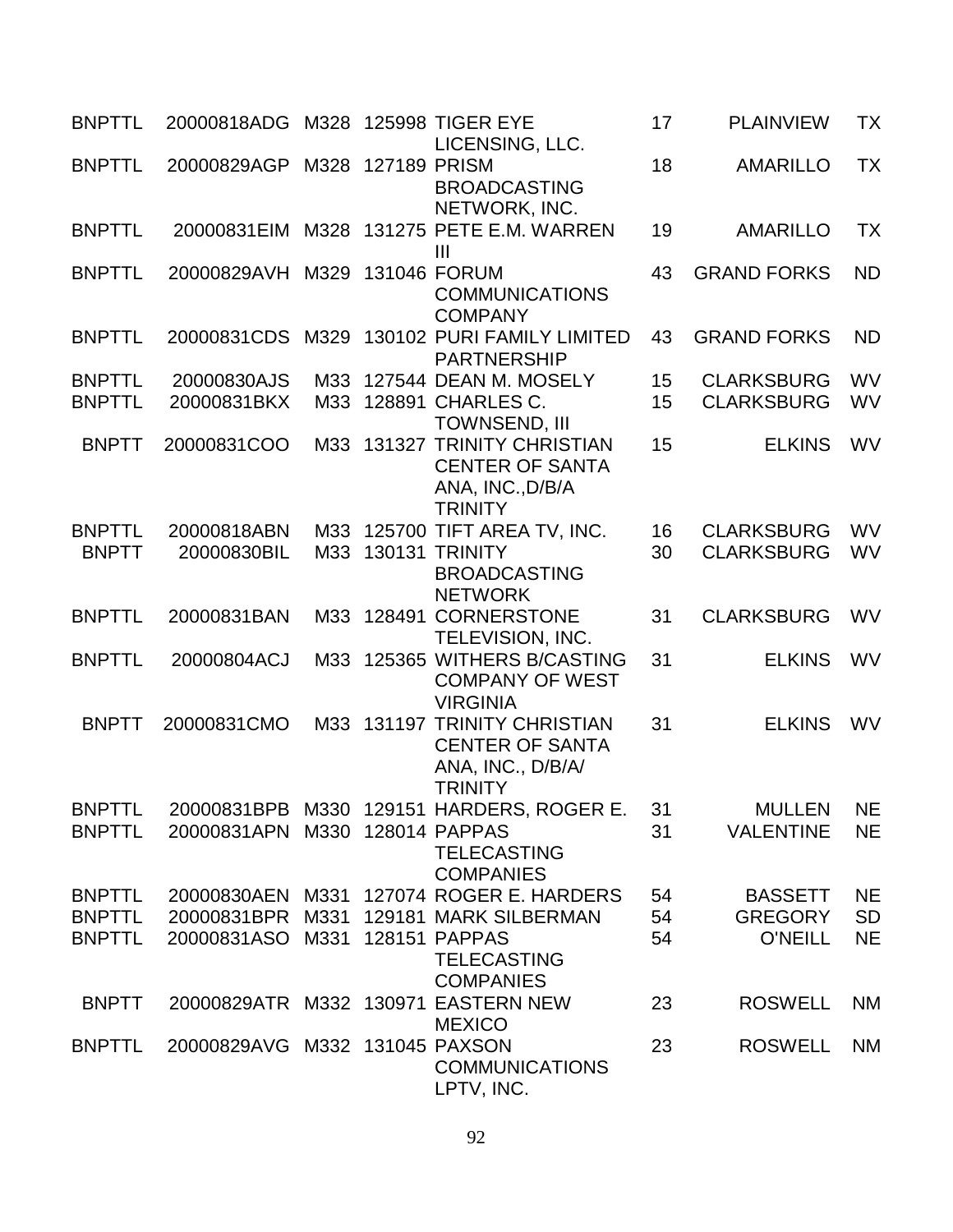| <b>BNPTT</b>  | 20000830AVV M332 129042 TRINITY  |      | <b>BROADCASTING</b><br><b>NETWORK</b>                                                 | 23 | <b>ROSWELL</b>                    | <b>NM</b> |
|---------------|----------------------------------|------|---------------------------------------------------------------------------------------|----|-----------------------------------|-----------|
| <b>BNPTTL</b> |                                  |      | 20000831BMT M332 129025 MARCIA T. TURNER<br><b>D/B/A TURNER</b><br><b>ENTERPRISES</b> | 23 | <b>ROSWELL</b>                    | <b>NM</b> |
| <b>BNPTTL</b> | 20000829AFN                      |      | M332 126963 WTWB OF THE TRIAD,<br><b>LLC</b>                                          | 24 | <b>ROSWELL</b>                    | <b>NM</b> |
| <b>BNPTT</b>  | 20000829AOU                      |      | M332 130378 EASTERN NEW<br><b>MEXICO UNIVERSITY</b>                                   | 25 | <b>ROSWELL</b>                    | <b>NM</b> |
| <b>BNPTT</b>  | 20000829AOG                      |      | M333 130348 EASTERN NEW<br><b>MEXICO UNIVERSITY</b>                                   | 14 | <b>CARLSBAD</b>                   | <b>NM</b> |
| <b>BNPTT</b>  | 20000830AVK M333                 |      | <b>129005 TRINITY</b><br><b>BROADCASTING</b><br><b>NETWORK</b>                        | 14 | <b>CARLSBAD</b>                   | <b>NM</b> |
| <b>BNPTT</b>  |                                  |      | 20000829ATO M333 130966 EASTERN NEW<br><b>MEXICO</b>                                  | 14 | RUIDOSO, ETC.                     | <b>NM</b> |
| <b>BNPTTL</b> | 20000831AJH M334 127677          |      | <b>PAPPAS</b><br><b>TELECASTING</b><br><b>COMPANIES</b>                               | 60 | <b>NORFOLK</b>                    | <b>NE</b> |
| <b>BNPTTL</b> | 20000831APQ M334 128017 PAPPAS   |      | <b>TELECASTING</b><br><b>COMPANIES</b>                                                | 60 | <b>SOUTH SIOUX</b><br><b>CITY</b> | <b>NE</b> |
| <b>BNPTTL</b> | 20000831CHD                      |      | M335 555561 REGENTS OF<br>UNIVERSITY OF NM                                            | 15 | <b>PENASCO</b>                    | <b>NM</b> |
| <b>BNPTTL</b> | 20000831ARW M335                 |      | <b>128118 RAMAR</b><br><b>COMMUNICATIONS II,</b><br><b>LTD</b>                        | 30 | <b>TAOS</b>                       | <b>NM</b> |
| <b>BNPTTL</b> | 20000829AEF                      |      | M336 126410 WTWB OF THE TRIAD,<br><b>LLC</b>                                          | 40 | <b>NORTH</b><br><b>PLATTE</b>     | <b>NE</b> |
| <b>BNPTT</b>  | 20000830AVC                      | M336 | 128989 TRINITY<br><b>BROADCASTING</b><br><b>NETWORK</b>                               | 41 | <b>NORTH</b><br><b>PLATTE</b>     | <b>NE</b> |
| <b>BNPTTL</b> | 20000829AHA M336 127221 PAPPAS   |      | TELECASTING CO.                                                                       | 42 | <b>MCCOOK</b>                     | <b>NE</b> |
| <b>BNPTTL</b> |                                  |      | 20000802ABP M336 125138 ALLMA R. GARZA                                                | 42 | <b>NORTH</b><br><b>PLATTE</b>     | <b>NE</b> |
| <b>BNPTTL</b> |                                  |      | 20000807AAS M336 125093 AMANDA ORRICK                                                 | 42 | <b>NORTH</b><br><b>PLATTE</b>     | <b>NE</b> |
| <b>BNPTTL</b> | 20000830AVB M336 128988 TRINITY  |      | <b>BROADCASTING</b><br><b>NETWORK</b>                                                 | 42 | <b>NORTH</b><br><b>PLATTE</b>     | <b>NE</b> |
| <b>BNPTTL</b> | 20000829AEU M336 126453 PAPPAS   |      | <b>TELECASTING</b><br><b>COMPANIES</b>                                                | 42 | <b>OGALLALA</b>                   | <b>NE</b> |
| <b>BNPTTL</b> | 20000821ACD M336 126051 REGION 1 |      |                                                                                       | 42 | <b>YUMA</b>                       | CO        |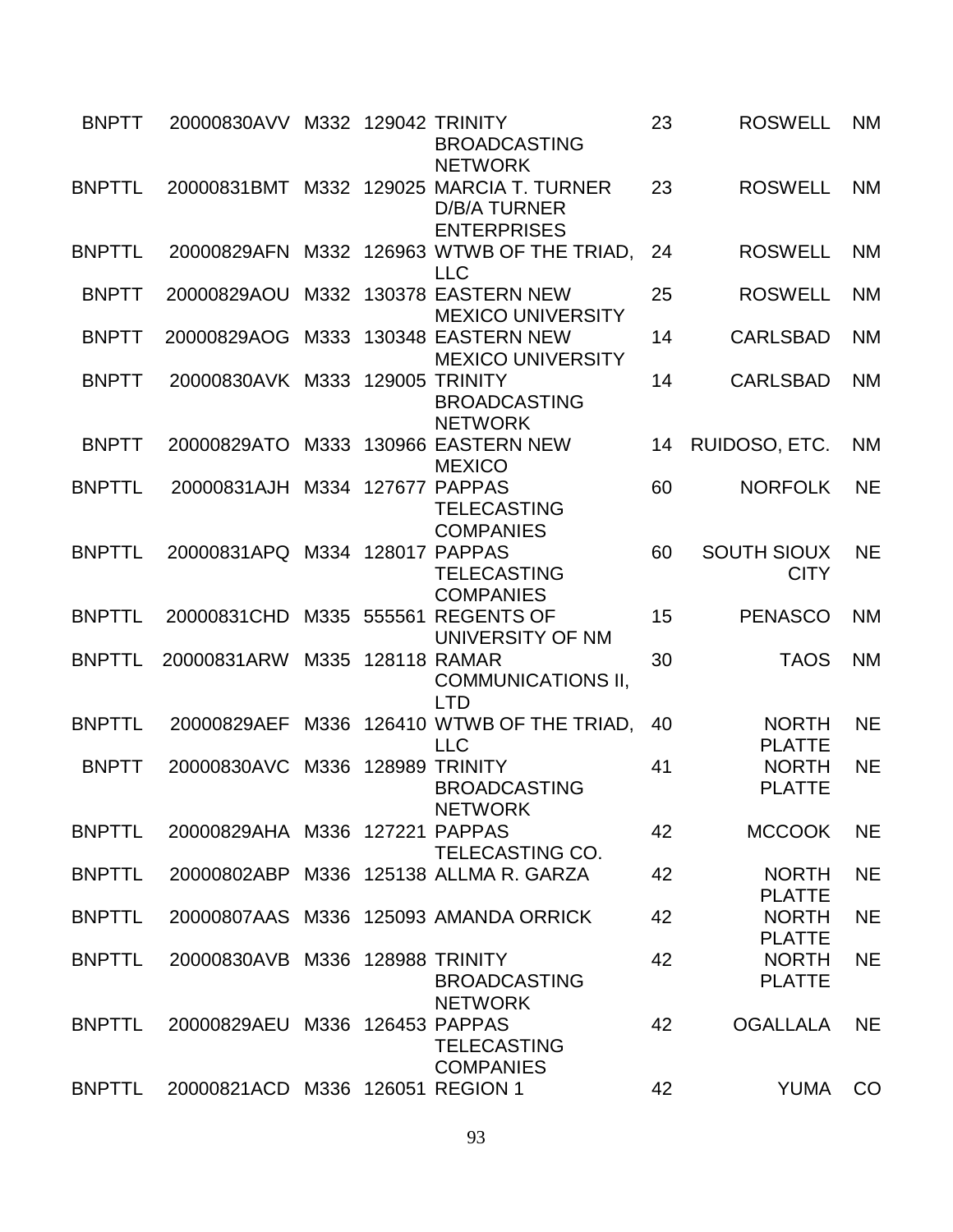|                                |                                 |      |              | <b>TRANSLATOR</b><br><b>ASSOCIATION</b>                                                                  |          |                                     |                        |
|--------------------------------|---------------------------------|------|--------------|----------------------------------------------------------------------------------------------------------|----------|-------------------------------------|------------------------|
| <b>BNPTTL</b>                  |                                 |      |              | 20000831BCV M336 128564 DAMON MERARI                                                                     | 57       | <b>ALLIANCE</b>                     | <b>NE</b>              |
| <b>BMJPTTL</b>                 | 20000830BNZ                     | M337 |              | 48413 UPPER VALLEY<br><b>BROADCASTING, LLC</b>                                                           | 17       | <b>CLAREMONT</b>                    | <b>NH</b>              |
| <b>BNPTTL</b>                  | 20000828BGX M337                |      |              | 130466 NATIVE COUNTY<br><b>BROADCASTING</b><br><b>CORPORATION</b>                                        | 17       | <b>CONCORD</b>                      | <b>NH</b>              |
| <b>BNPTT</b>                   | 20000830AVF                     |      | M338 128993  | <b>TRINITY</b><br><b>BROADCASTING</b><br><b>NETWORK</b>                                                  | 42       | <b>SCOTTS BLUFF</b>                 | <b>NE</b>              |
| <b>BNPTTL</b>                  | 20000830AKB                     | M338 | 127616 RAPID | <b>BROADCASTING</b><br><b>COMPANY</b>                                                                    | 42       | <b>SCOTTSBLUFF</b>                  | <b>NE</b>              |
| <b>BNPTTV</b>                  | 20000804ACI                     | M339 |              | 125366 CITY OF GABBS                                                                                     | 6        | <b>GABBS</b>                        | <b>NV</b>              |
| <b>BNPTVL</b>                  | 20000830BMB                     | M339 |              | 130302 PAPPAS<br><b>TELECASTING OF</b><br>NEVADA, A<br><b>CALIFORNIA LTD</b><br><b>PARTNERSHIP</b>       | 6        | <b>HAWTHORNE</b>                    | <b>NV</b>              |
| <b>BNPTVL</b>                  | 20000815AAO                     | M339 |              | 125478 MINERAL TV<br><b>DISTRICT</b>                                                                     | 6        | <b>WALKER LIKE</b>                  | <b>NV</b>              |
| <b>BNPTTL</b><br><b>BNPTTL</b> | 20000830ADI<br>20000831AXR      |      |              | M34 126916 ANTHONY GOMES<br>M34 128395 RICE CAPITAL<br><b>BROADCASTING</b><br>COMPANY, INC.              | 17<br>17 | <b>BEAUMNONT</b><br><b>BEAUMONT</b> | <b>TX</b><br><b>TX</b> |
| <b>BNPTTL</b>                  | 20000831CNG                     |      |              | M34 131225 TOM L. DENNIS                                                                                 | 17       | <b>PORT ARTHUR</b>                  | <b>TX</b>              |
| <b>BNPTT</b>                   | 20000823AAL                     | M340 |              | 125921 RAYCOM NATIONAL,<br>INC.                                                                          | 18       | <b>GALLUP</b>                       | <b>NM</b>              |
| <b>BNPTT</b>                   | 20000831BWT                     | M340 |              | 129719 TRINITY CHRISTIAN<br><b>CENTER OF SANTA</b><br>ANA, D/B/A TRINTY<br><b>BOADCASTI</b>              | 19       | <b>GALLUP</b>                       | <b>NM</b>              |
| <b>BNPTT</b>                   |                                 |      |              | 20000828BCQ M340 128963 FULL GOSPEL<br><b>REVIVAL CENTER</b><br><b>DBA CHRISTIAN B/C</b><br><b>COMMS</b> | 20       | GALLUP &<br><b>TOHATCHI</b>         | <b>NM</b>              |
| <b>BNPTTL</b>                  |                                 |      |              | 20000829AFL M341 126950 WTWB OF THE TRIAD, 22<br><b>LLC</b>                                              |          | <b>CLOVIS</b>                       | <b>NM</b>              |
| <b>BNPTT</b>                   | 20000830AVN M341 129014 TRINITY |      |              | <b>BROADCASTING</b><br><b>NETWORK</b>                                                                    | 22       | <b>CLOVIS</b>                       | <b>NM</b>              |
| <b>BNPTTL</b>                  |                                 |      |              | 20000829AWN M342 131134 KOB-TV, L.L.C.                                                                   | 40       | <b>CEBOLLA</b>                      | <b>NM</b>              |
| <b>BNPTT</b>                   |                                 |      |              | 20000823ABE M342 125997 RAYCOM NATIONAL,<br>INC.                                                         | 40       | <b>CHAMA</b>                        | <b>NM</b>              |
| <b>BNPTTL</b>                  |                                 |      |              | 20000828ANN M342 127106 DEAN M. MOSELY                                                                   | 40       | <b>PAGOSA</b>                       | CO                     |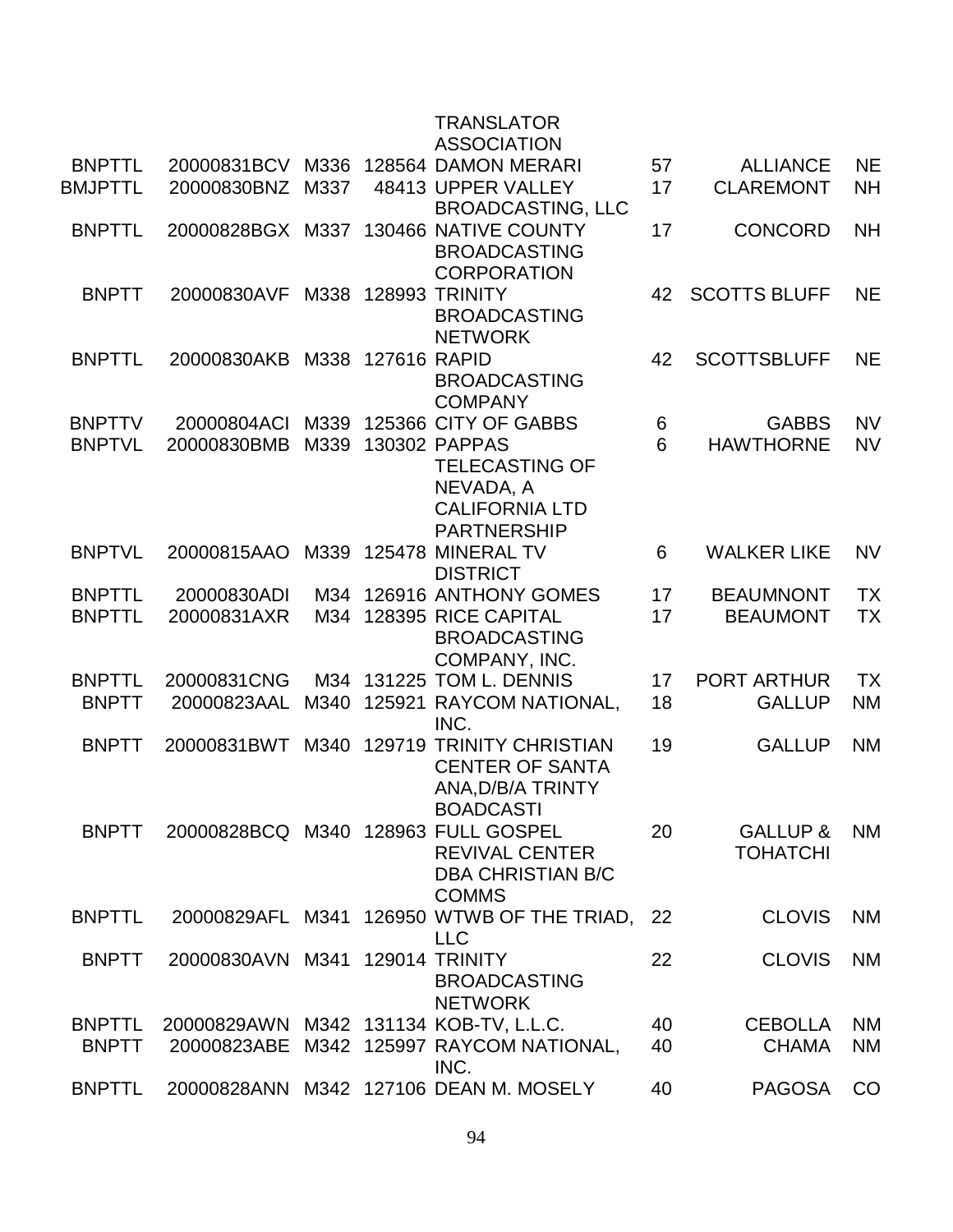|                |                                    |      |                                                 |                | <b>SPRINGS</b>     |           |
|----------------|------------------------------------|------|-------------------------------------------------|----------------|--------------------|-----------|
| <b>BNPTTL</b>  | 20000828ASM M342 127686 CHARLES C. |      |                                                 | 40             | <b>PAGOSA</b>      | CO        |
|                |                                    |      | <b>TOWNSEND, III</b>                            |                | <b>SPRINGS</b>     |           |
| <b>BNPTTL</b>  | 20000828AKY                        | M343 | 126838 DEAN M. MOSELY                           | 50             | <b>GALLUP</b>      | <b>NM</b> |
| <b>BNPTTL</b>  | 20000828AYD                        |      | M343 128121 CHARLES C.                          | 50             | <b>GALLUP</b>      | <b>NM</b> |
|                |                                    |      | <b>TOWNSEND, III</b>                            |                |                    |           |
| <b>BNPTT</b>   |                                    |      | 20000831BTA M343 129388 TRINITY CHRISTIAN       | 50             | <b>GALLUP</b>      | <b>NM</b> |
|                |                                    |      | <b>CENTER OF SANTA</b>                          |                |                    |           |
|                |                                    |      | ANA, D/B/A TRINTY                               |                |                    |           |
|                |                                    |      | <b>BOADCASTI</b>                                |                |                    |           |
| <b>BNPTTV</b>  | 20000804ACM                        |      | M344 125374 GOLDFIELD                           | $\overline{4}$ | <b>GOLDFIELD</b>   | <b>NV</b> |
|                |                                    |      | <b>TELEVISION</b>                               |                |                    |           |
|                |                                    |      | <b>DISTRICT</b>                                 |                |                    |           |
| <b>BNPTTV</b>  | 20000804ADR M344 125552 GOLDFIELD  |      |                                                 | $\overline{4}$ | <b>GOLDFIELD</b>   | <b>NV</b> |
|                |                                    |      | <b>TELEVISION</b>                               |                |                    |           |
|                |                                    |      | <b>DISTRICT</b>                                 |                |                    |           |
| <b>BNPTVL</b>  | 20000829AKC                        |      | M344 128056 SUNBELT                             | $\overline{4}$ | <b>TONAPAH</b>     | <b>NV</b> |
|                |                                    |      | <b>COMMUNICATIONS</b>                           |                |                    |           |
|                |                                    |      | <b>COMPANY</b>                                  |                |                    |           |
| <b>BNPTVL</b>  | 20000830AXF                        |      | M344 129258 PAPPAS                              | $\overline{4}$ | <b>TONOPAH</b>     | <b>NV</b> |
|                |                                    |      | <b>TELECASTING OF</b>                           |                |                    |           |
|                |                                    |      | NEVADA, A CALIF.                                |                |                    |           |
|                |                                    |      | <b>LIMITED</b>                                  |                |                    |           |
| <b>BNPTT</b>   |                                    | M345 | <b>PARTNERSHIP</b><br>125557 MINERAL TELEVISION | 16             | <b>MINA-LUNING</b> | <b>NV</b> |
|                | 20000815ABO                        |      | <b>DISTRICT #1</b>                              |                |                    |           |
| <b>BNPTT</b>   | 20000831CEP                        | M345 | 130412 KTVU PARTNERSHIP                         | 16             | <b>YERINGTON</b>   | <b>NV</b> |
| <b>BNPTT</b>   | 20000829AOJ                        | M346 | 130353 EASTERN NEW                              | 33             | <b>FORT SUMNER</b> | <b>NM</b> |
|                |                                    |      | <b>MEXICO UNIVERSITY</b>                        |                |                    |           |
| <b>BMJPTTL</b> | 20000831AHY                        | M346 | 53522 PRIME TIME                                | 34             | <b>CLOVIS</b>      | <b>NM</b> |
|                |                                    |      | <b>CHRISTIAN</b>                                |                |                    |           |
|                |                                    |      | <b>BROADCASTING, INC.</b>                       |                |                    |           |
| <b>BNPTT</b>   |                                    |      | 20000829AUB M346 130999 EASTERN NEW             | 34             | <b>FORT SUMNER</b> | <b>NM</b> |
|                |                                    |      | <b>MEXICO</b>                                   |                |                    |           |
| <b>BNPTVL</b>  | 20000830BLV M347 130281 PAPPAS     |      |                                                 | 3              | <b>BATTLE</b>      | <b>NV</b> |
|                |                                    |      | <b>TELECASTING OF</b>                           |                | <b>MOUNTAIN</b>    |           |
|                |                                    |      | NEVADA, A                                       |                |                    |           |
|                |                                    |      | <b>CALIFORNIA LTD</b>                           |                |                    |           |
|                |                                    |      | <b>PARTNERSHIP</b>                              |                |                    |           |
| <b>BNPTVL</b>  | 20000829ANG                        |      | M347 130017 SIERRA                              | 3              | <b>ELKO</b>        | <b>NV</b> |
|                |                                    |      | <b>BROADCASTING</b>                             |                |                    |           |
|                |                                    |      | <b>COMPANY</b>                                  |                |                    |           |
| BMJPTTV        | 20000831CKJ M348                   |      | 8240 CALIFORNIA                                 | 5              | <b>LIKELY</b>      | CA        |
|                |                                    |      | <b>OREGON</b>                                   |                |                    |           |
|                |                                    |      | <b>BROADCASTING, INC.</b>                       |                |                    |           |
| <b>BNPTTV</b>  | 20000828BCY M348                   |      | 129075 ELKO TELEVISION                          | 5              | <b>RYNDON</b>      | <b>NV</b> |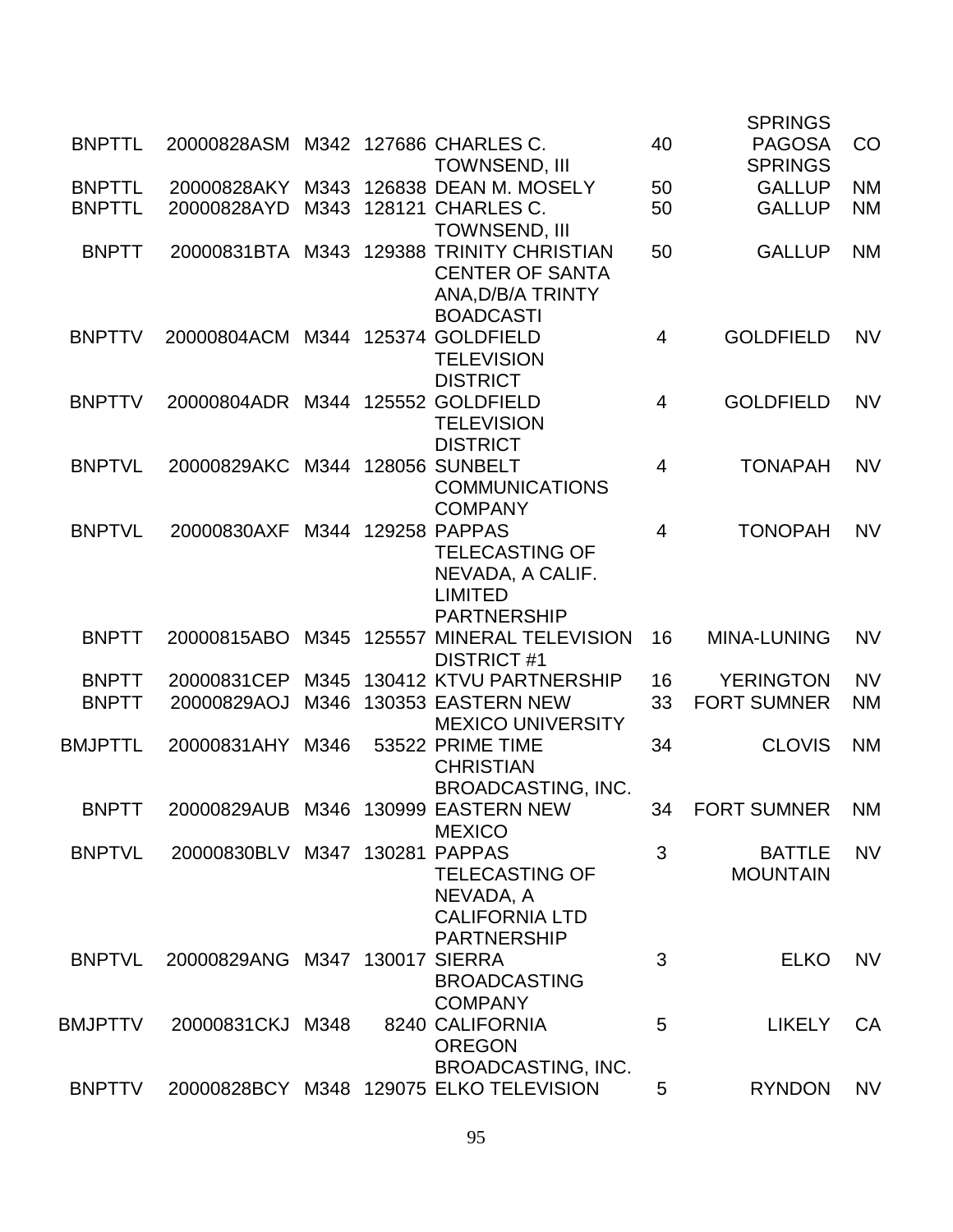|                |                                 |      | <b>DISTRICT</b>                                                                     |    |                                  |           |
|----------------|---------------------------------|------|-------------------------------------------------------------------------------------|----|----------------------------------|-----------|
| <b>BNPTVL</b>  | 20000829AHU M348 127620 SUNBELT |      | <b>COMMUNICATIONS</b>                                                               | 5  | <b>WINNEMUCCA</b>                | <b>NV</b> |
| <b>BNPTTV</b>  |                                 |      | <b>COMPANY</b><br>20000828BBZ M348 128750 ELKO TELEVISION<br><b>DISTRICT</b>        | 6  | <b>RYNDON</b>                    | <b>NV</b> |
| <b>BNPTTV</b>  | 20000804ACF                     | M349 | 125361 CITY OF GABBS                                                                | 11 | <b>GABBS</b>                     | <b>NV</b> |
| <b>BNPTVL</b>  | 20000829AHZ M349                |      | <b>127636 SUNBELT</b><br><b>COMMUNICATIONS</b><br><b>COMPANY</b>                    | 11 | <b>TONAPAH</b>                   | <b>NV</b> |
| <b>BNPTTV</b>  | 20000828AMJ                     | M350 | 127036 ELKO TELEVISION<br><b>DISTRICT</b>                                           | 8  | <b>RYNDON</b>                    | <b>NV</b> |
| <b>BNPTTV</b>  | 20000802AER M350                |      | 131018 WHITE PINE<br><b>TELEVISION</b><br><b>DISTRICT #1</b>                        | 8  | STEPOE &<br><b>RUBY VLY</b>      | <b>NV</b> |
| <b>BMJPTTV</b> | 20000802AAU                     | M350 | 72253 WHITE PINE<br><b>TELEVISION DISTR.</b><br>#1                                  | 8  | <b>VICTORIA</b><br><b>MINES</b>  | <b>NV</b> |
| <b>BNPTT</b>   | 20000831CEM M351                |      | 129779 LANDER COUNTY<br><b>GENERAL</b><br><b>IMPROVEMENT</b><br><b>DISTRICT #1</b>  | 20 | <b>BATTLE</b><br><b>MOUNTAIN</b> | <b>NV</b> |
| <b>BNPTTL</b>  | 20000828BCK M351                |      | 128839 EUREKA COUNTY TV<br><b>DISTRICT</b>                                          | 20 | <b>BEOWAWE</b>                   | <b>NV</b> |
| <b>BNPTTV</b>  | 20000828BDA M352                |      | 129081 ELKO TELEVISION<br><b>DISTRICT</b>                                           | 12 | <b>RYNDON</b>                    | <b>NV</b> |
| <b>BNPTTL</b>  | 20000802AAX M352                |      | 72226 WHITE PINE TV                                                                 | 12 | <b>VICTORIA</b><br><b>MINES</b>  | <b>NV</b> |
| <b>BNPTTL</b>  | 20000829ALE M353 128705 SUNBELT |      | <b>COMMUNICATIONS</b><br>CO.                                                        | 17 | <b>WINNEMUCCA</b>                | <b>NV</b> |
| <b>BNPTT</b>   |                                 |      | 20000831CGR M353 130885 KTVU PARTNERSHIP                                            | 17 | <b>WINNEMUCCA</b>                | <b>NV</b> |
| <b>BNPTT</b>   |                                 |      | 20000828AKC M353 126685 HUMBOLDT COUNTY                                             | 32 | <b>IMLAY</b>                     | <b>NV</b> |
| <b>BNPTTL</b>  |                                 |      | 20000828BHS M354 130766 NATIVE COUNTRY<br><b>BROADCASTING</b><br><b>CORPORATION</b> | 26 | <b>PAHRUMP</b>                   | <b>NV</b> |
| <b>BMJPTTL</b> | 20000821ABE M354                |      | 67420 VERNON VAN<br><b>WINKLE T/R KPVM-TV</b>                                       | 41 | <b>PAHRUMP</b>                   | <b>NV</b> |
| <b>BNPTTL</b>  |                                 |      | 20000804ACD M355 125358 MINERAL TELEVISION<br><b>DISTRICT #1</b>                    | 45 | <b>MINA-LUNING</b>               | <b>NV</b> |
| <b>BNPTTL</b>  | 20000829AHX M355 127629 SUNBELT |      | <b>COMMUNICATIONS</b><br><b>COMPANY</b>                                             | 45 | <b>TONAPAH</b>                   | <b>NV</b> |
| <b>BNPTT</b>   |                                 |      | 20000828AKB M356 126673 HUMBOLDT COUNTY                                             | 38 | <b>DENIO</b>                     | <b>NV</b> |
| <b>BNPTT</b>   | 20000828BDB                     |      | M356 129150 ELKO TELEVISION<br><b>DISTRICT</b>                                      | 38 | <b>ELKO</b>                      | <b>NV</b> |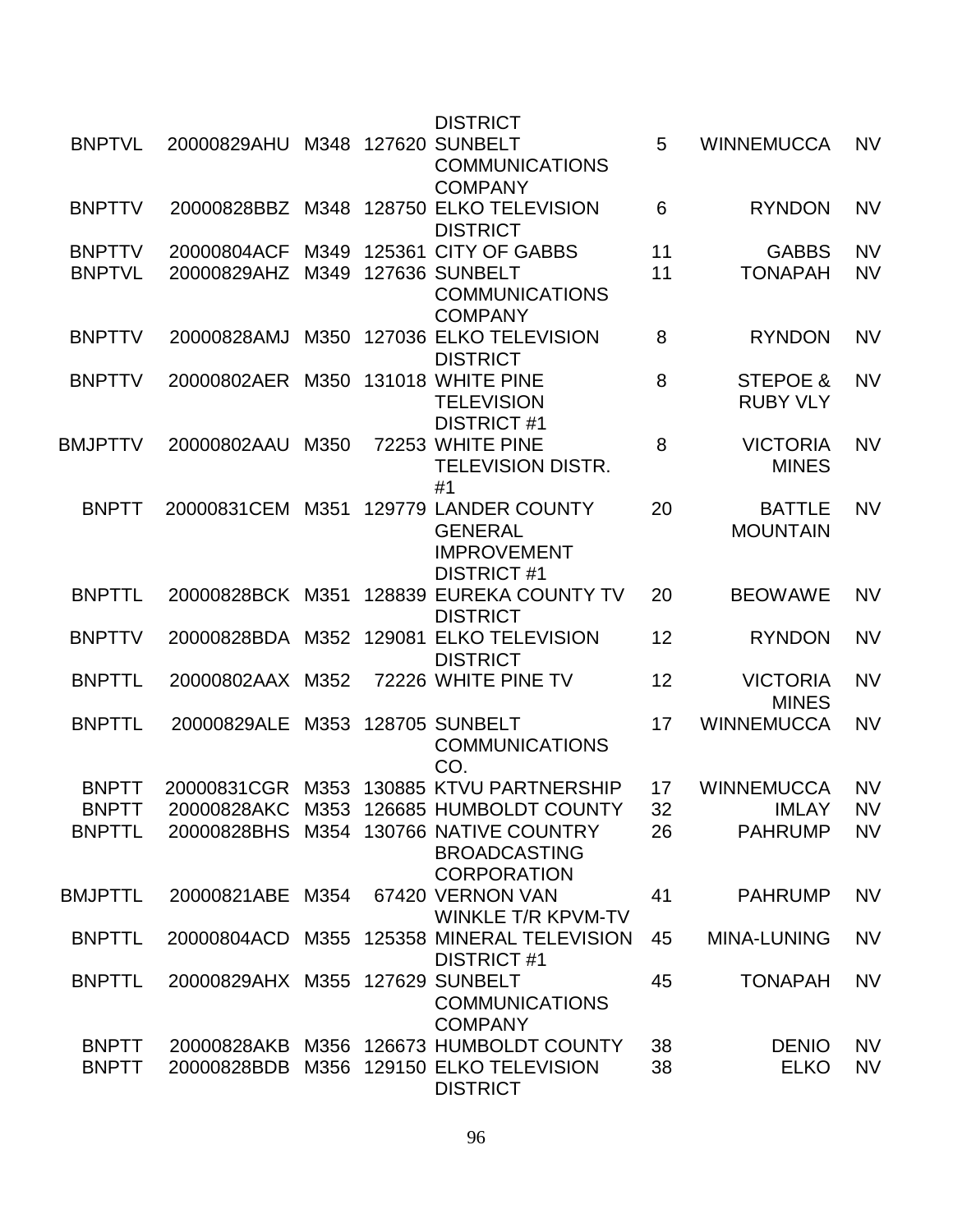| <b>BNPTTL</b><br><b>BNPTTL</b> | 20000828AJP<br>20000829ALG | M356<br>M356 |                      | 126622 HUMBOLDT COUNTY<br><b>128708 SUNBELT</b><br><b>COMMUNICATIONS</b><br>CO. | 38<br>38 | <b>GOLCONDA</b><br><b>WINNEMUCCA</b> | <b>NV</b><br><b>NV</b> |
|--------------------------------|----------------------------|--------------|----------------------|---------------------------------------------------------------------------------|----------|--------------------------------------|------------------------|
| <b>BNPTVL</b>                  | 20000825AJC                | M357         |                      | 129224 JOHNSON<br><b>BROADCASTING</b><br>COMPANY, INC.                          | 6        | <b>BINGHAMTON</b>                    | <b>NY</b>              |
| <b>BNPTVL</b>                  | 20000803ABU                | M357         | <b>125819 VISION</b> | COMMUNICATIONS,<br><b>LLC</b>                                                   | 6        | <b>ELMIRA</b>                        | <b>NY</b>              |
| <b>BNPTTL</b><br><b>BNPTTL</b> | 20000830BKL<br>20000831BIG | M358<br>M358 | <b>128780 VISION</b> | 130231 MTC NORTH, INC.<br>COMMUNICATIONS,<br><b>LLC</b>                         | 41<br>41 | <b>CORNING</b><br><b>CORNING</b>     | <b>NY</b><br><b>NY</b> |
| <b>BNPTTL</b><br><b>BNPTTL</b> | 20000828APH<br>20000828AYM | M359<br>M359 |                      | 127276 DEAN M. MOSELY<br>128148 CHARLES C.<br><b>TOWNSEND, III</b>              | 18<br>18 | <b>CAMBRIDGE</b><br><b>CAMBRIDGE</b> | OH<br>OH               |
| <b>BNPTTL</b>                  | 20000811AAH                | M36          |                      | 125421 LAWRENCE F.<br><b>LOESCH</b>                                             | 51       | <b>MANTEO</b>                        | <b>NC</b>              |
| <b>BNPTTL</b>                  | 20000829AEJ                | M36          |                      | 126420 KELLEY ANN WALLER                                                        | 51       | <b>WANCHESE</b>                      | <b>NC</b>              |
| <b>BNPTTL</b>                  | 20000821ADI                | M360         |                      | 126178 MTC NORTH, INC.                                                          | 48       | <b>CRYSTAL DALE</b>                  | <b>NY</b>              |
| <b>BNPTT</b>                   | 20000831AQJ                | M360         |                      | <b>128049 TRINITY CHRISTIAN</b><br><b>CENTER OF SANTA</b><br>ANA, INC.          | 48       | <b>OGDENSBURG</b>                    | <b>NY</b>              |
| <b>BNPTTL</b>                  | 20000821AAH                | M360         |                      | 125740 MTC NORTH, INC.                                                          | 48       | <b>PITCAIRN</b>                      | <b>NY</b>              |
| <b>BNPTTL</b>                  | 20000828BGE                | M361         |                      | 130372 HEARST-ARGYLE<br>STATIONS, INC.                                          | 46       | <b>NORTH POLE</b>                    | <b>NY</b>              |
| <b>BNPTTL</b>                  | 20000828BDJ                | M361         |                      | 129310 BRIAN ANDREW<br><b>LARSON</b>                                            | 46       | <b>OGDENSBURG</b>                    | <b>NY</b>              |
| <b>BNPTTL</b>                  | 20000830BKM                | M361         |                      | 130232 MTC NORTH, INC.                                                          | 46       | <b>OGDENSBURG</b>                    | <b>NY</b>              |
| <b>BNPTT</b>                   | 20000830AWB                | M361         |                      | <b>129104 TRINITY</b><br><b>BROADCASTING</b><br><b>NETWORK</b>                  | 46       | <b>POTSDAM</b>                       | <b>NY</b>              |
| <b>BNPTT</b>                   | 20000830AVZ M361           |              |                      | 129084 TRINITY<br><b>BROADCASTING</b><br><b>NETWORK</b>                         | 61       | <b>OGDENSBURG</b>                    | <b>NY</b>              |
| <b>BNPTTL</b>                  |                            |              |                      | 20000807AFR M362 125385 LAURIR MINTZ                                            | 25       | <b>LAWTON</b>                        | OK                     |
| <b>BNPTTL</b>                  | 20000828APL                | M362         |                      | 127280 DEAN M. MOSELY                                                           | 25       | <b>LAWTON</b>                        | OK                     |
| <b>BNPTTL</b>                  | 20000828AYQ                |              |                      | M362 128163 CHARLES C.<br>TOWNSEND, III                                         | 25       | <b>LAWTON</b>                        | OK                     |
| <b>BNPTTL</b>                  | 20000828BEC                | M362         |                      | 130030 JOHN R. POWLEY                                                           | 25       | <b>WICHITA FALLS</b>                 | <b>TX</b>              |
| <b>BNPTTL</b>                  | 20000828AFU                | M362         |                      | 126322 DEAN M. MOSELY                                                           | 40       | <b>WICHITA FALLS</b>                 | <b>TX</b>              |
| <b>BNPTTL</b>                  | 20000828AZT                |              |                      | M362 128256 CHARLES C.<br><b>TOWNSEND, III</b>                                  | 40       | <b>WICHITA FALLS</b>                 | <b>TX</b>              |
| <b>BNPTT</b>                   |                            |              |                      | 20000831ARA M362 128082 TRINITY CHRISTIAN<br><b>CENTER OF SANTA</b>             | 64       | <b>CLARKSBURG</b>                    | WV                     |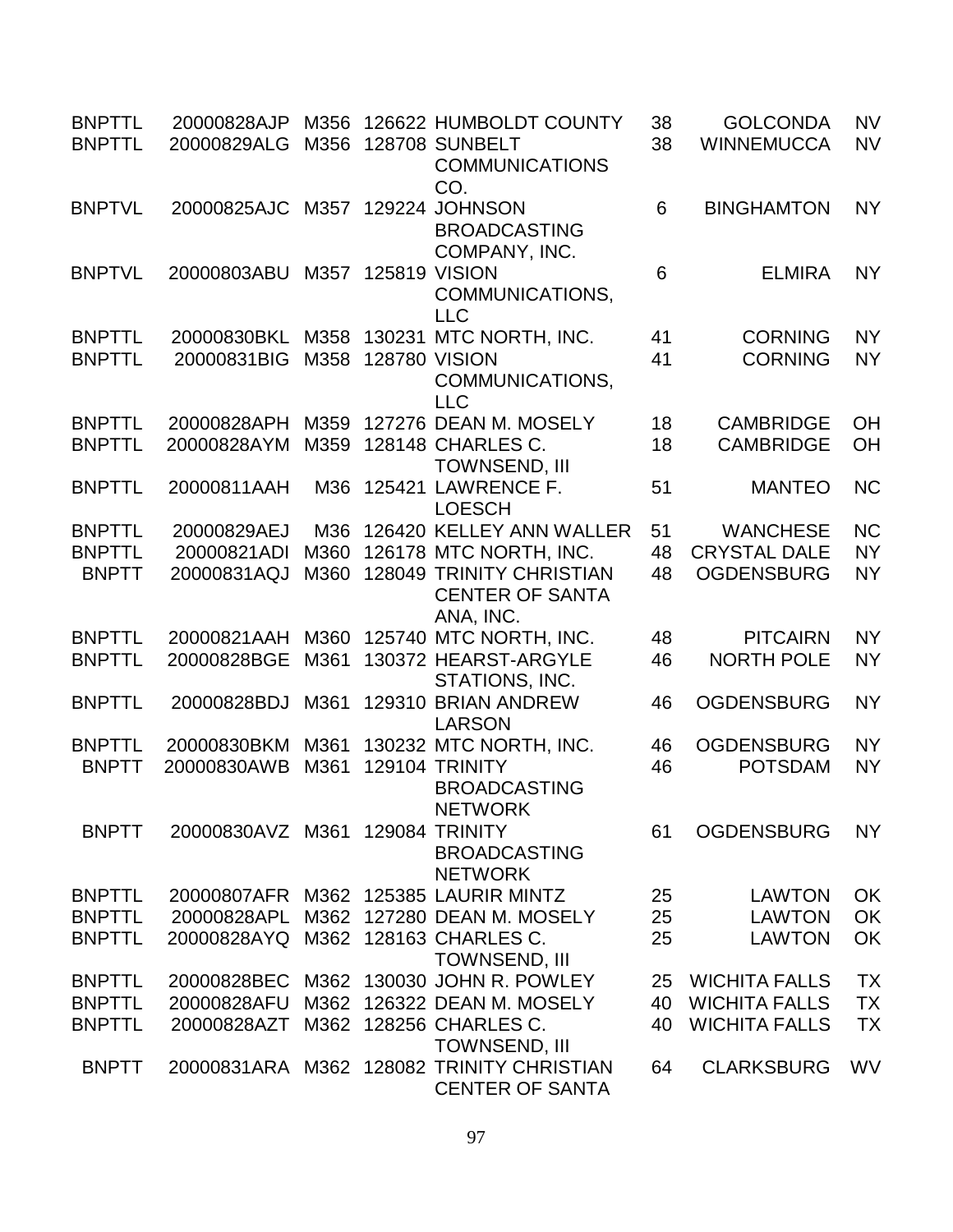|                                |                                   |              |                | ANA, INC.                                     |          |                                      |                 |
|--------------------------------|-----------------------------------|--------------|----------------|-----------------------------------------------|----------|--------------------------------------|-----------------|
| <b>BNPTTL</b><br><b>BNPTTL</b> | 20000829APD<br>20000831BAO        | M362<br>M363 |                | 130392 MICHAEL L. MINTZ<br>128493 CORNERSTONE | 64<br>21 | <b>MARIETTA</b><br><b>CLARKSBURG</b> | OH<br><b>WV</b> |
|                                |                                   |              |                | <b>TELEVISION, INC.</b>                       |          |                                      |                 |
| <b>BNPTTL</b>                  | 20000828API                       | M363         |                | 127277 DEAN M. MOSELY                         | 22       | <b>CAMBRIDGE</b>                     | OH              |
| <b>BNPTTL</b>                  | 20000828AYN                       | M363         |                | 128152 CHARLES C.                             | 22       | <b>CAMBRIDGE</b>                     | OH              |
|                                |                                   |              |                | TOWNSEND, III                                 |          |                                      |                 |
| <b>BNPTT</b>                   | 20000830BEV                       | M363         |                | <b>129905 TRINITY</b>                         | 22       | <b>CAMBRIDGE</b>                     | <b>OH</b>       |
|                                |                                   |              |                | <b>BROADCASTING</b>                           |          |                                      |                 |
|                                |                                   |              |                | <b>NETWORK</b>                                |          |                                      |                 |
| <b>BNPTTL</b>                  | 20000804ACE                       | M363         |                | 125359 WITHERS B/CASTING                      | 22       | <b>CLARKSBURG</b>                    | <b>WV</b>       |
|                                |                                   |              |                | <b>COMPANY OF WEST</b>                        |          |                                      |                 |
|                                |                                   |              |                | <b>VIRGINIA</b>                               |          |                                      |                 |
| <b>BNPTT</b>                   | 20000831CON                       | M363         |                | 131324 TRINITY CHRISTIAN                      | 22       | <b>ELKINS</b>                        | WV              |
|                                |                                   |              |                | <b>CENTER OF SANTA</b>                        |          |                                      |                 |
|                                |                                   |              |                | ANA, INC. D/B/A                               |          |                                      |                 |
|                                |                                   |              |                | <b>TRINITY BROA</b>                           |          |                                      |                 |
| <b>BNPTTL</b>                  | 20000807ABA                       | M363         |                | 125125 MICHAEL MINTZ                          | 22       | <b>MARIETTA</b>                      | OH              |
| <b>BNPTT</b>                   | 20000804AEC                       | M363         |                | 127707 VALLEY TV                              | 22       | <b>MOOREFIELD</b>                    | WV              |
|                                |                                   |              |                | COOPERATIVE, INC.                             |          |                                      |                 |
| <b>BNPTTL</b>                  | 20000829AXG                       | M363         |                | 131159 IMAGE VIDEO                            | 22       | <b>NEWCOMERST</b>                    | <b>OH</b>       |
|                                |                                   |              |                | TELEPROCUCTIONS,                              |          | <b>OWN</b>                           |                 |
|                                |                                   |              |                | INC.                                          |          |                                      |                 |
| <b>BNPTVL</b>                  | 20000816ABN                       |              |                | M364 125655 JACKALOPE                         | 9        | <b>WICHITA FALLS</b>                 | <b>TX</b>       |
|                                |                                   |              |                | <b>BROADCASTERS</b>                           |          |                                      |                 |
| <b>BNPTVL</b>                  | 20000831BNC                       | M364         |                | 129037 JOSEPH W. SHAFFER                      | 9        | <b>WICHITA FALLS</b>                 | <b>TX</b>       |
| <b>BNPTVL</b>                  | 20000816ABG                       | M364         |                | 125648 JACKALOPE                              | 10       | <b>LAWTON</b>                        | OK              |
|                                |                                   |              |                | <b>BROADCASTERS</b>                           |          |                                      |                 |
| <b>BNPTVL</b>                  | 20000830BKY                       | M364         |                | 130244 KSWO TELEVISION                        | 10       | <b>WICHITA FALLS</b>                 | TX              |
|                                |                                   |              |                | CO., INC.                                     |          |                                      |                 |
| <b>BNPTVL</b>                  | 20000820AAA                       | M364         |                | 130929 JOHN R. POWLEY                         | 11       | <b>DENISON</b>                       | <b>TX</b>       |
| <b>BNPTVL</b>                  | 20000830BKX                       | M364         |                | 130243 KSWO TELEVISION                        | 11       | <b>LAWTON</b>                        | OK              |
|                                |                                   |              |                | CO., INC.                                     |          |                                      |                 |
| <b>BNPTVL</b>                  |                                   |              |                | 20000831BMH M364 129006 MARCIA T. TURNER      | 11       | <b>LAWTON</b>                        | OK              |
|                                |                                   |              |                | <b>D/B/A TURNER</b>                           |          |                                      |                 |
|                                |                                   |              |                | <b>ENTERPRISES</b>                            |          |                                      |                 |
| <b>BNPTVL</b>                  | 20000816AAI M364 125598 JACKALOPE |              |                |                                               | 11       | <b>WICHITA FALLS</b>                 | <b>TX</b>       |
|                                |                                   |              |                | <b>BROADCASTERS</b>                           |          |                                      |                 |
| <b>BNPTVL</b>                  | 20000828BGD                       |              |                | M364 130352 JOHN R. POWLEY                    |          | 11 WICHITA FALLS                     | <b>TX</b>       |
| <b>BNPTVL</b>                  | 20000829AVP                       |              | M364 131057 KM |                                               | 11       | <b>WICHITA FALLS</b>                 | <b>TX</b>       |
|                                |                                   |              |                | COMMUNICATIONS,                               |          |                                      |                 |
|                                |                                   |              |                | INC.                                          |          |                                      |                 |
| <b>BNPTTV</b>                  | 20000804ACL                       |              |                | M365 125371 CITY OF GABBS                     | 13       | <b>GABBS</b>                         | <b>NV</b>       |
| <b>BNPTVL</b>                  | 20000829AHY                       |              |                | M365 127633 SUNBELT                           | 13       | <b>TONAPAH</b>                       | <b>NV</b>       |
|                                |                                   |              |                | <b>COMMUNICATIONS</b>                         |          |                                      |                 |
|                                |                                   |              |                | <b>COMPANY</b>                                |          |                                      |                 |
|                                |                                   |              |                |                                               |          |                                      |                 |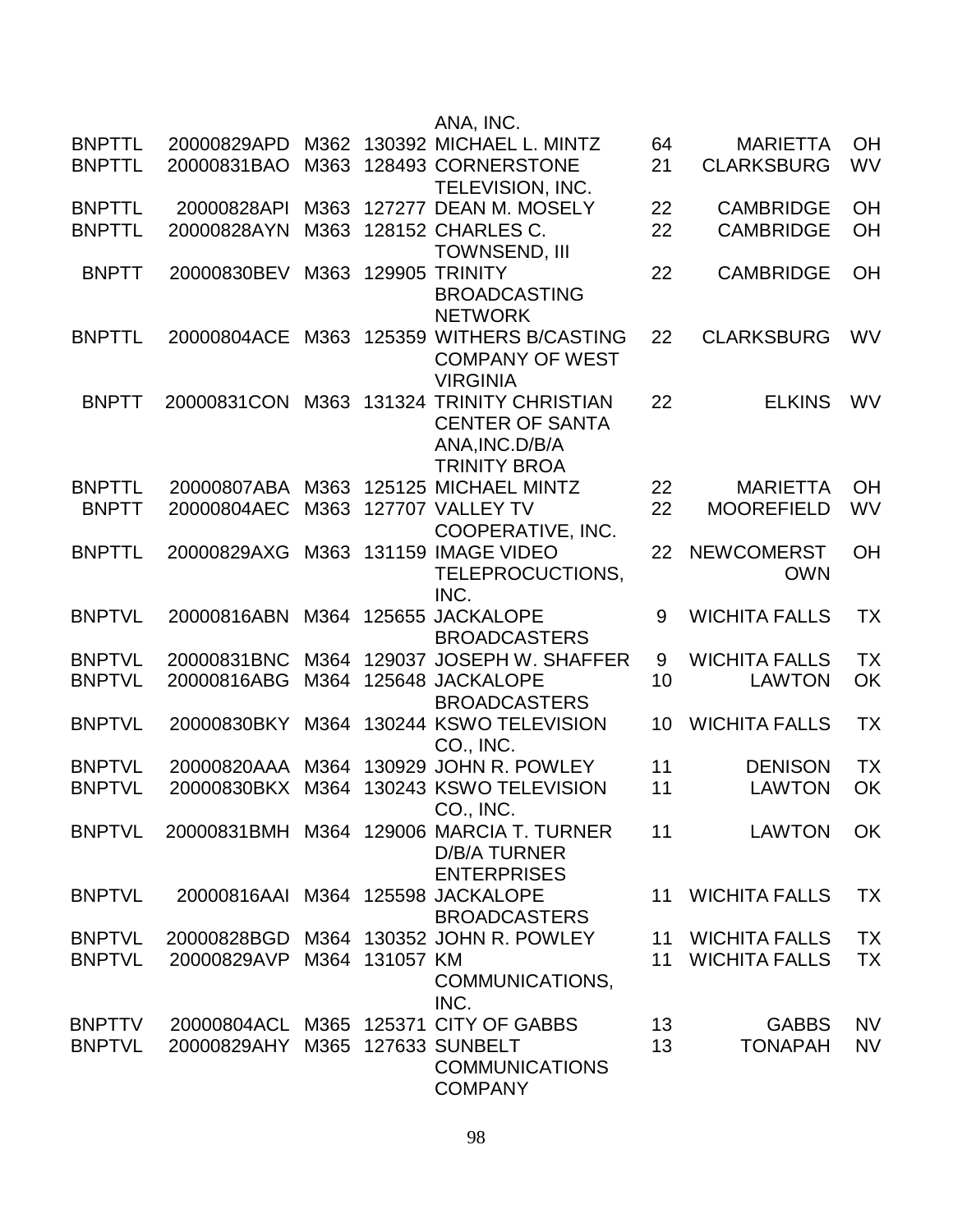| <b>BNPTTL</b>                   | 20000829ARD                | M366        | 130795 MICHAEL MINTZ                                 | 68       | <b>HOBBS</b>                      | <b>NM</b>              |
|---------------------------------|----------------------------|-------------|------------------------------------------------------|----------|-----------------------------------|------------------------|
| <b>BNPTTL</b>                   | 20000829APO                | M366        | 130410 MICHAEL L. MINTZ                              | 68       | <b>ROSWELL</b>                    | <b>NM</b>              |
| <b>BNPTTL</b>                   | 20000830BPQ                | M367        | 130810 CHANNEL 49                                    | 16       | <b>ADA</b>                        | OK                     |
| <b>BNPTT</b>                    | 20000831BTF                | M367        | <b>ACQUISITION CORP.</b><br>129394 TRINITY CHRISTIAN | 16       | <b>MCALESTER</b>                  | OK                     |
|                                 |                            |             | <b>CENTER OF SANTA</b>                               |          |                                   |                        |
|                                 |                            |             | ANA, D/B/A TRINTY                                    |          |                                   |                        |
|                                 |                            |             | <b>BOADCASTI</b>                                     |          |                                   |                        |
| <b>BNPTTL</b>                   | 20000807ABG                | M367        | 125143 SEAN MINTZ                                    | 16       | <b>PARIS</b>                      | <b>TX</b>              |
| <b>BNPTTL</b>                   | 20000830BLK                | M367        | 130260 JOHN R. POWLEY                                | 16       | <b>PARIS</b>                      | <b>TX</b>              |
| <b>BNPTTL</b>                   | 20000831BIX M367           |             | 128799 MARCIA T. TURNER                              | 16       | <b>WICHITA FALLS</b>              | <b>TX</b>              |
|                                 |                            |             | <b>D/B/A TURNER</b>                                  |          |                                   |                        |
|                                 |                            |             | <b>ENTERPRISES</b>                                   |          |                                   |                        |
| <b>BNPTTL</b>                   | 20000804ABF                | M368        | <b>125276 IGLESIA</b>                                | 14       | <b>LUBBOCK</b>                    | TX                     |
|                                 |                            |             | <b>JESUCHRISTO ES MI</b>                             |          |                                   |                        |
|                                 |                            |             | REFUGIO, INC.                                        |          |                                   |                        |
| <b>BNPTTL</b>                   | 20000814AAA                | M368        | 125250 MOSES LUNA                                    | 14       | <b>LUBBOCK</b>                    | <b>TX</b>              |
| <b>BNPTT</b>                    | 20000830BGD                | M368        | <b>129998 TRINITY</b>                                | 14       | <b>LUBBOCK</b>                    | <b>TX</b>              |
|                                 |                            |             | <b>BROADCASTING</b>                                  |          |                                   |                        |
|                                 |                            |             | <b>NETWORK</b>                                       |          |                                   |                        |
| <b>BNPTTL</b>                   | 20000831AVG                | M368        | <b>128298 VENTURE</b>                                | 14       | <b>LUBBOCK</b>                    | <b>TX</b>              |
|                                 |                            |             | <b>TECHNOLOGIES</b><br><b>GROUP LLC</b>              |          |                                   |                        |
| <b>BNPTTL</b>                   | 20000831CED                | M368        | 129376 THREE ANGELS                                  | 14       | <b>LUBBOCK</b>                    | <b>TX</b>              |
|                                 |                            |             | <b>BROADCASTING</b>                                  |          |                                   |                        |
|                                 |                            |             | NETWORK, INC.                                        |          |                                   |                        |
| <b>BNPTTL</b>                   | 20000831CIX M368           |             | 130992 CYRIL H. MILLER                               | 14       | <b>LUBBOCK</b>                    | <b>TX</b>              |
| <b>BNPTTL</b>                   | 20000831EKB                | M368        | 130746 TELECOM WIRELESS,                             | 14       | <b>LUBBOCK</b>                    | <b>TX</b>              |
|                                 |                            |             | LLC.                                                 |          |                                   |                        |
| <b>BNPTTL</b>                   | 20000831BFN                | M369        | 128659 THREE ANGELS                                  | 15       | <b>BEAUMONT</b>                   | <b>TX</b>              |
|                                 |                            |             | <b>BROADCASTING</b>                                  |          |                                   |                        |
|                                 |                            |             | NETWORK, INC.                                        |          |                                   |                        |
| <b>BNPTTL</b>                   |                            |             | 20000831BUD M369 129448 RICE CAPITAL                 | 15       | <b>BEAUMONT</b>                   | <b>TX</b>              |
|                                 |                            |             | <b>BROADCASTING</b>                                  |          |                                   |                        |
|                                 |                            |             | COMPANY, INC.                                        |          |                                   |                        |
| <b>BNPTTL</b>                   |                            |             | 20000831 CKB M369 131087 WORD OF GOD                 | 15       | <b>BEAUMONT</b>                   | ТX                     |
|                                 |                            |             | FELLOWSHIP, INC.                                     |          |                                   |                        |
| <b>BNPTTL</b>                   | 20000830BLU                | M369        | 130280 JOHN R. POWLEY                                | 15       | <b>JASPER</b>                     | <b>TX</b>              |
| <b>BNPTTL</b>                   | 20000830BMP                | M369        | 130364 JOHN R. POWLEY                                | 15       | <b>LIVINGSTON</b>                 | <b>TX</b>              |
| <b>BNPTTL</b><br><b>BMJPTTV</b> | 20000831AON<br>20000831CEJ | M369<br>M37 | 127976 JOHN R. POWLEY<br><b>13817 SMITH</b>          | 15<br>13 | <b>LIVINGSTON</b><br><b>DELTA</b> | <b>TX</b><br><b>AK</b> |
|                                 |                            |             | <b>BROADCASTING</b>                                  |          | <b>JUNCTION</b>                   |                        |
|                                 |                            |             | GROUP, INC.                                          |          |                                   |                        |
| <b>BMJPTVL</b>                  | 20000831BTR                | M37         | 64596 TANANA VALLEY                                  | 13       | <b>FAIRBANKS</b>                  | AK                     |
|                                 |                            |             | <b>TELEVISION</b>                                    |          |                                   |                        |
|                                 |                            |             | <b>COMPANY</b>                                       |          |                                   |                        |
|                                 |                            |             |                                                      |          |                                   |                        |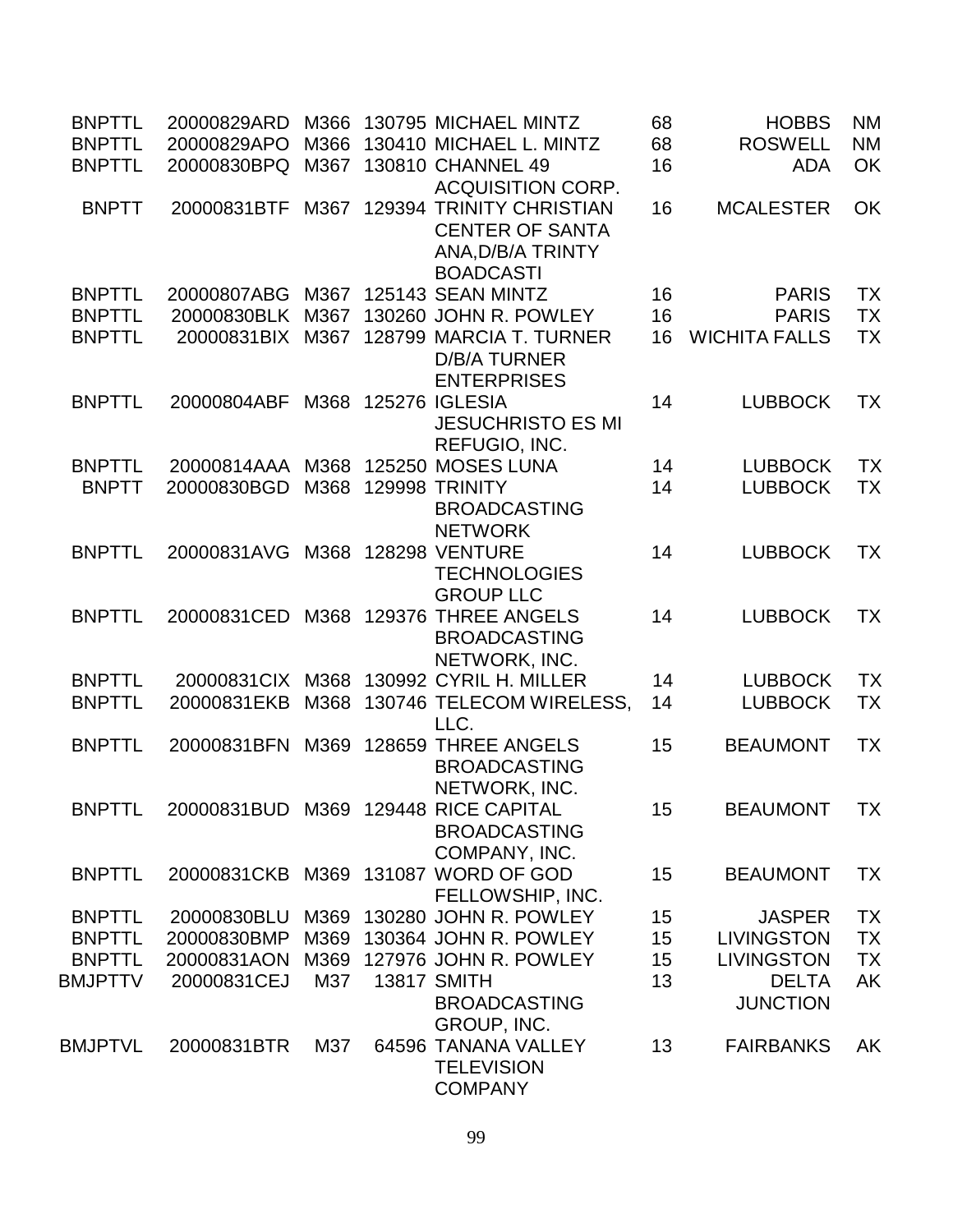| BMJPTTV        | 20000831CEI                     | M37  | <b>13816 SMITH</b><br><b>BROADCASTING</b><br>GROUP, INC.      | 13 | USIBELLI, ETC.                  | AK        |
|----------------|---------------------------------|------|---------------------------------------------------------------|----|---------------------------------|-----------|
| <b>BNPTTL</b>  | 20000831BED                     | M370 | 128602 MARK SILBERMAN                                         | 56 | <b>OROVADA</b>                  | <b>NV</b> |
| <b>BNPTTL</b>  | 20000831CDF                     | M370 | 129996 DIANE COLLINS                                          | 56 | <b>OROVADA</b>                  | <b>NV</b> |
| <b>BNPTT</b>   | 20000815ABL                     | M371 | 125551 MINERAL TELEVISION                                     | 33 | <b>HAWTHORNE</b>                | <b>NV</b> |
|                |                                 |      | <b>DISTRICT #1</b>                                            |    |                                 |           |
| <b>BNPTT</b>   | 20000831ALR                     | M371 | 127845 KTVU PARTNERSHIP                                       | 33 | <b>SILVER</b><br><b>SPRINGS</b> | <b>NV</b> |
| <b>BNPTT</b>   | 20000830BEZ M372 129913 TRINITY |      | <b>BROADCASTING</b>                                           | 18 | <b>CLINTON</b>                  | OK        |
| <b>BNPTTL</b>  | 20000831CJN                     |      | <b>NETWORK</b><br>M372 131036 WORD OF GOD<br>FELLOWSHIP, INC. | 19 | <b>CLINTON</b>                  | OK        |
| <b>BNPTTL</b>  | 20000830AIT                     | M373 | 127500 DEAN M. MOSELY                                         | 47 | <b>ALVA</b>                     | <b>OK</b> |
| <b>BNPTTL</b>  | 20000830ARX                     | M373 | 128816 CHARLES C.                                             | 47 | <b>ALVA</b>                     | OK        |
|                |                                 |      | <b>TOWNSEND, III</b>                                          |    |                                 |           |
| <b>BNPTTL</b>  | 20000830AIS                     | M374 | 127499 DEAN M. MOSELY                                         | 41 | <b>ALVA</b>                     | <b>OK</b> |
| <b>BNPTTL</b>  | 20000830ARW                     | M374 | 128815 CHARLES C.                                             | 41 | <b>ALVA</b>                     | OK        |
|                |                                 |      | <b>TOWNSEND, III</b>                                          |    |                                 |           |
| <b>BMJPTTV</b> | 20000830BQL                     | M375 | 55905 BEND LICENSES,                                          | 5  | <b>LAPINE</b>                   | <b>OR</b> |
|                |                                 |      | <b>LIMITED</b>                                                |    |                                 |           |
|                |                                 |      | <b>PARTNERSHIP</b>                                            |    |                                 |           |
| <b>BNPTVL</b>  | 20000831BPH                     | M375 | 129163 MICHAEL MATTSON                                        | 5  | <b>PRINEVILLE</b>               | <b>OR</b> |
| <b>BNPTVL</b>  | 20000831BPF                     | M375 | 129159 MICHAEL MATTSON                                        | 5  | <b>SWEET HOME</b>               | <b>OR</b> |
|                |                                 |      |                                                               | 6  |                                 |           |
| <b>BNPTVL</b>  | 20000829ANN                     | M375 | 130043 KENNETH E.<br><b>LEWETAG</b>                           |    | <b>REDMOND</b>                  | <b>OR</b> |
| <b>BNPTTL</b>  | 20000831AMI                     | M376 | 127877 DAROLD K. SMITH                                        | 52 | <b>EVA</b>                      | <b>OK</b> |
| <b>BNPTTL</b>  | 20000831BZK                     | M376 | 129835 MARK SILBERMAN                                         | 52 | <b>FOUR</b>                     | OK        |
|                |                                 |      |                                                               |    | <b>CORNERS</b>                  |           |
| <b>BNPTT</b>   | 20000830BQK                     | M377 | 130873 SOUTHWEST                                              | 26 | <b>SUTHERLIN</b>                | <b>OR</b> |
|                |                                 |      | <b>OREGON TELEVISION</b>                                      |    |                                 |           |
|                |                                 |      | <b>BROADCASTING</b>                                           |    |                                 |           |
|                |                                 |      | CORP.                                                         |    |                                 |           |
| <b>BNPTTL</b>  |                                 |      | 20000829AQV M377 130787 NATIONAL MINORITY                     | 26 | <b>TILLAMOOK</b>                | <b>OR</b> |
|                |                                 |      | TV, INC.                                                      |    |                                 |           |
| <b>BNPTTL</b>  | 20000831BPI                     |      | M378 129164 MICHAEL MATTSON                                   | 16 | <b>SALT CREEK</b>               | <b>OR</b> |
| <b>BNPTT</b>   | 20000830BSR                     |      | M378 131211 ACME TELEVISION                                   | 16 | <b>TILLAMOOK</b>                | <b>OR</b> |
|                |                                 |      | <b>LICENSES OR</b>                                            |    |                                 |           |
|                |                                 |      | OREGON, LLC                                                   |    |                                 |           |
| <b>BNPTTL</b>  | 20000828AHW                     | M378 | 126468 DEAN M. MOSELY                                         | 16 | <b>WARRENTON</b>                | <b>OR</b> |
| <b>BNPTTL</b>  | 20000828AYS                     |      | M378 128170 CHARLES C.                                        | 16 | <b>WARRENTON</b>                | <b>OR</b> |
|                |                                 |      | <b>TOWNSEND, III</b>                                          |    |                                 |           |
| <b>BNPTT</b>   | 20000829ATD M378 130923 KING    |      |                                                               | 17 | <b>ASTORIA</b>                  | <b>OR</b> |
|                |                                 |      | <b>BROADCASTING</b>                                           |    |                                 |           |
|                |                                 |      | <b>COMPANY</b>                                                |    |                                 |           |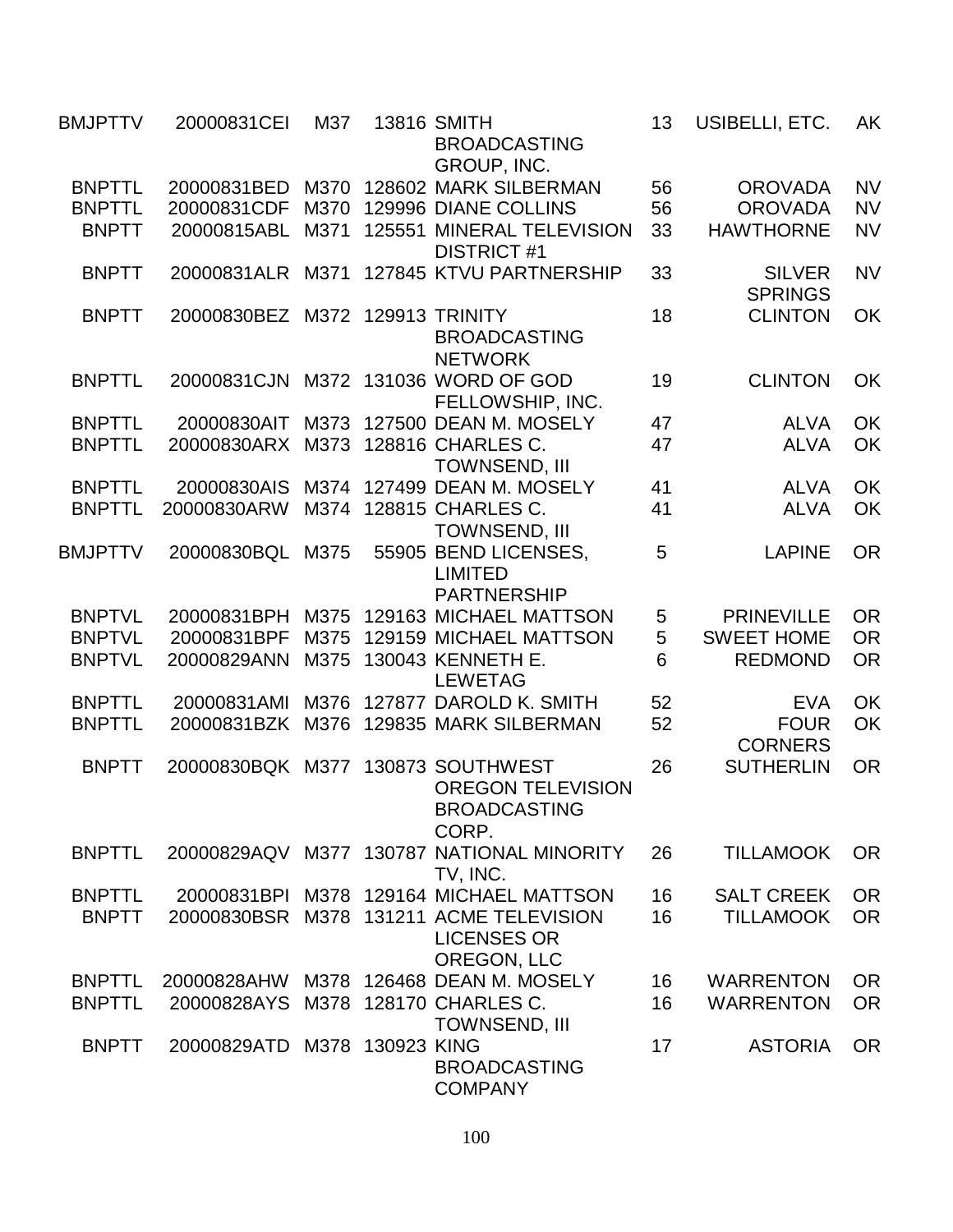| <b>BNPTTL</b>  |                                    |      |                  | 20000831BPZ M378 129197 MICHAEL MATTSON                                  | 17 | <b>EOLA</b>                        | <b>OR</b> |
|----------------|------------------------------------|------|------------------|--------------------------------------------------------------------------|----|------------------------------------|-----------|
| <b>BNPTTL</b>  |                                    |      |                  | 20000830AIY M379 127506 DEAN M. MOSELY                                   | 51 | <b>BEND</b>                        | <b>OR</b> |
| <b>BNPTTL</b>  | 20000830ASC M379 128823 CHARLES C. |      |                  | <b>TOWNSEND, III</b>                                                     | 51 | <b>BEND</b>                        | <b>OR</b> |
| <b>BNPTT</b>   | 20000830BGJ                        | M379 |                  | 130018 KOIN-TV, INC.                                                     | 51 | <b>BLACK BUTTE</b><br><b>RANCH</b> | <b>OR</b> |
| <b>BNPTT</b>   | 20000829ATQ                        | M38  |                  | 130969 EASTERN NEW<br><b>MEXICO</b>                                      | 15 | <b>ROSWELL</b>                     | <b>NM</b> |
| <b>BNPTTL</b>  | 20000830BGW                        | M38  |                  | 130056 COMFORT<br><b>COMMUNICATIONS</b>                                  | 20 | <b>ANDREWS</b>                     | <b>TX</b> |
| <b>BNPTTL</b>  | 20000831EIE                        | M38  |                  | 131237 SHILOAH D. WARREN                                                 | 20 | FT. STOCKTON                       | <b>TX</b> |
| <b>BNPTTL</b>  | 20000818ABB                        |      |                  | M38 125688 TIGER EYE                                                     | 20 | <b>MIDLAND</b>                     | <b>TX</b> |
|                |                                    |      |                  | LICENSING, LLC.                                                          |    |                                    |           |
| <b>BNPTTL</b>  | 20000830BOL                        | M38  |                  | 130448 INSPIRATION<br>TELEVISION, INC.                                   | 20 | <b>MIDLAND</b>                     | TX        |
| <b>BNPTTL</b>  | 20000818AAQ                        | M38  |                  | <b>125671 TIGER EYE</b><br>LICENSING, LLC                                | 20 | <b>ODESSA</b>                      | TX        |
| <b>BMJPTTL</b> | 20000830BSG                        | M38  |                  | 64993 TELEMUNDO OF<br><b>GALVESTON-</b>                                  | 20 | <b>ODESSA</b>                      | <b>TX</b> |
|                |                                    |      |                  | <b>HOUSTON LICENSE</b><br>CORP.                                          |    |                                    |           |
| <b>BNPTTL</b>  | 20000830BCJ                        |      |                  | M38 129558 TELECOM WIRELESS,<br>LLC.                                     | 21 | <b>BIG SPRINGS</b>                 | <b>TX</b> |
| <b>BNPTTL</b>  | 20000830BTQ                        |      |                  | M38 131314 TELECOM WIRELESS,<br>LLC.                                     | 21 | <b>HOBBS</b>                       | <b>NM</b> |
| <b>BNPTTL</b>  | 20000830ANH                        |      | M38 127755 PRISM | <b>BROADCASTING</b>                                                      | 21 | <b>MIDLAND</b>                     | <b>TX</b> |
| <b>BNPTT</b>   | 20000830AWO                        |      | M38 129141       | NETWORK, INC.<br><b>TRINITY</b><br><b>BROADCASTING</b><br><b>NETWORK</b> | 21 | <b>SEMINOLE</b>                    | <b>TX</b> |
| <b>BNPTTL</b>  | 20000830BBE                        |      |                  | M38 129506 TELECOM WIRELESS.<br>LLC.                                     | 28 | <b>CLOVIS</b>                      | <b>NM</b> |
| <b>BNPTTL</b>  | 20000830BID                        |      |                  | M38 130117 JOHN R. POWLEY                                                | 29 | <b>AMARILLO</b>                    | <b>TX</b> |
| <b>BNPTT</b>   | 20000829AOO                        |      |                  | M38 130369 EASTERN NEW<br><b>MEXICO UNIVERSITY</b>                       | 29 | <b>ARTESIA</b>                     | <b>NM</b> |
| <b>BNPTT</b>   | 20000830AVO                        |      |                  | M38 129015 TRINITY<br><b>BROADCASTING</b>                                | 29 | <b>CLOVIS</b>                      | <b>NM</b> |
| <b>BNPTTL</b>  | 20000830BAX                        |      |                  | <b>NETWORK</b><br>M38 129493 TELECOM WIRELESS,<br>LLC.                   | 29 | <b>CLOVIS</b>                      | <b>NM</b> |
| <b>BNPTTL</b>  | 20000830BLE                        |      |                  | M38 130253 PANHANDLE<br>TELECASTING CO.                                  | 29 | <b>CLOVIS</b>                      | <b>NM</b> |
| <b>BNPTT</b>   | 20000831ARC                        |      |                  | M38 128076 RAMAR<br><b>COMMUNICATIONS II,</b><br><b>LTD</b>              | 29 | <b>LITTLEFIELD</b>                 | <b>TX</b> |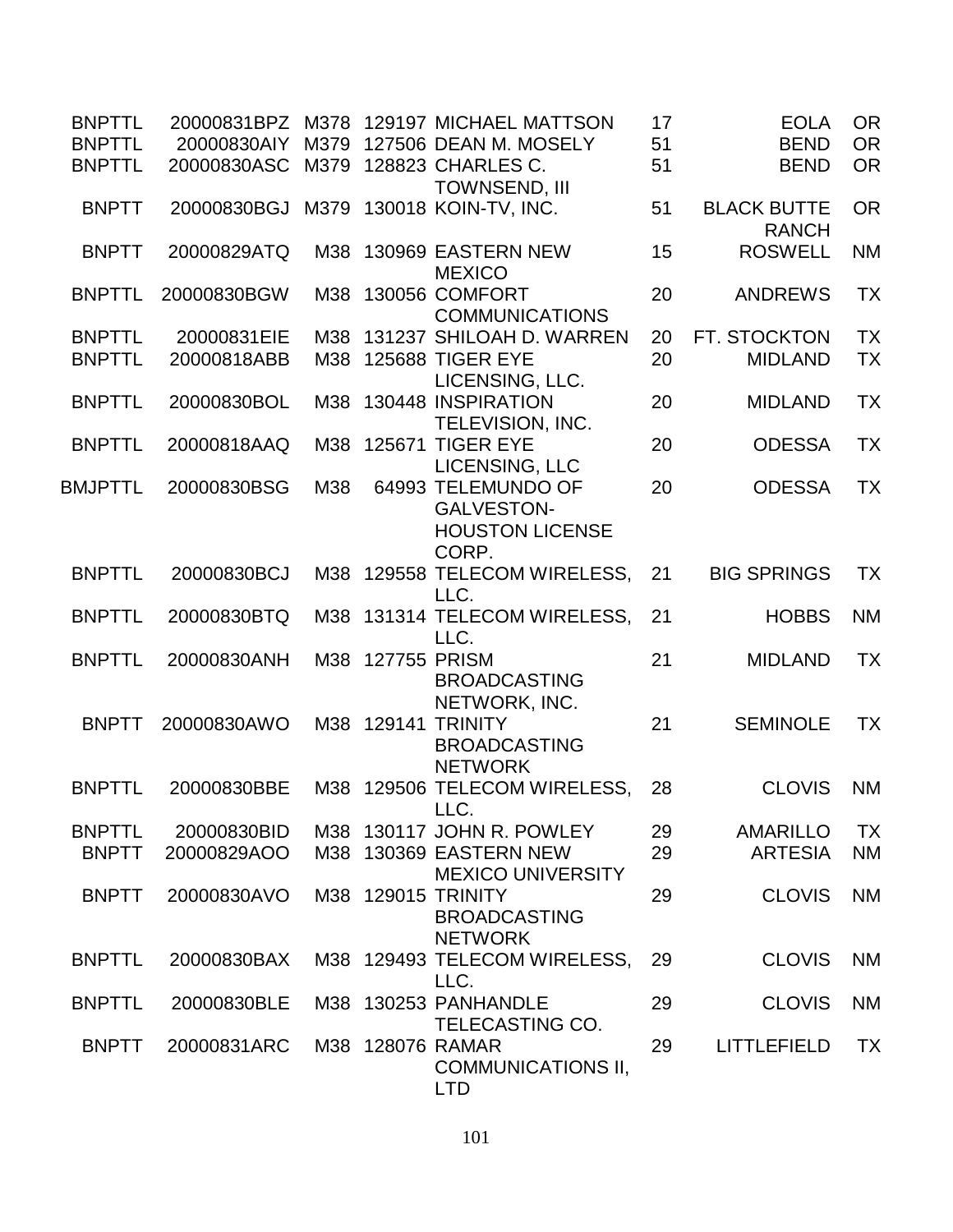| <b>BNPTT</b>  | 20000831BWS |     |                 | M38 129718 TRINITY CHRISTIAN<br><b>CENTER OF SANTA</b><br>ANA, D/B/A TRINTY<br><b>BOADCASTI</b> | 29 | <b>PLAINVIEW</b>  | <b>TX</b> |
|---------------|-------------|-----|-----------------|-------------------------------------------------------------------------------------------------|----|-------------------|-----------|
| <b>BNPTT</b>  | 20000825AJG | M38 |                 | 129465 NORTHFORK TV<br><b>TRANSLATOR</b><br><b>SYSTEM</b>                                       | 29 | <b>QUANAH</b>     | <b>TX</b> |
| <b>BNPTTL</b> | 20000807ADO | M38 |                 | 125224 MICHAEL MINTZ                                                                            | 30 | <b>AMARILLO</b>   | <b>TX</b> |
| <b>BNPTT</b>  | 20000829AOQ |     |                 | M38 130373 EASTERN NEW<br><b>MEXICO UNIVERSITY</b>                                              | 30 | <b>ARTESIA</b>    | <b>NM</b> |
| <b>BNPTT</b>  | 20000825AJA | M38 |                 | 129213 NORTHFORK TV<br><b>TRANSLATOR</b><br><b>SYSTEM</b>                                       | 30 | <b>MEMPHIS</b>    | <b>TX</b> |
| <b>BNPTT</b>  | 20000830AWM |     |                 | M38 129138 TRINITY<br><b>BROADCASTING</b><br><b>NETWORK</b>                                     | 30 | <b>PAMPA</b>      | <b>TX</b> |
| <b>BNPTT</b>  | 20000829AOR |     |                 | M38 130374 EASTERN NEW<br><b>MEXICO UNIVERSITY</b>                                              | 30 | <b>ROSWELL</b>    | <b>NM</b> |
| <b>BNPTT</b>  | 20000830BEM | M38 |                 | 129875 TRINITY<br><b>BROADCASTING</b><br><b>NETWORK</b>                                         | 30 | <b>ROSWELL</b>    | <b>NM</b> |
| <b>BNPTT</b>  | 20000831BDV |     |                 | M38 128594 RAMAR<br><b>COMMUNICATIONS II,</b><br><b>LTD</b>                                     | 30 | <b>ROSWELL</b>    | <b>NM</b> |
| <b>BNPTT</b>  | 20000829AOS |     |                 | M38 130376 EASTERN NEW<br><b>MEXICO UNIVERSITY</b>                                              | 31 | <b>ROSWELL</b>    | <b>NM</b> |
| <b>BNPTT</b>  | 20000829ATK | M38 |                 | 130962 EASTERN NEW<br><b>MEXICO</b>                                                             | 31 | RUIDOSO, ETC      | <b>NM</b> |
| <b>BNPTT</b>  | 20000829AOP | M38 |                 | 130370 EASTERN NEW<br><b>MEXICO UNIVERSITY</b>                                                  | 33 | <b>ARTESIA</b>    | <b>NM</b> |
| <b>BNPTT</b>  | 20000829AOI | M38 |                 | 130350 EASTERN NEW<br><b>MEXICO UNIVERSITY</b>                                                  | 33 | <b>CARLSBAD</b>   | <b>NM</b> |
| <b>BNPTTL</b> | 20000831AYA |     | M38 128412 SAGE | <b>BROADCASTING</b><br><b>CORPORATION</b>                                                       | 33 | <b>SAN ANGELO</b> | <b>TX</b> |
| <b>BNPTTL</b> | 20000802ACZ |     |                 | M38 125405 CARLOS ORTIZ JR.                                                                     | 34 | <b>ABILENE</b>    | <b>TX</b> |
| <b>BNPTTL</b> | 20000810AAH |     |                 | M38 125254 INSPIRATION<br>TELEVISION, INC.                                                      | 34 | <b>ABILENE</b>    | <b>TX</b> |
| <b>BNPTTL</b> | 20000818ABC |     |                 | M38 125689 TIGER EYE<br>LICENSING, LLC.                                                         | 34 | <b>ABILENE</b>    | <b>TX</b> |
| BMJPTTL       | 20000831CHE | M38 |                 | 58571 SAGE<br><b>BROADCASTING</b><br>CORP.                                                      | 34 | <b>ALBANY</b>     | <b>TX</b> |
| <b>BNPTT</b>  | 20000830BHA |     |                 | M38 130065 RAMAR<br><b>COMMUNICATIONS II,</b><br><b>LTD</b>                                     | 34 | <b>ARTESIA</b>    | <b>NM</b> |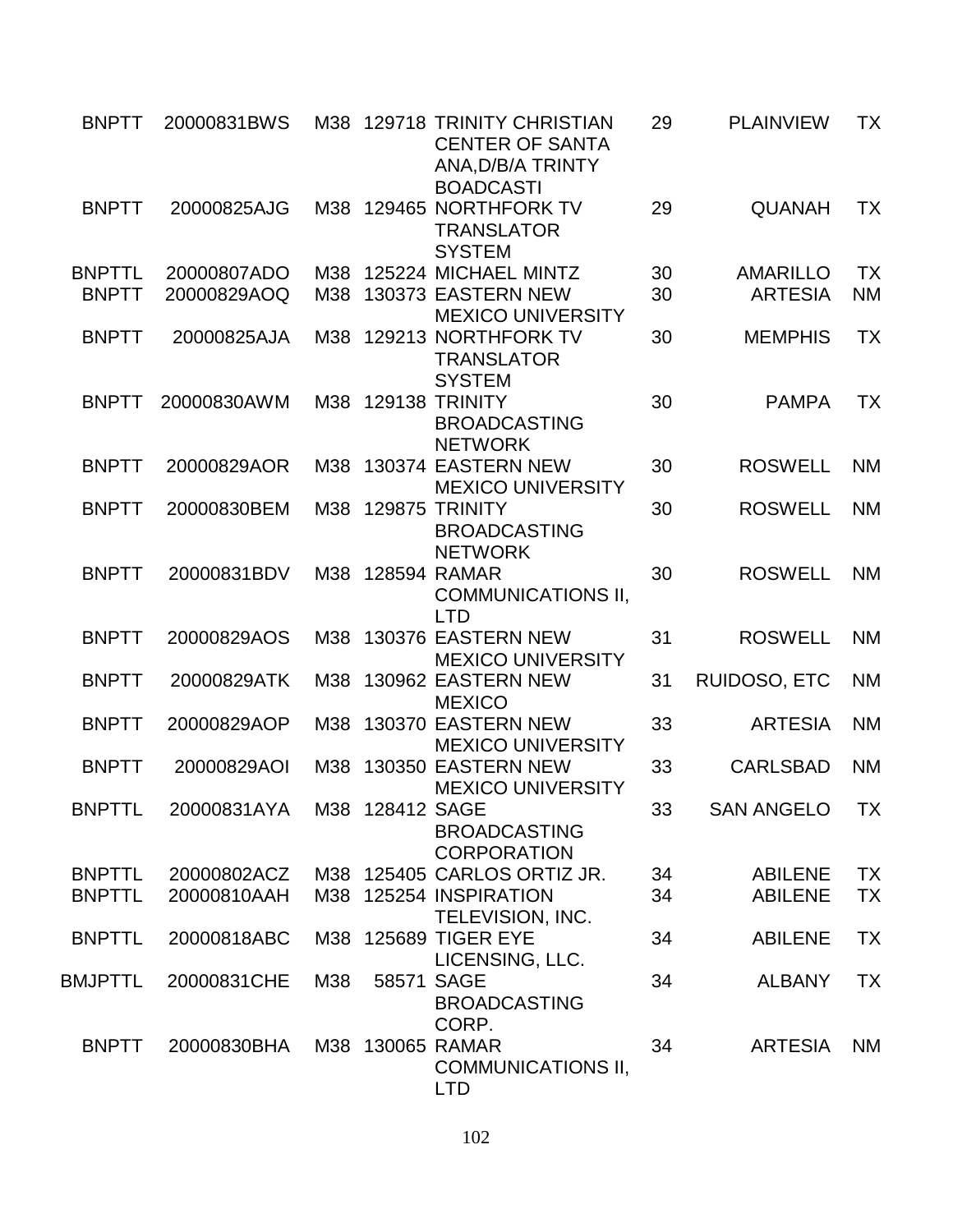| <b>BNPTTL</b><br><b>BNPTTL</b> |              | 20000830BMM<br>20000829ARN | M38<br>M38 |                  | 130360 JOHN R. POWLEY<br>130808 PAXSON<br><b>COMMUNICATIONS</b><br>LPTV, INC. | 34<br>34 | <b>BROWNWOOD</b><br><b>CARLSBAD</b> | TX<br><b>NM</b> |
|--------------------------------|--------------|----------------------------|------------|------------------|-------------------------------------------------------------------------------|----------|-------------------------------------|-----------------|
|                                | <b>BNPTT</b> | 20000830BEE                |            |                  | M38 129736 TRINITY<br><b>BROADCASTING</b><br><b>NETWORK</b>                   | 34       | <b>CARLSBAD</b>                     | <b>NM</b>       |
| <b>BNPTTL</b>                  |              | 20000830BDG                |            | M38 129631       | <b>EQUITY</b><br><b>BROADCASTING</b><br><b>CORPORATION</b>                    | 34       | <b>COLBERT</b>                      | <b>OK</b>       |
| <b>BNPTTL</b>                  |              | 20000830BQX                | M38        |                  | 130937 JOHN R. POWLEY                                                         | 34       | <b>DENISON</b>                      | <b>TX</b>       |
| <b>BNPTTL</b>                  |              | 20000830BLL                | M38        |                  | 130261 PANHANDLE                                                              | 34       | <b>DUMAS</b>                        | <b>TX</b>       |
|                                |              |                            |            |                  | <b>TELECASTING CO.</b>                                                        |          |                                     |                 |
| <b>BNPTTL</b>                  |              | 20000830BLT                | M38        |                  | 130277 JOHN R. POWLEY                                                         | 34       | <b>GAINESVILLE</b>                  | <b>TX</b>       |
|                                | <b>BNPTT</b> | 20000831BAF                | M38        |                  | 128478 ACME TELEVISION                                                        | 34       | <b>HOBBS</b>                        | <b>NM</b>       |
|                                |              |                            |            |                  | <b>LICENSES OF NEW</b><br><b>MEXICO, LLC</b>                                  |          |                                     |                 |
| <b>BNPTTL</b>                  |              | 20000831BJJ                |            |                  | M38 128802 BELL MOUNAIN                                                       | 34       | <b>MASON</b>                        | <b>TX</b>       |
|                                |              |                            |            |                  | COMMUNICATIONS,                                                               |          |                                     |                 |
|                                |              |                            |            |                  | INC,                                                                          |          |                                     |                 |
| <b>BNPTTL</b>                  |              | 20000830AMP                |            | M38 127750 PRISM |                                                                               | 34       | <b>MIDLAND</b>                      | TX              |
|                                |              |                            |            |                  | <b>BROADCASTING</b>                                                           |          |                                     |                 |
|                                |              |                            |            |                  | NETWORK, INC.                                                                 |          |                                     |                 |
| <b>BNPTTL</b>                  |              | 20000818ABU                |            |                  | M38 125712 TIGER EYE                                                          | 34       | <b>ODESSA</b>                       | <b>TX</b>       |
|                                |              |                            |            |                  |                                                                               |          |                                     |                 |
| <b>BNPTTL</b>                  |              |                            |            |                  | LICENSING, LLC.<br>130507 INSPIRATION                                         |          |                                     |                 |
|                                |              | 20000830BOI                | M38        |                  |                                                                               | 34       | <b>ODESSA</b>                       | TX              |
|                                |              |                            |            |                  | TELEVISION, INC.                                                              |          |                                     |                 |
|                                | <b>BNPTT</b> | 20000830AWN                |            |                  | M38 129140 TRINITY                                                            | 34       | <b>PAMPA</b>                        | <b>TX</b>       |
|                                |              |                            |            |                  | <b>BROADCASTING</b>                                                           |          |                                     |                 |
|                                |              |                            |            |                  | <b>NETWORK</b>                                                                |          |                                     |                 |
| <b>BNPTTL</b>                  |              | 20000831AHT                |            |                  | M38 127406 MARTIN WEISS                                                       | 34       | <b>PECOS</b>                        | <b>TX</b>       |
| <b>BNPTTL</b>                  |              | 20000831CBN                |            |                  | M38 129911 LINENOT.COM, INC.                                                  | 34       | <b>RANGER</b>                       | <b>TX</b>       |
| <b>BNPTTL</b>                  |              | 20000828AEN                |            |                  | M38 126202 CHARLES C.                                                         | 34       | <b>ROSWELL</b>                      | <b>NM</b>       |
|                                |              |                            |            |                  | <b>TOWNSEND, III</b>                                                          |          |                                     |                 |
| <b>BNPTTL</b>                  |              | 20000828AFK                |            |                  | M38 126243 DEAN M. MOSELY                                                     | 34       | <b>ROSWELL</b>                      | <b>NM</b>       |
| <b>BNPTTL</b>                  |              | 20000807AGH                | M38        |                  | 125433 HOWARD MINTZ                                                           | 34       | <b>SAN ANGELO</b>                   | <b>TX</b>       |
| <b>BNPTTL</b>                  |              | 20000829AGR                | M38        | 127191 PRISM     |                                                                               | 34       | <b>SAN ANGELO</b>                   | <b>TX</b>       |
|                                |              |                            |            |                  | <b>BROADCASTING</b>                                                           |          |                                     |                 |
|                                |              |                            |            |                  | NETWORK, INC.                                                                 |          |                                     |                 |
| <b>BNPTTL</b>                  |              | 20000830AKF                | M38        |                  | 127638 CONCHO                                                                 | 34       | <b>SAN ANGELO</b>                   | <b>TX</b>       |
|                                |              |                            |            |                  | <b>COMMUNITY</b>                                                              |          |                                     |                 |
|                                |              |                            |            |                  | <b>BROADCASTING</b>                                                           |          |                                     |                 |
| <b>BNPTTL</b>                  |              | 20000830BOB                | M38        |                  | 130493 INSPIRATION                                                            | 34       | <b>SAN ANGELO</b>                   | TX              |
|                                |              |                            |            |                  | TELEVISION, INC.                                                              |          |                                     |                 |
|                                |              | 20000831CIG                |            |                  | M38 130967 CYRIL H. MILLER                                                    | 34       | <b>SAN ANGELO</b>                   | <b>TX</b>       |
| <b>BNPTTL</b>                  |              |                            |            |                  |                                                                               |          |                                     |                 |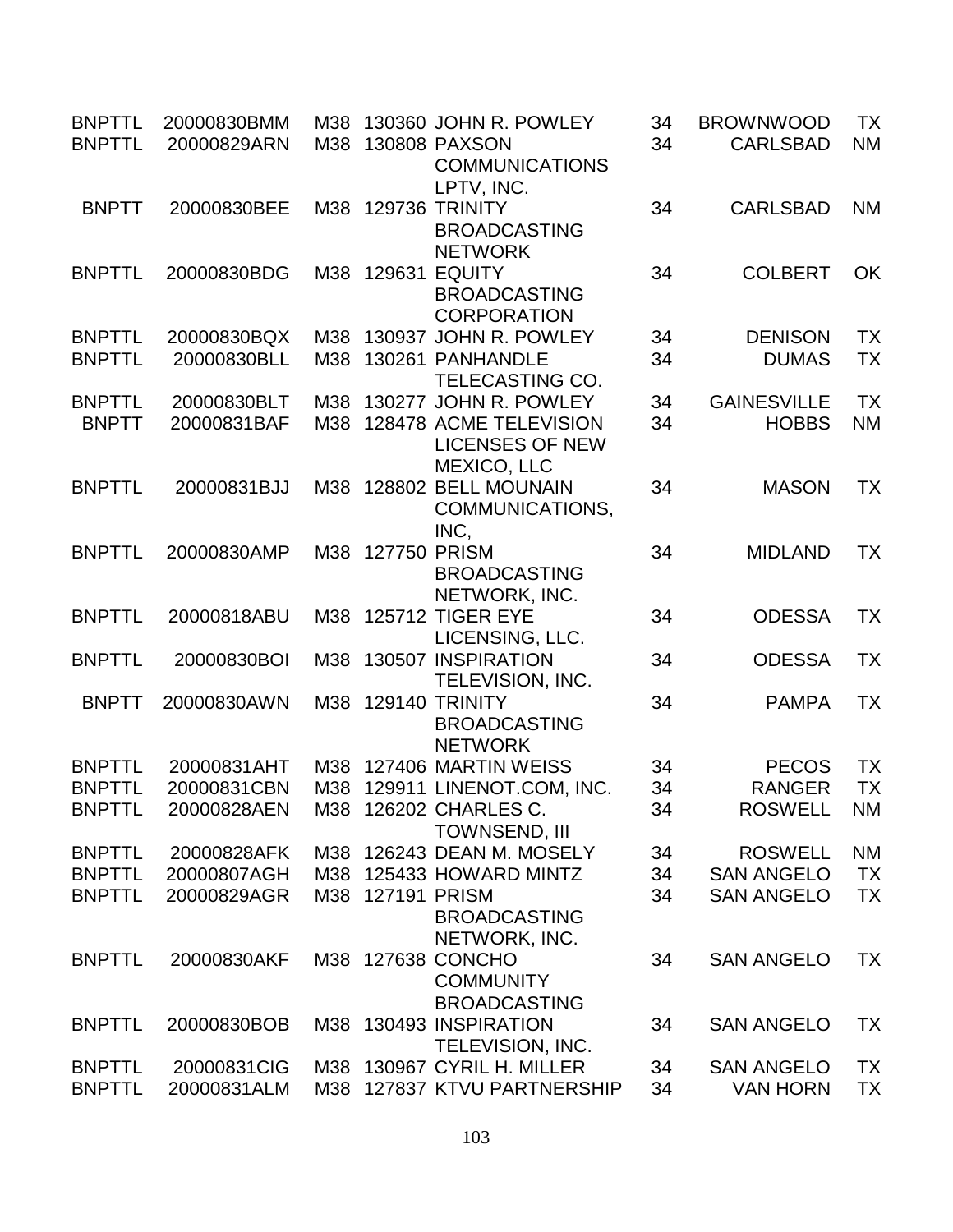| <b>BNPTTL</b><br><b>BNPTTL</b><br><b>BMJPTTL</b> | 20000807ACU<br>20000828BED<br>20000830BPV | M38<br>M38<br>M38 |                  | 125201 MICHAEL MINTZ<br>130033 JOHN R. POWLEY<br>64986 TELEMUNDO OF                          | 34<br>34<br>36 | <b>WICHITA FALLS</b><br><b>WICHITA FALLS</b><br><b>AMARILLO</b> | ТX<br><b>TX</b><br>TX |
|--------------------------------------------------|-------------------------------------------|-------------------|------------------|----------------------------------------------------------------------------------------------|----------------|-----------------------------------------------------------------|-----------------------|
|                                                  |                                           |                   |                  | <b>GALVESTON-</b><br><b>HOUSTON LICENSE</b><br>CORP.                                         |                |                                                                 |                       |
| <b>BNPTT</b>                                     | 20000830BFY                               |                   | M38 129957       | <b>TRINITY</b><br><b>BROADCASTING</b><br><b>NETWORK</b>                                      | 36             | <b>HEREFORD</b>                                                 | TX                    |
| <b>BNPTT</b>                                     | 20000829AOH                               | M38               |                  | 130349 EASTERN NEW<br><b>MEXICO UNIVERSITY</b>                                               | 36             | <b>HOBBS</b>                                                    | <b>NM</b>             |
| <b>BNPTT</b>                                     | 20000830BPM                               | M38               |                  | 130734 TRINITY CHRISTIAN<br><b>CENTER OF SANTA</b><br>ANA, INC., D/B/A<br><b>TRINITY</b>     | 36             | <b>HOBBS</b>                                                    | <b>NM</b>             |
| <b>BNPTTL</b>                                    | 20000831CAH                               | M38               |                  | <b>129868 VENTURE</b><br><b>TECHNOLOGIES</b><br><b>GROUP (OF</b><br>PENNSYLVANIA),<br>L.L.C. | 36             | <b>LUBBOCK</b>                                                  | <b>TX</b>             |
| <b>BMAPTT</b>                                    | 20000830BSY                               | M38               |                  | 55048 RAMAR<br><b>COMMUNICATIONS II,</b><br><b>LTD</b>                                       | 36             | <b>SNYDER</b>                                                   | <b>TX</b>             |
| <b>BNPTTL</b>                                    | 20000807ADY                               | M38               |                  | 125247 SEAN MINTZ                                                                            | 44             | <b>ABILENE</b>                                                  | TX                    |
| <b>BNPTTL</b>                                    | 20000810AAK                               | M38               |                  | 125265 INSPIRATION<br><b>TELEVISION, INC.</b>                                                | 44             | <b>ABILENE</b>                                                  | <b>TX</b>             |
| <b>BNPTTL</b>                                    | 20000830BGY                               | M38               |                  | 130061 POWELL MEREDITH<br><b>COMMUNICATION</b><br><b>COMPANY</b>                             | 44             | <b>ABILENE</b>                                                  | <b>TX</b>             |
| <b>BNPTTL</b>                                    | 20000830BHN                               | M38               | 130081           | <b>JOHN R. POWLEY</b>                                                                        | 44             | <b>ABILENE</b>                                                  | <b>TX</b>             |
| <b>BNPTTL</b>                                    | 20000831AEM                               | M38               |                  | 127016 MARTIN WEISS                                                                          | 44             | <b>ABILENE</b>                                                  | TX                    |
| <b>BNPTTL</b>                                    | 20000831BLW                               | M38               |                  | 128980 PURI FAMILY LIMITED<br><b>PARTNERSHIP</b>                                             | 44             | <b>ABILENE</b>                                                  | TX                    |
| <b>BNPTTL</b>                                    | 20000831CJU                               | M38               |                  | 131053 CYRIL H. MILLER                                                                       | 44             | <b>ABILENE</b>                                                  | TX                    |
| <b>BNPTT</b>                                     | 20000830BFR                               |                   |                  | M38 129941 TRINITY<br><b>BROADCASTING</b><br><b>NETWORK</b>                                  | 44             | <b>BIG SPRING</b>                                               | <b>TX</b>             |
| <b>BNPTT</b>                                     | 20000829AOF                               |                   |                  | M38 130347 EASTERN NEW<br><b>MEXICO UNIVERSITY</b>                                           | 44             | <b>CARLSBAD</b>                                                 | <b>NM</b>             |
| <b>BNPTT</b>                                     | 20000830BGA                               |                   |                  | M38 129974 TRINITY<br><b>BROADCASTING</b><br><b>NETWORK</b>                                  | 44             | <b>HEREFORD</b>                                                 | <b>TX</b>             |
| <b>BNPTTL</b>                                    | 20000829AFQ                               |                   | M38 126972 PRISM | <b>BROADCASTING</b><br>NETWORK, INC,                                                         | 44             | <b>LUBBOCK</b>                                                  | TX                    |
| <b>BNPTT</b>                                     | 20000830BGE                               |                   |                  | M38 130000 TRINITY                                                                           | 44             | <b>LUBBOCK</b>                                                  | <b>TX</b>             |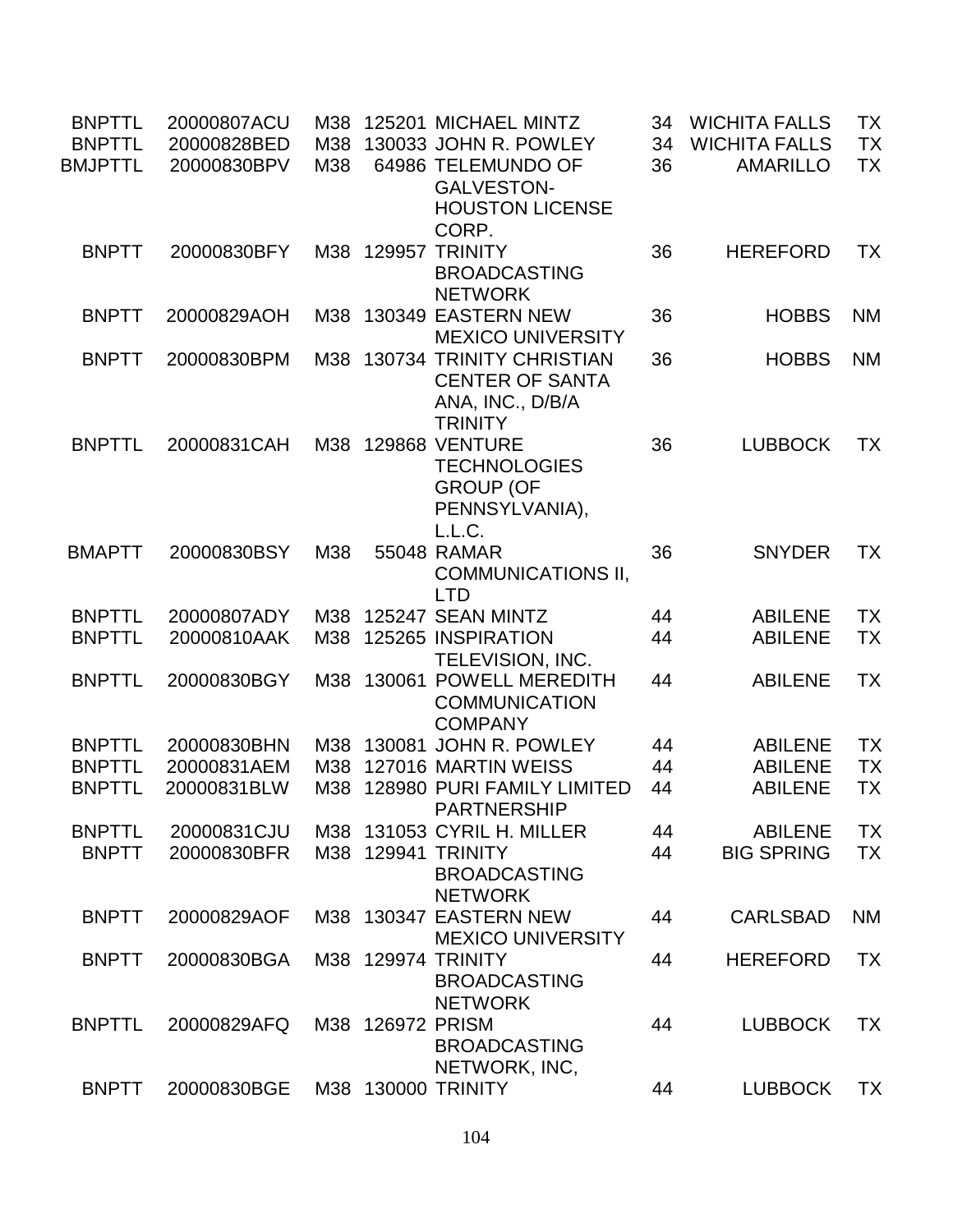|                |             |     |                  | <b>BROADCASTING</b><br><b>NETWORK</b>                                                     |    |                    |           |
|----------------|-------------|-----|------------------|-------------------------------------------------------------------------------------------|----|--------------------|-----------|
| <b>BNPTTL</b>  | 20000831BCI |     |                  | M38 128552 VENTURE<br><b>TECHNOLOGIES</b><br><b>GROUP (OF</b><br>PENNSYLVANIA),<br>L.L.C. | 44 | <b>LUBBOCK</b>     | <b>TX</b> |
| <b>BNPTTL</b>  | 20000831AVV | M38 |                  | 128320 MIDESSA TELEVISION<br>CO.                                                          | 44 | <b>MONAHANS</b>    | ТX        |
| <b>BMJPTT</b>  | 20000830BQM | M38 |                  | 55054 RAMAR<br><b>COMMUNICATIONS II,</b><br>LTD.                                          | 44 | <b>PLAINVIEW</b>   | <b>TX</b> |
| <b>BNPTTL</b>  | 20000831CCT |     |                  | M38 129980 IBG, INC.                                                                      | 44 | <b>RANGER</b>      | <b>TX</b> |
| <b>BNPTT</b>   | 20000831ASK |     |                  | M38 128144 RAMAR<br><b>COMMUNICATIONS II,</b><br><b>LTD</b>                               | 44 | <b>SEMINOLE</b>    | TX        |
| <b>BMJPTTL</b> | 20000831CHF | M38 |                  | 58568 SAGE<br><b>BROADCASTING</b><br>CORP.                                                | 44 | <b>STAMFORD</b>    | TX        |
| <b>BNPTTL</b>  | 20000828AHH |     |                  | M38 126399 DEAN M. MOSELY                                                                 | 44 | <b>SWEETWATER</b>  | <b>TX</b> |
| <b>BNPTTL</b>  | 20000828AZP |     |                  | M38 128252 CHARLES C.<br>TOWNSEND, III                                                    | 44 | <b>SWEETWATER</b>  | TX        |
| <b>BNPTTL</b>  | 20000831AHU |     |                  | M38 127411 MARTIN WEISS                                                                   | 44 | <b>SWEETWATER</b>  | <b>TX</b> |
| <b>BNPTTL</b>  | 20000818ABE |     |                  | M38 125691 TIGER EYE<br>LICENSING, LLC.                                                   | 45 | <b>ABILENE</b>     | <b>TX</b> |
| <b>BNPTTL</b>  | 20000831AHX |     | M38 127440 STAR  | <b>BROADCASTING, INC.</b>                                                                 | 45 | <b>ABILENE</b>     | <b>TX</b> |
| <b>BNPTTL</b>  | 20000831CLR | M38 |                  | 131139 WORD OF GOD<br>FELLOWSHIP, INC.                                                    | 45 | <b>ABILENE</b>     | <b>TX</b> |
| <b>BNPTTL</b>  | 20000829AFA |     | M38 126859 PRISM | <b>BROADCASTING</b><br>NEWORK, INC.                                                       | 45 | <b>AMARILLO</b>    | <b>TX</b> |
| <b>BNPTTL</b>  | 20000829ASN |     |                  | M38 130860 NORTHFORK TV<br><b>TRANSLATOR</b><br><b>SYSTEM</b>                             | 45 | AMARILLO           | <b>TX</b> |
| <b>BNPTTL</b>  | 20000830BRV |     |                  | M38 131098 INSPIRATION<br>TELEVISION, INC.                                                | 45 | <b>AMARILLO</b>    | <b>TX</b> |
| <b>BNPTT</b>   | 20000830AVM |     |                  | M38 129013 TRINITY<br><b>BROADCASTING</b><br><b>NETWORK</b>                               | 45 | <b>CARLSBAD</b>    | <b>NM</b> |
| <b>BNPTT</b>   | 20000831AUV |     |                  | M38 128283 ACME TELEVISION<br><b>LICENSES OF NEW</b><br>MEXICO, LLC                       | 45 | <b>CARLSBAD</b>    | <b>NM</b> |
| <b>BNPTT</b>   | 20000829AOK |     |                  | M38 130356 EASTERN NEW<br><b>MEXICO UNIVERSITY</b>                                        | 45 | <b>FORT SUMNER</b> | <b>NM</b> |
| <b>BNPTTL</b>  | 20000828ALZ |     |                  | M38 127017 DEAN M. MOSELY                                                                 | 45 | <b>HOBBS</b>       | <b>NM</b> |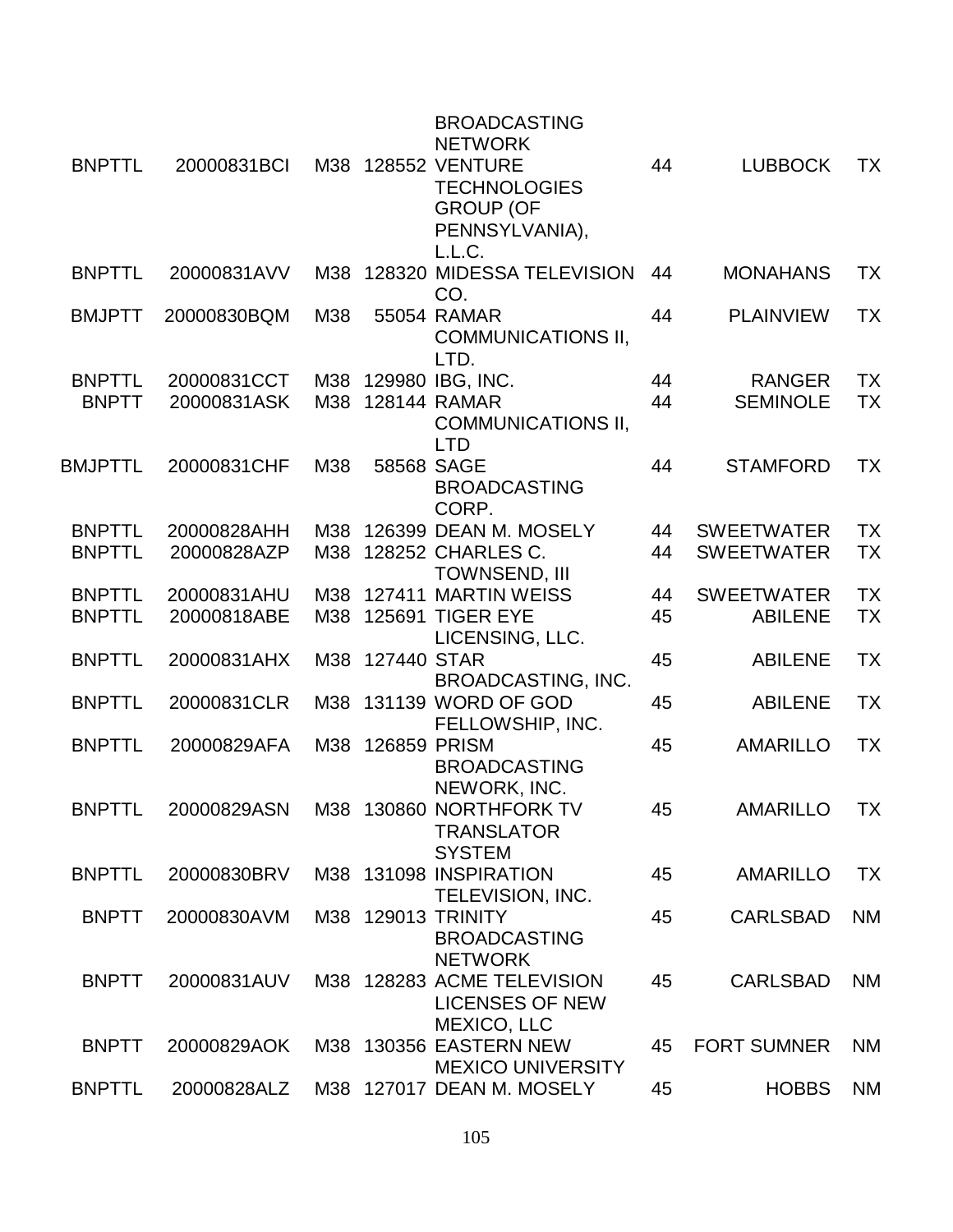| <b>BNPTTL</b> | 20000828AYH |     |                  | M38 128129 CHARLES C.<br><b>TOWNSEND, III</b>                                               | 45 | <b>HOBBS</b>       | <b>NM</b> |
|---------------|-------------|-----|------------------|---------------------------------------------------------------------------------------------|----|--------------------|-----------|
| <b>BNPTT</b>  | 20000829AOW |     |                  | M38 130384 EASTERN NEW<br><b>MEXICO UNIVERSITY</b>                                          | 45 | <b>HOBBS</b>       | <b>NM</b> |
| <b>BNPTTL</b> | 20000829ARJ | M38 | 130801           | <b>MICHAEL MINTZ</b>                                                                        | 45 | <b>HOBBS</b>       | <b>NM</b> |
| <b>BNPTTL</b> | 20000831AVE | M38 |                  | <b>128295 MEDESSA</b>                                                                       | 45 | <b>HOBBS</b>       | <b>NM</b> |
|               |             |     |                  | <b>TELEVISION CO.</b>                                                                       |    |                    |           |
|               |             |     |                  |                                                                                             |    |                    |           |
| <b>BNPTTL</b> | 20000830BMR | M38 |                  | 130366 JOHN R. POWLEY                                                                       | 45 | <b>LUBBOCK</b>     | <b>TX</b> |
| <b>BMAPTT</b> | 20000830BRE | M38 |                  | 55051 RAMAR<br><b>COMMUNICATIONS II,</b><br><b>LTD</b>                                      | 45 | <b>MATADOR</b>     | TX        |
| <b>BNPTTL</b> | 20000831BNV |     |                  | M38 129070 PURI FAMILY LIMITED                                                              | 45 | <b>MIDLAND</b>     | ТX        |
|               |             |     |                  | <b>PARTNERSHIP</b>                                                                          |    |                    |           |
| <b>BNPTTL</b> | 20000831EIA | M38 |                  | 131236 WESLEY C. PEARCE                                                                     | 45 | <b>PECOS</b>       | <b>NM</b> |
| <b>BNPTTL</b> | 20000818ADK | M38 |                  | <b>126057 TIGER EYE</b>                                                                     |    | <b>PLAINVIEW</b>   | TX        |
|               |             |     |                  |                                                                                             | 45 |                    |           |
|               |             |     |                  | LICENSING, LLC.                                                                             |    |                    |           |
| <b>BNPTTL</b> | 20000831BHE | M38 |                  | 128733 BELL MOUNTAIN                                                                        | 45 | <b>PONTOTOC</b>    | <b>TX</b> |
|               |             |     |                  | COMMUNICATIONS.                                                                             |    |                    |           |
|               |             |     |                  | INC.                                                                                        |    |                    |           |
| <b>BNPTTL</b> | 20000807ADU | M38 |                  | 125239 SEAN MINTZ                                                                           | 45 | <b>ROSWELL</b>     | <b>NM</b> |
| <b>BNPTTL</b> | 20000807AAX | M38 |                  | 125107 HOWARD MINTZ                                                                         | 45 | <b>SAN ANGELO</b>  | <b>TX</b> |
| <b>BNPTT</b>  | 20000831BSL | M38 |                  | 129340 TRINITY CHRISTIAN<br><b>CENTER OF SANTA</b><br>ANA, D/B/A TRINTY<br><b>BOADCASTI</b> | 45 | <b>SEMINOLE</b>    | <b>TX</b> |
| <b>BNPTTL</b> | 20000818ADW |     |                  | M38 126097 TIGER EYE<br>LICENSING, LLC.                                                     | 45 | <b>SWEETWATER</b>  | <b>TX</b> |
| <b>BNPTTL</b> | 20000830BHT | M38 |                  | 130088 JOHN R. POWLEY                                                                       | 46 | <b>ABILENE</b>     | <b>TX</b> |
| <b>BNPTTL</b> | 20000807AFV | M38 |                  | 125398 MICHAEL MINTZ                                                                        | 46 | <b>AMARILLO</b>    | <b>TX</b> |
| <b>BNPTTL</b> | 20000830BLJ | M38 |                  | 130256 PANHANDLE                                                                            | 46 | <b>CANYON</b>      | <b>TX</b> |
|               |             |     |                  | TELECASTING CO.                                                                             |    |                    |           |
| <b>BNPTT</b>  | 20000823ABF |     |                  | M38 126000 RAYCOM NATIONAL,<br>INC.                                                         | 46 | <b>CARRIZOZO</b>   | <b>NM</b> |
| <b>BNPTT</b>  | 20000829AUE |     |                  | M38 131002 EASTERN NEW<br><b>MEXICO</b>                                                     | 46 | <b>FORT SUMNER</b> | <b>NM</b> |
| <b>BNPTT</b>  | 20000804ACT |     |                  | M38 125391 ALAMO PUBLIC<br><b>TELECOMMUNICATIO</b>                                          | 46 | <b>HARPER</b>      | <b>TX</b> |
| <b>BNPTT</b>  | 20000829AUF |     |                  | <b>NS COUNCIL</b><br>M38 131004 EASTERN NEW                                                 | 46 | <b>LOVINGTON</b>   | <b>NM</b> |
| <b>BNPTTL</b> | 20000818ADQ |     |                  | <b>MEXICO</b><br>M38 126094 TIGER EYE                                                       | 46 | <b>ODESSA</b>      | ТX        |
| <b>BNPTTL</b> | 20000830ANV |     | M38 127758 PRISM | LICENSING, LLC.<br><b>BROADCASTING</b>                                                      | 46 | <b>ODESSA</b>      | <b>TX</b> |
| <b>BNPTTL</b> | 20000831CDX |     |                  | NETWORK, INC.<br>M38 130116 PURI FAMILY LIMITED                                             | 46 | <b>ODESSA</b>      | TX        |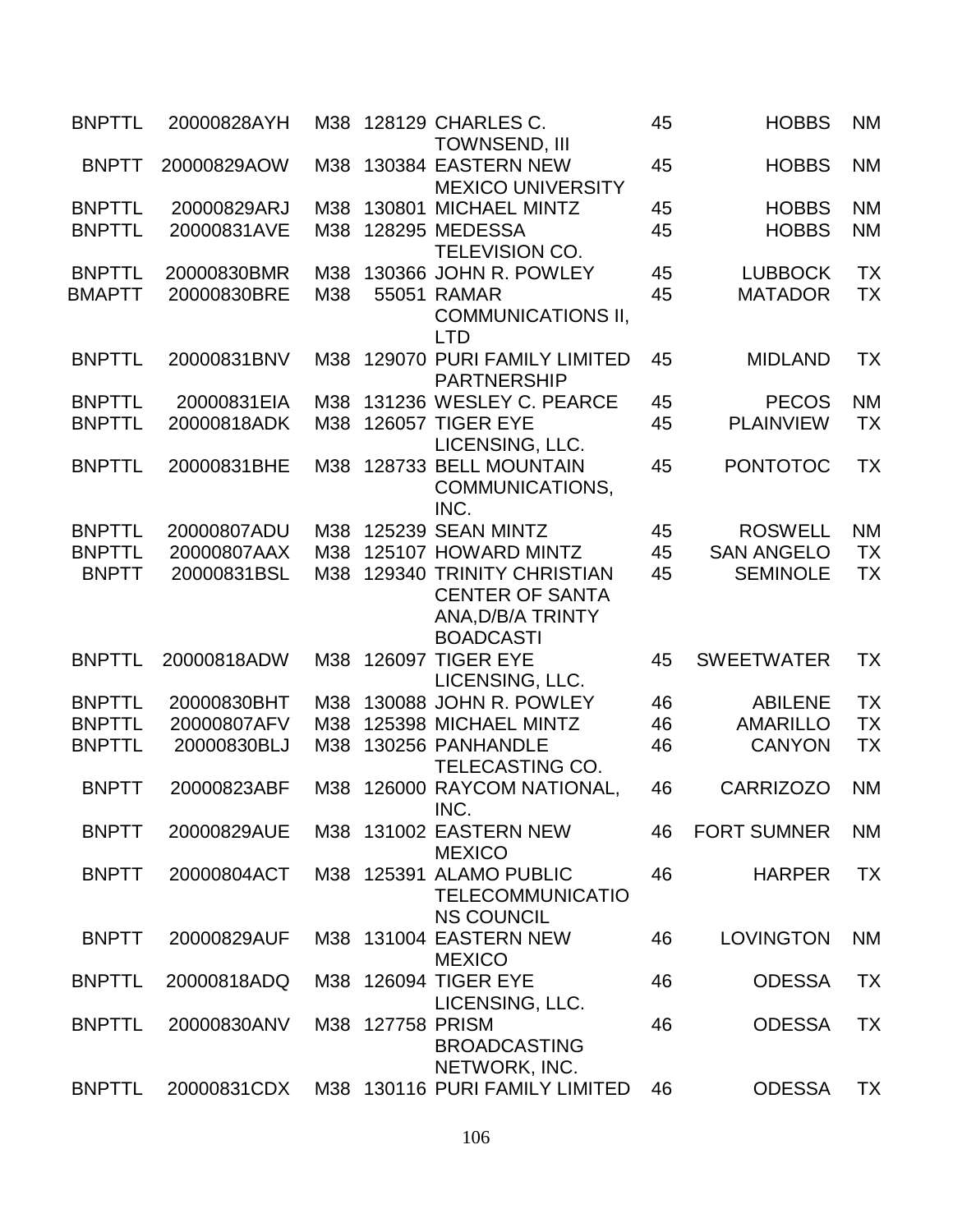|                               |                            |            | <b>PARTNERSHIP</b>                                                           |          |                               |                 |
|-------------------------------|----------------------------|------------|------------------------------------------------------------------------------|----------|-------------------------------|-----------------|
| <b>BNPTTL</b><br><b>BNPTT</b> | 20000831CIW<br>20000831COM | M38<br>M38 | 130991 CYRIL H. MILLER<br>131323 TRINITY CHRISTIAN<br><b>CENTER OF SANTA</b> | 46<br>46 | <b>ODESSA</b><br><b>PAMPA</b> | <b>TX</b><br>TX |
|                               |                            |            | ANA, INC. D/B/A<br><b>TRINITY BROA</b>                                       |          |                               |                 |
| <b>BNPTTL</b>                 | 20000831AVH                |            | M38 128297 MEDESSA<br><b>TELEVISION CO.</b>                                  | 46       | <b>PECOS</b>                  | ТX              |
| <b>BNPTTL</b>                 | 20000828AFI                | M38        | 126237 DEAN M. MOSELY                                                        | 46       | <b>ROSWELL</b>                | <b>NM</b>       |
| <b>BNPTTL</b>                 | 20000828AYK                |            | M38 128146 CHARLES C.<br><b>TOWNSEND, III</b>                                | 46       | <b>ROSWELL</b>                | <b>NM</b>       |
| <b>BNPTTL</b>                 | 20000830AVW                | M38        | 129047 TRINITY<br><b>BROADCASTING</b><br><b>NETWORK</b>                      | 46       | <b>ROSWELL</b>                | <b>NM</b>       |
| <b>BNPTT</b>                  | 20000831ANQ                |            | M38 127932 REGENTS OF THE<br>UNIVERSITY OF NEW<br><b>MEXICO</b>              | 46       | <b>SOCORRO</b>                | <b>NM</b>       |
| <b>BNPTTL</b>                 | 20000831EIF                | M38        | 131239 SHILOAH D. WARREN                                                     | 46       | <b>SWEETWATER</b>             | <b>TX</b>       |
| <b>BNPTTL</b>                 | 20000831EIH                | M38        | 131263 PETE E.M. WARREN<br>$\mathbf{III}$                                    | 46       | <b>TIMBERON</b>               | <b>NM</b>       |
| <b>BMJPTT</b>                 | 20000830BHP                | M38        | 55034 RAMAR<br><b>COMMUNICATIONS II</b><br>LTD.                              | 47       | <b>HOBBS</b>                  | <b>NM</b>       |
| <b>BMAPTT</b>                 | 20000830BSF                | M38        | <b>55057 RAMAR</b><br><b>COMMUNICATIONS II,</b><br><b>LTD</b>                | 47       | <b>MATADOR</b>                | <b>TX</b>       |
| <b>BNPTTL</b>                 | 20000807ADH                | M38        | 125215 HOWARD MINTZ                                                          | 47       | <b>MIDLAND</b>                | <b>TX</b>       |
| <b>BNPTTL</b>                 | 20000818AAY                | M38        | <b>125684 TIGER EYE</b><br>LICENSING, LLC.                                   | 47       | <b>MIDLAND</b>                | TX              |
| <b>BNPTTL</b>                 | 20000828AHA                | M38        | 126383 DEAN M. MOSELY                                                        | 47       | <b>MIDLAND</b>                | <b>TX</b>       |
| <b>BNPTTL</b>                 | 20000828AZN                | M38        | 128250 CHARLES C.<br><b>TOWNSEND, III</b>                                    | 47       | <b>MIDLAND</b>                | <b>TX</b>       |
| <b>BNPTTI</b>                 | 20000830BLC                |            | M38 130249 JOHN R. POWLEY                                                    | 47       | <b>MIDLAND</b>                | ТX              |
| <b>BNPTTL</b>                 | 20000831CLO                |            | M38 131129 WORD OF GOD<br>FELLOWSHIP, INC.                                   | 47       | <b>MIDLAND</b>                | <b>TX</b>       |
| <b>BNPTT</b>                  | 20000830BGF                |            | M38 130003 TRINITY<br><b>BROADCASTING</b><br><b>NETWORK</b>                  | 47       | MIDLAND/ODE<br><b>SSA</b>     | TX              |
| <b>BNPTTL</b>                 | 20000818AAO                |            | M38 125664 TIGER EYE<br>LICENSING, LLC                                       | 47       | <b>ODESSA</b>                 | ТX              |
| <b>BNPTTL</b>                 | 20000818ABO                |            | M38 125704 TIGER EYE<br>LICENSING, LLC                                       | 47       | <b>PLAINVIEW</b>              | ТX              |
| <b>BNPTTL</b>                 | 20000829ATZ                |            | M38 130990 LAUGHLIN GORDON                                                   | 47       | <b>SAN ANGELO</b>             | <b>TX</b>       |
| <b>BNPTTL</b>                 | 20000829AXL                |            | M38 131189 EQUITY<br><b>BROADCASTING</b><br><b>CORPORATION</b>               | 47       | <b>SAN ANGELO</b>             | <b>TX</b>       |
|                               |                            |            |                                                                              |          |                               |                 |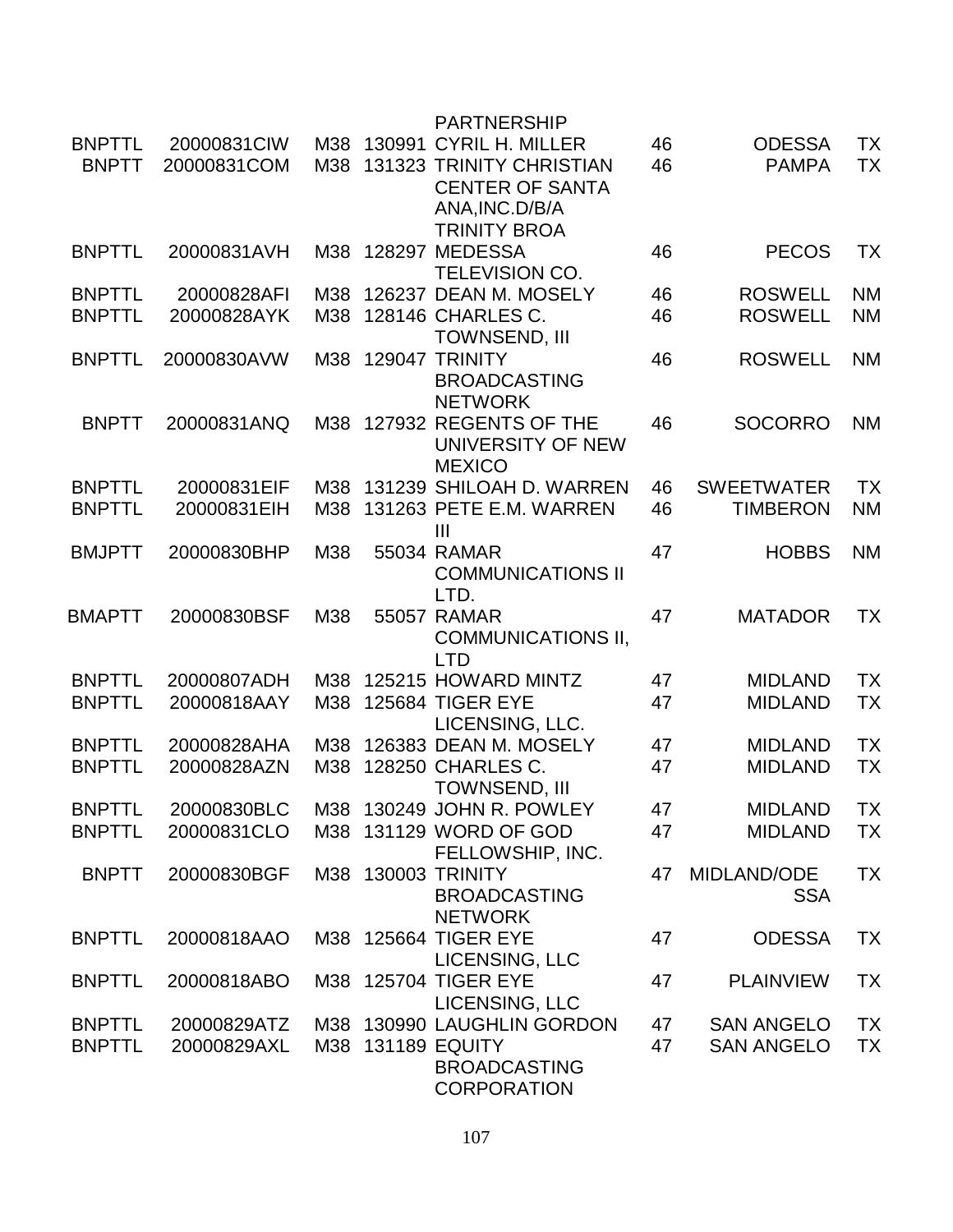| <b>BNPTTL</b> | 20000830AKK |     |                     | M38 127709 ABILENE-<br><b>SWEETWATER</b><br><b>BROADCASTING CO.</b> | 47 | <b>SAN ANGELO</b>                | TX        |
|---------------|-------------|-----|---------------------|---------------------------------------------------------------------|----|----------------------------------|-----------|
| <b>BNPTTL</b> | 20000830BAM |     |                     | M38 129485 TELECOM WIRELESS,<br><b>LLC</b>                          | 47 | <b>SAN ANGELO</b>                | <b>TX</b> |
| <b>BMJPTT</b> | 20000830BHQ | M38 |                     | 55040 RAMAR<br><b>COMMUNICATIONS II</b><br>LTD.                     | 47 | <b>SNYDER</b>                    | <b>TX</b> |
| <b>BNPTTL</b> | 20000817ABI |     |                     | M38 125865 ENTRAVISION<br><b>MIDLAND HOLDINGS,</b><br><b>LLC</b>    | 48 | <b>BIG SPRING</b>                | <b>TX</b> |
| <b>BNPTT</b>  | 20000830BFS |     |                     | M38 129942 TRINITY<br><b>BROADCASTING</b><br><b>NETWORK</b>         | 48 | <b>BIG SPRING</b>                | TX        |
| <b>BNPTTL</b> | 20000802ADD |     |                     | M38 125438 CARLOS ORTIZ JR.                                         | 48 | <b>BIG SPRINGS</b>               | <b>TX</b> |
| <b>BNPTTL</b> | 20000830BCG |     |                     | M38 129553 TELECOM WIRELESS,<br>LLC.                                | 48 | <b>BIG SPRINGS</b>               | <b>TX</b> |
| <b>BNPTTL</b> | 20000828ALX | M38 |                     | 127005 DEAN M. MOSELY                                               | 48 | <b>HOBBS</b>                     | <b>NM</b> |
| <b>BNPTTL</b> | 20000828AYI |     |                     | M38 128132 CHARLES C.<br><b>TOWNSEND, III</b>                       | 48 | <b>HOBBS</b>                     | <b>NM</b> |
| <b>BNPTT</b>  | 20000829AUC | M38 |                     | 131001 EASTERN NEW<br><b>MEXICO</b>                                 | 48 | <b>LOVINGTON</b>                 | <b>NM</b> |
| <b>BNPTTL</b> | 20000807AFZ | M38 |                     | 125410 HOWARD MINTZ                                                 | 48 | <b>MIDLAND</b>                   | <b>TX</b> |
| <b>BNPTTL</b> | 20000829AGZ | M38 |                     | 127220 PAPPAS<br><b>TELECASTING</b><br><b>COMPANIES</b>             | 48 | <b>MIDLAND</b>                   | <b>TX</b> |
| <b>BNPTTL</b> | 20000828AHF | M38 |                     | 126389 DEAN M. MOSELY                                               | 48 | <b>ODESSA</b>                    | <b>TX</b> |
| <b>BNPTTL</b> | 20000828AZO | M38 |                     | 128251 CHARLES C.<br><b>TOWNSEND, III</b>                           | 48 | <b>ODESSA</b>                    | <b>TX</b> |
| <b>BNPTTL</b> | 20000830ANO | M38 | <b>127757 PRISM</b> | <b>BROADCASTING</b><br>NETWORK, INC.                                | 48 | <b>ODESSA</b>                    | <b>TX</b> |
| <b>BNPTTL</b> |             |     |                     | CO.                                                                 |    | ODESSA                           | <b>TX</b> |
| <b>BNPTTL</b> | 20000831CIU |     |                     | M38 130987 CYRIL H. MILLER                                          | 48 | <b>ODESSA</b>                    | <b>TX</b> |
| <b>BNPTTL</b> | 20000817ABG |     |                     | M38 125859 ENTRAVISION<br><b>MIDLAND HOLDINGS,</b><br><b>LLC</b>    | 48 | <b>PECOS</b>                     | <b>TX</b> |
| <b>BNPTTL</b> | 20000831BYO |     |                     | M38 129795 EQUITY<br><b>BROADCASTING</b><br><b>CORPORATION</b>      | 48 | <b>SCHARBOUER</b><br><b>CITY</b> | <b>TX</b> |
| <b>BNPTTL</b> | 20000818AAG |     |                     | M38 125626 TIGER EYE<br>LICENSING, LLC                              | 48 | <b>SWEETWATER</b>                | TX        |
| <b>BNPTTL</b> | 20000807ADZ |     |                     | M38 125248 SEAN MINTZ                                               | 49 | <b>ABILENE</b>                   | <b>TX</b> |
| <b>BNPTTL</b> | 20000818ABK |     |                     | M38 125698 TIGER EYE<br>LICENSING, LLC.                             | 49 | <b>ABILENE</b>                   | <b>TX</b> |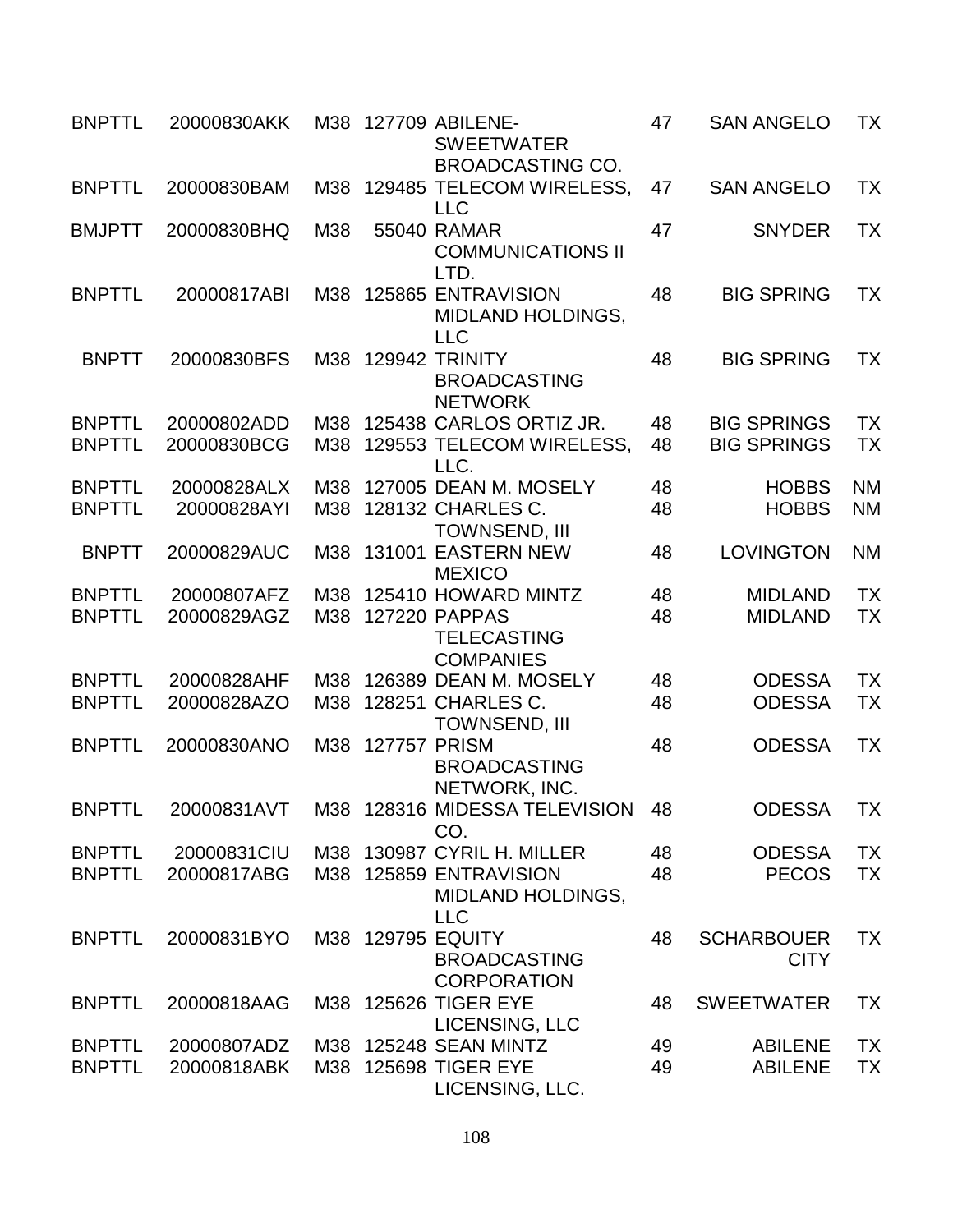| <b>BNPTTL</b><br><b>BNPTT</b> | 20000829APL<br>20000831BST | M38<br>M38 |                 | 130407 MICHAEL L. MINTZ<br>129360 TRINITY CHRISTIAN<br><b>CENTER OF SANTA</b> | 49<br>49 | <b>ABILENE</b><br><b>ABILENE</b> | ТX<br><b>TX</b> |
|-------------------------------|----------------------------|------------|-----------------|-------------------------------------------------------------------------------|----------|----------------------------------|-----------------|
|                               |                            |            |                 | ANA, D/B/A TRINTY<br><b>BOADCASTI</b>                                         |          |                                  |                 |
| <b>BNPTTL</b>                 | 20000831CIT                | M38        |                 | 130986 CYRIL H. MILLER                                                        | 49       | <b>ABILENE</b>                   | <b>TX</b>       |
| <b>BMJPTT</b>                 | 20000829AOE                | M38        |                 | 55508 EASTERN NEW<br><b>MEXICO UNIVERSITY</b>                                 | 49       | <b>CARLSBAD</b>                  | <b>NM</b>       |
| <b>BNPTT</b>                  | 20000829APV                | M38        |                 | 130513 EASTERN NEW<br><b>MEXICO UNIVERSITY</b>                                | 49       | <b>HOBBS</b>                     | <b>NM</b>       |
| <b>BNPTTL</b>                 | 20000830BMS                | M38        |                 | 130367 JOHN R. POWLEY                                                         | 49       | <b>LUBBOCK</b>                   | <b>TX</b>       |
| <b>BNPTTL</b>                 | 20000831BXH                | M38        |                 | <b>129740 VENTURE</b><br><b>TECHNOLOGIES</b><br><b>GROUP, LLC</b>             | 49       | <b>LUBBOCK</b>                   | <b>TX</b>       |
| <b>BMJPTTL</b>                | 20000830BQE                | M38        |                 | 64989 TELEMUNDO OF<br><b>GALVESTON-</b><br><b>HOUSTON LICENSE</b>             | 49       | <b>ODESSA</b>                    | ТX              |
|                               |                            |            |                 | CORP.                                                                         |          |                                  |                 |
| <b>BNPTTL</b>                 | 20000831AZO                | M38        |                 | 128456 PETRA RAMASASTRY                                                       | 49       | <b>RANGER</b>                    | <b>TX</b>       |
| <b>BNPTTL</b>                 | 20000828AFJ                | M38        |                 | 126240 DEAN M. MOSELY                                                         | 49       | <b>ROSWELL</b>                   | <b>NM</b>       |
| <b>BNPTT</b>                  | 20000829ATP                | M38        |                 | 130968 EASTERN NEW<br><b>MEXICO</b>                                           | 49       | <b>RUIDOSO</b>                   | <b>NM</b>       |
| <b>BNPTTL</b>                 | 20000831AYF                |            | M38 128418 SAGE | <b>BROADCASTING</b><br><b>CORPORATION</b>                                     | 49       | <b>SAN ANGELO</b>                | <b>TX</b>       |
| <b>BNPTTL</b>                 | 20000831BAA                |            |                 | M38 128474 PRIME TIME<br><b>CHRISTIAN</b><br><b>BROADCASTING, INC.</b>        | 49       | <b>SAN ANGELO</b>                | TX              |
| <b>BMJPTT</b>                 | 20000830BPB                | M38        |                 | 53521 RAMAR<br><b>COMMUNICATIONS II,</b><br><b>LTD</b>                        | 49       | <b>SNYDER</b>                    | <b>TX</b>       |
| <b>BNPTTL</b>                 | 20000818AAI                | M38        |                 | <b>125635 TIGER EYE</b><br>LICENSING, LLC.                                    | 49       | <b>SWEETWATER</b>                | ТX              |
| <b>BNPTTL</b>                 | 20000828AHG                | M38        |                 | 126394 DEAN M. MOSELY                                                         | 49       | <b>SWEETWATER</b>                | <b>TX</b>       |
| <b>BNPTTL</b>                 | 20000828AZQ                |            |                 | M38 128253 CHARLES C.<br><b>TOWNSEND, III</b>                                 | 49       | <b>SWEETWATER</b>                | <b>TX</b>       |
| <b>BNPTTL</b>                 | 20000831CKY                |            |                 | M38 131114 PEGGY E. TOMAY                                                     | 49       | <b>SWEETWATER</b>                | <b>TX</b>       |
| <b>BNPTTL</b>                 | 20000831EIG                |            |                 | M38 131261 PETE E.M. WARREN<br>$\mathbf{III}$                                 | 49       | <b>TIMBERON</b>                  | <b>NM</b>       |
| <b>BNPTTL</b>                 | 20000831AVL                |            |                 | M38 128305 MIDESSA TELEVISION<br>CO.                                          | 50       | <b>BIG SPRING</b>                | <b>TX</b>       |
| <b>BNPTTL</b>                 | 20000830BCE                |            |                 | M38 129547 TELECOM WIRELESS,<br>LLC.                                          | 50       | <b>BIG SPRINGS</b>               | <b>TX</b>       |
| <b>BNPTT</b>                  | 20000830BPC                |            |                 | M38 130639 RAMAR<br><b>COMMUNICATIONS II,</b><br><b>LTD</b>                   | 50       | <b>BOWNFIELD</b>                 | <b>TX</b>       |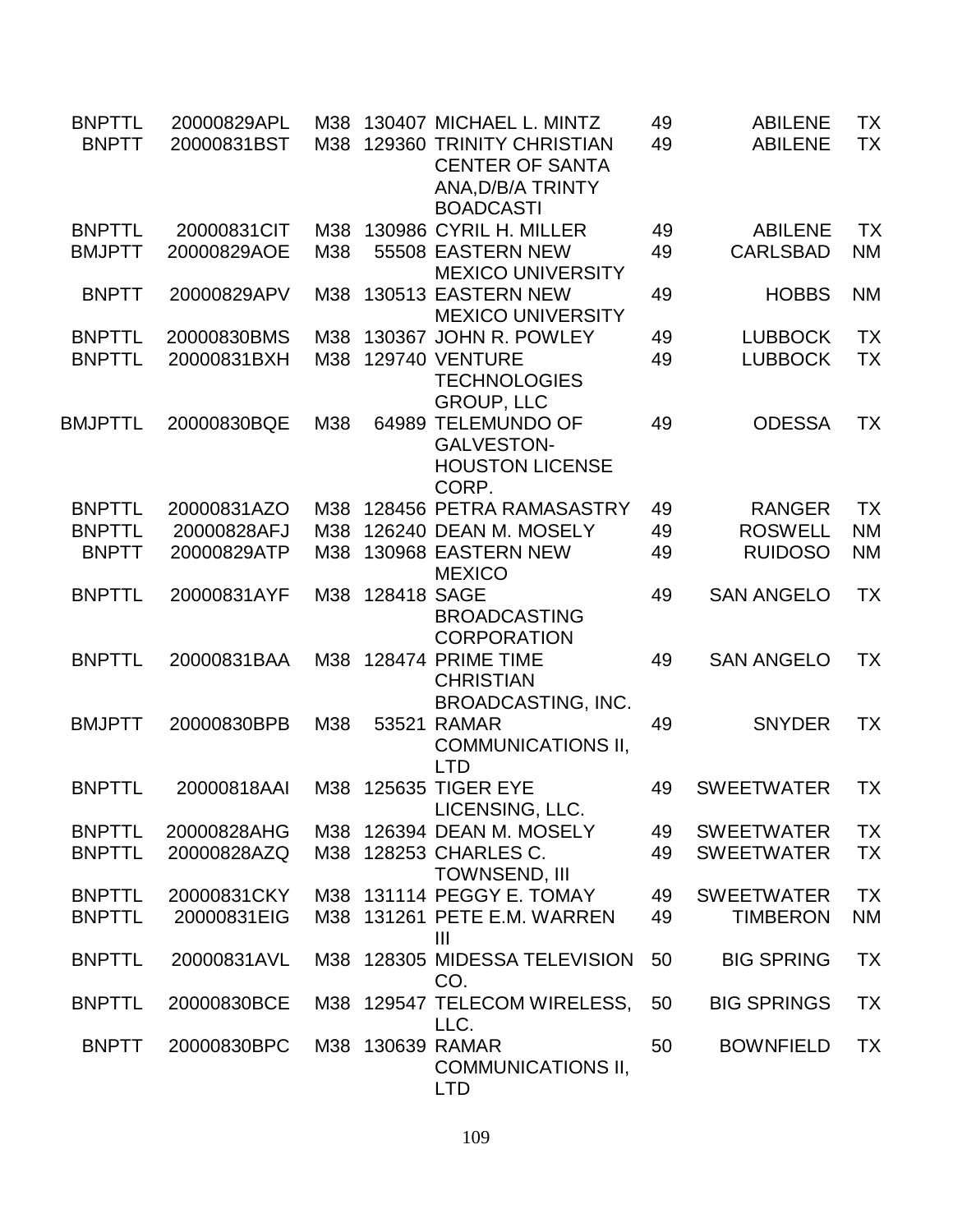| <b>BNPTTL</b><br><b>BNPTTL</b> | 20000828ALV<br>20000828AYJ | M38        | 127004 DEAN M. MOSELY<br>M38 128133 CHARLES C.                                                     | 50<br>50 | <b>HOBBS</b><br><b>HOBBS</b>        | <b>NM</b><br><b>NM</b> |
|--------------------------------|----------------------------|------------|----------------------------------------------------------------------------------------------------|----------|-------------------------------------|------------------------|
| <b>BNPTTL</b>                  | 20000829AFM                |            | TOWNSEND, III<br>M38 126956 WTWB OF THE TRIAD,<br><b>LLC</b>                                       | 50       | <b>HOBBS</b>                        | <b>NM</b>              |
| <b>BNPTT</b>                   | 20000829AOY                | M38        | 130386 EASTERN NEW<br><b>MEXICO UNIVERSITY</b>                                                     | 50       | <b>HOBBS</b>                        | <b>NM</b>              |
| <b>BNPTTL</b><br><b>BNPTT</b>  | 20000829AWO<br>20000830AVR | M38<br>M38 | 131135 MICHAEL MINTZ<br>129023 TRINITY<br><b>BROADCASTING</b><br><b>NETWORK</b>                    | 50<br>50 | <b>HOBBS</b><br><b>HOBBS</b>        | <b>NM</b><br><b>NM</b> |
| <b>BNPTT</b>                   | 20000831AUM                |            | M38 128245 ACME TELEVISION<br><b>LICENSES OF NEW</b><br><b>MEXICO, LLC</b>                         | 50       | <b>HOBBS</b>                        | <b>NM</b>              |
| <b>BNPTTL</b>                  | 20000831BJW                |            | M38 128846 EQUITY<br><b>BROADCASTING</b><br><b>CORPORATION</b>                                     | 50       | <b>LUBBOCK</b>                      | <b>TX</b>              |
| <b>BNPTT</b>                   | 20000830BGH                |            | M38 130007 TRINITY<br><b>BROADCASTING</b><br><b>NETWORK</b>                                        | 50       | MIDLAND/ODE<br><b>SSA</b>           | ТX                     |
| <b>BNPTTL</b>                  | 20000818ADY                |            | M38 126138 TIGER EYE<br>LICENSING, LLC.                                                            | 50       | <b>PLAINVIEW</b>                    | <b>TX</b>              |
| <b>BNPTT</b>                   | 20000830BOR                |            | M38 130552 RAMAR<br><b>COMMUNICATIONS II,</b><br><b>LTD</b>                                        | 50       | <b>PLAINVIEW</b>                    | <b>TX</b>              |
| <b>BNPTT</b>                   | 20000831BWO                |            | M38 129712 TRINITY CHRISTIAN<br><b>CENTER OF SANTA</b><br>ANA, D/B/A TRINTY<br><b>BOADCASTI</b>    | 50       | <b>PLAINVIEW</b>                    | <b>TX</b>              |
| <b>BNPTT</b>                   | 20000831BYA                |            | M38 129766 TRINITY<br><b>BROADCASTING</b><br><b>NETWORK</b>                                        | 50       | <b>PORTALES</b>                     | <b>NM</b>              |
| <b>BNPTTL</b>                  |                            |            | <b>TELEVISION CO.</b>                                                                              | 51       | <b>ANDREWS</b>                      | <b>TX</b>              |
| <b>BNPTT</b>                   | 20000830BFT                |            | M38 129943 TRINITY<br><b>BROADCASTING</b><br><b>NETWORK</b>                                        | 51       | <b>BIG SPRING</b>                   | TX                     |
| <b>BNPTTL</b>                  | 20000830BCF                |            | M38 129550 TELECOM WIRELESS,<br>LLC.                                                               | 51       | <b>BIG SPRINGS</b>                  | <b>TX</b>              |
| <b>BNPTT</b>                   | 20000829AOX                |            | M38 130385 EASTERN NEW<br><b>MEXICO UNIVERSITY</b>                                                 | 51       | <b>HOBBS</b>                        | <b>NM</b>              |
| <b>BNPTTL</b><br><b>BNPTTL</b> | 20000830BLF<br>20000831AZY |            | M38 130252 JOHN R. POWLEY<br>M38 128470 PRIME TIME<br><b>CHRISTIAN</b><br><b>BROADCASTING, INC</b> | 51<br>51 | <b>MIDLAND</b><br><b>SAN ANGELO</b> | <b>TX</b><br><b>TX</b> |
| <b>BNPTT</b>                   | 20000830AWP                |            | M38 129144 TRINITY                                                                                 | 51       | <b>SEMINOLE</b>                     | <b>TX</b>              |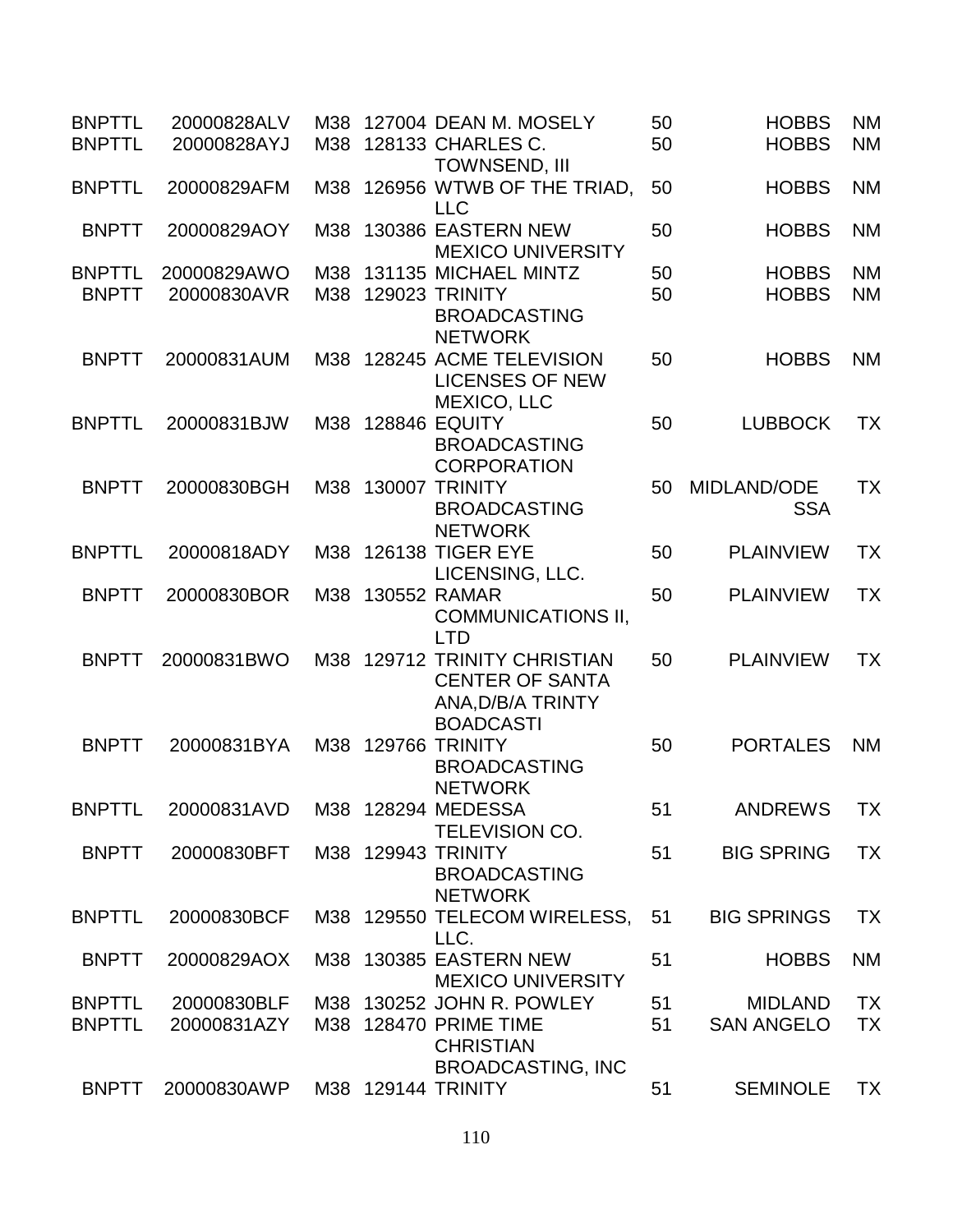## BROADCASTING NETWORK BNPTTL 20000831CKX M38 131113 MARTIN WEISS 52 BIG SPRING TX BNPTTL 20000831AEK M38 126997 MARTIN WEISS 52 MIDLAND TX BNPTTL 20000831CIH M38 130970 CYRIL H. MILLER 52 MIDLAND TX BNPTTL 20000831CIQ M38 130983 CYRIL H. MILLER 52 MIDLAND TX BNPTT 20000830AWL M38 129137 TRINITY BROADCASTING **NETWORK** 52 MIDLAND/ODE **SSA** TX BNPTTL 20000831CBB M38 129889 MARK SILBERMAN 52 WINDGATE TX BNPTT 20000830BFU M38 129944 TRINITY BROADCASTING **NETWORK** 53 BIG SPRING TX BNPTTL 20000831CKZ M38 131116 MARTIN WEISS 54 BIG SPRING TX BNPTTL 20000831BBZ M38 128541 MARK SILBERMAN 54 DENVER CITY TX BNPTTL 20000831AGU M38 127194 MARK SILBERMAN 54 LAMESA TX BNPTTL 20000831AEL M38 127009 MARTIN WEISS 54 MIDLAND TX BNPTT 20000830BGG M38 130004 TRINITY BROADCASTING **NETWORK** 54 MIDLAND/ODE **SSA** TX BNPTTL 20000831CIM M38 130980 CYRIL H. MILLER 54 ODESSA TX BNPTTL 20000831CBH M38 129898 MARK SILBERMAN 54 PECOS TX BNPTTL 20000831CJA M38 130996 ANDREW FAFA 60 ABILENE TX BNPTTL 20000831APV M38 128031 VENTURE **TECHNOLOGIES** GROUP, LLC 60 LUBBOCK TX BNPTTL 20000830BRQ M38 131091 INSPIRATION TELEVISION, INC. 61 AMARILLO TX BNPTTL 20000830BOF M38 130504 INSPIRATION TELEVISION, INC. 62 ODESSA TX BNPTTL 20000829AXZ M38 131306 LAWRENCE HOWARD MINTZ 63 MIDLAND TX BNPTTL 20000829APW M38 130539 LAWRENCE HOWARD MINTZ 64 LUBBOCK TX BNPTTL 20000829AVS M38 131064 MICHAEL MINTZ 64 ROSWELL NM BNPTTL 20000830BRU M38 131095 INSPIRATION TELEVISION, INC. 65 LUBBOCK TX BNPTTL 20000831APW M38 128033 VENTURE **TECHNOLOGIES** GROUP, LLC 65 LUBBOCK TX BNPTTL 20000830BOA M38 130492 INSPIRATION TELEVISION, INC. 66 ODESSA TX BNPTTL 20000829AWH M38 131105 LAWRENCE HOWARD MINTZ 69 MIDLAND TX BNPTTL 20000807AAR M380 125091 LAURIE MINTZ 30 LAWTON OK BNPTTL 20000830BKW M380 130242 KSWO TELEVISION 31 DUNCAN OK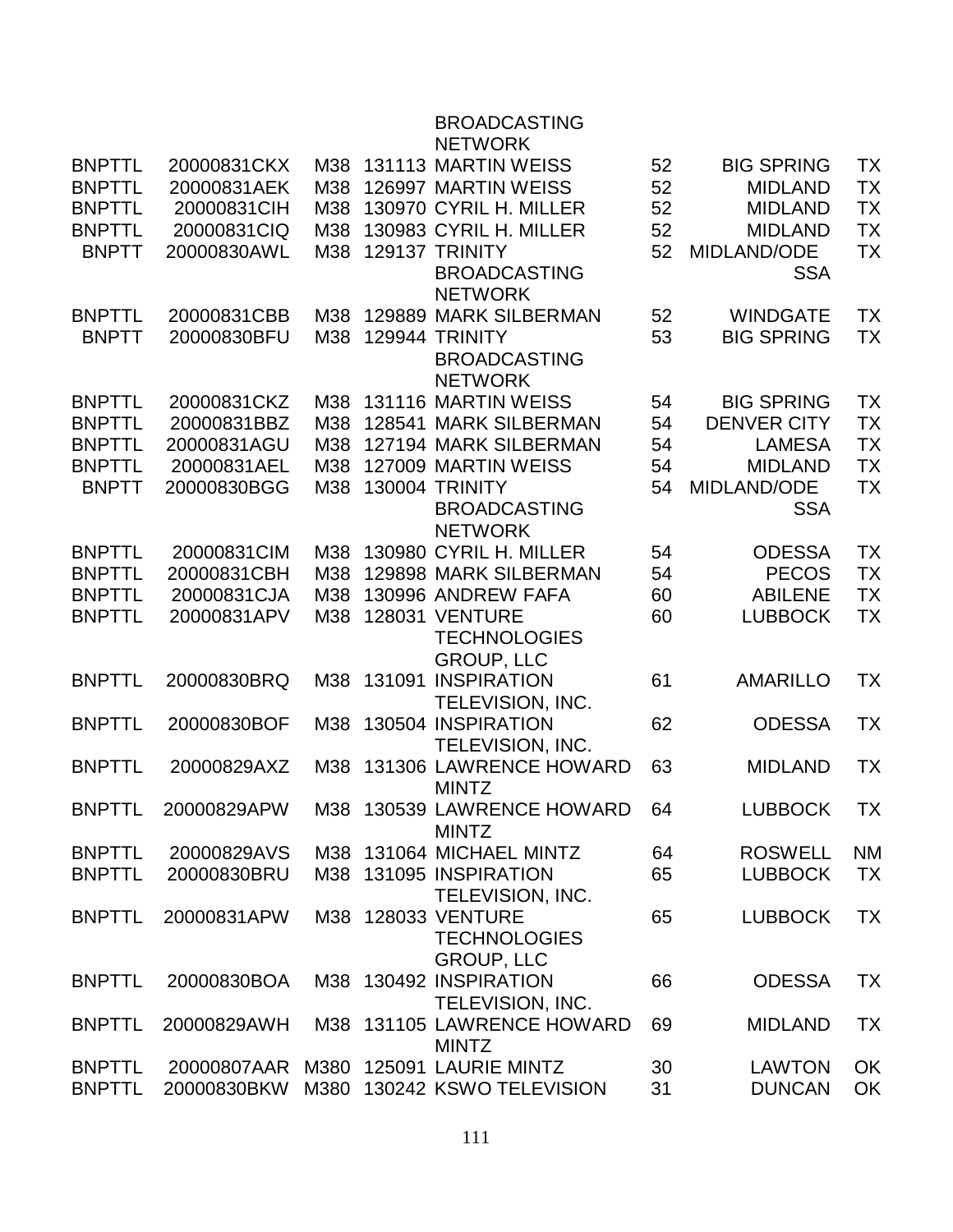|               |                                     |      | CO., INC.                                                         |    |                                           |           |
|---------------|-------------------------------------|------|-------------------------------------------------------------------|----|-------------------------------------------|-----------|
| <b>BNPTTL</b> | 20000830BTI                         | M380 | 131294 TELECOM WIRELESS,<br><b>LLC</b>                            | 31 | <b>LAWTON</b>                             | OK        |
| <b>BNPTTL</b> | 20000831BAJ                         | M380 | 128487 DOUGLAS SHELDAHL                                           | 31 | <b>LAWTON</b>                             | OK        |
| <b>BNPTT</b>  | 20000825AJH                         | M380 | 129470 NORTHFORK TV<br><b>TRANSLATOR</b><br><b>SYSTEM</b>         | 31 | <b>QUANAH</b>                             | <b>TX</b> |
| <b>BNPTTL</b> | 20000802ADW                         | M381 | 125517 JAQUELINE FAJARDO                                          | 50 | <b>ALAMAGORDO</b>                         | <b>NM</b> |
| <b>BNPTTL</b> | 20000829ARQ                         | M381 | <b>130811 PAXSON</b><br><b>COMMUNICATIONS</b><br>LPTV, INC.       | 50 | <b>ALAMOGORDO</b>                         | <b>NM</b> |
| <b>BNPTT</b>  | 20000830AVJ                         | M381 | 129003 TRINITY<br><b>BROADCASTING</b><br><b>NETWORK</b>           | 50 | <b>ALAMOGORDO</b>                         | <b>NM</b> |
| <b>BNPTTL</b> | 20000831ANX M381                    |      | 127950 KTVU PARTNERSHIP                                           | 50 | <b>ALAMOGORDO</b>                         | <b>NM</b> |
| <b>BNPTTL</b> | 20000828ALN                         | M381 | 126982 DEAN M. MOSELY                                             | 50 | <b>ALAMORGORD</b><br>O                    | <b>NM</b> |
| <b>BNPTTL</b> | 20000828AXZ M381                    |      | 128114 CHARLES C.<br><b>TOWNSEND, III</b>                         | 50 | <b>ALAMORGORD</b><br>O                    | <b>NM</b> |
| <b>BNPTT</b>  | 20000829ARX                         | M381 | 130822 REGENTS OF NEW<br><b>MEXICO STATE</b><br><b>UNIVERSITY</b> | 50 | <b>LORDSBURG</b>                          | <b>NM</b> |
| <b>BNPTT</b>  | 20000830BER M381                    |      | <b>129900 TRINITY</b><br><b>BROADCASTING</b><br><b>NETWORK</b>    | 50 | <b>SILVER CITY</b>                        | <b>NM</b> |
| <b>BNPTTL</b> | 20000828AEO                         | M381 | 126203 CHARLES C.<br><b>TOWNSEND, III</b>                         | 50 | <b>TRUTH OR</b><br><b>CONSEQUENC</b><br>Е | <b>NM</b> |
| <b>BNPTTL</b> | 20000828AMA                         | M381 | 127019 DEAN M. MOSELY                                             | 50 | <b>TRUTH OR</b><br><b>CONSEQUENC</b><br>Е | <b>NM</b> |
| <b>BNPTTL</b> | 20000829ARO                         | M382 | 130807 NATIONAL MINORITY<br>TV, INC.                              | 50 | <b>ASTORIA</b>                            | <b>OR</b> |
| BMAPTTL       | 20000831ANG M382                    |      | 8261 CALIFORNIA<br><b>OREGON</b><br><b>BROADCASTING, INC.</b>     | 50 | <b>GRANTS PASS</b>                        | <b>OR</b> |
| <b>BNPTTL</b> | 20000807AEC M382 125252 JULIE MINTZ |      |                                                                   | 50 | <b>KLAMATH</b><br><b>FALLS</b>            | <b>OR</b> |
| <b>BNPTTL</b> | 20000810AAO M382 125283 INSPIRATION |      | <b>TELEVISION, INC.</b>                                           | 50 | <b>KLAMATH</b><br><b>FALLS</b>            | <b>OR</b> |
| <b>BNPTTL</b> | 20000828AGD M382 126343 CHARLES C.  |      | <b>TOWNSEND, III</b>                                              | 50 | <b>KLAMATH</b><br><b>FALLS</b>            | <b>OR</b> |
| <b>BNPTTL</b> |                                     |      | 20000828AHI M382 126401 DEAN M. MOSELY                            | 50 | <b>KLAMATH</b><br><b>FALLS</b>            | <b>OR</b> |
| <b>BNPTTL</b> | 20000831BRM M382 129273 BETTER LIFE |      | <b>TELEVISION</b>                                                 | 50 | <b>KLAMATH</b><br><b>FALLS</b>            | <b>OR</b> |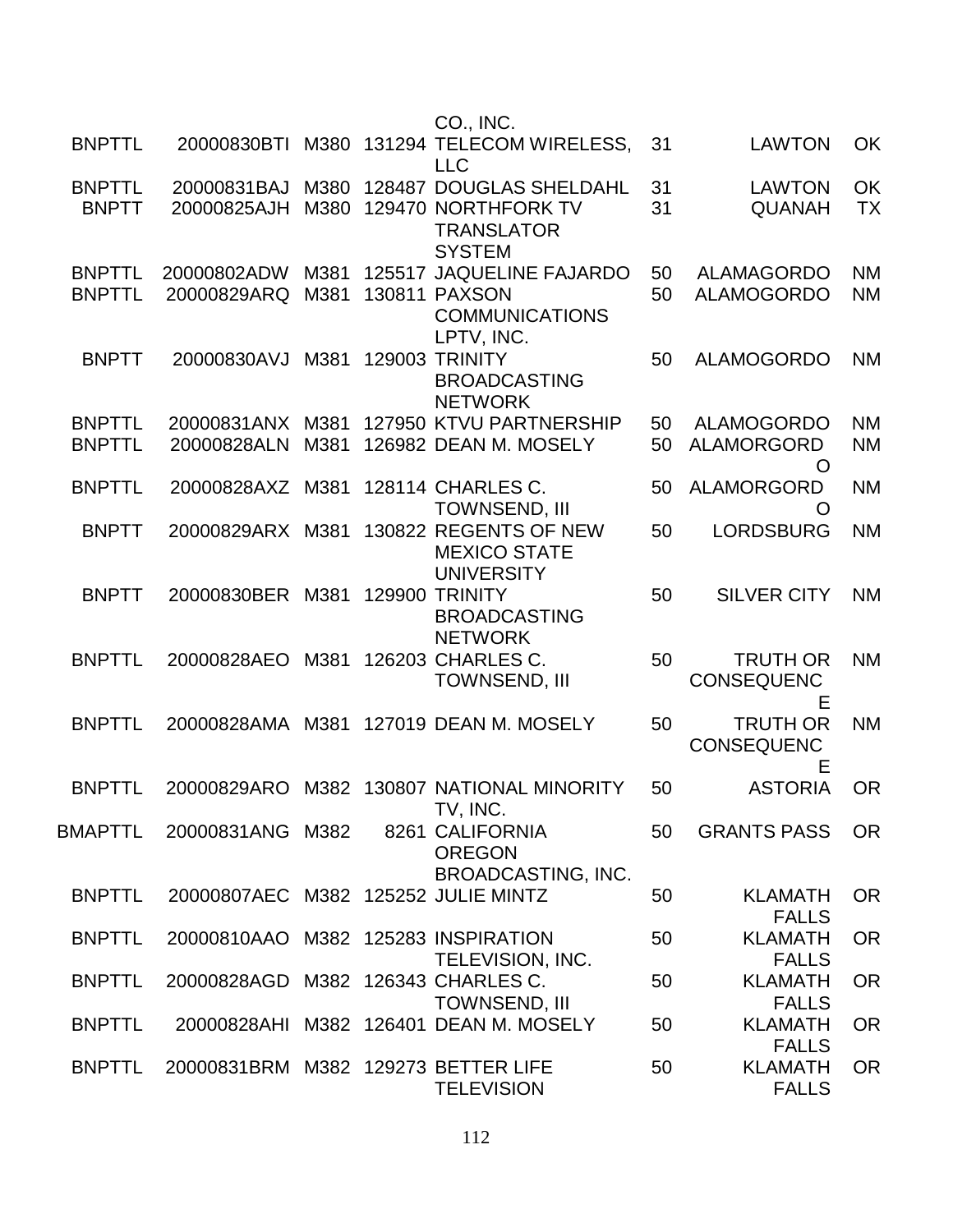| <b>BNPTT</b>  |                                     |      |           | 20000830BSO M382 131205 ACME TELEVISION<br><b>LICENSES OF</b><br>OREGON, LLC | 50 | <b>LINCOLN CITY</b>           | <b>OR</b> |
|---------------|-------------------------------------|------|-----------|------------------------------------------------------------------------------|----|-------------------------------|-----------|
| <b>BNPTTL</b> | 20000828APZ M382                    |      |           | 127297 DEAN M. MOSELY                                                        | 51 | <b>OCEAN PARK</b>             | <b>WA</b> |
| <b>BNPTTL</b> | 20000828AZZ                         | M382 |           | 128262 CHARLES C.<br><b>TOWNSEND, III</b>                                    | 51 | <b>OCEAN PARK</b>             | <b>WA</b> |
| <b>BNPTTL</b> | 20000828AHX                         | M382 |           | 126476 DEAN M. MOSELY                                                        | 51 | <b>WARRENTON</b>              | <b>OR</b> |
| <b>BNPTTL</b> | 20000828AYT                         |      |           | M382 128172 CHARLES C.                                                       | 51 | <b>WARRENTON</b>              | <b>OR</b> |
|               |                                     |      |           | <b>TOWNSEND, III</b>                                                         |    |                               |           |
| <b>BNPTTL</b> | 20000807AEH                         | M383 |           | 125264 JULIE MINTZ                                                           | 47 | <b>BEND</b>                   | <b>OR</b> |
| <b>BNPTTL</b> | 20000810AAY                         |      |           | M383 125323 INSPIRATION                                                      | 47 | <b>BEND</b>                   | <b>OR</b> |
|               |                                     |      |           | TELEVISIN, INC.                                                              |    |                               |           |
| <b>BNPTTL</b> | 20000830AIW                         |      |           | M383 127503 DEAN M. MOSELY                                                   | 47 | <b>BEND</b>                   | <b>OR</b> |
| <b>BNPTTL</b> | 20000830ASA                         | M383 |           | 128821 CHARLES C.                                                            | 47 | <b>BEND</b>                   | <b>OR</b> |
|               |                                     |      |           | <b>TOWNSEND, III</b>                                                         |    |                               |           |
| <b>BNPTTL</b> | 20000802ADV                         |      |           | M383 125516 VERONICA FARIAS                                                  | 47 | <b>KLAMATH</b>                | <b>OR</b> |
|               |                                     |      |           |                                                                              |    | <b>FALLS</b>                  |           |
| <b>BNPTTL</b> | 20000807AAJ                         |      |           | M383 125073 JULIE MINTZ                                                      | 47 | <b>KLAMATH</b>                | <b>OR</b> |
|               |                                     |      |           |                                                                              |    | <b>FALLS</b>                  |           |
| <b>BNPTTL</b> | 20000810AAN                         |      |           | M383 125278 INSPIRATION                                                      | 47 | <b>KLAMATH</b>                | <b>OR</b> |
|               |                                     |      |           | TELEVISION, INC.                                                             |    | <b>FALLS</b>                  |           |
| <b>BNPTTL</b> | 20000828AFD                         |      |           | M383 126232 DEAN M. MOSELY                                                   | 47 | <b>KLAMATH</b>                | <b>OR</b> |
|               |                                     |      |           |                                                                              |    | <b>FALLS</b>                  |           |
| <b>BNPTTL</b> | 20000828AYR M383 128167 CHARLES C.  |      |           |                                                                              | 47 | <b>KLAMATH</b>                | <b>OR</b> |
| <b>BNPTTL</b> |                                     |      |           | TOWNSEND, III                                                                |    | <b>FALLS</b>                  | <b>OR</b> |
|               | 20000831CBS                         |      |           | M383 129928 LINENOT.COM, INC.                                                | 47 | <b>WARM</b><br><b>SPRINGS</b> |           |
| <b>BNPTVL</b> | 20000830BAV                         | M384 | 129496 KM |                                                                              | 5  | <b>ERIE</b>                   | <b>PA</b> |
|               |                                     |      |           | COMMUNICATIONS,                                                              |    |                               |           |
|               |                                     |      |           | INC.                                                                         |    |                               |           |
| <b>BNPTVL</b> | 20000825AJQ                         |      |           | M384 130452 JOHN R. POWLEY                                                   | 6  | <b>ERIE</b>                   | PA        |
| <b>BNPTTL</b> | 20000807AEL M385 125279 JULIE MINTZ |      |           |                                                                              | 28 | <b>BEND</b>                   | <b>OR</b> |
| <b>BNPTTL</b> | 20000831BUR M385 129536 STEAD       |      |           |                                                                              | 28 | <b>WARM</b>                   | <b>OR</b> |
|               |                                     |      |           | COMMUNICATIONS,                                                              |    | <b>SPRINGS</b>                |           |
|               |                                     |      |           | INC.                                                                         |    |                               |           |
| <b>BNPTTL</b> |                                     |      |           | 20000829AQZ M386 130792 NATIONAL MINORITY                                    | 35 | <b>PINEVILLE AND</b>          | <b>OR</b> |
|               |                                     |      |           | TV, INC.                                                                     |    | <b>REDMON</b>                 |           |
| <b>BNPTT</b>  |                                     |      |           | 20000830BSN M386 131203 ACME TELEVISION                                      | 35 | THE DALLES                    | <b>OR</b> |
|               |                                     |      |           | <b>LICENSES OF</b>                                                           |    |                               |           |
|               |                                     |      |           | <b>OREGON, LLC</b>                                                           |    |                               |           |
| <b>BNPTTL</b> | 20000830AIX M387                    |      |           | 127504 DEAN M. MOSELY                                                        | 49 | <b>BEND</b>                   | <b>OR</b> |
| <b>BNPTTL</b> | 20000830ASB M387 128822 CHARLES C.  |      |           |                                                                              | 49 | <b>BEND</b>                   | <b>OR</b> |
|               |                                     |      |           | <b>TOWNSEND, III</b>                                                         |    |                               |           |
| <b>BNPTTL</b> | 20000829AQT M388 130783 INSPIRATION |      |           |                                                                              | 57 | <b>LAWTON</b>                 | <b>OK</b> |
|               |                                     |      |           | TELEVISION, INC.                                                             |    |                               |           |
| <b>BNPTTL</b> | 20000831BIS                         |      |           | M388 128797 PURI FAMILY LIMITED                                              | 58 | <b>LAWTON</b>                 | OK        |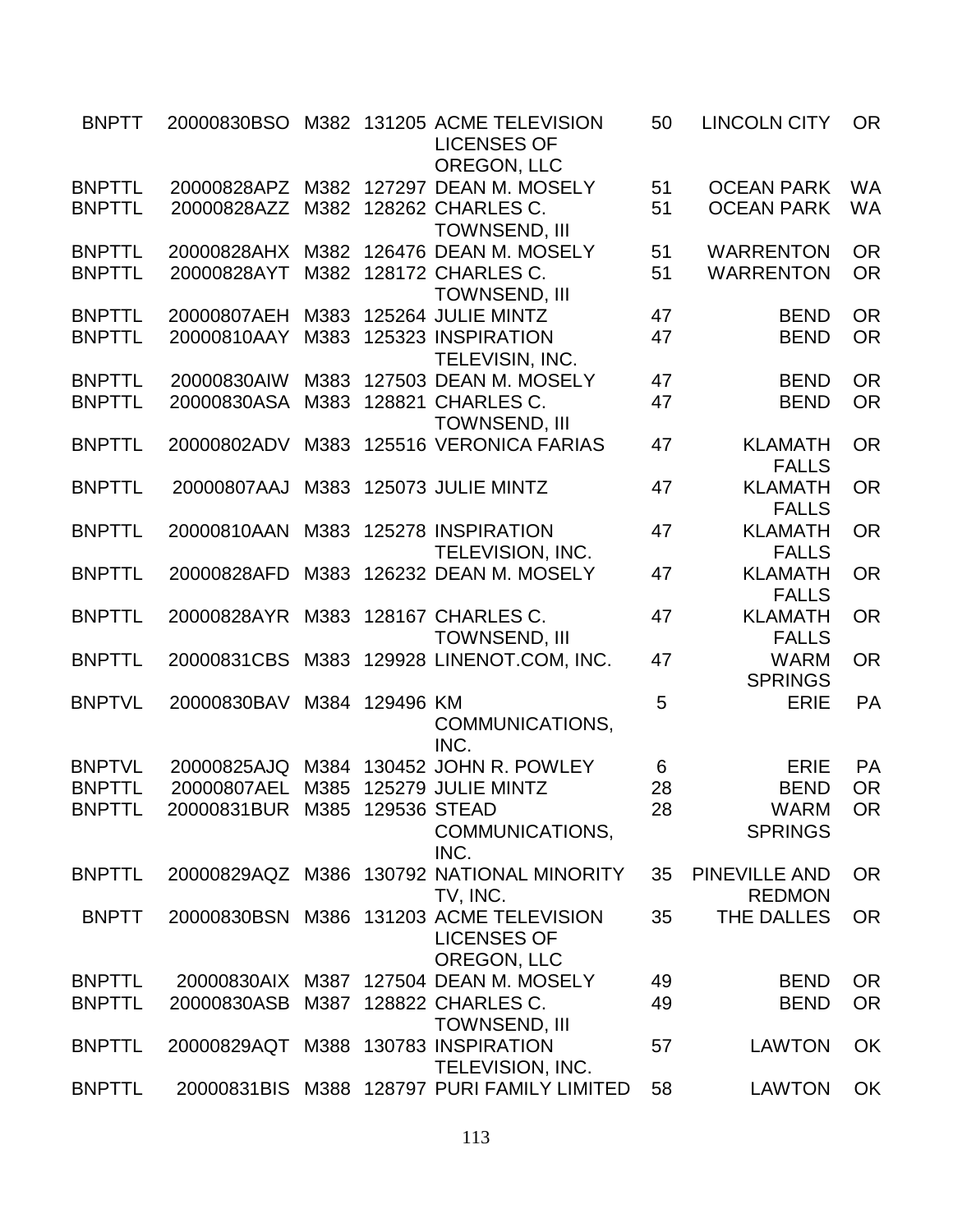|               |                  |      |        | <b>PARTNERSHIP</b>                              |    |                                       |           |
|---------------|------------------|------|--------|-------------------------------------------------|----|---------------------------------------|-----------|
| <b>BNPTT</b>  | 20000823AGA M389 |      | 129551 | <b>WSKG PUBLIC</b><br><b>TELECOMMUNICATIO</b>   | 26 | <b>CANISTEO AND</b><br><b>HORNELL</b> | <b>NY</b> |
|               |                  |      |        | <b>NS COUNCIL</b>                               |    |                                       |           |
| <b>BNPTT</b>  | 20000830BAZ      | M389 |        | 129499 WNEP-TV, L.P.                            | 26 | <b>MANSFIELD</b>                      | PA        |
| <b>BNPTT</b>  | 20000830AXW      | M39  |        | <b>129335 TRINITY</b>                           | 23 | <b>JUNEAU</b>                         | AK        |
|               |                  |      |        | <b>BROADCASTING</b>                             |    |                                       |           |
|               |                  |      |        | <b>NETWORK</b>                                  |    |                                       |           |
| <b>BNPTTL</b> | 20000828AKA      | M39  |        | 126676 GREENTV, CORP<br>129337 TRINITY          | 24 | <b>JUNEAU</b>                         | <b>AK</b> |
| <b>BNPTT</b>  | 20000830AXX      | M39  |        | <b>BROADCASTING</b>                             | 25 | <b>JUNEAU</b>                         | AK        |
|               |                  |      |        | <b>NETWORK</b>                                  |    |                                       |           |
| <b>BNPTTL</b> | 20000831CDL      | M39  |        | 130023 FIREWEED                                 | 25 | <b>SITKA</b>                          | AK        |
|               |                  |      |        | <b>COMMUNICATIONS</b>                           |    |                                       |           |
|               |                  |      |        | CORP.                                           |    |                                       |           |
| <b>BNPTTL</b> | 20000828BFD      | M39  |        | 130172 GREENTV, CORP.                           | 26 | <b>JUNEAU</b>                         | <b>AK</b> |
| <b>BNPTTL</b> | 20000830BKU      | M390 |        | 130240 NATIONAL MINORITY                        | 20 | <b>BAKER</b>                          | <b>OR</b> |
|               |                  |      |        | TV, INC.                                        |    |                                       |           |
| <b>BNPTT</b>  | 20000811ABH      | M390 |        | 127792 BLUE MOUNTAIN                            | 20 | <b>LA GRANDE</b>                      | <b>OR</b> |
|               |                  |      |        | <b>TRANSLATOR</b>                               |    |                                       |           |
|               |                  |      |        | <b>DISTRICT</b>                                 |    |                                       |           |
| <b>BNPTT</b>  | 20000830AWD      | M391 | 129109 | <b>TRINITY</b>                                  | 47 | <b>CLINTON</b>                        | OK        |
|               |                  |      |        | <b>BROADCASTING</b>                             |    |                                       |           |
|               |                  |      |        | <b>NETWORK</b>                                  |    |                                       |           |
| <b>BNPTTL</b> | 20000831CFR M391 |      |        | 130630 ANTHONY GOMES                            | 47 | <b>LAWTON</b>                         | OK        |
| <b>BNPTT</b>  | 20000831BSO      | M392 |        | <b>129351 TRINITY CHRISTIAN</b>                 | 43 | <b>MCALESTER</b>                      | OK        |
|               |                  |      |        | <b>CENTER OF SANTA</b>                          |    |                                       |           |
|               |                  |      |        | ANA, D/B/A TRINTY                               |    |                                       |           |
|               |                  |      |        | <b>BOADCASTI</b>                                |    |                                       |           |
| <b>BNPTTL</b> | 20000830AIU      | M392 | 127501 | <b>DEAN M. MOSELY</b>                           | 43 | <b>MCALISTER</b>                      | OK        |
| <b>BNPTTL</b> | 20000830ARY      | M392 |        | 128818 CHARLES C.                               | 43 | <b>MCALISTER</b>                      | OK        |
|               |                  |      |        | <b>TOWNSEND, III</b>                            |    |                                       |           |
| <b>BNPTTI</b> |                  |      |        | 20000830BTJ M393 131296 TELECOM WIRELESS        | 41 | <b>LAWTON</b>                         | OK        |
|               |                  |      |        | <b>LLC</b>                                      |    |                                       |           |
| <b>BNPTTL</b> |                  |      |        | 20000831BAE M393 128479 DOUGLAS SHELDAHL        | 41 | <b>LAWTON</b>                         | OK        |
| <b>BNPTT</b>  | 20000825AJN      |      |        | M393 129652 NORTHFORK TV                        | 41 | <b>QUANAH</b>                         | <b>TX</b> |
|               |                  |      |        | <b>TRANSLATOR</b>                               |    |                                       |           |
|               |                  |      |        | <b>SYSTEM</b>                                   |    |                                       |           |
| <b>BNPTTL</b> |                  |      |        | 20000831BYZ M394 129820 FIBERLESSNET, INC.      | 62 | <b>BAKER</b>                          | CA        |
| <b>BNPTTL</b> | 20000831CBV      |      |        | M394 129934 LINENOT.COM, INC.                   | 62 | <b>CANTIL</b>                         | <b>TX</b> |
| <b>BNPTTL</b> |                  |      |        | 20000831BQI M394 129211 HILLTOP CHURCH,<br>INC. | 62 | <b>PARUMPH</b>                        | <b>NV</b> |
| <b>BNPTTL</b> | 20000802ADO      |      |        | M395 125505 JAQUELINE FAJARDO                   | 38 | <b>ARDMORE</b>                        | OK        |
| <b>BNPTTL</b> |                  |      |        | 20000828APK M395 127279 DEAN M. MOSELY          | 38 | <b>ARDMORE</b>                        | OK        |
| <b>BNPTTL</b> | 20000828AYO      |      |        | M395 128153 CHARLES C.                          | 38 | <b>ARDMORE</b>                        | OK        |
|               |                  |      |        | TOWNSEND, III                                   |    |                                       |           |
|               |                  |      |        |                                                 |    |                                       |           |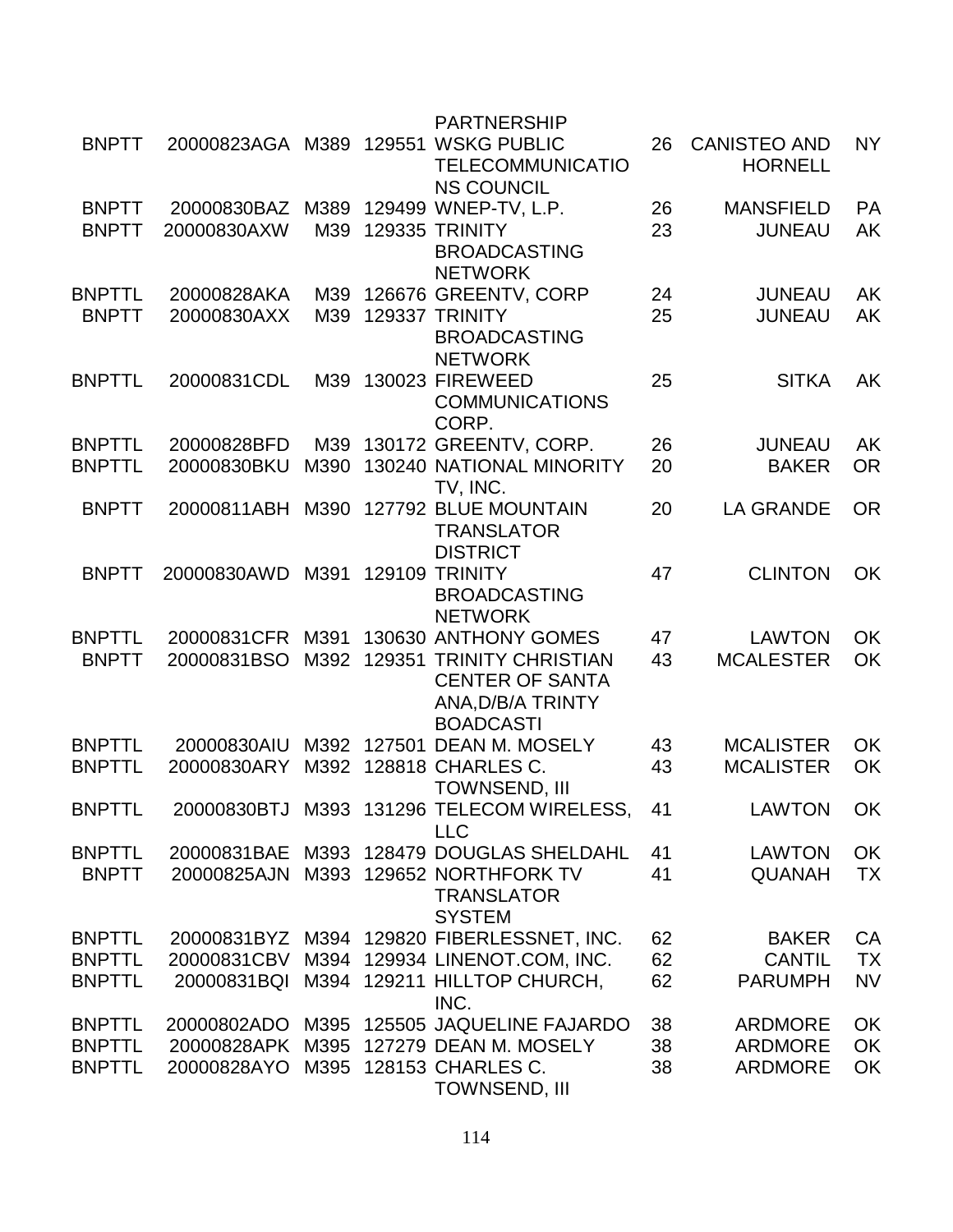| <b>BNPTTL</b> | 20000831AUX M395 128287 ARDMORE    |      | <b>COMMUNITY HEALTH</b><br><b>AND EDUCATION</b><br>ORGANIZATION INC.                   | 38 | <b>ARDMORE</b>       | <b>OK</b>      |
|---------------|------------------------------------|------|----------------------------------------------------------------------------------------|----|----------------------|----------------|
| <b>BNPTTL</b> | 20000810AAD                        |      | M395 125240 INSPIRATION<br><b>TELEVISION, INC.</b>                                     | 38 | <b>WICHITA FALLS</b> | <b>TX</b>      |
| <b>BNPTTL</b> | 20000828APU                        | M395 | 127292 DEAN M. MOSELY                                                                  | 38 | <b>WICHITA FALLS</b> | <b>TX</b>      |
| <b>BNPTTL</b> | 20000828AZS                        | M395 | 128255 CHARLES C.<br><b>TOWNSEND, III</b>                                              | 38 | <b>WICHITA FALLS</b> | <b>TX</b>      |
| <b>BNPTTL</b> | 20000830BTB                        |      | M395 131283 TELECOM WIRELESS,<br><b>LLC</b>                                            | 38 | <b>WICHITA FALLS</b> | <b>TX</b>      |
| <b>BNPTTL</b> | 20000831AVB                        | M395 | 128291 ARDMORE<br><b>COMMUNITY HEALTH</b><br><b>AND EDUCATION</b><br>ORGANIZATION INC. | 53 | <b>ARDMORE</b>       | OK             |
| <b>BNPTT</b>  | 20000830AWF                        |      | M395 129117 TRINITY<br><b>BROADCASTING</b><br><b>NETWORK</b>                           | 53 | <b>DURANT</b>        | <b>OK</b>      |
| <b>BNPTT</b>  | 20000831AXC                        |      | M396 128362 RAMAR<br><b>COMMUNICATIONS II,</b><br>LTD                                  | 24 | <b>FLOYDADA</b>      | <b>TX</b>      |
| <b>BNPTT</b>  | 20000825AJB                        |      | M396 129217 NORTHFORK TV<br><b>TRANSLATOR</b><br><b>SYSTEM</b>                         | 24 | <b>HOLLIS</b>        | <b>OK</b>      |
| <b>BNPTTL</b> | 20000831BWI                        |      | M396 129704 VENTURE<br><b>TECHNOLOGIES</b><br><b>GROUP, LLC</b>                        | 24 | <b>LUBBOCK</b>       | <b>TX</b>      |
| <b>BNPTTL</b> |                                    |      | 20000831CJV M396 131047 WORD OF GOD<br>FELLOWSHIP, INC.                                | 24 | <b>LUBBOCK</b>       | <b>TX</b>      |
| <b>BNPTTL</b> | 20000818ACH                        | M396 | <b>125806 TIGER EYE</b><br>LICENSING, LLC                                              | 24 | <b>PLAINVIEW</b>     | <b>TX</b>      |
| <b>BNPTTL</b> |                                    |      | 20000830AJA M397 127514 DEAN M. MOSELY                                                 | 20 | <b>AQUADILLA</b>     | <b>PR</b>      |
| <b>BNPTTL</b> | 20000830ASD M397 128824 CHARLES C. |      | <b>TOWNSEND, III</b>                                                                   | 20 | <b>AQUADILLA</b>     | <b>PR</b>      |
| <b>BNPTTL</b> |                                    |      | 20000830AJC M398 127516 DEAN M. MOSELY                                                 | 36 | <b>BARIO MORA</b>    | <b>PR</b>      |
| <b>BNPTTL</b> | 20000830ASG                        |      | M398 128827 CHARLES C.<br><b>TOWNSEND, III</b>                                         | 36 | <b>BARIO MORA</b>    | <b>PR</b>      |
| <b>BNPTTL</b> |                                    |      | 20000807AGP M398 125461 HOWARD MINTZ                                                   | 36 | <b>PONCE</b>         | <b>PR</b>      |
| <b>BNPTTL</b> | 20000821AHQ                        |      | M4 130942 RICHARD C & LISA A.<br><b>GOETZ</b>                                          | 38 | <b>HILO</b>          | HI             |
| <b>BNPTTL</b> | 20000828AFS                        |      | M4 126319 CHARLES C.<br><b>TOWNSEND, III</b>                                           | 38 | <b>KAHULUI</b>       | HI             |
| <b>BNPTTL</b> | 20000828AOE                        |      | M4 127201 DEAN M. MOSELY                                                               | 38 | <b>KAHULUI</b>       | H <sub>l</sub> |
| <b>BNPTT</b>  | 20000830BPD                        | M4   | 130646 TRINITY CHRISTIAN<br><b>CENTER OF SANTA</b><br>ANA, INC., D/B/A                 | 38 | KAILUA-KONA          | HI             |

115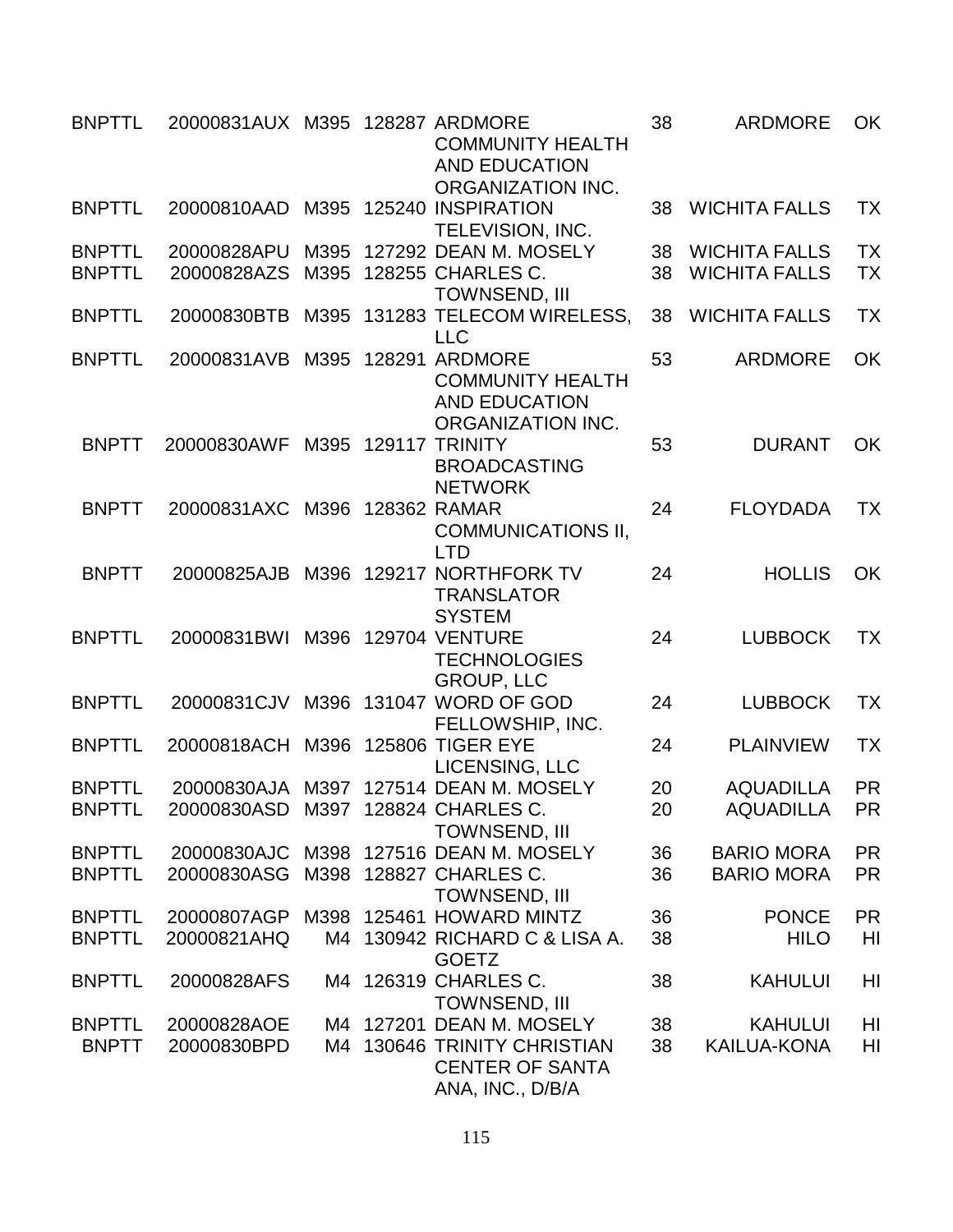|               |                                    |      |        | <b>TRINITY</b>                                |                |                    |           |
|---------------|------------------------------------|------|--------|-----------------------------------------------|----------------|--------------------|-----------|
| <b>BNPTT</b>  | 20000830ATE                        |      |        | M4 128915 TRINITY<br><b>BROADCASTING</b>      | 53             | <b>LAHAINA</b>     | HI        |
|               |                                    |      |        | <b>NETWORK</b>                                |                |                    |           |
| <b>BNPTTL</b> | 20000830AGK                        | M40  |        | 127373 DEAN M. MOSELY                         | 14             | <b>NOME</b>        | AK        |
| <b>BNPTTL</b> | 20000830APA                        | M40  |        | 128302 CHARLES C.                             | 14             | <b>NOME</b>        | AK        |
| <b>BNPTTL</b> | 20000830AIZ                        | M400 |        | <b>TOWNSEND, III</b><br>127507 DEAN M. MOSELY | 30             | <b>AQUADILLA</b>   | <b>PR</b> |
| <b>BNPTTL</b> | 20000830ASF                        | M400 |        | 128826 CHARLES C.                             | 30             | <b>AQUADILLA</b>   | <b>PR</b> |
|               |                                    |      |        | <b>TOWNSEND, III</b>                          |                |                    |           |
| <b>BNPTTL</b> | 20000830AJB                        | M401 |        | 127515 DEAN M. MOSELY                         | 24             | <b>AQUADILLA</b>   | <b>PR</b> |
| <b>BNPTTL</b> | 20000830ASE                        | M401 |        | 128825 CHARLES C.                             | 24             | <b>AQUADILLA</b>   | <b>PR</b> |
|               |                                    |      |        | <b>TOWNSEND, III</b>                          |                |                    |           |
| <b>BNPTTL</b> | 20000828BGY                        | M402 |        | 130455 JOHN R. POWLEY                         | 18             | <b>ERIE</b>        | <b>PA</b> |
| <b>BNPTTL</b> | 20000830BKE                        | M402 |        | 130220 THREE ANGELS                           | 18             | <b>ERIE</b>        | <b>PA</b> |
|               |                                    |      |        | <b>BROADCASTING</b>                           |                |                    |           |
|               |                                    |      |        | NETWORK, INC.                                 |                |                    |           |
| <b>BNPTTL</b> | 20000830BNX M402                   |      |        | <b>130468 VENTURE</b>                         | 18             | <b>ERIE</b>        | <b>PA</b> |
|               |                                    |      |        | <b>TECHNOLOGIES</b>                           |                |                    |           |
|               |                                    |      |        | <b>GROUP, LLC</b>                             |                |                    |           |
| <b>BNPTTL</b> | 20000830BPS                        |      |        | M403 130817 CHANNEL 49                        | 67             | <b>ADA</b>         | OK        |
|               |                                    |      |        | <b>ACQUISITION COPR</b>                       |                |                    |           |
| <b>BNPTTL</b> | 20000831BCZ                        | M403 |        | 128569 JOHN R. POWLEY                         | 67             | <b>GAINESVILLE</b> | <b>TX</b> |
| <b>BNPTVL</b> | 20000830BNQ                        | M404 |        | <b>130453 VENTURE</b>                         | $\overline{7}$ | <b>ERIE</b>        | <b>PA</b> |
|               |                                    |      |        | <b>TECHNOLOGIES</b>                           |                |                    |           |
|               |                                    |      |        | <b>GROUP, LLC</b>                             |                |                    |           |
| <b>BNPTVL</b> | 20000831CES                        | M404 | 130437 | <b>KM</b>                                     | $\overline{7}$ | <b>ERIE</b>        | <b>PA</b> |
|               |                                    |      |        | COMMUNICATIONS,<br>INC.                       |                |                    |           |
| <b>BNPTTL</b> | 20000831CKS                        | M405 |        | 131107 WORD OF GOD                            | 47             | <b>HOQUIAM</b>     | <b>WA</b> |
|               |                                    |      |        | FELLOWSHIP, INC.                              |                |                    |           |
| <b>BNPTTL</b> |                                    |      |        | 20000828APY M405 127296 DEAN M. MOSELY        | 47             | <b>OCEAN PARK</b>  | <b>WA</b> |
| <b>BNPTTL</b> | 20000828AZY M405 128261 CHARLES C. |      |        |                                               | 47             | <b>OCEAN PARK</b>  | <b>WA</b> |
|               |                                    |      |        | <b>TOWNSEND, III</b>                          |                |                    |           |
| <b>BNPTT</b>  | 20000829ASE M405                   |      |        | 130835 RURAL OREGON                           | 47             | <b>RAINIER</b>     | <b>OR</b> |
|               |                                    |      |        | <b>WIRELESS</b>                               |                |                    |           |
|               |                                    |      |        | <b>TELEVISION, INC.</b>                       |                |                    |           |
| <b>BMJPTT</b> | 20000830BRA M406                   |      |        | 50192 OKLAHOMA                                | 48             | <b>BUFFALO</b>     | <b>OK</b> |
|               |                                    |      |        | <b>EDUCATIONAL</b>                            |                |                    |           |
|               |                                    |      |        | <b>TELEVISION</b>                             |                |                    |           |
|               |                                    |      |        | <b>AUTHORITY</b>                              |                |                    |           |
| <b>BNPTTL</b> |                                    |      |        | 20000829APJ M406 130402 MICHAEL L. MINTZ      | 48             | <b>DODGE CITY</b>  | <b>KS</b> |
| <b>BNPTT</b>  | 20000830ATR M406                   |      |        | <b>128928 TRINITY</b>                         | 48             | <b>DODGE CITY</b>  | <b>KS</b> |
|               |                                    |      |        | <b>BROADCASTING</b>                           |                |                    |           |
|               |                                    |      |        | <b>NETWORK</b>                                |                |                    |           |
| <b>BNPTVL</b> |                                    |      |        | 20000828BHA M407 130469 JOHN R. POWLEY        | 9              | <b>ERIE</b>        | <b>PA</b> |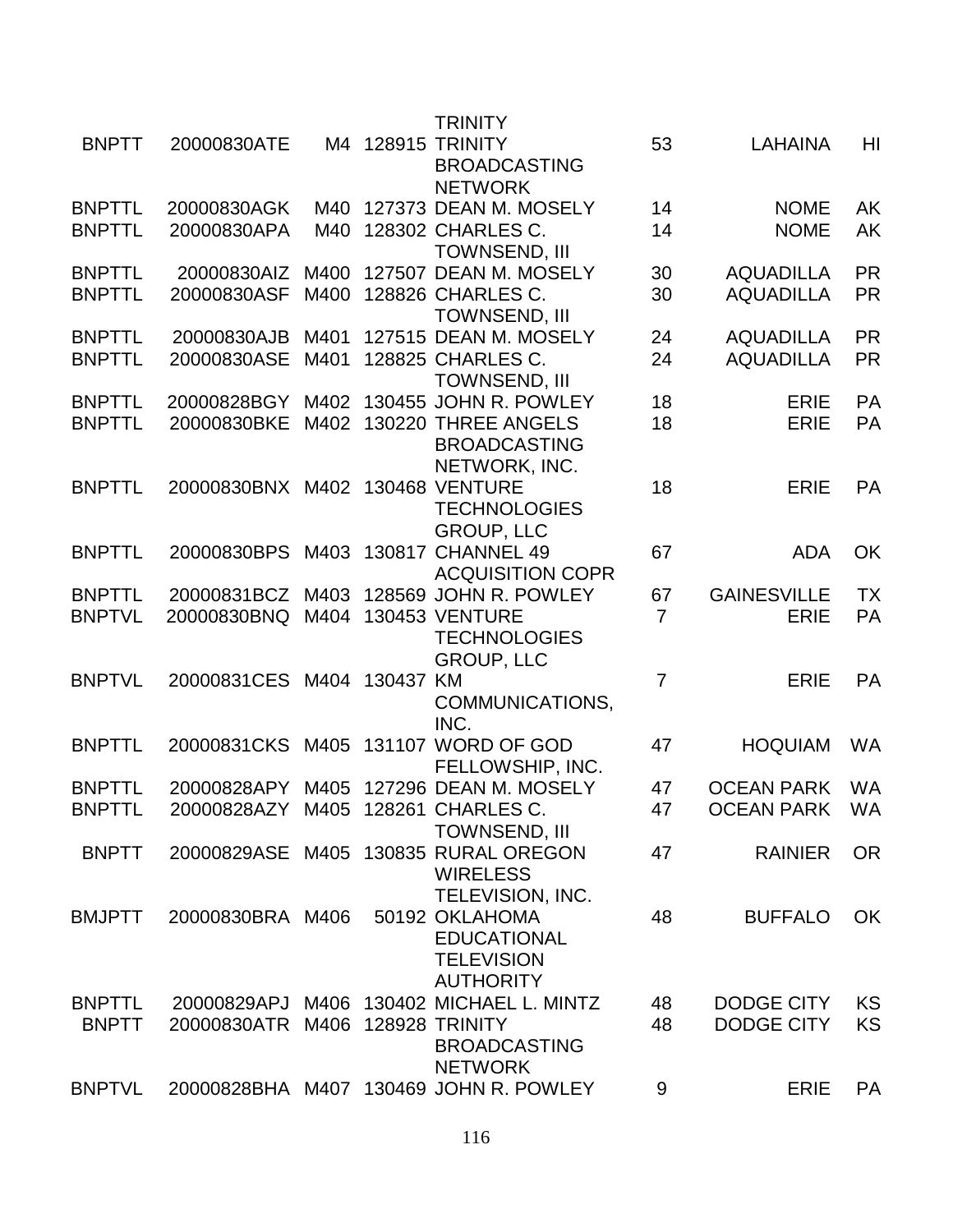| <b>BNPTVL</b>                  | 20000829ASG M407 130837 KM         |              | COMMUNICATIONS,<br>INC.                                                                                 | 9        | <b>ERIE</b>                                  | PA                     |
|--------------------------------|------------------------------------|--------------|---------------------------------------------------------------------------------------------------------|----------|----------------------------------------------|------------------------|
| <b>BNPTVL</b>                  | 20000830BNO                        |              | M407 130446 VENTURE<br><b>TECHNOLOGIES</b><br><b>GROUP, LLC</b>                                         | 9        | <b>ERIE</b>                                  | PA                     |
| <b>BMJPTT</b>                  | 20000830BQO                        | M408         | 50186 OKLAHOMA<br><b>EDUCATIONAL</b><br><b>TELEVISION</b><br><b>AUTHORITY</b>                           | 34       | <b>BEAVER</b>                                | OK                     |
| <b>BNPTTL</b><br><b>BMJPTT</b> | 20000804ADN<br>20000831CIE         | M408<br>M409 | 125537 ENRIQUETA GARZA<br>50185 OKLAHOMA<br><b>EDUCATIONAL</b><br><b>TELEVISION</b><br><b>AUTHORITY</b> | 34<br>36 | <b>GARDEN CITY</b><br><b>FREDERICK</b>       | <b>KS</b><br>OK        |
| <b>BNPTTL</b><br><b>BNPTTL</b> | 20000807AAH<br>20000830BSW         | M409         | M409 125062 MICHAEL MINTZ<br>131232 TELECOM WIRELESS,<br><b>LLC</b>                                     | 36<br>51 | <b>WICHITA FALLS</b><br><b>WICHITA FALLS</b> | <b>TX</b><br><b>TX</b> |
| <b>BNPTTL</b>                  | 20000810ACS                        | M409         | 132692 INSPIRATION<br>TELEVISION, INC.                                                                  | 52       | <b>WICHITA FALLS</b>                         | <b>TX</b>              |
| <b>BNPTTL</b>                  | 20000831CIS                        |              | M409 130985 CYRIL H. MILLER                                                                             | 52       | <b>WICHITA FALLS</b>                         | <b>TX</b>              |
| <b>BNPTTL</b>                  | 20000831AZZ                        | M41          | 128472 ACS TELEVISION,<br>L.L.C.                                                                        | 17       | <b>ANCHORAGE</b>                             | <b>AK</b>              |
| <b>BNPTT</b>                   | 20000830BRN                        | M41          | 131088 FIREWEED<br><b>COMMUNICATIONS</b><br>CORP.                                                       | 17       | <b>KASILOF</b>                               | <b>AK</b>              |
| <b>BNPTTL</b>                  | 20000830AGN                        | M41          | 127376 DEAN M. MOSELY                                                                                   | 17       | <b>SEWARD</b>                                | <b>AK</b>              |
| <b>BNPTTL</b>                  | 20000830APP                        | M41          | 128369 CHARLES C.<br>TOWNSEND, III                                                                      | 17       | <b>SEWARD</b>                                | <b>AK</b>              |
| <b>BNPTTL</b>                  | 20000831CDK                        | M41          | 130012 FIREWEED<br><b>COMMUNICATIONS</b><br>CORP.                                                       | 17       | <b>SEWARD</b>                                | <b>AK</b>              |
| <b>BNPTTL</b>                  |                                    |              | 20000830BQW M410 130936 JOHN R. POWLEY                                                                  | 44       | <b>DENISON</b>                               | <b>TX</b>              |
| <b>BNPTT</b>                   | 20000830AWE                        |              | M410 129112 TRINITY<br><b>BROADCASTING</b><br><b>NETWORK</b>                                            | 44       | <b>DURANT</b>                                | OK                     |
| <b>BNPTTL</b>                  | 20000828BFS M410 130288 CHANNEL 49 |              | <b>ACQUISITION</b><br><b>CORPORATION</b>                                                                | 59       | <b>DENISON</b>                               | TX                     |
| <b>BNPTTL</b>                  |                                    |              | 20000829ANZ M410 130306 FIRST BAPTIST<br><b>CHURCH OF PARIS,</b><br>TEXAS, INC.                         | 59       | <b>PARIS</b>                                 | <b>TX</b>              |
| <b>BNPTTL</b>                  | 20000807AGB                        |              | M411 125418 LAURIE MINTZ                                                                                | 33       | <b>ABERDEEN</b>                              | <b>SD</b>              |
| <b>BNPTTL</b>                  | 20000828AIJ                        | M411         | 126499 DEAN M. MOSELY                                                                                   | 33       | <b>ABERDEEN</b>                              | <b>SD</b>              |
| <b>BNPTTL</b>                  | 20000828AYU                        | M411         | 128173 CHARLES C.<br>TOWNSEND, III                                                                      | 33       | <b>ABERDEEN</b>                              | <b>SD</b>              |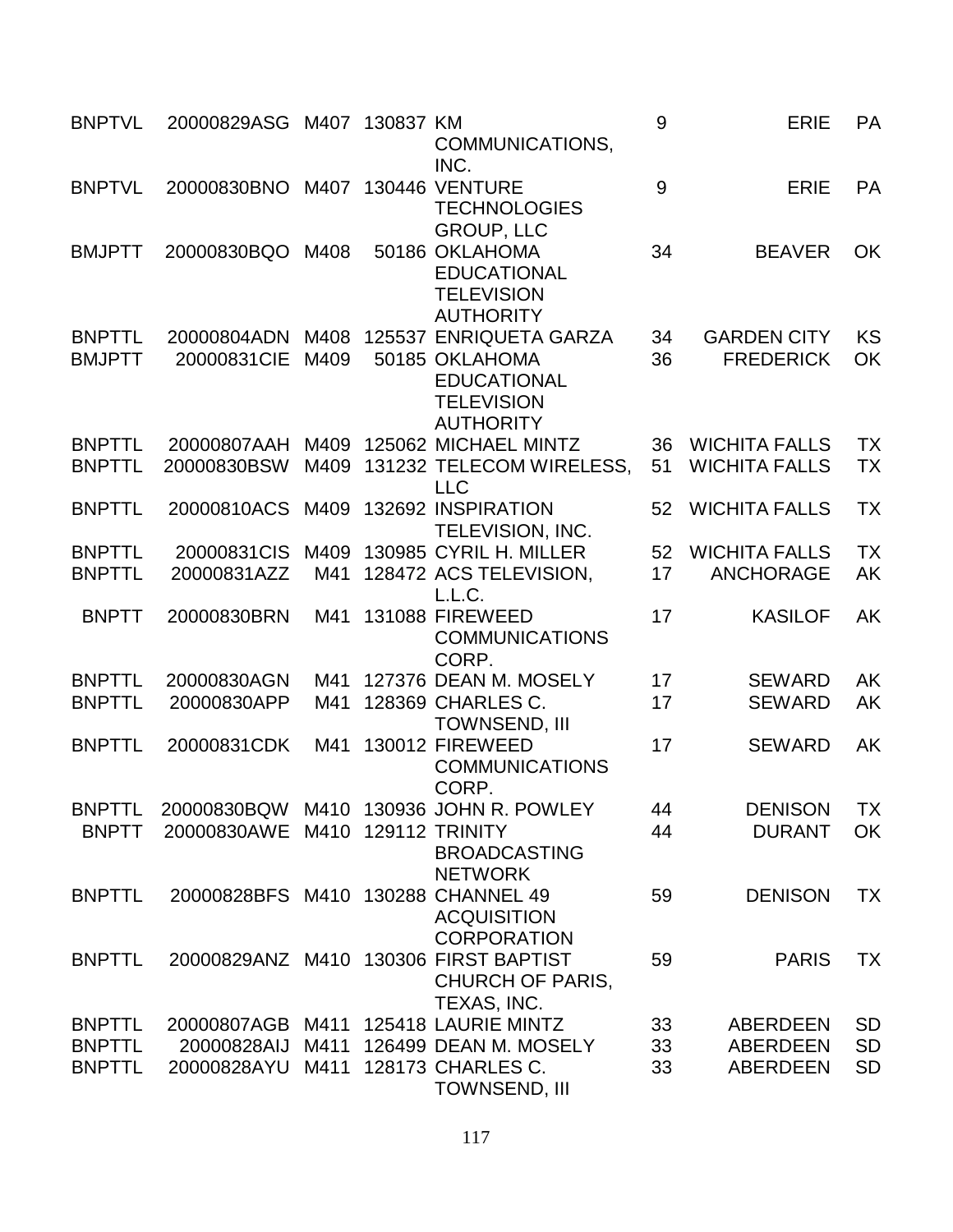| <b>BNPTTL</b>  | 20000829AOM M411                   |      | 130362 G.I.G., INC.                                  | 33 | <b>ABERDEEN</b>     | <b>SD</b> |
|----------------|------------------------------------|------|------------------------------------------------------|----|---------------------|-----------|
| <b>BNPTTL</b>  | 20000831BPP                        | M411 | <b>129177 RED RIVER</b><br><b>BROADCAST CO., LLC</b> | 33 | <b>ABERDEEN</b>     | <b>SD</b> |
| <b>BNPTTL</b>  | 20000828All                        | M411 | 126496 DEAN M. MOSELY                                | 48 | <b>ABERDEEN</b>     | <b>SD</b> |
| <b>BNPTTL</b>  | 20000828AYW                        | M411 | 128180 CHARLES C.                                    | 48 | <b>ABERDEEN</b>     | <b>SD</b> |
|                |                                    |      | <b>TOWNSEND, III</b>                                 |    |                     |           |
| <b>BNPTTL</b>  | 20000831ELL M412 130682 TIGER EYE  |      |                                                      | 29 | <b>ERIE</b>         | PA        |
|                |                                    |      | LICENSING, LLC                                       |    |                     |           |
| <b>BNPTTL</b>  | 20000830BNN M412 130445 VENTURE    |      | <b>TECHNOLOGIES</b>                                  | 29 | <b>ERIE</b>         | <b>PA</b> |
| <b>BNPTTL</b>  | 20000831ELC M412 130637 TIGER EYE  |      |                                                      | 30 | <b>ERIE</b>         | PA        |
|                |                                    |      | LICENSING, LLC                                       |    |                     |           |
| <b>BNPTTL</b>  | 20000830BDH                        |      | M412 129632 IMAGE VIDEO                              | 45 | <b>ERIE</b>         | PA        |
|                |                                    |      | TELEPRODUCTIONS,                                     |    |                     |           |
|                |                                    |      | INC.                                                 |    |                     |           |
| <b>BNPTTL</b>  | 20000830BMY M412 130418 VENTURE    |      |                                                      | 45 | <b>ERIE</b>         | <b>PA</b> |
|                |                                    |      | <b>TECHNOLOGIES</b>                                  |    |                     |           |
| <b>BNPTTL</b>  | 20000831ELD M412 130638 TIGER EYE  |      | <b>GROUP, LLC</b>                                    | 45 | <b>ERIE</b>         | <b>PA</b> |
|                |                                    |      | LICENSING, LLC                                       |    |                     |           |
| <b>BNPTTL</b>  | 20000829ALC M413 128693 SUNBELT    |      |                                                      | 40 | <b>GILLETTE</b>     | <b>WY</b> |
|                |                                    |      | <b>COMMUNICATIONS</b>                                |    |                     |           |
|                |                                    |      | CO.                                                  |    |                     |           |
| <b>BNPTTL</b>  | 20000807AEX M413                   |      | 125305 LAURIE MINTZ                                  | 40 | <b>RAPID CITY</b>   | <b>SD</b> |
| <b>BNPTTL</b>  | 20000828AHS                        | M413 | 126455 DEAN M. MOSELY                                | 40 | <b>RAPID CITY</b>   | <b>SD</b> |
| <b>BNPTTL</b>  | 20000828AYY M413 128182 CHARLES C. |      |                                                      | 40 | <b>RAPID CITY</b>   | <b>SD</b> |
|                |                                    |      | <b>TOWNSEND, III</b>                                 |    |                     |           |
| <b>BMAPTTL</b> | 20000830BSB M413                   |      | 71538 RAPID                                          | 40 | <b>RAPID CITY</b>   | <b>SD</b> |
|                |                                    |      | <b>BROADCASTING</b>                                  |    |                     |           |
| <b>BNPTTL</b>  | 20000831BTN                        |      | <b>COMPANY</b><br>M413 129422 THREE ANGELS           | 40 | <b>RAPID CITY</b>   | <b>SD</b> |
|                |                                    |      | <b>BROADCASTING</b>                                  |    |                     |           |
|                |                                    |      | NETWORK, INC.                                        |    |                     |           |
| <b>BNPTTL</b>  | 20000830AJD                        |      | M414 127517 DEAN M. MOSELY                           | 45 | <b>YCAMUY</b>       | <b>PR</b> |
| <b>BNPTTL</b>  | 20000830ASH                        |      | M414 128850 CHARLES C.                               | 45 | <b>YCAMUY</b>       | <b>PR</b> |
|                |                                    |      | <b>TOWNSEND, III</b>                                 |    |                     |           |
| <b>BNPTTL</b>  | 20000804ACN M415 125376 GASTON     |      |                                                      | 38 | <b>CAGUAS</b>       | <b>PR</b> |
|                |                                    |      | <b>ROSENSTRAUCH</b>                                  |    |                     |           |
| <b>BNPTT</b>   |                                    |      | 20000830BPL M415 130728 TRINITY CHRISTIAN            | 38 | <b>FREDERIKSTE</b>  | VI        |
|                |                                    |      | <b>CENTER OF SANTA</b><br>ANA, INC., D/B/A           |    | D                   |           |
|                |                                    |      | <b>TRINITY</b>                                       |    |                     |           |
| <b>BNPTTL</b>  |                                    |      | 20000830AXC M415 129234 MARCIA T. TURNER,            | 38 | <b>JAN JUAN</b>     | <b>PR</b> |
|                |                                    |      | <b>D/B/A TURNER</b>                                  |    |                     |           |
|                |                                    |      | <b>ENTERPRISES</b>                                   |    |                     |           |
| <b>BNPTTL</b>  |                                    |      | 20000821AAG M415 125739 V.I. CHRISTIAN               | 39 | <b>CHRISTIANSTE</b> | VI        |
|                |                                    |      |                                                      |    |                     |           |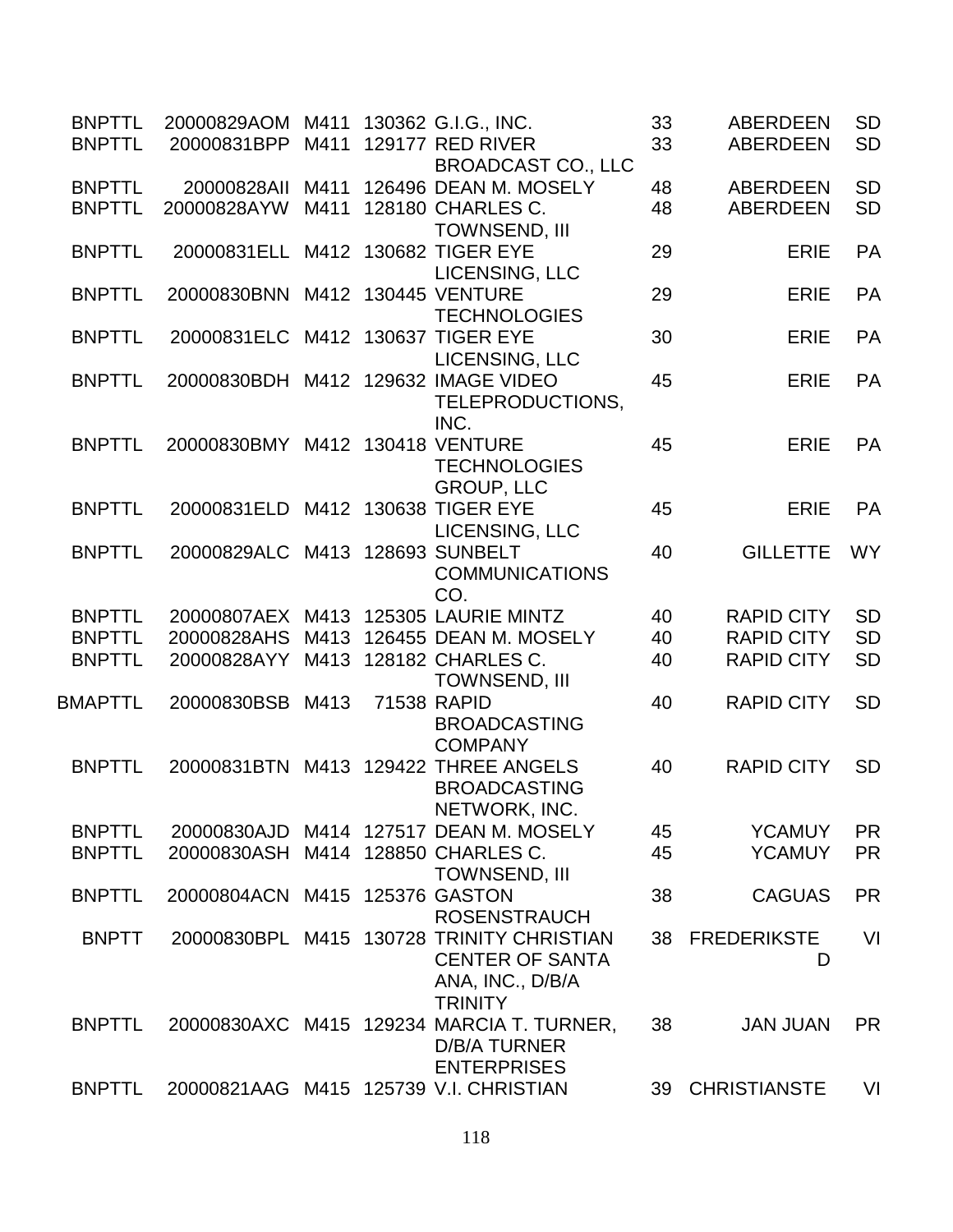|               |                                 |      |           | MINISTRIES, INC.                          |                | <b>AD</b>        |           |
|---------------|---------------------------------|------|-----------|-------------------------------------------|----------------|------------------|-----------|
| <b>BNPTT</b>  | 20000830BGZ M415 130062 TRINITY |      |           |                                           |                | 54 CHRISTIANSTE  | VI        |
|               |                                 |      |           | <b>BROADCASTING</b>                       |                | D                |           |
|               |                                 |      |           | <b>NETWORK</b>                            |                |                  |           |
| <b>BNPTTL</b> | 20000831BSW                     | M416 | 129373    | <b>THREE ANGELS</b>                       | 32             | <b>PIERRE</b>    | <b>SD</b> |
|               |                                 |      |           | <b>BROADCASTING</b>                       |                |                  |           |
|               |                                 |      |           | NETWORK, INC.                             |                |                  |           |
| <b>BNPTTL</b> |                                 |      |           | 20000809AAA M416 125067 PORCUPINE YEAR    | 32             | <b>PORCUPINE</b> | <b>SD</b> |
|               |                                 |      |           | <b>AROUND SCHOOL</b>                      |                |                  |           |
| <b>BNPTTL</b> | 20000829ANW                     | M416 |           | 130299 INSPIRATION                        | 33             | <b>PIERRE</b>    | <b>SD</b> |
|               |                                 |      |           | <b>TELEVISON, INC</b>                     |                |                  |           |
| <b>BNPTTL</b> | 20000831BSA                     | M416 | 129300    | <b>THREE ANGELS</b>                       | 34             | <b>PIERRE</b>    | <b>SD</b> |
|               |                                 |      |           | <b>BROADCASTING</b>                       |                |                  |           |
|               |                                 |      |           | NETWORK, INC                              |                |                  |           |
| <b>BNPTTL</b> | 20000807ADK                     | M417 |           | 125220 LAURIE MINTZ                       | 42             | <b>ABERDEEN</b>  | <b>SD</b> |
| <b>BNPTTL</b> | 20000802ACB                     | M417 |           | 125300 LINDA O. MUNOZ                     | 43             | <b>ABERDEEN</b>  | <b>SD</b> |
| <b>BNPTTL</b> | 20000828AIH                     | M417 |           | 126495 DEAN M. MOSELY                     | 43             | <b>ABERDEEN</b>  | <b>SD</b> |
| <b>BNPTTL</b> |                                 |      |           |                                           |                |                  |           |
|               | 20000828AYV                     | M417 |           | 128179 CHARLES C.                         | 43             | <b>ABERDEEN</b>  | <b>SD</b> |
|               |                                 |      |           | <b>TOWNSEND, III</b>                      |                |                  |           |
| <b>BNPTVL</b> | 20000828AJX M418                |      |           | 126653 DEAN M. MOSELY                     | 11             | <b>LEXINGTON</b> | <b>TN</b> |
| <b>BNPTVL</b> | 20000828AZC                     | M418 |           | 128214 CHARLES C.                         | 11             | <b>LEXINGTON</b> | <b>TN</b> |
|               |                                 |      |           | <b>TOWNSEND, III</b>                      |                |                  |           |
| <b>BNPTVL</b> | 20000828AHB                     | M419 |           | 126384 DEAN M. MOSELY                     | 7              | <b>LUBBOCK</b>   | <b>TX</b> |
| <b>BNPTVL</b> | 20000828AZM                     | M419 |           | 128249 CHARLES C.                         | $\overline{7}$ | <b>LUBBOCK</b>   | <b>TX</b> |
|               |                                 |      |           | <b>TOWNSEND, III</b>                      |                |                  |           |
| <b>BNPTVL</b> | 20000829AVD                     | M419 | 131039 KM |                                           | $\overline{7}$ | <b>LUBBOCK</b>   | TX        |
|               |                                 |      |           | COMMUNICATIONS,                           |                |                  |           |
|               |                                 |      |           | INC.                                      |                |                  |           |
| <b>BNPTVL</b> | 20000830BMQ                     | M419 |           | 130365 JOHN R. POWLEY                     | $\overline{7}$ | <b>LUBBOCK</b>   | <b>TX</b> |
| <b>BNPTVL</b> | 20000831BHJ                     | M419 |           | <b>128740 TURNER</b>                      | $\overline{7}$ | <b>LUBBOCK</b>   | <b>TX</b> |
|               |                                 |      |           | <b>ENTERPRISES</b>                        |                |                  |           |
| <b>BNPTVL</b> | 20000831BQB                     | M419 |           | 129201 MARCIA T. TURNER                   | $\overline{7}$ | <b>LUBBOCK</b>   | TX        |
|               |                                 |      |           | <b>D/B/A TURNER</b>                       |                |                  |           |
|               |                                 |      |           | <b>ENTERPRISES</b>                        |                |                  |           |
| <b>BNPTVL</b> | 20000831BWP M419 129714 VENTURE |      |           |                                           | $\overline{7}$ | <b>LUBBOCK</b>   | <b>TX</b> |
|               |                                 |      |           | <b>TECHNOLOGIES</b>                       |                |                  |           |
|               |                                 |      |           | <b>GROUP, LLC</b>                         |                |                  |           |
| <b>BNPTVL</b> |                                 |      |           | 20000831EKC M419 130754 TELECOM WIRELESS, | 7              | <b>LUBBOCK</b>   | <b>TX</b> |
|               |                                 |      |           | LLC.                                      |                |                  |           |
| <b>BNPTVL</b> |                                 |      |           | 20000831ClZ M419 130994 CYRIL H. MILLER   | $7^{\circ}$    | <b>MIDLAND</b>   | <b>TX</b> |
| <b>BNPTTL</b> | 20000830AST                     |      |           | M42 128904 TRINITY                        | 17             | <b>JUNEAU</b>    | AK        |
|               |                                 |      |           | <b>BROADCASTING</b>                       |                |                  |           |
|               |                                 |      |           | <b>NETWORK</b>                            |                |                  |           |
| <b>BNPTTL</b> | 20000831CCR                     |      |           | M42 129978 FIREWEED                       | 17             | <b>JUNEAU</b>    | AK        |
|               |                                 |      |           | <b>COMMUNICATIONS</b>                     |                |                  |           |
|               |                                 |      |           | CORP.                                     |                |                  |           |
|               |                                 |      |           |                                           |                |                  |           |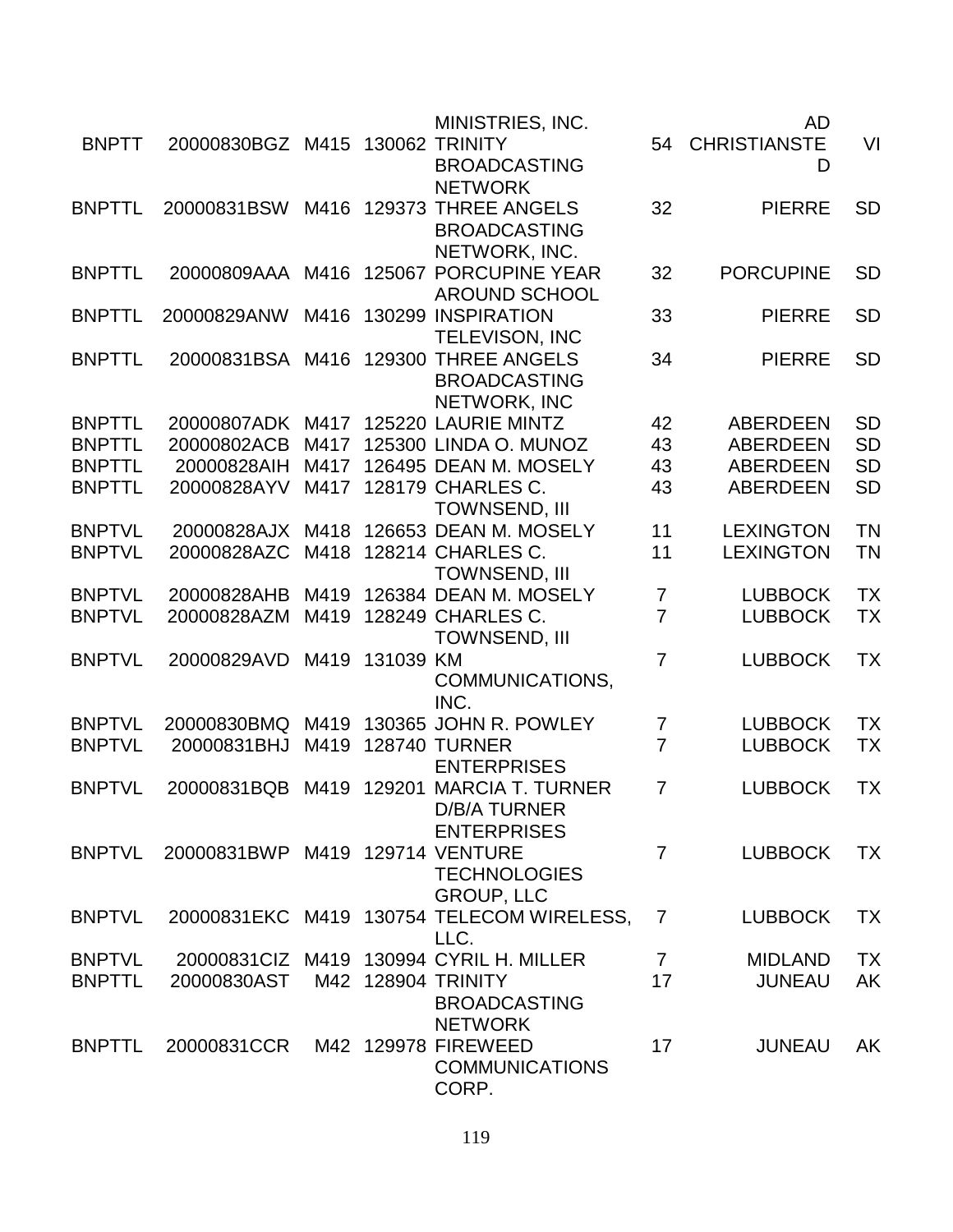| <b>BNPTVL</b> | 20000804ABE M420 125261 IGLESIA     |      | <b>JESUCHRISTO ES MI</b><br><b>REFUGIO, INC</b>                 | $\overline{2}$ | <b>ABILENE</b>       | TX         |
|---------------|-------------------------------------|------|-----------------------------------------------------------------|----------------|----------------------|------------|
| <b>BNPTVL</b> | 20000830BHF                         | M420 | 130071 JOHN R. POWLEY                                           | $\overline{2}$ | <b>ABILENE</b>       | <b>TX</b>  |
| <b>BNPTVL</b> | 20000830BQU                         | M420 | 130934 JOHN R. POWLEY                                           | $\overline{2}$ | <b>GAINESVILLE</b>   | <b>TX</b>  |
| <b>BNPTVL</b> | 20000816AAU                         | M420 | 125621 JACKALOPE                                                | $\overline{2}$ | <b>WICHITA FALLS</b> | <b>TX</b>  |
|               |                                     |      | <b>BROADCASTERS</b>                                             |                |                      |            |
| <b>BNPTVL</b> | 20000828BGB                         | M420 | 130346 JOHN R. POWLEY                                           | $\overline{2}$ | <b>WICHITA FALLS</b> | <b>TX</b>  |
| <b>BNPTVL</b> | 20000816AAZ                         | M420 | 125633 JACKALOPE                                                | 3              | <b>LAWTON</b>        | OK         |
|               |                                     |      | <b>BROADCASTING</b>                                             |                |                      |            |
| <b>BNPTVL</b> | 20000802ACS                         | M420 | 125364 MOSES LUNA                                               | 3              | <b>LAWTON</b>        | OK         |
|               |                                     |      |                                                                 | 3              |                      | <b>TX</b>  |
| <b>BNPTVL</b> | 20000802ABV                         | M420 | 125253 MOSES LUNA                                               |                | <b>WICHITA FALLS</b> |            |
| <b>BNPTVL</b> | 20000816AAV                         | M420 | 125623 JACKALOPE                                                | $\overline{4}$ | <b>WICHITA FALLS</b> | <b>TX</b>  |
|               |                                     |      | <b>BROADCASTING</b>                                             |                |                      |            |
| <b>BNPTVL</b> | 20000831ANM M421                    |      | 127922 JOHN R. POWLEY                                           | 5              | <b>CORPUS</b>        | <b>TX</b>  |
|               |                                     |      |                                                                 |                | <b>CHRISTI</b>       |            |
| <b>BNPTVL</b> | 20000816ADI                         | M421 | 125613 JACKALOPE                                                | 5              | <b>LAREDO</b>        | <b>TX</b>  |
|               |                                     |      | <b>BROADCASTERS</b>                                             |                |                      |            |
| <b>BNPTVL</b> | 20000830BMC                         | M421 | 130285 JOHN R. POWLEY                                           | 5              | <b>LOREDO</b>        | <b>TX</b>  |
| <b>BNPTVL</b> | 20000826AAA                         | M421 | 125595 JACKALOPE                                                | 5              | <b>VICTORIA</b>      | <b>TX</b>  |
|               |                                     |      | <b>BROADCASTERS</b>                                             |                |                      |            |
| <b>BNPTTL</b> | 20000829ANO                         | M422 | 130048 KENNETH E.<br><b>LEWETAG</b>                             | 38             | <b>SWEET HOME</b>    | <b>OR</b>  |
| <b>BNPTTL</b> | 20000831BPE                         | M422 | 129156 MICHAEL MATTSON                                          | 39             | <b>SWEET HOME</b>    | ${\sf OR}$ |
| <b>BNPTTL</b> | 20000828AGT                         | M423 | 126375 DEAN M. MOSELY                                           | 23             | <b>JASPER</b>        | <b>TX</b>  |
| <b>BNPTTL</b> | 20000828AZI                         | M423 | 128244 CHARLES C.<br><b>TOWNSEND, III</b>                       | 23             | <b>JASPER</b>        | <b>TX</b>  |
| <b>BNPTTL</b> | 20000830BLW                         |      | M423 130283 JOHN R. POWLEY                                      | 23             | <b>JASPER</b>        | <b>TX</b>  |
| <b>BNPTTL</b> | 20000828BEE                         | M423 | 130038 JOHN R. POWLEY                                           | 23             | <b>WOODVILLE</b>     | <b>TX</b>  |
| <b>BNPTTL</b> | 20000831BSB                         | M424 | 129302 THREE ANGELS                                             | 39             | <b>PIERRE</b>        | <b>SD</b>  |
|               |                                     |      | <b>BROADCASTING</b><br>NETWORK, INC.                            |                |                      |            |
| <b>BNPTTL</b> | 20000829ANX M424 130301 INSPIRATION |      |                                                                 | 40             | PIERRE               | <b>SD</b>  |
|               |                                     |      | TELEVISION, INC.                                                |                |                      |            |
| <b>BNPTTL</b> | 20000831AYS M425 128428 RED RIVER   |      |                                                                 | 27             | <b>PIERRE</b>        | <b>SD</b>  |
|               |                                     |      | <b>BROADCAST CO., LLC</b>                                       |                |                      |            |
| <b>BNPTTL</b> |                                     |      | 20000831BNX M425 129074 MARCIA T. TURNER                        | 42             | <b>PIERRE</b>        | <b>SD</b>  |
|               |                                     |      | <b>D/B/A TURNER</b>                                             |                |                      |            |
|               |                                     |      | <b>ENTERPRISES</b>                                              |                |                      |            |
| <b>BNPTTL</b> |                                     |      | 20000807ACL M425 125189 AMANDA ORRICK                           | 43             | <b>PIERRE</b>        | <b>SD</b>  |
| <b>BNPTTL</b> | 20000831AYX M426 128436 RED RIVER   |      |                                                                 | 35             | <b>BAGER</b>         | <b>SD</b>  |
|               |                                     |      | <b>BROADCAST CO., LLC</b>                                       |                |                      |            |
| <b>BNPTT</b>  |                                     |      | 20000831BVW M426 129671 TRINITY CHRISTIAN                       | 35             | <b>WATERTOWN</b>     | <b>SD</b>  |
|               |                                     |      | <b>CENTER OF SANTA</b><br>ANA, D/B/A TRINTY<br><b>BOADCASTI</b> |                |                      |            |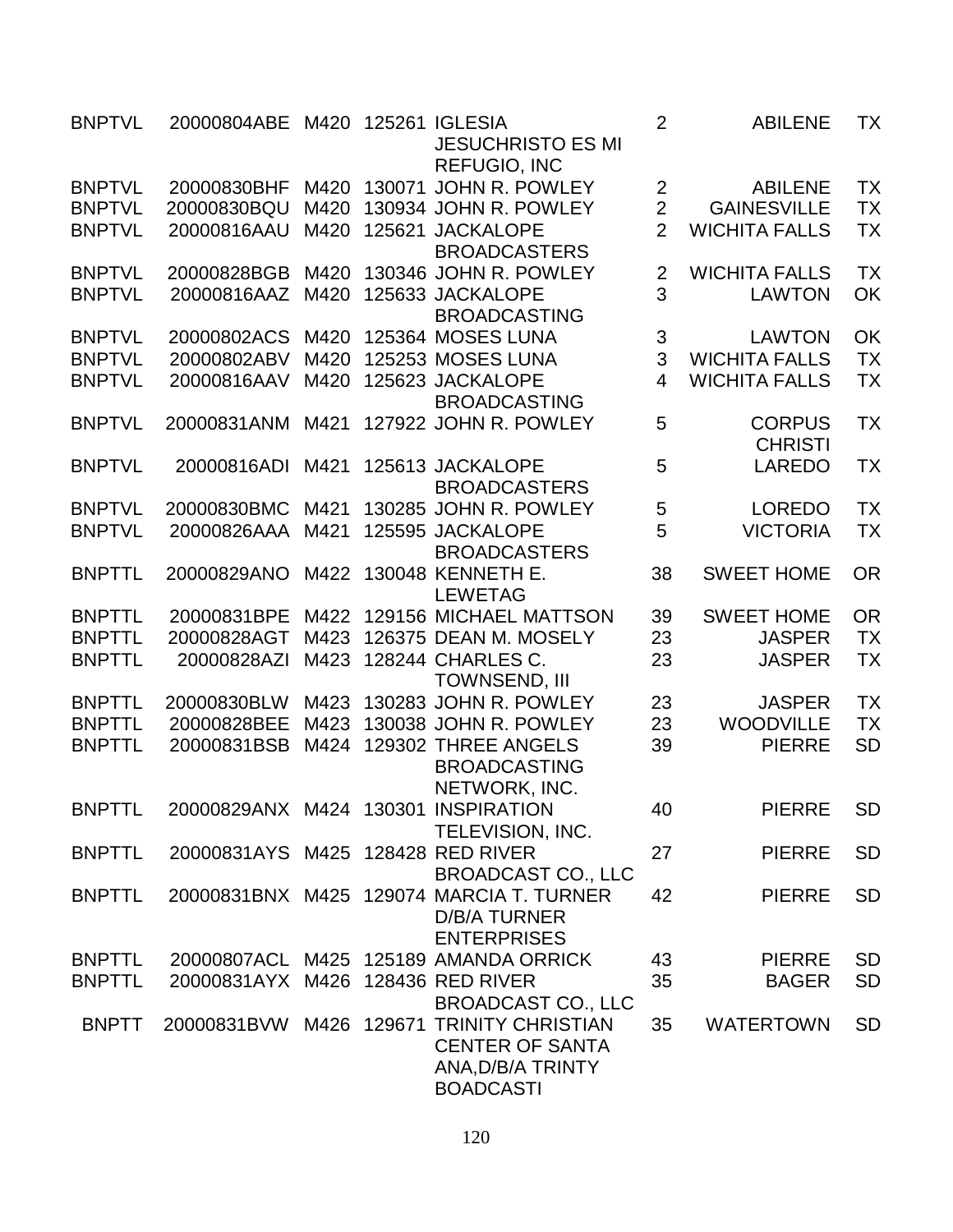| <b>BNPTTL</b>  |                                      |      |            | 20000831EKN M427 130688 TELECOM WIRELESS,<br>LLC.                      | 33 | <b>HENDERSON</b>  | <b>TN</b> |
|----------------|--------------------------------------|------|------------|------------------------------------------------------------------------|----|-------------------|-----------|
| <b>BNPTTL</b>  | 20000825AJU                          |      |            | M427 130670 TRISTAN<br><b>BOADCASTING, LLC</b>                         | 33 | <b>JACKSON</b>    | <b>TN</b> |
| <b>BNPTTL</b>  | 20000829AUW                          |      |            | M427 131029 LAWRENCE HOWARD<br><b>MINTZ</b>                            | 33 | <b>JACKSON</b>    | <b>TN</b> |
| <b>BNPTTL</b>  | 20000831ANY                          |      |            | M427 127951 EQUITY<br><b>BROADCASTING</b><br><b>CORPORATION</b>        | 33 | <b>JACKSON</b>    | <b>TN</b> |
| <b>BNPTVL</b>  | 20000831CJT                          |      |            | M428 131050 CYRIL H. MILLER                                            | 12 | <b>AMARILLO</b>   | <b>TX</b> |
| <b>BNPTVL</b>  | 20000831EKX                          | M428 |            | 130657 HISPANIC MEDIA<br><b>GROUP, LLC</b>                             | 12 | <b>AMARILLO</b>   | <b>TX</b> |
| <b>BNPTVL</b>  | 20000802ADB                          |      |            | M428 125414 CARLOS ORTIZ                                               | 12 | <b>HEREFORD</b>   | <b>TX</b> |
| <b>BNPTVL</b>  | 20000830BHV                          | M428 |            | 130090 JOHN R. POWLEY                                                  | 13 | <b>AMARILLO</b>   | <b>TX</b> |
| <b>BNPTVL</b>  | 20000830BLG                          | M428 |            | 130255 PANHANDLE                                                       | 13 | <b>AMARILLO</b>   | <b>TX</b> |
|                |                                      |      |            | TELECASTING CO.                                                        |    |                   |           |
| <b>BNPTVL</b>  | 20000831BAD                          | M428 |            | 128477 PRIME TIME<br><b>CHRISTIAN</b><br><b>BROADCASTING, INC</b>      | 13 | <b>AMARILLO</b>   | <b>TX</b> |
| <b>BNPTVL</b>  | 20000831CKD                          |      |            | M428 131089 WORD OF GOD<br>FELLOWSHIP, INC.                            | 13 | <b>AMARILLO</b>   | <b>TX</b> |
| <b>BNPTVL</b>  |                                      |      |            | 20000831EKY M428 131227 HISPANIC MEDIA<br><b>GROUP, LLC</b>            | 13 | <b>AMARILLO</b>   | <b>TX</b> |
| <b>BNPTTL</b>  | 20000818AAL                          | M429 |            | <b>125647 TIGER EYE</b><br>LICENSING, LLC.                             | 17 | <b>ABILENE</b>    | <b>TX</b> |
| <b>BNPTTL</b>  | 20000828AGG                          | M429 |            | 126349 DEAN M. MOSELY                                                  | 17 | <b>BROWNWOOD</b>  | <b>TX</b> |
| <b>BNPTTL</b>  | 20000828AZG                          | M429 |            | 128234 CHARLES C.<br><b>TOWNSEND, III</b>                              | 17 | <b>BROWNWOOD</b>  | <b>TX</b> |
| <b>BNPTTL</b>  | 20000830BML                          | M429 |            | 130358 JOHN R. POWLEY                                                  | 17 | <b>BROWNWOOD</b>  | <b>TX</b> |
| <b>BMJPTTL</b> | 20000831AYN                          | M429 | 58559 SAGE | <b>BROADCASTING</b><br><b>CORPORATION</b>                              | 17 | <b>BROWNWOOD</b>  | <b>TX</b> |
| <b>BNPTTL</b>  |                                      |      |            | 20000831BJP M429 128837 BELL MOUNTAIN<br>COMMUNICATIONS,<br><b>INC</b> | 17 | <b>HARPER</b>     | <b>TX</b> |
| <b>BNPTTL</b>  |                                      |      |            | 20000831AXP M429 128394 FIBERLESSNET, INC.                             | 17 | <b>RANGER</b>     | <b>TX</b> |
| <b>BNPTTL</b>  | 20000818AER M429 127351 TIGER EYE    |      |            | <b>LICENSING</b>                                                       | 18 | <b>ABILIENE</b>   | <b>TX</b> |
| <b>BNPTTL</b>  | 20000830AGG                          |      |            | M43 127369 DEAN M. MOSELY                                              | 22 | <b>NOME</b>       | <b>AK</b> |
| <b>BNPTTL</b>  | 20000830APE                          |      |            | M43 128321 CHARLES C.                                                  | 23 | <b>KETCHIKAN</b>  | AK        |
| <b>BNPTTL</b>  | 20000830APC                          |      |            | <b>TOWNSEND, III</b><br>M43 128307 CHARLES C.<br><b>TOWNSEND, III</b>  | 24 | <b>NOME</b>       | AK        |
| <b>BNPTTL</b>  | 20000816ACM M430 125720 G.I.G., INC. |      |            |                                                                        | 43 | <b>RAPID CITY</b> | <b>SD</b> |
| <b>BNPTTL</b>  | 20000831BSQ                          |      |            | M430 129357 THREE ANGELS<br><b>BROADCASTING</b>                        | 43 | <b>RAPID CITY</b> | <b>SD</b> |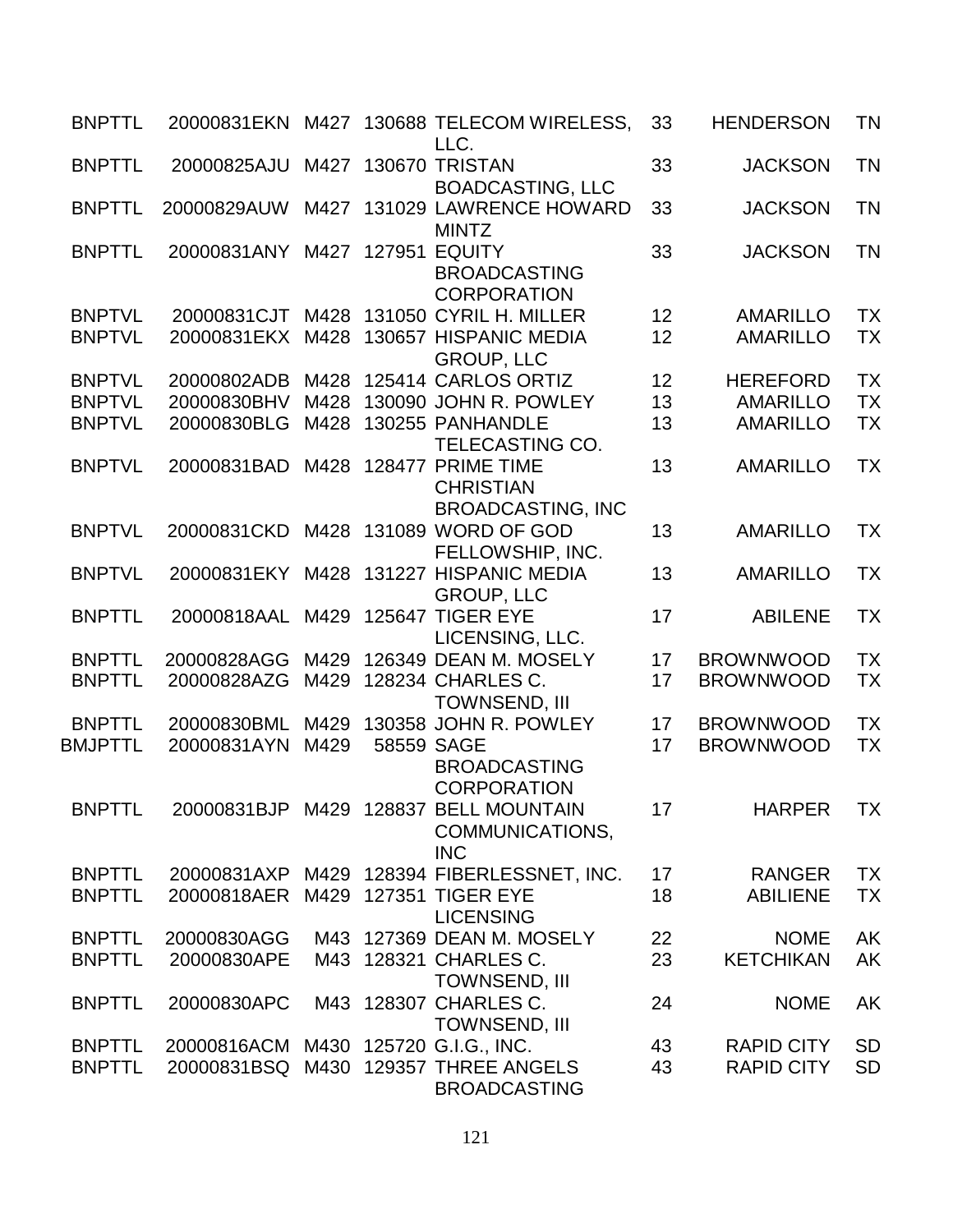|               |                                   |      |                    | NETWORK, INC.                    |                |                   |           |
|---------------|-----------------------------------|------|--------------------|----------------------------------|----------------|-------------------|-----------|
| <b>BNPTTL</b> | 20000807AAP                       | M430 |                    | 125089 LAURIE MINTZ              | 44             | <b>RAPID CITY</b> | <b>SD</b> |
| <b>BNPTTL</b> | 20000828AHR                       | M430 |                    | 126454 DEAN M. MOSELY            | 44             | <b>RAPID CITY</b> | <b>SD</b> |
| <b>BNPTTL</b> | 20000828AYZ                       | M430 |                    | 128183 CHARLES C.                | 44             | <b>RAPID CITY</b> | <b>SD</b> |
|               |                                   |      |                    | <b>TOWNSEND, III</b>             |                |                   |           |
| <b>BNPTTL</b> | 20000816ABS                       | M430 |                    | 125676 G.I.G., INC.              | 45             | <b>RAPID CITY</b> | <b>SD</b> |
| <b>BNPTTL</b> | 20000831BPA                       | M430 |                    | 129149 MARCIA T. TURNER          | 45             | <b>RAPID CITY</b> | <b>SD</b> |
|               |                                   |      |                    | <b>D/B/A TURNER</b>              |                |                   |           |
|               |                                   |      |                    | <b>ENTERPRISES</b>               |                |                   |           |
| <b>BNPTTL</b> | 20000807AFD                       | M431 |                    | 125319 LAURIE MINTZ              | 49             | <b>RAPID CITY</b> | <b>SD</b> |
| <b>BNPTTL</b> | 20000816ACI                       | M431 |                    | 125714 G.I.G., INC.              | 49             | <b>RAPID CITY</b> | <b>SD</b> |
| <b>BNPTTL</b> | 20000828APO                       | M431 |                    | 127283 DEAN M. MOSELY            | 49             | <b>RAPID CITY</b> | <b>SD</b> |
| <b>BNPTTL</b> | 20000828AZB                       | M431 |                    | 128185 CHARLES C.                | 49             | <b>RAPID CITY</b> | <b>SD</b> |
|               |                                   |      |                    | <b>TOWNSEND, III</b>             |                |                   |           |
| <b>BNPTTL</b> | 20000831BSS                       | M431 |                    | 129359 THREE ANGELS              | 49             | <b>RAPID CITY</b> | <b>SD</b> |
|               |                                   |      |                    | <b>BROADCASTING</b>              |                |                   |           |
|               |                                   |      |                    | NETWORK, INC.                    |                |                   |           |
| <b>BNPTTL</b> | 20000816ACK                       |      | M432 125718 G.I.G. |                                  | 47             | <b>RAPID CITY</b> | <b>SD</b> |
| <b>BNPTTL</b> | 20000828APN                       | M432 |                    | 127282 DEAN M. MOSELY            | 47             | <b>RAPID CITY</b> | <b>SD</b> |
| <b>BNPTTL</b> |                                   |      |                    |                                  |                |                   |           |
|               | 20000828AZA                       |      |                    | M432 128184 CHARLES C.           | 47             | <b>RAPID CITY</b> | <b>SD</b> |
|               |                                   |      |                    | <b>TOWNSEND, III</b>             |                |                   |           |
| <b>BNPTTL</b> | 20000831BJV                       |      |                    | M432 128848 THREE ANGELS         | 47             | <b>RAPID CITY</b> | <b>SD</b> |
|               |                                   |      |                    | <b>BROADCASTING</b>              |                |                   |           |
|               |                                   |      |                    | NETWORK, INC.                    |                |                   |           |
| <b>BNPTTL</b> | 20000802ADT                       | M433 |                    | 125511 JAQUELINE FAJARDO         | 44             | <b>WATERTOWN</b>  | <b>SD</b> |
| <b>BNPTT</b>  | 20000831ARD                       | M433 |                    | <b>128087 TRINITY CHRISTIAN</b>  | 44             | <b>WATERTOWN</b>  | <b>SD</b> |
|               |                                   |      |                    | <b>CENTER OF SANTA</b>           |                |                   |           |
|               |                                   |      |                    | ANA, INC.                        |                |                   |           |
| <b>BNPTTL</b> | 20000831BXN                       |      |                    | M433 129748 PRAIRIEVIEW TV, INC. | 45             | <b>APPLETON</b>   | MΝ        |
| <b>BNPTTL</b> | 20000831AYY                       | M433 |                    | <b>128437 RED RIVER</b>          | 45             | <b>WATERTOWN</b>  | <b>SD</b> |
|               |                                   |      |                    | <b>BROADCAST CO., LLC</b>        |                |                   |           |
| <b>BNPTVL</b> | 20000802AAL                       | M434 |                    | 125026 MARSHALL MARTIN           | 10             | <b>BEAUMONT</b>   | <b>TX</b> |
| <b>BNPTVI</b> | 20000830BNY                       |      |                    | M434 130471 JOHN R. POWLEY       | 11             | PORT ARTHUR       | ТX        |
| <b>BNPTVL</b> | 20000816ABE M435 125646 JACKALOPE |      |                    |                                  | 2              | <b>LUBBOCK</b>    | <b>TX</b> |
|               |                                   |      |                    | <b>BROADCASTERS</b>              |                |                   |           |
| <b>BNPTVL</b> | 20000831AUS M435 128280 VENTURE   |      |                    |                                  | $\overline{2}$ | <b>LUBBOCK</b>    | <b>TX</b> |
|               |                                   |      |                    | <b>TECHNOLOGIES</b>              |                |                   |           |
|               |                                   |      |                    | <b>GROUP LLC</b>                 |                |                   |           |
| <b>BNPTTL</b> | 20000831AGH                       |      |                    | M436 127160 MARK SILBERMAN       | 56             | <b>EDGEMENT</b>   | <b>SD</b> |
| <b>BNPTTL</b> | 20000831BGE                       |      |                    | M436 128692 DAMON MERARI         | 56             | <b>LEAD</b>       | <b>SD</b> |
| <b>BNPTVL</b> | 20000816AAR M437 125611 JACKALOPE |      |                    |                                  | $\overline{4}$ | <b>LAREDO</b>     | <b>TX</b> |
|               |                                   |      |                    | <b>BROADCASTERS</b>              |                |                   |           |
| <b>BNPTVL</b> | 20000830BLY                       |      |                    | M437 130284 JOHN R. POWLEY       | 4              | <b>LOREDO</b>     | <b>TX</b> |
| <b>BNPTTL</b> | 20000831AGN                       |      |                    | M438 127169 MARK SILBERMAN       | 52             | <b>CAPUTA</b>     | <b>SD</b> |
| <b>BNPTTL</b> | 20000831CCD                       |      |                    | M438 129962 MAURICE F. GERAUD    | 52             | <b>PHILLIP</b>    | <b>SD</b> |
| <b>BNPTTL</b> | 20000816ADG                       |      |                    | M438 127551 G.I.G., INC.         | 52             | <b>RAPID CITY</b> | <b>SD</b> |
|               |                                   |      |                    |                                  |                |                   |           |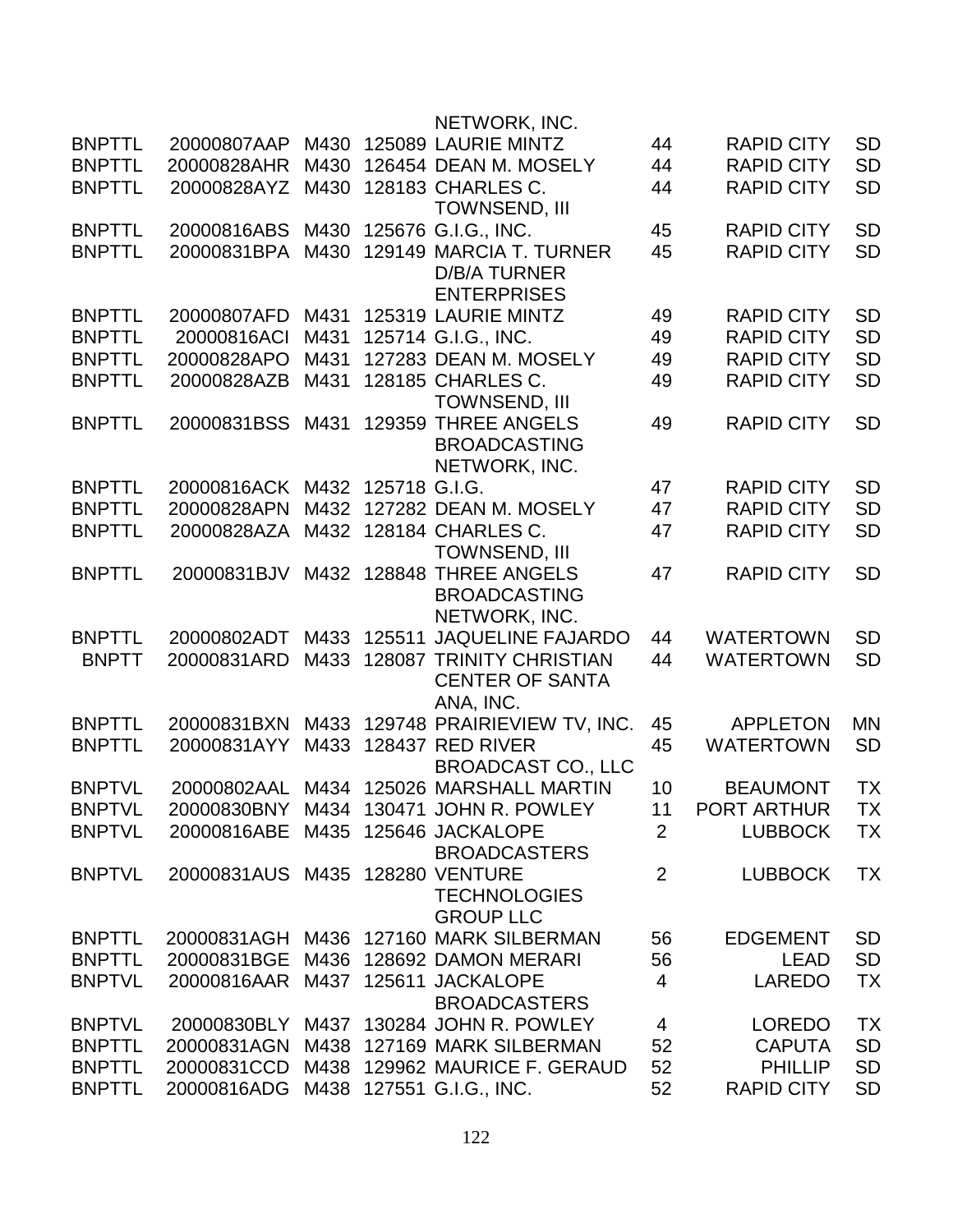| <b>BNPTTL</b>  |                             |     | 20000831 CFS M439 130839 MARTIN WEISS                                     | 16 | <b>FORT</b><br><b>STOCKTON</b>      | <b>TX</b> |
|----------------|-----------------------------|-----|---------------------------------------------------------------------------|----|-------------------------------------|-----------|
| <b>BNPTTL</b>  |                             |     | 20000831AVJ M439 128303 MIDESSA TELEVISION                                | 17 | <b>FORT</b>                         | <b>TX</b> |
| <b>BNPTTL</b>  | 20000831AYH                 |     | CO.<br>M44 128419 ACS TELEVISION,                                         | 23 | <b>STOCKTON</b><br><b>ANCHORAGE</b> | <b>AK</b> |
| <b>BNPTTL</b>  | 20000831CAP                 |     | L.L.C.<br>M44 129880 ACS TELEVISION,                                      | 36 | <b>ANCHORAGE</b>                    | <b>AK</b> |
| <b>BNPTTL</b>  | 20000830BIZ                 |     | L.L.C.<br>M44 130166 THREE ANGELS<br><b>BROADCASTING</b><br>NETWORK, INC. | 36 | <b>WASILLA</b>                      | <b>AK</b> |
| <b>BNPTTL</b>  | 20000830AFW                 |     | M44 127316 DEAN M. MOSELY                                                 | 38 | <b>ANCHORAGE</b>                    | AK        |
| <b>BNPTTL</b>  | 20000830AOU                 |     | M44 128277 CHARLES C.<br><b>TOWNSEND, III</b>                             | 38 | <b>ANCHORAGE</b>                    | AK        |
| <b>BNPTTL</b>  | 20000831BYS                 |     | M44 129802 ACS TELEVISION,<br>L.L.C.                                      | 38 | <b>ANCHORAGE</b>                    | AK        |
| <b>BMAPTTL</b> | 20000831ALQ                 | M44 | 26499 ACS TELEVISION,<br>L.L.C.                                           | 50 | <b>ANCHORAGE</b>                    | AK        |
| <b>BNPTTL</b>  | 20000830AFU                 | M44 | 127308 DEAN M. MOSELY                                                     | 51 | <b>ANCHORAGE</b>                    | <b>AK</b> |
| <b>BNPTTL</b>  | 20000830AOW                 |     | M44 128285 CHARLES C.<br><b>TOWNSEND, III</b>                             | 51 | <b>ANCHORAGE</b>                    | AK        |
| <b>BNPTTL</b>  | 20000831BRA                 |     | M44 129252 ACS TELEVISION,<br>L.L.C.                                      | 51 | <b>ANCHORAGE</b>                    | AK        |
| <b>BMAPTTL</b> | 20000831CHW                 | M44 | 37864 ACS TELEVISION,<br>L.L.C.                                           | 52 | <b>ANCHORAGE</b>                    | <b>AK</b> |
| <b>BMAPTTL</b> | 20000831ASS                 | M44 | 52103 ACS TELEVISION,<br>L.L.C.                                           | 53 | <b>ANCHORAGE</b>                    | <b>AK</b> |
| <b>BNPTTL</b>  | 20000831AZD                 |     | M44 128442 ACS TELEVISION,<br>L.L.C.                                      | 62 | <b>ANCHORAGE</b>                    | <b>AK</b> |
| <b>BNPTTL</b>  | 20000831ATH                 |     | M44 128213 ACS TELEVISION,<br>L.L.C.                                      | 63 | <b>ANCHORAGE</b>                    | <b>AK</b> |
| <b>BMAPTTL</b> | 20000831CJE                 | M44 | 26500 ACS TELEVISION<br>L.L.C.                                            | 63 | <b>ANCHORAGE</b>                    | AK        |
| <b>BMAPTTL</b> | 20000831CIV                 | M44 | 57855 ACS TELEVISION,<br>L.L.C.                                           | 64 | <b>ANCHORAGE</b>                    | AK        |
| <b>BMAPTTL</b> | 20000831CIR                 | M44 | 37860 ACS TELEVISION,<br>L.L.C.                                           | 65 | <b>ANCHORAGE</b>                    | AK        |
| <b>BMAPTTL</b> | 20000831AOX                 | M44 | 26501 ACS TELEVISION,<br>L.L.C.                                           | 67 | <b>ANCHORAGE</b>                    | <b>AK</b> |
| <b>BMAPTTL</b> | 20000831CLZ                 | M44 | 57853 ACS TELEVISION,<br>L.L.C.                                           | 68 | <b>ANCHORAGE</b>                    | AK        |
| <b>BNPTTL</b>  |                             |     | 20000831BML M440 129008 MARK SILBERMAN                                    | 54 | <b>FORT</b><br><b>THOMPSON</b>      | <b>SD</b> |
| <b>BNPTTL</b>  | 20000831AIT M440 127656 MSS |     | COMMUNICATIONS,<br><b>LLC</b>                                             | 54 | <b>MURDO</b>                        | <b>SD</b> |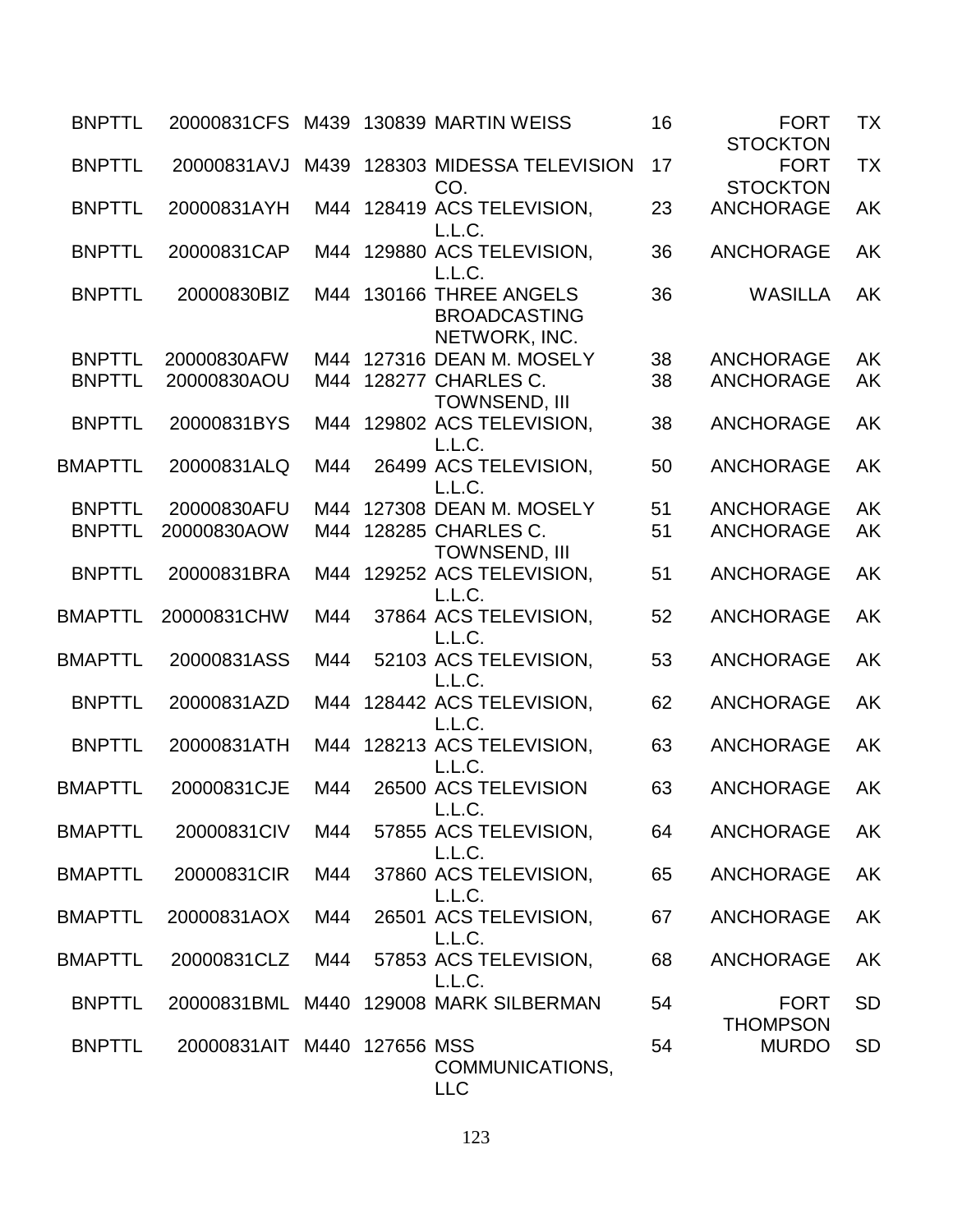| <b>BNPTTL</b> | 20000831AIU                         | M440 |                | 127658 MARK SILBERMAN                                             | 54              | <b>MURDO</b>      | <b>SD</b> |
|---------------|-------------------------------------|------|----------------|-------------------------------------------------------------------|-----------------|-------------------|-----------|
| <b>BNPTTL</b> | 20000828AKH                         | M441 |                | 126800 DEAN M. MOSELY                                             | 34              | <b>LEXINGTON</b>  | <b>TN</b> |
| <b>BNPTTL</b> | 20000828AZD                         | M441 |                | 128215 CHARLES C.<br><b>TOWNSEND, III</b>                         | 34              | <b>LEXINGTON</b>  | <b>TN</b> |
| <b>BNPTVL</b> | 20000829AWW                         | M442 | 131154 KM      | COMMUNICATIONS,                                                   | 5               | <b>AMARILLO</b>   | <b>TX</b> |
|               |                                     |      |                | INC.                                                              |                 |                   |           |
| <b>BNPTVL</b> | 20000802AEB                         |      |                | M442 125524 CARLOS ORTIZ                                          | 6               | <b>AMARILLO</b>   | <b>TX</b> |
| <b>BNPTVL</b> | 20000830BHU                         |      |                | M442 130089 JOHN R. POWLEY                                        | $6\phantom{1}6$ | <b>AMARILLO</b>   | <b>TX</b> |
| <b>BNPTVL</b> | 20000831CJW                         | M442 |                | 131055 CYRIL H. MILLER                                            | $6\phantom{1}6$ | <b>AMARILLO</b>   | <b>TX</b> |
| <b>BNPTVL</b> | 20000831BXE                         | M442 |                | <b>129734 VENTURE</b><br><b>TECHNOLOGIES</b><br><b>GROUP, LLC</b> | 6               | <b>LUBBOCK</b>    | <b>TX</b> |
| <b>BNPTT</b>  | 20000830BFI                         | M443 |                | <b>129929 TRINITY</b>                                             | 33              | <b>ALICE</b>      | ТX        |
|               |                                     |      |                | <b>BROADCASTING</b><br><b>NETWORK</b>                             |                 |                   |           |
| <b>BNPTTL</b> | 20000831CGF                         | M443 | 130864 KM      |                                                                   | 33              | <b>CORPUS</b>     | <b>TX</b> |
|               |                                     |      |                | COMMUNICATIONS,                                                   |                 | <b>CHRISTI</b>    |           |
|               |                                     |      |                | INC.                                                              |                 |                   |           |
| <b>BNPTTL</b> | 20000802AEU                         | M443 |                | 131444 CLARK ORTIZ                                                | 33              | <b>KINGSVILLE</b> | <b>TX</b> |
| <b>BNPTTL</b> | 20000804ABH                         | M443 |                | <b>125288 IGLESIA</b>                                             | 33              | <b>SAN JUAN</b>   | <b>TX</b> |
|               |                                     |      |                | <b>JESUCHRISTO ES MI</b><br><b>REFUGIO, INC</b>                   |                 |                   |           |
| <b>BNPTTL</b> | 20000807ACG                         | M443 |                | 125183 AMANDA ORRICK                                              | 34              | <b>ALICE</b>      | <b>TX</b> |
| <b>BNPTVL</b> | 20000816ABM                         | M444 |                | 125654 JACKALOPE                                                  | 11              | <b>MIDLAND</b>    | <b>TX</b> |
|               |                                     |      |                | <b>BROADCASTERS</b>                                               |                 |                   |           |
| <b>BNPTVL</b> | 20000831BNA                         | M444 |                | 129034 JOSEPH W. SHAFFER                                          | 11              | <b>MIDLAND</b>    | <b>TX</b> |
| <b>BNPTVL</b> | 20000816ABA                         | M444 |                | 125634 JACKALOPE<br><b>BROADCASTERS</b>                           | 11              | <b>ODESSA</b>     | <b>TX</b> |
| <b>BNPTVL</b> | 20000831AVS                         | M444 |                | 128315 MIDESSA TELEVISION<br>CO.                                  | 12              | <b>MIDLAND</b>    | <b>TX</b> |
| <b>BNPTVL</b> | 20000816AEZ M444                    |      |                | 131201 JACKALOPE<br><b>BROADCASTING</b>                           | 13              | <b>MIDLAND</b>    | <b>TX</b> |
| <b>BNPTVL</b> |                                     |      |                | 20000830BJG M444 130159 JOHN R. POWLEY                            | 13              | <b>MIDLAND</b>    | <b>TX</b> |
| <b>BNPTVL</b> | 20000829AWS                         |      | M444 131140 KM |                                                                   | 13              | MIDLAND/ODE       | <b>TX</b> |
|               |                                     |      |                | COMMUNICATIONS,<br>INC.                                           |                 | <b>SSA</b>        |           |
| <b>BNPTVL</b> | 20000816AAX M444 125628 JACKALOPE   |      |                | <b>BROADCASTERS</b>                                               | 13              | <b>ODESSA</b>     | <b>TX</b> |
| <b>BNPTVL</b> | 20000818AAT M444 125679 TIGER EYE   |      |                | LICENSING, LLC.                                                   | 13              | <b>ODESSA</b>     | <b>TX</b> |
| <b>BNPTVL</b> | 20000802ADU                         |      |                | M444 125515 CARLOS ORTIZ                                          | 13              | <b>WICKETT</b>    | <b>TX</b> |
| <b>BNPTTL</b> | 20000831CFW                         |      |                | M445 130848 BELL MOUNTAIN                                         | 23              | <b>EDEN</b>       | <b>TX</b> |
|               |                                     |      |                | COMMUNICATIONS,<br>INC.                                           |                 |                   |           |
| <b>BNPTTL</b> | 20000830BOD M445 130496 INSPIRATION |      |                |                                                                   | 23              | <b>SAN ANGELO</b> | <b>TX</b> |
|               |                                     |      |                |                                                                   |                 |                   |           |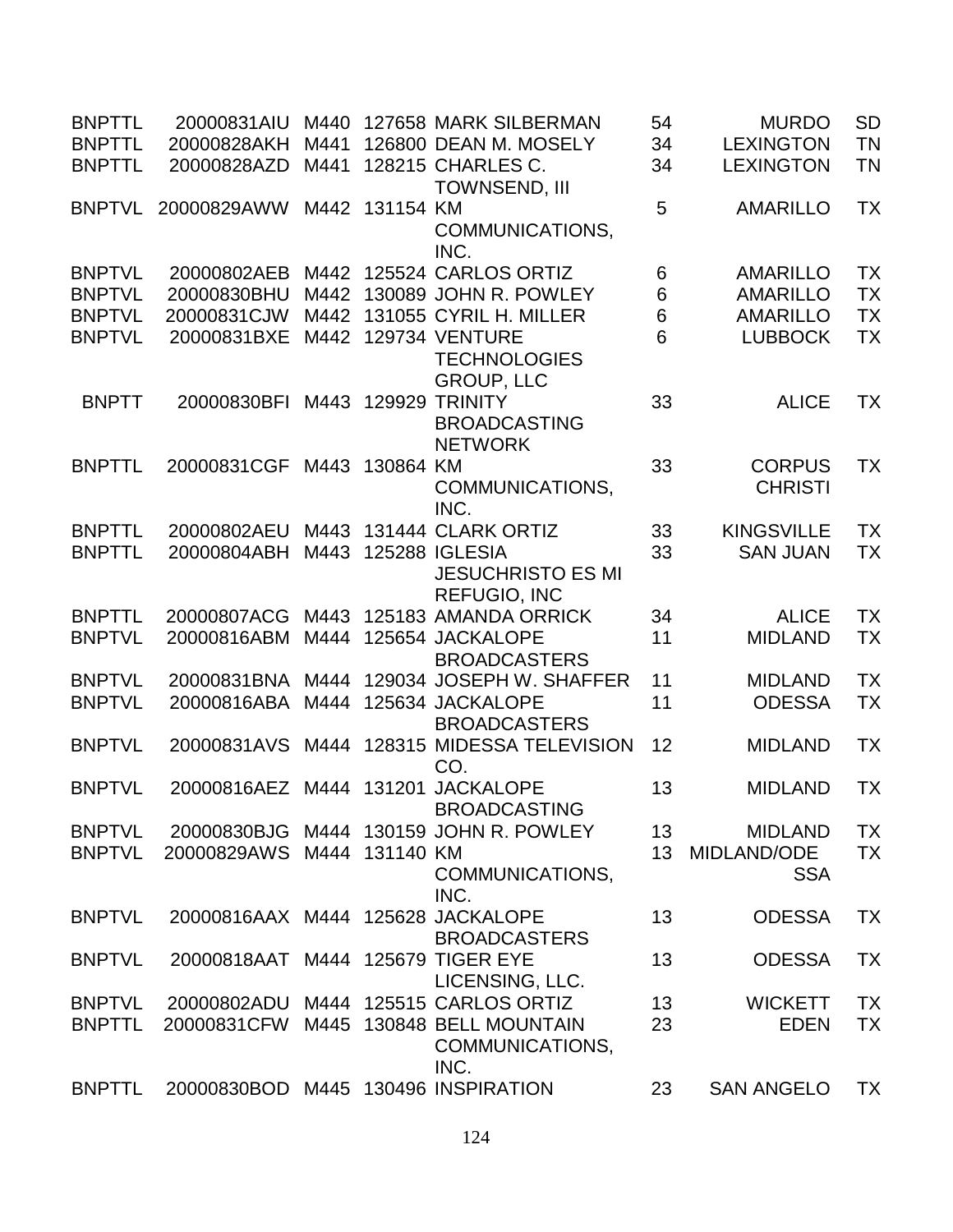|                                |                                |              |             | <b>TELEVISION, INC.</b>                                                                       |          |                                      |                        |
|--------------------------------|--------------------------------|--------------|-------------|-----------------------------------------------------------------------------------------------|----------|--------------------------------------|------------------------|
| <b>BNPTTL</b>                  |                                |              |             | 20000830BOY M445 130571 TELECOM WIRELESS,<br>LLC.                                             | 23       | <b>SAN ANGELO</b>                    | ТX                     |
| <b>BNPTTL</b>                  |                                |              |             | 20000831CFQ M445 129754 TELECOM WIRELESS,<br>LLC.                                             | 23       | <b>SAN ANGELO</b>                    | TX                     |
| <b>BNPTTL</b><br><b>BNPTTL</b> | 20000807AAQ<br>20000818ADP     | M446<br>M446 |             | 125086 SEAN MINTZ<br><b>126078 TIGER EYE</b><br>LICENSING, LLC.                               | 38<br>38 | <b>ABILENE</b><br><b>ABILENE</b>     | ТX<br><b>TX</b>        |
| <b>BNPTTL</b><br><b>BNPTTL</b> | 20000830AJF<br>20000831BKT     | M446         |             | 127519 DEAN M. MOSELY<br>M446 128887 CHARLES C.<br><b>TOWNSEND, III</b>                       | 38<br>38 | <b>ABILENE</b><br><b>ABILENE</b>     | TX<br><b>TX</b>        |
| <b>BNPTTL</b>                  | 20000831BII                    | M446         |             | 128783 BELL MOUNTAIN<br>COMMUNICATIONS,<br>INC.                                               | 38       | <b>DE LEON</b>                       | <b>TX</b>              |
| <b>BNPTT</b>                   | 20000830BFH                    | M447         | 129927      | <b>TRINITY</b><br><b>BROADCASTING</b><br><b>NETWORK</b>                                       | 25       | <b>ALICE</b>                         | ТX                     |
| <b>BNPTTL</b>                  | 20000831BUX M447 129585 STEAD  |              |             | COMMUNICATIONS,<br>INC.                                                                       | 25       | <b>BIG WELLS</b>                     | <b>TX</b>              |
| <b>BNPTTL</b><br><b>BNPTTL</b> | 20000831BHK M447               |              |             | 20000831AXT M447 128397 FIBERLESSNET, INC.<br>128741 BELL MOUNTAIN<br>COMMUNICATIONS,<br>INC. | 25<br>25 | <b>INGRAM</b><br><b>MENARD</b>       | <b>TX</b><br><b>TX</b> |
| <b>BNPTTL</b><br><b>BNPTTL</b> | 20000830BJI<br>20000831BHH     | M447<br>M447 |             | 130186 JOHN R. POWLEY<br>128735 BELL MOUNTAIN<br>COMMUNICATIONS,<br>INC.                      | 25<br>25 | <b>MIDLAND</b><br><b>OZONA</b>       | <b>TX</b><br>TX        |
| <b>BNPTTL</b>                  | 20000829AMM                    |              | M447 129859 | <b>PRISM</b><br><b>BROADCASTING</b><br>NETWORK, INC.                                          | 25       | <b>SAN ANGELO</b>                    | TX                     |
| <b>BNPTTL</b>                  | 20000829ATY                    | M447         |             | <b>130988 EQUITY</b><br><b>BROADCASTING</b><br><b>CORPORATION</b>                             | 25       | <b>SAN ANGELO</b>                    | TX                     |
| <b>BNPTTL</b>                  | 20000830AFC M447 127166 KKM    |              |             | COMMUNICATIONS,<br>INC.                                                                       | 25       | <b>SAN ANGELO</b>                    | <b>TX</b>              |
| <b>BNPTTL</b>                  |                                |              |             | 20000830BAY M447 129498 TELECOM WIRELESS,<br><b>LLC</b>                                       | 25       | <b>SAN ANGELO</b>                    | ТX                     |
| <b>BNPTTL</b>                  | 20000830BGP M447 130032 CONCHO |              |             | <b>COMMUNITY</b><br><b>BROADCASTING</b>                                                       | 25       | <b>SAN ANGELO</b>                    | ТX                     |
| <b>BNPTTL</b><br><b>BNPTTL</b> | 20000831CCG M447 129964 STEAD  |              |             | 20000831CJO M447 131038 CYRIL H. MILLER<br>COMMUNICATIONS,<br>INC.                            | 25<br>25 | <b>SAN ANGELO</b><br><b>SAN SABA</b> | ТX<br><b>TX</b>        |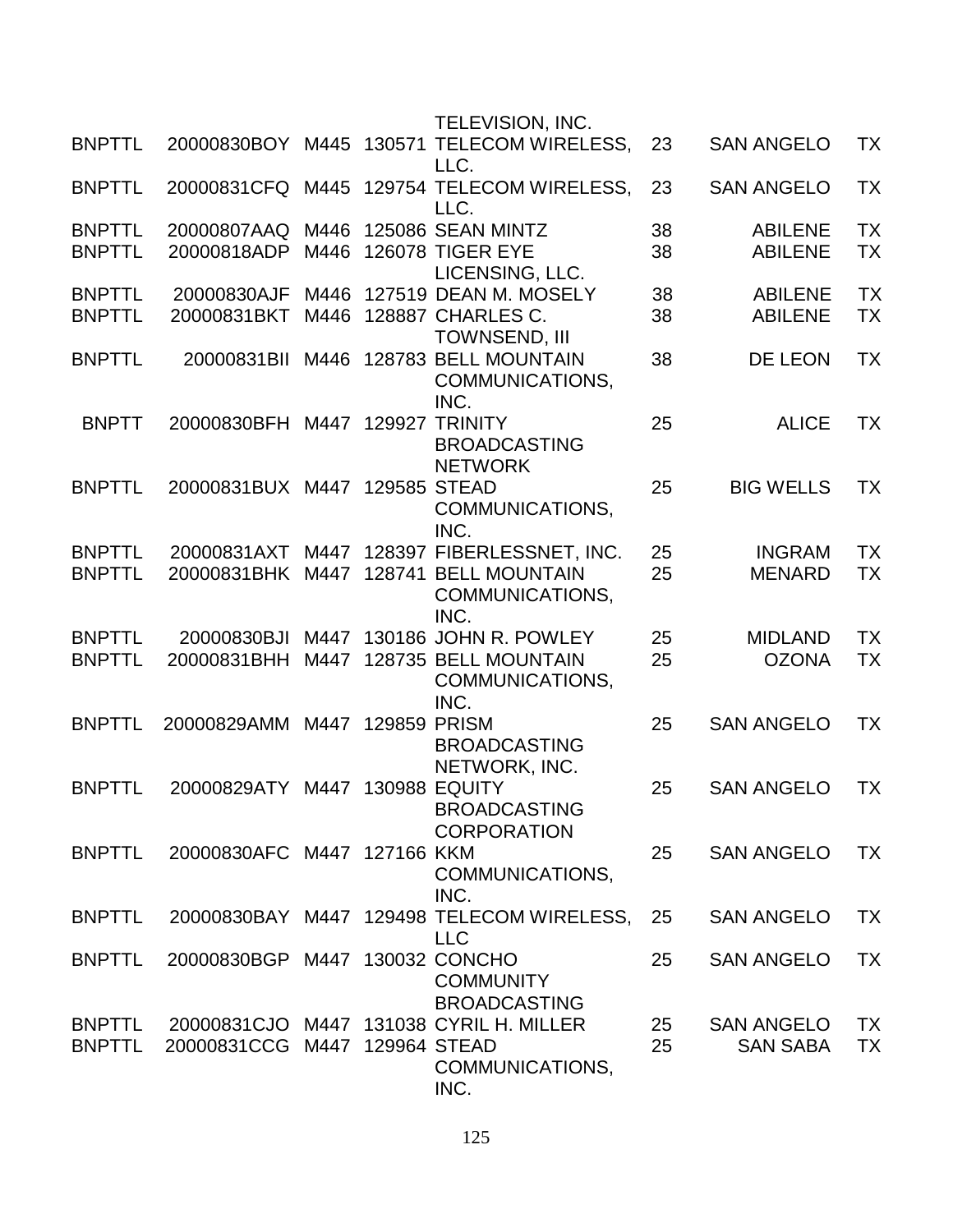| <b>BMJPTT</b>                  | 20000804ABO                          | M447 |             | 8522 QUORUM OF<br><b>AMARILLO LICENSE,</b><br><b>LLC</b>                              | 25       | <b>TULIA</b>                            | ТX                     |
|--------------------------------|--------------------------------------|------|-------------|---------------------------------------------------------------------------------------|----------|-----------------------------------------|------------------------|
| <b>BNPTT</b>                   | 20000830BFM M447 129936 TRINITY      |      |             | <b>BROADCASTING</b><br><b>NETWORK</b>                                                 | 26       | <b>BEESVILLE</b>                        | <b>TX</b>              |
| <b>BNPTTL</b><br><b>BNPTTL</b> | 20000831BZU M447<br>20000818ACK M447 |      |             | 129847 JOHN R. POWLEY<br>125821 TELECOM WIRELESS<br>LLC.                              | 26<br>26 | <b>GEORGE WEST</b><br><b>SAN ANGELO</b> | <b>TX</b><br><b>TX</b> |
| <b>BNPTTL</b>                  |                                      |      |             | 20000818AGZ M447 130944 TELECOM WIRELESS,<br>LLC.                                     | 27       | <b>SAN ANGELO</b>                       | <b>TX</b>              |
| <b>BNPTTL</b>                  | 20000831AJQ M447                     |      | 127692 SAGE | <b>BROADCASTING</b><br><b>CORPORATION</b>                                             | 27       | <b>SAN ANGELO</b>                       | TX                     |
| <b>BNPTTL</b>                  | 20000818ACG                          |      |             | M447 125804 TIGER EYE<br>LICENSING, LLC.                                              | 27       | <b>SWEETWATER</b>                       | <b>TX</b>              |
| <b>BNPTTL</b>                  | 20000828AGH                          | M447 |             | 126353 DEAN M. MOSELY                                                                 | 28       | <b>BROWNWOOD</b>                        | <b>TX</b>              |
| <b>BNPTTL</b>                  | 20000828AZH                          | M447 |             | 128235 CHARLES C.<br><b>TOWNSEND. III</b>                                             | 28       | <b>BROWNWOOD</b>                        | <b>TX</b>              |
| <b>BNPTTL</b>                  | 20000807AAZ                          |      |             | M447 125119 HOWARD MINTZ                                                              | 28       | <b>SAN ANGELO</b>                       | <b>TX</b>              |
| <b>BNPTTL</b>                  | 20000829AXP                          | M447 |             | <b>131226 EQUITY</b><br><b>BROADCASTING</b><br><b>CORPORATION</b>                     | 28       | <b>SAN ANGELO</b>                       | <b>TX</b>              |
| <b>BNPTTL</b>                  |                                      |      |             | 20000830BBY M447 129534 TELECOM WIRELESS,<br>LLC.                                     | 28       | <b>SAN ANGELO</b>                       | <b>TX</b>              |
| <b>BNPTTL</b>                  | 20000831AXX M447 128409 SAGE         |      |             | <b>BROADCASTING</b><br><b>CORPORATION</b>                                             | 28       | <b>SAN ANGELO</b>                       | TX                     |
| <b>BNPTTL</b>                  |                                      |      |             | 20000831BGC M447 128677 BELL MOUNTAIN<br>COMMUNICATIONS,<br><b>INC</b>                | 28       | <b>SAN ANGELO</b>                       | <b>TX</b>              |
| <b>BNPTTL</b>                  |                                      |      |             | 20000831BIZ M447 128806 MARCIA T. TURNER<br><b>D/B/A TURNER</b><br><b>ENTERPRISES</b> | 28       | <b>SAN ANGELO</b>                       | <b>TX</b>              |
| <b>BNPTTL</b>                  |                                      |      |             | 20000831BZT M447 129848 FIBERLESSNET, INC.                                            | 40       | <b>BIG WELLS</b>                        | <b>TX</b>              |
| <b>BNPTTL</b>                  | 20000830BBJ                          |      |             | M447 129512 TELECOM WIRELESS,<br>LLC.                                                 | 40       | <b>SAN ANGELO</b>                       | <b>TX</b>              |
| <b>BNPTTL</b>                  |                                      |      |             | 20000830BCX M447 129582 TELECOM WIRELESS,<br><b>LLC</b>                               | 40       | <b>SAN ANGELO</b>                       | <b>TX</b>              |
| <b>BNPTT</b>                   | 20000830BFK M447 129932 TRINITY      |      |             | <b>BROADCASTING</b><br><b>NETWORK</b>                                                 | 41       | <b>ALICE</b>                            | <b>TX</b>              |
| <b>BNPTTL</b>                  |                                      |      |             | 20000831BEA M447 128599 JOHN R. POWLEY                                                | 41       | <b>BEEVILLE</b>                         | <b>TX</b>              |
| <b>BNPTTL</b>                  | 20000831CBU                          |      |             | M447 129933 LINENOT.COM, INC.                                                         | 41       | <b>BIG WELLS</b>                        | <b>TX</b>              |
| <b>BNPTTL</b>                  | 20000830BBF                          |      |             | M447 129508 TELECOM WIRELESS,<br>LLC.                                                 | 41       | <b>SAN ANGELO</b>                       | <b>TX</b>              |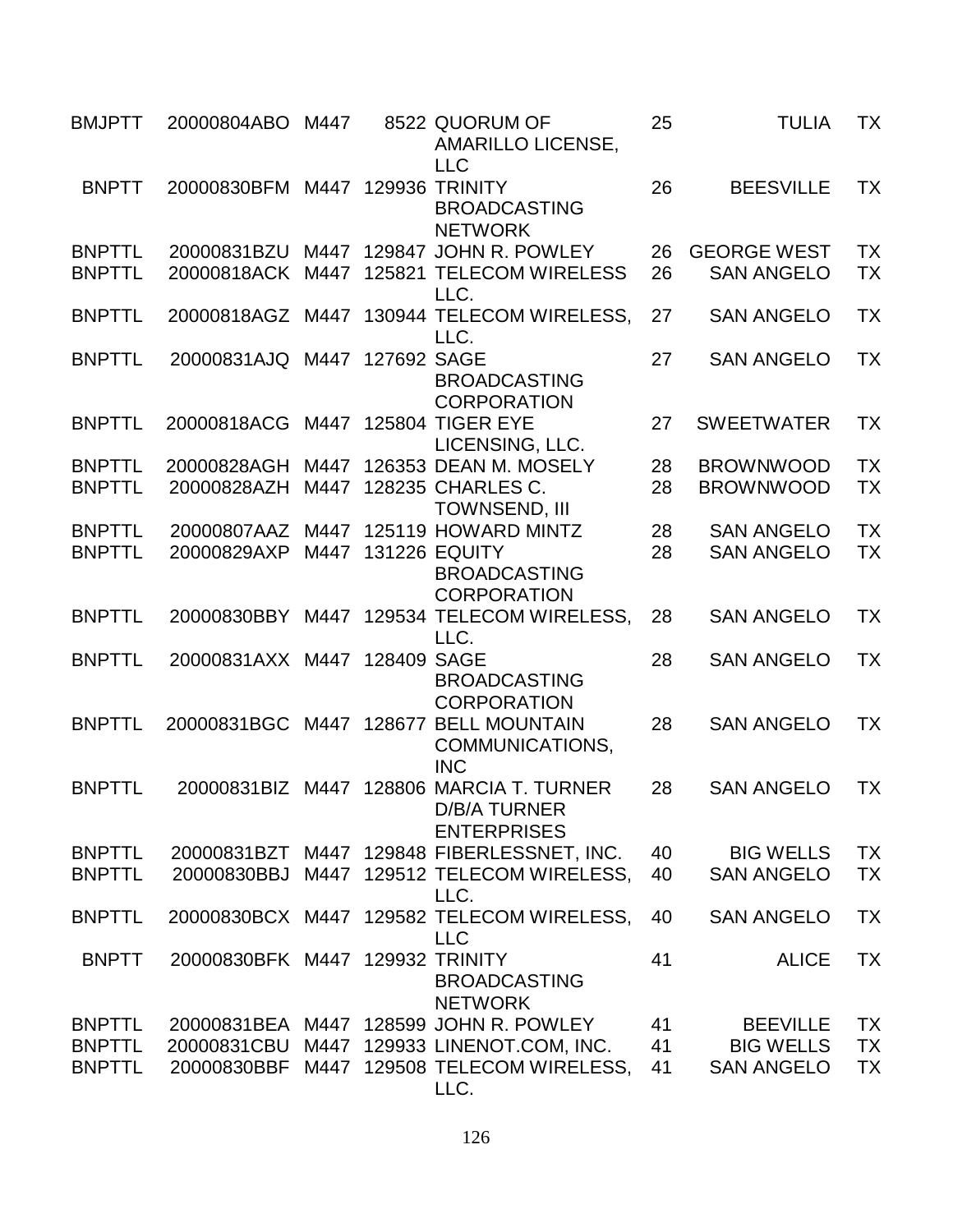| <b>BNPTTL</b>                 | 20000818AAJ M447 125641 TIGER EYE  |      | LICENSING, LLC.                                                                                                   | 41       | <b>SWEETWATER</b>                | TX                     |
|-------------------------------|------------------------------------|------|-------------------------------------------------------------------------------------------------------------------|----------|----------------------------------|------------------------|
| <b>BNPTTL</b>                 | 20000818AEA M447 126141 TIGER EYE  |      | LICENSING, LLC.                                                                                                   | 42       | <b>ABILENE</b>                   | <b>TX</b>              |
| BMJPTTL                       | 20000831AYJ                        | M447 | 58561 SAGE<br><b>BROADCASTING</b><br><b>CORPORATION</b>                                                           | 42       | <b>ABILENE</b>                   | TX                     |
| <b>BNPTTL</b><br><b>BNPTT</b> | 20000807ACJ<br>20000830BFO         |      | M447 125187 AMANDA ORRICK<br>M447 129938 TRINITY<br><b>BROADCASTING</b><br><b>NETWORK</b>                         | 42<br>42 | <b>ALICE</b><br><b>BEESVILLE</b> | <b>TX</b><br><b>TX</b> |
| <b>BNPTTL</b>                 | 20000831BPX                        |      | M447 129196 IBG, INC.                                                                                             | 42       | <b>BIG WELLS</b>                 | <b>TX</b>              |
| <b>BNPTTL</b>                 | 20000831AOZ                        |      | M447 127994 JOHN R. POWLEY                                                                                        | 42       | <b>REFUGIO</b>                   | <b>TX</b>              |
| <b>BNPTTL</b>                 | 20000828BFU                        | M447 | 130309 JOHN R. POWLEY                                                                                             | 42       | <b>SAN ANGELO</b>                | <b>TX</b>              |
| <b>BNPTTL</b>                 |                                    |      | 20000830BAK M447 129483 TELCOM WIRELESS,<br>LLC.                                                                  | 42       | <b>SAN ANGELO</b>                | <b>TX</b>              |
| <b>BNPTTL</b>                 | 20000807ABS                        |      | M447 125162 HOWARD MINTZ                                                                                          | 42       | <b>VICTORIA</b>                  | <b>TX</b>              |
| <b>BNPTTL</b>                 | 20000807ACR                        | M447 | 125199 HOWARD MINTZ                                                                                               | 43       | <b>SAN ANGELO</b>                | <b>TX</b>              |
| <b>BNPTTL</b>                 | 20000831CCY                        |      | M447 129986 ROBERT E. HAYES<br><b>GROUP</b>                                                                       | 56       | <b>ALICE</b>                     | <b>TX</b>              |
| <b>BNPTTL</b>                 | 20000831BJF                        |      | M447 128828 ROBERT E.<br>VANDERZANDEN                                                                             | 56       | <b>ORANGE</b><br><b>GROVE</b>    | <b>TX</b>              |
| <b>BNPTTL</b>                 | 20000831AHZ M447 127479 PRIME TIME |      | <b>CHRISTIAN</b><br><b>BROADCASTING, INC.</b>                                                                     | 57       | <b>SAN ANGELO</b>                | <b>TX</b>              |
| <b>BNPTT</b>                  | 20000804ADG                        |      | M448 125471 ALAMO PUBLIC<br><b>TELECOMMUNICATIO</b><br><b>NS COUNCIL</b>                                          | 17       | <b>LAREDO</b>                    | TX                     |
| <b>BNPTTL</b>                 | 20000830AKG                        |      | M448 127646 MARANATHA<br><b>CHURCH OF</b><br>LAREDO/GOOD<br><b>NEWS</b><br><b>BROADCASTING OF</b><br><b>TEXAS</b> | 17       | <b>LAREDO</b>                    | <b>TX</b>              |
| <b>BNPTTL</b>                 |                                    |      | 20000829ATW M449 130984 LAUGHLIN GORDON                                                                           | 30       | <b>CORPUS</b><br><b>CHRISTI</b>  | <b>TX</b>              |
| <b>BNPTTL</b>                 |                                    |      | 20000831BMZ M449 129033 JOSEPH W. SHAFFER                                                                         | 30       | <b>CORPUS</b><br><b>CHRISTI</b>  | <b>TX</b>              |
| <b>BNPTTL</b>                 | 20000831ELH M449 130659 TIGER EYE  |      | LICENSING, LLC                                                                                                    | 30       | <b>CORPUS</b><br><b>CHRISTI</b>  | <b>TX</b>              |
| <b>BNPTTL</b>                 | 20000831BQO                        |      | M45 129225 ACS TELEVISION,<br>L.L.C.                                                                              | 31       | <b>ANCHORAGE</b>                 | AK                     |
| <b>BNPTTL</b>                 | 20000830AFY                        |      | M45 127319 DEAN M. MOSELY                                                                                         | 45       | <b>ANCHORAGE</b>                 | <b>AK</b>              |
| <b>BNPTTL</b>                 | 20000830AOV                        |      | M45 128284 CHARLES C.<br><b>TOWNSEND, III</b>                                                                     | 45       | <b>ANCHORAGE</b>                 | <b>AK</b>              |
| <b>BNPTTL</b>                 | 20000831CBG                        |      | M45 129897 ACS TELEVISION,                                                                                        | 45       | <b>ANCHORAGE</b>                 | AK                     |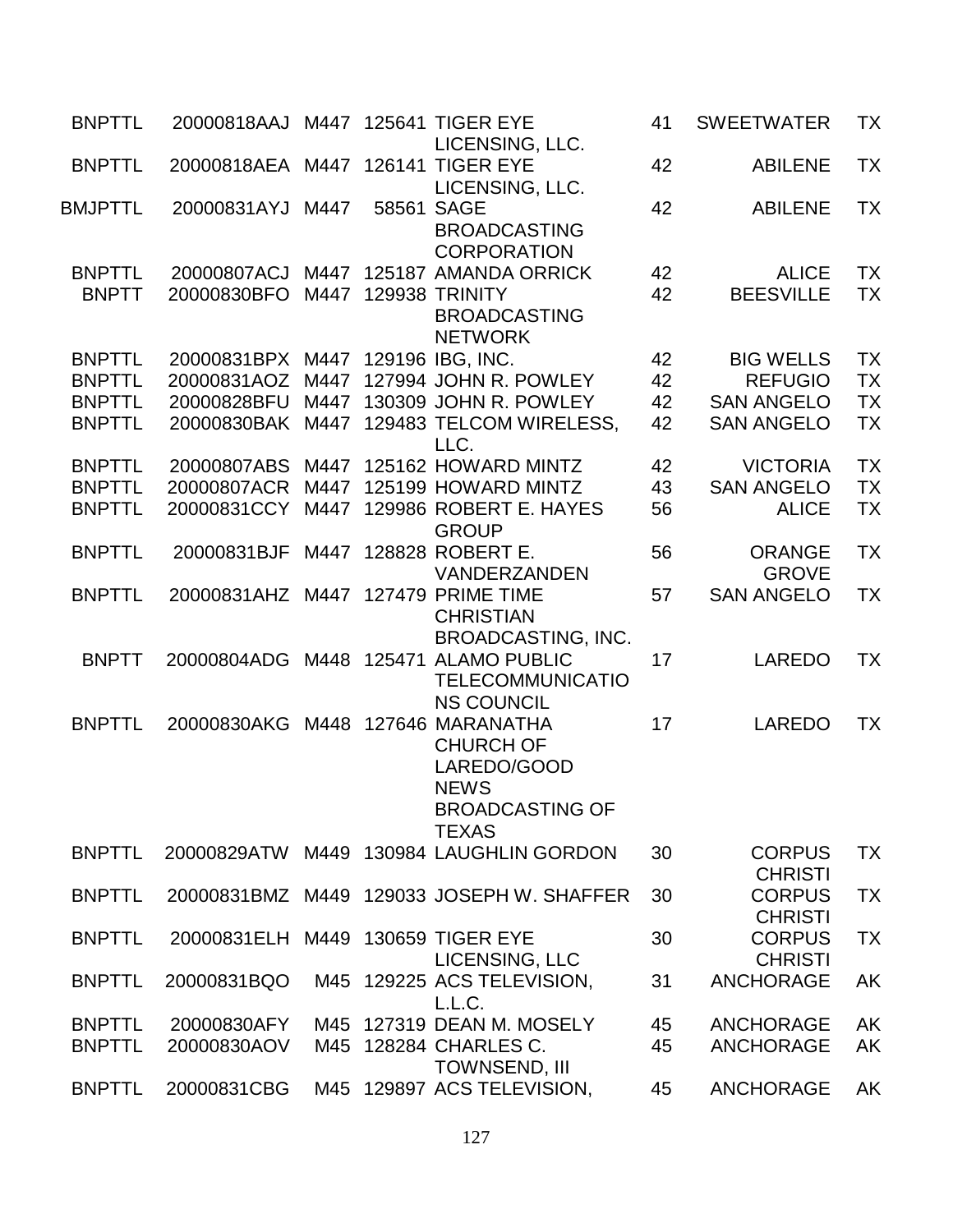|                                                |                                           |                      | L.L.C.                                                                                                                          |                |                                                  |                              |
|------------------------------------------------|-------------------------------------------|----------------------|---------------------------------------------------------------------------------------------------------------------------------|----------------|--------------------------------------------------|------------------------------|
| <b>BMAPTTL</b>                                 | 20000831ATJ                               | M45                  | 37863 ACS TELEVISION,<br>L.L.C.                                                                                                 | 46             | <b>ANCHORAGE</b>                                 | AK                           |
| <b>BNPTTL</b>                                  | 20000831AMD                               |                      | M45 127863 ACS TELEVISION,<br>L.L.C                                                                                             | 46             | <b>ANCHORAGE</b>                                 | AK                           |
| <b>BNPTTL</b>                                  | 20000831ASM                               |                      | M45 128149 ACS TELEVISION,<br>L.L.C.                                                                                            | 59             | <b>ANCHORAGE</b>                                 | AK                           |
| <b>BNPTT</b>                                   | 20000830AXR                               | M45                  | <b>129328 TRINITY</b><br><b>BROADCASTING</b><br><b>NETWORK</b>                                                                  | 60             | <b>ANCHORAGE</b>                                 | AK                           |
| <b>BNPTTL</b>                                  | 20000831BYP                               |                      | M45 129796 ACS TELEVISION,<br>L.L.C.                                                                                            | 60             | <b>ANCHORAGE</b>                                 | AK                           |
| <b>BNPTTL</b><br><b>BNPTTL</b><br><b>BNPTT</b> | 20000831CBT<br>20000802ADA<br>20000830BFJ | M451<br>M451<br>M451 | 129931 LINENOT.COM, INC.<br>125409 CARLOS ORTIZ JR.<br><b>129930 TRINITY</b><br><b>BROADCASTING</b><br><b>NETWORK</b>           | 35<br>36<br>36 | <b>BIG WELLS</b><br><b>ALICE</b><br><b>ALICE</b> | <b>TX</b><br><b>TX</b><br>ТX |
| <b>BNPTTL</b><br><b>BNPTTL</b>                 | 20000831BPT M451<br>20000831BZL           | M451                 | 129193 IBG, INC.<br>129840 FIBERLESSNET, INC.                                                                                   | 36<br>51       | <b>BIG WELLS</b><br><b>BIG WELLS</b>             | <b>TX</b><br><b>TX</b>       |
| <b>BNPTTL</b><br><b>BNPTTL</b>                 | 20000829APN<br>20000830BLS M451           | M451                 | 130409 MICHAEL L. MINTZ<br>130275 MARANATHA<br><b>CHURCH OF LAREDO</b><br><b>INC./GOOD NEWS</b><br><b>BROADCASTING OF</b><br>TX | 51<br>51       | <b>LAREDO</b><br><b>LAREDO</b>                   | <b>TX</b><br><b>TX</b>       |
| <b>BNPTTL</b>                                  | 20000831EIN                               | M451                 | 130773 G&M MEDIA<br>PARTNERS, LLC                                                                                               | 51             | <b>LAREDO</b>                                    | <b>TX</b>                    |
| <b>BNPTTL</b><br><b>BNPTT</b>                  | 20000830AVP                               | M452                 | 20000830BHK M452 130077 JOHN R. POWLEY<br>129018 TRINITY<br><b>BROADCASTING</b><br><b>NETWORK</b>                               | 31<br>31       | <b>ABILENE</b><br><b>CLOVIS</b>                  | <b>TX</b><br><b>NM</b>       |
| <b>BNPTTL</b>                                  |                                           |                      | 20000831BFC M452 128646 BELL MOUNTAIN<br><b>COMMUNICATIONS</b><br>INC.                                                          | 31             | <b>MULLIN</b>                                    | <b>TX</b>                    |
| <b>BNPTTL</b>                                  | 20000818ABW M452 125723 TIGER EYE         |                      | LICENSING, LLC                                                                                                                  | 31             | <b>PLAINVIEW</b>                                 | <b>TX</b>                    |
| <b>BNPTTL</b>                                  | 20000830BOU                               |                      | M452 130563 RAMAR<br><b>COMMUNICATIONS II,</b><br><b>LTD</b>                                                                    | 31             | <b>PLAINVIEW</b>                                 | <b>TX</b>                    |
| <b>BNPTT</b>                                   |                                           |                      | 20000831BWR M452 129717 TRINITY CHRISTIAN<br><b>CENTER OF SANTA</b><br>ANA, D/B/A TRINTY<br><b>BOADCASTI</b>                    | 31             | <b>PLAINVIEW</b>                                 | ТX                           |
| <b>BNPTTL</b>                                  |                                           |                      | 20000807ADM M453 125221 MICHAEL L. MINTZ                                                                                        | 27             | <b>AMARILLO</b>                                  | <b>TX</b>                    |
| <b>BNPTTL</b><br><b>BNPTTL</b>                 | 20000828AZE M453                          |                      | 20000828APQ M453 127285 DEAN M. MOSELY<br>128227 CHARLES C.                                                                     | 27<br>27       | <b>AMARILLO</b><br><b>AMARILLO</b>               | <b>TX</b><br><b>TX</b>       |
|                                                |                                           |                      |                                                                                                                                 |                |                                                  |                              |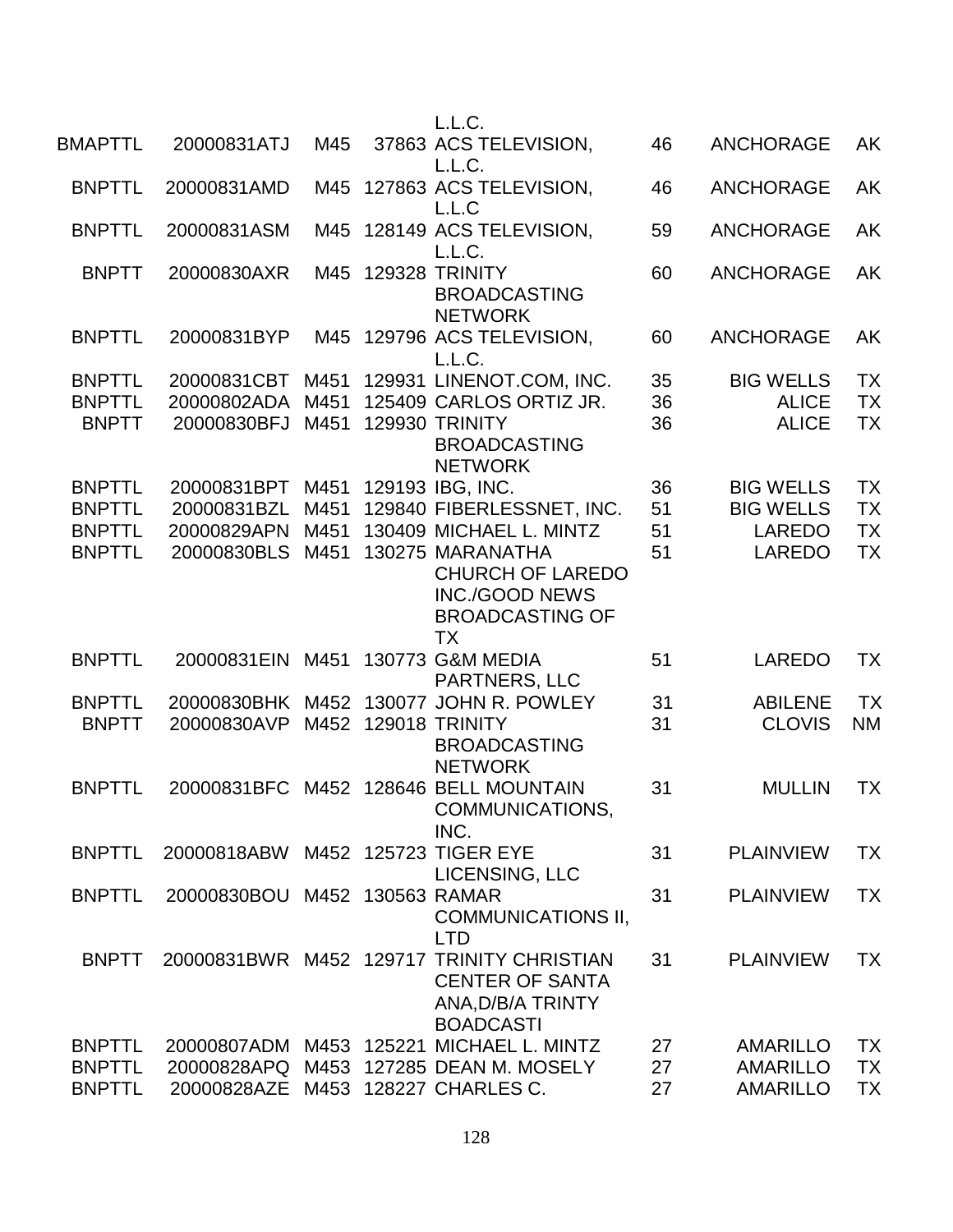|               |                                     |      |        | <b>TOWNSEND, III</b>                        |    |                 |           |
|---------------|-------------------------------------|------|--------|---------------------------------------------|----|-----------------|-----------|
| <b>BNPTTL</b> | 20000830BEC                         | M453 |        | <b>129690 TIGER EYE</b>                     | 27 | <b>AMARILLO</b> | <b>TX</b> |
|               |                                     |      |        | LICENSING, LLC                              |    |                 |           |
| <b>BNPTTL</b> | 20000830BHX                         | M453 |        | 130092 JOHN R. POWLEY                       | 27 | <b>AMARILLO</b> | <b>TX</b> |
| <b>BNPTTL</b> | 20000831AEI                         | M453 |        | 126984 MARTIN WEISS                         | 27 | <b>AMARILLO</b> | <b>TX</b> |
| <b>BNPTTL</b> | 20000831BAM                         | M453 |        | 128490 PRIME TIME                           | 27 | <b>AMARILLO</b> | <b>TX</b> |
|               |                                     |      |        | <b>CHRISTIAN</b>                            |    |                 |           |
|               |                                     |      |        | <b>BROADCASTING, INC.</b>                   |    |                 |           |
| <b>BNPTT</b>  | 20000825AJE                         | M453 |        | 129278 NORTHFORK TV                         | 27 | <b>QUANAH</b>   | TX        |
|               |                                     |      |        | <b>TRANSLATOR</b>                           |    |                 |           |
|               |                                     |      |        | <b>SYSTEM</b>                               |    |                 |           |
| <b>BNPTTL</b> | 20000829AYA M454                    |      |        | <b>131310 EQUITY</b>                        | 38 | <b>AMARILLO</b> | <b>TX</b> |
|               |                                     |      |        | <b>BROADCASTING</b>                         |    |                 |           |
|               |                                     |      |        | <b>CORPORATION</b>                          |    |                 |           |
| <b>BNPTTL</b> | 20000828APP                         |      |        | M454 127284 DEAN M. MOSELY                  | 39 | <b>AMARILLO</b> | <b>TX</b> |
| <b>BNPTTL</b> | 20000828AZF                         | M454 |        | 128233 CHARLES C.                           | 39 | <b>AMARILLO</b> | <b>TX</b> |
|               |                                     |      |        | <b>TOWNSEND, III</b>                        |    |                 |           |
| <b>BNPTTL</b> | 20000829ASO                         | M454 |        | 130861 NORTHFORK TV                         | 39 | <b>AMARILLO</b> | <b>TX</b> |
|               |                                     |      |        | <b>TRANSLATOR</b>                           |    |                 |           |
|               |                                     |      |        | <b>SYSTEM</b>                               |    |                 |           |
| <b>BNPTTL</b> | 20000831BOJ                         | M454 |        | 129099 MARCIA T. TURNER                     | 39 | <b>AMARILLO</b> | <b>TX</b> |
|               |                                     |      |        | <b>D/B/A TURNER</b>                         |    |                 |           |
|               |                                     |      |        | <b>ENTERPRISES</b>                          |    |                 |           |
| <b>BNPTTL</b> | 20000831EKW                         |      |        | M454 130653 HISPANIC MEDIA                  | 39 | <b>AMARILLO</b> | <b>TX</b> |
|               |                                     |      |        | <b>GROUP, LLC</b>                           |    |                 |           |
| <b>BNPTT</b>  | 20000831AUU                         | M455 | 128281 | <b>ACME TELEVISION</b>                      | 42 | <b>CARLSBAD</b> | <b>NM</b> |
|               |                                     |      |        | <b>LICENSES OF NEW</b>                      |    |                 |           |
|               |                                     |      |        | <b>MEXICO, LLC</b>                          |    |                 |           |
| <b>BNPTTL</b> | 20000830BLO                         | M455 |        | 130266 PANHANDLE                            | 42 | <b>HEREFORD</b> | <b>TX</b> |
|               |                                     |      |        | <b>TELECASTING CO.</b>                      |    |                 |           |
| <b>BNPTT</b>  | 20000829AOV                         | M455 |        | 130381 EASTERN NEW                          | 42 | <b>HOBBS</b>    | <b>NM</b> |
|               |                                     |      |        | <b>MEXICO UNIVERSITY</b>                    |    |                 |           |
| <b>BNPTT</b>  | 20000831BXD M455 129730 RAMAR       |      |        |                                             | 42 | LITTLEFIELD     | TХ        |
|               |                                     |      |        | <b>COMMUNICATIONS II,</b>                   |    |                 |           |
|               |                                     |      |        | <b>LTD</b>                                  |    |                 |           |
| <b>BNPTTL</b> | 20000830BRT M455 131094 INSPIRATION |      |        |                                             | 42 | <b>LUBBOCK</b>  | <b>TX</b> |
|               |                                     |      |        | TELEVISION, INC.                            |    |                 |           |
| <b>BNPTTL</b> | 20000831AMN M455 127883 VENTURE     |      |        |                                             | 42 | <b>LUBBOCK</b>  | <b>TX</b> |
|               |                                     |      |        | <b>TECHNOLOGIES</b>                         |    |                 |           |
|               |                                     |      |        | <b>GROUP, LLC</b>                           |    |                 |           |
| <b>BNPTTL</b> |                                     |      |        | 20000807AEG M455 125266 HOWARD MINTZ        | 57 | <b>LUBBOCK</b>  | <b>TX</b> |
| <b>BNPTT</b>  | 20000830AWK M455 129135 TRINITY     |      |        |                                             | 57 | <b>LUBBOCK</b>  | <b>TX</b> |
|               |                                     |      |        | <b>BROADCASTING</b>                         |    |                 |           |
|               |                                     |      |        | <b>NETWORK</b>                              |    |                 |           |
| <b>BNPTTL</b> |                                     |      |        | 20000831AMK M455 127879 JOHN R. POWLEY      | 57 | <b>LUBBOCK</b>  | <b>TX</b> |
| <b>BNPTTL</b> |                                     |      |        | 20000831BUL M455 129477 PURI FAMILY LIMITED | 57 | <b>LUBBOCK</b>  | <b>TX</b> |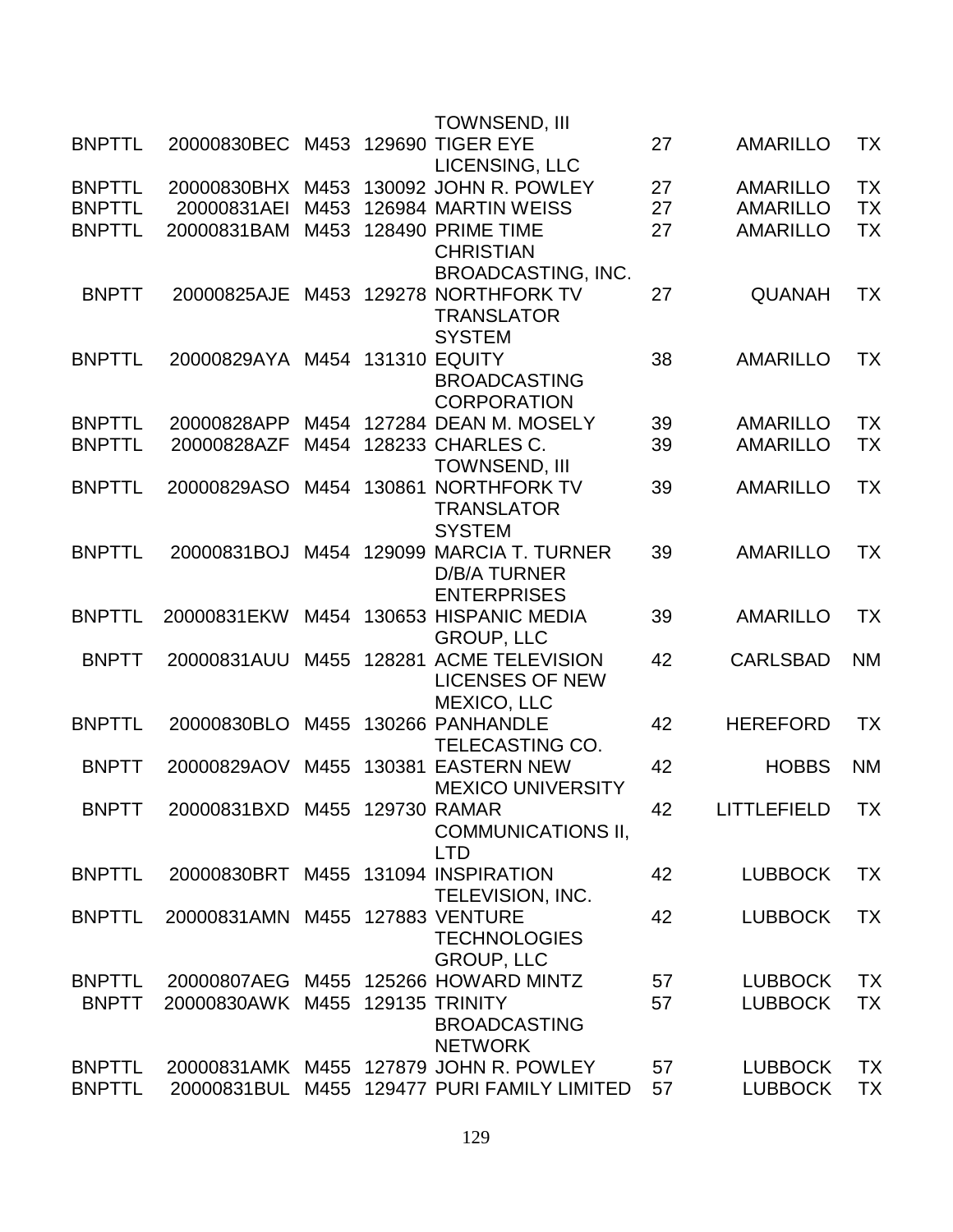|               |                  |      | <b>PARTNERSHIP</b>                     |                |                   |           |
|---------------|------------------|------|----------------------------------------|----------------|-------------------|-----------|
| <b>BNPTTL</b> | 20000831CIL      | M455 | 130979 CYRIL H. MILLER                 | 57             | <b>LUBBOCK</b>    | <b>TX</b> |
| <b>BNPTTL</b> | 20000831CJF      | M455 | 131003 PEGGY E. TOMAY                  | 57             | <b>LUBBOCK</b>    | <b>TX</b> |
| <b>BNPTT</b>  | 20000803ABK      | M455 | 125464 CITY OF TULIA                   | 57             | <b>TULIA</b>      | <b>TX</b> |
| <b>BNPTT</b>  | 20000830BFV      | M455 | 129945 TRINITY                         | 58             | <b>BIG SPRING</b> | <b>TX</b> |
|               |                  |      | <b>BROADCASTING</b>                    |                |                   |           |
|               |                  |      | <b>NETWORK</b>                         |                |                   |           |
| <b>BNPTTL</b> |                  | M455 | 131267 WESLEY C. PEARCE                |                | <b>BIG SPRING</b> | <b>TX</b> |
|               | 20000831EIB      |      |                                        | 58             |                   |           |
| <b>BNPTTL</b> | 20000831BXF      | M455 | <b>129735 VENTURE</b>                  | 58             | <b>LUBBOCK</b>    | <b>TX</b> |
|               |                  |      | <b>TECHNLOGIES</b>                     |                |                   |           |
|               |                  |      | <b>GROUP, LLC</b>                      |                |                   |           |
| <b>BNPTTL</b> | 20000815ABU      | M456 | 125566 DUCHENSE COUNTY                 | 13             | HANNA&            | UT        |
|               |                  |      |                                        |                | <b>TABIONA</b>    |           |
| <b>BNPTVL</b> | 20000831ECJ      | M456 | 130598 R & D MEDIA GROUP,              | 13             | <b>LOGAN</b>      | UT        |
|               |                  |      | INC.                                   |                |                   |           |
| <b>BNPTVL</b> | 20000831EEP      | M456 | 130693 R & D MEDIA GROUP,              | 13             | <b>WENDOVER</b>   | UT        |
|               |                  |      | INC.                                   |                |                   |           |
| <b>BNPTTL</b> | 20000831BGS      | M457 | 128716 ARNOLD J. & MARIE               | 59             | <b>MOUNT DORA</b> | <b>NM</b> |
|               |                  |      | <b>H. RETTIG</b>                       |                |                   |           |
| <b>BNPTTL</b> | 20000831BZG      | M457 | 129832 MARK SILBERMAN                  | 59             | <b>PERICHO</b>    | <b>TX</b> |
| <b>BNPTTL</b> | 20000830AJP      | M458 | 127539 DEAN M. MOSELY                  | 47             | <b>REPUBLIC</b>   | <b>WA</b> |
| <b>BNPTTL</b> | 20000830ASQ      | M458 | 128878 CHARLES C.                      |                | <b>REPUBLIC</b>   | <b>WA</b> |
|               |                  |      |                                        | 47             |                   |           |
|               |                  |      | <b>TOWNSEND, III</b>                   |                |                   |           |
| <b>BNPTTL</b> | 20000821ADE      | M459 | 126168 CONCORDE                        | 30             | <b>LYNDEN</b>     | <b>WA</b> |
|               |                  |      | <b>VENTURES, LTD.</b>                  |                |                   |           |
| <b>BNPTT</b>  | 20000830BHJ      | M459 | 130075 TRINITY                         | 45             | <b>BELLINGHAM</b> | <b>WA</b> |
|               |                  |      | <b>BROADCASTING</b>                    |                |                   |           |
|               |                  |      | <b>NETWORK</b>                         |                |                   |           |
| <b>BNPTTL</b> | 20000821AHN      | M459 | 130165 CONCORDE                        | 45             | <b>LYNDEN</b>     | <b>WA</b> |
|               |                  |      | <b>VENTURES, LTD.</b>                  |                |                   |           |
| <b>BNPTTL</b> | 20000831ATK M459 |      | <b>128217 VENTURE</b>                  | 60             | <b>BELLINGHAM</b> | <b>WA</b> |
|               |                  |      | <b>TECHNOLOGIES</b>                    |                |                   |           |
|               |                  |      | <b>GROUP (OF</b>                       |                |                   |           |
|               |                  |      | PENNSYLVANIA),                         |                |                   |           |
|               |                  |      | L.L.C.                                 |                |                   |           |
| <b>BNPTTL</b> | 20000830BBH      |      | M460 129511 TELECOM WIRELESS,          | 19             | <b>GILLETTE</b>   | <b>WY</b> |
|               |                  |      | LLC.                                   |                |                   |           |
| <b>BNPTT</b>  |                  |      | <b>128127 TRINITY CHRISTIAN</b>        | 34             | <b>GILLETTE</b>   | WY.       |
|               | 20000831ARV M460 |      |                                        |                |                   |           |
|               |                  |      | <b>CENTER OF SANTA</b>                 |                |                   |           |
|               |                  |      | ANA, INC.                              |                |                   |           |
| <b>BNPTVL</b> | 20000830AJR M461 |      | 127542 DEAN M. MOSELY                  | 3              | <b>WAUSAU</b>     | WI        |
| <b>BNPTVL</b> | 20000830ASR      | M461 | 128879 CHARLES C.                      | 3              | WAUSAU            | WI        |
|               |                  |      | <b>TOWNSEND, III</b>                   |                |                   |           |
| <b>BNPTVL</b> | 20000829AFO      | M461 | 126965 WTWB OF THE TRIAD,              | $\overline{4}$ | <b>WAUSAU</b>     | WI        |
|               |                  |      | <b>LLC</b>                             |                |                   |           |
| <b>BNPTTL</b> |                  |      | 20000830AJQ M462 127541 DEAN M. MOSELY | 14             | <b>WAUSAU</b>     | WI        |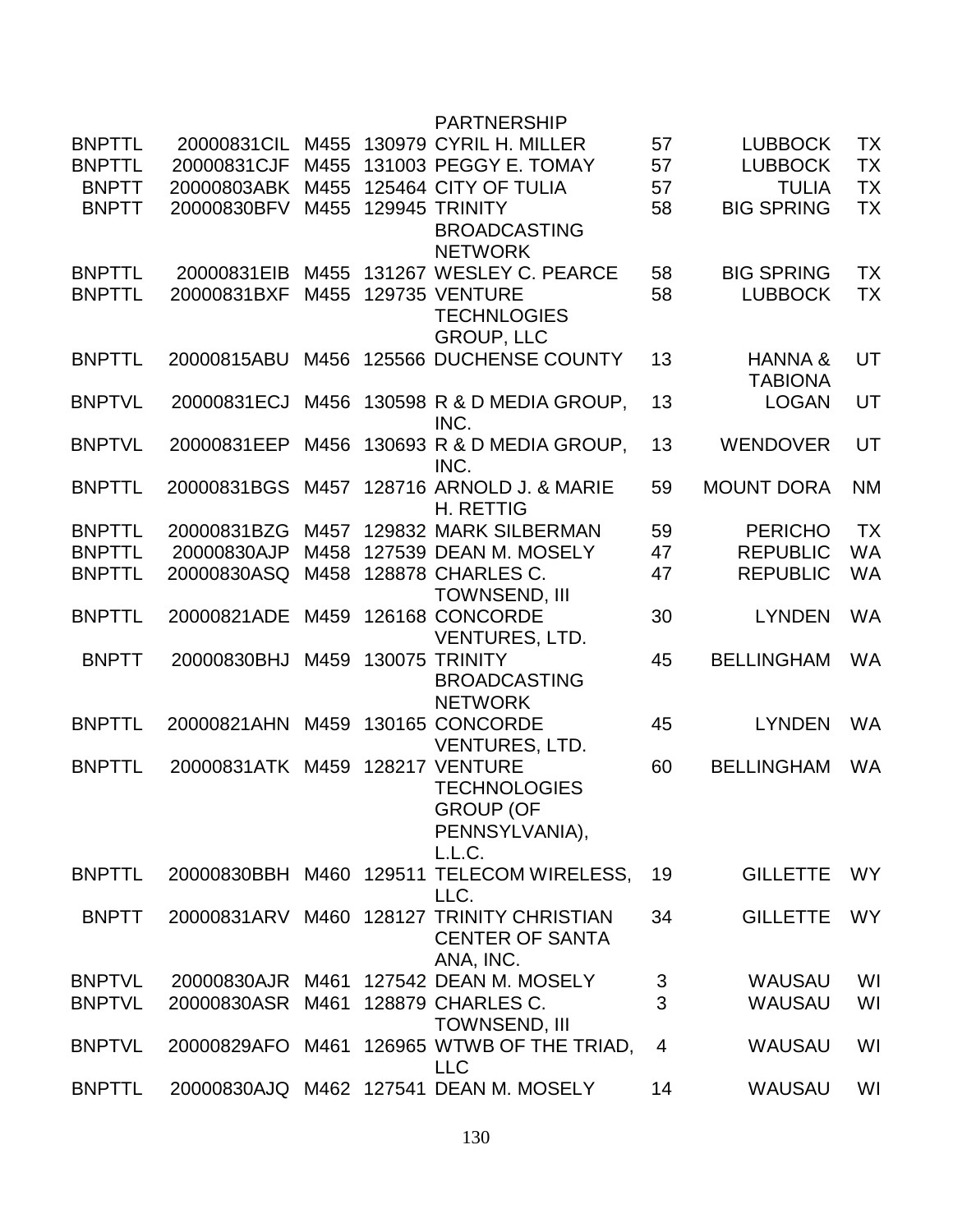| <b>BNPTTL</b>  | 20000830ASS M462 128881 CHARLES C. |      | <b>TOWNSEND, III</b>                                                 | 14 | <b>WAUSAU</b>     | WI        |
|----------------|------------------------------------|------|----------------------------------------------------------------------|----|-------------------|-----------|
| <b>BNPTT</b>   | 20000809AAR                        | M463 | 125369 WDIO-TV, L.L.C.                                               | 31 | <b>ASHLAND</b>    | WI        |
| <b>BNPTTL</b>  | 20000831BJN                        | M463 | 128838 KQDS ACQUISITION<br>CORP.                                     | 31 | <b>HAYWARD</b>    | WI        |
| <b>BNPTVL</b>  | 20000831BOV                        | M464 | 129139 MARCIA T. TURNER<br><b>D/B/A TURNER</b><br><b>ENTERPRISES</b> | 6  | <b>EAI CLAIRE</b> | WI        |
| <b>BNPTTV</b>  | 20000830BFW                        |      | M464 129883 DAVIS TELEVISION<br><b>WAUSAU, LLC</b>                   | 6  | <b>WAUSAU</b>     | WI        |
| <b>BNPTTL</b>  | 20000828AHC                        | M465 | 126385 DEAN M. MOSELY                                                | 41 | LARAMIE           | <b>WY</b> |
| <b>BNPTTL</b>  | 20000828BAG                        |      | M465 128269 CHARLES C.<br><b>TOWNSEND, III</b>                       | 41 | <b>LARAMIE</b>    | <b>WY</b> |
| <b>BNPTT</b>   | 20000830BIS                        | M465 | 130144 TRINITY<br><b>BROADCASTING</b><br><b>NETWORK</b>              | 41 | LARAMIE           | <b>WY</b> |
| <b>BNPTVL</b>  | 20000829AKZ                        | M466 | <b>128688 SUNBELT</b><br><b>COMMUNICATIONS</b><br>CO.                | 10 | <b>GILLETTE</b>   | <b>WY</b> |
| <b>BNPTVL</b>  | 20000830BTN                        | M466 | 131302 TELECOM WIRELESS,<br><b>LLC</b>                               | 10 | <b>GILLETTE</b>   | <b>WY</b> |
| <b>BMJPTTL</b> | 20000829AWD                        | M467 | 10560 WYOMEDIA CORP.                                                 | 26 | <b>CASPER</b>     | <b>WY</b> |
| <b>BNPTT</b>   | 20000831BGQ                        | M467 | 128711 CENTRAL WYOMING<br><b>COLLEGE</b>                             | 26 | <b>RAWLINGS</b>   | <b>WY</b> |
| <b>BMJPTT</b>  | 20000831BBL                        | M467 | 10039 CENTRAL WYOMING<br><b>COLLEGE</b>                              | 26 | <b>SHERIDAN</b>   | <b>WY</b> |
| <b>BNPTTL</b>  | 20000828AEF                        | M468 | 126186 CHARLES C.<br><b>TOWNSEND, III</b>                            | 48 | <b>LA CROSSE</b>  | WI        |
| <b>BNPTTL</b>  | 20000828AIK                        | M468 | 126502 DEAN M. MOSELY                                                | 48 | <b>LA CROSSE</b>  | WI        |
| <b>BNPTT</b>   | 20000830BIE                        | M468 | <b>130120 TRINITY</b><br><b>BROADCASTING</b><br><b>NETWORK</b>       | 48 | <b>LACROSSE</b>   | WI        |
| <b>BNPTT</b>   | 20000830BHL M469 130079 TRINITY    |      | <b>BROADCASTING</b><br><b>NETWORK</b>                                | 56 | BELLINGHM WA      |           |
| <b>BNPTTL</b>  | 20000831ATI M469 128216 VENTURE    |      | <b>TECHNOLOGIES</b><br><b>GROUP (OF</b><br>PENNSYLVANIA),<br>L.L.C.  | 57 | <b>BELLINGHAM</b> | WA        |
| <b>BNPTTL</b>  | 20000830AGA                        | M47  | 127330 DEAN M. MOSELY                                                | 34 | <b>KETCHIKAN</b>  | AK        |
| <b>BNPTTL</b>  | 20000830APJ                        |      | M47 128333 CHARLES C.<br><b>TOWNSEND, III</b>                        | 34 | <b>KETCHIKAN</b>  | AK        |
| <b>BNPTTL</b>  | 20000830APK                        |      | M47 128334 CHARLES C.<br><b>TOWNSEND, III</b>                        | 49 | <b>KETCHIKAN</b>  | AK        |
| <b>BNPTTL</b>  | 20000807AED                        | M470 | 125255 JULIE MINTZ                                                   | 40 | <b>CHEYENNE</b>   | <b>WY</b> |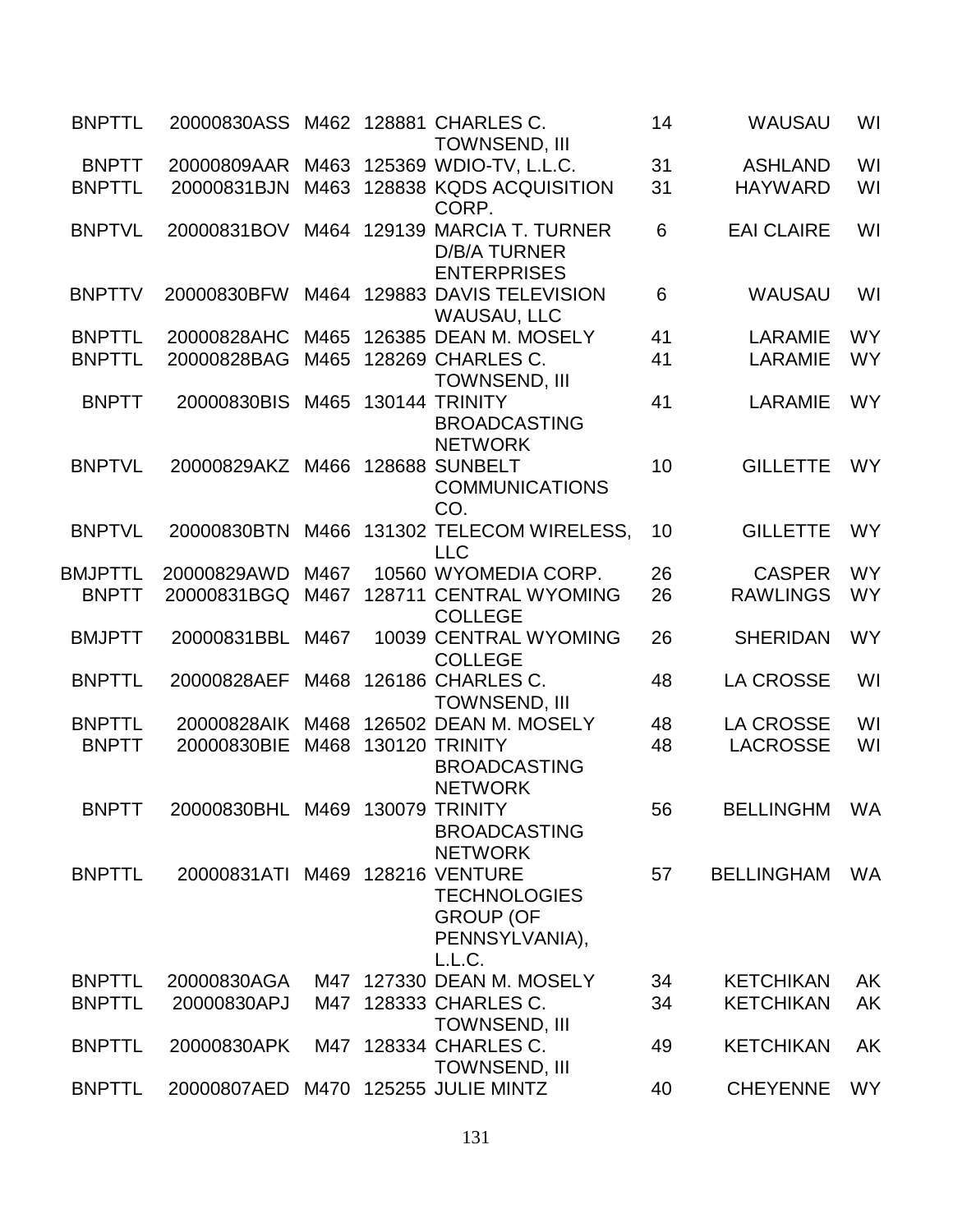| <b>BNPTTL</b>                  | 20000829AFR M470                  |              | 126999 WTWB OF THE TRIA,<br><b>LLC</b>                                                | 40       | <b>SCOTTSBLUFF</b>                 | <b>NE</b>       |
|--------------------------------|-----------------------------------|--------------|---------------------------------------------------------------------------------------|----------|------------------------------------|-----------------|
| <b>BNPTTL</b>                  | 20000829AJM M470 127795 SUNBELT   |              | <b>COMMUNICATIONS</b><br><b>COMPANY</b>                                               | 55       | <b>CHEYENNE</b>                    | <b>WY</b>       |
| <b>BNPTTL</b>                  | 20000830BLZ M470                  |              | 130293 TRINITY CHRISTIAN<br><b>CENTER OF SANTA</b><br>ANA, INC.                       | 55       | <b>CHEYENNE</b>                    | <b>WY</b>       |
| <b>BNPTT</b>                   | 20000830BIV M471                  |              | <b>130148 TRINITY</b><br><b>BROADCASTING</b><br><b>NETWORK</b>                        | 53       | <b>CHEYENNE</b>                    | <b>WY</b>       |
| <b>BNPTTL</b>                  | 20000831BUF                       | M471         | 129458 PURI FAMILY LIMITED<br><b>PARTNERSHIP</b>                                      | 53       | <b>CHEYENNE</b>                    | <b>WY</b>       |
| <b>BNPTT</b>                   | 20000830BNC                       | M472         | 130425 DAVIS TELEVISION<br><b>WAUSAU, LLC</b>                                         | 57       | <b>ARPIN</b>                       | WI              |
| <b>BNPTTL</b>                  | 20000831AVF                       | M472         | <b>128296 VENTURE</b><br><b>TECHNOLOGIES</b><br><b>GROUP LLC</b>                      | 57       | <b>WAUSAU</b>                      | WI              |
| <b>BNPTTL</b>                  | 20000807AFG                       | M473         | 125328 MICHAEL MINTZ                                                                  | 52       | <b>AMARILLO</b>                    | <b>TX</b>       |
| <b>BNPTTL</b>                  | 20000829ASM                       | M473         | 130858 NORTHFORK TV<br><b>TRANSLATOR</b><br><b>SYSTEM</b>                             | 52       | <b>AMARILLO</b>                    | TX              |
| <b>BNPTTL</b>                  | 20000829AXT M473 131241 EQUITY    |              | <b>BROADCASTING</b><br><b>CORPORATION</b>                                             | 52       | <b>AMARILLO</b>                    | <b>TX</b>       |
| <b>BNPTTL</b><br><b>BNPTTL</b> | 20000831AEN<br>20000831BNL        | M473<br>M473 | 127018 ANDREW FARA<br>129056 PURI FAMILY LIMITED<br><b>PARTNERSHIP</b>                | 52<br>52 | <b>AMARILLO</b><br><b>AMARILLO</b> | <b>TX</b><br>TX |
| <b>BNPTTL</b>                  | 20000831CIP                       |              | M473 130982 CYRIL H. MILLER                                                           | 52       | <b>AMARILLO</b>                    | <b>TX</b>       |
| <b>BNPTT</b>                   | 20000831AIC                       | M473         | 127490 TCCSA, D/B/A<br><b>TRINITY</b><br><b>BROADCASTING</b><br><b>NETWORK</b>        | 52       | <b>PAMPA</b>                       | <b>TX</b>       |
| <b>BNPTTL</b>                  |                                   |              | 20000831BNY M474 129076 MARCIA T. TURNER<br><b>D/B/A TURNER</b><br><b>ENTERPRISES</b> | 49       | <b>CORPUS</b><br><b>CHRISTI</b>    | <b>TX</b>       |
| <b>BNPTTL</b>                  | 20000831ELA M474 130633 TIGER EYE |              | LICENSING, LLC                                                                        | 49       | <b>CORPUS</b><br><b>CHRISTI</b>    | <b>TX</b>       |
| <b>BNPTTL</b>                  |                                   |              | 20000829AYN M474 131347 LAWRENCE H. MINTZ                                             | 64       | <b>CORPUS</b><br><b>CHRISTI</b>    | <b>TX</b>       |
| <b>BNPTTL</b>                  | 20000829AYC M475 131315 EQUITY    |              | <b>BROADCASTING</b><br><b>CORPORATION</b>                                             | 58       | <b>REDDING</b>                     | CA              |
| <b>BNPTTL</b>                  |                                   |              | 20000830BOO M475 130534 GARY M. COCOLA<br><b>FAMILY TRUST; GARY</b><br>M. COCOLA,     | 58       | <b>REDDING</b>                     | CA              |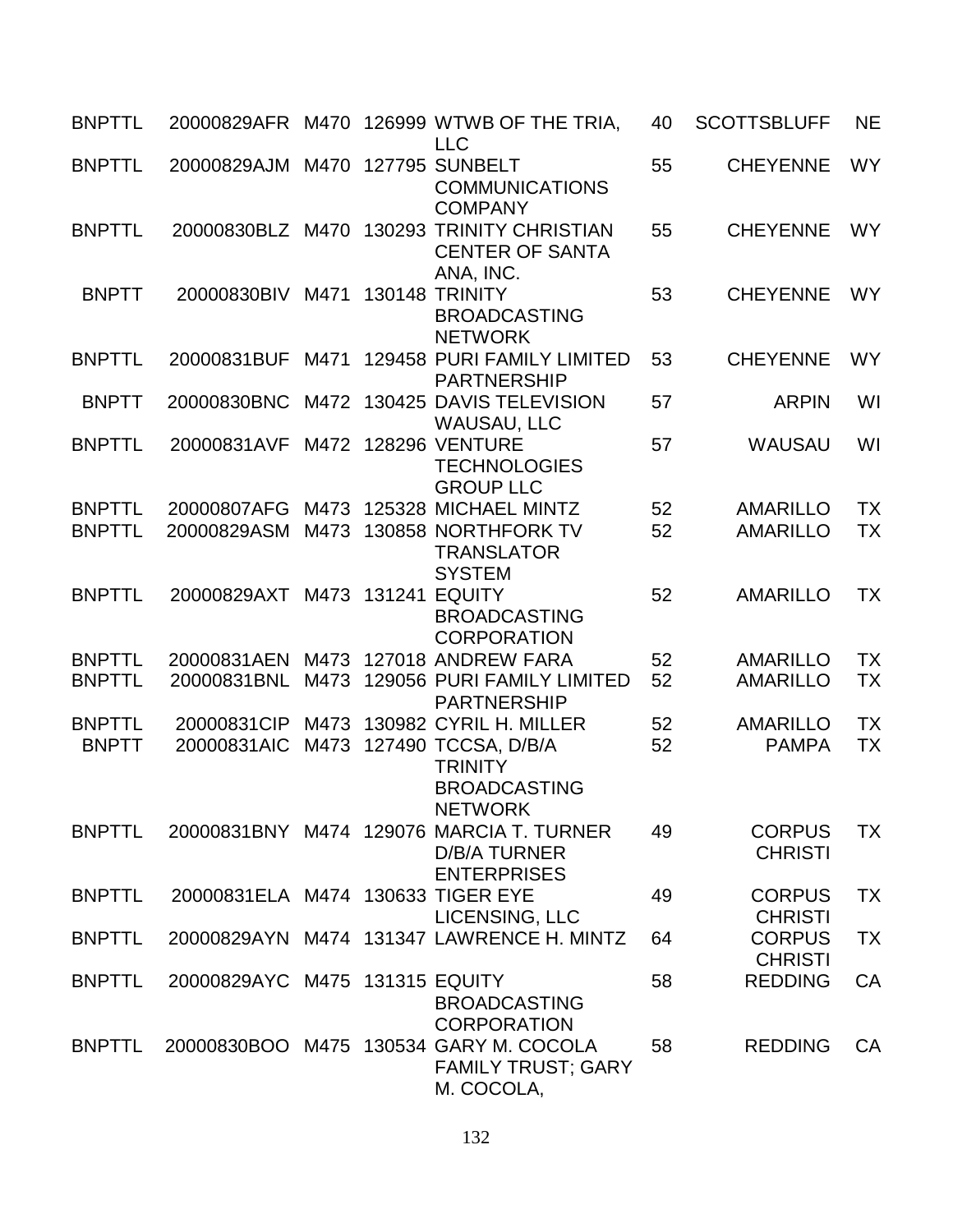|             |      |                                                                                   | <b>TRUSTEE</b>                                      |                                                                                                                                                                                                                                                                                                                                                                                                                                                                                                                                                                                                                                             |                                   |                                  |
|-------------|------|-----------------------------------------------------------------------------------|-----------------------------------------------------|---------------------------------------------------------------------------------------------------------------------------------------------------------------------------------------------------------------------------------------------------------------------------------------------------------------------------------------------------------------------------------------------------------------------------------------------------------------------------------------------------------------------------------------------------------------------------------------------------------------------------------------------|-----------------------------------|----------------------------------|
|             |      |                                                                                   |                                                     | 51<br>51                                                                                                                                                                                                                                                                                                                                                                                                                                                                                                                                                                                                                                    | <b>YREKA</b><br><b>YREKA</b>      | CA<br><b>CA</b>                  |
| 20000828ASI |      |                                                                                   |                                                     | 39                                                                                                                                                                                                                                                                                                                                                                                                                                                                                                                                                                                                                                          | E. EAGLE                          | CO                               |
| 20000828AKF | M477 |                                                                                   |                                                     | 39                                                                                                                                                                                                                                                                                                                                                                                                                                                                                                                                                                                                                                          | <b>GLENWOOD</b>                   | CO                               |
| 20000828ANV | M477 |                                                                                   |                                                     | 39                                                                                                                                                                                                                                                                                                                                                                                                                                                                                                                                                                                                                                          | <b>GLENWOOD</b>                   | CO                               |
| 20000829AWB |      |                                                                                   | <b>TRANSLATOR</b><br><b>DEPARTMENT</b>              | 39                                                                                                                                                                                                                                                                                                                                                                                                                                                                                                                                                                                                                                          | <b>WOODY</b><br><b>CREEK</b>      | CO                               |
|             | M478 |                                                                                   | <b>D/B/A TURNER</b><br><b>ENTERPRISES</b>           | 50                                                                                                                                                                                                                                                                                                                                                                                                                                                                                                                                                                                                                                          | <b>ASPEN</b>                      | CO                               |
| 20000828ASB |      |                                                                                   | <b>TOWNSEND, III</b>                                | 50                                                                                                                                                                                                                                                                                                                                                                                                                                                                                                                                                                                                                                          | <b>CRESTED</b><br><b>BUTTE</b>    | CO                               |
| 20000829AGF | M478 |                                                                                   | <b>TRANSLATOR</b><br><b>DEPARTMENT</b>              | 50                                                                                                                                                                                                                                                                                                                                                                                                                                                                                                                                                                                                                                          | <b>SNOWMASS</b><br><b>VILLAGE</b> | CO                               |
| 20000830AWU | M478 |                                                                                   | <b>TRANSLATOR</b><br><b>DEPARTMENT</b>              | 50                                                                                                                                                                                                                                                                                                                                                                                                                                                                                                                                                                                                                                          | <b>WOODY</b><br><b>CREEK</b>      | CO                               |
| 20000830AGS | M479 |                                                                                   |                                                     | 36                                                                                                                                                                                                                                                                                                                                                                                                                                                                                                                                                                                                                                          | <b>ALAMOGA</b>                    | CO                               |
| 20000828ANG | M479 |                                                                                   |                                                     | 36                                                                                                                                                                                                                                                                                                                                                                                                                                                                                                                                                                                                                                          | <b>CRESTED</b>                    | CO                               |
| 20000830ADO | M479 |                                                                                   | METRO.                                              | 36                                                                                                                                                                                                                                                                                                                                                                                                                                                                                                                                                                                                                                          | <b>PARLIN</b>                     | CO                               |
|             | M479 |                                                                                   | <b>SWINEHART</b>                                    | 36                                                                                                                                                                                                                                                                                                                                                                                                                                                                                                                                                                                                                                          | <b>SALIDA</b>                     | CO                               |
| 20000830BPY | M479 |                                                                                   | USA, LLC                                            | 36                                                                                                                                                                                                                                                                                                                                                                                                                                                                                                                                                                                                                                          | <b>SWEETWATER</b><br><b>CREEK</b> | CO                               |
| 20000831CHU | M48  |                                                                                   | L.L.C.                                              | 39                                                                                                                                                                                                                                                                                                                                                                                                                                                                                                                                                                                                                                          | <b>ANCHORAGE</b>                  | AΚ                               |
| 20000831BYU |      |                                                                                   | L.L.C.                                              | 40                                                                                                                                                                                                                                                                                                                                                                                                                                                                                                                                                                                                                                          | <b>ANCHORAGE</b>                  | AK                               |
| 20000831AZH |      |                                                                                   | L.L.C.                                              | 40                                                                                                                                                                                                                                                                                                                                                                                                                                                                                                                                                                                                                                          | <b>ANCORAGE</b>                   | AK                               |
|             |      |                                                                                   |                                                     | 40                                                                                                                                                                                                                                                                                                                                                                                                                                                                                                                                                                                                                                          | <b>SEWARD</b>                     | AK                               |
| 20000830APR |      |                                                                                   | <b>TOWNSEND, III</b>                                | 40                                                                                                                                                                                                                                                                                                                                                                                                                                                                                                                                                                                                                                          | <b>SEWARD</b>                     | AK                               |
|             |      |                                                                                   |                                                     | 41                                                                                                                                                                                                                                                                                                                                                                                                                                                                                                                                                                                                                                          | <b>GENOA</b>                      | CO                               |
| 20000825AHF | M480 |                                                                                   | <b>TRANSLATOR</b><br><b>ASSOCIATION</b>             | 41                                                                                                                                                                                                                                                                                                                                                                                                                                                                                                                                                                                                                                          | <b>HAXTUN</b>                     | CO                               |
|             |      |                                                                                   |                                                     | 53                                                                                                                                                                                                                                                                                                                                                                                                                                                                                                                                                                                                                                          | <b>FRUITA</b>                     | CO                               |
|             |      | 20000828AEY M476<br>20000828ARX M476<br>20000830AWY<br>20000810ABH<br>20000830AGP | M477<br>M48<br>20000831CCQ M480<br>20000831BER M481 | 126224 DEAN M. MOSELY<br>127631 CHARLES C.<br><b>TOWNSEND, III</b><br>127675 CHARLES C.<br><b>TOWNSEND, III</b><br>126700 DEAN M.MOSELY<br>127176 CHARLES C.<br><b>TOWNSEND, III</b><br>M477 131073 PITKIN COUNTY<br>129216 MARCIA T. TURNER,<br>M478 127641 CHARLES C.<br>127092 PITKIN COUNTY<br>129175 PITKIN COUNTY<br>127381 DEAN M. MOSELY<br>127094 DEAN M. MOSELY<br>126977 GUNISON COUNTY<br>125432 KENNETH D.<br>23179 RESORT TELEVISION<br>26497 ACS TELEVISION<br>M48 129806 ACS TELEVISION,<br>M48 128447 ACS TELEVISION,<br>127378 DEAN M. MOSELY<br>M48 128373 CHARLES C.<br>129977 IBG, INC.<br>55633 REGION 1<br>128633 MS |                                   | <b>SPRINGS</b><br><b>SPRINGS</b> |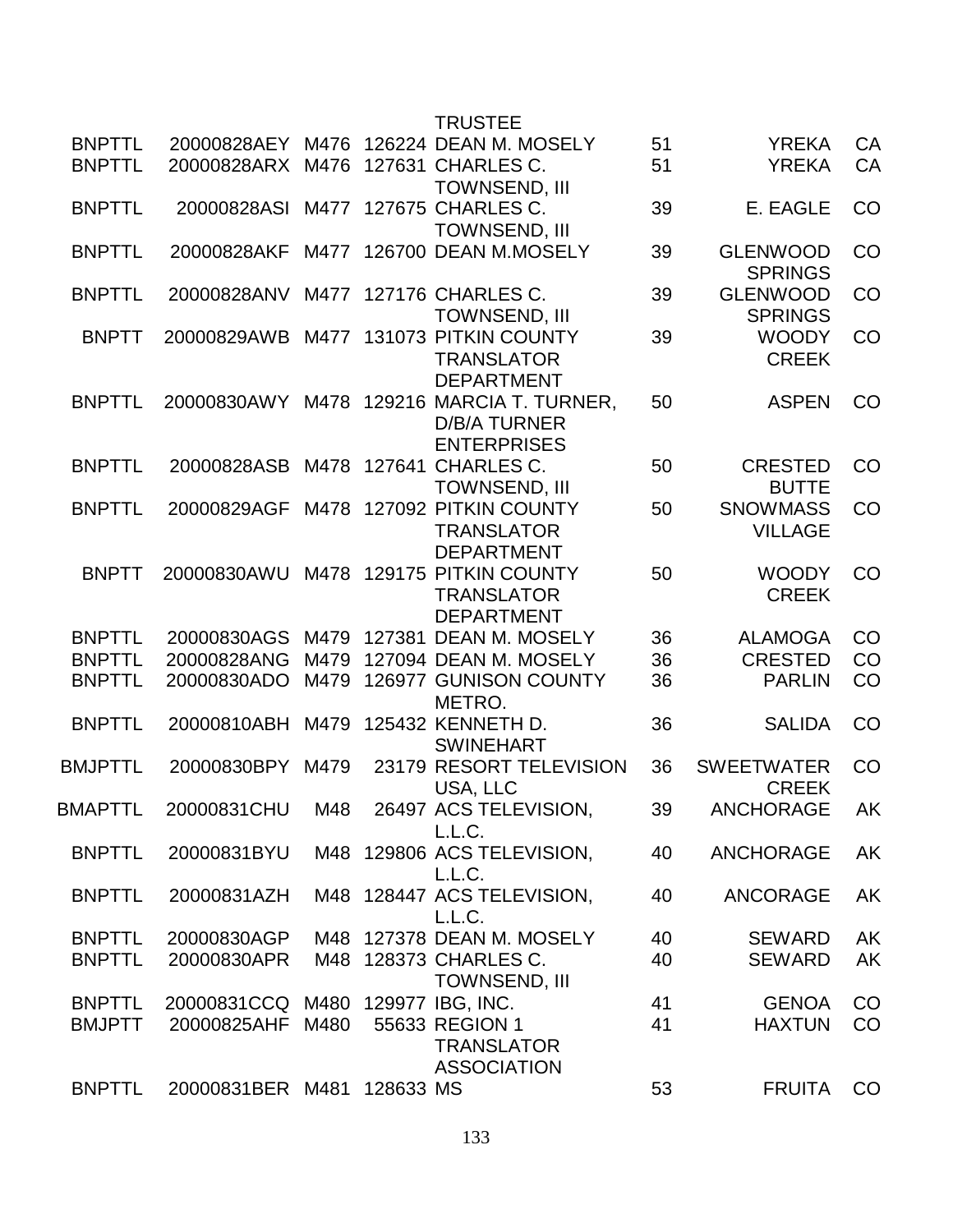|               |             |      | COMMUNICATIONS,<br><b>LLC</b>                                       |    |                                            |           |
|---------------|-------------|------|---------------------------------------------------------------------|----|--------------------------------------------|-----------|
| <b>BNPTTL</b> | 20000810AAW | M481 | 125318 INSPIRATION<br>TELEVISION, INC.                              | 53 | <b>GRAND</b><br><b>JUNCTION</b>            | CO        |
| <b>BNPTTL</b> | 20000829AXI |      | M482 131186 EQUITY<br><b>BROADCASTING</b><br><b>CORPORATION</b>     | 52 | <b>REDDING</b>                             | CA        |
| <b>BNPTTL</b> |             |      | 20000830BBA M482 129500 TELECOM WIRELESS,<br><b>LLC</b>             | 52 | <b>REDDING</b>                             | CA        |
| <b>BNPTTL</b> | 20000831CFT |      | M482 130842 ANDREW FARA                                             | 52 | <b>REDDING</b>                             | CA        |
| <b>BNPTTL</b> | 20000829AQM | M483 | 130600 MICHAEL MINTZ                                                | 68 | <b>EUREKA</b>                              | CA        |
| <b>BNPTTL</b> | 20000830AEZ |      | M483 127159 ESI BROADCASTING<br><b>CORPORATION</b>                  | 68 | <b>REDDING</b>                             | CA        |
| <b>BNPTTL</b> | 20000828BIX | M483 | 132696 M.C. ALLEN<br><b>PRODUCTION</b>                              | 68 | <b>REDDING</b>                             | CA        |
| <b>BNPTTL</b> | 20000815AAQ |      | M483 125486 M. C. AALEN<br>PRODUCTION, INC                          | 68 | <b>REDDY</b>                               | CA        |
| <b>BNPTTV</b> | 20000828BEW | M484 | 130112 UNIVERSITY OF UTAH                                           | 6  | <b>CANE</b><br><b>BEDS, AZ/HILLD</b><br>AL | UT        |
| <b>BNPTVL</b> | 20000831BOH | M484 | 129095 IVAN C. NACHMAN                                              | 6  | <b>ST GEORGE</b>                           | UT        |
| <b>BNPTTL</b> | 20000831AJM | M485 | 127683 HELEN VIVIAN<br><b>WATERBURY</b>                             | 52 | <b>LAJITAS</b>                             | <b>TX</b> |
| <b>BNPTTL</b> | 20000831AJO | M485 | 127689 RICHARD PACE                                                 | 52 | <b>LAJITAS</b>                             | <b>TX</b> |
| <b>BNPTTL</b> | 20000807ABF | M486 | 125142 HOWARD MINTZ                                                 | 47 | <b>VICTORIA</b>                            | <b>TX</b> |
| <b>BNPTTL</b> | 20000830BED | M486 | 129695 TELECOM WIRELESS,<br><b>LLC</b>                              | 47 | <b>VICTORIA</b>                            | TX        |
| <b>BNPTTL</b> | 20000830AJM | M487 | 127533 DEAN M. MOSELY                                               | 25 | <b>VERNAL</b>                              | UT        |
| <b>BNPTTL</b> | 20000830ASL | M487 | 128867 CHARLES C.<br><b>TOWNSEND, III</b>                           | 25 | <b>VERNAL</b>                              | UT        |
| <b>BNPTT</b>  | 20000831AUI | M488 | 128241 ACME TELEVISION<br><b>LICESNSES OF UTAH</b>                  | 17 | <b>HELPER</b>                              | UT        |
| <b>BNPTT</b>  |             |      | 20000831BAH M488 128484 ACME TELEVISION<br><b>LICESNSES OF UTAH</b> | 17 | <b>PRICE</b>                               | UT        |
| <b>BNPTT</b>  |             |      | 20000831BAG M488 128482 ACME TELEVISION<br><b>LICESNSES OF UTAH</b> | 17 | <b>SCOFIELD</b>                            | UT        |
| <b>BNPTT</b>  |             |      | 20000831CGI M489 130868 WASATCH COUNTY<br><b>COMMISSIONERS</b>      | 18 | HEBER &<br><b>MIDWAY</b>                   | UT        |
| <b>BNPTT</b>  |             |      | 20000815ABZ M489 125581 TOWN OF LEVAN                               | 18 | LEVAN                                      | UT        |
| <b>BNPTTL</b> | 20000831AYK |      | M49 128422 ACS TELEVISION,<br>L.L.C.                                | 27 | <b>ANCHORAGE</b>                           | AK        |
| <b>BNPTTL</b> | 20000831BVC |      | M49 129605 ACS TELEVISION,<br>L.L.C.                                | 42 | <b>ANCHORAGE</b>                           | <b>AK</b> |
| <b>BNPTTL</b> | 20000830AGM |      | M49 127375 DEAN M. MOSELY                                           | 42 | <b>SEWARD</b>                              | <b>AK</b> |
| <b>BNPTTL</b> | 20000830APS |      | M49 128374 CHARLES C.<br>TOWNSEND, III                              | 42 | <b>SEWARD</b>                              | <b>AK</b> |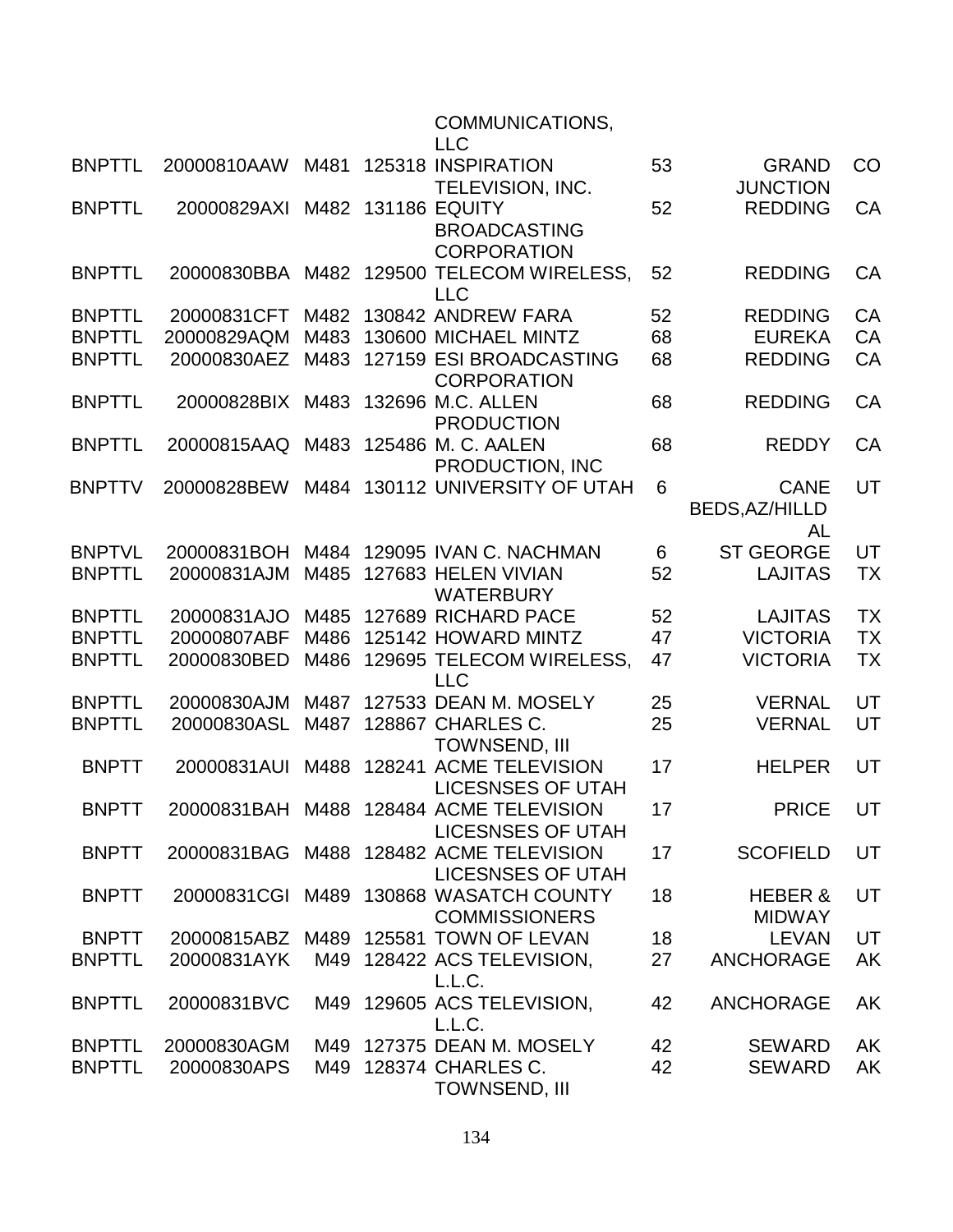| <b>BNPTT</b><br><b>BNPTT</b> | 20000831AUC M490                 |      | 20000830ACW M490 126724 CARBON COUNTY<br>128236 ACME TELEVISION<br><b>LICESNSES OF UTAH</b>                  | 36<br>51 | <b>HELPER</b><br><b>SPRINGLEN</b>                | UT<br>UT  |
|------------------------------|----------------------------------|------|--------------------------------------------------------------------------------------------------------------|----------|--------------------------------------------------|-----------|
| <b>BNPTTL</b>                | 20000831ATB M491                 |      | <b>128174 VENTURE</b><br><b>TECHNOLOGIES</b><br><b>GROUP (OF</b><br>PENNSYLVANIA),<br>L.L.C.                 | 25       | <b>BELLINGHAM</b>                                | <b>WA</b> |
| <b>BNPTTL</b>                | 20000830AXG                      |      | M491 129271 MARCIA T. TURNER,<br><b>D/B/A TURNER</b><br><b>ENTERPRISES</b>                                   | 40       | <b>ANACORTES</b>                                 | <b>WA</b> |
| <b>BNPTTL</b>                | 20000821AHE                      |      | M492 130138 CONCORDE<br><b>VENTURES, LTD.</b>                                                                | 28       | <b>BELLINGHAM</b>                                | <b>WA</b> |
| <b>BNPTTL</b>                | 20000824AEI M492 130298 CONCORDE |      | VENTURES, LTD.                                                                                               | 28       | <b>BELLINGHAM</b>                                | <b>WA</b> |
| <b>BNPTT</b>                 | 20000830BHG M492 130072 TRINITY  |      | <b>BROADCASTING</b><br><b>NETWORK</b>                                                                        | 28       | <b>BELLINGHAM</b>                                | <b>WA</b> |
| <b>BNPTT</b>                 | 20000830BHH M492 130073 TRINITY  |      | <b>BROADCASTING</b><br><b>NETWORK</b>                                                                        | 43       | <b>BELLINGHAM</b>                                | <b>WA</b> |
| <b>BNPTTL</b>                |                                  |      | 20000831CLI M492 131124 WORD OF GOD<br>FELLOWSHIP, INC.                                                      | 43       | <b>BELLINGHAM</b>                                | <b>WA</b> |
| <b>BNPTT</b><br><b>BNPTT</b> | 20000830ACX M493<br>20000815AAI  | M493 | 126727 CARBON COUNTY<br>125454 SANPETE COUNTY                                                                | 33<br>48 | <b>HELPER</b><br><b>MOUNT</b><br><b>PLEASANT</b> | UT<br>UT  |
| <b>BNPTTL</b>                | 20000831BCG                      | M493 | 128548 JOHN R. POWLEY                                                                                        | 48       | <b>PRICE</b>                                     | UT        |
| <b>BNPTTL</b>                | 20000828AQA                      | M495 | 127298 DEAN M. MOSELY                                                                                        | 23       | <b>EAU CLAIRE</b>                                | WI        |
| <b>BNPTTL</b>                | 20000828BAA M495                 |      | 128263 CHARLES C.<br><b>TOWNSEND, III</b>                                                                    | 23       | <b>EAU CLAIRE</b>                                | WI        |
| <b>BNPTT</b>                 |                                  |      | 20000830BOQ M496 130542 DAVIS TELEVISION<br><b>WAUSAU, LLC</b>                                               | 26       | <b>PRENTICE</b>                                  | WI        |
| <b>BNPTT</b>                 |                                  |      | 20000831CBA M496 129700 TRINITY CHRISTIAN<br><b>CENTER OF SANTA</b><br>ANA, D/B/A TRINTY<br><b>BOADCASTI</b> | 26       | RHINELANDER                                      | WI        |
| <b>BNPTT</b>                 | 20000830BIG M497 130124 TRINITY  |      | <b>BROADCASTING</b><br><b>NETWORK</b>                                                                        | 58       | <b>LACROSSE</b>                                  | WI        |
| <b>BNPTT</b>                 | 20000830BIK M497 130129 TRINITY  |      | <b>BROADCASTING</b><br><b>NETWORK</b>                                                                        | 58       | <b>RHINELANDER</b>                               | WI        |
| <b>BMJPTTV</b>               | 20000831CFZ M498                 |      | 9263 CASPER COMMUNITY<br><b>COLLEGE DISTRICT</b>                                                             | 6        | <b>CASPER</b>                                    | <b>WY</b> |
| <b>BMJPTTL</b>               | 20000830BQA M498                 |      | 17679 DUHAMEL<br><b>BROADCASTING</b>                                                                         | 6        | <b>GILLETTE</b>                                  | <b>WY</b> |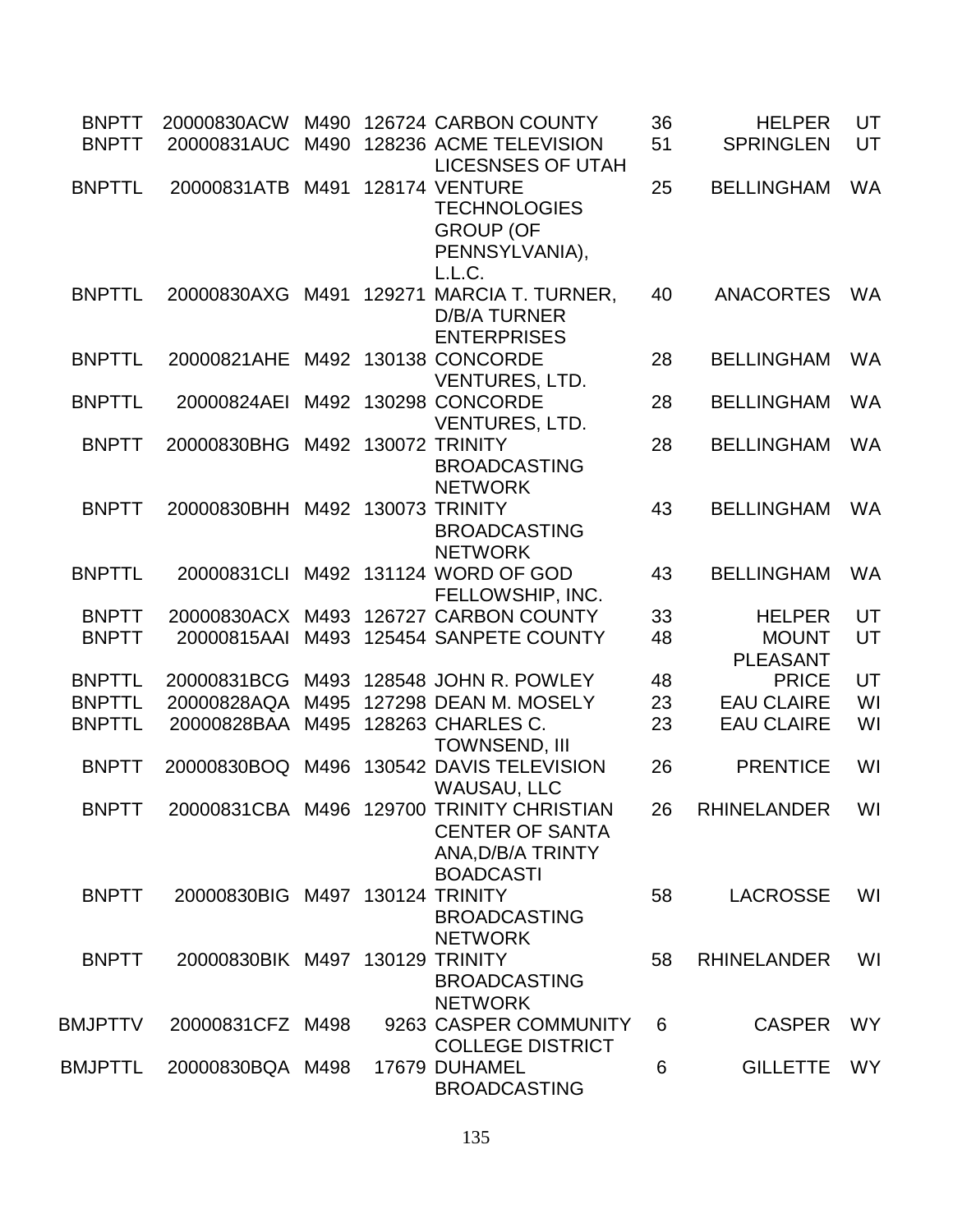| <b>BNPTTL</b> |                                     |                 |             | 20000831AJK M499 127680 HELEN VIVIAN<br><b>WATERBURY</b>                                                     | 58             | <b>HULETT</b>       | <b>WY</b> |
|---------------|-------------------------------------|-----------------|-------------|--------------------------------------------------------------------------------------------------------------|----------------|---------------------|-----------|
| <b>BNPTTL</b> | 20000831AGJ                         |                 |             | M499 127163 MARK SILBERMAN                                                                                   | 58             | <b>LEAD</b>         | <b>SD</b> |
| <b>BNPTTL</b> | 20000831CJQ                         | M5              |             | 131042 WORD OF GOD<br>FELLOWSHIP, INC.                                                                       | 23             | <b>BLAIRSVILLE</b>  | GA        |
| <b>BNPTTL</b> | 20000822AAD                         | M <sub>5</sub>  |             | 125850 ROBERT A. NAISMITH                                                                                    | 38             | <b>BLAIRSVILLE</b>  | GA        |
| <b>BNPTVL</b> | 20000828ANS                         | M <sub>50</sub> |             | 127157 DEAN M. MOSELY                                                                                        | $\overline{2}$ | <b>DOTHAN</b>       | <b>AL</b> |
| <b>BNPTVL</b> | 20000828AQH                         | M50             |             | 127564 CHARLES C.<br><b>TOWNSEND, III</b>                                                                    | $\overline{2}$ | <b>DOTHAN</b>       | <b>AL</b> |
| <b>BNPTVL</b> | 20000816AAN                         | M500            |             | 125604 JACKALOPE<br><b>BROADCASTERS</b>                                                                      | $\overline{4}$ | <b>LUBBOCK</b>      | <b>TX</b> |
| <b>BNPTVL</b> | 20000831BWE                         | M500            |             | <b>129696 VENTURE</b><br><b>TECHNOLOGIES</b><br><b>GROUP, LLC</b>                                            | $\overline{4}$ | <b>LUBBOCK</b>      | <b>TX</b> |
| <b>BNPTVL</b> | 20000804ABG                         | M501            |             | <b>125284 IGLESIA</b><br><b>JESUCHRISTO ES MI</b><br><b>REFUGIO, INC</b>                                     | 10             | <b>VICTORIA</b>     | <b>TX</b> |
| <b>BNPTVL</b> | 20000828BFY                         | M501            |             | 130343 JOHN R. POWLEY                                                                                        | 10             | <b>VICTORIA</b>     | <b>TX</b> |
| <b>BNPTVL</b> | 20000802ACX                         | M502            |             | 125381 VERONICA O. FARIAS                                                                                    | $\overline{7}$ | <b>PALM SPRINGS</b> | CA        |
| <b>BNPTVL</b> | 20000830AFB                         | M502            | 127164 KM   | COMMUNICATIONS,<br><b>INC</b>                                                                                | $\overline{7}$ | <b>PALM SPRINGS</b> | CA        |
| <b>BNPTTL</b> | 20000830BRW                         |                 |             | M503 131099 INSPIRATION<br><b>TELEVISION, INC.</b>                                                           | 18             | <b>LUBBOCK</b>      | <b>TX</b> |
| <b>BNPTTL</b> | 20000831AWH                         |                 |             | M503 128340 VENTURE<br><b>TECHNOLOGIES</b><br><b>GROUP, LLC</b>                                              | 18             | <b>LUBBOCK</b>      | <b>TX</b> |
| <b>BNPTT</b>  | 20000831BWB                         |                 | M503 129691 | <b>TRINITY CHRISTIAN</b><br><b>CENTER OF SANTA</b><br>ANA, D/B/A TRINTY<br><b>BOADCASTI</b>                  | 18             | <b>PLAINVIEW</b>    | <b>TX</b> |
| <b>BNPTTL</b> |                                     |                 |             | 20000828ALQ M504 126989 DEAN M. MOSELY                                                                       | 14             | <b>GALLUP</b>       | <b>NM</b> |
| <b>BNPTTL</b> | 20000828AYC M504 128120 CHARLES C.  |                 |             | <b>TOWNSEND, III</b>                                                                                         | 14             | <b>GALLUP</b>       | <b>NM</b> |
| <b>BNPTTL</b> |                                     |                 |             | 20000829AFI M504 126924 WTWB OF THE TRIAD,<br><b>LLC</b>                                                     | 14             | <b>GALLUP</b>       | <b>NM</b> |
| <b>BNPTT</b>  |                                     |                 |             | 20000831BSX M504 129381 TRINITY CHRISTIAN<br><b>CENTER OF SANTA</b><br>ANA, D/B/A TRINTY<br><b>BOADCASTI</b> | 14             | <b>GALLUP</b>       | <b>NM</b> |
| <b>BNPTTL</b> | 20000828AUY                         |                 |             | M505 127817 CHARLES C.<br><b>TOWNSEND, III</b>                                                               | 24             | <b>BRAWLEY</b>      | CA        |
| <b>BNPTTL</b> |                                     |                 |             | 20000828AUZ M505 127818 DEAN M. MOSELY                                                                       | 24             | <b>BRAWLEY</b>      | CA        |
| <b>BNPTTL</b> | 20000803AAZ                         | M505            |             | 125191 SAMUEL LUGO                                                                                           | 24             | <b>EL CENTRO</b>    | CA        |
| <b>BNPTTL</b> | 20000810AAQ M506 125292 INSPIRATION |                 |             | TELEVISION, INC.                                                                                             | 35             | <b>MANHATTAN</b>    | <b>KS</b> |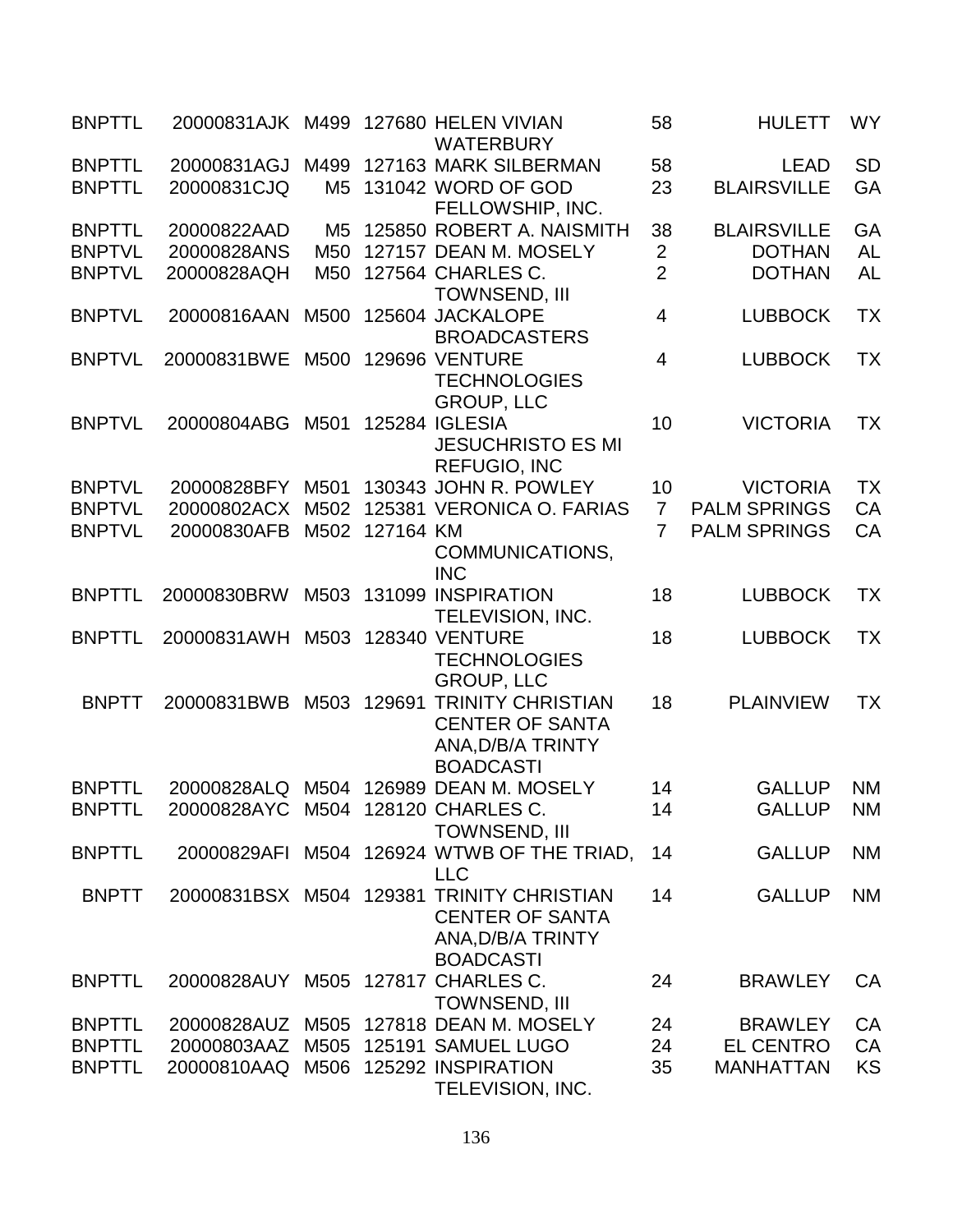| <b>BNPTTL</b> | 20000831BJE      |                 |              | M506 128819 MARCIA T. TURNER<br><b>D/B/A TURNER</b><br><b>ENTERPRISES</b>             | 35 | <b>MANHATTAN</b>        | KS        |
|---------------|------------------|-----------------|--------------|---------------------------------------------------------------------------------------|----|-------------------------|-----------|
| <b>BNPTTL</b> | 20000828APX      | M507            |              | 127295 DEAN M. MOSELY                                                                 | 33 | <b>MOAB</b>             | UT        |
| <b>BNPTTL</b> | 20000828AZU      | M507            |              | 128257 CHARLES C.<br><b>TOWNSEND, III</b>                                             | 33 | <b>MOAB</b>             | UT        |
| <b>BNPTT</b>  | 20000831AOF      | M508            | 127961       | <b>REGENTS OF THE</b><br>UNIVERSITY OF NEW<br><b>MEXICO</b>                           | 34 | <b>CUBA</b>             | <b>NM</b> |
| <b>BNPTTL</b> | 20000829AGH      | M508            |              | 127099 KOB-TV, L.L.C.                                                                 | 35 | <b>CUBA</b>             | <b>NM</b> |
| <b>BNPTT</b>  | 20000831CFV      | M508            |              | 130846 RAMAR<br><b>COMMUNICATIONS II,</b><br>LTD.                                     | 35 | <b>ESPANOLA</b>         | <b>NM</b> |
| <b>BNPTTL</b> | 20000818AAS      | M509            |              | <b>125677 TIGER EYE</b><br>LICENSING, LLC                                             | 23 | <b>HARRISONBUR</b><br>G | VA        |
| <b>BNPTTL</b> | 20000831CJR      | M509            |              | 131044 WORD OF GOD<br>FELLOWSHIP, INC.                                                | 23 | <b>LURAY</b>            | <b>VA</b> |
| <b>BNPTVL</b> | 20000828BEG      | M <sub>51</sub> |              | 130044 JOHN R. POWLEY                                                                 | 9  | <b>DOTHAN</b>           | <b>AL</b> |
| <b>BNPTVL</b> | 20000818AAN      | M <sub>51</sub> |              | 125657 TIGER EYE<br>LICENSING, LLC                                                    | 10 | <b>DOTHAN</b>           | <b>AL</b> |
| <b>BNPTVL</b> | 20000830ADG      | M <sub>51</sub> |              | 126889 MD BROADCASTING                                                                | 10 | <b>DOTHAN</b>           | <b>AL</b> |
| <b>BNPTVL</b> | 20000831BAC      | M <sub>51</sub> |              | 128476 JOHN R. POWLEY                                                                 | 10 | <b>HATTIESBURG</b>      | <b>MS</b> |
| <b>BNPTVL</b> | 20000828BGK      | M <sub>51</sub> |              | 130403 JOHN R. POWLEY                                                                 | 10 | <b>PANAMA CITY</b>      | FL        |
| <b>BNPTVL</b> | 20000830BNT      | M <sub>51</sub> |              | 130456 RICHARD C & LISA A.<br><b>GOETZ</b>                                            | 10 | <b>PANAMA CITY</b>      | FL        |
| <b>BNPTTL</b> | 20000830AHO      | M510            |              | 127424 DEAN M. MOSELY                                                                 | 34 | <b>ALPENA</b>           | MI        |
| <b>BNPTTL</b> | 20000830AQU      | M510            |              | 128622 CHARLES C.<br><b>TOWNSEND, III</b>                                             | 34 | <b>ALPENA</b>           | MI        |
| <b>BNPTT</b>  | 20000830AZM      | M511            |              | 129412 TRINITY<br><b>BROADCASTING</b><br><b>NETWORK</b>                               | 33 | <b>CHANUTE</b>          | <b>KS</b> |
| <b>BNPTTL</b> | 20000829AMN      | M511            | 129864 PRISM | <b>BROADCASTING</b><br>NETWORK, INC.                                                  | 33 | <b>EMPORIA</b>          | KS        |
| <b>BNPTT</b>  | 20000830ATS M511 |                 |              | <b>128929 TRINITY</b><br><b>BROADCASTING</b><br><b>NETWORK</b>                        | 33 | <b>EMPORIA</b>          | <b>KS</b> |
| <b>BNPTTL</b> |                  |                 |              | 20000831BOO M511 129111 MARCIA T. TURNER<br><b>D/B/A TURNER</b><br><b>ENTERPRISES</b> | 33 | <b>PARSONA</b>          | <b>KS</b> |
| <b>BNPTT</b>  | 20000830AZU      | M511            |              | <b>129436 TRINITY</b><br><b>BROADCASTING</b><br><b>NETWORK</b>                        | 33 | <b>PITTSBURG</b>        | <b>KS</b> |
| <b>BNPTTL</b> | 20000802ABM      |                 |              | M512 125116 MARCOS A. ORTIZ                                                           | 33 | <b>HAYS</b>             | KS        |
| <b>BNPTT</b>  | 20000831BSP      |                 |              | M512 129356 TRINITY CHRISTIAN<br><b>CENTER OF SANTA</b>                               | 33 | <b>HAYS</b>             | KS        |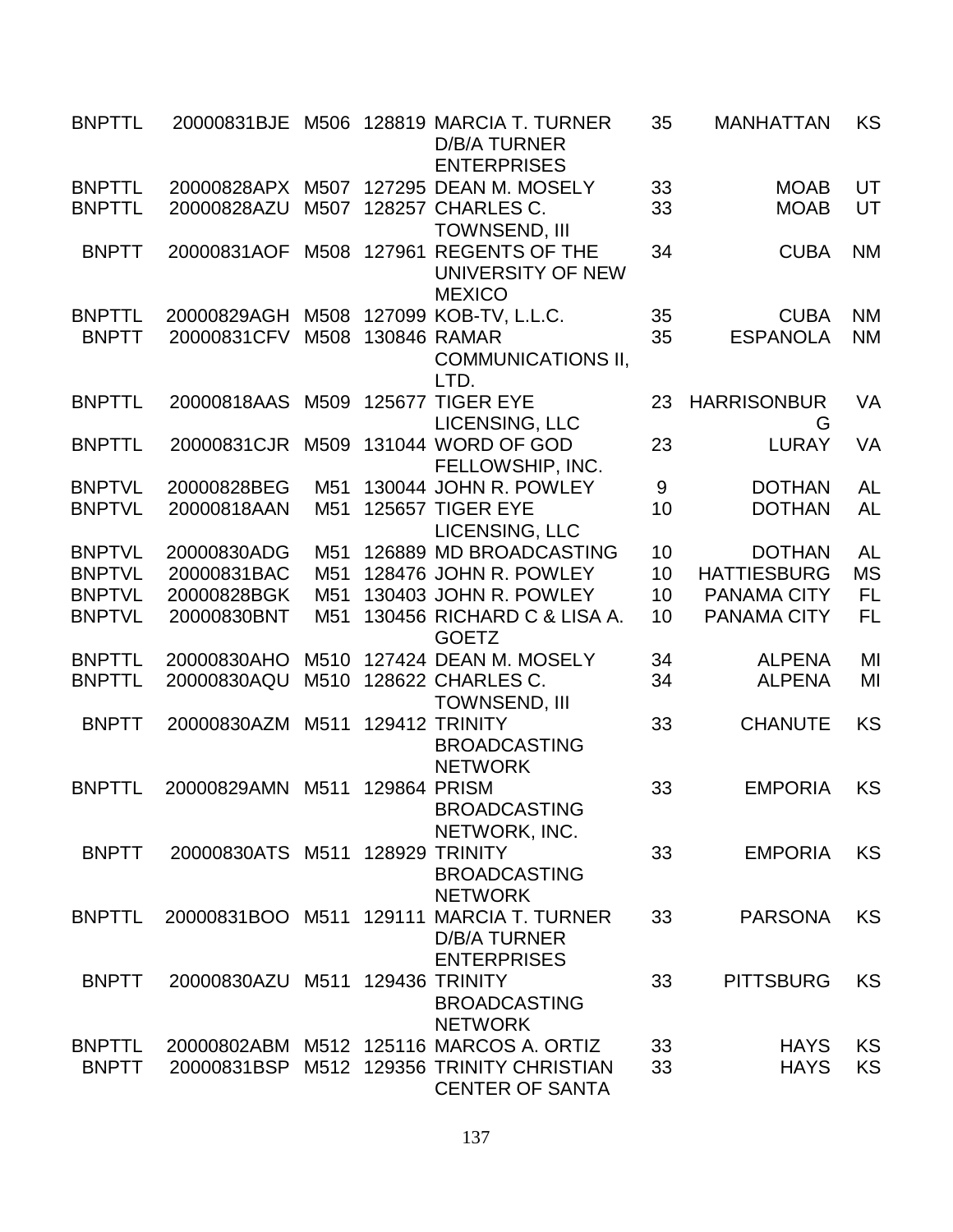|               |                                    |      |           | ANA, D/B/A TRINTY<br><b>BOADCASTI</b>                                                                     |    |                                           |           |
|---------------|------------------------------------|------|-----------|-----------------------------------------------------------------------------------------------------------|----|-------------------------------------------|-----------|
| <b>BNPTT</b>  |                                    |      |           | 20000830BPI M513 130683 TRINITY CHRISTIAN<br><b>CENTER OF SANTA</b><br>ANA, INC., D/B/A<br><b>TRINITY</b> | 39 | <b>EMPORIA</b>                            | <b>KS</b> |
| <b>BNPTTL</b> | 20000831BRF                        | M513 |           | <b>129259 TURNER</b><br><b>ENTERPRISES</b>                                                                | 40 | <b>EMPORIA</b>                            | <b>KS</b> |
| <b>BNPTTL</b> | 20000831BUA M513                   |      |           | <b>129443 TURNER</b><br><b>ENTERPRISES</b>                                                                | 40 | <b>EMPORIA</b>                            | <b>KS</b> |
| <b>BNPTTL</b> | 20000807ABN                        | M513 |           | 125157 AMANDA ORRICK                                                                                      | 40 | <b>MANHATTAN</b>                          | KS        |
| <b>BNPTTL</b> | 20000828AGK                        | M513 |           | 126357 DEAN M. MOSELY                                                                                     | 40 | <b>MANHATTAN</b>                          | KS        |
| <b>BNPTTL</b> | 20000828AVZ                        | M513 |           | 127941 CHARLES C.<br><b>TOWNSEND, III</b>                                                                 | 40 | <b>MANHATTAN</b>                          | KS        |
| <b>BNPTT</b>  | 20000830ATT                        | M513 |           | <b>128930 TRINITY</b><br><b>BROADCASTING</b><br><b>NETWORK</b>                                            | 54 | <b>EMPORIA</b>                            | KS        |
| <b>BNPTTL</b> | 20000830AHK M514                   |      |           | 127417 DEAN M. MOSELY                                                                                     | 35 | <b>PITTSBURG</b>                          | KS        |
| <b>BNPTTL</b> | 20000830AQP                        | M514 |           | 128608 CHARLES C.<br><b>TOWNSEND, III</b>                                                                 | 35 | <b>PITTSBURG</b>                          | <b>KS</b> |
| <b>BNPTT</b>  | 20000830AZV                        | M514 |           | <b>129438 TRINITY</b><br><b>BROADCASTING</b><br><b>NETWORK</b>                                            | 35 | <b>PITTSBURG</b>                          | <b>KS</b> |
| <b>BNPTTL</b> |                                    |      |           | 20000829APX M514 130543 LAWRENCE HOWARD<br><b>MINTZ</b>                                                   | 36 | <b>PITTSBURG</b>                          | KS        |
| <b>BNPTVL</b> | 20000816ABH                        | M515 |           | 125649 JACKALOPE<br><b>BROADCASTERS</b>                                                                   | 5  | <b>MIDLAND</b>                            | TX        |
| <b>BNPTVL</b> | 20000829AVB                        | M515 | 131035 KM | COMMUNICATIONS,<br>INC.                                                                                   | 5  | MIDLAND/ODE<br><b>SSA</b>                 | TX        |
| <b>BNPTVL</b> | 20000831BJA M515                   |      |           | 128812 MARCIA T. TURNER<br><b>D/B/A TURNER</b><br><b>ENTERPRISES</b>                                      | 5  | <b>MIDLAND/ODE</b><br><b>SSA</b>          | TX        |
| <b>BNPTVL</b> | 20000816AAT M515 125620 JACKALOPE  |      |           | <b>BROADCASTERS</b>                                                                                       | 5  | <b>ODESSA</b>                             | <b>TX</b> |
| <b>BNPTT</b>  |                                    |      |           | 20000829ATN M516 130965 EASTERN NEW<br><b>MEXICO</b>                                                      | 33 | RUIDOSO, ETC.                             | <b>NM</b> |
| <b>BNPTT</b>  | 20000830BEO M516 129885 TRINITY    |      |           | <b>BROADCASTING</b><br><b>NETWORK</b>                                                                     | 33 | <b>SILVER CITY</b>                        | <b>NM</b> |
| <b>BNPTTL</b> |                                    |      |           | 20000831ALN M516 127838 KTVU PARTNERSHIP                                                                  | 33 | <b>SILVER CITY</b>                        | <b>NM</b> |
| <b>BNPTTL</b> | 20000828AEQ M516 126208 CHARLES C. |      |           | <b>TOWNSEND, III</b>                                                                                      | 33 | <b>TRUTH OR</b><br><b>CONSEQUENC</b><br>Е | <b>NM</b> |
| <b>BNPTTL</b> |                                    |      |           | 20000828AMC M516 127023 DEAN M. MOSELY                                                                    | 33 | <b>TRUTH OR</b><br><b>CONSEQUENC</b>      | <b>NM</b> |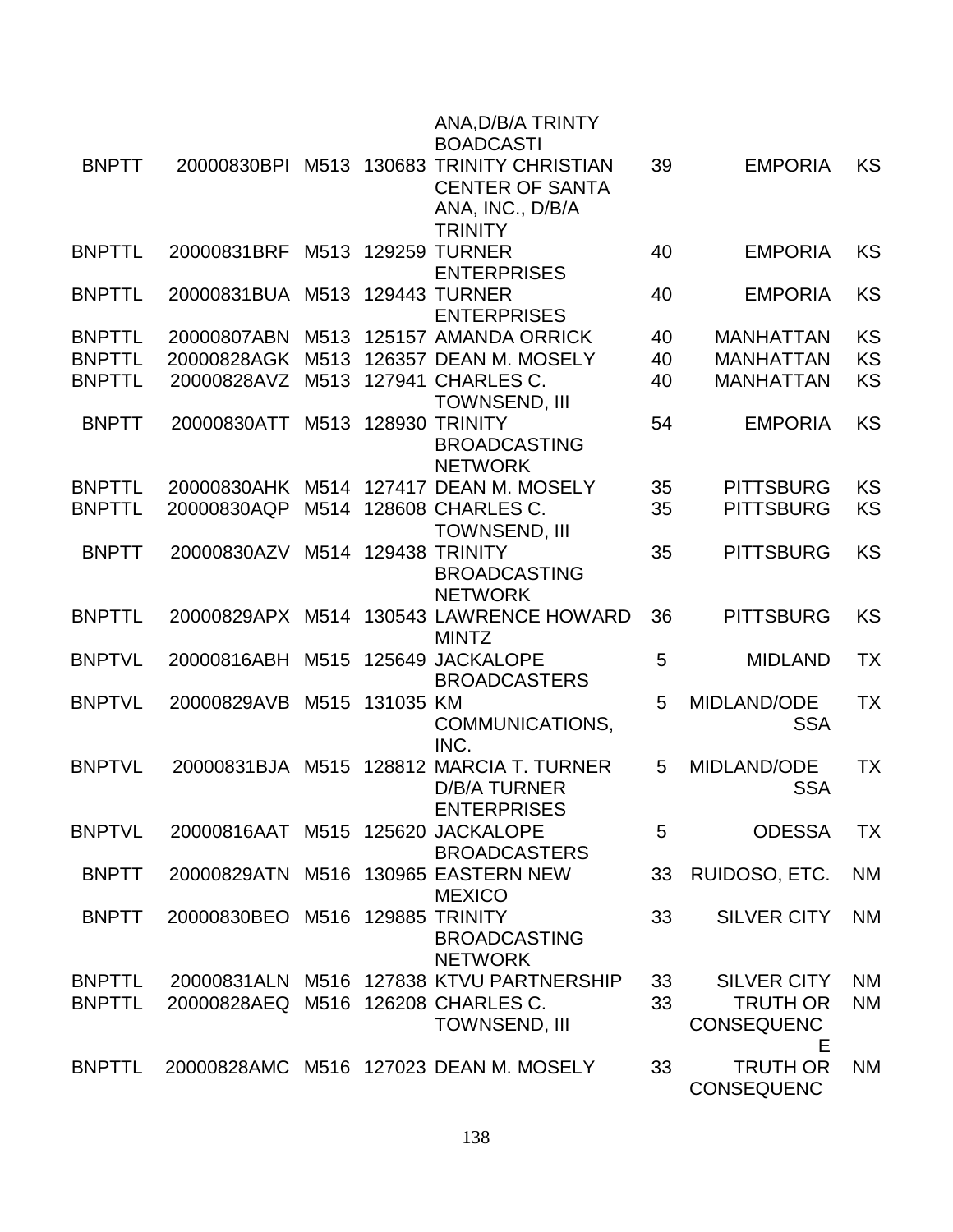|                                                |                                           |              |             |                                                                                                                   |                | Е                                                |                                     |
|------------------------------------------------|-------------------------------------------|--------------|-------------|-------------------------------------------------------------------------------------------------------------------|----------------|--------------------------------------------------|-------------------------------------|
| <b>BNPTTL</b><br><b>BNPTT</b>                  | 20000831ALO<br>20000829ASA                | M516         |             | M516 127840 KTVU PARTNERSHIP<br>130827 REGENTS OF NEW<br><b>MEXICO STATE</b>                                      | 34<br>34       | <b>HATCH</b><br><b>LORDSBURG</b>                 | <b>NM</b><br><b>NM</b>              |
| <b>BNPTT</b>                                   |                                           |              |             | <b>UNIVERSITY</b><br>20000831AIA M516 127484 BOARD OF REGENTS<br>OF THE UNIVERSITY                                | 34             | <b>RESERVE</b>                                   | <b>NM</b>                           |
| <b>BNPTTL</b><br><b>BNPTT</b><br><b>BNPTTL</b> | 20000831EID<br>20000829ATM<br>20000831BWF | M516<br>M517 |             | OF NEW MEXICO<br>M516 131248 JIM MCPHETRIDGE<br>130964 EASTERN NM<br><b>129697 VENTURE</b><br><b>TECHNOLOGIES</b> | 35<br>35<br>20 | <b>HATCH</b><br><b>RUIDOSO</b><br><b>LUBBOCK</b> | <b>NM</b><br><b>NM</b><br><b>TX</b> |
| <b>BNPTTL</b><br><b>BNPTTL</b>                 | 20000831CKU<br>20000831EKA                | M517         |             | <b>GROUP, LLC</b><br>M517 131110 MARTIN WEISS<br>130743 TELECOM WIRELESS,                                         | 20<br>20       | <b>LUBBOCK</b><br><b>LUBBOCK</b>                 | <b>TX</b><br>TX                     |
| <b>BNPTTL</b>                                  | 20000830AFA M518 127162 KM                |              |             | LLC.<br>COMMUNICATIONS,                                                                                           | 34             | <b>FARMERSBUR</b><br>G                           | IN                                  |
| <b>BNPTTL</b>                                  | 20000831ALD                               |              |             | INC.<br>M518 127816 VENTURE<br><b>TECHNOLOGIES</b>                                                                | 34             | <b>TERRE HAUTE</b>                               | IN                                  |
| <b>BNPTTL</b>                                  | 20000831BRH                               |              | M519 129261 | <b>GROUP, LLC</b><br><b>CORE GROUP</b><br>INTERNATIONAL, INC.                                                     | 14             | <b>CHARLOTTESV</b><br><b>ILLE</b>                | <b>VA</b>                           |
| <b>BNPTTL</b>                                  | 20000831ANU                               |              |             | M519 127943 EQUITY<br><b>BROADCASTING</b><br><b>CORPORATION</b>                                                   | 14             | <b>WOODSTOCK</b>                                 | <b>VA</b>                           |
| <b>BNPTTL</b>                                  | 20000831BKQ                               |              |             | M52 128880 EQUITY<br><b>BROADCASTING</b><br><b>CORPORATION</b>                                                    | 30             | <b>DOTHAN</b>                                    | <b>AL</b>                           |
| <b>BNPTTL</b>                                  | 20000831CFJ                               |              |             | M52 130546 W.B.I.C., INC                                                                                          | 30             | <b>DOTHAN</b>                                    | <b>AL</b>                           |
| <b>BNPTTL</b>                                  | 20000818ABM                               | M520         |             | <b>125701 TIGER EYE</b><br>LICENSING, LLC.                                                                        | 36             | <b>ABILENE</b>                                   | TX                                  |
| <b>BNPTTL</b>                                  | 20000831BRD M520 129255 TURNER            |              |             | <b>ENTERPRISES</b>                                                                                                | 36             | <b>ABILINE</b>                                   | <b>TX</b>                           |
| <b>BNPTTL</b><br><b>BNPTTL</b>                 | 20000828ALU<br>20000828AKU                |              |             | M521 127000 DEAN M. MOSELY<br>M521 126824 CHARLES C.<br><b>TOWNSEND, III31</b>                                    | 31<br>31       | <b>GRANTS</b><br><b>GRANTS</b>                   | <b>NM</b><br><b>NM</b>              |
| <b>BNPTTL</b>                                  | 20000831CJP                               |              |             | M522 131041 WORD OF GOD<br>FELLOWSHIP, INC.                                                                       | 19             | <b>CORPUS</b><br><b>CHRISTI</b>                  | <b>TX</b>                           |
| <b>BNPTTL</b>                                  |                                           |              |             | 20000830BME M522 130307 JOHN R. POWLEY                                                                            | 19             | <b>LAREDO</b>                                    | <b>TX</b>                           |
| <b>BNPTTL</b>                                  | 20000831CCN                               |              |             | M523 129973 IBG, INC.                                                                                             | 14             | <b>GOLIAD</b>                                    | <b>TX</b>                           |
| <b>BNPTTL</b>                                  | 20000831BZF                               |              |             | M523 129828 FIBERLESSNET, INC.                                                                                    | 14             | <b>HALLETTSVILL</b><br>E                         | <b>TX</b>                           |
| <b>BNPTTL</b>                                  |                                           |              |             | 20000831AMA M524 127858 SEVENTH TRUMPET<br><b>BROADCASTING</b>                                                    |                | 34 CHRISTIANSTE<br>D                             | VI                                  |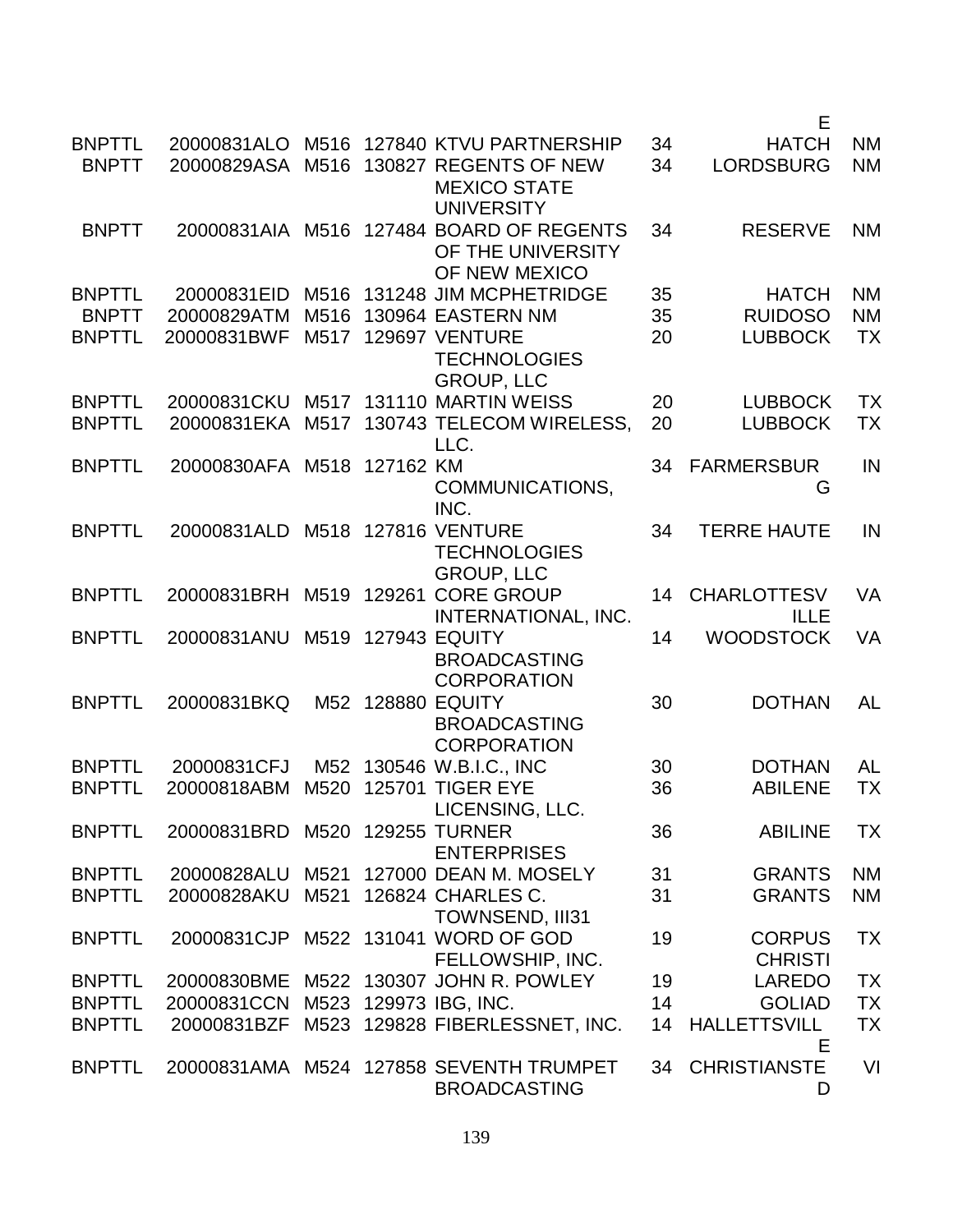|                |                                 |                 |                  | <b>CORPORATION</b>                                           |                |                                 |           |
|----------------|---------------------------------|-----------------|------------------|--------------------------------------------------------------|----------------|---------------------------------|-----------|
| <b>BNPTT</b>   | 20000830BGV M524 130054 TRINITY |                 |                  | <b>BROADCASTING</b><br><b>NETWORK</b>                        | 35             | <b>CHRISTIANSTE</b><br>D        | VI        |
| <b>BNPTT</b>   | 20000830AVT                     |                 |                  | M525 129038 TRINITY<br><b>BROADCASTING</b><br><b>NETWORK</b> | 14             | <b>PORTALES</b>                 | <b>NM</b> |
| <b>BNPTT</b>   | 20000829AUG                     | M525            |                  | 131006 EASTERN NEW<br><b>MEXICO</b>                          | 14             | <b>TUCUMCARI</b>                | <b>NM</b> |
| BMJPTVL        | 20000804ADC                     | M526            |                  | 68452 SOUND LEASING,<br>INC.                                 | $\overline{7}$ | <b>CORPUS</b><br><b>CHRISTI</b> | <b>TX</b> |
| <b>BNPTVL</b>  | 20000828BFX                     | M526            |                  | 130327 JOHN R. POWLEY                                        | 7              | <b>VICTORIA</b>                 | <b>TX</b> |
| <b>BNPTVL</b>  | 20000816AAM                     | M527            |                  | 125603 JACKALOPE<br><b>BROADCASTERS</b>                      | $\overline{4}$ | PORT LAVACA                     | <b>TX</b> |
| <b>BNPTVL</b>  | 20000831AOU                     | M527            |                  | 127990 JOHN R. POWLEY                                        | $\overline{4}$ | <b>ROCKPORT</b>                 | <b>TX</b> |
| <b>BMJPTTL</b> | 20000829AUA                     | M528            |                  | 43645 MONTGOMERY                                             | 15             | <b>JUNCTION</b>                 | <b>KS</b> |
|                |                                 |                 |                  | COMMUNICATIONS,<br>INC.                                      |                | <b>CITY</b>                     |           |
| <b>BNPTTL</b>  | 20000807AAY                     |                 |                  | M528 125111 MARCOS A. ORTIZ                                  | 30             | <b>JUNCTION</b><br><b>CITY</b>  | <b>KS</b> |
| <b>BNPTVL</b>  | 20000828BEP                     | M529            |                  | 130113 SAINTE PARTNERS II,<br>L.P.                           | 5              | <b>OROVILLE</b>                 | CA        |
| <b>BNPTVL</b>  | 20000830AFD                     | M529            | 127179 KM        | COMMUNICATIONS,<br>INC.                                      | 5              | <b>REDDING</b>                  | <b>CA</b> |
| <b>BNPTTL</b>  | 20000828BCB                     |                 | M53 128753 UNITY | <b>BROADCASTING, INC.</b>                                    | 23             | <b>PONTOTOC</b>                 | <b>MS</b> |
| <b>BNPTTL</b>  | 20000829AMK                     |                 |                  | M53 129777 WMTY, INC.                                        | 24             | <b>HAMILTON</b>                 | <b>AL</b> |
| <b>BNPTT</b>   | 20000830BCM                     | M <sub>53</sub> |                  | 129564 TRINITY<br><b>BROADCASTING</b><br><b>NETWORK</b>      | 24             | <b>STARKVILLE</b>               | <b>MS</b> |
| <b>BNPTTL</b>  | 20000830BBQ                     |                 |                  | M53 129523 TELECOM WIRELESS,<br>LLC.                         | 24             | <b>TUPELO</b>                   | <b>MS</b> |
| <b>BNPTTL</b>  | 20000831AKX M530 127807 VENTURE |                 |                  | <b>TECHNOLOGIES</b><br><b>GROUP, LLC</b>                     | 33             | <b>ROCHELLE</b>                 | IL        |
| <b>BNPTTL</b>  | 20000831AUW M530 128286 VENTURE |                 |                  | <b>TECHNOLOGIES</b><br><b>GROUP LLC</b>                      | 48             | <b>ROCHELLE</b>                 | IL        |
| <b>BNPTTL</b>  | 20000831BXJ M530 129741 VENTURE |                 |                  | <b>TECHNOLOGIES</b><br><b>GROUP, LLC</b>                     | 63             | <b>ROCHELLE</b>                 | IL        |
| <b>BNPTTL</b>  | 20000831CFB M531 130489 KM      |                 |                  | COMMUNICATIONS,<br>INC.                                      | 23             | <b>VICTORIA</b>                 | <b>TX</b> |
| <b>BNPTTL</b>  |                                 |                 |                  | 20000830AJH M531 127521 DEAN M. MOSELY                       | 38             | <b>CORPUS</b>                   | <b>TX</b> |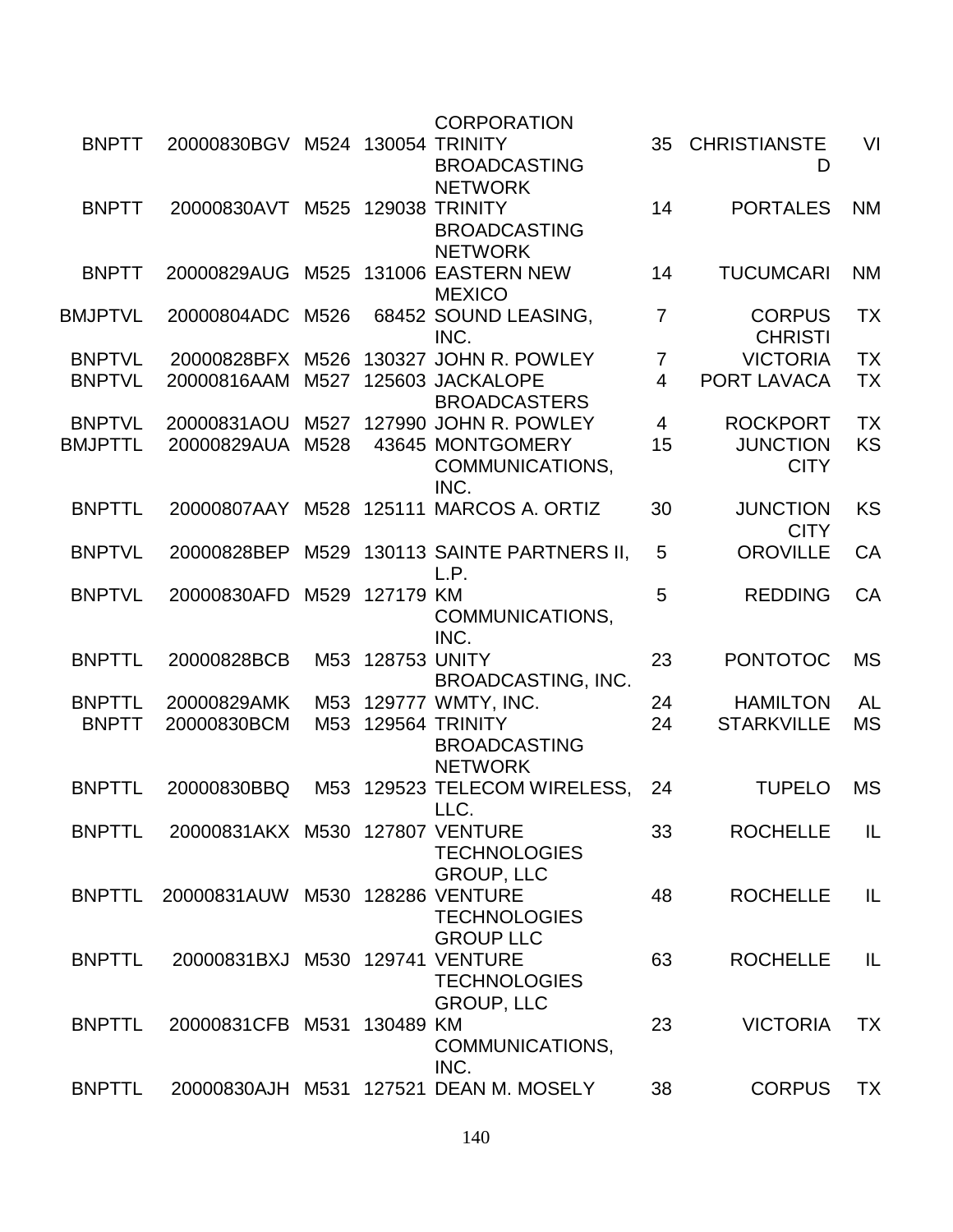|                |                                      |      |           |                                              |    | <b>CHRISTI</b>                  |           |
|----------------|--------------------------------------|------|-----------|----------------------------------------------|----|---------------------------------|-----------|
| <b>BNPTTL</b>  | 20000831BKV M531                     |      |           | 128889 CHARLES C.<br><b>TOWNSEND, III</b>    | 38 | <b>CORPUS</b><br><b>CHRISTI</b> | TX        |
| <b>BNPTTL</b>  | 20000828APS                          | M531 |           | 127289 DEAN M. MOSELY                        | 38 | <b>VICTORIA</b>                 | ТX        |
| <b>BNPTTL</b>  | 20000828AZR                          | M531 |           | 128254 CHARLES C.<br><b>TOWNSEND, III</b>    | 38 | <b>VICTORIA</b>                 | <b>TX</b> |
| <b>BNPTTL</b>  | 20000831BEB                          | M531 |           | 128603 JOHN R. POWLEY                        | 39 | <b>CORPUS</b><br><b>CHRISTI</b> | <b>TX</b> |
| <b>BNPTTL</b>  | 20000807AGF                          | M531 |           | 125427 HOWARD MINTZ                          | 39 | <b>VICTORIA</b>                 | <b>TX</b> |
| <b>BNPTTL</b>  | 20000829AEH                          | M531 |           | 126416 WTWB OF THE TRIAD.<br><b>LLC</b>      | 40 | <b>CORPUS</b><br><b>CHRISTI</b> | <b>TX</b> |
| <b>BMAPTTL</b> | 20000807AHH                          | M531 |           | 42712 MINERVA R. LOPEZ                       | 40 | <b>MATHIS</b>                   | <b>TX</b> |
| <b>BNPTTL</b>  | 20000804ACK                          | M531 |           | 125368 WILLIAM C. DOERNER                    | 53 | <b>CORPUS</b><br><b>CHRISTI</b> | <b>TX</b> |
| <b>BNPTTL</b>  | 20000830BRS                          | M531 |           | 131093 INSPIRATION                           | 53 | <b>CORPUS</b>                   | <b>TX</b> |
|                |                                      |      |           | TELEVISION, INC.                             |    | <b>CHRISTI</b>                  |           |
| <b>BNPTTL</b>  | 20000831BDX                          | M531 |           | 128597 RAY BEALLO                            | 53 | <b>FREER</b>                    | <b>TX</b> |
| <b>BNPTT</b>   | 20000830BFL                          | M531 |           | <b>129935 TRINITY</b><br><b>BROADCASTING</b> | 54 | <b>ALICE</b>                    | <b>TX</b> |
|                |                                      |      |           | <b>NETWORK</b>                               |    |                                 |           |
| <b>BNPTTL</b>  | 20000807AAM M531                     |      |           | 125079 HOWARD MINTZ                          | 54 | <b>CORPUS</b><br><b>CHRISTI</b> | TX        |
| <b>BNPTTL</b>  | 20000831BGD                          | M531 |           | 128690 DAMON MERARI                          | 54 | <b>RANDADO</b>                  | <b>TX</b> |
| <b>BNPTTL</b>  | 20000831AKN                          | M531 |           | 127771 JOHN R. POWLEY                        | 54 | <b>REFUGIO</b>                  | <b>TX</b> |
| <b>BNPTTL</b>  | 20000829AQA                          | M531 |           | 130549 LAWRENCE HOWARD<br><b>MINTZ</b>       | 69 | <b>CORPUS</b><br><b>CHRISTI</b> | <b>TX</b> |
| <b>BNPTVL</b>  | 20000829AWG                          | M532 |           | 131103 LAUGHLIN GORDON                       | 5  | <b>ABILENE</b>                  | ТX        |
| <b>BNPTVL</b>  | 20000829ASJ                          | M532 | 130840 KM | COMMUNICATIONS,<br>INC.                      | 5  | <b>BILENE</b>                   | <b>TX</b> |
| <b>BNPTTL</b>  | 20000830BCD                          | M533 | 129542 KM | COMMUNICATIONS,<br>INC.                      | 32 | <b>FAIRBANKS</b>                | IL        |
| <b>BNPTTL</b>  | 20000831ALC M533 127815 VENTURE      |      |           | <b>TECHNOLOGIES</b><br><b>GROUP, LLC</b>     | 47 | <b>TERRE HAUTE</b>              | IN        |
| <b>BMJPTT</b>  | 20000829AQQ M534                     |      |           | 52137 KOB-TV, L.L.C.                         | 18 | <b>PENASCO</b>                  | <b>NM</b> |
| <b>BNPTT</b>   | 20000831ASL M534 128145 RAMAR        |      |           | <b>COMMUNICATIONS II,</b><br><b>LTD</b>      | 18 | <b>SOCORRO</b>                  | <b>NM</b> |
| <b>BNPTTL</b>  | 20000831BRG M535 129260 TURNER       |      |           | <b>ENTERPRISES</b>                           | 39 | <b>BEAUMONT</b>                 | <b>TX</b> |
| <b>BNPTTL</b>  | 20000831AWD M535 128337 RICE CAPITAL |      |           | <b>BROADCASTING</b><br>COMPANY, INC.         | 39 | <b>DE RIDDER</b>                | LA        |
| <b>BNPTT</b>   |                                      |      |           | 20000831BVL M535 129644 TRINITY CHRISTIAN    | 39 | <b>JASPER</b>                   | <b>TX</b> |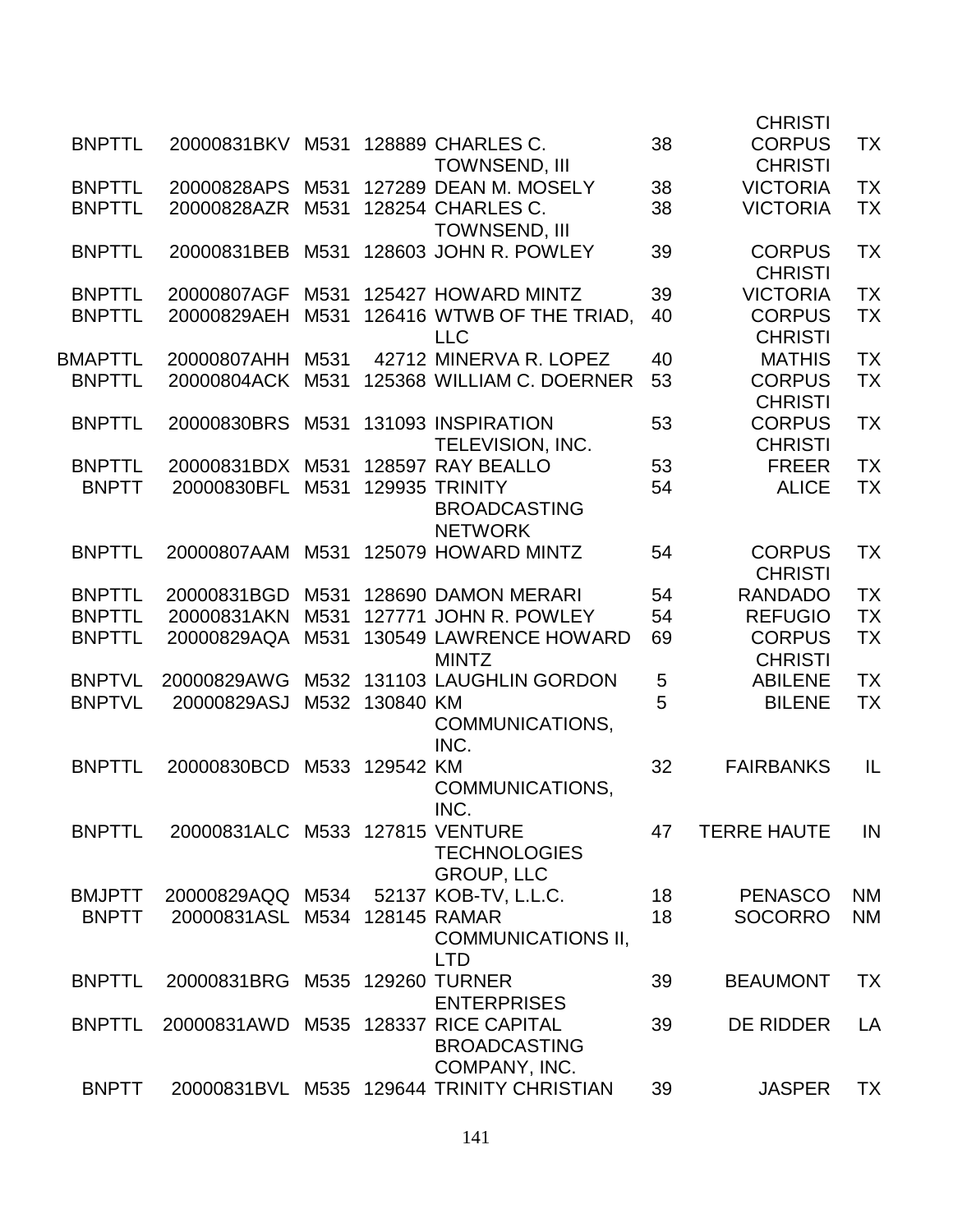|                                |                                    |      |        | <b>CENTER OF SANTA</b><br>ANA, D/B/A TRINTY<br><b>BOADCASTI</b> |          |                                |           |
|--------------------------------|------------------------------------|------|--------|-----------------------------------------------------------------|----------|--------------------------------|-----------|
| <b>BNPTTL</b>                  | 20000807AGR                        |      |        | M535 125474 HOWARD MINTZ                                        | 39       | <b>LUFKIN</b>                  | TX        |
| <b>BNPTTL</b>                  | 20000829AUM                        | M535 |        | 131011 LAUGHLIN GORDON                                          | 39       | <b>LUFKIN</b>                  | <b>TX</b> |
| <b>BNPTTL</b>                  | 20000830BMT                        | M535 |        | 130395 JOHN R. POWLEY                                           | 39       | <b>LUFKIN</b>                  | <b>TX</b> |
| <b>BNPTT</b>                   | 20000831BRP                        | M535 |        | <b>129283 TRINITY CHRISTIAN</b>                                 | 54       | <b>JASPER</b>                  | <b>TX</b> |
|                                |                                    |      |        | <b>CENTER OF SANTA</b>                                          |          |                                |           |
|                                |                                    |      |        | ANA, D/B/A TRINTY                                               |          |                                |           |
|                                |                                    |      |        | <b>BOADCASTI</b>                                                |          |                                |           |
| <b>BNPTTL</b>                  | 20000830AHI                        |      |        | M536 127413 DEAN M. MOSELY                                      | 41       | <b>DODGE CITY</b>              | <b>KS</b> |
| <b>BNPTTL</b>                  | 20000830AQN                        | M536 |        | 128604 CHARLES C.                                               | 41       | <b>DODGE CITY</b>              | KS        |
|                                |                                    |      |        | <b>TOWNSEND, III</b>                                            |          |                                |           |
| <b>BNPTT</b>                   | 20000830ATP                        | M536 |        | <b>128926 TRINITY</b>                                           | 41       | <b>DODGE CITY</b>              | <b>KS</b> |
|                                |                                    |      |        | <b>BROADCASTING</b>                                             |          |                                |           |
| <b>BNPTT</b>                   | 20000830AZS                        |      |        | <b>NETWORK</b><br>M536 129432 TRINITY                           | 41       | <b>GARDEN CITY</b>             | <b>KS</b> |
|                                |                                    |      |        | <b>BROADCASTING</b>                                             |          |                                |           |
|                                |                                    |      |        | <b>NETWORK</b>                                                  |          |                                |           |
| <b>BNPTTL</b>                  | 20000831BTW                        | M536 | 129437 | <b>TURNER</b>                                                   | 41       | <b>LIBERAL</b>                 | <b>KS</b> |
|                                |                                    |      |        | <b>ENTERPRISES</b>                                              |          |                                |           |
| <b>BNPTT</b>                   | 20000831ARY                        | M537 |        | 128130 RAMAR                                                    | 26       | <b>FLOYDADA</b>                | <b>TX</b> |
|                                |                                    |      |        | <b>COMMUNICATIONS II,</b>                                       |          |                                |           |
|                                |                                    |      |        | <b>LTD</b>                                                      |          |                                |           |
| <b>BNPTTL</b>                  | 20000831BWN                        |      |        | M537 129711 VENTURE                                             | 26       | <b>LUBBOCK</b>                 | <b>TX</b> |
|                                |                                    |      |        | <b>TECHNOLOGIES</b>                                             |          |                                |           |
|                                |                                    |      |        | <b>GROUP, LLC</b>                                               |          |                                |           |
| <b>BNPTTL</b>                  | 20000831BSG                        |      |        | M538 129313 TURNER                                              | 39       | <b>CHANUTE</b>                 | <b>KS</b> |
|                                |                                    |      |        | <b>ENTERPRISES</b>                                              |          |                                |           |
| <b>BNPTT</b>                   | 20000830AZN                        |      |        | M538 129415 TRINITY                                             | 40       | <b>CHANUTE</b>                 | <b>KS</b> |
|                                |                                    |      |        | <b>BROADCASTING</b><br><b>NETWORK</b>                           |          |                                |           |
| <b>BNPTTI</b>                  |                                    |      |        | 20000828ALF M539 126900 DEAN M. MOSELY                          | 40       | <b>GRANTS</b>                  | <b>NM</b> |
| <b>BNPTTL</b>                  | 20000828AYE M539 128123 CHARLES C. |      |        |                                                                 | 40       | <b>GRANTS</b>                  | <b>NM</b> |
|                                |                                    |      |        | <b>TOWNSEND, III</b>                                            |          |                                |           |
| <b>BNPTTL</b>                  | 20000831CDN                        |      |        | M54 130076 EQUITY                                               | 59       | <b>DOTHAN</b>                  | <b>AL</b> |
|                                |                                    |      |        | <b>BROADCASTING</b>                                             |          |                                |           |
|                                |                                    |      |        | <b>CORPORATION</b>                                              |          |                                |           |
| <b>BNPTTL</b>                  | 20000831CDG                        |      |        | M54 130001 EQUITY                                               | 59       | <b>PANAMA CITY</b>             | FL        |
|                                |                                    |      |        | <b>BROADCASTING</b>                                             |          |                                |           |
|                                |                                    |      |        | <b>CORPORATION</b>                                              |          |                                |           |
| <b>BNPTTL</b>                  | 20000830AHJ                        |      |        | M540 127415 DEAN M. MOSELY                                      | 49       | <b>PITTSBURG</b>               | KS        |
| <b>BNPTTL</b>                  | 20000830AQQ                        |      |        | M540 128610 CHARLES C.                                          | 49       | <b>PITTSBURG</b>               | KS        |
|                                |                                    |      |        | <b>TOWNSEND, III</b>                                            |          |                                |           |
| <b>BNPTTL</b><br><b>BNPTTL</b> | 20000830AJL<br>20000830ASN         | M541 |        | M541 127531 DEAN M. MOSELY<br>128871 CHARLES C.                 | 41<br>41 | <b>VERNAL</b><br><b>VERNAL</b> | UT<br>UT  |
|                                |                                    |      |        |                                                                 |          |                                |           |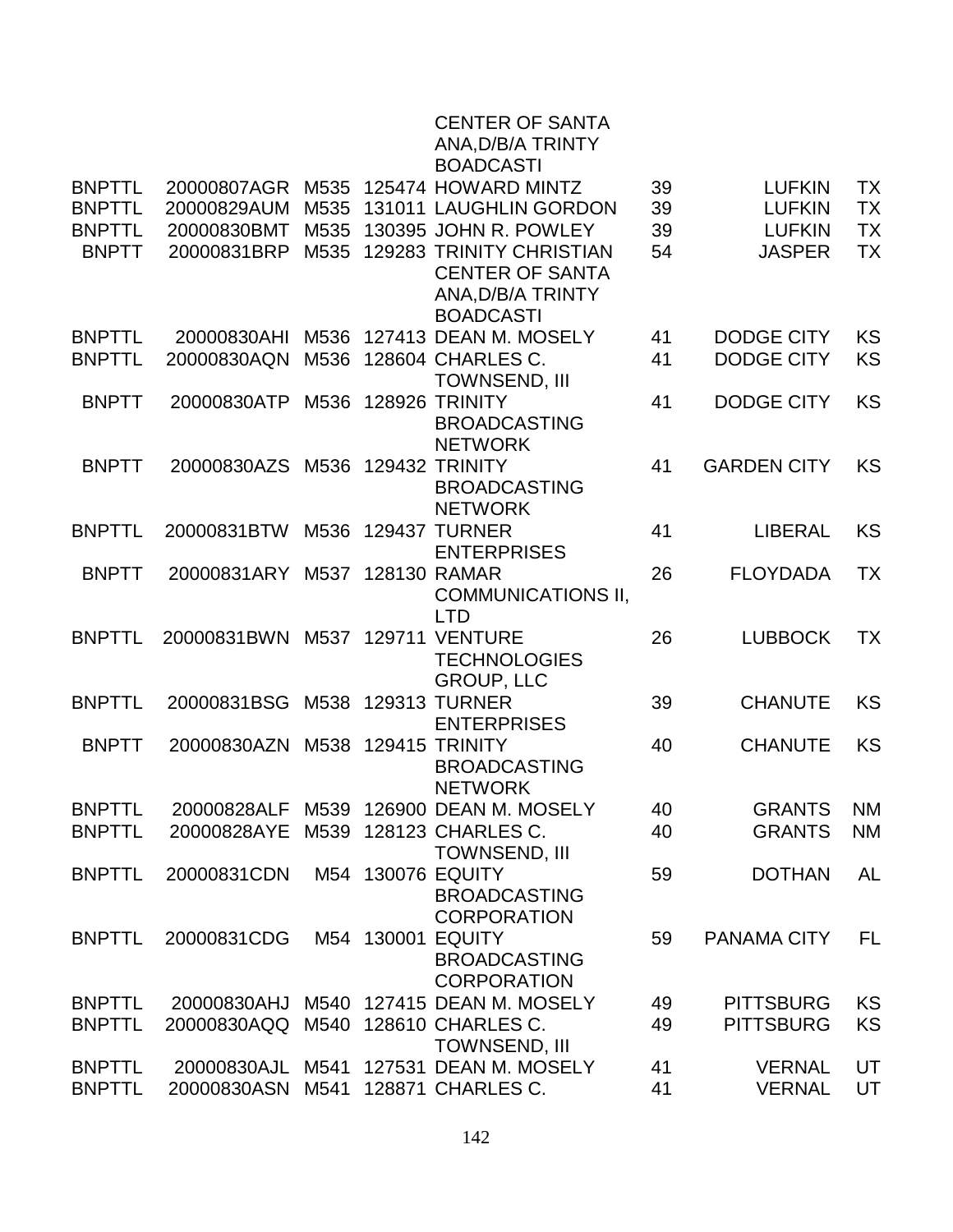|               |                                 |      |           | TOWNSEND, III                                                                            |    |                                       |           |
|---------------|---------------------------------|------|-----------|------------------------------------------------------------------------------------------|----|---------------------------------------|-----------|
| <b>BNPTTL</b> | 20000830AJO                     |      |           | M542 127537 DEAN M. MOSELY                                                               | 43 | <b>REPUBLIC</b>                       | <b>WA</b> |
| <b>BNPTTL</b> | 20000830ASP                     |      |           | M542 128876 CHARLES C.<br><b>TOWNSEND, III</b>                                           | 43 | <b>REPUBLIC</b>                       | WA        |
| <b>BNPTT</b>  | 20000830BPE                     | M543 |           | 130656 TRINITY CHRISTIAN<br><b>CENTER OF SANTA</b><br>ANA, INC., D/B/A<br><b>TRINITY</b> | 44 | <b>MARQUETTE</b>                      | MI        |
| <b>BNPTTL</b> | 20000830AHR                     | M543 |           | 127429 DEAN M. MOSELY                                                                    | 45 | <b>MARQUETTE</b>                      | MI        |
| <b>BNPTTL</b> | 20000830AQX                     | M543 |           | 128630 CHARLES C.<br><b>TOWNSEND, III</b>                                                | 45 | <b>MARQUETTE</b>                      | MI        |
| <b>BNPTTL</b> | 20000828ALR                     | M544 |           | 126991 DEAN M. MOSELY                                                                    | 44 | <b>GRANTS</b>                         | <b>NM</b> |
| <b>BNPTTL</b> | 20000828AYF                     | M544 |           | 128124 CHARLES C.<br><b>TOWNSEND, III</b>                                                | 44 | <b>GRANTS</b>                         | <b>NM</b> |
| <b>BNPTTL</b> | 20000829AWL                     |      |           | M544 131132 KOB-TV, L.L.C.                                                               | 44 | <b>GRANTS</b>                         | <b>NM</b> |
| <b>BNPTTL</b> | 20000830AHW                     | M545 |           | 127445 DEAN M. MOSELY                                                                    | 44 | <b>INTERNATIONA</b><br><b>L FALLS</b> | <b>MN</b> |
| <b>BNPTTL</b> | 20000830ARC                     | M545 |           | 128666 CHARLES C.<br><b>TOWNSEND, III</b>                                                | 44 | <b>INTERNATIONA</b><br><b>L FALLS</b> | <b>MN</b> |
| <b>BNPTTL</b> | 20000831BTY                     | M545 |           | 129439 KQDS ACQUISITION<br>CORP.                                                         | 45 | <b>INTERNATIONA</b><br><b>L FALLS</b> | <b>MN</b> |
| <b>BNPTTL</b> | 20000830BJS                     | M546 |           | 130204 THREE ANGELS<br><b>BROADCASTING</b><br>NETWORK, INC.                              | 45 | <b>HIBBING</b>                        | <b>MN</b> |
| <b>BNPTTL</b> | 20000802ABQ                     | M546 |           | 125141 ALMA R. GARZA                                                                     | 45 | <b>VIRGINIA</b>                       | <b>MN</b> |
| <b>BNPTT</b>  | 20000830AUO                     | M546 | 128951    | <b>TRINITY</b><br><b>BROADCASTING</b><br><b>NETWORK</b>                                  | 45 | <b>VIRGINIA</b>                       | <b>MN</b> |
| <b>BNPTTL</b> | 20000830APN                     | M547 | 128364 KM | COMMUNICATIONS,<br>INC.                                                                  | 46 | <b>KCHANA</b>                         | IL        |
| <b>BNPTTL</b> | 20000829AVL                     | M547 |           | 131052 PURI FAMILY LIMITED<br><b>PARTNERSHIP</b>                                         | 46 | <b>ROCHELLE</b>                       | IL        |
| <b>BNPTTL</b> | 20000831AUT M547 128282 VENTURE |      |           | <b>TECHNOLOGIES</b><br><b>GROUP LLC</b>                                                  | 46 | <b>ROCHELLE</b>                       | IL        |
| <b>BNPTTL</b> | 20000831BXL M547 129745 VENTURE |      |           | <b>TECHNOLOGIES</b><br><b>GROUP, LLC</b>                                                 | 61 | <b>ROCHELLE</b>                       | IL        |
| <b>BNPTTL</b> | 20000828AJB                     |      |           | M548 126592 DEAN M. MOSELY                                                               | 50 | <b>HOLBROOK</b>                       | <b>AZ</b> |
| <b>BNPTTL</b> | 20000828AQQ                     |      |           | M548 127573 CHARLES C.<br><b>TOWNSEND, III</b>                                           | 50 | <b>HOLBROOK</b>                       | <b>AZ</b> |
| <b>BNPTTL</b> | 20000830AGR                     |      |           | M549 127380 DEAN M. MOSELY                                                               | 44 | <b>ALAMOSA</b>                        | CO        |
| <b>BNPTTL</b> | 20000830APY                     |      |           | M549 128401 CHARLES C.<br><b>TOWNSEND, III</b>                                           | 44 | <b>ALAMOSA</b>                        | CO        |
| <b>BNPTTL</b> | 20000828ANQ                     |      |           | M55 127156 DEAN M. MOSELY                                                                | 38 | <b>DEMOPOLIS</b>                      | AL        |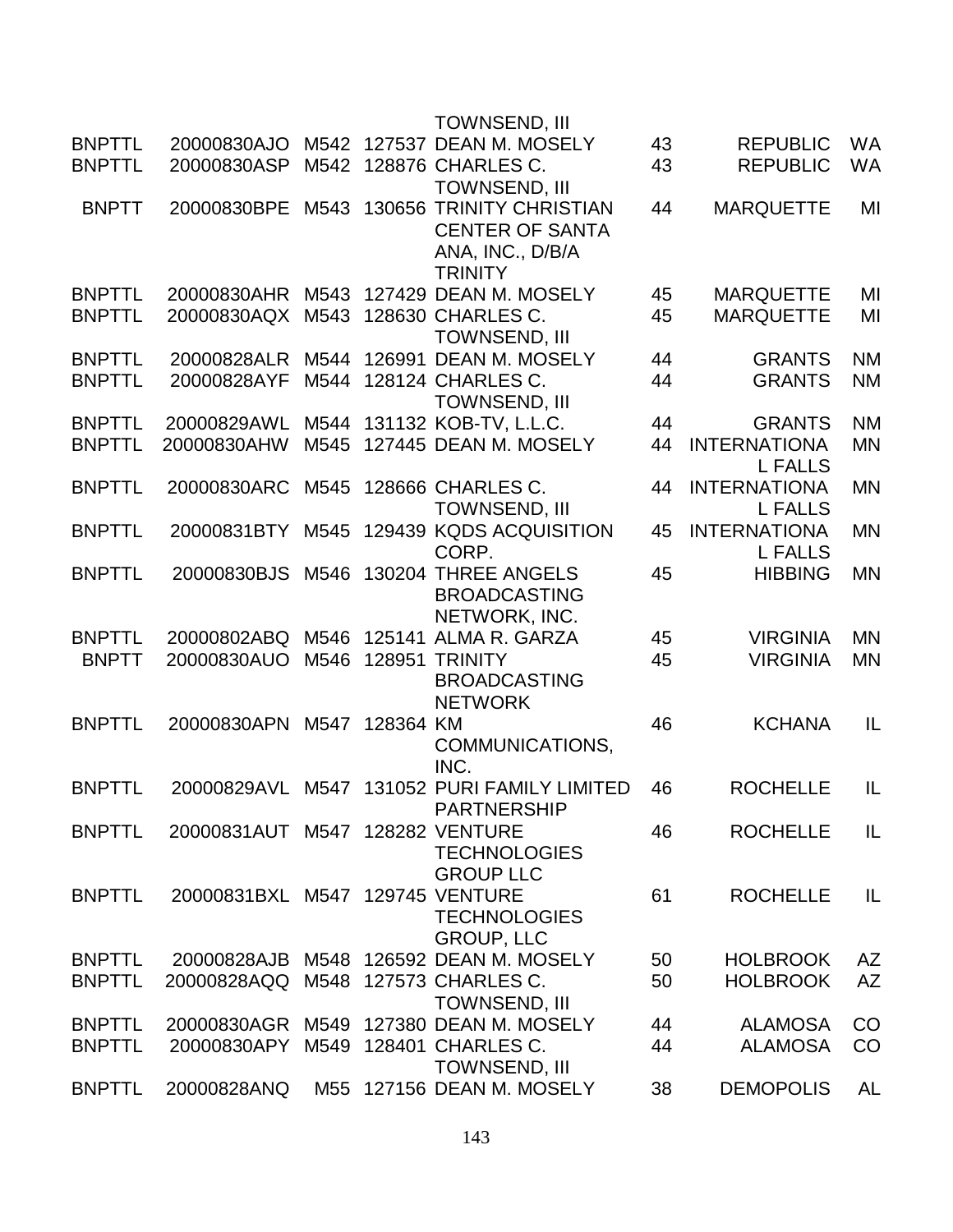| <b>BNPTTL</b>                  | 20000828AQG                                    | M <sub>55</sub> | 127563 CHARLES C.<br><b>TOWNSEND, III</b>                                   | 38       | <b>DEMOPOLIS</b>                          | <b>AL</b>              |
|--------------------------------|------------------------------------------------|-----------------|-----------------------------------------------------------------------------|----------|-------------------------------------------|------------------------|
| <b>BNPTTL</b>                  | 20000829ATS M550                               |                 | 130972 PAPPAS<br><b>TELECASTING</b><br><b>COMPANIES</b>                     | 42       | <b>SILVER CITY</b>                        | <b>NM</b>              |
| <b>BNPTT</b>                   | 20000830BEQ M550                               |                 | 129895 TRINITY<br><b>BROADCASTING</b><br><b>NETWORK</b>                     | 42       | <b>SILVER CITY</b>                        | <b>NM</b>              |
| <b>BNPTTL</b>                  |                                                |                 | 20000830AGZ M551 127394 DEAN M. MOSELY                                      | 45       | <b>EMMETTSBUR</b><br>G                    | IA                     |
| <b>BNPTTL</b>                  | 20000830AQF                                    | M551            | 128483 CHARLES C.<br><b>TOWNSEND, III</b>                                   | 45       | <b>EMMETTSBUR</b><br>G                    | IA                     |
| <b>BNPTTL</b><br><b>BNPTTL</b> | 20000828ALT<br>20000828AYG                     |                 | M552 126994 DEAN M. MOSELY<br>M552 128126 CHARLES C.                        | 49<br>49 | <b>GRANTS</b><br><b>GRANTS</b>            | <b>NM</b><br><b>NM</b> |
|                                |                                                |                 | <b>TOWNSEND, III</b>                                                        |          |                                           |                        |
| <b>BNPTTL</b>                  | 20000831BTE                                    |                 | M553 129395 VENTURE<br><b>TECHNOLOGIES</b><br><b>GROUP, LLC</b>             | 42       | <b>ESTES PARK</b>                         | CO                     |
| <b>BNPTTL</b>                  | 20000830BKQ                                    |                 | M553 130236 RESORT SPORTS<br>NETWORK, INC.                                  | 42       | <b>STEAMBOAT</b><br><b>SPRINGS</b>        | CO                     |
| <b>BNPTT</b>                   | 20000831AUP                                    |                 | M554 128248 ACME TELEVISION<br><b>LICENSES OF NEW</b><br><b>MEXICO, LLC</b> | 44       | <b>EDGEWOOD</b>                           | <b>NM</b>              |
| <b>BNPTT</b>                   | 20000831ANO                                    |                 | M554 127924 REGENTS OF THE<br>UNIVERSITY OF NEW<br><b>MEXICO</b>            | 44       | <b>ESPANOLA</b>                           | <b>NM</b>              |
| <b>BNPTT</b>                   |                                                |                 | 20000823AAR M554 125946 RAYCOM NATIONAL,<br>INC.                            | 44       | <b>SOCORRO</b>                            | <b>NM</b>              |
| <b>BNPTTL</b>                  | 20000829ARK M554 130803 PAXSON                 |                 | <b>COMMUNICATIONS</b><br>LPTV, INC.                                         | 45       | <b>ESPANOLA</b>                           | <b>NM</b>              |
| <b>BNPTTL</b><br><b>BNPTTL</b> | 20000830BHW<br>20000831ANC M555 127911 VENTURE |                 | M555 130091 SUSAN CLINTON<br><b>TECHNOLOGIES</b><br><b>GROUP, LLC</b>       | 20<br>20 | <b>BETHEL</b><br>PORT JERVIS              | <b>NY</b><br><b>NY</b> |
| <b>BNPTTL</b>                  |                                                |                 | 20000828AMD M556 127025 DEAN M. MOSELY                                      | 40       | <b>TRUTH OR</b><br><b>CONSEQUENC</b><br>E | <b>NM</b>              |
| <b>BNPTTL</b>                  | 20000828AYL M556 128147 CHARLES C.             |                 | <b>TOWNSEND, III</b>                                                        | 40       | <b>TRUTH OR</b><br><b>CONSEQUENC</b><br>Е | <b>NM</b>              |
| <b>BNPTTL</b>                  | 20000831ALK M557 127831 PAPPAS                 |                 | <b>TELECASTING</b><br><b>COMPANIES</b>                                      | 44       | <b>ESTHERVILLE</b>                        | IA                     |
| BMJPTTL                        | 20000821AHD M557                               |                 | 13839 COOPERATIVE<br><b>TELEVISION</b>                                      | 44       | ST. JAMES                                 | <b>MN</b>              |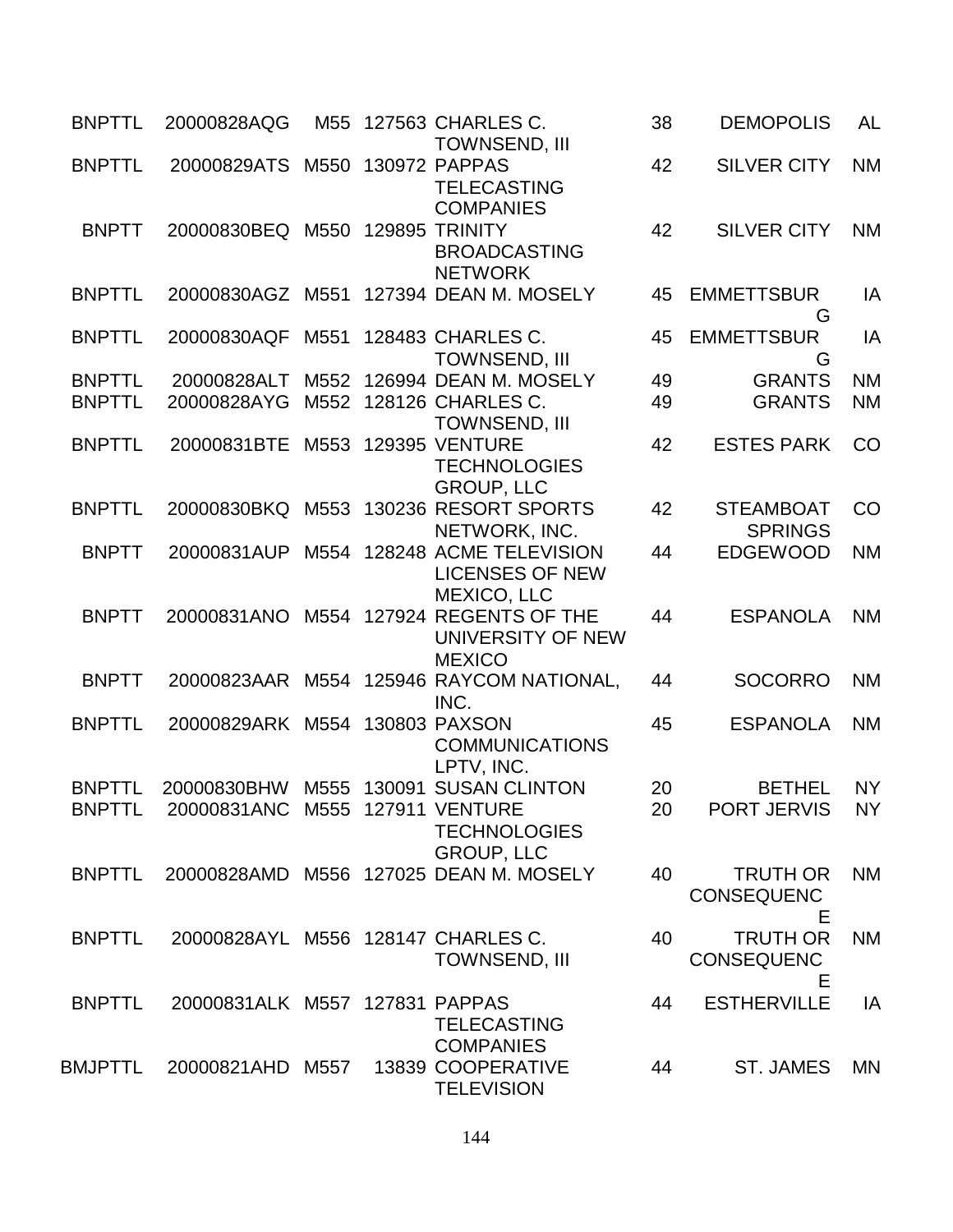|                                |                            |                        |              | <b>ASSOCIATION OF</b><br><b>SOUTHERN</b><br><b>MINNESOTA</b>                               |          |                                         |                 |
|--------------------------------|----------------------------|------------------------|--------------|--------------------------------------------------------------------------------------------|----------|-----------------------------------------|-----------------|
| <b>BNPTTL</b>                  | 20000807AHP                |                        |              | M558 131350 LAWRENCE HOWARD<br><b>MINTZ</b>                                                | 59       | <b>CORPUS</b><br><b>CHRISTI</b>         | TX              |
| <b>BNPTTL</b>                  | 20000807AHR                | M558                   |              | 132047 HOWARD MINTZ                                                                        | 59       | <b>CORPUS</b><br><b>CHRISTI</b>         | <b>TX</b>       |
| <b>BNPTTL</b>                  | 20000829AUU                |                        |              | M558 131025 EQUITY<br><b>BROADCASTING</b><br><b>CORPORATION</b>                            | 59       | <b>CORPUS</b><br><b>CHRISTI</b>         | TX              |
| <b>BNPTTL</b>                  |                            |                        |              | 20000831 CIK M558 130977 CYRIL H. MILLER                                                   | 59       | <b>CORPUS</b><br><b>CHRISTI</b>         | <b>TX</b>       |
| <b>BNPTTL</b>                  | 20000831AOV                | M558                   |              | 127991 JOHN R. POWLEY                                                                      | 59       | <b>ROCKPORT</b>                         | <b>TX</b>       |
| <b>BNPTTL</b>                  | 20000828BCP                | M559                   | 128961 UNITY | <b>BROADCASTING INC.</b>                                                                   | 45       | <b>HUMBOLDT</b>                         | <b>TN</b>       |
| <b>BNPTTL</b>                  | 20000829AWJ                |                        |              | M559 131112 LAWRENCE HOWARD<br><b>MINTZ</b>                                                | 45       | <b>JACKSON</b>                          | <b>TN</b>       |
| <b>BNPTTL</b>                  | 20000828ANW                | M56                    |              | 127174 DEAN M. MOSELY                                                                      | 47       | <b>ENTERPRISE</b>                       | <b>AL</b>       |
| <b>BNPTTL</b>                  | 20000828AQI                |                        |              | M56 127565 CHARLES C.<br><b>TOWNSEND, III</b>                                              | 47       | <b>ENTERPRISE</b>                       | <b>AL</b>       |
| <b>BNPTT</b>                   | 20000830ASZ                |                        |              | M56 128910 TRINITY<br><b>BROADCASTING</b><br><b>NETWORK</b>                                | 60       | <b>COLUMBUS</b>                         | GA              |
| <b>BNPTTL</b><br><b>BNPTTL</b> | 20000831AQB<br>20000829AYG | M <sub>56</sub><br>M56 |              | 128039 JOHN R. POWLEY<br><b>131320 EQUITY</b><br><b>BROADCASTING</b><br><b>CORPORATION</b> | 61<br>62 | <b>COLUMBUS</b><br><b>COLUMBUS</b>      | GA<br>GA        |
| <b>BNPTT</b>                   | 20000830AYA                | M56                    |              | <b>129339 TRINITY</b><br><b>BROADCASTING</b><br><b>NETWORK</b>                             | 62       | <b>ENTERPRISE</b>                       | <b>AL</b>       |
| <b>BNPTTL</b>                  | 20000831BLY                | M56                    |              | <b>128982 EQUITY</b><br><b>BROADCASTING</b><br><b>CORPORATION</b>                          | 62       | <b>PANAMA CITY</b>                      | FL              |
| <b>BNPTTL</b><br><b>BNPTT</b>  | 20000829APP<br>20000830BAF | M56<br>M560            |              | 130411 MICHAEL L. MINTZ<br>129460 TRINITY<br><b>BROADCASTING</b><br><b>NETWORK</b>         | 63<br>46 | <b>PANAMA CITY</b><br><b>ALEXANDRIA</b> | FL<br><b>MN</b> |
| <b>BNPTTL</b>                  | 20000831BXM                |                        |              | M560 129742 PRAIRIEVIEW TV, INC.                                                           | 46       | <b>APPLETON</b>                         | MN              |
| <b>BNPTT</b>                   | 20000831AXL                | M561                   | 128381 UTAH  | COMMUNICATIONS,<br><b>LLC</b>                                                              | 41       | <b>HUNTSVILLE</b>                       | UT              |
| <b>BNPTTL</b>                  | 20000831AMU                | M561                   |              | 127898 JOHN R. POWLEY                                                                      | 41       | <b>PRICE</b>                            | UT              |
| <b>BNPTT</b>                   | 20000823AAV                | M561                   |              | 125972 MILLARD COUNTY                                                                      | 41       | <b>SCIPIO</b>                           | UT              |
| <b>BNPTTL</b>                  | 20000828AQL                |                        |              | M562 127568 CHARLES C.<br><b>TOWNSEND, III</b>                                             | 49       | <b>BISBEE</b>                           | AZ              |
| <b>BNPTTL</b>                  |                            |                        |              | 20000828AIX M562 126587 DEAN M. MOSELY                                                     | 50       | <b>BISBEE</b>                           | AZ              |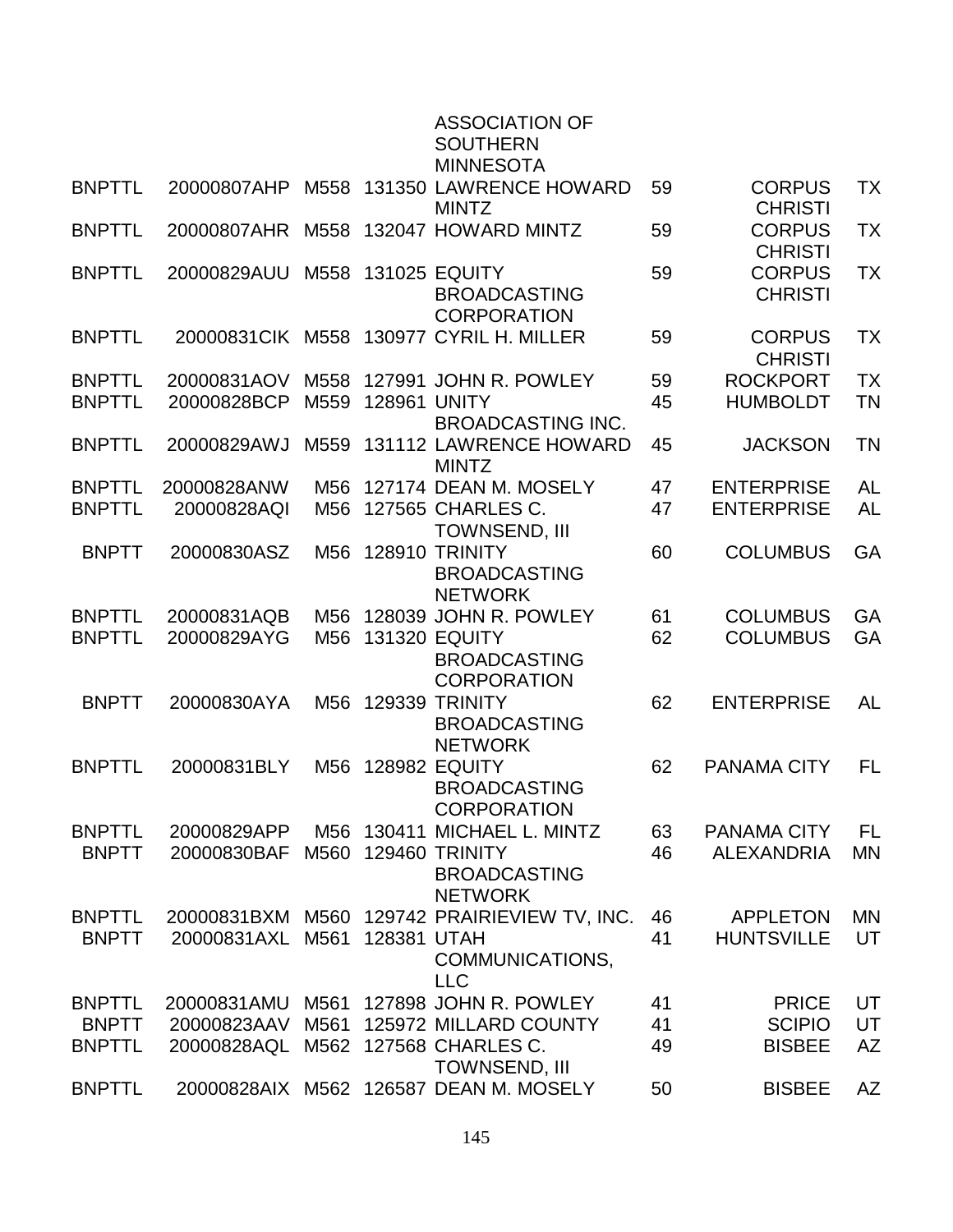| <b>BNPTT</b>                  | 20000830BSU                     |              | M563 131215 ACME TELEVISION<br>LICENSES OF UTAH,<br><b>LLC</b>                   | 43       | <b>MANTI/EPHRAI</b><br>M             | UT                     |
|-------------------------------|---------------------------------|--------------|----------------------------------------------------------------------------------|----------|--------------------------------------|------------------------|
| <b>BNPTT</b>                  |                                 |              | 20000815AAM M563 125473 SEVIER COUNTY                                            | 43       | <b>RURAL SEVIER</b><br><b>COUNTY</b> | UT                     |
| <b>BNPTT</b><br><b>BNPTT</b>  | 20000823AAW<br>20000831BTD      | M563<br>M564 | 125976 MILLARD COUNTY<br>129391 TRINITY CHRISTIAN                                | 43<br>46 | <b>SCIPIO</b><br><b>HAYS</b>         | UT<br><b>KS</b>        |
|                               |                                 |              | <b>CENTER OF SANTA</b><br>ANA, D/B/A TRINTY<br><b>BOADCASTI</b>                  |          |                                      |                        |
| <b>BMJPTTL</b>                | 20000829ATX M564                |              | 43647 MONTGOMERY<br>COMMUNICATIONS,<br>INC.                                      | 46       | <b>OGDEN</b>                         | <b>KS</b>              |
| <b>BNPTTL</b>                 | 20000828AWD                     | M566         | <b>CHARLES C.</b><br><b>TOWNSEND</b>                                             | 43       | <b>LEESVILLE</b>                     | LA                     |
| <b>BNPTT</b>                  | 20000830BFP                     |              | M566 129939 TRINITY<br><b>BROADCASTING</b><br><b>NETWORK</b>                     | 44       | <b>BEESVILLE</b>                     | TX                     |
| <b>BNPTTL</b>                 | 20000829ASW                     | M568         | 130905 ESI BROADCASTING<br><b>CORPORATION</b>                                    | 41       | <b>AMARILLO</b>                      | <b>TX</b>              |
| <b>BMJPTTL</b>                | 20000830BPZ                     | M568         | 51472 PANHANDLE<br>TELECASTING CO.                                               | 41       | <b>KRESS &amp; TULIA</b>             | TX                     |
| <b>BNPTTL</b><br><b>BNPTT</b> | 20000831BYG<br>20000830AVQ      | M569<br>M569 | 129775 MARK SILBERMAN<br>129019 TRINITY<br><b>BROADCASTING</b><br><b>NETWORK</b> | 52<br>52 | <b>CHI CHI TAH</b><br><b>GALLUP</b>  | <b>NM</b><br><b>NM</b> |
| <b>BNPTTL</b>                 | 20000831BYD                     |              | M569 129772 MARK SILBERMAN                                                       | 52       | <b>SHEEP</b><br><b>SPRINGS</b>       | <b>NM</b>              |
| <b>BNPTTL</b>                 | 20000821AAT                     | M57          | 125810 IMMANUEL BAPTIST<br><b>CHURCH</b>                                         | 16       | <b>EL DORADO</b>                     | <b>AZ</b>              |
| <b>BNPTT</b>                  | 20000830AYF                     | M57          | 129347 TRINITY<br><b>BROADCASTING</b><br><b>NETWORK</b>                          | 16       | <b>EL DORADO</b>                     | <b>AZ</b>              |
| <b>BNPTT</b>                  | 20000830AZW M570 129442 TRINITY |              | <b>BROADCASTING</b><br><b>NETWORK</b>                                            | 54       | <b>PITTSBURG</b>                     | <b>KS</b>              |
| <b>BNPTTL</b>                 |                                 |              | 20000829AWK M570 131115 LAWRENCE HOWARD<br><b>MINTZ</b>                          | 69       | <b>PITTTSBURG</b>                    | KS                     |
| <b>BNPTTL</b>                 |                                 |              | 20000831BFO M571 128660 PILAR ALTIZER                                            | 53       | <b>ADRIAN</b>                        | <b>TX</b>              |
| <b>BNPTTL</b>                 | 20000831BCE                     | M571         | 128546 MARK SILBERMAN                                                            | 53       | <b>CANYON</b>                        | <b>TX</b>              |
| <b>BNPTT</b>                  | 20000830BGB                     | M571         | 129982 TRINITY<br><b>BROADCASTING</b><br><b>NETWORK</b>                          | 53       | <b>HEREFORD</b>                      | <b>TX</b>              |
| <b>BNPTT</b>                  | 20000830BHM M572 130080 TRINITY |              | <b>BROADCASTING</b><br><b>NETWORK</b>                                            | 64       | <b>BELLINGHAM</b>                    | WA                     |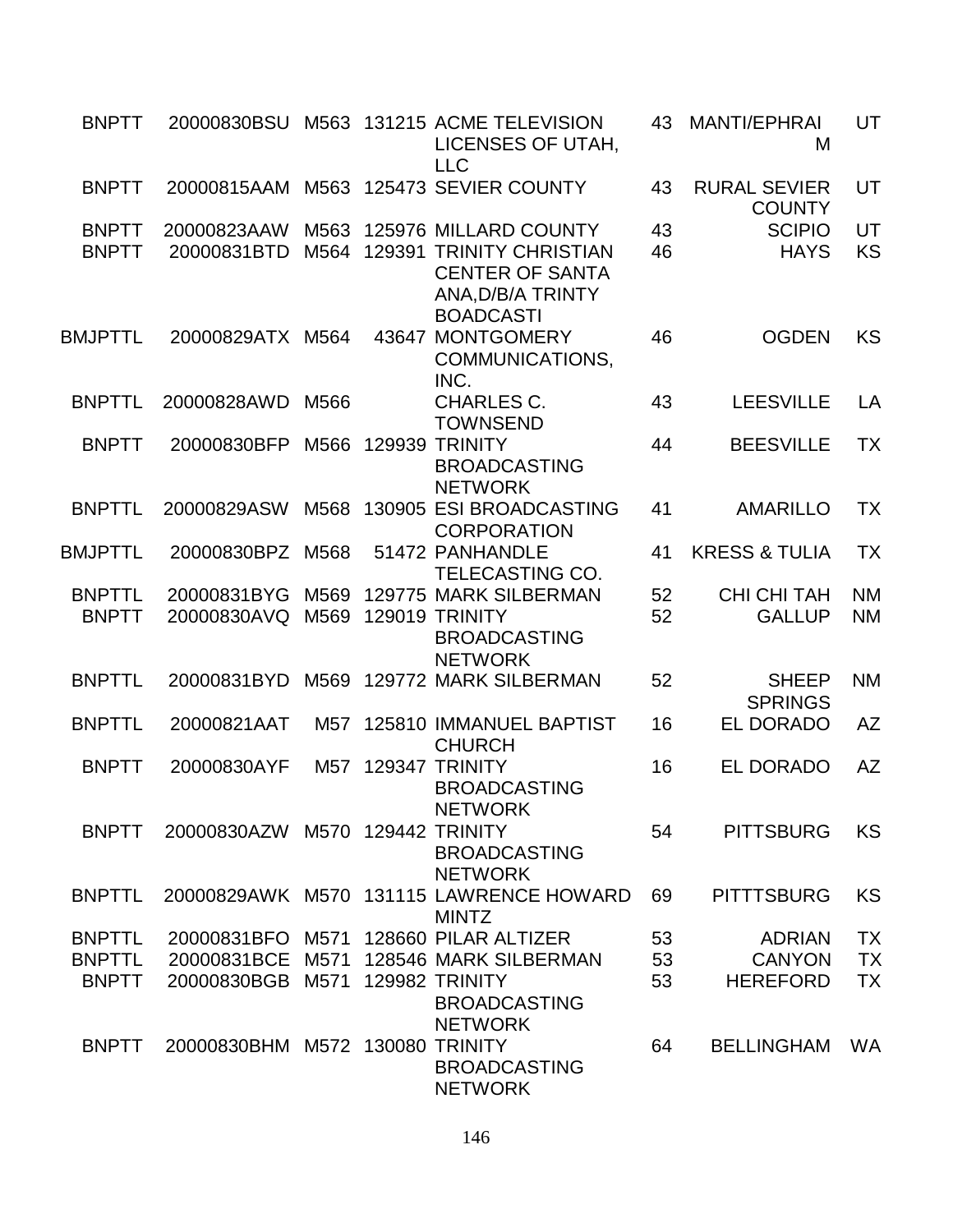| <b>BNPTTL</b> | 20000831BVE M572 |                  |                 | <b>129611 VENTURE</b><br><b>TECHNOLOGIES</b><br><b>GROUP,LLC</b>      | 65 | <b>BELLINGHAM</b>                         | <b>WA</b> |
|---------------|------------------|------------------|-----------------|-----------------------------------------------------------------------|----|-------------------------------------------|-----------|
| <b>BNPTTL</b> | 20000831AFU      | M573             |                 | 127138 HAROLD W. AND/OR<br>LUCILLE C.<br><b>TEGTMEIER</b>             | 58 | <b>ALICE</b>                              | <b>TX</b> |
| <b>BNPTTL</b> | 20000831AIM      | M573             |                 | 127561 SHIGEO MURAKAMI                                                | 58 | <b>FREER</b>                              | TX        |
| <b>BNPTTL</b> | 20000831CBX      | M <sub>573</sub> |                 | 129951 MEYER H. FELDMAN                                               | 58 | <b>ORANGE</b><br><b>GROVE</b>             | <b>TX</b> |
| <b>BNPTTL</b> | 20000831BON      | M574             |                 | 129108 MARK SILBERMAN                                                 | 57 | <b>FRANKFORT</b>                          | <b>SD</b> |
| <b>BNPTTL</b> | 20000831ATF      | M574             |                 | 128207 DAROLD K. SMITH                                                | 57 | <b>WILLOW LAKE</b>                        | <b>SD</b> |
| <b>BNPTTL</b> | 20000831BCH      | M575             |                 | 128549 JAMES C. BURGE                                                 | 54 | <b>ALPINE</b>                             | <b>TX</b> |
| <b>BNPTTL</b> | 20000831AKT      | M575             |                 | 127791 WAYNE C. PARRIS<br>AND MELBA E.<br><b>PARRIS</b>               | 54 | <b>FORT DAVIS</b>                         | TX        |
| <b>BNPTTL</b> | 20000831BAY      | M575             |                 | 128505 DEMO J. AND DENISE<br><b>DAFNOS</b>                            | 54 | <b>MARATHON</b>                           | <b>TX</b> |
| <b>BNPTT</b>  | 20000828BIP      | M576             |                 | 131271 SAN JUAN COUNTY                                                | 43 | <b>BLANDING &amp;</b><br><b>MONTICELL</b> | UT        |
| <b>BMJPTT</b> | 20000803ABT      | M576             |                 | 72787 MOFFAT COUNTY<br><b>SCHOOL DISTRICT</b><br><b>RE#1</b>          | 43 | <b>CRAIG</b>                              | CO        |
| <b>BNPTTL</b> | 20000807ADT      | M576             |                 | 125238 JULIE MINTZ                                                    | 43 | <b>DURANGO</b>                            | CO        |
| <b>BNPTTL</b> | 20000828ANH      | M576             |                 | 127096 DEAN M. MOSELY                                                 | 43 | <b>DURANGO</b>                            | CO        |
| <b>BNPTTL</b> | 20000828ASC      | M576             |                 | 127643 CHARLES C.<br><b>TOWNSEND, III</b>                             | 43 | <b>DURANGO</b>                            | CO        |
| <b>BMJPTT</b> | 20000821AHO      | M576             |                 | 55565 BOARD OF REGENTS<br>OF THE UNIVERSITY<br>OF NEW MEXICO          | 43 | <b>FARMINGTON</b>                         | <b>NM</b> |
| <b>BNPTTL</b> | 20000831BFL      | M577             |                 | 128657 DAVID R. BATES                                                 | 53 | <b>BRACKETVILLE</b>                       | <b>TX</b> |
| <b>BNPTTL</b> | 20000831CBW      | M577             |                 | 129949 WILLIAM GERMANO                                                | 53 | <b>QUEMADO</b>                            | <b>TX</b> |
| <b>BNPTT</b>  | 20000831AWY      | M579             | 128361 UTAH     | COMMUNICATIONS,<br><b>LLC</b>                                         | 56 | <b>PARK CITY</b>                          | UT        |
| <b>BNPTTL</b> |                  |                  |                 | 20000829AYJ M579 131269 AIRWAYS, INC.                                 | 57 | <b>PARK CITY</b>                          | UT        |
| <b>BNPTVL</b> | 20000830ANA      |                  |                 | M58 127734 POWELL MEREDITH<br><b>COMMUNICATIONS</b><br><b>COMPANY</b> | 10 | <b>LAKE HAVASU</b><br><b>CITY</b>         | AZ        |
| <b>BNPTVL</b> | 20000831AQU      |                  | M58 128077 YUMA | <b>BROADCASTING</b><br><b>COMPANY</b>                                 | 10 | <b>PARKER</b>                             | AZ        |
| <b>BNPTTL</b> |                  |                  |                 | 20000829AXR M580 131238 LAWRENCE HOWARD<br><b>MINTZ</b>               | 64 | <b>BEAUMONT</b>                           | <b>TX</b> |
| <b>BNPTTL</b> | 20000831AOG      | M580             |                 | 127965 JOHN R. POWLEY                                                 | 64 | <b>PORT ARTHUR</b>                        | <b>TX</b> |
| <b>BNPTTL</b> | 20000831AFF      | M581             |                 | 127126 MARK SILBERMAN                                                 | 53 | <b>BUCHANAN</b>                           | <b>NM</b> |
| <b>BNPTTL</b> | 20000831ALE M581 |                  |                 | 127819 WAYNE C. PARRIS &                                              | 54 | <b>BUCHANAN</b>                           | <b>NM</b> |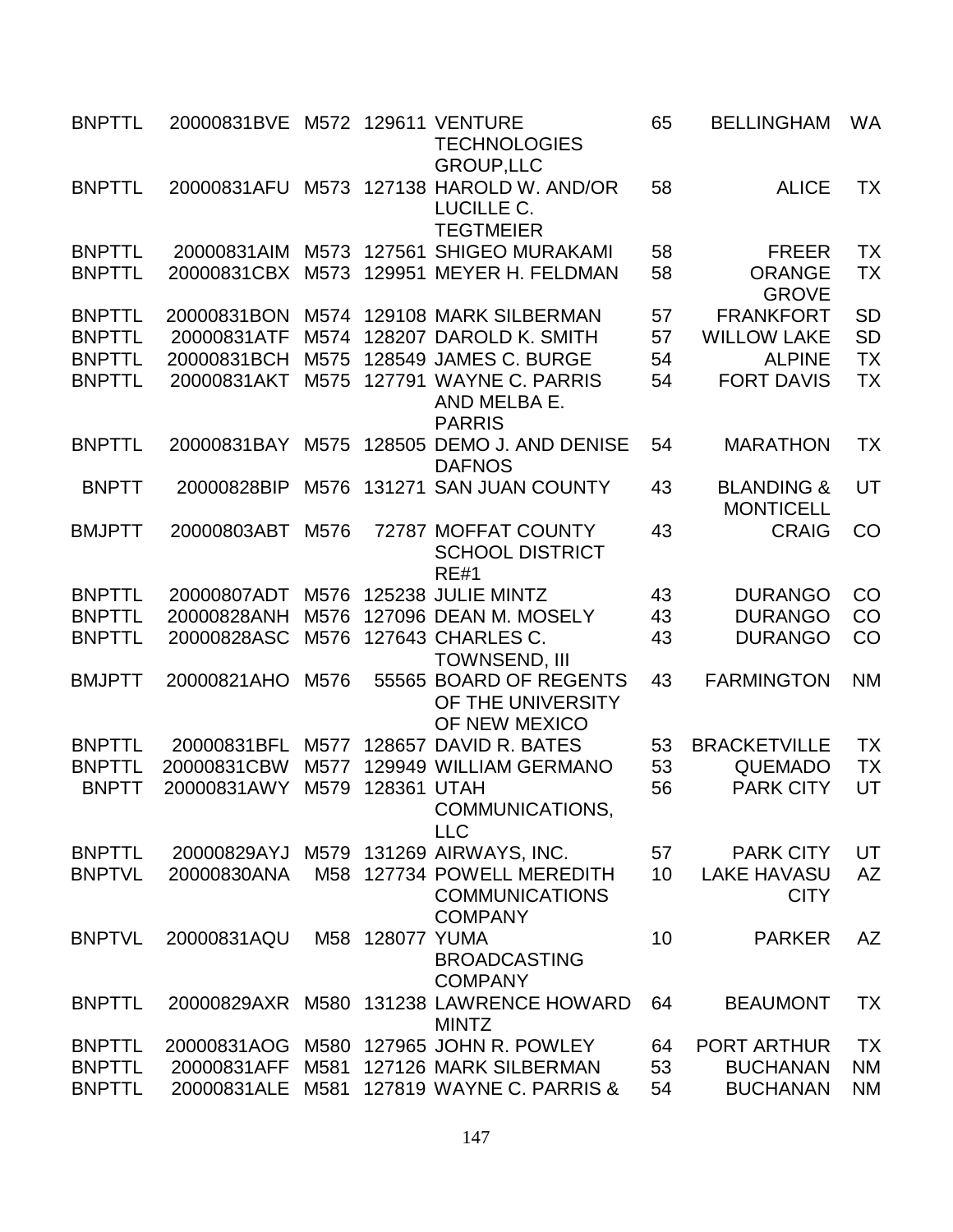|               |                                 |      |        | <b>MELBA E. PARRIS</b>                                             |                |                     |           |
|---------------|---------------------------------|------|--------|--------------------------------------------------------------------|----------------|---------------------|-----------|
| <b>BNPTT</b>  | 20000831AXV M582 128400 RAMAR   |      |        | <b>COMMUNICATIONS II</b><br>LTD.                                   | 48             | <b>AMHERST</b>      | <b>TX</b> |
| <b>BNPTT</b>  | 20000830AVU                     | M582 | 129041 | <b>TRINITY</b><br><b>BROADCASTING</b>                              | 48             | <b>PORTALES</b>     | <b>NM</b> |
| <b>BNPTTL</b> | 20000831AGD                     |      |        | <b>NETWORK</b><br>M583 127149 TROY TUMM                            | 57             | <b>COMSTOCK</b>     | <b>TX</b> |
| <b>BNPTTL</b> | 20000831AIK                     | M583 |        | 127559 AVELINO MOREIA &<br><b>CATHY MARIE</b><br><b>MOREIRA</b>    | 58             | <b>COMSTOCK</b>     | ТX        |
| <b>BNPTT</b>  | 20000830AVS                     | M584 |        | <b>129036 TRINITY</b><br><b>BROADCASTING</b><br><b>NETWORK</b>     | 59             | <b>HOBBS</b>        | <b>NM</b> |
| <b>BNPTTL</b> | 20000831AGV                     | M584 |        | 127195 MARK SILBERMAN                                              | 59             | <b>JAL</b>          | <b>TX</b> |
| <b>BNPTTL</b> | 20000830BOJ                     | M584 |        | 130508 INSPIRATION<br>TELEVISION, INC.                             | 59             | <b>MIDLAND</b>      | <b>TX</b> |
| <b>BNPTTL</b> | 20000831BBV                     | M584 |        | 128537 MARK SILBERMAN                                              | 59             | <b>PINE SPRINGS</b> | <b>TX</b> |
| <b>BNPTTL</b> | 20000831BZA                     | M584 |        | 129824 MARK SILBERMAN                                              | 59             | <b>SPRAYBERRY</b>   | <b>TX</b> |
| <b>BNPTVL</b> | 20000815AAV                     | M585 |        | <b>125499 MARK C. ALLEN</b>                                        | $\overline{2}$ | <b>BAKERSFIELD</b>  | CA        |
| <b>BNPTVL</b> | 20000828BEI                     | M585 |        | 130049 JOHN R. POWLEY                                              | 3              | <b>BAKERSFIELD</b>  | CA        |
| <b>BNPTTL</b> | 20000831BEK                     | M586 |        | 128616 MAURICE BRYANT                                              | 52             | <b>DOTHAN</b>       | <b>AL</b> |
| <b>BNPTT</b>  | 20000830AXY                     | M586 |        | <b>129338 TRINITY</b><br><b>BROADCASTING</b><br><b>NETWORK</b>     | 52             | <b>ENTERPRISE</b>   | <b>AL</b> |
| <b>BNPTTL</b> | 20000831BKI                     | M586 |        | <b>128868 EQUITY</b><br><b>BROADCASTING</b><br><b>CORPORATION</b>  | 53             | <b>DOTHAN</b>       | AL        |
| <b>BNPTTL</b> | 20000831BHD                     | M587 |        | 128732 ARNOLD J. & MARIE<br><b>H. RETTIG</b>                       | 56             | <b>HUNT</b>         | <b>TX</b> |
| <b>BNPTTL</b> | 20000831AKC                     |      |        | M587 127726 ZIGMOND F.<br><b>PODKOWA</b>                           | 56             | <b>JUNCTION</b>     | <b>TX</b> |
| <b>BNPTTL</b> |                                 |      |        | 20000831AJE M587 127671 CHARLES O. PICKAR                          | 56             | <b>MASON</b>        | <b>TX</b> |
| <b>BNPTTL</b> | 20000831AKH                     | M587 |        | 127736 STEPHEN P. PISTA                                            | 56             | <b>UVALDE</b>       | <b>TX</b> |
| <b>BNPTTL</b> |                                 |      |        | 20000830AFZ M588 127328 DEAN M. MOSELY                             | 28             | <b>KETCHIKAN</b>    | <b>AK</b> |
| <b>BNPTTL</b> | 20000830API                     |      |        | M588 128331 CHARLES C.<br><b>TOWNSEND, III</b>                     | 28             | <b>KETCHIKAN</b>    | AK        |
| <b>BNPTTL</b> |                                 |      |        | 20000830AGC M588 127347 DEAN M. MOSELY                             | 43             | <b>KETCHIKAN</b>    | AK        |
| <b>BNPTTL</b> | 20000830BSM                     |      |        | M589 131202 TIGER EYE<br>LICENSING, LLC                            | 22             | <b>GAINESVILLE</b>  | <b>FL</b> |
| <b>BNPTTL</b> | 20000831ASD                     |      |        | M589 128136 PEGASUS<br><b>BROADCAST</b><br><b>TELEVISION, INC.</b> | 22             | <b>REDDICK</b>      | FL        |
| <b>BNPTTL</b> | 20000830BSD                     |      |        | M589 131177 TIGER EYE<br>LICENSING, LLC.                           | 23             | <b>GAINESVILLE</b>  | FL        |
| <b>BNPTTL</b> | 20000831AVZ M589 128329 PEGASUS |      |        |                                                                    | 23             | <b>INGLIS</b>       | FL        |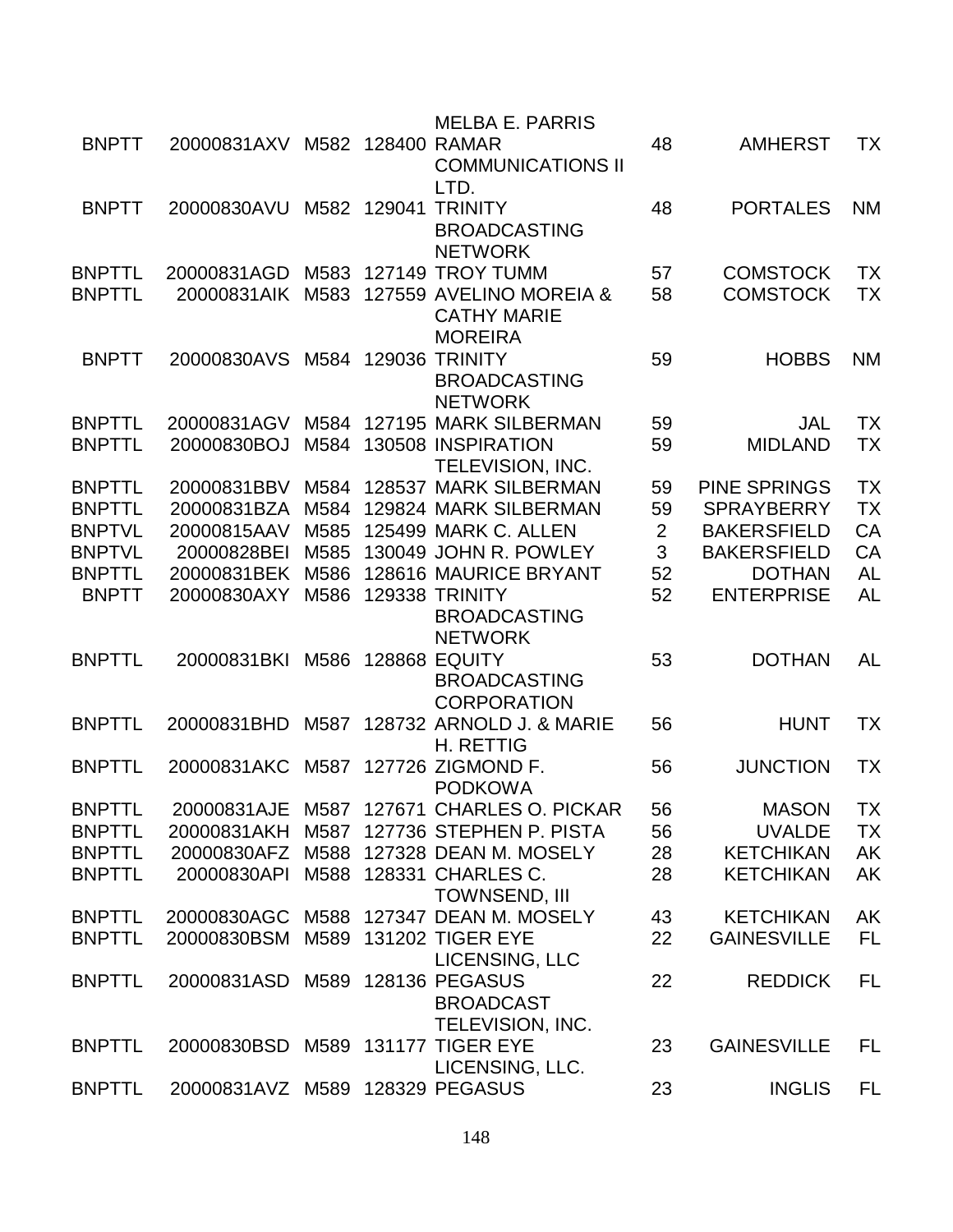|               |             |                |                     | <b>BROADCAST</b><br>TELEVISION, INC. |    |                      |           |
|---------------|-------------|----------------|---------------------|--------------------------------------|----|----------------------|-----------|
| <b>BNPTTL</b> | 20000828ANZ |                |                     | M589 127186 DEAN M. MOSELY           | 23 | <b>TRENTON</b>       | FL        |
| <b>BNPTTL</b> | 20000828ASV | M589           |                     | 127701 CHARLES C.                    | 23 | <b>TRENTON</b>       | <b>FL</b> |
|               |             |                |                     | <b>TOWNSEND, III</b>                 |    |                      |           |
| <b>BNPTT</b>  | 20000823ACA | M59            |                     | 126155 KTVK, INC.                    | 14 | <b>FLAGSTAFF</b>     | <b>AZ</b> |
| <b>BNPTTL</b> | 20000830BJA | M59            |                     | 130168 THREE ANGELS                  | 14 | <b>FLAGSTAFF</b>     | AZ        |
|               |             |                |                     | <b>BROADCASTING</b>                  |    |                      |           |
|               |             |                |                     | NETWORK, INC.                        |    |                      |           |
| <b>BNPTTL</b> | 20000828BHQ | M590           | 130761              | <b>NATIVE COUNTRY</b>                | 45 | <b>OCALA</b>         | <b>FL</b> |
|               |             |                |                     | <b>BROADCASTING</b>                  |    |                      |           |
|               |             |                |                     | <b>CORPORATION</b>                   |    |                      |           |
| <b>BNPTTL</b> | 20000831BQQ | M590           |                     | <b>129232 EQUITY</b>                 | 60 | <b>WILLISTON</b>     | FL        |
|               |             |                |                     | <b>BROADCASTING</b>                  |    |                      |           |
|               |             |                |                     | <b>CORPORATION</b>                   |    |                      |           |
| <b>BNPTTL</b> | 20000829AGW | M591           |                     | 127216 MICHAEL MINTZ                 | 68 | <b>LAWTON</b>        | OK        |
| <b>BNPTTL</b> | 20000829APB | M591           |                     | 130391 MICHAEL L. MINTZ              | 68 | <b>WICHITA FALLS</b> | TX        |
| <b>BNPTT</b>  | 20000831AID | M592           |                     | 127495 TCCSA/ D/B/A                  | 55 | <b>PAMPA</b>         | <b>TX</b> |
|               |             |                |                     | <b>TRINITY</b>                       |    |                      |           |
|               |             |                |                     | <b>BROADCASTING</b>                  |    |                      |           |
|               |             |                |                     | <b>NETWORK</b>                       |    |                      |           |
| <b>BNPTT</b>  | 20000831BWM |                |                     | M592 129710 TRINITY CHRISTIAN        | 55 | <b>PLAINVIEW</b>     | TX        |
|               |             |                |                     | <b>CENTER OF SANTA</b>               |    |                      |           |
|               |             |                |                     | ANA, D/B/A TRINTY                    |    |                      |           |
|               |             |                |                     | <b>BOADCASTI</b>                     |    |                      |           |
| <b>BNPTT</b>  | 20000803ABJ | M592           |                     | 125458 CITY OF TULIA                 | 55 | <b>TULIA</b>         | <b>TX</b> |
| <b>BNPTTL</b> | 20000829AGS | M6             | 127192 PRISM        |                                      | 42 | <b>HATTIESBURG</b>   | <b>MS</b> |
|               |             |                |                     | <b>BROADCASTING</b>                  |    |                      |           |
|               |             |                |                     | NETWORK, INC.                        |    |                      |           |
| <b>BNPTTL</b> | 20000807AAU | M6             |                     | 125094 MICHAEL MINTZ                 | 42 | <b>MERIDAN</b>       | <b>MS</b> |
| <b>BNPTTL</b> | 20000822AAI | M6             |                     | 125864 WMDN, INC.                    | 42 | <b>MERIDIAN</b>      | <b>MS</b> |
| <b>BNPTTL</b> | 20000829AQO | M <sub>6</sub> |                     | 130731 INSPIRATION                   | 42 | <b>MERIDIAN</b>      | <b>MS</b> |
|               |             |                |                     | TELEVISION, INC.                     |    |                      |           |
| <b>BNPTTL</b> | 20000804ABP | M60            |                     | 125337 TV 3, INC.                    | 45 | <b>NEWPORT</b>       | <b>AR</b> |
| <b>BNPTTL</b> | 20000831BKH | M60            |                     | <b>128866 EQUITY</b>                 | 45 | <b>NEWPORT</b>       | <b>AR</b> |
|               |             |                |                     | <b>BROADCASTING</b>                  |    |                      |           |
|               |             |                |                     | <b>CORPORATION</b>                   |    |                      |           |
| <b>BNPTTL</b> | 20000828ALY | M61            | <b>127010 UNITY</b> |                                      | 23 | <b>BATESVILLE</b>    | <b>AR</b> |
|               |             |                |                     | <b>BROADCASTING, INC.</b>            |    |                      |           |
| <b>BNPTTL</b> | 20000831BHO | M61            |                     | <b>128745 EQUITY</b>                 | 38 | <b>BATESVILLE</b>    | <b>AR</b> |
|               |             |                |                     | <b>BROADCASTING</b>                  |    |                      |           |
|               |             |                |                     | <b>CORPORATION</b>                   |    |                      |           |
| <b>BNPTTL</b> | 20000831ANT |                |                     | M62 127938 EQUITY                    | 38 | <b>GLOBE</b>         | AZ        |
|               |             |                |                     | <b>BROADCASTING</b>                  |    |                      |           |
|               |             |                |                     | <b>CORPORATION</b>                   |    |                      |           |
| <b>BNPTT</b>  | 20000823ABB |                |                     | M62 125985 KTVK, INC.                | 38 | <b>GLOBE-MIAMI</b>   | AZ        |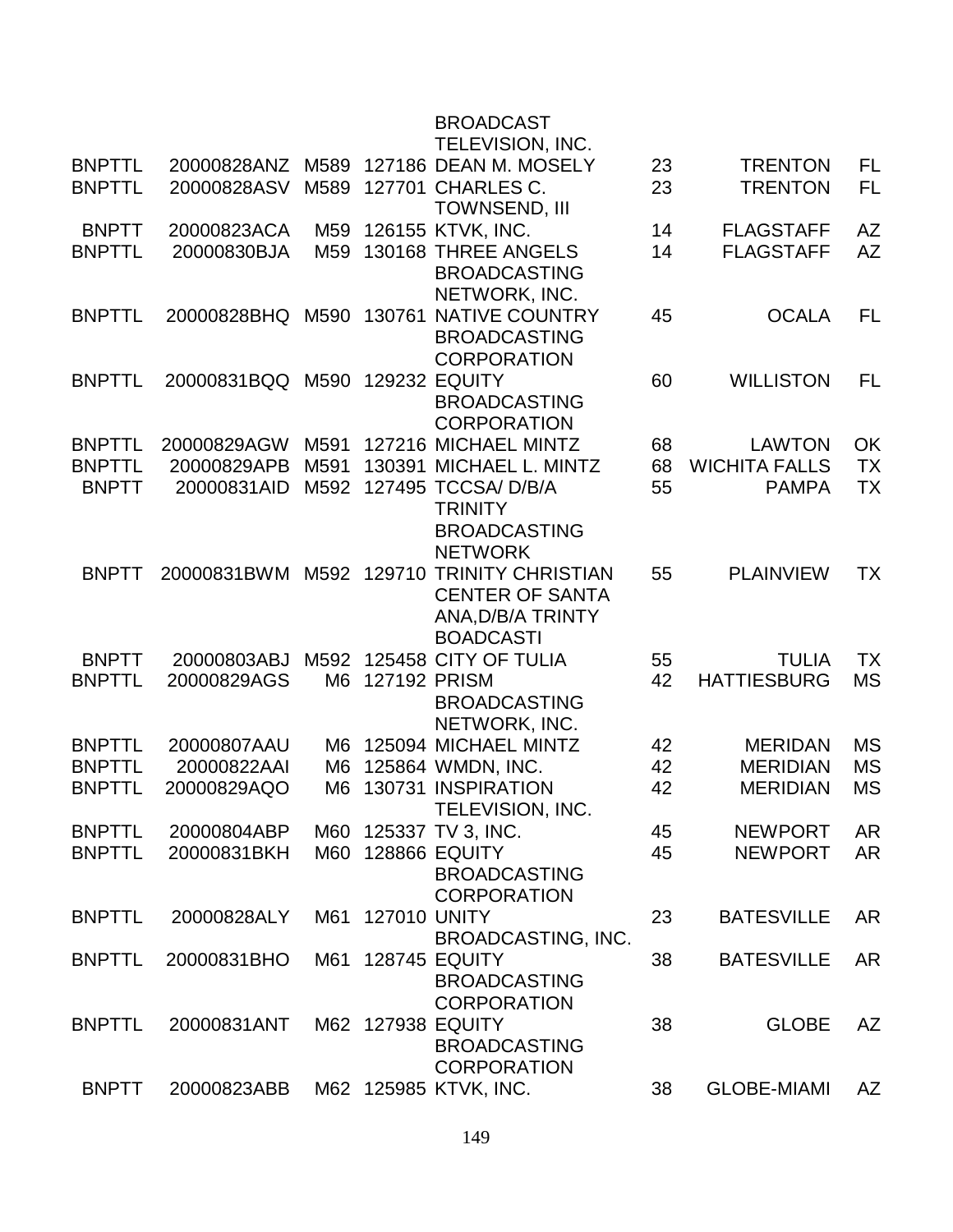| <b>BNPTT</b>                  | 20000829ARV                 |     |                 | M62 130820 REGENTS OF NEW<br><b>MEXICO STATE</b><br><b>UNIVERSITY</b>                    | 38       | <b>LORDSBURG</b>                    | <b>NM</b>              |
|-------------------------------|-----------------------------|-----|-----------------|------------------------------------------------------------------------------------------|----------|-------------------------------------|------------------------|
| <b>BNPTTL</b>                 | 20000831BLA                 |     |                 | M62 128894 EQUITY<br><b>BROADCASTING</b><br><b>CORPORATION</b>                           | 38       | <b>SAFFORD</b>                      | <b>AZ</b>              |
| <b>BNPTT</b>                  | 20000830BEP                 |     |                 | M62 129886 TRINITY<br><b>BROADCASTING</b><br><b>NETWORK</b>                              | 38       | <b>SILVER CITY</b>                  | <b>NM</b>              |
| <b>BNPTTL</b><br><b>BNPTT</b> | 20000831ANK<br>20000830BFQ  |     |                 | M62 127919 JOHN R. POWLEY<br>M62 129940 TRINITY<br><b>BROADCASTING</b><br><b>NETWORK</b> | 45<br>46 | <b>BEEVILLE</b><br><b>BEESVILLE</b> | <b>TX</b><br><b>TX</b> |
| <b>BNPTTL</b>                 | 20000831BOB                 |     |                 | M62 129078 EQUITY<br><b>BROADCASTING</b><br><b>CORPORATION</b>                           | 53       | <b>GLOBE</b>                        | AZ                     |
| <b>BMJPTT</b>                 | 20000831CHN                 | M63 |                 | 50174 OKLAHOMA<br><b>EDUCATIONAL</b><br><b>TELEVISION</b><br><b>AUTHORITY</b>            | 23       | <b>IDABEL</b>                       | OK                     |
| <b>BMJPTTL</b>                | 20000808ABL                 | M63 |                 | 35283 KNVL-TV, INC.                                                                      | 23       | <b>NASHVILLE</b>                    | <b>AR</b>              |
| <b>BNPTTL</b>                 | 20000830BTG                 |     |                 | M64 131292 TELECOM WIRELESS,<br>LLC.                                                     | 39       | <b>KINGMAN</b>                      | <b>AZ</b>              |
| <b>BNPTTL</b>                 | 20000828AMU                 | M64 |                 | 127065 DEAN M. MOSELY                                                                    | 39       | <b>NEEDLES</b>                      | CA                     |
| <b>BNPTTL</b>                 | 20000828ARQ                 |     |                 | M64 127604 CHARLES C.<br>TOWNSEND, III                                                   | 39       | <b>NEEDLES</b>                      | CA                     |
| <b>BNPTTL</b>                 | 20000831AQZ                 |     | M64 128083 YUMA | <b>BROADCASTING</b><br><b>COMPANY</b>                                                    | 39       | <b>PARKER</b>                       | <b>AZ</b>              |
| <b>BNPTTL</b>                 | 20000831ANW                 |     |                 | M64 127947 EQUITY<br><b>BROADCASTING</b><br><b>CORPORATION</b>                           | 39       | <b>YUMA</b>                         | <b>AZ</b>              |
| <b>BNPTTL</b>                 | 20000831BMQ M64 129021 YUMA |     |                 | <b>BROADCASTING</b><br><b>COMPANY</b>                                                    | 39       | YUMA AZ                             |                        |
| <b>BNPTTL</b>                 | 20000830AIV                 |     |                 | M65 127502 DEAN M. MOSELY                                                                | 48       | <b>MCALISTER</b>                    | OK                     |
| <b>BNPTTL</b>                 | 20000830ARZ                 | M65 |                 | 128820 CHARLES C.<br><b>TOWNSEND, III</b>                                                | 48       | <b>MCALISTER</b>                    | OK                     |
| <b>BNPTTL</b>                 | 20000830ADC                 |     |                 | M65 126861 BEECH STREET<br><b>COMMUNICATIONS</b><br><b>CORPORATION</b>                   | 48       | <b>MCNAB</b>                        | <b>AR</b>              |
| <b>BNPTTL</b>                 | 20000830BLM                 |     |                 | M65 130263 JOHN R. POWLEY                                                                | 48       | <b>PARIS</b>                        | <b>TX</b>              |
| <b>BNPTTL</b>                 | 20000828APJ                 | M65 |                 | 127278 DEAN M. MOSELY                                                                    | 49       | <b>ARDMORE</b>                      | OK                     |
| <b>BNPTTL</b>                 | 20000828AYP                 | M65 |                 | 128155 CHARLES C.<br><b>TOWNSEND, III</b>                                                | 49       | <b>ARDMORE</b>                      | OK                     |
| <b>BNPTTL</b>                 | 20000831CLL                 |     |                 | M65 131126 WORD OF GOD                                                                   | 49       | <b>COOPER</b>                       | <b>TX</b>              |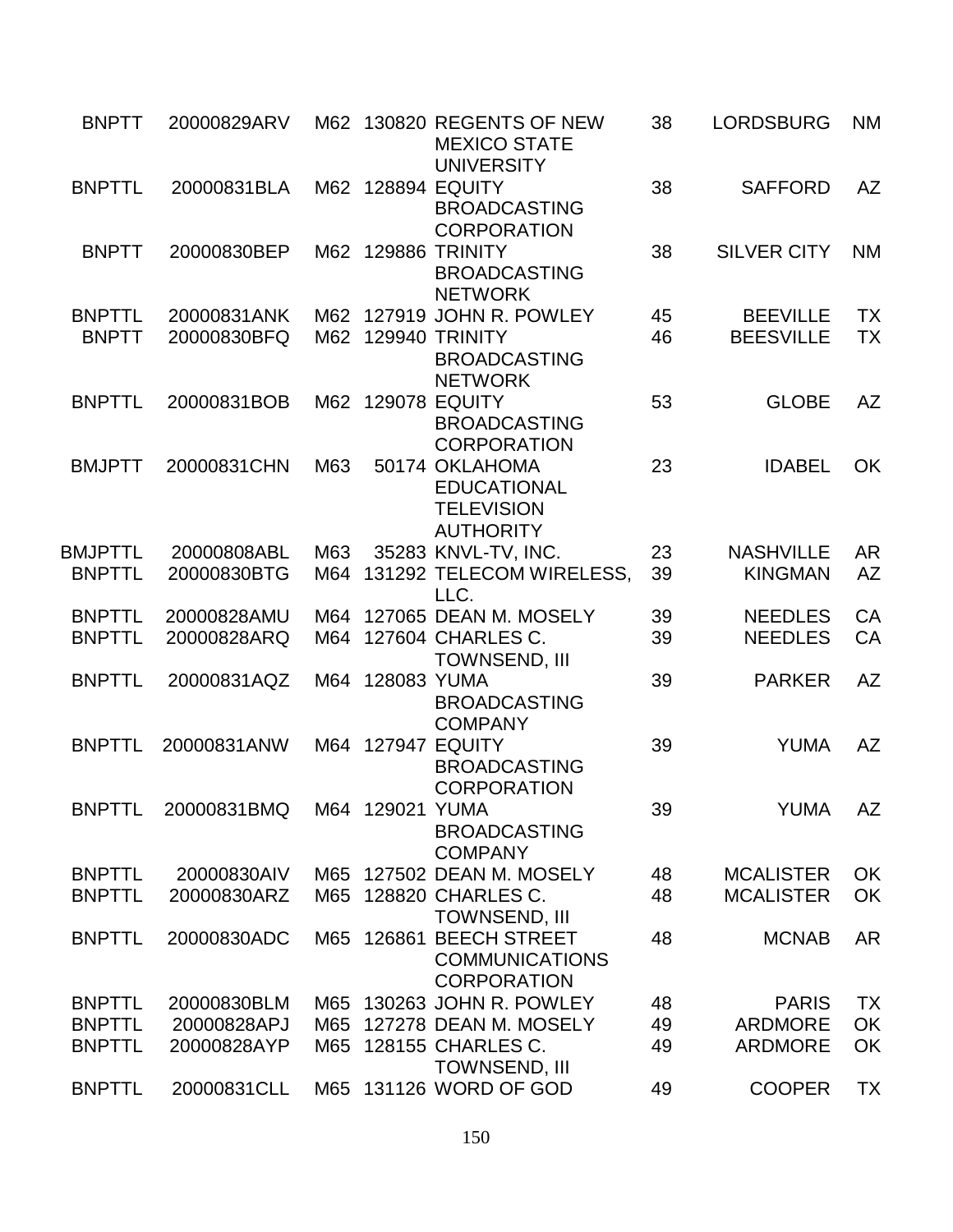|               |             |     |               | FELLOWSHIP, INC.           |    |                  |           |
|---------------|-------------|-----|---------------|----------------------------|----|------------------|-----------|
| <b>BNPTTL</b> | 20000829ANB | M65 | 130011        | <b>FIRST BAPTIST</b>       | 50 | <b>PARIS</b>     | TX        |
|               |             |     |               | <b>CHURCH OF PARIS,</b>    |    |                  |           |
|               |             |     |               | <b>TEXAS</b>               |    |                  |           |
| <b>BNPTTL</b> | 20000831AUZ | M65 |               | <b>128289 ARDMORE</b>      | 64 | <b>ARDMORE</b>   | <b>OK</b> |
|               |             |     |               | <b>COMMUNITY HEALTH</b>    |    |                  |           |
|               |             |     |               | <b>AND EDUCATION</b>       |    |                  |           |
|               |             |     |               | ORGANIZATION INC.          |    |                  |           |
| <b>BNPTT</b>  | 20000830BFD | M65 |               | 129919 TRINITY             | 64 | <b>DURANT</b>    | OK        |
|               |             |     |               | <b>BROADCASTING</b>        |    |                  |           |
|               |             |     |               | <b>NETWORK</b>             |    |                  |           |
| <b>BNPTTL</b> | 20000831AQA | M65 |               | 128037 JOHN R. POWLEY      | 64 | <b>FULTON</b>    | <b>AR</b> |
| <b>BNPTTL</b> | 20000829AGU | M65 |               | 127214 MICHAEL MINTZ       | 64 | <b>LAWTON</b>    | OK        |
| <b>BNPTTL</b> | 20000830AOG | M65 |               | 127785 MATHEW MURILLO      | 64 | <b>PARIS</b>     | <b>TX</b> |
|               |             |     |               | JR.                        |    |                  |           |
| <b>BNPTTL</b> | 20000830AGL | M66 |               | 127374 DEAN M. MOSELY      | 34 | <b>SEWARD</b>    | AK        |
| <b>BNPTTL</b> | 20000830APQ | M66 |               | 128372 CHARLES C.          | 34 | <b>SEWARD</b>    | <b>AK</b> |
|               |             |     |               | <b>TOWNSEND, III</b>       |    |                  |           |
| <b>BNPTVL</b> | 20000802ADL | M67 |               | 125491 CLARK ORTIZ         | 11 | <b>FLAGSTAFF</b> | <b>AZ</b> |
| <b>BNPTVL</b> | 20000816AAG | M67 |               | 125594 JACKALOPE           | 11 | <b>FLAGSTAFF</b> | <b>AZ</b> |
|               |             |     |               | <b>BROADCASTERS</b>        |    |                  |           |
| <b>BNPTVL</b> | 20000831BOC | M67 |               | 129082 STEWART L. KRUG     | 11 | <b>FLAGSTAFF</b> | <b>AZ</b> |
| <b>BNPTTL</b> | 20000822ABA | M68 |               | 125930 ADVANCE             | 14 | <b>BLYTHE</b>    | CA        |
|               |             |     |               | MINISTRIES, INC.           |    |                  |           |
| <b>BNPTTL</b> | 20000828AEL | M68 |               | 126200 CHARLES C.          | 14 | <b>BRAWLEY</b>   | CA        |
|               |             |     |               | <b>TOWNSEND, III</b>       |    |                  |           |
| <b>BNPTTL</b> | 20000831BME | M68 | 128999 YUMA   |                            | 14 | <b>WELTON</b>    | <b>NV</b> |
|               |             |     |               | <b>BROADCASTING</b>        |    |                  |           |
|               |             |     |               | <b>COMPANY</b>             |    |                  |           |
| <b>BNPTTL</b> | 20000828AIF | M68 |               | 126493 DEAN M. MOSELY      | 14 | <b>YUMA</b>      | AZ        |
| <b>BNPTTL</b> | 20000828ARB | M68 |               | 127588 CHARLES C.          | 14 | <b>YUMA</b>      | <b>AZ</b> |
|               |             |     |               | <b>TOWNSEND, III</b>       |    |                  |           |
| <b>BNPTTI</b> | 20000830AKI |     |               | M68 127649 POWELL MEREDITH | 14 | <b>YUMA</b>      | AZ        |
|               |             |     |               | <b>COMMUNICATIONS</b>      |    |                  |           |
|               |             |     |               | <b>COMPANY</b>             |    |                  |           |
| <b>BNPTVL</b> | 20000829AXF |     | M69 131167 KM |                            | 8  | <b>HOLBROOK</b>  | AZ        |
|               |             |     |               | COMMUNICATIONS,            |    |                  |           |
|               |             |     |               | <b>INC</b>                 |    |                  |           |
| <b>BNPTVL</b> | 20000831CAF |     |               | M69 129865 VENTURE         | 8  | <b>HOLBROOKD</b> | AZ        |
|               |             |     |               | <b>TECHNOLOGIES</b>        |    |                  |           |
|               |             |     |               | <b>GROUP (OF</b>           |    |                  |           |
|               |             |     |               | PENNSYLVANIA),             |    |                  |           |
|               |             |     |               | L.L.C.                     |    |                  |           |
| <b>BNPTVL</b> | 20000816AAL |     |               | M69 125602 JACKALOPE       | 8  | <b>SEDONA</b>    | AZ        |
|               |             |     |               | <b>BROADCASTERS</b>        |    |                  |           |
| <b>BNPTVL</b> | 20000828AJN |     |               | M69 126621 DEAN M. MOSELY  | 8  | <b>WINSLOW</b>   | AZ        |
|               |             |     |               |                            |    |                  |           |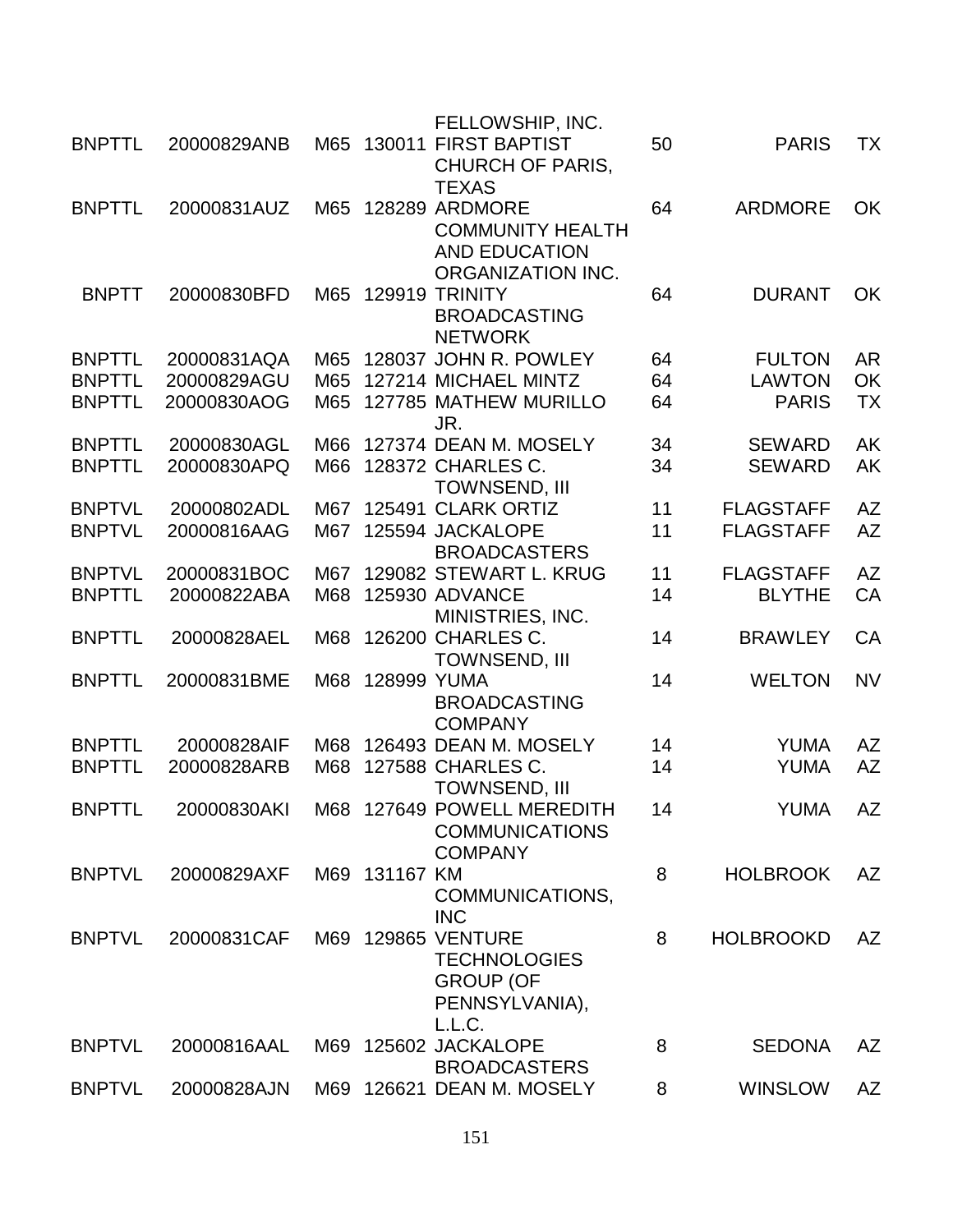| <b>BNPTVL</b>  | 20000828AQW | M69 |             | 127579 CHARLES C.<br><b>TOWNSEND, III</b>                       | 8  | <b>WINSLOW</b>                 | AZ        |
|----------------|-------------|-----|-------------|-----------------------------------------------------------------|----|--------------------------------|-----------|
| <b>BNPTT</b>   | 20000828BIK |     |             | M7 131183 ROCKY MOUNTAIN<br><b>BROADCASTING CO.</b>             | 28 | <b>HELENA</b>                  | МT        |
| <b>BNPTTL</b>  | 20000831EIR | M7  |             | 130690 TELECOM WIRELESS,<br>LLC.                                | 42 | <b>GREAT FALLS</b>             | MT        |
| <b>BNPTTL</b>  | 20000829AHH | M7. |             | 127238 BEARTOOTH<br><b>COMMUNICATIONS</b><br><b>COMPANY</b>     | 43 | <b>GREAT FALLS</b>             | МT        |
| <b>BNPTTL</b>  | 20000807AEZ | M7  |             | 125308 JULIE MINTZ                                              | 43 | <b>MISSOULA</b>                | <b>MT</b> |
| <b>BNPTTL</b>  | 20000829AJJ | M7  |             | 127790 BEARTOOTH<br><b>COMMUNICATIONS</b><br><b>COMPANY</b>     | 43 | <b>MISSOULA</b>                | МT        |
| <b>BNPTTL</b>  | 20000831BHX | M7  |             | 128766 IRENE J. SAVAGE                                          | 58 | <b>ARMINTON</b>                | МT        |
| <b>BNPTTL</b>  | 20000830BND | M7  |             | 130426 ROBERT DALE CLARK                                        | 58 | <b>HELENA</b>                  | МT        |
| <b>BNPTTL</b>  | 20000831AJN | M70 |             | <b>127685 PAPPAS</b><br><b>TELECASTING</b><br><b>COMPANIES</b>  | 17 | <b>YUMA</b>                    | <b>AZ</b> |
| <b>BMJPTTL</b> | 20000830ACZ | M70 |             | 59115 SARA DIAZ WARREN                                          | 18 | <b>CALEXICO</b>                | CA        |
| <b>BNPTTL</b>  | 20000831BMX | M70 |             | 129031 WORD OF GOD<br>FELLOWSHIP, INC.                          | 18 | <b>DIXIELAND</b>               | CA        |
| <b>BNPTTL</b>  | 20000818ACT | M70 |             | 125857 GULF-CALIFORNIA<br><b>BROADCAST</b><br><b>COMPANY</b>    | 18 | <b>EL CENTRO</b>               | CA        |
| <b>BNPTTL</b>  | 20000831ARG | M70 | 128092 YUMA | <b>BROADCASTING</b><br><b>COMPANY</b>                           | 18 | <b>QUARTZITE</b>               | <b>AZ</b> |
| <b>BNPTTL</b>  | 20000831BNO | M70 | 129061      | PURI FAMILY LIMITED<br><b>PARTNERSHIP</b>                       | 18 | <b>SAN ANGELO</b>              | <b>TX</b> |
| <b>BNPTTL</b>  | 20000802ADN | M70 |             | 125500 CLARK ORTIZ                                              | 18 | <b>YUMA</b>                    | <b>AZ</b> |
| <b>BNPTTL</b>  | 20000828AHY | M70 |             | 126479 DEAN M. MOSELY                                           | 18 | <b>YUMA</b>                    | <b>AZ</b> |
| <b>BNPTTL</b>  | 20000831BKK | M70 | 128870 YUMA | <b>BROADCASTING</b><br><b>COMPANY</b>                           | 18 | <b>YUMA</b>                    | <b>AZ</b> |
| <b>BNPTTL</b>  | 20000831BLQ |     |             | M70 128967 PURI FAMILY LIMITED<br><b>PARTNERSHIP</b>            | 18 | <b>YUMA</b>                    | <b>AZ</b> |
| <b>BNPTTL</b>  | 20000831CHO | M70 |             | 130915 VICTOR VALLEY<br><b>BROADCASTING</b>                     | 19 | <b>HESPERA</b>                 | CA        |
| <b>BNPTT</b>   | 20000831AXU |     |             | M70 128399 MARSHALL M.<br>CARPENTER, JR.                        | 19 | <b>YUMA</b>                    | <b>AZ</b> |
| <b>BNPTTL</b>  | 20000807AEP | M70 |             | 125290 LAURIE MINTZ                                             | 20 | <b>BARSTOW</b>                 | CA        |
| <b>BNPTTL</b>  | 20000831AHV | M70 |             | 127416 DAVID SAHL                                               | 20 | <b>BARSTOW</b>                 | CA        |
| <b>BNPTTL</b>  | 20000804ABD |     |             | M70 125257 IGLESIA<br><b>JESUCHRISTO ES MI</b><br>REFUGIO, INC. | 20 | <b>BIG BEAR</b><br><b>LAKE</b> | CA        |
| <b>BNPTTL</b>  | 20000828AMH |     |             | M70 127033 DEAN M. MOSELY                                       | 20 | <b>BRAWLEY</b>                 | CA        |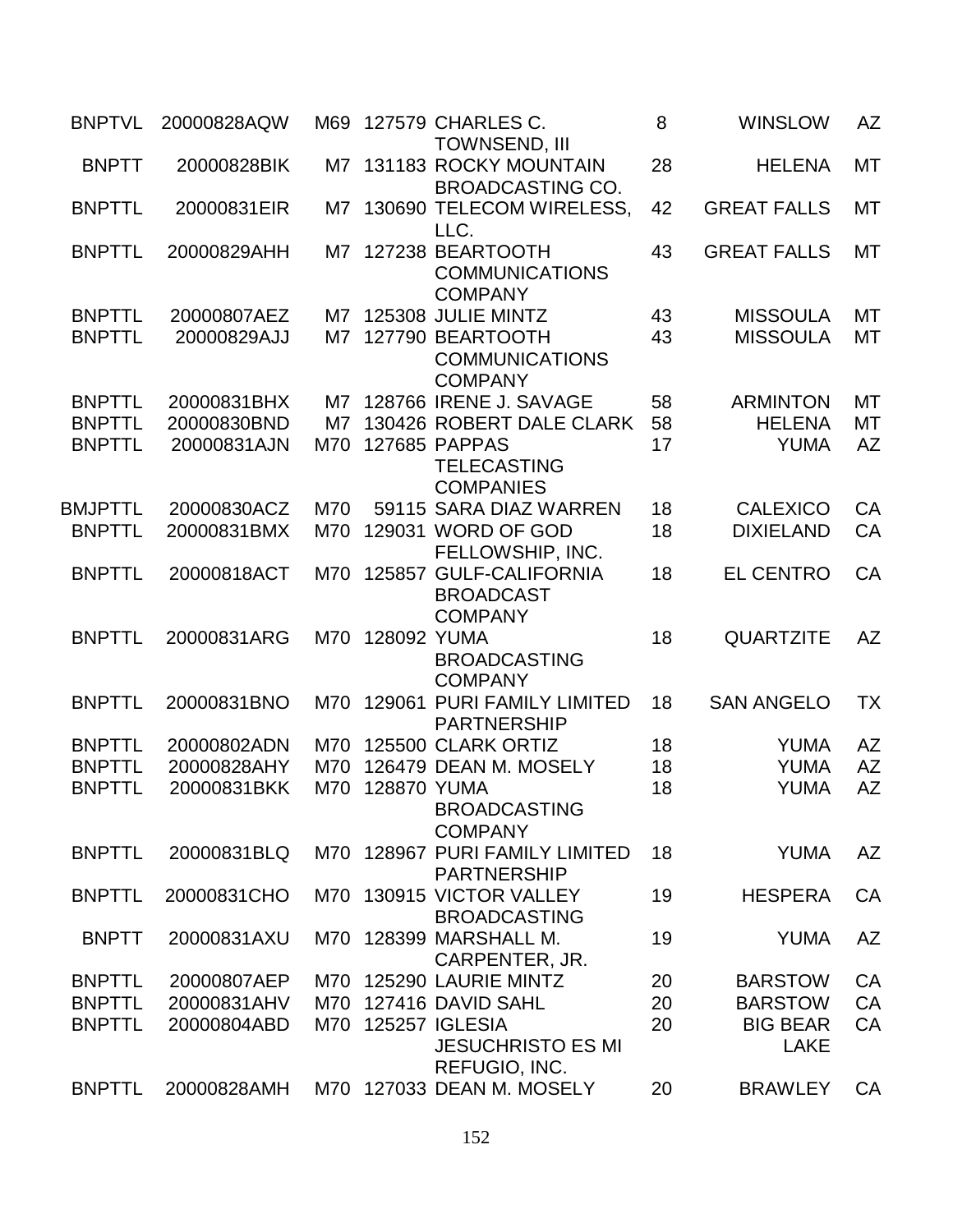| <b>BNPTTL</b>  | 20000828AVB                   | M70 |                  | 127823 CHARLES C.<br><b>TOWNSEND, III</b> | 20 | <b>BRAWLEY</b>      | CA        |
|----------------|-------------------------------|-----|------------------|-------------------------------------------|----|---------------------|-----------|
| <b>BNPTTL</b>  | 20000807AGO                   | M70 |                  | 125447 HOWARD MINTZ                       | 20 | <b>PALM SPRINGS</b> | CA        |
| <b>BNPTTL</b>  | 20000831ARE                   | M70 | 128089 YUMA      |                                           | 20 | <b>QUARTZSITE</b>   | <b>AZ</b> |
|                |                               |     |                  | <b>BROADCASTING</b>                       |    |                     |           |
|                |                               |     |                  | <b>COMPANY</b>                            |    |                     |           |
| <b>BNPTTL</b>  | 20000828AIG                   | M70 |                  | 126494 DEAN M. MOSELY                     | 20 | <b>YUMA</b>         | AZ        |
| <b>BNPTTL</b>  | 20000828ARC                   | M70 |                  | 127589 CHARLES C.                         | 20 | <b>YUMA</b>         | <b>AZ</b> |
|                |                               |     |                  | TOWNSEND, III                             |    |                     |           |
| <b>BNPTTL</b>  | 20000831BMI                   | M70 | 129007 YUMA      |                                           | 33 | <b>WELTON</b>       | <b>AZ</b> |
|                |                               |     |                  | <b>BROADCASTING</b>                       |    |                     |           |
|                |                               |     |                  | <b>COMPANY</b>                            |    |                     |           |
| <b>BNPTTL</b>  | 20000828ARE                   |     |                  | M70 127591 CHARLES C.                     | 33 | <b>YUMA</b>         | AZ        |
|                |                               |     |                  | <b>TOWNSEND, III</b>                      |    |                     |           |
| <b>BNPTTL</b>  | 20000831AOB                   | M70 |                  | <b>127954 EQUITY</b>                      | 33 | <b>YUMA</b>         | <b>AZ</b> |
|                |                               |     |                  | <b>BROADCASTING</b>                       |    |                     |           |
|                |                               |     |                  | <b>CORPORATION</b>                        |    |                     |           |
| <b>BMAPTTL</b> | 20000818AEP                   | M70 |                  | 19781 GULG-CALIFORNIA                     | 35 | <b>YUMA</b>         | <b>AZ</b> |
|                |                               |     |                  | <b>BROADCAST</b>                          |    |                     |           |
|                |                               |     |                  | <b>COMPANY</b>                            |    |                     |           |
| <b>BNPTTL</b>  | 20000828AIY                   | M71 |                  | 126589 DEAN M. MOSELY                     | 15 | <b>BISBEE</b>       | <b>AZ</b> |
| <b>BNPTTL</b>  | 20000828AQJ                   | M71 |                  | 127566 CHARLES C.                         | 15 | <b>BISBEE</b>       | <b>AZ</b> |
|                |                               |     |                  | <b>TOWNSEND, III</b>                      |    |                     |           |
| <b>BNPTTL</b>  | 20000831BLC                   | M71 |                  | <b>128896 EQUITY</b>                      | 15 | <b>SAFFORD</b>      | <b>AZ</b> |
|                |                               |     |                  | <b>BROADCASTING</b>                       |    |                     |           |
|                |                               |     |                  | <b>CORPORATION</b>                        |    |                     |           |
| <b>BNPTTL</b>  | 20000831BMG                   |     | M72 129004 YUMA  |                                           | 25 | <b>WELTON</b>       | <b>AZ</b> |
|                |                               |     |                  | <b>BROADCASTING</b>                       |    |                     |           |
|                |                               |     |                  | <b>COMPANY</b>                            |    |                     |           |
| <b>BNPTTL</b>  | 20000831BKL                   |     | M72 128872 YUMA  |                                           | 25 | <b>YUMA</b>         | <b>AZ</b> |
|                |                               |     |                  | <b>BROADCASTING</b>                       |    |                     |           |
|                |                               |     |                  | <b>COMPANY</b>                            |    |                     |           |
| <b>BNPTTL</b>  | 20000831CMG M72 131180 EQUITY |     |                  |                                           | 25 | YUMA                | AZ        |
|                |                               |     |                  | <b>BROADCASTING</b>                       |    |                     |           |
|                |                               |     |                  | <b>CORPORATION</b>                        |    |                     |           |
| <b>BNPTTL</b>  | 20000830ALZ                   |     | M72 127743 PRISM |                                           | 26 | <b>EL CENTRO</b>    | CA        |
|                |                               |     |                  | <b>BROADCASTING</b>                       |    |                     |           |
|                |                               |     |                  | NETWORK, INC.                             |    |                     |           |
| <b>BNPTTL</b>  | 20000830AOM                   |     |                  | M72 127804 SIMON MICHAEL                  | 26 | <b>YUMA</b>         | <b>AZ</b> |
|                |                               |     |                  | <b>LOYNES</b>                             |    |                     |           |
| <b>BNPTTL</b>  | 20000828ALJ                   |     |                  | M72 126951 KEAN M.MOSELY                  | 27 | <b>BRAWLEY</b>      | CA        |
| <b>BNPTTL</b>  | 20000828ARI                   |     |                  | M72 127595 CHARLES C.                     | 27 | <b>BRAWLEY</b>      | CA        |
|                |                               |     |                  | TOWNSEND, III                             |    |                     |           |
| <b>BNPTTL</b>  | 20000831BLZ                   |     | M72 128985 YUMA  |                                           | 27 | <b>TACNA</b>        | <b>AZ</b> |
|                |                               |     |                  | <b>BROADCASTING</b>                       |    |                     |           |
|                |                               |     |                  | <b>COMPANY</b>                            |    |                     |           |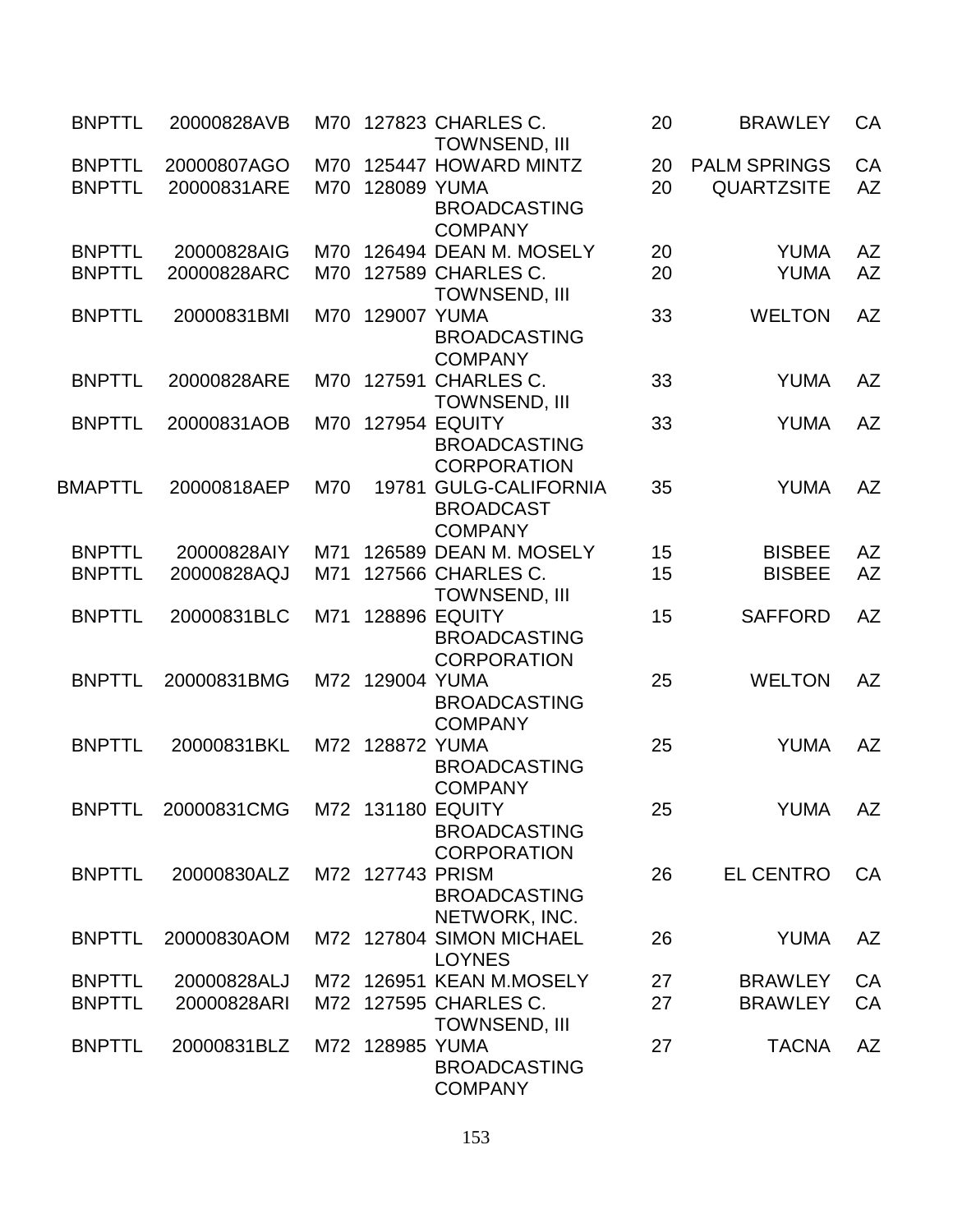| <b>BNPTTL</b> | 20000831BMB |     | M72 128995 YUMA | <b>BROADCASTING</b><br><b>COMPANY</b>                                     | 27 | <b>YUMA</b>       | <b>AZ</b> |
|---------------|-------------|-----|-----------------|---------------------------------------------------------------------------|----|-------------------|-----------|
| <b>BNPTTL</b> | 20000830BBK |     |                 | M72 129515 TELECOM WIRELESS,<br>LLC.                                      | 28 | <b>EL CENTRO</b>  | CA        |
| <b>BNPTTL</b> | 20000831CDR | M72 |                 | 130098 PURI FAMILY LIMITED<br><b>PARTNERSHIIP</b>                         | 42 | <b>HOLTVILLE</b>  | CA        |
| <b>BNPTTL</b> | 20000831ART |     | M72 128122 YUMA | <b>BROADCASTING</b><br><b>COMPANY</b>                                     | 42 | <b>QUARTZSITE</b> | <b>AZ</b> |
| <b>BNPTTL</b> | 20000831EKO |     |                 | M72 131279 BRAD SIMON                                                     | 43 | <b>EL CENTRO</b>  | CA        |
| <b>BNPTT</b>  | 20000829ARY | M73 |                 | 130826 REGENTS OF NEW<br><b>MEXICO STATE</b><br><b>UNIVERSITY</b>         | 16 | <b>LORDSBURG</b>  | <b>NM</b> |
| <b>BNPTTL</b> | 20000830BNJ | M73 |                 | 130438 SOUTHERN<br><b>GREENLEE COUNTY</b><br>TV ASSOCIATION,<br>INC.      | 31 | <b>DUNCAN</b>     | <b>AZ</b> |
| <b>BNPTT</b>  | 20000823AAJ | M73 |                 | 125917 RAYCOM NATIONAL,<br>INC.                                           | 31 | <b>LORDSBURG</b>  | <b>NM</b> |
| <b>BNPTTL</b> | 20000828AJE | M75 |                 | 126598 DEAN M. MOSELY                                                     | 38 | <b>HOLBROOK</b>   | <b>AZ</b> |
| <b>BNPTTL</b> | 20000828AQO | M75 |                 | 127571 CHARLES C.<br><b>TOWNSEND, III</b>                                 | 38 | <b>HOLBROOK</b>   | <b>AZ</b> |
| <b>BNPTTL</b> | 20000828AJK | M75 |                 | 126615 DEAN M. MOSELY                                                     | 38 | <b>WINSLOW</b>    | <b>AZ</b> |
| <b>BNPTTL</b> | 20000828AQX | M75 |                 | 127580 CHARLES C.<br><b>TOWNSEND, III</b>                                 | 38 | <b>WINSLOW</b>    | <b>AZ</b> |
| <b>BNPTTL</b> | 20000831EIC | M76 |                 | 131285 WESLEY C. PEARCE                                                   | 46 | <b>FLAGSTAFF</b>  | <b>AZ</b> |
| <b>BNPTTL</b> | 20000822ABD | M76 |                 | 125941 ADVANCE<br>MINISTRIES, INC.                                        | 46 | <b>FLAGSTAFF</b>  | <b>AZ</b> |
| <b>BNPTTL</b> | 20000828AIZ | M76 |                 | 126591 DEAN M. MOSELY                                                     | 46 | <b>FLAGSTAFF</b>  | <b>AZ</b> |
| <b>BNPTTL</b> | 20000828AQN | M76 |                 | 127570 CHARLES C.<br><b>TOWNSEND, III</b>                                 | 46 | <b>FLAGSTAFF</b>  | <b>AZ</b> |
| <b>BNPTTL</b> | 20000829AMX |     |                 | M76 130005 INSPIRATION<br>TELEVISION, INC.                                | 46 | <b>FLAGSTAFF</b>  | <b>AZ</b> |
| <b>BNPTTL</b> | 20000828AJF | M76 |                 | 126599 DEAN M. MOSELY                                                     | 46 | <b>WINSLOW</b>    | AZ        |
| <b>BNPTTL</b> | 20000828AQZ |     |                 | M76 127585 CHARLES C.<br><b>TOWNSEND, III</b>                             | 46 | <b>WINSLOW</b>    | <b>AZ</b> |
| <b>BNPTTL</b> | 20000804ACC | M77 |                 | 125356 GEORGE V. YOUNG                                                    | 23 | <b>CAMP VERDE</b> | AZ        |
| <b>BNPTTL</b> | 20000831BBB | M77 |                 | 128508 GEORGE YOUNG DBA<br><b>CENTRAL STATES</b><br><b>COMMUNICATIONS</b> | 23 | <b>CAMP VERDE</b> | <b>AZ</b> |
| <b>BNPTTL</b> | 20000829AGQ | M77 | 127190 PRISM    | <b>BROADCASTING</b><br>NETWORK, INC.                                      | 23 | <b>FLAGSTAFF</b>  | AZ        |
| <b>BNPTT</b>  | 20000831AXQ |     |                 | M77 128393 KUSK, INC.                                                     | 23 | <b>HOLBROOK</b>   | AZ        |
| <b>BNPTTL</b> | 20000831EIL | M77 |                 | 131273 PETE E.M. WARREN                                                   | 23 | <b>PRESCOTT</b>   | <b>AZ</b> |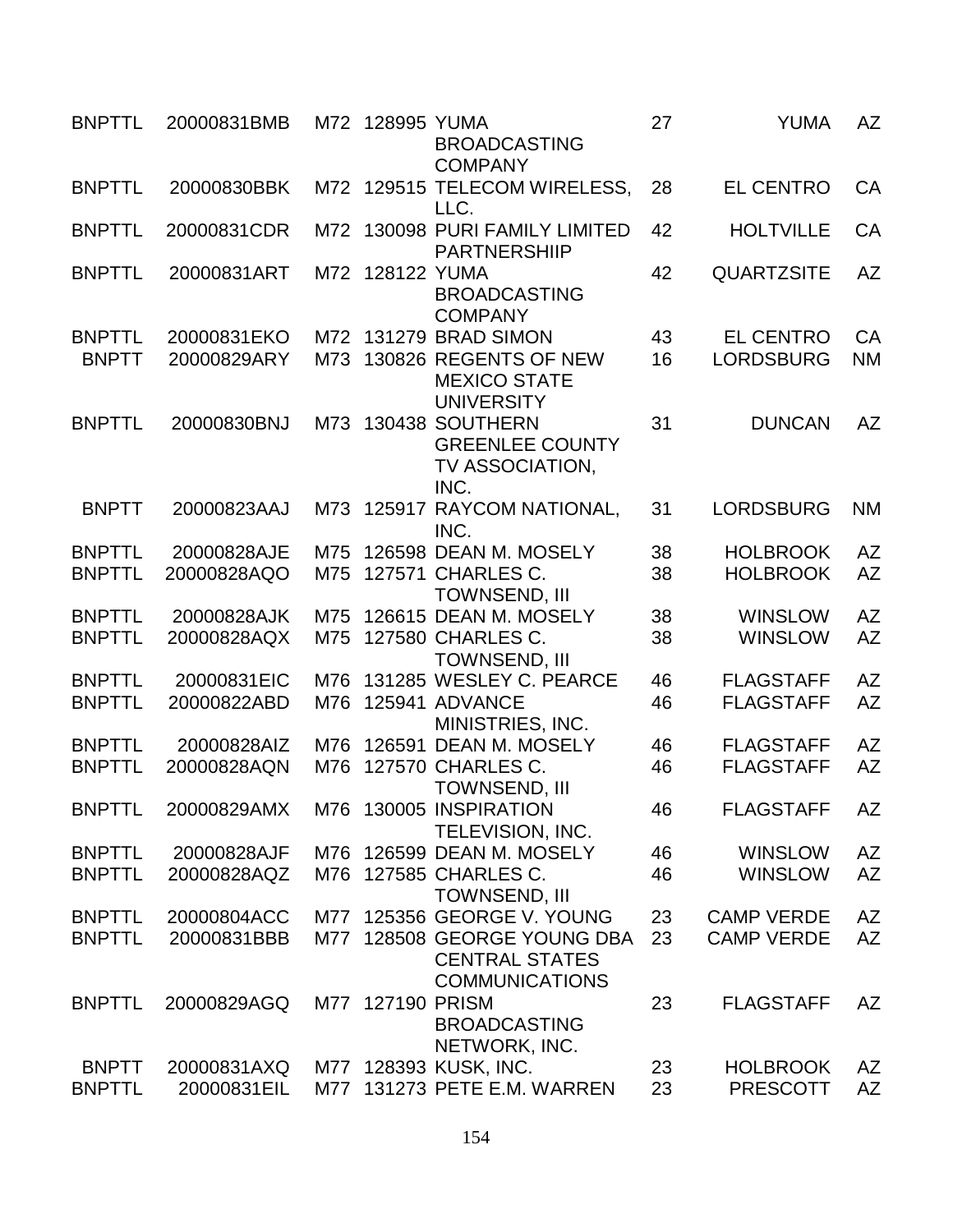|                |             |                |             | $\mathbf{III}$                                                                                  |    |                                 |           |
|----------------|-------------|----------------|-------------|-------------------------------------------------------------------------------------------------|----|---------------------------------|-----------|
| <b>BNPTTL</b>  | 20000807AFI | M79            |             | 125333 MICHAEL MINTZ                                                                            | 15 | <b>PANAMA CITY</b>              | <b>FL</b> |
| <b>BNPTTL</b>  | 20000830BNV | M79            |             | 130459 RICHARD C & LISA A.<br><b>GOETZ</b>                                                      | 30 | <b>PANAMA CITY</b>              | <b>FL</b> |
| <b>BNPTVL</b>  | 20000830BHI | M8             |             | 130074 JOHN R. POWLEY                                                                           | 13 | <b>ABILENE</b>                  | <b>TX</b> |
| <b>BMJPTVL</b> | 20000831CFX | M <sub>8</sub> |             | 10046 SAGEBRUSH<br>COMMUNICATIONS,                                                              | 13 | <b>BRADY</b>                    | <b>TX</b> |
| <b>BMJPTVL</b> | 20000831CHH | M8             |             | INC.<br>10046 SAGEBRUSH<br>COMMUNICATIONS,<br>INC.                                              | 13 | <b>BRADY</b>                    | TX        |
| <b>BNPTVL</b>  | 20000830BMK | M8.            |             | 130357 JOHN R. POWLEY                                                                           | 13 | <b>BROWNWOOD</b>                | <b>TX</b> |
| <b>BNPTVL</b>  | 20000830BLQ | M8             |             | 130274 JOHN R. POWLEY                                                                           | 13 | <b>GAINESVILLE</b>              | <b>TX</b> |
| <b>BNPTVL</b>  | 20000828BHD | M8             |             | 130499 JOHN R. POWLEY                                                                           | 13 | <b>SAN ANGELO</b>               | <b>TX</b> |
|                |             |                |             |                                                                                                 |    |                                 |           |
| <b>BNPTVL</b>  | 20000816AAJ | M8             |             | 125600 JACKALOPE<br><b>BROADCASTERS</b>                                                         | 13 | <b>WICHITA FALLS</b>            | <b>TX</b> |
| <b>BNPTVL</b>  | 20000831CIY | M8             |             | 130993 CYRIL H. MILLER                                                                          | 13 | <b>WICHITA FALLS</b>            | <b>TX</b> |
| <b>BNPTVL</b>  | 20000831BWC | M8             |             | 129693 PURI FAMILY LIMITED<br><b>PARTNERSHIP</b>                                                | 13 | <b>WITCHITA</b><br><b>FALLS</b> | <b>TX</b> |
| <b>BNPTVL</b>  | 20000831CMZ | M8.            |             | 131216 PURI FAMILY LIMITED<br><b>PARTNERSHIP</b>                                                | 13 | <b>WITCHITA</b><br><b>FALLS</b> | TX        |
| <b>BNPTTL</b>  | 20000831EKQ | M80            |             | 130769 BRAD SIMON                                                                               | 24 | <b>KEY WEST</b>                 | <b>FL</b> |
| <b>BNPTTL</b>  | 20000830AWX | M80            |             | 129209 MARCIA T. TURNER,<br><b>D/B/A TURNER</b>                                                 | 25 | <b>KEY WEST</b>                 | FL        |
|                |             |                |             | <b>ENTERPRISES</b>                                                                              |    |                                 |           |
| <b>BNPTT</b>   | 20000830BPH | M80            |             | <b>130669 TRINITY CHRISTIAN</b><br><b>CENTER OF SANTA</b><br>ANA, INC., D/B/A<br><b>TRINITY</b> | 25 | <b>KEY WEST</b>                 | FL        |
| <b>BNPTTL</b>  | 20000831ASE | M83            | 128138 YUMA | <b>BROADCASTING</b><br><b>COMPANY</b>                                                           | 32 | <b>TACNA</b>                    | <b>AZ</b> |
| <b>BNPTTL</b>  |             |                |             | <b>BROADCASTING</b><br><b>COMPANY</b>                                                           | 47 | <b>TACNA</b>                    | AZ        |
| <b>BNPTVL</b>  | 20000828BGL |                |             | M84 130404 JOHN R. POWLEY                                                                       | 11 | <b>COLUMBUS</b>                 | GA        |
| <b>BNPTVL</b>  | 20000830ADF | M84            |             | 126882 MD BROADCASTING                                                                          | 11 | <b>COLUMBUS</b>                 | GA        |
|                |             |                |             |                                                                                                 |    |                                 |           |
| <b>BNPTTL</b>  | 20000828AKG |                |             | M85 126708 WEYS TELEVISION<br>CORP.                                                             | 16 | <b>BIG PINE</b>                 | <b>FL</b> |
| <b>BNPTTL</b>  | 20000828AGO | M85            |             | 126368 DEAN M. MOSELY                                                                           | 17 | <b>KEY WEST</b>                 | FL        |
| <b>BNPTTL</b>  | 20000828AST |                |             | M85 127698 CHARLES C.<br><b>TOWNSEND, III</b>                                                   | 17 | <b>KEY WEST</b>                 | FL        |
| <b>BNPTT</b>   | 20000830ASW |                |             | M85 128907 TRINITY<br><b>BROADCASTING</b><br><b>NETWORK</b>                                     | 17 | <b>KEY WEST</b>                 | FL        |
| <b>BNPTTL</b>  | 20000830BTV |                |             | M85 131330 TELECOM WIRELESS,                                                                    | 18 | <b>KEY WEST</b>                 | FL        |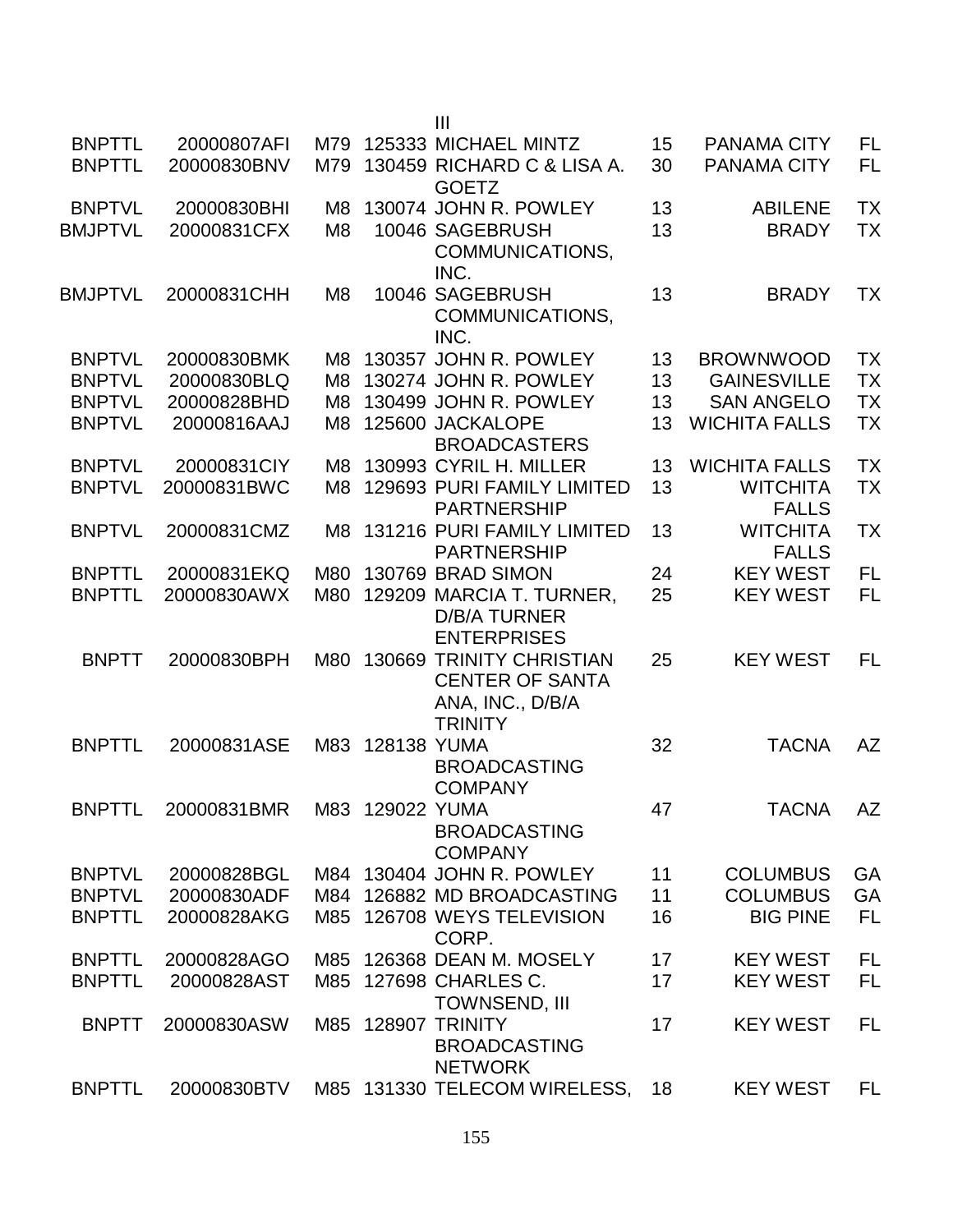|                                |                            |            | LLC.                                                                  |          |                                    |                        |
|--------------------------------|----------------------------|------------|-----------------------------------------------------------------------|----------|------------------------------------|------------------------|
| <b>BNPTTL</b><br><b>BNPTTL</b> | 20000831EKP<br>20000821ABG | M85<br>M87 | 130765 BRAD SIMON<br>125824 RICHARD C & LISA                          | 19<br>42 | <b>KEY WEST</b><br><b>KEY WEST</b> | <b>FL</b><br><b>FL</b> |
|                                |                            |            | <b>GOETZ</b>                                                          |          |                                    |                        |
| <b>BNPTTL</b>                  | 20000825AJT                | M87        | 130666 TRISTAN<br><b>BROADCASTING, LLC</b>                            | 42       | <b>KEY WEST</b>                    | <b>FL</b>              |
| <b>BNPTTL</b>                  | 20000829AFH                | M87        | 126917 WTWB OF THE TRIAD,                                             | 42       | <b>KEY WEST</b>                    | <b>FL</b>              |
| <b>BNPTTL</b>                  | 20000830ANZ                | M87        | <b>LLC</b><br>127769 COWSERT FAMILY,                                  | 42       | <b>KEY WEST</b>                    | FL                     |
| <b>BNPTT</b>                   | 20000830AYO                | M87        | <b>LLC</b><br>129368 TRINITY<br><b>BROADCASTING</b><br><b>NETWORK</b> | 42       | <b>KEY WEST</b>                    | <b>FL</b>              |
| <b>BNPTTL</b>                  | 20000828BHN                | M87        | 130753 WEYS TELEVISION<br>CORP.                                       | 42       | <b>MARATHON</b>                    | FL                     |
| <b>BNPTTL</b>                  | 20000814ABM                | M87        | <b>125675 LANGER</b><br><b>BROADCASTING</b><br><b>GROUP, LLC</b>      | 42       | <b>SUMMERLAND</b><br><b>KEY</b>    | <b>FL</b>              |
| <b>BNPTT</b>                   | 20000830ATB                | M88        | <b>128912 TRINITY</b><br><b>BROADCASTING</b><br><b>NETWORK</b>        | 42       | <b>HILO</b>                        | HI                     |
| <b>BNPTTL</b>                  | 20000829AVO                | M88        | 131058 PURI FAMILY LIMITED<br><b>PARTNERSHIP</b>                      | 43       | <b>HILO</b>                        | HI                     |
| <b>BNPTTL</b>                  | 20000828AFF                | M88        | 126234 DEAN M. MOSELY                                                 | 44       | <b>HILO</b>                        | HI                     |
| <b>BNPTTL</b>                  | 20000828AVJ                |            | M88 127892 CHARLES C.<br><b>TOWNSEND, III</b>                         | 44       | <b>HILO</b>                        | HI                     |
| <b>BNPTTL</b>                  | 20000828AFQ                | M88        | 126316 CHARLES C.<br><b>TOWNSEND, III</b>                             | 44       | <b>KAHULUI</b>                     | HI                     |
| <b>BNPTTL</b>                  | 20000828AHL                | M88        | 126434 DEAN M. MOSELY                                                 | 44       | <b>KAHULUI</b>                     | HI                     |
| <b>BNPTTL</b>                  | 20000828AIT                | M88        | 126569 ESI BROADCASTING<br><b>CORPORATION</b>                         | 44       | LAILUA-KONA                        | HI                     |
| <b>BMJPTT</b>                  | 20000824AEG                | M88        | 34446 RAYCOM NATIONAL,<br>INC.                                        | 45       | <b>HILO</b>                        | HI                     |
| <b>BNPTTL</b>                  | 20000828AHO                |            | M88 126446 ESI BROADCASTSING<br><b>CORPORATION</b>                    | 59       | <b>HILO</b>                        | HI                     |
| <b>BNPTTL</b>                  | 20000828AGA                | M9         | 126335 DEAN M. MOSELY                                                 | 24       | <b>OCEAN PARK</b>                  | WA                     |
| <b>BNPTTL</b>                  | 20000828AZX                | M9         | 128260 CHARLES C.<br><b>TOWNSEND, III</b>                             | 24       | <b>OCEAN PARK</b>                  | <b>WA</b>              |
| <b>BNPTTL</b>                  | 20000831CMV                | M9 I       | 131208 ACME TELEVISION<br><b>LICENSES OF</b><br>OREGON, LLC           | 39       | <b>ASTORIA</b>                     | <b>OR</b>              |
| <b>BNPTTL</b>                  | 20000807ADA                |            | M90 125209 SEAN MINTZ                                                 | 33       | <b>COLUMBUS</b>                    | GA                     |
| <b>BNPTTL</b>                  | 20000818ABA                | M90        | <b>125686 TIGER EYE</b>                                               | 33       | <b>COLUMBUS</b>                    | GA                     |
| <b>BNPTTL</b>                  | 20000831CHY                |            | LICENSING, LLC.<br>M90 130951 WORD OF GOD<br>FELLOWSHIP, INC.         | 33       | <b>COLUMBUS</b>                    | GA                     |
|                                |                            |            |                                                                       |          |                                    |                        |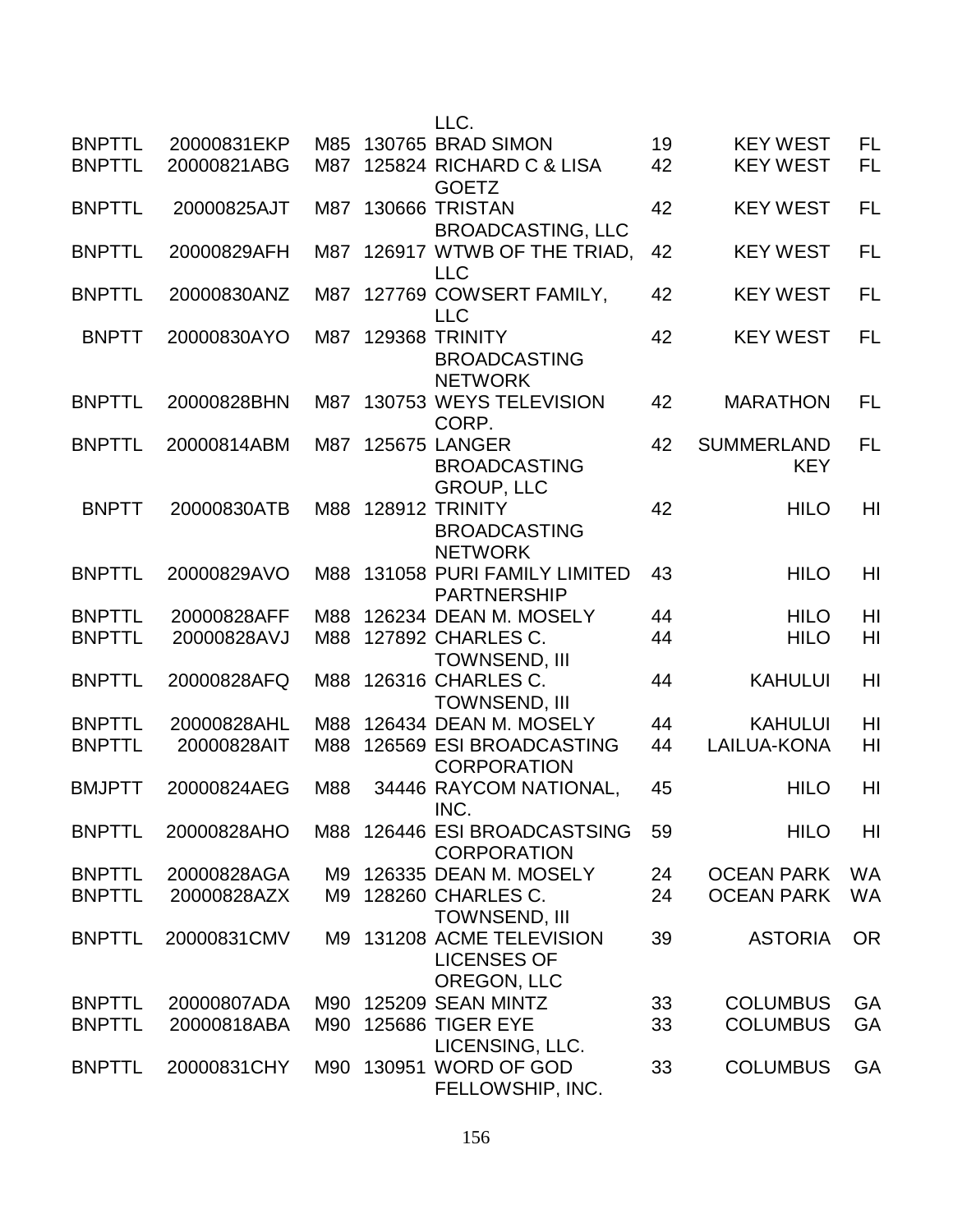| <b>BNPTTL</b> | 20000828BEX                 | M91 |                  | 130151 WEYS TELEVISION<br>CORP.                                      | 50 | <b>ISLAMORADA</b>          | FL        |
|---------------|-----------------------------|-----|------------------|----------------------------------------------------------------------|----|----------------------------|-----------|
| <b>BNPTTL</b> | 20000829AYF                 | M91 |                  | 131321 MICHAEL MINTZ                                                 | 50 | <b>KEY LARGO</b>           | <b>FL</b> |
| <b>BNPTTL</b> | 20000829AWI                 | M91 |                  | 131108 LAWRENCE HOWARD<br><b>MINTZ</b>                               | 50 | <b>MARATHON</b>            | FL        |
| <b>BNPTTL</b> | 20000831BND                 | M91 |                  | 129039 MARCIA T. TURNER<br><b>D/B/A TURNER</b><br><b>ENTERPRISES</b> | 50 | <b>MARATHON</b>            | <b>FL</b> |
| <b>BNPTTL</b> | 20000814ABJ                 | M91 |                  | <b>125667 LANGER</b><br><b>BROADCASTING</b><br><b>GROUP</b>          | 50 | <b>SUMMERLALN</b><br>D KEY | <b>FL</b> |
| <b>BNPTTL</b> | 20000807AGU                 | M91 |                  | 125501 HOWARD MINTZ                                                  | 51 | <b>KEY WEST</b>            | <b>FL</b> |
| <b>BNPTT</b>  | 20000830AYP                 | M91 |                  | 129369 TRINITY<br><b>BROADCASTING</b><br><b>NETWORK</b>              | 51 | <b>KEY WEST</b>            | <b>FL</b> |
| <b>BNPTTL</b> | 20000831ALY                 | M91 |                  | <b>127853 TIGER EYE</b><br><b>LICENSING</b>                          | 51 | <b>KEY WEST</b>            | <b>FL</b> |
| <b>BNPTTL</b> | 20000807ACH                 | M92 |                  | 125175 SEAN MINTZ                                                    | 19 | <b>COLUMBIA</b>            | GA        |
| <b>BNPTTL</b> | 20000828AFA                 | M92 |                  | 126227 DEAN M. MOSELY                                                | 19 | <b>COLUMBUS</b>            | GA        |
| <b>BNPTTL</b> | 20000828AVF                 | M92 |                  | 127884 CHARLES C.<br><b>TOWNSEND, III</b>                            | 19 | <b>COLUMBUS</b>            | GA        |
| <b>BNPTTL</b> | 20000829AOC                 |     | M92 130320 PRISM | <b>BROADCASTING</b><br>NETWORK, INC.                                 | 19 | <b>COLUMBUS</b>            | GA        |
| <b>BNPTTL</b> | 20000830BSV                 |     |                  | M92 131230 TIGER EYE<br>LICENSING, LLC.                              | 19 | <b>COLUMBUS</b>            | GA        |
| <b>BNPTTL</b> | 20000831BMD                 | M93 |                  | 128998 NATIVE COUNTRY<br><b>BROADCASTING</b><br><b>CORPORATION</b>   | 56 | <b>FLEMINGTON</b>          | FL        |
| <b>BNPTTL</b> | 20000831CCZ                 | M93 | 129987           | <b>EQUITY</b><br><b>BROADCASTING</b><br><b>CORPORATION</b>           | 56 | <b>WILLISTON</b>           | <b>FL</b> |
| <b>BNPTTL</b> | 20000817AAX M94 125814 BUDD |     |                  | <b>BROADCASTING CO.,</b><br>INC.                                     |    | 43 YANKEETOWN              | <b>FL</b> |
| <b>BNPTTL</b> | 20000831BFQ                 |     |                  | M94 128665 KATHLEEN A.<br><b>LINDSEY</b>                             | 58 | <b>INGLIS</b>              | FL        |
| <b>BNPTTL</b> | 20000831AWA                 |     |                  | M94 128330 PEGASUS<br><b>BROADCAST</b><br>TELEVISION, INC.           | 58 | <b>TRENTON</b>             | FL        |
| <b>BNPTTL</b> | 20000828BFK                 |     |                  | M95 130197 WEYS TELEVISION<br>CORP.                                  | 48 | <b>ISLAMORADA</b>          | FL        |
| <b>BNPTTL</b> | 20000829ASU                 |     |                  | M95 130877 LAWRENCE HOWARD<br><b>MINTZ</b>                           | 48 | <b>MARATHON</b>            | FL        |
| <b>BNPTTL</b> | 20000828AEZ                 |     |                  | M96 126225 DEAN M. MOSELY                                            | 25 | <b>VIDALIA</b>             | GA        |
| <b>BNPTTL</b> | 20000828AVH                 | M96 |                  | 127889 CHARLES C.                                                    | 25 | <b>VIDALIA</b>             | GA        |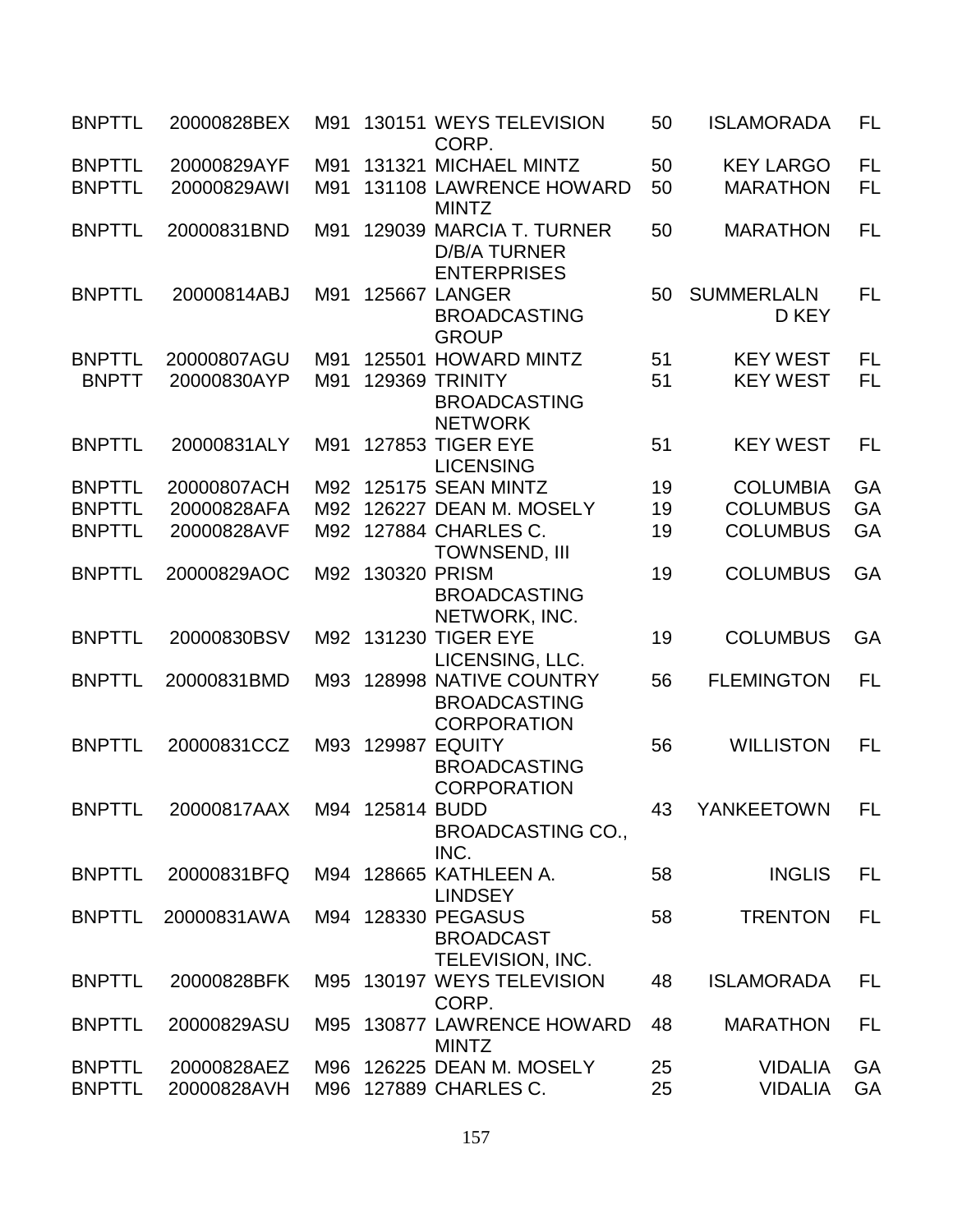|               |             |     |        | <b>TOWNSEND, III</b>        |    |                  |           |
|---------------|-------------|-----|--------|-----------------------------|----|------------------|-----------|
| <b>BNPTT</b>  | 20000830AYR | M96 | 129371 | <b>TRINITY</b>              | 25 | <b>VIDALIA</b>   | GA        |
|               |             |     |        | <b>BROADCASTING</b>         |    |                  |           |
|               |             |     |        | <b>NETWORK</b>              |    |                  |           |
| <b>BNPTTL</b> | 20000830BTF |     |        | M97 131290 TIGER EYE        | 41 | <b>ALBANY</b>    | <b>GA</b> |
|               |             |     |        | LICENSING, LLC.             |    |                  |           |
| <b>BNPTTL</b> | 20000802ABZ | M97 |        | 125275 JULIE BRIDGE         | 41 | <b>COLUMBUS</b>  | GA        |
| <b>BNPTTL</b> | 20000818ADX | M97 |        | <b>126104 TIGER EYE</b>     | 41 | <b>COLUMBUS</b>  | GA        |
|               |             |     |        | LICENSING, LLC.             |    |                  |           |
| <b>BNPTT</b>  | 20000830ASX | M97 |        | 128908 TRINITY              | 41 | <b>COLUMBUS</b>  | GA        |
|               |             |     |        | <b>BROADCASTING</b>         |    |                  |           |
|               |             |     |        | <b>NETWORK</b>              |    |                  |           |
| <b>BNPTTL</b> | 20000831BEQ | M97 |        | 128632 MAURICE BRYANT       | 42 | <b>COLUMBUS</b>  | GA        |
| <b>BNPTT</b>  | 20000830ASY | M97 |        | 128909 TRINITY              | 56 | <b>COLUMBUS</b>  | GA        |
|               |             |     |        |                             |    |                  |           |
|               |             |     |        | <b>BROADCASTING</b>         |    |                  |           |
|               |             |     |        | <b>NETWORK</b>              |    |                  |           |
| <b>BNPTTL</b> | 20000830BBD | M98 |        | 129502 TELECOM WIRELESS,    | 33 | <b>BISMARCK</b>  | <b>ND</b> |
|               |             |     |        | LLC.                        |    |                  |           |
| <b>BNPTTL</b> | 20000828APF | M98 |        | 127273 DEAN M. MOSELY       | 33 | <b>BISMARK</b>   | <b>ND</b> |
| <b>BNPTTL</b> | 20000828AXT | M98 |        | 128101 CHARLES C.           | 33 | <b>BISMARK</b>   | <b>ND</b> |
|               |             |     |        | <b>TOWNSEND, III</b>        |    |                  |           |
| <b>BNPTTL</b> | 20000828BFQ | M98 |        | 130279 INSPIRATION          | 33 | <b>BISMARK</b>   | ND        |
|               |             |     |        | TELEVISION, INC.            |    |                  |           |
| <b>BNPTTL</b> | 20000807AEE | M98 |        | 125259 JULIE MINTZ          | 35 | <b>BISMARCK</b>  | <b>ND</b> |
| <b>BNPTTL</b> | 20000828BFR | M98 |        | 130282 INSPIRATION          | 35 | <b>BISMARK</b>   | <b>ND</b> |
|               |             |     |        | <b>TELEVISION, INC</b>      |    |                  |           |
| <b>BNPTTL</b> | 20000829AOL | M98 |        | 130359 G.I.G., INC.         | 35 | <b>JAMESTOWN</b> | <b>ND</b> |
| <b>BNPTTL</b> | 20000828APE | M98 |        | 127272 DEAN M. MOSELY       | 36 | <b>BISMARK</b>   | <b>ND</b> |
| <b>BNPTTL</b> | 20000828AXS | M98 |        | 128100 CHARLES C.           | 36 | <b>BISMARK</b>   | <b>ND</b> |
|               |             |     |        | <b>TOWNSEND, III</b>        |    |                  |           |
| <b>BNPTTL</b> | 20000828APD | M98 |        | 127271 DEAN M. MOSELY       | 48 | <b>BISMARK</b>   | <b>ND</b> |
| <b>BNPTTL</b> | 20000828AXW | M98 |        | 128104 CHARLES C.           | 48 | <b>BISMARK</b>   | <b>ND</b> |
|               |             |     |        | <b>TOWNSEND, III</b>        |    |                  |           |
| <b>BNPTTL</b> | 20000831BMV |     |        | M98 129028 MARCIA T. TURNER | 48 | <b>BISMARK</b>   | <b>ND</b> |
|               |             |     |        | <b>D/B/A TURNER</b>         |    |                  |           |
|               |             |     |        | <b>ENTERPRISES</b>          |    |                  |           |
| <b>BNPTTL</b> | 20000828AKX |     |        | M98 126836 PRIME CITIES     | 49 | <b>BISMARCK</b>  | <b>ND</b> |
|               |             |     |        | <b>BROADCASTING, INC</b>    |    |                  |           |
| <b>BNPTTL</b> | 20000807ACZ | M98 |        | 125208 JULIE MINTZ          | 50 | <b>BISMARCK</b>  | ND.       |
| <b>BNPTTL</b> |             |     |        | 126831 DEAN M. MOSELY       |    |                  | <b>ND</b> |
|               | 20000828AKW | M98 |        |                             | 50 | <b>BISMARK</b>   |           |
| <b>BNPTTL</b> | 20000828AXX | M98 |        | 128112 CHARLES C.           | 50 | <b>BISMARK</b>   | <b>ND</b> |
|               |             |     |        | <b>TOWNSEND, III</b>        |    |                  |           |
| <b>BNPTTL</b> | 20000829AVQ |     |        | M98 131061 MICHAEL MINTZ    | 64 | <b>BISMARCK</b>  | ND.       |
| <b>BNPTTL</b> | 20000829AGC | M99 |        | 127070 PITKIN COUNTY        | 16 | <b>ASHCROFT</b>  | CO        |
|               |             |     |        | <b>TRANSLATOR</b>           |    |                  |           |
|               |             |     |        | <b>DEPARTMENT</b>           |    |                  |           |